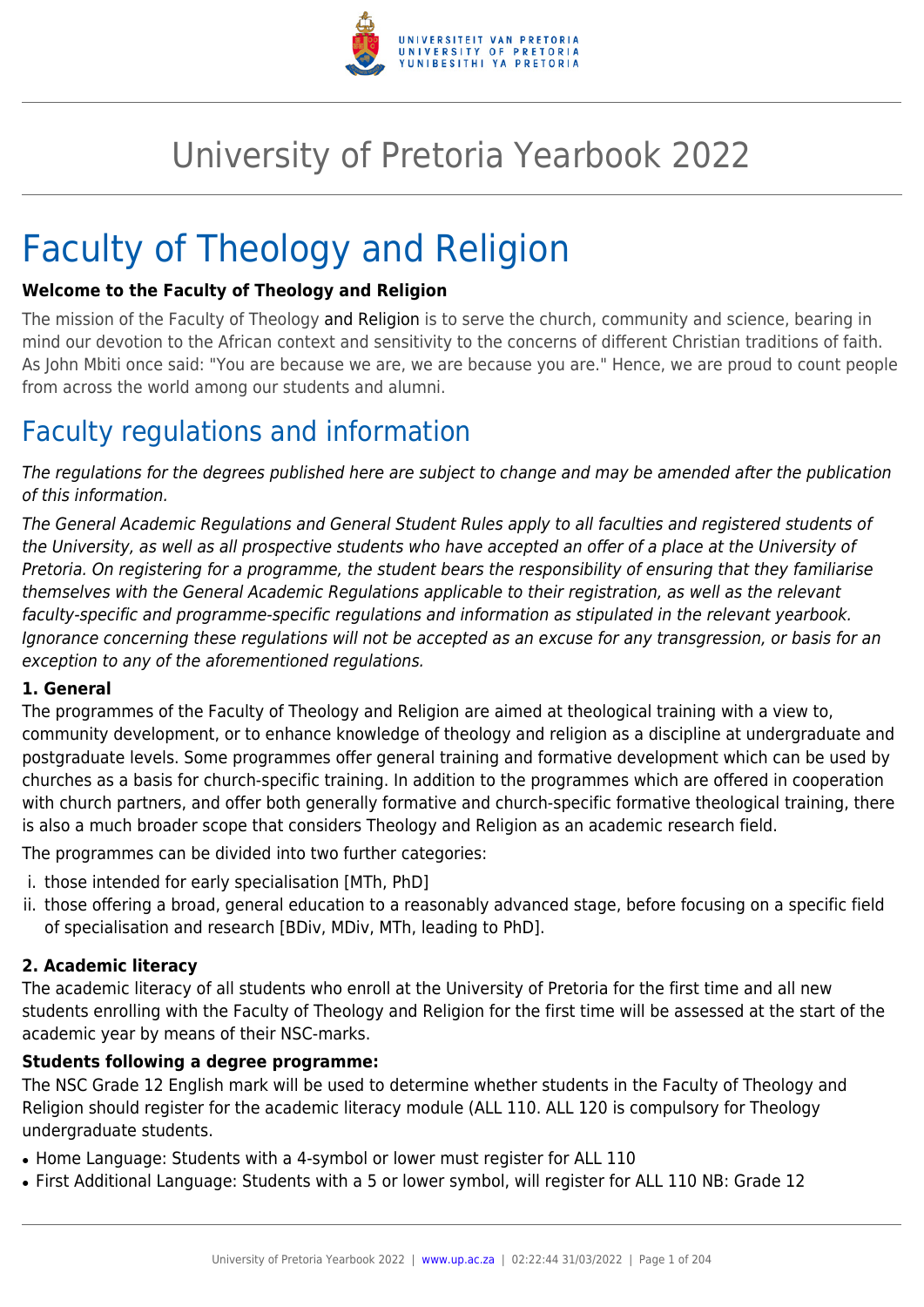

examination - refers to the final National Senior Certificate examination.

# **3. Examination admission and pass requirements**

A performance mark of at least 40% is required to be admitted to the examination in a module.

Excluding cases where faculty regulations require a higher percentage, a subminimum of at least 40% is required in the examination in each module. Should the student fail to achieve the required subminimum, the lecturer could grant a supplementary examination provided that the average of the semester mark and the examination mark is at least 40%.

A final mark of at least 50% is required to pass. The pass mark for a mini-dissertation is at least 50%. The stipulations of G.39 regarding pass requirements for dissertations apply mutatis mutandis to mini-dissertations.

#### **4. Examination admission and pass requirements**

Consult General Academic Regulations G10-G14, G24-G26, G36-G37 and G49.

#### **5. Dean's merit list for top achievers**

In order to qualify for the Dean's list, a student must have an outstanding academic record for completed studies.

Undergraduate students (BDiv, BTh and Dip[Theol]) must have achieved an average of 75%(GPA) (not rounded) or above in all of their years of study. No modules should have been repeated, all modules prescribed for a specific academic year level should be completed in that year.

Honours students must achieve an average of at least 75% (GPA) (not rounded). The degree must be completed in the minimum prescribed time and no modules should have been repeated.

Master's students must achieve an average of 75% (GPA) (not rounded) or more, and the degree must be completed in the minimum prescribed time.

The top achievers of the Faculty selected to be on the Dean's merit list will annually be acknowledged at a function hosted by the Dean.

#### **6. Collaboration of the Faculty of Theology and Religion with the Centre for Faith and Community**

The Centre for Faith and Community offers the following one-year specialisation programmes as continued education programmes at NQF-level 8:

- Faith Communities and Missional Leadership
- Leadership in Urban Transformation
- Narrative Pastoral Care
- Pastoral Care and Counselling
- Personal and Corporate Coaching
- Youth Ministry

Students who have completed these courses may be admitted to the mainstream academic programmes in the following manner:

#### **Postgraduate Diploma (Theology)**

The abovementioned six programmes are offered as specialisations to be credited formally into the Postgraduate Diploma (Theology), based on students' entry-level qualifications. If the student has completed this programme, and has already completed a Bachelor's Degree in another discipline, or its equivalent, a student is credited with two to a maximum of four of the modules for the Postgraduate Diploma (Theology) for the Practical Theology and Missiology modules, in consultation with the respective heads of department. A student will be required to do two to four more modules from the other two prescribed clusters, as well as the integrative research report. The number of credits will be determined in consultation with the relevant heads of department and the programme manager.

#### **Bachelor of Theology Honours**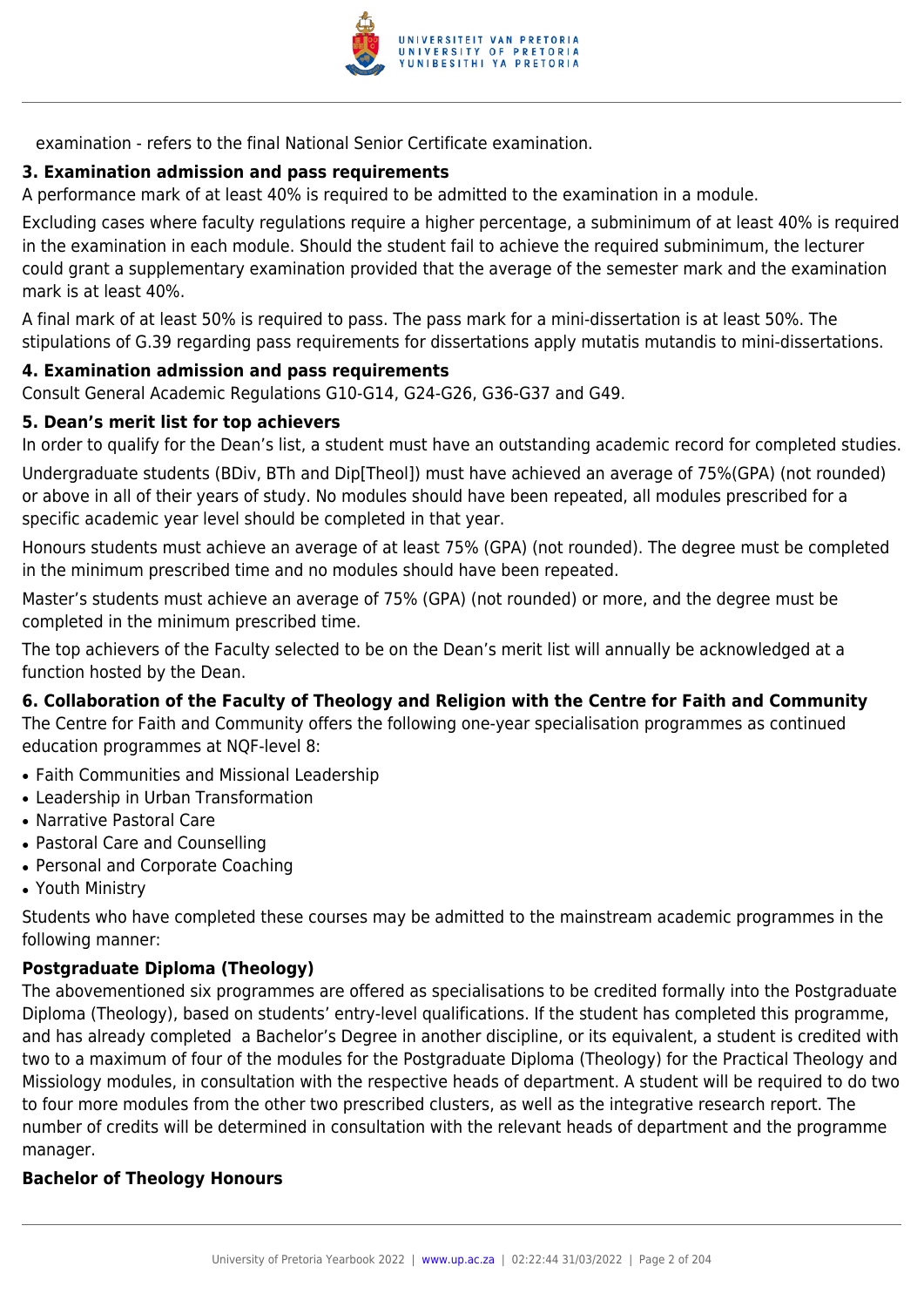

A student, who already obtained a BTh degree, or its equivalent, is credited for having completed three of the four required modules of the honours degree in Practical Theology, once they completed one of the Centre's six specialisations. In addition, a student is required to complete a research report in the year of registering for the honours degree.

# **Master of Theology (coursework programmes)**

A student, who already obtained a BThHons degree, or its equivalent, can register for the coursework master's degree. A mini-dissertation based on research must also be developed and submitted. In specific cases, on the discretion of the relevant head of department, a student can register in a discipline other than Practical Theology, with recognition/credits awarded for modules where relevant.

## **7. PhD procedures**

Also refer to General Academic Regulations G42 to G55.

First-year PhD students must defend the research proposal in their respective departments and in the format deemed appropriate by such department. Only on approval of the proposal at departmental defence process will a PhD student be allowed to commence with the research and register for a second year.

## **Evaluation of the thesis examiners' reports Also refer to G50.4.**

- i. Every examiner must independently and individually submit a report to the Head: Student Administration.
- ii. The examiners' reports are treated confidentially.
- iii. Every report must contain one of the following recommendations:
	- a. that the degree be conferred without any changes to be made to the thesis by the candidate;
	- b. that the degree be conferred as soon as minor changes have been made to the thesis by the candidate, to the satisfaction of the head of the department;
	- c. that the degree be conferred as soon as the candidate has made major changes to the thesis to the satisfaction of the examination panel;
	- d. that the thesis does not meet the required standard, but that the candidate be invited to review the thesis and to resubmit the thesis at a later stage for re-examination;
	- e. that the thesis be rejected and that the candidate does not pass.
- iv. The examiners' reports are made available to the relevant head of department by the Head: Student Administration.
- v. In the case of a thesis, the examiners' recommendations made in terms of G50.4(4.4) are preliminary in nature and subject to the successful completion of revisions as required by the examiners and the recommendation of the Postgraduate Committee.
- vi. If the examiner's reports are conflicting or scenario ii (cc) is relevant, the candidate should be called for oral questioning to confirm the recommendation of the panel. In this case:
	- a. The head of department or Deputy Dean of Research arranges and chairs an oral examination during which the candidate is required to do a presentation on the thesis. The examiners appointed in terms of G50.4(4.1) constitute the examination commission for the oral examination. If an examiner is unavailable the supervisor calls upon one of the substitute examiners appointed in terms of G50.4(4.1) to act as a member of the examination commission. If the head of department is the supervisor, a head of department from one of the other departments must be appointed.

After the presentation by the candidate, the examination commission constitutes a closed meeting chaired by the relevant head of department to consider the success of the candidate's representation, to review all the examiners' reports and to submit a consolidated report to the Postgraduate Committee with one of the following recommendations: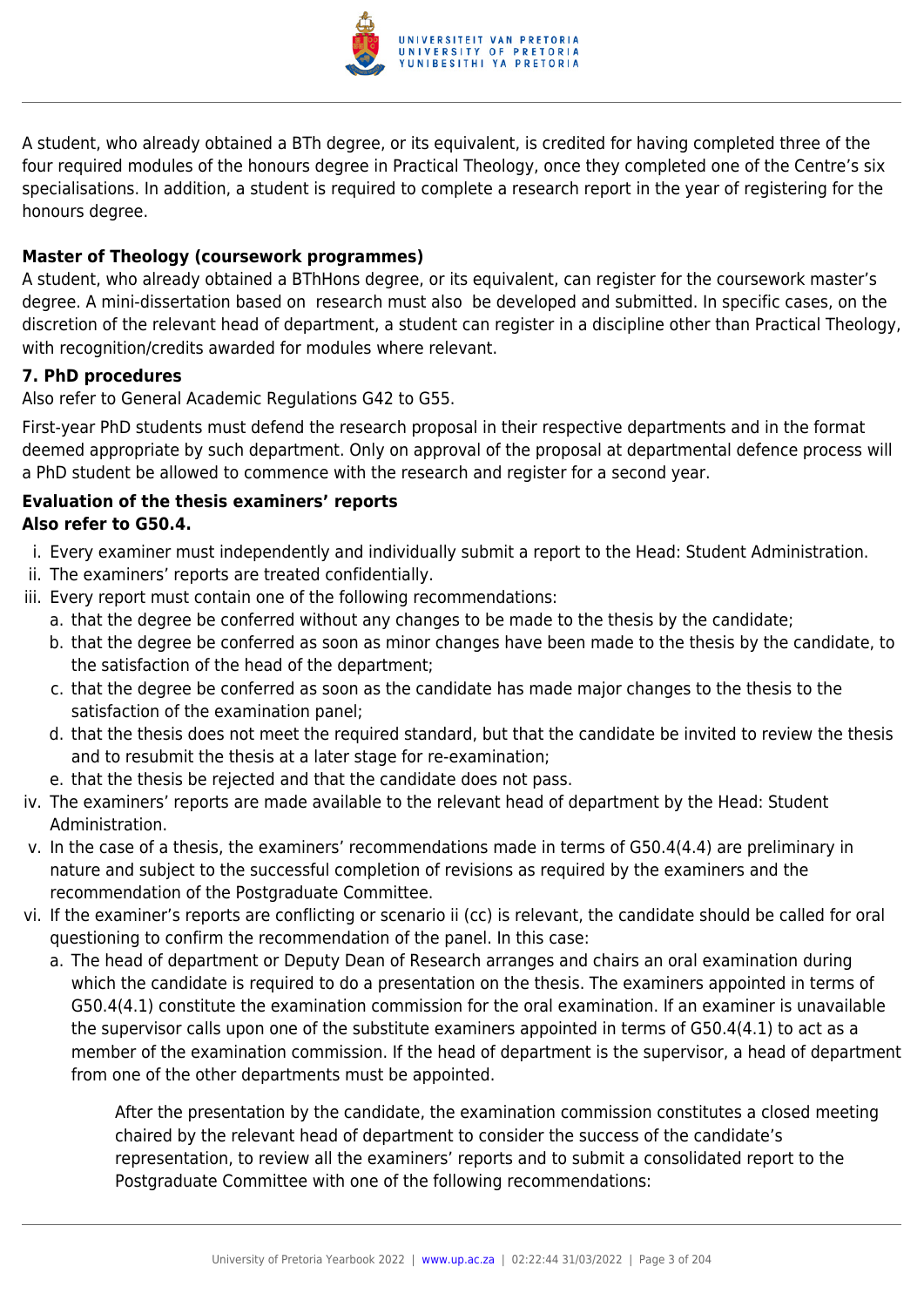

- that the degree be conferred;
- that the thesis does not meet the required standard, but that the candidate be invited to review the thesis and to resubmit it at a later stage for re-examination; or
- that the thesis be rejected and that the degree not be conferred on the candidate.
- b. In the case of G.50.4 the supervisor provides a short report on the outcome to the Postgraduate Committee for recommendation to the Dean.
- c. If the examiners recommend revisions as set out in G50.4 these revisions must be completed and the revised thesis submitted to the supervisor and the head of department, or the examination committee, as required.
- d. The supervisor, in consultation with the head of department, makes the relevant section(s) of the examiners' reports available to the candidate in accordance with G50.4 in order for the necessary changes to be made to the thesis before the review or re-examination.
- e. If deemed necessary by the chair of the Postgraduate Committee, the examination commission may be constituted in a closed meeting (which may be conducted telephonically or electronically), chaired by the head of department, to consider the revised thesis, to review all the examiners' reports and to submit a consolidated report to the Postgraduate Committee.
- vii. If all the examiners recommended in terms of G50.4 that the thesis be rejected, the supervisor and the head of department review the examiners' reports and submit a consolidated report to the Postgraduate Committee.
- viii. The Postgraduate Committee makes a recommendation to the Dean as Chair of the Faculty Board, as follows:
	- a. that the degree be conferred; or
	- b. that the thesis does not meet the required standard, but that the candidate be invited to revise the thesis and to resubmit it at a later stage for review, by the head of the department; or
	- c. that the thesis does not meet the required standard, but that the candidate be invited to revise the thesis and submit it for re-examination by the examination committee; or
	- d. that the thesis be rejected and that the degree not be conferred on the candidate.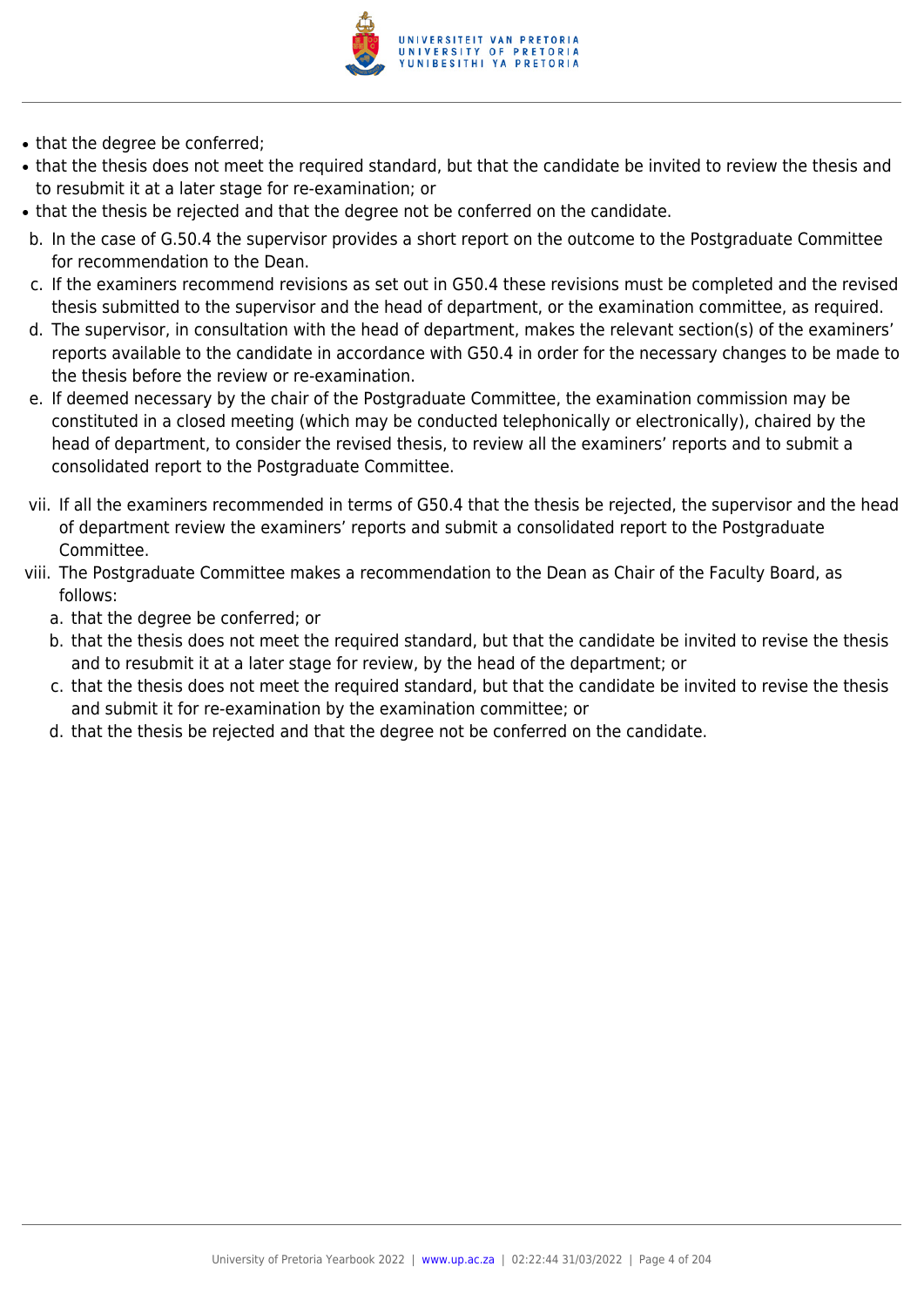

# Undergrad Diploma/Certificate

# **Diploma in Theology (06120004)**

**Minimum duration of study 3** years

# **Programme information**

Also refer to General Academic Regulations G1-G15.

This programme offers general theological education to students who have passed the National Senior Certificate with admission to diploma studies. It also provides a basis for denominational programmes, formation and practical training with a view to the ministry.

A fixed curriculum is prescribed.

The student, who registers for this programme, has to submit his or her curriculum to the Programme coordinator for approval at the beginning of each academic year.

The Diploma in Theology largely overlaps with the same subjects as for the two degree programmes in Theology, and students who obtain an average of 65% for the final year may be admitted to postgraduate study, with the approval of Senate.

# **Admission requirements**

#### **Important information for all prospective students for 2022**

- The admission requirements apply to students who apply for admission to the University of Pretoria with a **National Senior Certificate (NSC) and Independent Examination Board (IEB) qualifications.**
- **Applicants with qualifications other than the abovementioned** should refer to: ❍ **Brochure:** Undergraduate Programme Information 2022: Qualifications other than the NSC and IEB, available at [click here.](https://www.up.ac.za/students/article/2749263/admission-information)
- **Citizens from countries other than South Africa (applicants who are not South African citizens)** should also refer to:
	- ❍ **Brochure:** Newcomer's Guide 2021, available at [click here.](https://www.up.ac.za/students/article/2749263/admission-information)
	- ❍ **Website:** [click here](http://www.up.ac.za/international-cooperation-division).
- **School of Tomorrow (SOT), Accelerated Christian Education (ACE) and General Education Development Test (GED):** The University of Pretoria no longer accepts qualifications awarded by these institutions.
- **National Certificate (Vocational) (NCV) Level 4:** The University of Pretoria may consider NCV candidates, provided they meet the exemption for bachelor's status criteria and the programme requirements.

#### **Transferring students**

A transferring student is a student who, at the time of application for a degree programme at the University of Pretoria (UP) –

● is a registered student at another tertiary institution, **or** was previously registered at another tertiary institution and did not complete the programme enrolled for at that institution, and is not currently enrolled at a tertiary institution, **or** has completed studies at another tertiary institution, but is not currently enrolled at a tertiary institution, **or** has started with tertiary studies at UP, then moved to another tertiary institution and wants to be readmitted at UP.

A transferring student will be considered for admission based on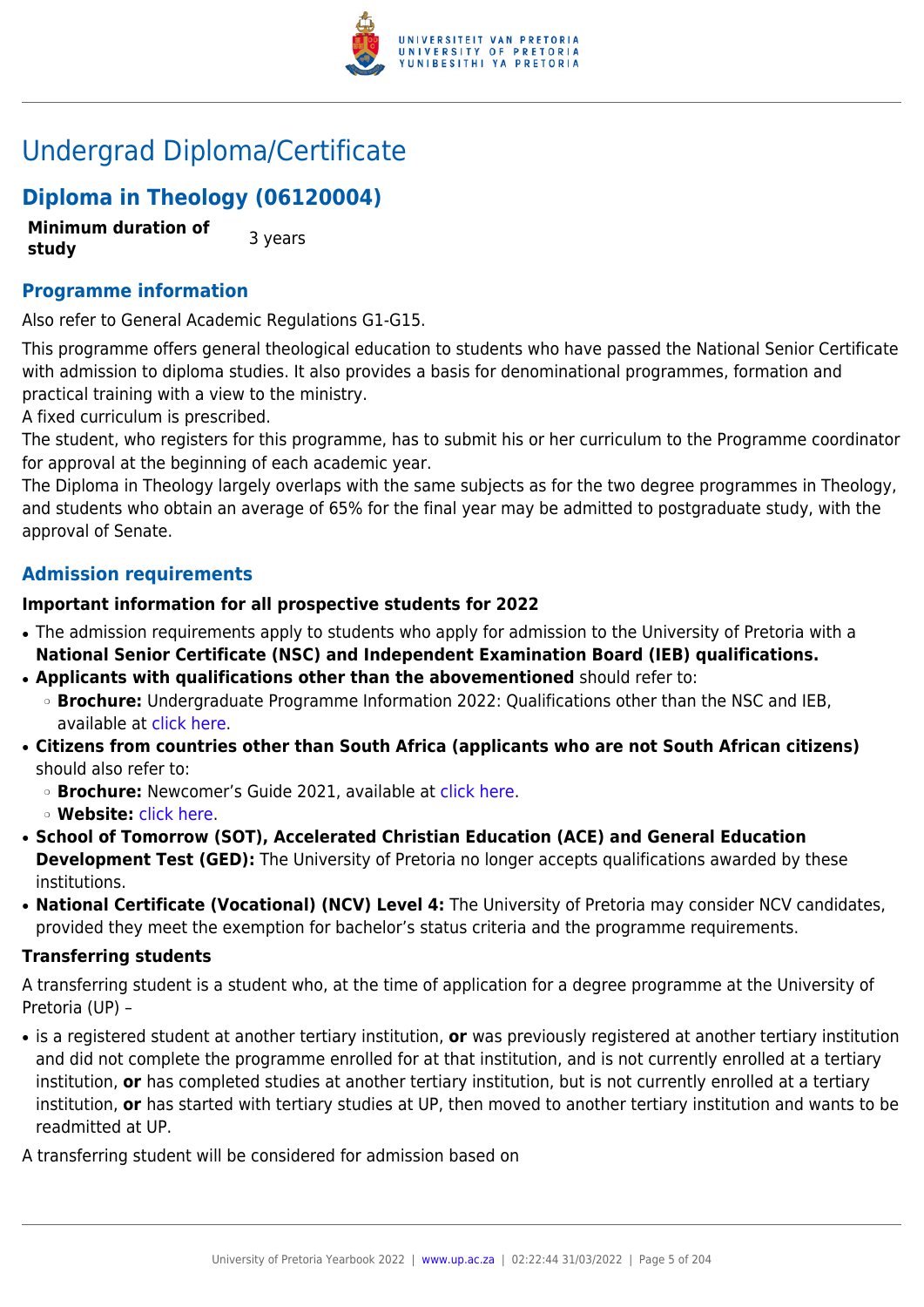

- an NSC or equivalent qualification with exemption to bachelor's or diploma studies (whichever is applicable); **and** meeting the minimum faculty-specific subject requirements at NSC or tertiary level; **or** having completed a higher certificate at a tertiary institution with faculty-specific subjects/modules passed (equal to or more than 50%), as well as complying with faculty rules on admission;
- previous academic performance (must have passed all modules registered for up to the closing date of application ) or as per faculty regulation/promotion requirements;
- a certificate of good conduct.

**Note:** Students who have been dismissed at the previous institution due to poor academic performance, will not be considered for admission to UP.

# **Returning students**

A returning student is a student who, at the time of application for a degree programme –

- is a registered student at UP, and wants to transfer to another degree at UP, **or** was previously registered at UP and did not complete the programme enrolled for, and did not enrol at another tertiary institution in the meantime (including students who applied for leave of absence), **or** has completed studies at UP, but is not currently enrolled or was not enrolled at another tertiary institution after graduation.
- A returning student will be considered for admission based on
- an NSC or equivalent qualification with exemption to bachelor's or diploma studies (whichever is applicable); **and** meeting the minimum faculty-specific subject requirements at NSC or tertiary level; **or** previous academic performance (should have a cumulative weighted average of at least 50% for the programme enrolled for);
- having applied for and was granted leave of absence.

**Note:** Students who have been excluded/dismissed from a faculty due to poor academic performance may be considered for admission to another programme at UP. The Admissions Committee may consider such students if they were not dismissed more than twice. Only ONE transfer between UP faculties will be allowed, and a maximum of two (2) transfers within a faculty.

#### **Important faculty-specific information on undergraduate programmes for 2022**

- The closing date is an administrative admission guideline for non-selection programmes. Once a non-selection programme is full and has reached the institutional targets, then that programme will be closed for further admissions, irrespective of the closing date. However, if the institutional targets have not been met by the closing date, then that programme will remain open for admissions until the institutional targets are met.
- The following persons will be considered for admission: Candidates who have a certificate that is deemed by the University to be equivalent to the required National Senior Certificate (NSC) with exemption to diploma studies; candidates who are graduates from another tertiary institution or have been granted the status of a graduate of such an institution, and candidates who are graduates of another faculty at the University of Pretoria.
- Life Orientation is excluded when calculating the Admission Point Score (APS).
- Grade 11 results are used for the conditional admission of prospective students. Final admission is based on the final NSC/IEB results.
- Applicants who indicate Theology as a first or second choice will be considered. Students who select Theology as a second choice may have to submit a motivation.

#### **University of Pretoria website: [click here](http://www.up.ac.za/theology)**

**Minimum requirements Achievement level**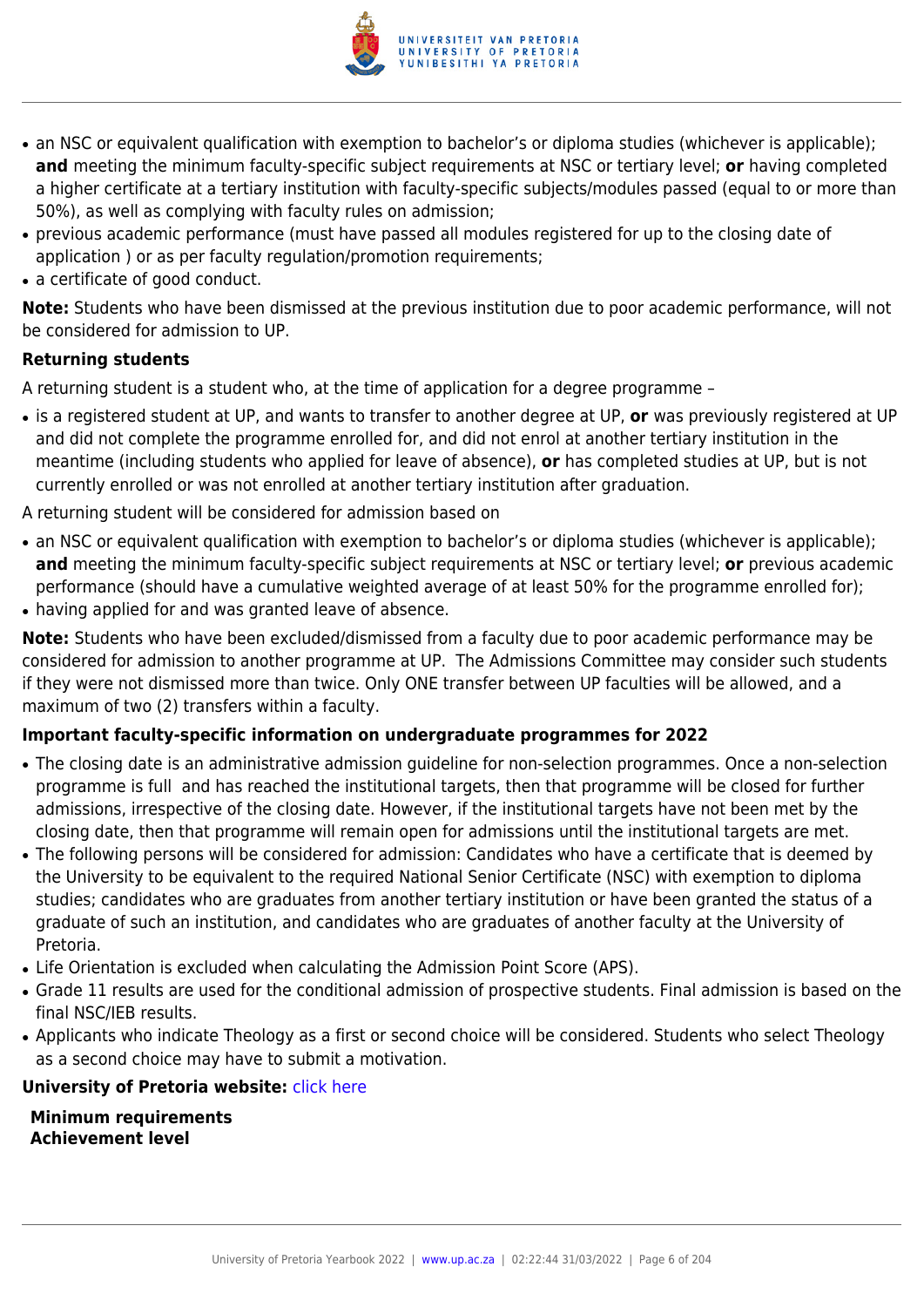

#### **English Home Language or English First Additional Language APS**

NSC/IEB 3 **24**

# **Examinations and pass requirements**

#### **Chancellor's examinations**

See also General Academic Regulation G12.5.

A student who complies with all the requirements for the diploma with the exception of a maximum of two semester modules or one year-module, in each of which a combined mark of at least 40% has been obtained, may be admitted to a Chancellor's examination in the same modules at the end of the following semester.

## **Promotion to next study year**

Also refer to General Academic Regulation G3.2

#### **Academic exclusion**

The Dean may, on recommendation of the relevant Faculty committee, exclude a student academically by the cancellation of the registration for that particular year or for the following year, if he or she does not comply with the minimum set of requirements as stated in the regulations for the respective year of the study. The student may appeal against the academic exclusion, but it is advisable to address any problems as soon as possible. It remains the student's responsibility to approach the relevant lecturer as soon as academic problems are being experienced.

#### **Pass with distinction**

The diploma is conferred with distinction on a student who obtains an average of 75% (GPA) (not rounded) in the three years of study, provided that not one of the modules had been failed previously and that the programme was completed within the minimum prescribed period.

# **General information**

#### **Information on modules**

- If a module does not attract enough student registrations to be presented economically, the Dean may decide to withdraw it. Students will be advised in time of such decisions in order to register for an alternative module.
- The timetable of lectures must be consulted.
- A student may, with the consent of the Dean, exceed the number of modules per study year by two semester modules or one year module.

# **Curriculum: Year 1**

Minimum credits: 124

**All** prescribed modules must be taken at first year level

#### **Fundamental modules**

[Academic information management 111](https://www.up.ac.za/yearbooks/2022/modules/view/AIM 111) (AIM 111) - Credits: 4.00 [Academic information management 121](https://www.up.ac.za/yearbooks/2022/modules/view/AIM 121) (AIM 121) - Credits: 4.00 [Academic literacy 110](https://www.up.ac.za/yearbooks/2022/modules/view/ALL 110) (ALL 110) - Credits: 6.00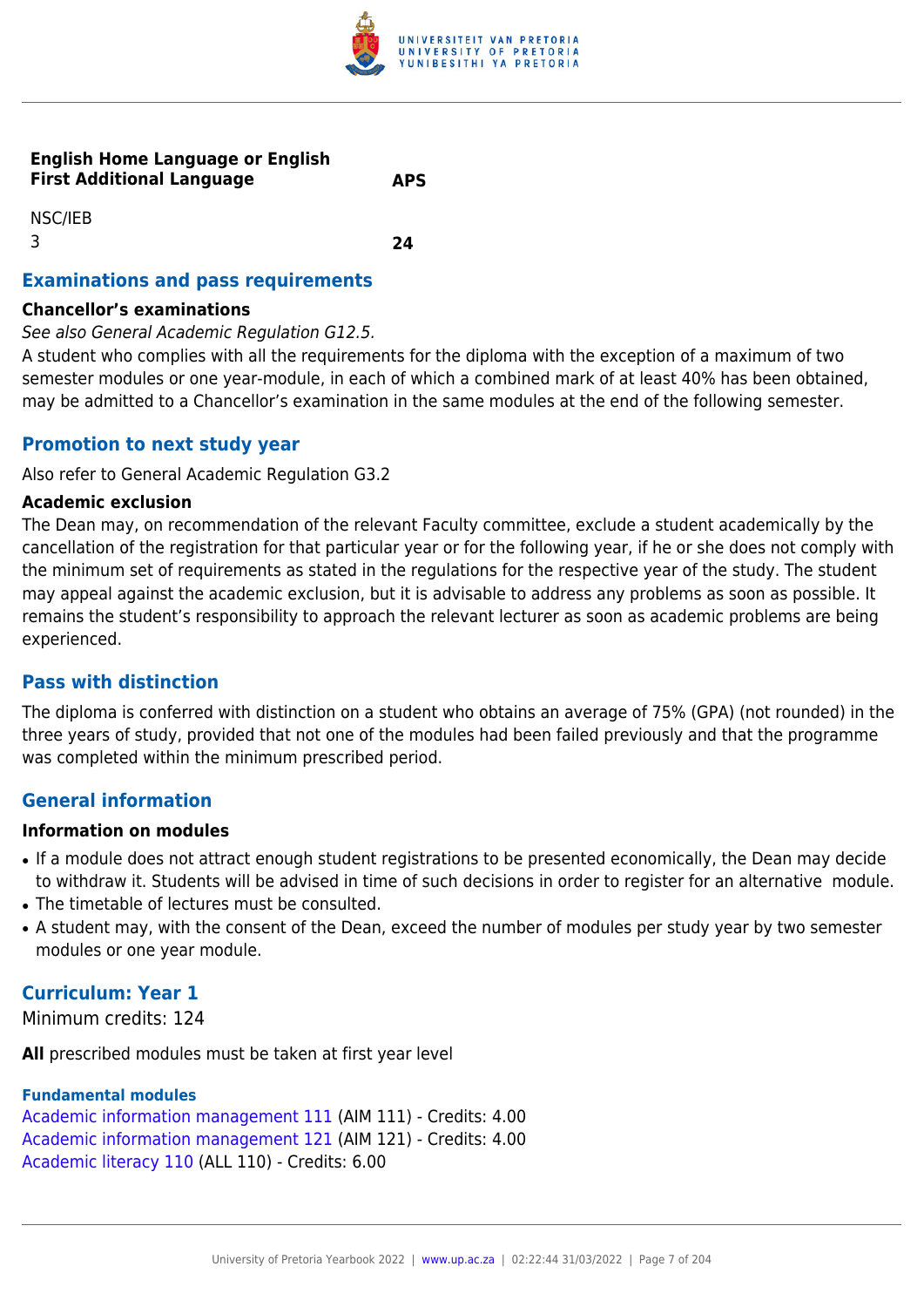

[Academic literacy for Theology 120](https://www.up.ac.za/yearbooks/2022/modules/view/ALL 120) (ALL 120) - Credits: 6.00 [Academic orientation 105](https://www.up.ac.za/yearbooks/2022/modules/view/UPO 105) (UPO 105) - Credits: 0.00

#### **Core modules**

[Introduction to the New Testament 110](https://www.up.ac.za/yearbooks/2022/modules/view/NTL 110) (NTL 110) - Credits: 10.00 [Gospels: Mark and Matthew 120](https://www.up.ac.za/yearbooks/2022/modules/view/NTL 120) (NTL 120) - Credits: 10.00 [Introduction to the world of the Old Testament 110](https://www.up.ac.za/yearbooks/2022/modules/view/OTL 110) (OTL 110) - Credits: 10.00 [Narratives in the Old Testament 120](https://www.up.ac.za/yearbooks/2022/modules/view/OTL 120) (OTL 120) - Credits: 10.00 [Practical Theology: Introduction and insertion 110](https://www.up.ac.za/yearbooks/2022/modules/view/PRT 110) (PRT 110) - Credits: 10.00 [Theory of religion 110](https://www.up.ac.za/yearbooks/2022/modules/view/REL 110) (REL 110) - Credits: 12.00 [Kaleidoscope of religions 120](https://www.up.ac.za/yearbooks/2022/modules/view/REL 120) (REL 120) - Credits: 12.00 [Introduction to the study of religion 120](https://www.up.ac.za/yearbooks/2022/modules/view/RSM 120) (RSM 120) - Credits: 10.00 [Faith and stories 110](https://www.up.ac.za/yearbooks/2022/modules/view/SHT 110) (SHT 110) - Credits: 10.00 [History of Christianity in Southern Africa 120](https://www.up.ac.za/yearbooks/2022/modules/view/SHT 120) (SHT 120) - Credits: 10.00

# **Curriculum: Year 2**

Minimum credits: 130

**All** prescribed modules must be taken at second year level

#### **Core modules**

[Gospels: Luke-Acts 210](https://www.up.ac.za/yearbooks/2022/modules/view/NTL 210) (NTL 210) - Credits: 10.00 [Johannine literature 220](https://www.up.ac.za/yearbooks/2022/modules/view/NTL 220) (NTL 220) - Credits: 10.00 [Old Testament exegesis and former prophets 210](https://www.up.ac.za/yearbooks/2022/modules/view/OTL 210) (OTL 210) - Credits: 10.00 [Poetry and apocalypses 220](https://www.up.ac.za/yearbooks/2022/modules/view/OTL 220) (OTL 220) - Credits: 10.00 [Practical Theology: Understanding and interpreting I 210](https://www.up.ac.za/yearbooks/2022/modules/view/PRT 210) (PRT 210) - Credits: 10.00 [Practical Theology: Understanding and interpreting II 220](https://www.up.ac.za/yearbooks/2022/modules/view/PRT 220) (PRT 220) - Credits: 10.00 [Dynamics of religion 210](https://www.up.ac.za/yearbooks/2022/modules/view/REL 210) (REL 210) - Credits: 20.00 [Introduction, key concepts and topics in missiology 210](https://www.up.ac.za/yearbooks/2022/modules/view/RSM 210) (RSM 210) - Credits: 10.00 [Theologies of the South 220](https://www.up.ac.za/yearbooks/2022/modules/view/RSM 220) (RSM 220) - Credits: 10.00 [Faith and beliefs 210](https://www.up.ac.za/yearbooks/2022/modules/view/SHT 210) (SHT 210) - Credits: 10.00 [Being human 220](https://www.up.ac.za/yearbooks/2022/modules/view/SHT 220) (SHT 220) - Credits: 10.00 [Theology in history 223](https://www.up.ac.za/yearbooks/2022/modules/view/SHT 223) (SHT 223) - Credits: 10.00

#### **Curriculum: Final year**

Minimum credits: 125

**All** prescribed modules must be taken at final year level

# **Core modules**

[Community engagement 300](https://www.up.ac.za/yearbooks/2022/modules/view/CYE 300) (CYE 300) - Credits: 15.00 [Paul 310](https://www.up.ac.za/yearbooks/2022/modules/view/NTL 310) (NTL 310) - Credits: 10.00 [Deutero- and Trito-Pauline writings 320](https://www.up.ac.za/yearbooks/2022/modules/view/NTL 320) (NTL 320) - Credits: 10.00 [The Pentateuch 310](https://www.up.ac.za/yearbooks/2022/modules/view/OTL 310) (OTL 310) - Credits: 10.00 [The Prophets 320](https://www.up.ac.za/yearbooks/2022/modules/view/OTL 320) (OTL 320) - Credits: 10.00 [Practical Theology: Discerning and imagining 310](https://www.up.ac.za/yearbooks/2022/modules/view/PRT 310) (PRT 310) - Credits: 10.00 [Practical Theology: Living the faith 320](https://www.up.ac.za/yearbooks/2022/modules/view/PRT 320) (PRT 320) - Credits: 10.00 [Mission in practice 310](https://www.up.ac.za/yearbooks/2022/modules/view/RSM 310) (RSM 310) - Credits: 10.00 [Church planting 320](https://www.up.ac.za/yearbooks/2022/modules/view/RSM 320) (RSM 320) - Credits: 10.00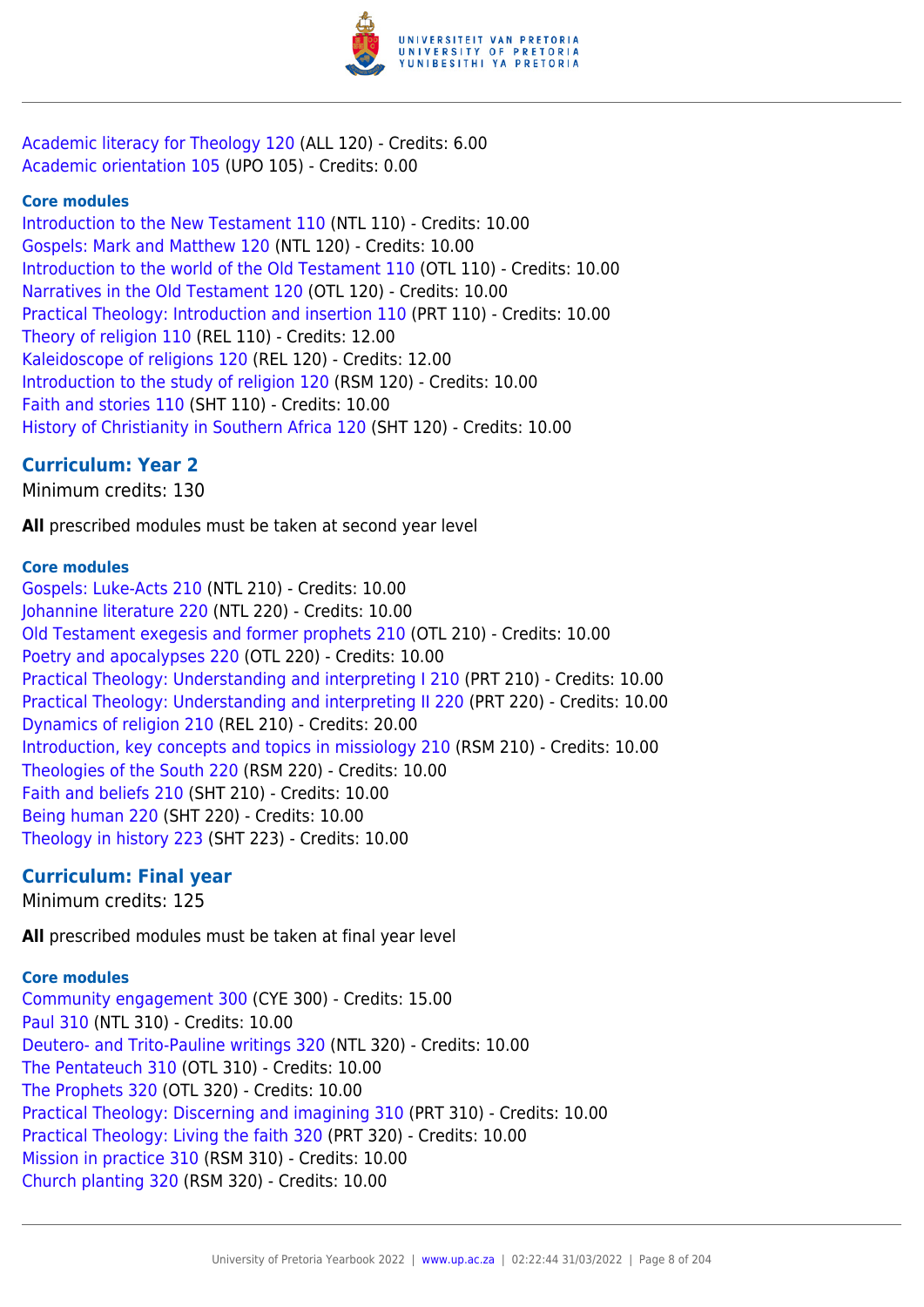

[Church and community 310](https://www.up.ac.za/yearbooks/2022/modules/view/SHT 310) (SHT 310) - Credits: 10.00 [Living as Christians 313](https://www.up.ac.za/yearbooks/2022/modules/view/SHT 313) (SHT 313) - Credits: 10.00 [Contemporary theological discourses I 320](https://www.up.ac.za/yearbooks/2022/modules/view/SHT 320) (SHT 320) - Credits: 10.00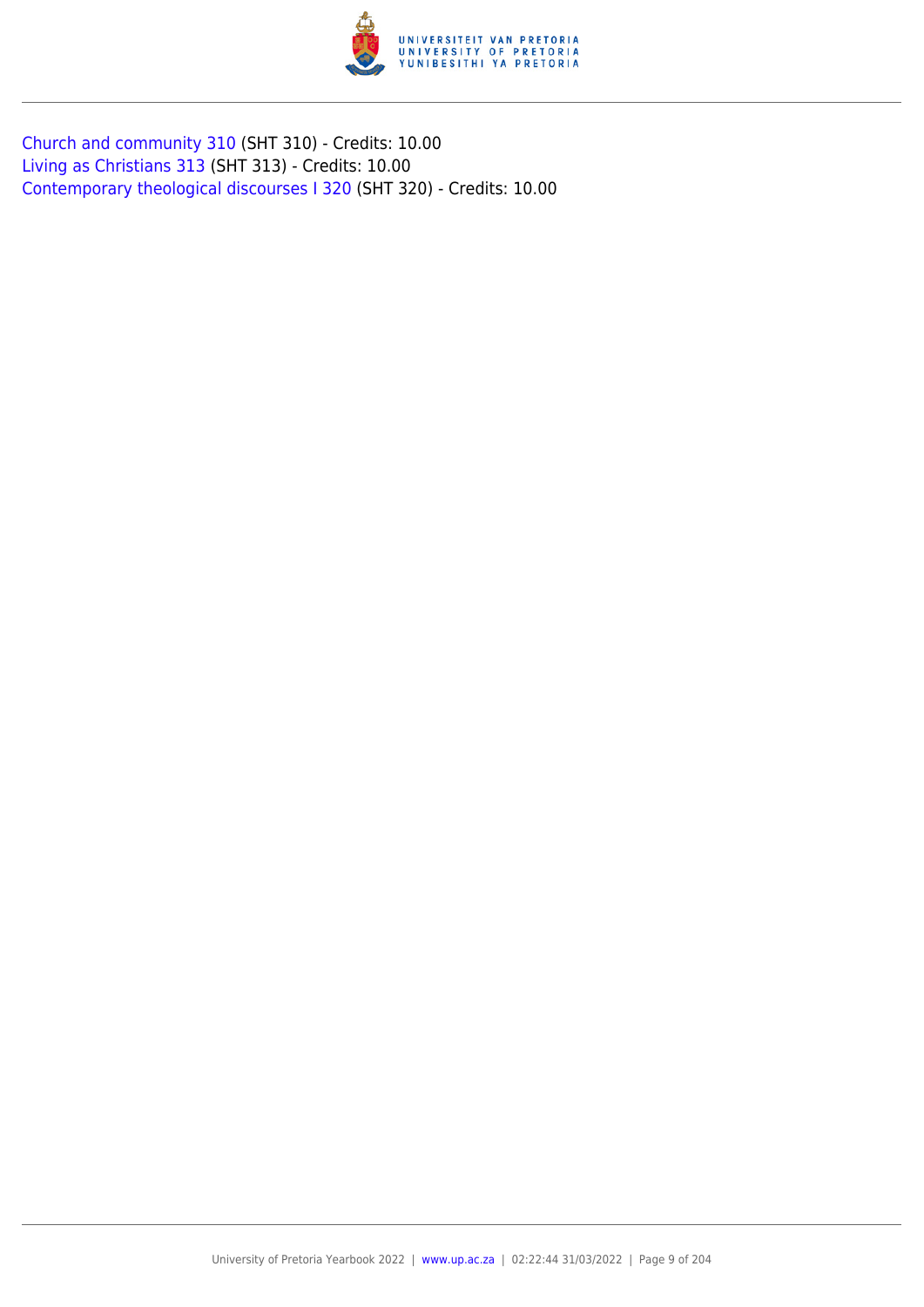

# Undergraduate Degree

# **BDiv (06130008)**

**Minimum duration of study** 4 years

# **Programme information**

Also refer to General Academic Regulations G1-G15.

This programme provides theological training and formation aimed at the needs of churches. It comprises two aspects, namely a general denominational aspect and a specific denominational aspect. The structure of the programme is determined by a balance between the critical reading of the texts that are part of the Christian canon as well as related literature, historical and systematic theology, and the applied dimensions in the field of theology.

The outcome that the programme aims to achieve, is theoretically supported formation aimed at a broad spectrum of ministerial needs. For this purpose, certain elements of the programme are presented in partnership with churches that support the programme.

A student who registers for this programme has to submit his or her curriculum to the Dean for approval at the beginning of each year.

# **Admission requirements**

#### **Important information for all prospective students for 2022**

- The admission requirements apply to students who apply for admission to the University of Pretoria with a **National Senior Certificate (NSC) and Independent Examination Board (IEB) qualifications.**
- **Applicants with qualifications other than the abovementioned** should refer to:
	- ❍ **Brochure:** Undergraduate Programme Information 2022: Qualifications other than the NSC and IEB, available at [click here.](https://www.up.ac.za/students/article/2749263/admission-information)
- **Citizens from countries other than South Africa (applicants who are not South African citizens)** should also refer to:
	- ❍ **Brochure:** Newcomer's Guide 2021, available at [click here.](https://www.up.ac.za/students/article/2749263/admission-information)
	- ❍ **Website:** [click here](http://www.up.ac.za/international-cooperation-division).
- **School of Tomorrow (SOT), Accelerated Christian Education (ACE) and General Education Development Test (GED):** The University of Pretoria no longer accepts qualifications awarded by these institutions.
- **National Certificate (Vocational) (NCV) Level 4:** The University of Pretoria may consider NCV candidates, provided they meet the exemption for bachelor's status criteria and the programme requirements.

#### **Transferring students**

A transferring student is a student who, at the time of application for a degree programme at the University of Pretoria (UP) –

● is a registered student at another tertiary institution, **or** was previously registered at another tertiary institution and did not complete the programme enrolled for at that institution, and is not currently enrolled at a tertiary institution, **or** has completed studies at another tertiary institution, but is not currently enrolled at a tertiary institution, **or** has started with tertiary studies at UP, then moved to another tertiary institution and wants to be readmitted at UP.

A transferring student will be considered for admission based on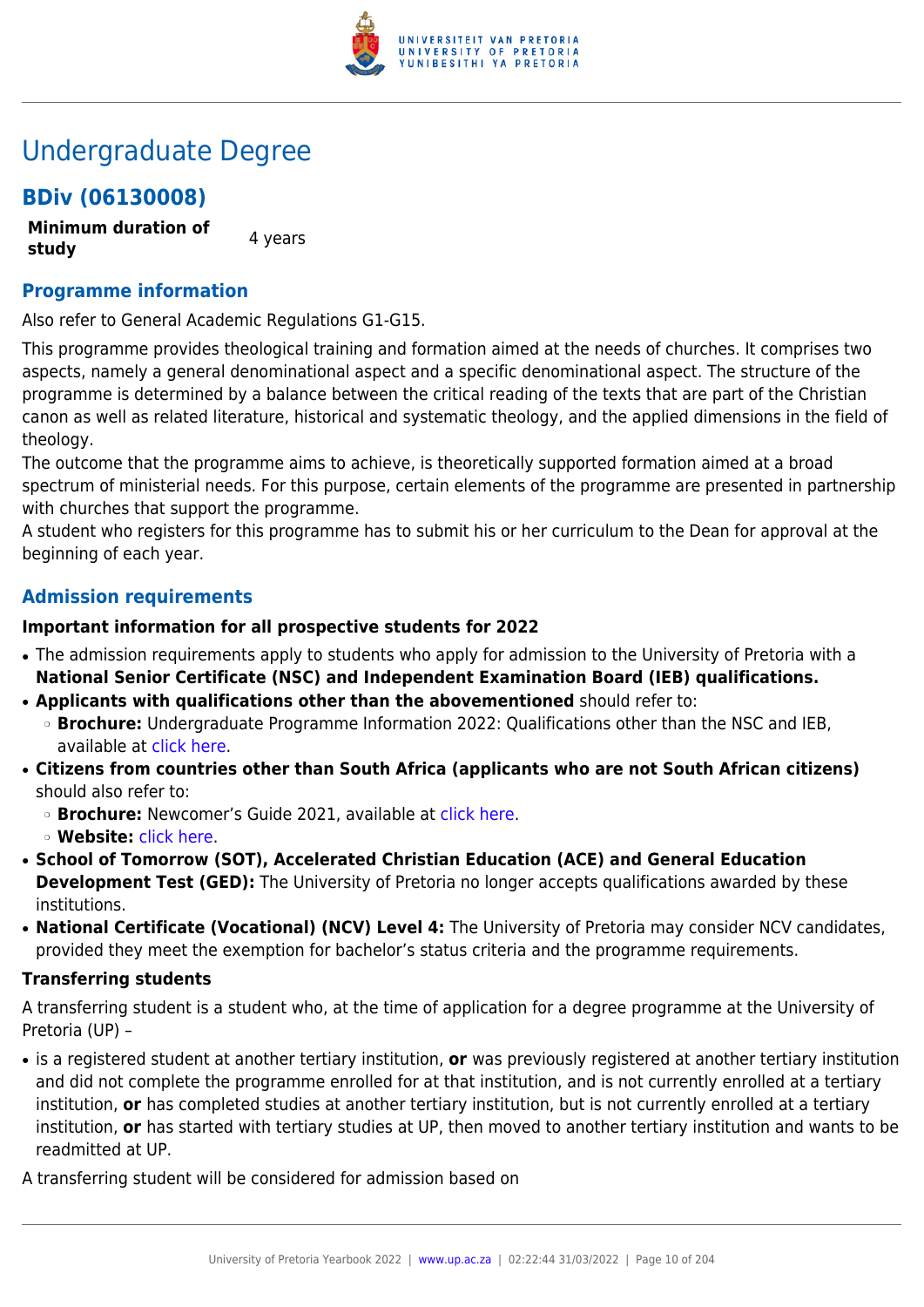

- an NSC or equivalent qualification with exemption to bachelor's or diploma studies (whichever is applicable); **and** meeting the minimum faculty-specific subject requirements at NSC or tertiary level; **or** having completed a higher certificate at a tertiary institution with faculty-specific subjects/modules passed (equal to or more than 50%), as well as complying with faculty rules on admission;
- previous academic performance (must have passed all modules registered for up to the closing date of application ) or as per faculty regulation/promotion requirements;
- a certificate of good conduct.

**Note:** Students who have been dismissed at the previous institution due to poor academic performance, will not be considered for admission to UP.

# **Returning students**

A returning student is a student who, at the time of application for a degree programme –

- is a registered student at UP, and wants to transfer to another degree at UP, **or** was previously registered at UP and did not complete the programme enrolled for, and did not enrol at another tertiary institution in the meantime (including students who applied for leave of absence), **or** has completed studies at UP, but is not currently enrolled or was not enrolled at another tertiary institution after graduation.
- A returning student will be considered for admission based on
- an NSC or equivalent qualification with exemption to bachelor's or diploma studies (whichever is applicable); **and** meeting the minimum faculty-specific subject requirements at NSC or tertiary level; **or** previous academic performance (should have a cumulative weighted average of at least 50% for the programme enrolled for);
- having applied for and was granted leave of absence.

**Note:** Students who have been excluded/dismissed from a faculty due to poor academic performance may be considered for admission to another programme at UP. The Admissions Committee may consider such students if they were not dismissed more than twice. Only ONE transfer between UP faculties will be allowed, and a maximum of two (2) transfers within a faculty.

#### **Important faculty-specific information on undergraduate programmes for 2022**

- The closing date is an administrative admission guideline for non-selection programmes. Once a non-selection programme is full and has reached the institutional targets, then that programme will be closed for further admissions, irrespective of the closing date. However, if the institutional targets have not been met by the closing date, then that programme will remain open for admissions until the institutional targets are met.
- The following persons will be considered for admission: Candidates who have a certificate that is deemed by the University to be equivalent to the required National Senior Certificate (NSC) with university endorsement; candidates who are graduates from another tertiary institution or have been granted the status of a graduate of such an institution, and candidates who are graduates of another faculty at the University of Pretoria.
- Life Orientation is excluded when calculating the Admission Point Score (APS).
- Grade 11 results are used for the conditional admission of prospective students. Final admission is based on the final NSC/IEB results.
- Applicants who indicate Theology as a first or second choice will be considered. Students who select Theology as a second choice may have to submit a motivation.

#### **University of Pretoria website: [click here](http://www.up.ac.za/theology)**

**Minimum requirements Achievement level**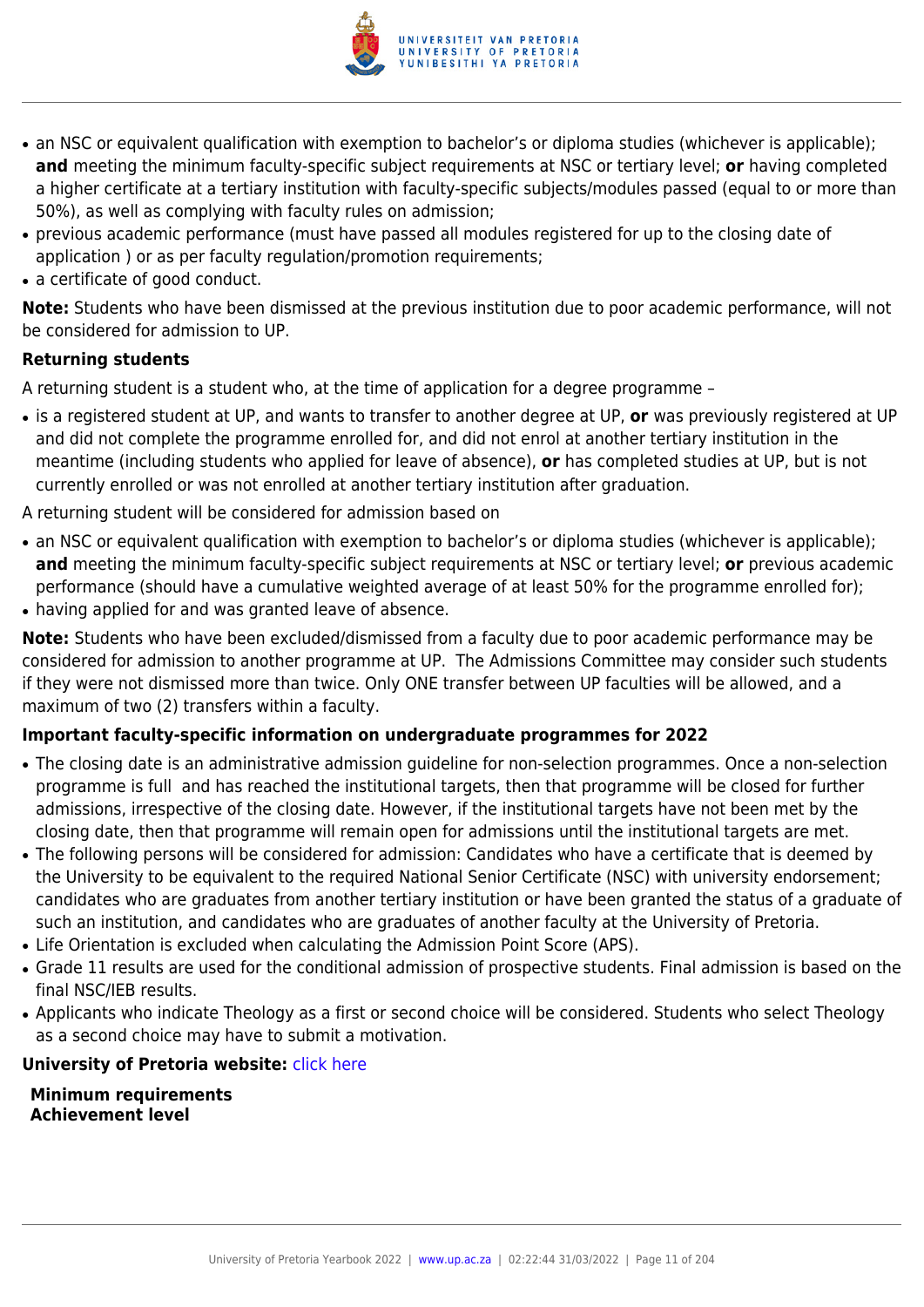

#### **English Home Language or English First Additional Language APS**

NSC/IEB 4 **28**

# **Examinations and pass requirements**

#### **Chancellor's examinations**

#### See also General Academic Regulation G12.5.

A student who complies with all the requirements for the degree with the exception of a maximum of two semester modules or one year-module, in each of which a combined mark of at least 40% has been obtained, may be admitted to a Chancellor's examination in the same modules at the end of the following semester.

# **Promotion to next study year**

Also refer to General Academic Regulation G3.2.

#### **Academic exclusion**

The Dean may, on recommendation of the relevant Faculty committee, exclude a student academically by the cancellation of the registration for that particular year or for the following year, if he or she does not comply with the minimum set of requirements as stated in the regulations for the respective year of study. The student may appeal against the academic exclusion, but it is advisable to address any problems as soon as possible. It remains the student's responsibility to approach the relevant lecturer as soon as academic problems are being experienced.

# **Pass with distinction**

The degree is conferred with distinction on a student who obtains an average of 75% (GPA) (not rounded) in the four years of study, including the independent study (OST 400), provided that not one of the modules had been failed previously and that the programme was completed within the minimum prescribed period.

# **General information**

#### **Information on modules**

- If a module does not attract enough student registrations to be presented economically, the Dean may decide to withdraw it. Students will be advised in time of such decisions in order to register for an alternative module.
- The timetable of lectures must be consulted.
- A student may, with the consent of the Dean, exceed the number of modules per study year by two semester modules or one year module.

# **Curriculum: Year 1**

Minimum credits: 140

#### **Additional information:**

**All** core and fundamental modules must be taken.

Two semester modules from any faculty must be taken as electives, providing that the requirements for the modules are met. The list below are electives from Theology and Religion but students are not limited to these.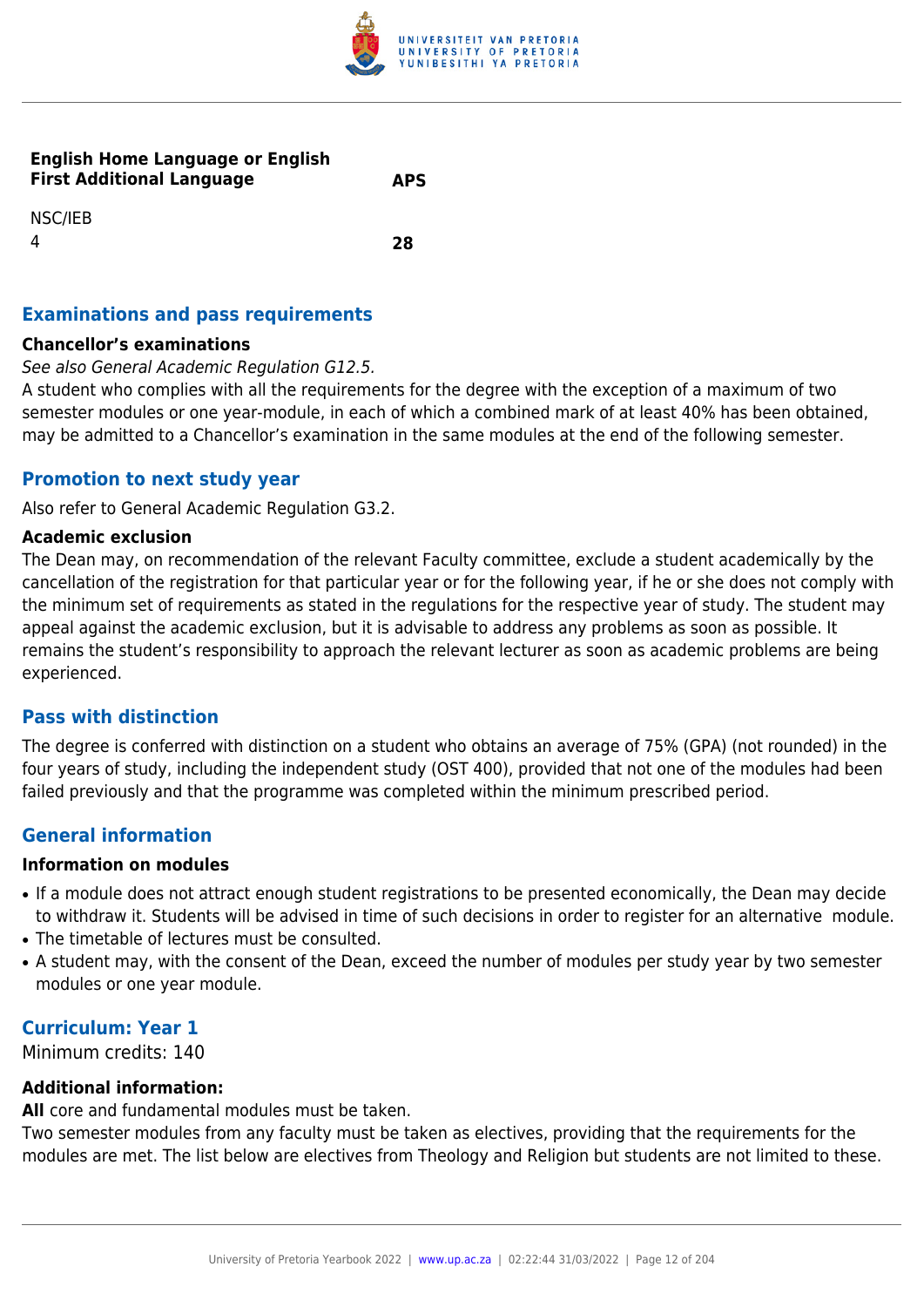

#### **Fundamental modules**

[Academic information management 111](https://www.up.ac.za/yearbooks/2022/modules/view/AIM 111) (AIM 111) - Credits: 4.00 [Academic information management 121](https://www.up.ac.za/yearbooks/2022/modules/view/AIM 121) (AIM 121) - Credits: 4.00 [Academic literacy 110](https://www.up.ac.za/yearbooks/2022/modules/view/ALL 110) (ALL 110) - Credits: 6.00 [Academic literacy for Theology 120](https://www.up.ac.za/yearbooks/2022/modules/view/ALL 120) (ALL 120) - Credits: 6.00 [Academic orientation 105](https://www.up.ac.za/yearbooks/2022/modules/view/UPO 105) (UPO 105) - Credits: 0.00

#### **Core modules**

[Greek 110](https://www.up.ac.za/yearbooks/2022/modules/view/GRK 110) (GRK 110) - Credits: 12.00 [Greek 120](https://www.up.ac.za/yearbooks/2022/modules/view/GRK 120) (GRK 120) - Credits: 12.00 [Hebrew 110](https://www.up.ac.za/yearbooks/2022/modules/view/HEB 110) (HEB 110) - Credits: 12.00 [Hebrew 120](https://www.up.ac.za/yearbooks/2022/modules/view/HEB 120) (HEB 120) - Credits: 12.00 [Introduction to the New Testament 112](https://www.up.ac.za/yearbooks/2022/modules/view/NTL 112) (NTL 112) - Credits: 10.00 [Gospels: Mark and Matthew 122](https://www.up.ac.za/yearbooks/2022/modules/view/NTL 122) (NTL 122) - Credits: 10.00 [Introduction to the world of the Old Testament 112](https://www.up.ac.za/yearbooks/2022/modules/view/OTL 112) (OTL 112) - Credits: 10.00 [Narratives in the Old Testament 122](https://www.up.ac.za/yearbooks/2022/modules/view/OTL 122) (OTL 122) - Credits: 10.00 [Practical Theology: Introduction and insertion 112](https://www.up.ac.za/yearbooks/2022/modules/view/PRT 112) (PRT 112) - Credits: 10.00 [Introduction to the study of religion 122](https://www.up.ac.za/yearbooks/2022/modules/view/RSM 122) (RSM 122) - Credits: 10.00 [Faith and stories 112](https://www.up.ac.za/yearbooks/2022/modules/view/SHT 112) (SHT 112) - Credits: 10.00 [History of Christianity in Southern Africa 122](https://www.up.ac.za/yearbooks/2022/modules/view/SHT 122) (SHT 122) - Credits: 10.00

#### **Elective modules**

[Introduction to Community development 110](https://www.up.ac.za/yearbooks/2022/modules/view/CYE 110) (CYE 110) - Credits: 10.00 [Researching communities 120](https://www.up.ac.za/yearbooks/2022/modules/view/CYE 120) (CYE 120) - Credits: 10.00 [Theory of religion 110](https://www.up.ac.za/yearbooks/2022/modules/view/REL 110) (REL 110) - Credits: 12.00 [Kaleidoscope of religions 120](https://www.up.ac.za/yearbooks/2022/modules/view/REL 120) (REL 120) - Credits: 12.00 [Introduction to Spirituality 110](https://www.up.ac.za/yearbooks/2022/modules/view/SRY 110) (SRY 110) - Credits: 10.00 [Religion, scripture and spirituality 120](https://www.up.ac.za/yearbooks/2022/modules/view/SRY 120) (SRY 120) - Credits: 10.00

#### **Curriculum: Year 2**

Minimum credits: 174

#### **Additional information:**

**All** core modules must be taken. Electives are optional and registration for these are subject to approval by Student Administration.

#### **Core modules**

[Greek 210](https://www.up.ac.za/yearbooks/2022/modules/view/GRK 210) (GRK 210) - Credits: 16.00 [Greek 220](https://www.up.ac.za/yearbooks/2022/modules/view/GRK 220) (GRK 220) - Credits: 16.00 [Hebrew 210](https://www.up.ac.za/yearbooks/2022/modules/view/HEB 210) (HEB 210) - Credits: 16.00 [Hebrew 220](https://www.up.ac.za/yearbooks/2022/modules/view/HEB 220) (HEB 220) - Credits: 16.00 [Gospels: Luke-Acts 212](https://www.up.ac.za/yearbooks/2022/modules/view/NTL 212) (NTL 212) - Credits: 10.00 [Johannine literature 222](https://www.up.ac.za/yearbooks/2022/modules/view/NTL 222) (NTL 222) - Credits: 10.00 [Old Testament exegesis and former prophets 212](https://www.up.ac.za/yearbooks/2022/modules/view/OTL 212) (OTL 212) - Credits: 10.00 [Poetry and apocalypses 222](https://www.up.ac.za/yearbooks/2022/modules/view/OTL 222) (OTL 222) - Credits: 10.00 [Practical Theology: Understanding and interpreting I 212](https://www.up.ac.za/yearbooks/2022/modules/view/PRT 212) (PRT 212) - Credits: 10.00 [Practical Theology: Understanding and interpreting II 222](https://www.up.ac.za/yearbooks/2022/modules/view/PRT 222) (PRT 222) - Credits: 10.00 [Key concepts and topics in missiology 212](https://www.up.ac.za/yearbooks/2022/modules/view/RSM 212) (RSM 212) - Credits: 10.00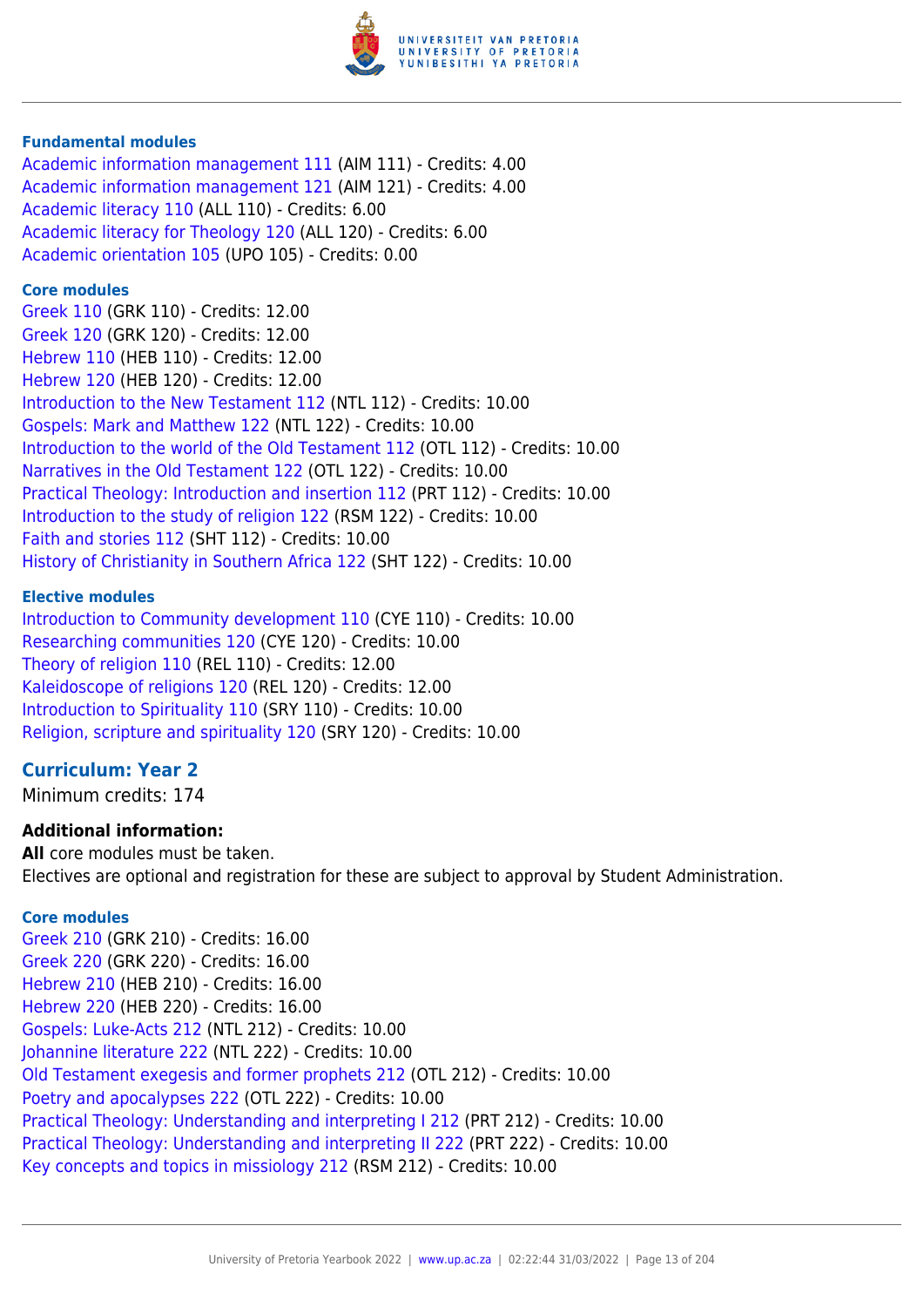

[Theologies of the South 222](https://www.up.ac.za/yearbooks/2022/modules/view/RSM 222) (RSM 222) - Credits: 10.00 [Faith and beliefs 212](https://www.up.ac.za/yearbooks/2022/modules/view/SHT 212) (SHT 212) - Credits: 10.00 [Being human 222](https://www.up.ac.za/yearbooks/2022/modules/view/SHT 222) (SHT 222) - Credits: 10.00 [Theology in history 225](https://www.up.ac.za/yearbooks/2022/modules/view/SHT 225) (SHT 225) - Credits: 10.00

#### **Elective modules**

[Leadership and Community Development 212](https://www.up.ac.za/yearbooks/2022/modules/view/CYE 212) (CYE 212) - Credits: 10.00 [Social and missional entrepreneurship 222](https://www.up.ac.za/yearbooks/2022/modules/view/CYE 222) (CYE 222) - Credits: 10.00 [Dynamics of religion 210](https://www.up.ac.za/yearbooks/2022/modules/view/REL 210) (REL 210) - Credits: 20.00 [Ancient religions and health 220](https://www.up.ac.za/yearbooks/2022/modules/view/REL 220) (REL 220) - Credits: 20.00 [Christian spirituality: Origins and dynamics 210](https://www.up.ac.za/yearbooks/2022/modules/view/SRY 210) (SRY 210) - Credits: 10.00 [Christian spirituality: Christian spiritual practices 220](https://www.up.ac.za/yearbooks/2022/modules/view/SRY 220) (SRY 220) - Credits: 10.00

## **Curriculum: Year 3**

Minimum credits: 125

#### **Additional information:**

**All** core modules must be taken. Electives are optional and registration for these are subject to approval by Student Administration.

#### **Core modules**

[Community engagement 302](https://www.up.ac.za/yearbooks/2022/modules/view/CYE 302) (CYE 302) - Credits: 15.00 [Paul 312](https://www.up.ac.za/yearbooks/2022/modules/view/NTL 312) (NTL 312) - Credits: 10.00 [Deutero- and Trito-Pauline letters 322](https://www.up.ac.za/yearbooks/2022/modules/view/NTL 322) (NTL 322) - Credits: 10.00 [The Pentateuch 312](https://www.up.ac.za/yearbooks/2022/modules/view/OTL 312) (OTL 312) - Credits: 10.00 [The Prophets 322](https://www.up.ac.za/yearbooks/2022/modules/view/OTL 322) (OTL 322) - Credits: 10.00 [Practical Theology: Discerning and imagining 312](https://www.up.ac.za/yearbooks/2022/modules/view/PRT 312) (PRT 312) - Credits: 10.00 [Practical Theology: Living the faith 322](https://www.up.ac.za/yearbooks/2022/modules/view/PRT 322) (PRT 322) - Credits: 10.00 [Mission in practice 312](https://www.up.ac.za/yearbooks/2022/modules/view/RSM 312) (RSM 312) - Credits: 10.00 [Church planting 322](https://www.up.ac.za/yearbooks/2022/modules/view/RSM 322) (RSM 322) - Credits: 10.00 [Church and community 312](https://www.up.ac.za/yearbooks/2022/modules/view/SHT 312) (SHT 312) - Credits: 10.00 [Living as Christians 315](https://www.up.ac.za/yearbooks/2022/modules/view/SHT 315) (SHT 315) - Credits: 10.00 [Contemporary theological discourses I 322](https://www.up.ac.za/yearbooks/2022/modules/view/SHT 322) (SHT 322) - Credits: 10.00

#### **Elective modules**

[Community Development Praxis in community engagement I 312](https://www.up.ac.za/yearbooks/2022/modules/view/CYE 312) (CYE 312) - Credits: 10.00 [Community Development Praxis II 322](https://www.up.ac.za/yearbooks/2022/modules/view/CYE 322) (CYE 322) - Credits: 10.00 [Material religion 310](https://www.up.ac.za/yearbooks/2022/modules/view/REL 310) (REL 310) - Credits: 30.00 [Sociology of religion 320](https://www.up.ac.za/yearbooks/2022/modules/view/REL 320) (REL 320) - Credits: 30.00 [Christian spirituality and theology 310](https://www.up.ac.za/yearbooks/2022/modules/view/SRY 310) (SRY 310) - Credits: 10.00 [Contextual and contemporary spirituality 320](https://www.up.ac.za/yearbooks/2022/modules/view/SRY 320) (SRY 320) - Credits: 10.00

# **Curriculum: Final year**

Minimum credits: 80

**All** core modules must be taken in the final year

#### **Core modules**

[General letters and Revelation 412](https://www.up.ac.za/yearbooks/2022/modules/view/NTL 412) (NTL 412) - Credits: 10.00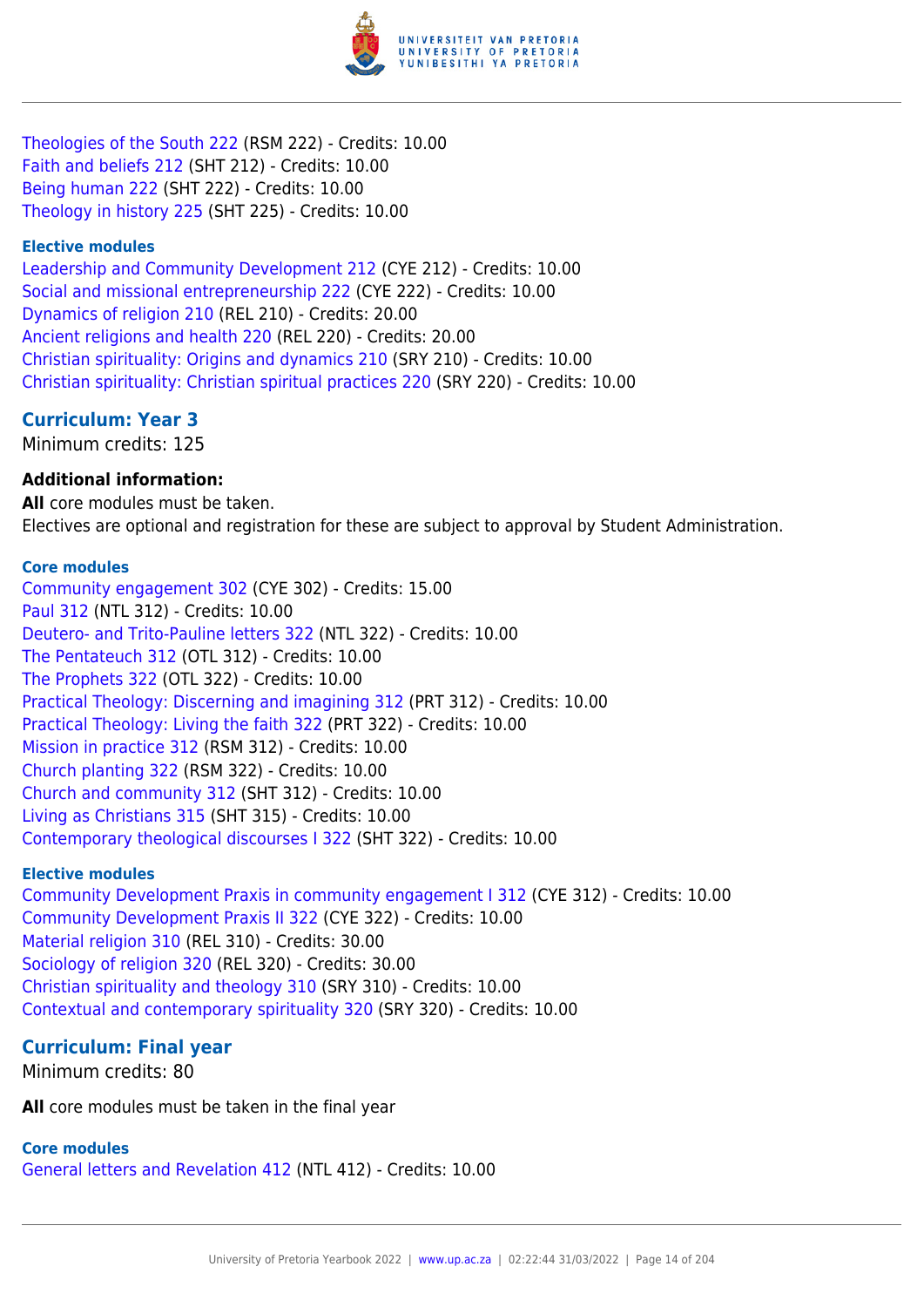

[Research essay 400](https://www.up.ac.za/yearbooks/2022/modules/view/OST 400) (OST 400) - Credits: 30.00 [Life, text and context 412](https://www.up.ac.za/yearbooks/2022/modules/view/OTL 412) (OTL 412) - Credits: 10.00 [Practical Theology: Integration 422](https://www.up.ac.za/yearbooks/2022/modules/view/PRT 422) (PRT 422) - Credits: 10.00 [Missional ecclesiology in contemporary context 422](https://www.up.ac.za/yearbooks/2022/modules/view/RSM 422) (RSM 422) - Credits: 10.00 [Contemporary theological discourses II 412](https://www.up.ac.za/yearbooks/2022/modules/view/SHT 412) (SHT 412) - Credits: 10.00

# **BTh (06130007)**

**Minimum duration of study 3** years

# **Programme information**

Also refer to General Academic Regulations G1-G15.

This programme offers general theological education to students who have passed the National Senior Certificate with admission to degree studies. It also provides a basis for denominational programmes, formation and practical training with a view to the ministry.

A fixed curriculum with very few electives is prescribed. A student who registers for this programme, has to submit his or her curriculum to the Programme Coordinator for approval at the beginning of each academic year.

# **Admission requirements**

## **Important information for all prospective students for 2022**

- The admission requirements apply to students who apply for admission to the University of Pretoria with a **National Senior Certificate (NSC) and Independent Examination Board (IEB) qualifications.**
- **Applicants with qualifications other than the abovementioned** should refer to:
	- ❍ **Brochure:** Undergraduate Programme Information 2022: Qualifications other than the NSC and IEB, available at [click here.](https://www.up.ac.za/students/article/2749263/admission-information)
- **Citizens from countries other than South Africa (applicants who are not South African citizens)** should also refer to:
	- ❍ **Brochure:** Newcomer's Guide 2021, available at [click here.](https://www.up.ac.za/students/article/2749263/admission-information)
	- ❍ **Website:** [click here](http://www.up.ac.za/international-cooperation-division).
- **School of Tomorrow (SOT), Accelerated Christian Education (ACE) and General Education Development Test (GED):** The University of Pretoria no longer accepts qualifications awarded by these institutions.
- **National Certificate (Vocational) (NCV) Level 4:** The University of Pretoria may consider NCV candidates, provided they meet the exemption for bachelor's status criteria and the programme requirements.

#### **Transferring students**

A transferring student is a student who, at the time of application for a degree programme at the University of Pretoria (UP) –

● is a registered student at another tertiary institution, **or** was previously registered at another tertiary institution and did not complete the programme enrolled for at that institution, and is not currently enrolled at a tertiary institution, **or** has completed studies at another tertiary institution, but is not currently enrolled at a tertiary institution, **or** has started with tertiary studies at UP, then moved to another tertiary institution and wants to be readmitted at UP.

A transferring student will be considered for admission based on

• an NSC or equivalent qualification with exemption to bachelor's or diploma studies (whichever is applicable);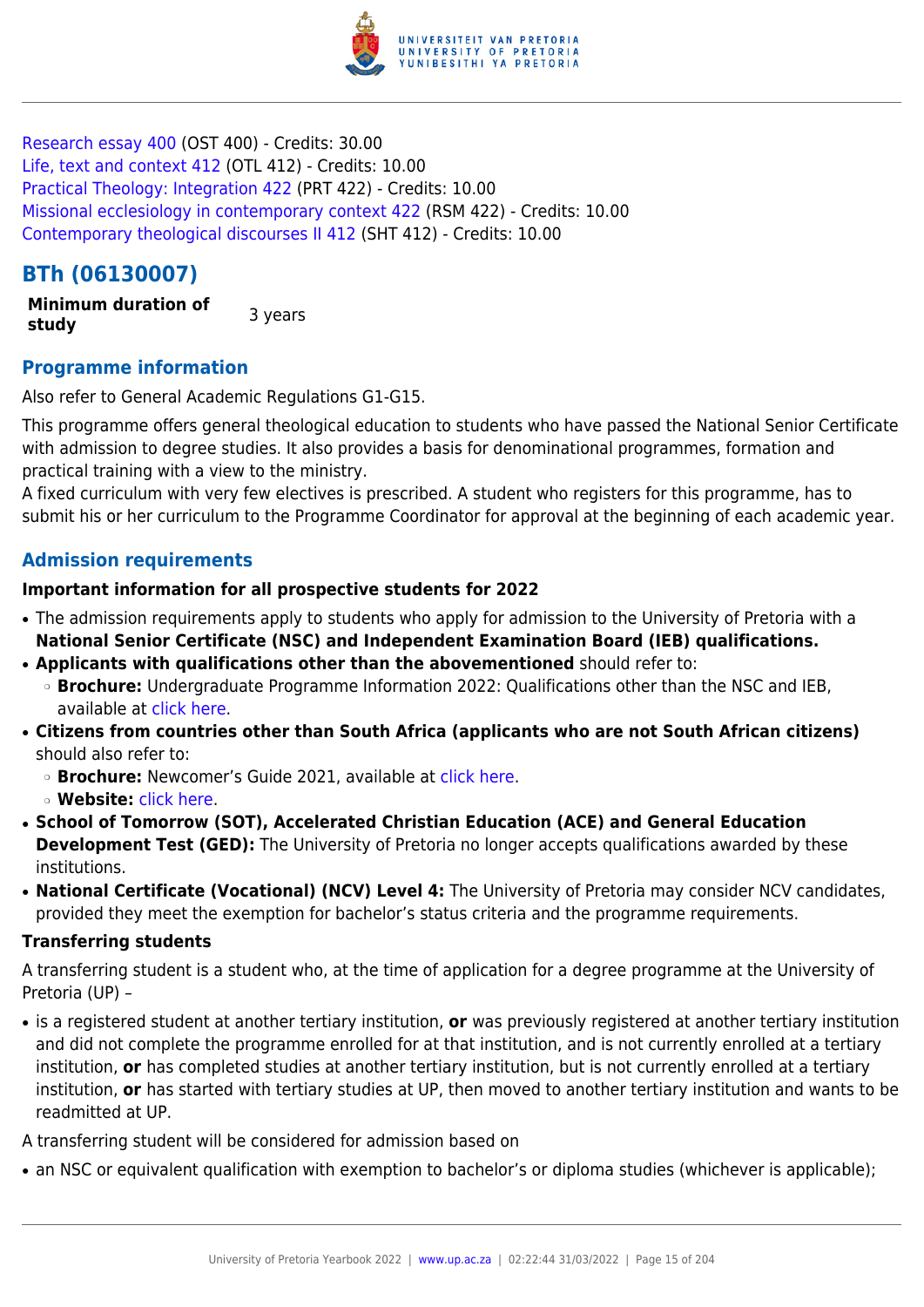

**and** meeting the minimum faculty-specific subject requirements at NSC or tertiary level; **or** having completed a higher certificate at a tertiary institution with faculty-specific subjects/modules passed (equal to or more than 50%), as well as complying with faculty rules on admission;

- previous academic performance (must have passed all modules registered for up to the closing date of application ) or as per faculty regulation/promotion requirements;
- a certificate of good conduct.

**Note:** Students who have been dismissed at the previous institution due to poor academic performance, will not be considered for admission to UP.

# **Returning students**

A returning student is a student who, at the time of application for a degree programme –

- is a registered student at UP, and wants to transfer to another degree at UP, **or** was previously registered at UP and did not complete the programme enrolled for, and did not enrol at another tertiary institution in the meantime (including students who applied for leave of absence), **or** has completed studies at UP, but is not currently enrolled or was not enrolled at another tertiary institution after graduation.
- A returning student will be considered for admission based on
- an NSC or equivalent qualification with exemption to bachelor's or diploma studies (whichever is applicable); **and** meeting the minimum faculty-specific subject requirements at NSC or tertiary level; **or** previous academic performance (should have a cumulative weighted average of at least 50% for the programme enrolled for);
- having applied for and was granted leave of absence.

**Note:** Students who have been excluded/dismissed from a faculty due to poor academic performance may be considered for admission to another programme at UP. The Admissions Committee may consider such students if they were not dismissed more than twice. Only ONE transfer between UP faculties will be allowed, and a maximum of two (2) transfers within a faculty.

# **Important faculty-specific information on undergraduate programmes for 2022**

- The closing date is an administrative admission guideline for non-selection programmes. Once a non-selection programme is full and has reached the institutional targets, then that programme will be closed for further admissions, irrespective of the closing date. However, if the institutional targets have not been met by the closing date, then that programme will remain open for admissions until the institutional targets are met.
- The following persons will be considered for admission: Candidates who have a certificate that is deemed by the University to be equivalent to the required National Senior Certificate (NSC) with university endorsement; candidates who are graduates from another tertiary institution or have been granted the status of a graduate of such an institution, and candidates who are graduates of another faculty at the University of Pretoria.
- Life Orientation is excluded when calculating the Admission Point Score (APS).
- Grade 11 results are used for the conditional admission of prospective students. Final admission is based on the final NSC/IEB results.
- Applicants who indicate Theology as a first or second choice will be considered. Students who select Theology as a second choice may have to submit a motivation.

#### **University of Pretoria website: [click here](http://www.up.ac.za/theology)**

**Minimum requirements Achievement level**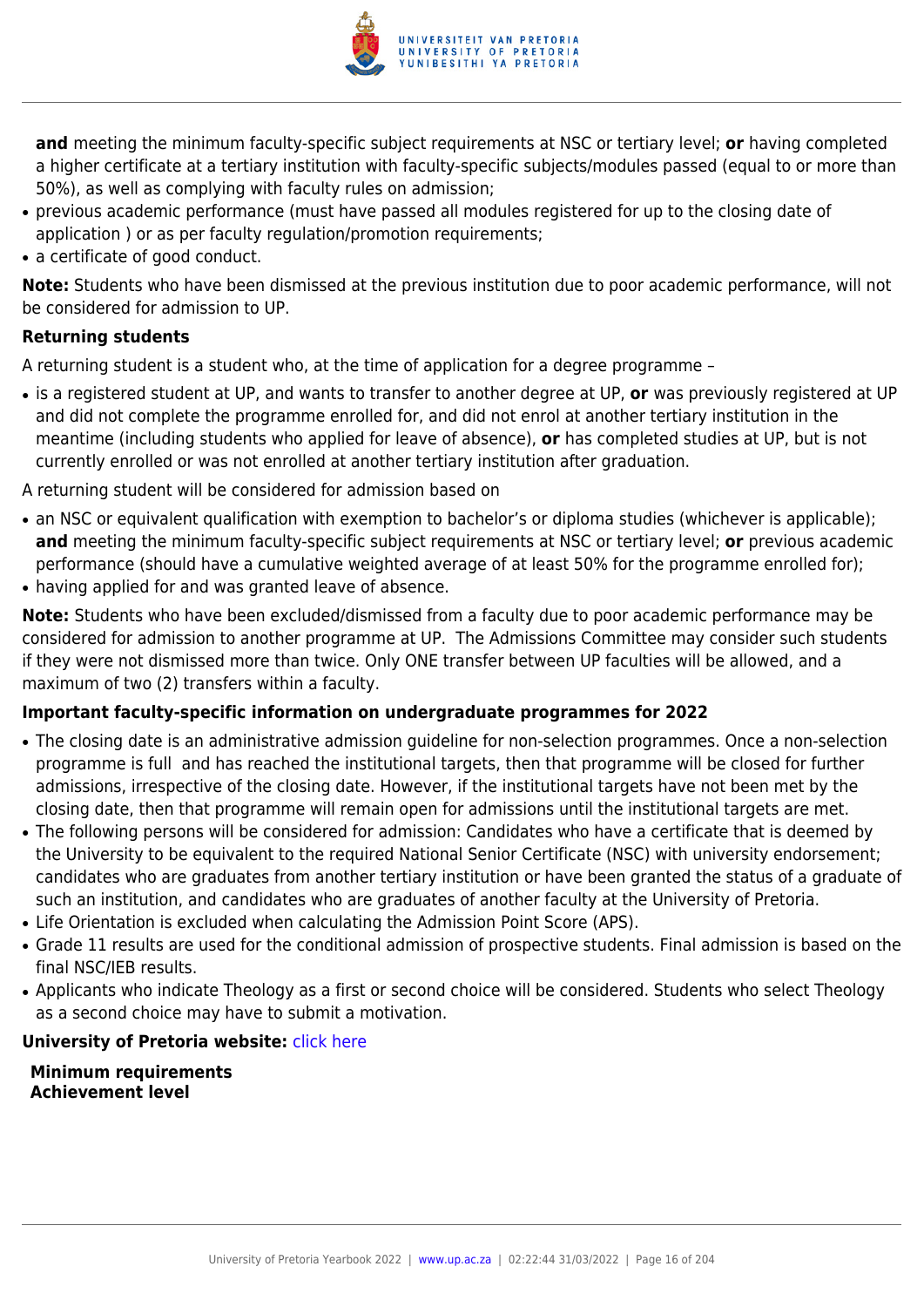

#### **English Home Language or English First Additional Language APS**

NSC/IEB 4 **28**

# **Examinations and pass requirements**

#### **Chancellor's examinations**

#### See also General Academic Regulation G12.5.

A student who complies with all the requirements for the degree with the exception of a maximum of two semester modules or one year-module, in each of which a combined mark of at least 40% has been obtained, may be admitted to a Chancellor's examination in the same modules at the end of the following semester.

## **Promotion to next study year**

Refer to General Academic Regulation G3.2.

#### **Academic exclusion**

The Dean may, on recommendation of the relevant Faculty committee, exclude a student academically by the cancellation of the registration for that particular year or for the following year, if he or she does not comply with the minimum set of requirements as stated in the regulations for the respective year of study. The student may appeal against the academic exclusion, but it is advisable to address any problems as soon as possible. It remains the student's responsibility to approach the relevant lecturer as soon as academic problems are being experienced.

#### **Pass with distinction**

The degree is conferred with distinction on a student who obtains an average of 75% (GPA) (not rounded) in the three years of study, provided that not one of the modules had been failed previously and that the programme was completed within the minimum prescribed period.

# **General information**

#### **Information on modules**

- If a module does not attract enough student registrations to be presented economically, the Dean may decide to withdraw it. Students will be advised in time of such decisions in order to register for an alternative module.
- The timetable of lectures must be consulted.
- A student may, with the consent of the Dean, exceed the number of modules per study year by two semester modules or one year module.

## **Curriculum: Year 1**

Minimum credits: 128

#### **Additional information:**

All core and fundamental modules must be taken.

Two semester modules from any faculty must be taken as electives, providing that the requirements for the modules are met. The list below are electives from Theology and Religion but students are not limited to these.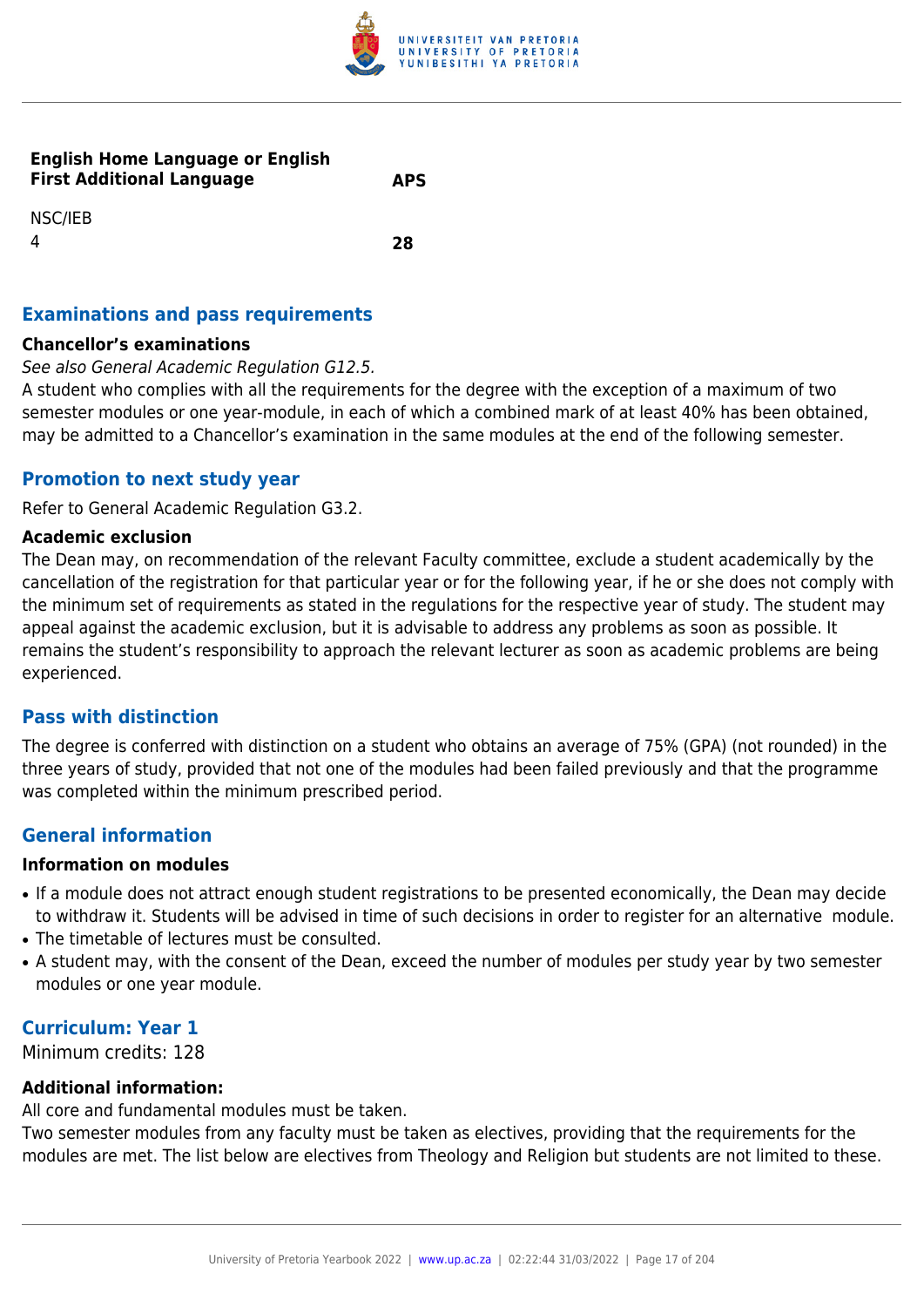

#### **Fundamental modules**

[Academic information management 111](https://www.up.ac.za/yearbooks/2022/modules/view/AIM 111) (AIM 111) - Credits: 4.00 [Academic information management 121](https://www.up.ac.za/yearbooks/2022/modules/view/AIM 121) (AIM 121) - Credits: 4.00 [Academic literacy 110](https://www.up.ac.za/yearbooks/2022/modules/view/ALL 110) (ALL 110) - Credits: 6.00 [Academic literacy for Theology 120](https://www.up.ac.za/yearbooks/2022/modules/view/ALL 120) (ALL 120) - Credits: 6.00 [Academic orientation 105](https://www.up.ac.za/yearbooks/2022/modules/view/UPO 105) (UPO 105) - Credits: 0.00

#### **Core modules**

[Introduction to the New Testament 111](https://www.up.ac.za/yearbooks/2022/modules/view/NTL 111) (NTL 111) - Credits: 10.00 [Gospels: Mark and Matthew 121](https://www.up.ac.za/yearbooks/2022/modules/view/NTL 121) (NTL 121) - Credits: 10.00 [Introduction to the world of the Old Testament 111](https://www.up.ac.za/yearbooks/2022/modules/view/OTL 111) (OTL 111) - Credits: 10.00 [Narratives in the Old Testament 121](https://www.up.ac.za/yearbooks/2022/modules/view/OTL 121) (OTL 121) - Credits: 10.00 [Practical Theology: Introduction and insertion 111](https://www.up.ac.za/yearbooks/2022/modules/view/PRT 111) (PRT 111) - Credits: 10.00 [Theory of religion 110](https://www.up.ac.za/yearbooks/2022/modules/view/REL 110) (REL 110) - Credits: 12.00 [Introduction to the study of religion 121](https://www.up.ac.za/yearbooks/2022/modules/view/RSM 121) (RSM 121) - Credits: 10.00 [Faith and stories 111](https://www.up.ac.za/yearbooks/2022/modules/view/SHT 111) (SHT 111) - Credits: 10.00 [History of Christianity in Southern Africa 121](https://www.up.ac.za/yearbooks/2022/modules/view/SHT 121) (SHT 121) - Credits: 10.00

#### **Elective modules**

[Introduction to Community development 110](https://www.up.ac.za/yearbooks/2022/modules/view/CYE 110) (CYE 110) - Credits: 10.00 [Researching communities 120](https://www.up.ac.za/yearbooks/2022/modules/view/CYE 120) (CYE 120) - Credits: 10.00 [Kaleidoscope of religions 120](https://www.up.ac.za/yearbooks/2022/modules/view/REL 120) (REL 120) - Credits: 12.00 [Introduction to Spirituality 110](https://www.up.ac.za/yearbooks/2022/modules/view/SRY 110) (SRY 110) - Credits: 10.00 [Religion, scripture and spirituality 120](https://www.up.ac.za/yearbooks/2022/modules/view/SRY 120) (SRY 120) - Credits: 10.00

#### **Curriculum: Year 2**

Minimum credits: 120

#### **Additional information:**

**All** core modules must be taken. Electives are optional and registration for these are subject to approval by Student Administration.

#### **Core modules**

[Gospels: Luke-Acts 211](https://www.up.ac.za/yearbooks/2022/modules/view/NTL 211) (NTL 211) - Credits: 10.00 [Johannine literature 221](https://www.up.ac.za/yearbooks/2022/modules/view/NTL 221) (NTL 221) - Credits: 10.00 [Old Testament exegesis and former prophets 211](https://www.up.ac.za/yearbooks/2022/modules/view/OTL 211) (OTL 211) - Credits: 10.00 [Poetry and apocalypses 221](https://www.up.ac.za/yearbooks/2022/modules/view/OTL 221) (OTL 221) - Credits: 10.00 [Practical Theology: Understanding and interpreting I 211](https://www.up.ac.za/yearbooks/2022/modules/view/PRT 211) (PRT 211) - Credits: 10.00 [Practical Theology: Understanding and interpreting II 221](https://www.up.ac.za/yearbooks/2022/modules/view/PRT 221) (PRT 221) - Credits: 10.00 [Key concepts and topics in missiology 211](https://www.up.ac.za/yearbooks/2022/modules/view/RSM 211) (RSM 211) - Credits: 10.00 [Theologies of the South 221](https://www.up.ac.za/yearbooks/2022/modules/view/RSM 221) (RSM 221) - Credits: 10.00 [Faith and beliefs 211](https://www.up.ac.za/yearbooks/2022/modules/view/SHT 211) (SHT 211) - Credits: 10.00 [Being human 221](https://www.up.ac.za/yearbooks/2022/modules/view/SHT 221) (SHT 221) - Credits: 10.00 [Theology in history 224](https://www.up.ac.za/yearbooks/2022/modules/view/SHT 224) (SHT 224) - Credits: 10.00 [Christian spirituality: Christian spiritual practices 220](https://www.up.ac.za/yearbooks/2022/modules/view/SRY 220) (SRY 220) - Credits: 10.00

#### **Elective modules**

[Leadership and Community Development 212](https://www.up.ac.za/yearbooks/2022/modules/view/CYE 212) (CYE 212) - Credits: 10.00 [Social and missional entrepreneurship 222](https://www.up.ac.za/yearbooks/2022/modules/view/CYE 222) (CYE 222) - Credits: 10.00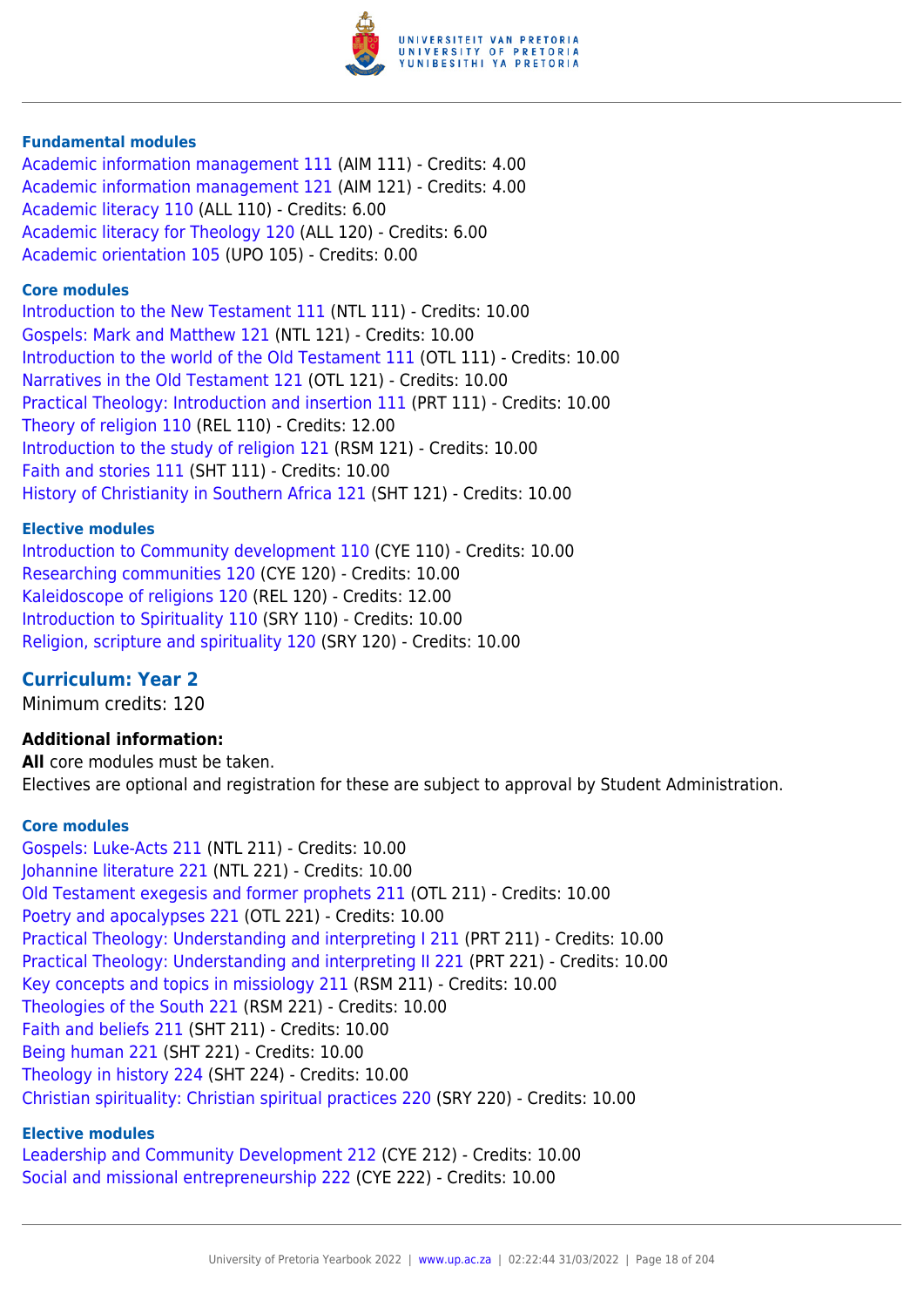

[Dynamics of religion 210](https://www.up.ac.za/yearbooks/2022/modules/view/REL 210) (REL 210) - Credits: 20.00 [Ancient religions and health 220](https://www.up.ac.za/yearbooks/2022/modules/view/REL 220) (REL 220) - Credits: 20.00 [Christian spirituality: Origins and dynamics 210](https://www.up.ac.za/yearbooks/2022/modules/view/SRY 210) (SRY 210) - Credits: 10.00

# **Curriculum: Final year**

Minimum credits: 125

# **Additional information:**

**All** core modules must be taken. Electives are optional and registration for these are subject to approval by Student Administration.

#### **Core modules**

[Community engagement 301](https://www.up.ac.za/yearbooks/2022/modules/view/CYE 301) (CYE 301) - Credits: 15.00 [Paul 311](https://www.up.ac.za/yearbooks/2022/modules/view/NTL 311) (NTL 311) - Credits: 10.00 [Deutero- and Trito-Pauline writings 321](https://www.up.ac.za/yearbooks/2022/modules/view/NTL 321) (NTL 321) - Credits: 10.00 [The Pentateuch 311](https://www.up.ac.za/yearbooks/2022/modules/view/OTL 311) (OTL 311) - Credits: 10.00 [The Prophets 321](https://www.up.ac.za/yearbooks/2022/modules/view/OTL 321) (OTL 321) - Credits: 10.00 [Practical Theology: Discerning and imagining 311](https://www.up.ac.za/yearbooks/2022/modules/view/PRT 311) (PRT 311) - Credits: 10.00 [Practical Theology: Living the faith 321](https://www.up.ac.za/yearbooks/2022/modules/view/PRT 321) (PRT 321) - Credits: 10.00 [Mission in practice 311](https://www.up.ac.za/yearbooks/2022/modules/view/RSM 311) (RSM 311) - Credits: 10.00 [Church planting 321](https://www.up.ac.za/yearbooks/2022/modules/view/RSM 321) (RSM 321) - Credits: 10.00 [Church and community 311](https://www.up.ac.za/yearbooks/2022/modules/view/SHT 311) (SHT 311) - Credits: 10.00 [Living as Christians 314](https://www.up.ac.za/yearbooks/2022/modules/view/SHT 314) (SHT 314) - Credits: 10.00 [Contemporary theological discourses I 321](https://www.up.ac.za/yearbooks/2022/modules/view/SHT 321) (SHT 321) - Credits: 10.00

#### **Elective modules**

[Community Development Praxis in community engagement I 312](https://www.up.ac.za/yearbooks/2022/modules/view/CYE 312) (CYE 312) - Credits: 10.00 [Community Development Praxis II 322](https://www.up.ac.za/yearbooks/2022/modules/view/CYE 322) (CYE 322) - Credits: 10.00 [Material religion 310](https://www.up.ac.za/yearbooks/2022/modules/view/REL 310) (REL 310) - Credits: 30.00 [Sociology of religion 320](https://www.up.ac.za/yearbooks/2022/modules/view/REL 320) (REL 320) - Credits: 30.00 [Christian spirituality and theology 310](https://www.up.ac.za/yearbooks/2022/modules/view/SRY 310) (SRY 310) - Credits: 10.00 [Contextual and contemporary spirituality 320](https://www.up.ac.za/yearbooks/2022/modules/view/SRY 320) (SRY 320) - Credits: 10.00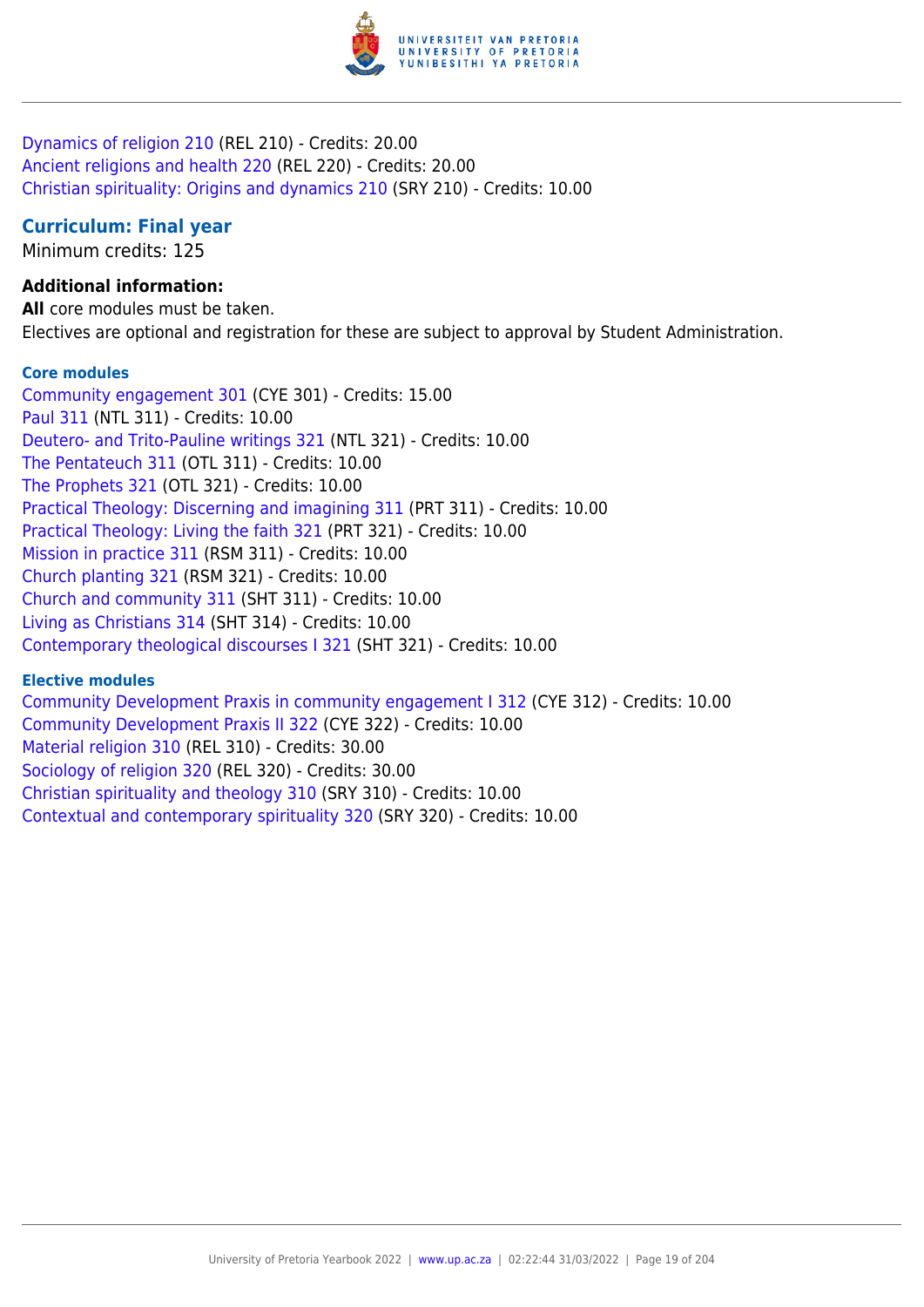

# Postgrad Diploma/Certificate

# **PGDip (Theology and Ministry) (06220002)**

**Minimum duration of study** 1 year

### **Programme information**

Also refer to General Academic Regulations G16-G29.

The Postgraduate Diploma (Theology and Ministry) aims to offer advanced theological knowledge and practical skills that meet the needs of the ministry. Church-specific training and formation are offered in co-operation with the church partners involved.

## **Admission requirements**

1. Relevant theological tertiary qualification (at least NQF-level 7)

## **Examinations and pass requirements**

Examinations are scheduled according to the examination timetable set by the Dean. The supplementary examinations will take place according to a timetable set by the Dean. A student will be allowed to a supplementary examination in a maximum of three modules.

### **Pass with distinction**

The diploma is conferred with distinction on a student who obtains a weighted average of 75% (GPA) (not rounded) in all the prescribed modules provided that not one module had been failed previously and that the programme was completed within the minimum prescribed period.

# **General information**

#### **Information on modules**

- If a module does not attract enough student registrations to be presented economically, the Dean may decide to withdraw it. Students will be advised in time of such decisions in order to register for an alternative module.
- The timetable of lectures must be consulted.
- A student may, with the consent of the Dean, exceed the number of modules per study year by two semester modules or one year module.

#### **Curriculum: Final year**

Minimum credits: 120

**All** modules must be taken

#### **Core modules**

[Dogmatics and Christian ethics 760](https://www.up.ac.za/yearbooks/2022/modules/view/DCE 760) (DCE 760) - Credits: 20.00 [Science of religion and missiology 760](https://www.up.ac.za/yearbooks/2022/modules/view/GSW 760) (GSW 760) - Credits: 20.00 [Church history and church polity 760](https://www.up.ac.za/yearbooks/2022/modules/view/KGS 760) (KGS 760) - Credits: 20.00 [New Testament studies 760](https://www.up.ac.za/yearbooks/2022/modules/view/NTW 760) (NTW 760) - Credits: 20.00 [Old Testament studies 760](https://www.up.ac.za/yearbooks/2022/modules/view/OTW 760) (OTW 760) - Credits: 20.00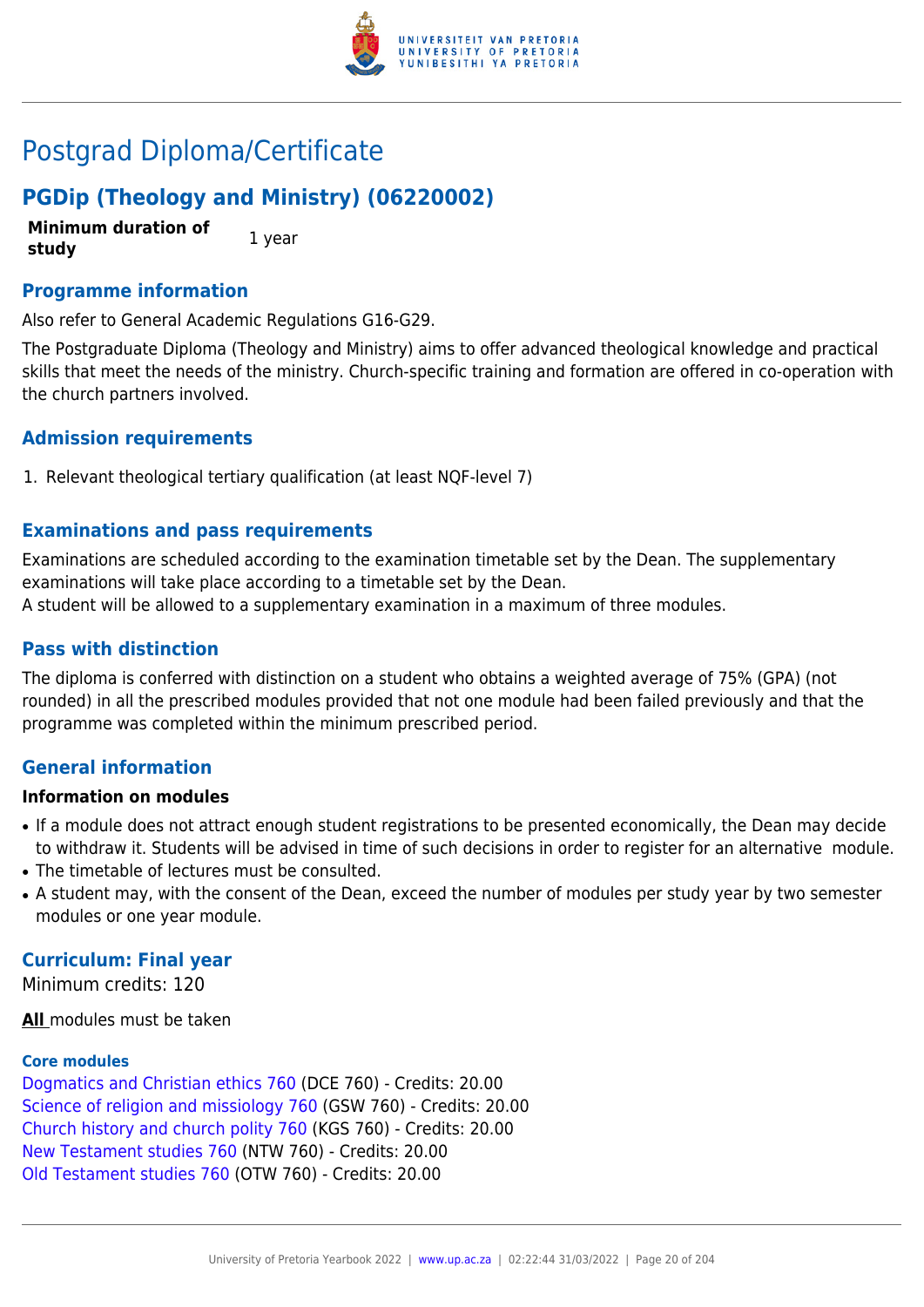

[Practical theology 760](https://www.up.ac.za/yearbooks/2022/modules/view/PRT 760) (PRT 760) - Credits: 20.00

# **PGDip (Theology) (06220030)**

**Minimum duration of study** 1 year

# **Programme information**

Also refer to General Academic Regulations G16-G29.

The PGDip (Theology) programme offers admission to postgraduate theological studies to those candidates who already have a three-year non-theological tertiary qualification which is equivalent to a bachelor's degree. It presents an opportunity to be educated in the application of Theology with a view to certain ministries, occupations or community life. The PGDip (Theology) grants access to further postgraduate studies in theology.

# **Admission requirements**

1. Relevant non-theological tertiary qualification (at least NQF-level 7)

# **Other programme-specific information**

# **Curriculum options**

One of the following curriculum options must be selected.

Additional to the selected curriculum option (6 modules of 15 credit each), all students must register for TEO 767 Research essay (30 credits).

- **Option A**: All of the first six introductory modules of the respective subjects from the three subject groups.
- Option B: Three modules (two of which are first introductory modules) from one subject group, as well as three initial introductory modules from the other two subject groups.
- Option C: Four modules from one subject group, as well as a first introductory module each from the other two subject groups.

The subject groups, subjects and modules are as follows: Group Biblical Studies

Old Testament Studies

OTW 771: Introduction to Old Testament studies I OTW 772: Introduction to Old Testament studies II

New Testament Studies NTW 771: Introduction to New Testament studies I NTW 772: Introduction to New Testament studies II

# Group History-Systematics

Dogmatics and Christian Ethics DCE 771: Introduction to Dogmatics and Christian Ethics I DCE 772: Introduction to Dogmatics and Christian Ethics II

Church History and Church Polity

KGS 771: Introduction to Church History and Church Polity I KGS 772: Introduction to Church History and Church Polity II

Group Applied Theology Science of Religion and Missiology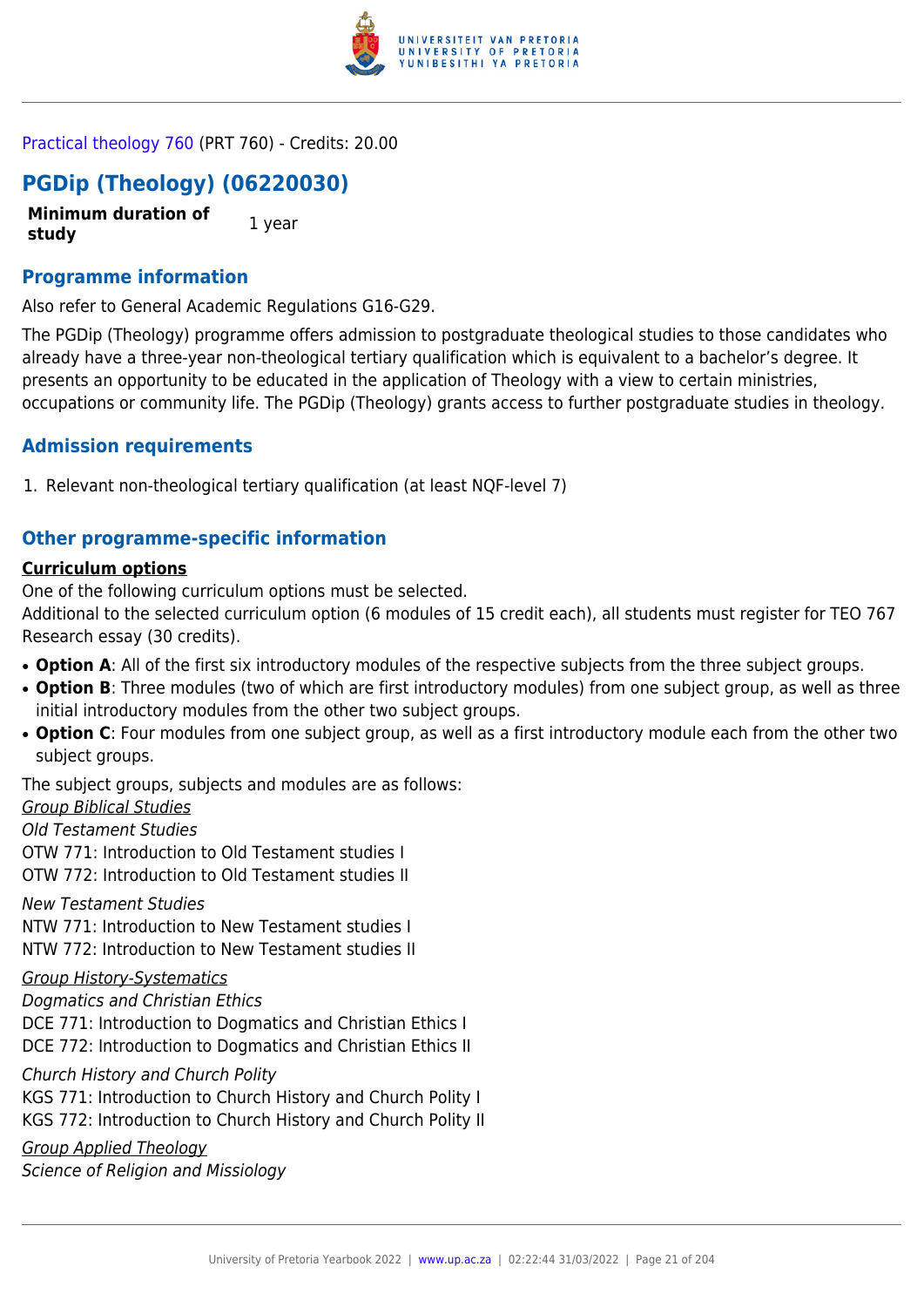

GSW 771: Introduction to science of religion and missiology I GSW 772: Introduction to science of religion and missiology II

Practical Theology PRT 771: Introduction to Practical Theology I PRT 772: Introduction to Practical Theology II

# **Examinations and pass requirements**

Each module is concluded with an examination.

## **Pass with distinction**

For the PGDip (Theology) to be conferred with distinction, a student has to obtain at least a GPA of 75% (not rounded) in all six selected modules, as well as in the research essay.

## **General information**

#### **Information on modules**

- If a module does not attract enough student registrations to be presented economically, the Dean may decide to withdraw it. Students will be advised in time of such decisions in order to register for an alternative module.
- The timetable of lectures must be consulted.
- A student may, with the consent of the Dean, exceed the number of modules per study year by two semester modules or one year module.

# **Curriculum: Final year**

Minimum credits: 120

Additional to the Research essay module, select 6 elective modules as per the curriculum options.

#### **Curriculum options**

One of the following curriculum options must be selected.

Additional to the selected curriculum option (6 modules of 15 credit each), all students must register for TEO 767 Research essay (30 credits).

- **Option A**: All of the first six introductory modules of the respective subjects from the three subject groups.
- Option B: Three modules (two of which are first introductory modules) from one subject group, as well as three initial introductory modules from the other two subject groups.
- Option C: Four modules from one subject group, as well as a first introductory module each from the other two subject groups.

The subject groups, subjects and modules are as follows:

#### **Group Biblical Studies**

Old Testament Studies

OTW 771: Introduction to Old Testament studies I OTW 772: Introduction to Old Testament studies II

New Testament Studies

NTW 771: Introduction to New Testament studies I NTW 772: Introduction to New Testament studies II

# **Group History-Systematics**

Dogmatics and Christian Ethics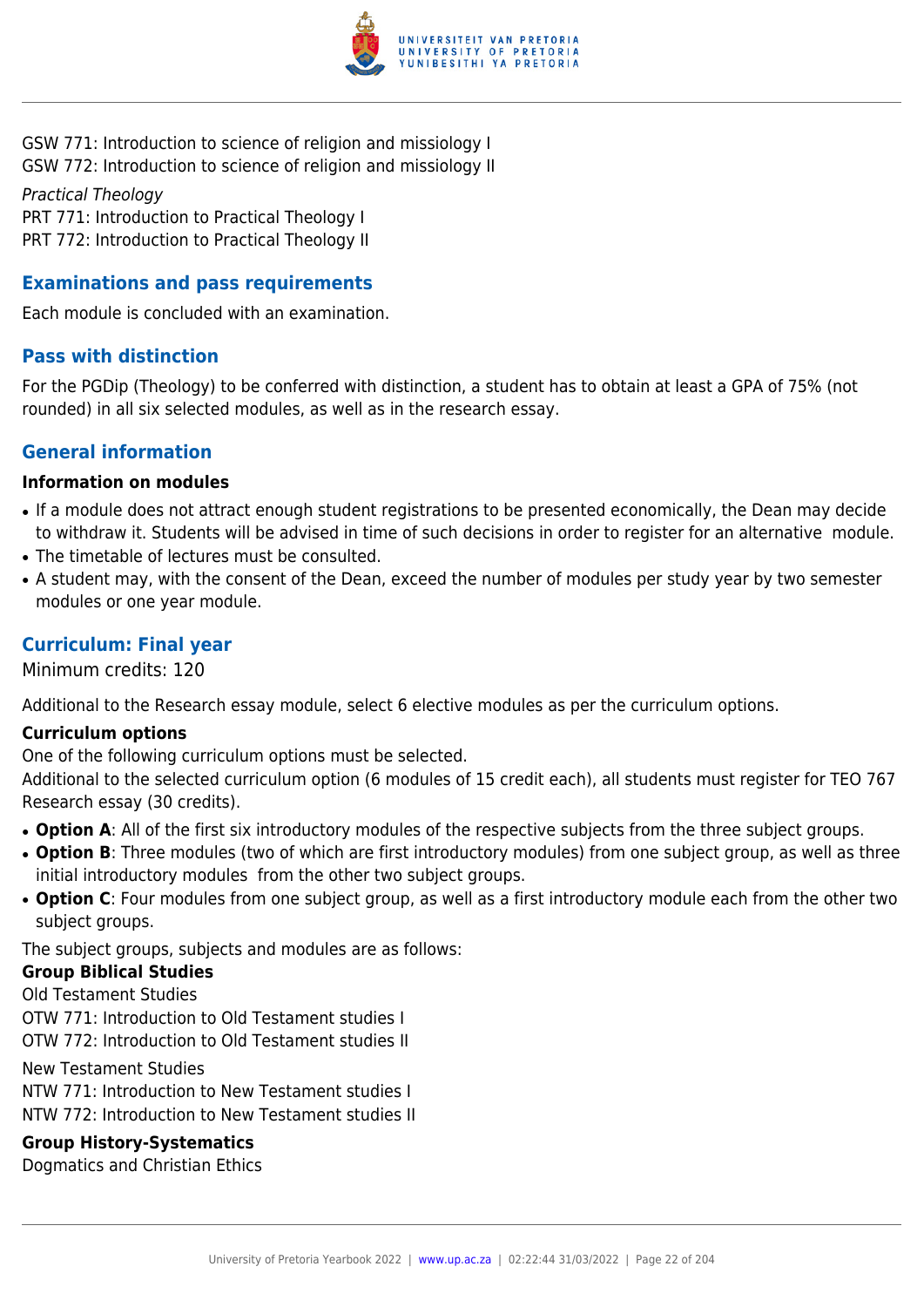

DCE 771: Introduction to Dogmatics and Christian Ethics I DCE 772: Introduction to Dogmatics and Christian Ethics II

Church History and Church Polity

KGS 771: Introduction to Church History and Church Polity I KGS 772: Introduction to Church History and Church Polity II

#### **Group Applied Theology**

Science of Religion and Missiology GSW 771: Introduction to science of religion and missiology I GSW 772: Introduction to science of religion and missiology II

Practical Theology

PRT 771: Introduction to Practical Theology I PRT 772: Introduction to Practical Theology II PRT 773: Community Development: Introduction

PRT 774: Community Development: Practices

#### **Core modules**

[Research essay: Theology 767](https://www.up.ac.za/yearbooks/2022/modules/view/TEO 767) (TEO 767) - Credits: 30.00

#### **Elective modules**

[Introduction to Dogmatics and Christian ethics I 771](https://www.up.ac.za/yearbooks/2022/modules/view/DCE 771) (DCE 771) - Credits: 15.00 [Introduction to Dogmatics and Christian ethics II 772](https://www.up.ac.za/yearbooks/2022/modules/view/DCE 772) (DCE 772) - Credits: 15.00 [Introduction to science of religion and missiology I 771](https://www.up.ac.za/yearbooks/2022/modules/view/GSW 771) (GSW 771) - Credits: 15.00 [Introduction to science of religion and missiology II 772](https://www.up.ac.za/yearbooks/2022/modules/view/GSW 772) (GSW 772) - Credits: 15.00 [Introduction to church history and church polity I 771](https://www.up.ac.za/yearbooks/2022/modules/view/KGS 771) (KGS 771) - Credits: 15.00 [Introduction to church history and church polity II 772](https://www.up.ac.za/yearbooks/2022/modules/view/KGS 772) (KGS 772) - Credits: 15.00 [Introduction to New Testament studies I 771](https://www.up.ac.za/yearbooks/2022/modules/view/NTW 771) (NTW 771) - Credits: 15.00 [Introduction to New Testament studies II 772](https://www.up.ac.za/yearbooks/2022/modules/view/NTW 772) (NTW 772) - Credits: 15.00 [Introduction Old Testament studies I 771](https://www.up.ac.za/yearbooks/2022/modules/view/OTW 771) (OTW 771) - Credits: 15.00 [Introduction Old Testament studies II 772](https://www.up.ac.za/yearbooks/2022/modules/view/OTW 772) (OTW 772) - Credits: 15.00 [Introduction to practical theology I 771](https://www.up.ac.za/yearbooks/2022/modules/view/PRT 771) (PRT 771) - Credits: 15.00 [Introduction to practical theology II 772](https://www.up.ac.za/yearbooks/2022/modules/view/PRT 772) (PRT 772) - Credits: 15.00 [Community development: Introduction 773](https://www.up.ac.za/yearbooks/2022/modules/view/PRT 773) (PRT 773) - Credits: 15.00 [Community development: Practices 774](https://www.up.ac.za/yearbooks/2022/modules/view/PRT 774) (PRT 774) - Credits: 15.00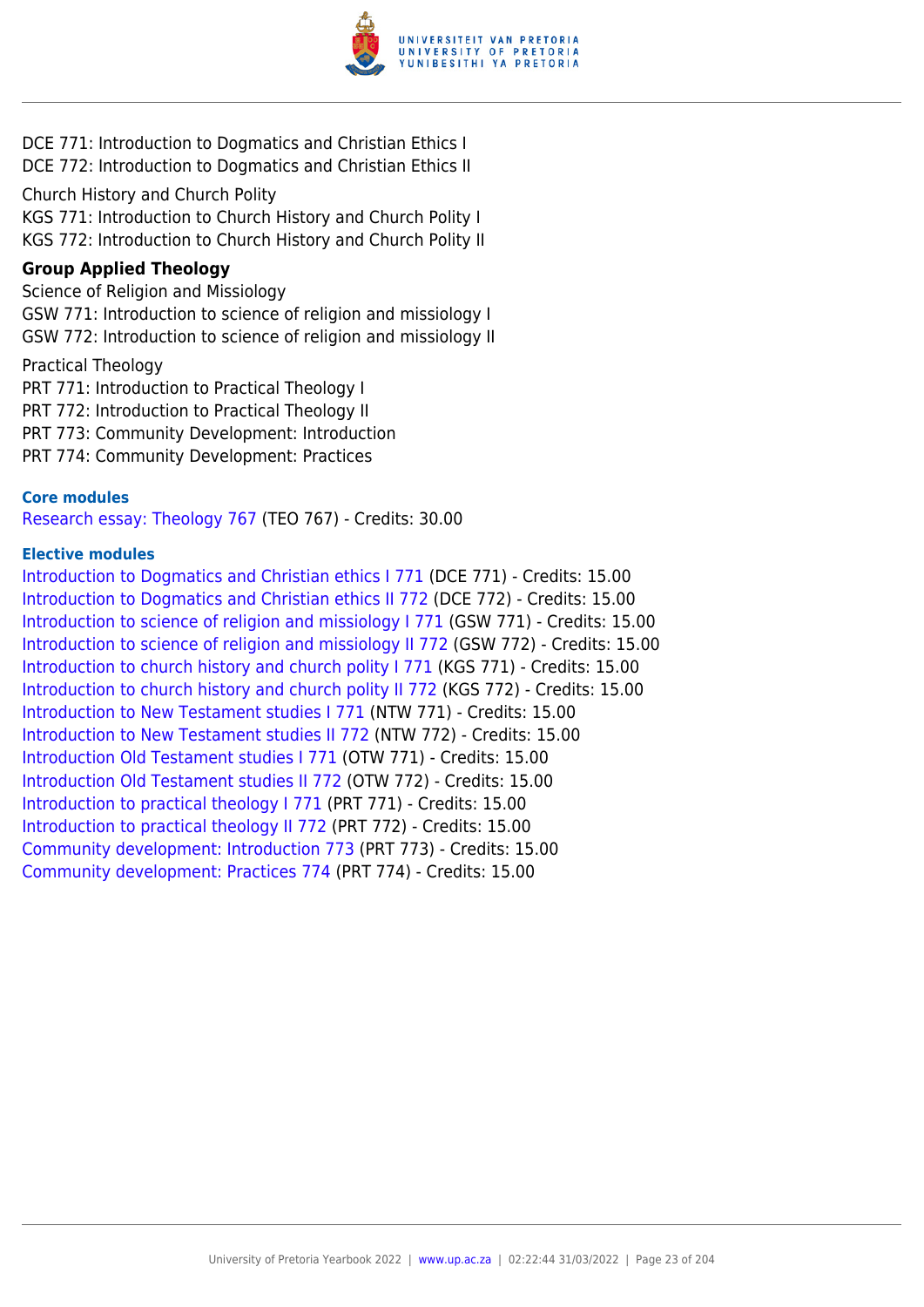

# **Honours**

# **BThHons (Church History and Church Polity) (06246022)**

**Minimum duration of study** 1 year

**Programme information**

Also refer to General Academic Regulations G16-G29.

The purpose of this programme is to provide qualifying students the opportunity to obtain specialised knowledge, skills and applied competence on a first postgraduate level in a particular field or fields of Theology.

The BThHons is conferred on a student if the student has complied with the following minimum period of study: One academic year after the qualification has been obtained by virtue of which admission to the study has been granted.

## **Admission requirements**

- 1. BTh (or equivalent) degree **or** Diploma in Theology (completed at UP) **o**r relevant diploma in Theology (not completed at UP) and one-year programme with the Centre for Contextual Ministry with a 65% weighted average
- 2. A weighted average of at least 65% at final-year level
- 3. Hebrew passed at first-year level of the bachelor's degree for the BThHons (Old Testament Studies)
- 4. Greek passed at first-year level of the bachelor's degree for the BThHons (New Testament Studies)
- 5. Religion Studies passed at final-year level of the bachelor's degree for the BThHons (Religion Studies)

#### **Examinations and pass requirements**

#### **Examination regulations applicable to honours degrees in the faculty**

A student may not sit for an examination for the honours degree more than twice in the same module, subject to exceptions approved by the Dean, on the recommendation of the relevant head of department. A percentage mark is given provided that the pass mark is at least 50%.

# **Pass with distinction**

The degree is conferred with distinction on a student who obtains a weighted average (GPA) of 75% (not rounded) in all the prescribed modules, provided not one of the modules had been failed previously and that the programme was completed within the minimum prescribed period.

#### **Curriculum: Final year**

Minimum credits: 120

#### **Core modules**

[Research report: Church history and church polity 710](https://www.up.ac.za/yearbooks/2022/modules/view/KGS 710) (KGS 710) - Credits: 30.00 [Church history and church polity 720](https://www.up.ac.za/yearbooks/2022/modules/view/KGS 720) (KGS 720) - Credits: 30.00 [Church history and church polity 730](https://www.up.ac.za/yearbooks/2022/modules/view/KGS 730) (KGS 730) - Credits: 30.00 [Church history and church polity 740](https://www.up.ac.za/yearbooks/2022/modules/view/KGS 740) (KGS 740) - Credits: 30.00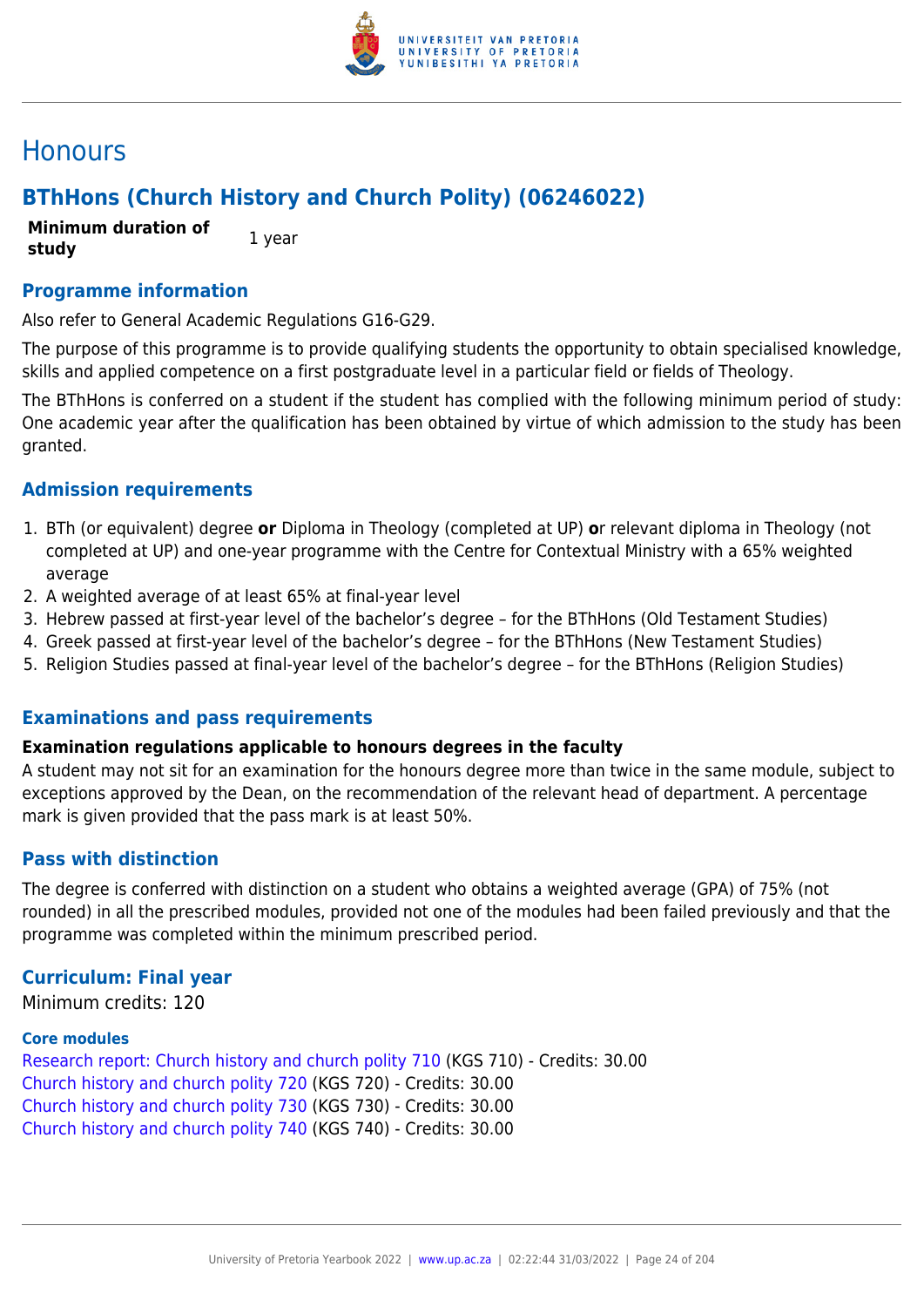

# **BThHons (Dogmatics and Christian Ethics) (06246002)**

**Minimum duration of study** 1 year

### **Programme information**

Also refer to General Academic Regulations G16-G29.

The purpose of this programme is to provide qualifying students the opportunity to obtain specialised knowledge, skills and applied competence on a first postgraduate level in a particular field or fields of Theology.

The BThHons is conferred on a student if the student has complied with the following minimum period of study: One academic year after the qualification has been obtained by virtue of which admission to the study has been granted.

## **Admission requirements**

- 1. BTh (or equivalent) degree **or** Diploma in Theology (completed at UP) **o**r relevant diploma in Theology (not completed at UP) and one-year programme with the Centre for Contextual Ministry with a 65% weighted average
- 2. A weighted average of at least 65% at final-year level
- 3. Hebrew passed at first-year level of the bachelor's degree for the BThHons (Old Testament Studies)
- 4. Greek passed at first-year level of the bachelor's degree for the BThHons (New Testament Studies)
- 5. Religion Studies passed at final-year level of the bachelor's degree for the BThHons (Religion Studies)

#### **Examinations and pass requirements**

#### **Examination regulations applicable to honours degrees in the faculty**

A student may not sit for an examination for the honours degree more than twice in the same module, subject to exceptions approved by the Dean, on the recommendation of the relevant head of department. A percentage mark is given provided that the pass mark is at least 50%.

#### **Pass with distinction**

The degree is conferred with distinction on a student who obtains a weighted average (GPA) of 75% (not rounded) in all the prescribed modules, provided not one of the modules had been failed previously and that the programme was completed within the minimum prescribed period.

#### **Curriculum: Final year**

Minimum credits: 120

#### **Core modules**

[Research report: Dogmatics and Christian ethics 710](https://www.up.ac.za/yearbooks/2022/modules/view/DCE 710) (DCE 710) - Credits: 30.00 [Dogmatics and Christian ethics 720](https://www.up.ac.za/yearbooks/2022/modules/view/DCE 720) (DCE 720) - Credits: 30.00 [Dogmatics and Christian ethics 730](https://www.up.ac.za/yearbooks/2022/modules/view/DCE 730) (DCE 730) - Credits: 30.00 [Dogmatics and Christian ethics 740](https://www.up.ac.za/yearbooks/2022/modules/view/DCE 740) (DCE 740) - Credits: 30.00

# **BThHons (New Testament Studies) (06246032)**

| <b>Minimum duration of</b> |  | 1 year |
|----------------------------|--|--------|
| study                      |  |        |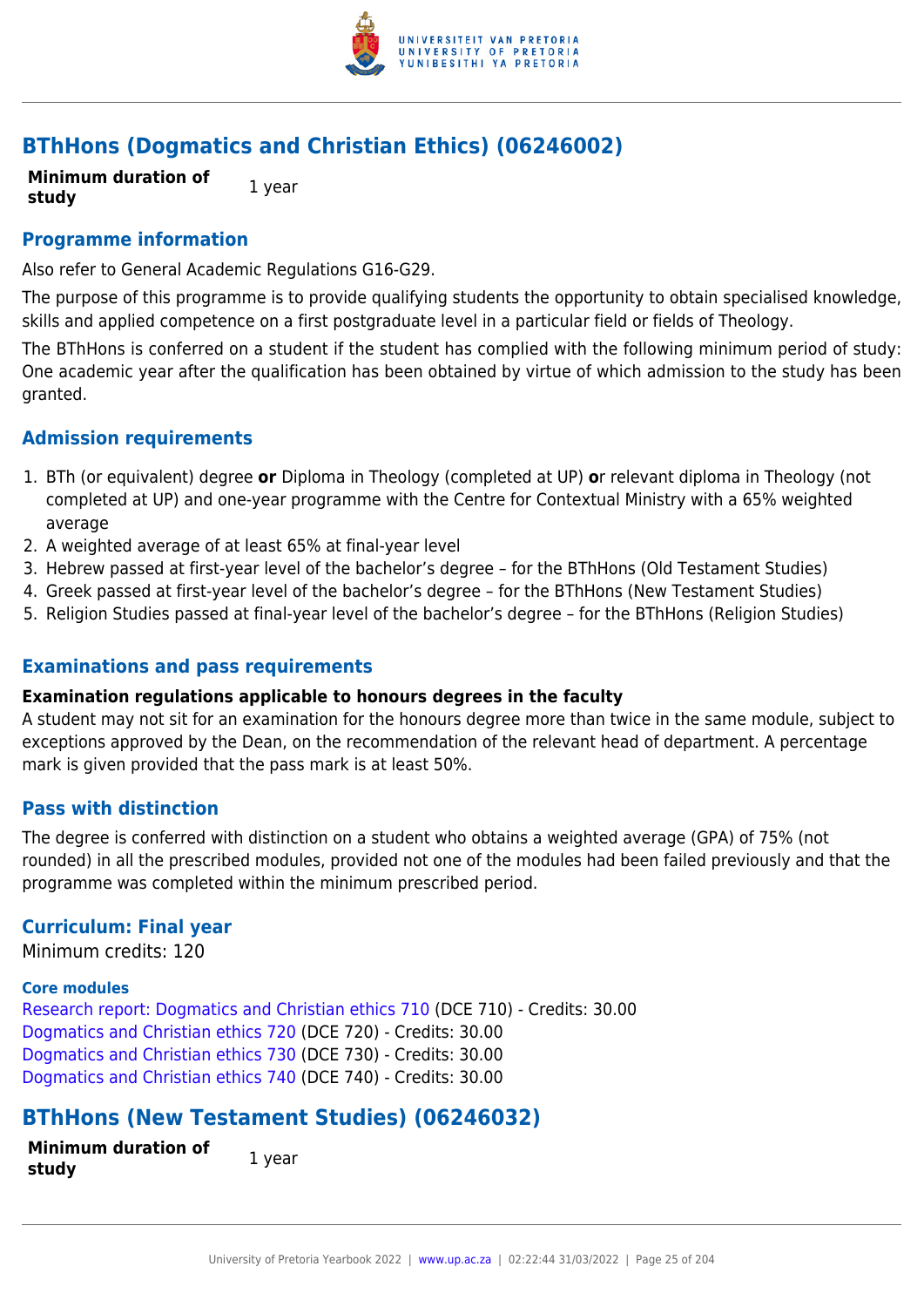

Also refer to General Academic Regulations G16-G29.

The purpose of this programme is to provide qualifying students the opportunity to obtain specialised knowledge, skills and applied competence on a first postgraduate level in a particular field or fields of Theology.

The BThHons is conferred on a student if the student has complied with the following minimum period of study: One academic year after the qualification has been obtained by virtue of which admission to the study has been granted.

## **Admission requirements**

- 1. BTh (or equivalent) degree **or** Diploma in Theology (completed at UP) **o**r relevant diploma in Theology (not completed at UP) and one-year programme with the Centre for Contextual Ministry with a 65% weighted average
- 2. A weighted average of at least 65% at final-year level
- 3. Hebrew passed at first-year level of the bachelor's degree for the BThHons (Old Testament Studies)
- 4. Greek passed at first-year level of the bachelor's degree for the BThHons (New Testament Studies)
- 5. Religion Studies passed at final-year level of the bachelor's degree for the BThHons (Religion Studies)

# **Examinations and pass requirements**

#### **Examination regulations applicable to honours degrees in the faculty**

A student may not sit for an examination for the honours degree more than twice in the same module, subject to exceptions approved by the Dean, on the recommendation of the relevant head of department. A percentage mark is given provided that the pass mark is at least 50%.

# **Pass with distinction**

The degree is conferred with distinction on a student who obtains a weighted average (GPA) of 75% (not rounded) in all the prescribed modules, provided not one of the modules had been failed previously and that the programme was completed within the minimum prescribed period.

#### **Curriculum: Final year**

Minimum credits: 120

Students who completed Greek on at least first-year level register for NTW 730. All other students register for NTW 731.

#### **Core modules**

[Research report: New Testament studies 710](https://www.up.ac.za/yearbooks/2022/modules/view/NTW 710) (NTW 710) - Credits: 30.00 [New Testament studies 720](https://www.up.ac.za/yearbooks/2022/modules/view/NTW 720) (NTW 720) - Credits: 30.00 [New Testament studies 740](https://www.up.ac.za/yearbooks/2022/modules/view/NTW 740) (NTW 740) - Credits: 30.00

#### **Elective modules**

[New Testament studies 730](https://www.up.ac.za/yearbooks/2022/modules/view/NTW 730) (NTW 730) - Credits: 30.00 [New Testament studies 731](https://www.up.ac.za/yearbooks/2022/modules/view/NTW 731) (NTW 731) - Credits: 30.00

# **BThHons (Old Testament Studies) (06246042)**

**Minimum duration of study 1** year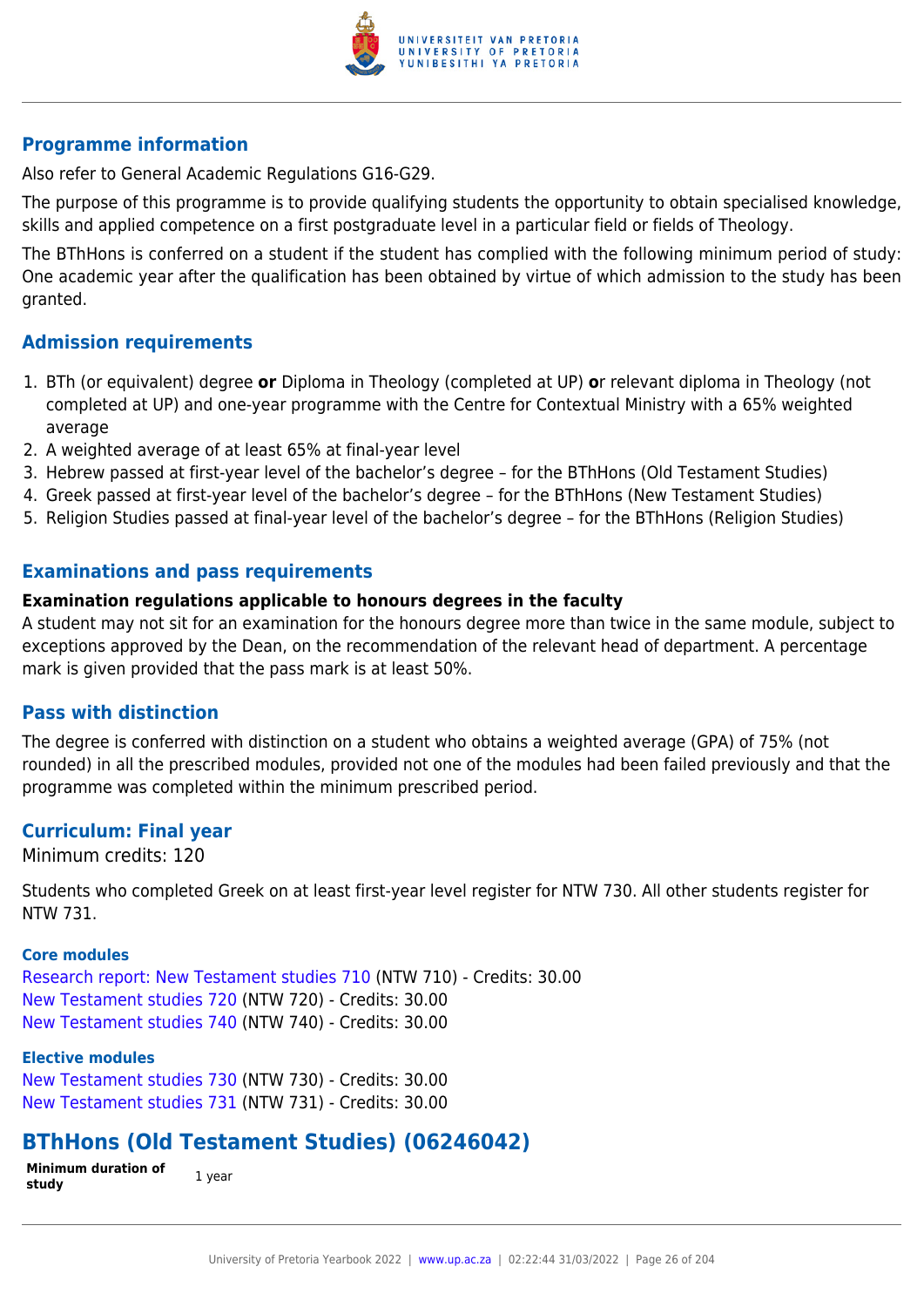

Also refer to General Academic Regulations G16-G29.

The purpose of this programme is to provide qualifying students the opportunity to obtain specialised knowledge, skills and applied competence on a first postgraduate level in a particular field or fields of Theology.

The BThHons is conferred on a student if the student has complied with the following minimum period of study: One academic year after the qualification has been obtained by virtue of which admission to the study has been granted.

## **Admission requirements**

- 1. BTh (or equivalent) degree **or** Diploma in Theology (completed at UP) **o**r relevant diploma in Theology (not completed at UP) and one-year programme with the Centre for Contextual Ministry with a 65% weighted average
- 2. A weighted average of at least 65% at final-year level
- 3. Hebrew passed at first-year level of the bachelor's degree for the BThHons (Old Testament Studies)
- 4. Greek passed at first-year level of the bachelor's degree for the BThHons (New Testament Studies)
- 5. Religion Studies passed at final-year level of the bachelor's degree for the BThHons (Religion Studies)

# **Examinations and pass requirements**

#### **Examination regulations applicable to honours degrees in the faculty**

A student may not sit for an examination for the honours degree more than twice in the same module, subject to exceptions approved by the Dean, on the recommendation of the relevant head of department. A percentage mark is given provided that the pass mark is at least 50%.

# **Pass with distinction**

The degree is conferred with distinction on a student who obtains a weighted average (GPA) of 75% (not rounded) in all the prescribed modules, provided not one of the modules had been failed previously and that the programme was completed within the minimum prescribed period.

#### **Curriculum: Final year**

Minimum credits: 120

Students who completed Hebrew on at least first-year level register for OTW 730. All other students register for OTW 731.

#### **Core modules**

[Research report: Old Testament studies 710](https://www.up.ac.za/yearbooks/2022/modules/view/OTW 710) (OTW 710) - Credits: 30.00 [Old Testament studies 720](https://www.up.ac.za/yearbooks/2022/modules/view/OTW 720) (OTW 720) - Credits: 30.00 [Old Testament studies 740](https://www.up.ac.za/yearbooks/2022/modules/view/OTW 740) (OTW 740) - Credits: 30.00

#### **Elective modules**

[Old Testament studies 730](https://www.up.ac.za/yearbooks/2022/modules/view/OTW 730) (OTW 730) - Credits: 30.00 [Old Testament studies 731](https://www.up.ac.za/yearbooks/2022/modules/view/OTW 731) (OTW 731) - Credits: 30.00

# **BThHons (Practical Theology) (06246052)**

**Minimum duration of study 1** year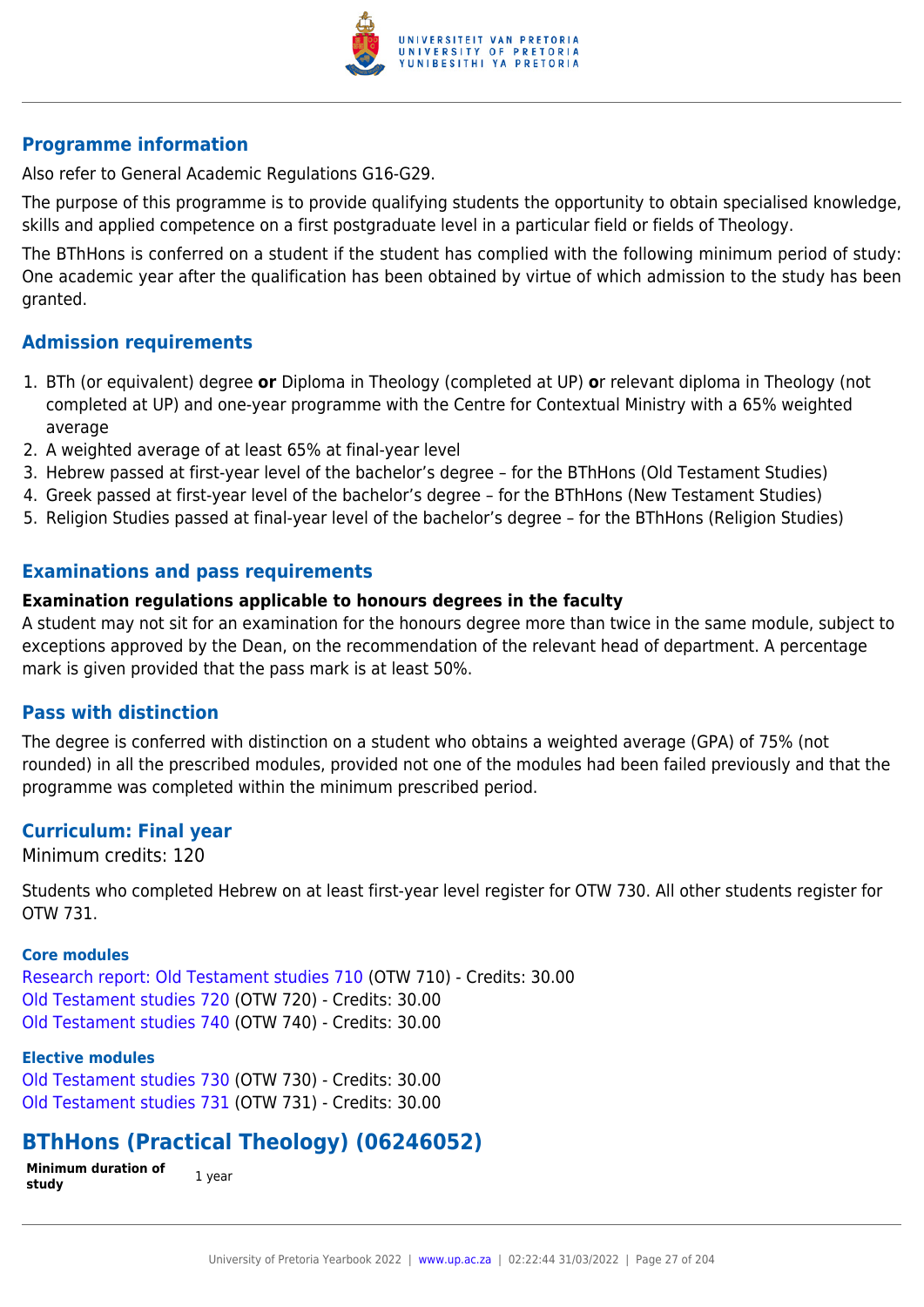

Also refer to General Academic Regulations G16-G29.

The purpose of this programme is to provide qualifying students the opportunity to obtain specialised knowledge, skills and applied competence on a first postgraduate level in a particular field or fields of Theology.

The BThHons is conferred on a student if the student has complied with the following minimum period of study: One academic year after the qualification has been obtained by virtue of which admission to the study has been granted.

## **Admission requirements**

- 1. BTh (or equivalent) degree **or** Diploma in Theology (completed at UP) **o**r relevant diploma in Theology (not completed at UP) and one-year programme with the Centre for Contextual Ministry with a 65% weighted average
- 2. A weighted average of at least 65% at final-year level
- 3. Hebrew passed at first-year level of the bachelor's degree for the BThHons (Old Testament Studies)
- 4. Greek passed at first-year level of the bachelor's degree for the BThHons (New Testament Studies)
- 5. Religion Studies passed at final-year level of the bachelor's degree for the BThHons (Religion Studies)

# **Examinations and pass requirements**

#### **Examination regulations applicable to honours degrees in the faculty**

A student may not sit for an examination for the honours degree more than twice in the same module, subject to exceptions approved by the Dean, on the recommendation of the relevant head of department. A percentage mark is given provided that the pass mark is at least 50%.

# **Pass with distinction**

The degree is conferred with distinction on a student who obtains a weighted average (GPA) of 75% (not rounded) in all the prescribed modules, provided not one of the modules had been failed previously and that the programme was completed within the minimum prescribed period.

#### **Curriculum: Final year**

Minimum credits: 120

Students has to select one of the two options available:

**Option A:** PRT 710; PRT 720; PRT 730; PRT 740 OR **Option B:** PRT 780; PRT 770; PRT 790; PRT 750

**Core modules** [Research report: Practical theology 710](https://www.up.ac.za/yearbooks/2022/modules/view/PRT 710) (PRT 710) - Credits: 30.00 [Practical theology 720](https://www.up.ac.za/yearbooks/2022/modules/view/PRT 720) (PRT 720) - Credits: 30.00 [Practical theology 730](https://www.up.ac.za/yearbooks/2022/modules/view/PRT 730) (PRT 730) - Credits: 30.00 [Practical theology 740](https://www.up.ac.za/yearbooks/2022/modules/view/PRT 740) (PRT 740) - Credits: 30.00 [Research report: Community development: Action research 750](https://www.up.ac.za/yearbooks/2022/modules/view/PRT 750) (PRT 750) - Credits: 30.00 [Community development: practices 770](https://www.up.ac.za/yearbooks/2022/modules/view/PRT 770) (PRT 770) - Credits: 30.00 [Community development: Introduction 780](https://www.up.ac.za/yearbooks/2022/modules/view/PRT 780) (PRT 780) - Credits: 30.00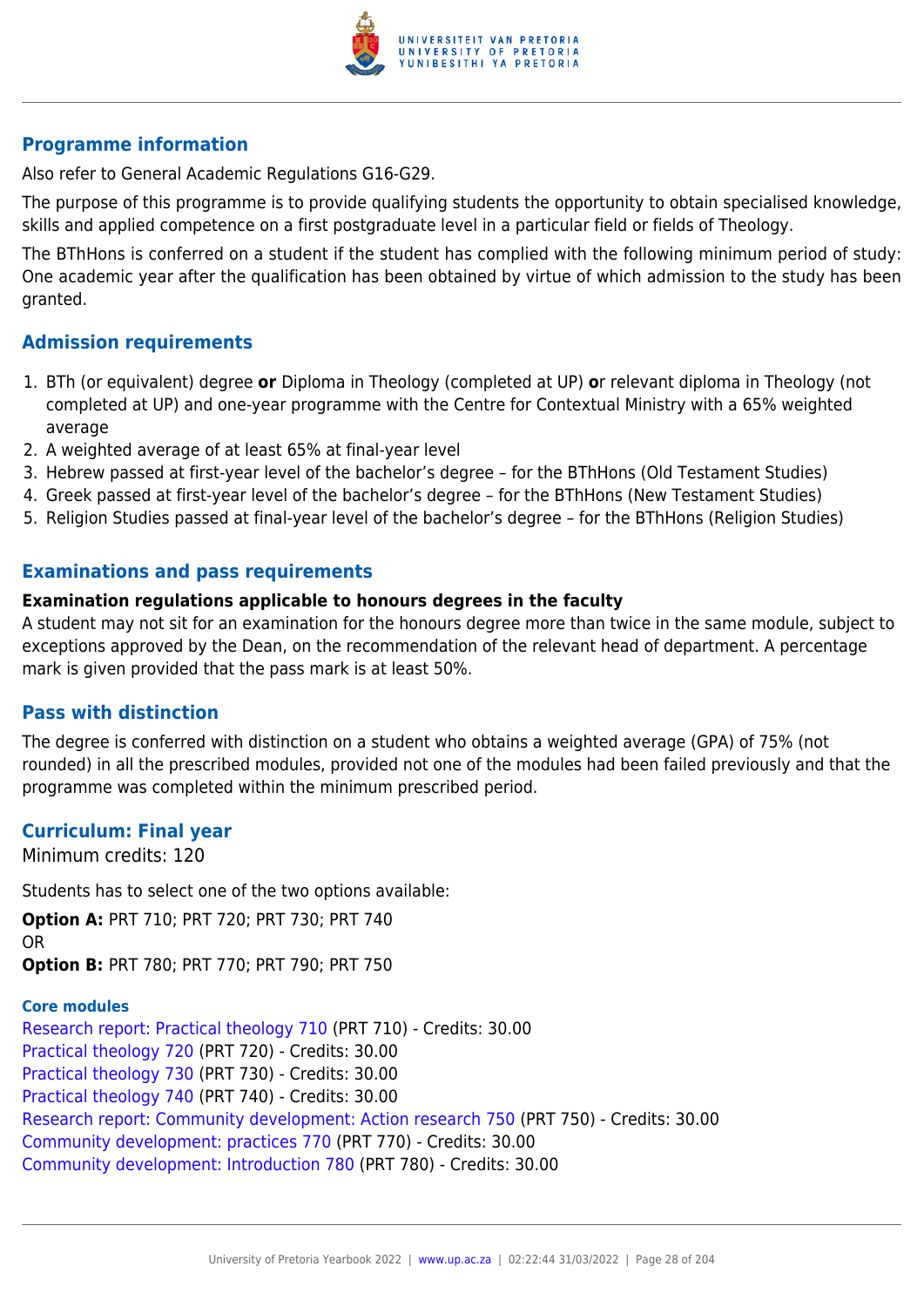

[Community development: Personal and organisational formation 790](https://www.up.ac.za/yearbooks/2022/modules/view/PRT 790) (PRT 790) - Credits: 30.00

# **BThHons (Religion Studies) (06246082)**

**Minimum duration of study** 1 year

#### **Programme information**

Also refer to General Academic Regulations G16-G29.

The purpose of this programme is to provide qualifying students the opportunity to obtain specialised knowledge, skills and applied competence on a first postgraduate level in a particular field or fields of Theology.

The BThHons is conferred on a student if the student has complied with the following minimum period of study: One academic year after the qualification has been obtained by virtue of which admission to the study has been granted.

#### **Admission requirements**

- 1. BTh (or equivalent) degree **or** Diploma in Theology (completed at UP) **o**r relevant diploma in Theology (not completed at UP) and one-year programme with the Centre for Contextual Ministry with a 65% weighted average
- 2. A weighted average of at least 65% at final-year level
- 3. Hebrew passed at first-year level of the bachelor's degree for the BThHons (Old Testament Studies)
- 4. Greek passed at first-year level of the bachelor's degree for the BThHons (New Testament Studies)
- 5. Religion Studies passed at final-year level of the bachelor's degree for the BThHons (Religion Studies)

#### **Examinations and pass requirements**

#### **Examination regulations applicable to honours degrees in the faculty**

A student may not sit for an examination for the honours degree more than twice in the same module, subject to exceptions approved by the Dean, on the recommendation of the relevant head of department. A percentage mark is given provided that the pass mark is at least 50%.

#### **Pass with distinction**

The degree is conferred with distinction on a student who obtains a weighted average (GPA) of 75% (not rounded) in all the prescribed modules, provided not one of the modules had been failed previously and that the programme was completed within the minimum prescribed period.

# **Curriculum: Final year**

Minimum credits: 120

The **six electives** consist of the following choices:

- Select any two modules for 30 credits between BYB 711; BYB 712; BYB 713 and BYB 714; as well as
- Select any two modules for 30 credits between BYB 721, BYB 722, BYB 723, BYB 724 as well as;
- Select any two modules for 30 credits between BYB 731; BYB 732; BYB 733, BYB 734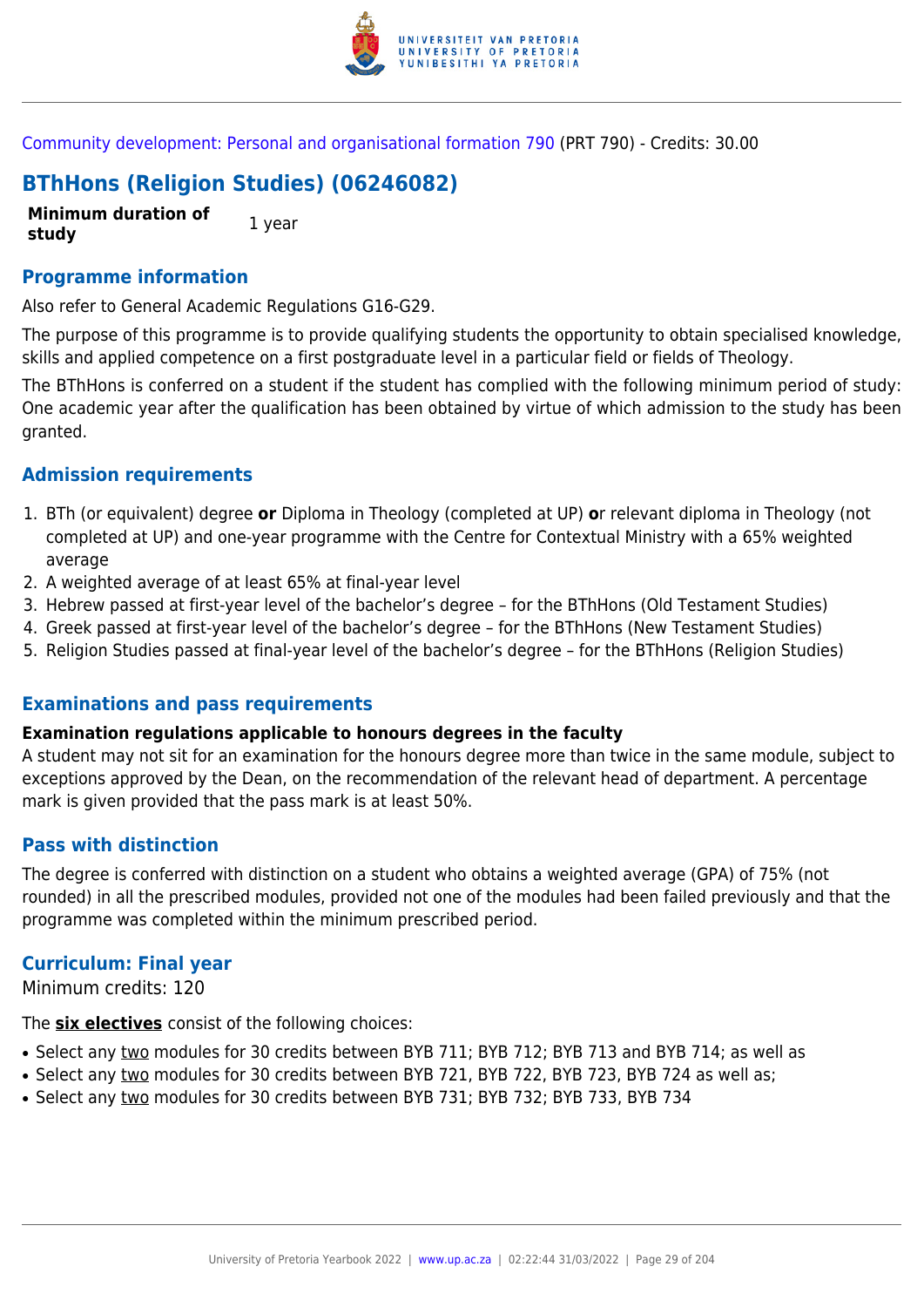

#### **Core modules**

[Research report 740](https://www.up.ac.za/yearbooks/2022/modules/view/BYB 740) (BYB 740) - Credits: 30.00

#### **Elective modules**

[Background of the Bible 711](https://www.up.ac.za/yearbooks/2022/modules/view/BYB 711) (BYB 711) - Credits: 15.00 [Hermeneutics 712](https://www.up.ac.za/yearbooks/2022/modules/view/BYB 712) (BYB 712) - Credits: 15.00 [Biblical archaeology 713](https://www.up.ac.za/yearbooks/2022/modules/view/BYB 713) (BYB 713) - Credits: 15.00 [Religious studies 714](https://www.up.ac.za/yearbooks/2022/modules/view/BYB 714) (BYB 714) - Credits: 15.00 [Old Testament theology 721](https://www.up.ac.za/yearbooks/2022/modules/view/BYB 721) (BYB 721) - Credits: 15.00 [New Testament theology 722](https://www.up.ac.za/yearbooks/2022/modules/view/BYB 722) (BYB 722) - Credits: 15.00 [Biblical ethics 723](https://www.up.ac.za/yearbooks/2022/modules/view/BYB 723) (BYB 723) - Credits: 15.00 [Theory of Biblical exposition 724](https://www.up.ac.za/yearbooks/2022/modules/view/BYB 724) (BYB 724) - Credits: 15.00 [Old Testament exegesis 731](https://www.up.ac.za/yearbooks/2022/modules/view/BYB 731) (BYB 731) - Credits: 15.00 [New Testament exegesis 732](https://www.up.ac.za/yearbooks/2022/modules/view/BYB 732) (BYB 732) - Credits: 15.00 [Bible in African context 733](https://www.up.ac.za/yearbooks/2022/modules/view/BYB 733) (BYB 733) - Credits: 15.00 [Bible and the arts 734](https://www.up.ac.za/yearbooks/2022/modules/view/BYB 734) (BYB 734) - Credits: 15.00

# **BThHons (Science of Religion and Missiology) (06246012)**

**Minimum duration of study** 1 year

#### **Programme information**

Also refer to General Academic Regulations G16-G29.

The purpose of this programme is to provide qualifying students the opportunity to obtain specialised knowledge, skills and applied competence on a first postgraduate level in a particular field or fields of Theology.

The BThHons is conferred on a student if the student has complied with the following minimum period of study: One academic year after the qualification has been obtained by virtue of which admission to the study has been granted.

#### **Admission requirements**

- 1. BTh (or equivalent) degree **or** Diploma in Theology (completed at UP) **o**r relevant diploma in Theology (not completed at UP) and one-year programme with the Centre for Contextual Ministry with a 65% weighted average
- 2. A weighted average of at least 65% at final-year level
- 3. Hebrew passed at first-year level of the bachelor's degree for the BThHons (Old Testament Studies)
- 4. Greek passed at first-year level of the bachelor's degree for the BThHons (New Testament Studies)
- 5. Religion Studies passed at final-year level of the bachelor's degree for the BThHons (Religion Studies)

#### **Examinations and pass requirements**

#### **Examination regulations applicable to honours degrees in the faculty**

A student may not sit for an examination for the honours degree more than twice in the same module, subject to exceptions approved by the Dean, on the recommendation of the relevant head of department. A percentage mark is given provided that the pass mark is at least 50%.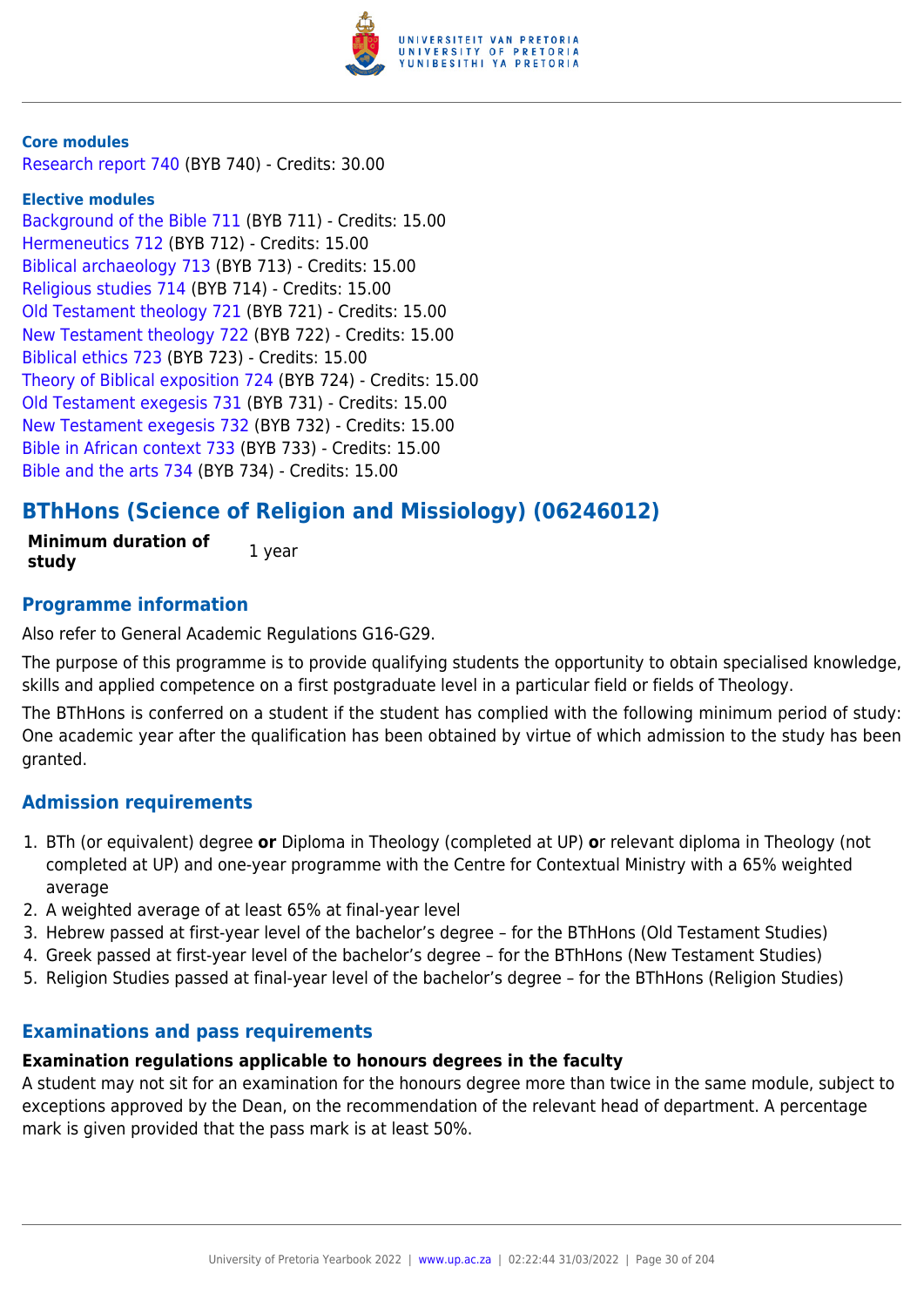

# **Pass with distinction**

The degree is conferred with distinction on a student who obtains a weighted average (GPA) of 75% (not rounded) in all the prescribed modules, provided not one of the modules had been failed previously and that the programme was completed within the minimum prescribed period.

# **Curriculum: Final year**

Minimum credits: 120

#### **Core modules**

[Research report: Science of religion and missiology 710](https://www.up.ac.za/yearbooks/2022/modules/view/GSW 710) (GSW 710) - Credits: 30.00 [Science of religion and missiology 720](https://www.up.ac.za/yearbooks/2022/modules/view/GSW 720) (GSW 720) - Credits: 30.00 [Science of religion and missiology 730](https://www.up.ac.za/yearbooks/2022/modules/view/GSW 730) (GSW 730) - Credits: 30.00 [Science of religion and missiology 740](https://www.up.ac.za/yearbooks/2022/modules/view/GSW 740) (GSW 740) - Credits: 30.00

# **BThHons (Theological Studies) (06246072)**

**Minimum duration of study** 1 year

#### **Programme information**

Also refer to General Academic Regulations G16-G29.

The purpose of this programme is to provide qualifying students the opportunity to obtain specialised knowledge, skills and applied competence on a first postgraduate level in a particular field or fields of Theology.

The BThHons is conferred on a student if the student has complied with the following minimum period of study: One academic year after the qualification has been obtained by virtue of which admission to the study has been granted.

#### **Admission requirements**

- 1. BTh (or equivalent) degree **or** Diploma in Theology (completed at UP) **o**r relevant diploma in Theology (not completed at UP) and one-year programme with the Centre for Contextual Ministry with a 65% weighted average
- 2. A weighted average of at least 65% at final-year level
- 3. Hebrew passed at first-year level of the bachelor's degree for the BThHons (Old Testament Studies)
- 4. Greek passed at first-year level of the bachelor's degree for the BThHons (New Testament Studies)
- 5. Religion Studies passed at final-year level of the bachelor's degree for the BThHons (Religion Studies)

#### **Examinations and pass requirements**

# **Examination regulations applicable to honours degrees in the faculty**

A student may not sit for an examination for the honours degree more than twice in the same module, subject to exceptions approved by the Dean, on the recommendation of the relevant head of department. A percentage mark is given provided that the pass mark is at least 50%.

#### **Pass with distinction**

The degree is conferred with distinction on a student who obtains a weighted average (GPA) of 75% (not rounded) in all the prescribed modules, provided not one of the modules had been failed previously and that the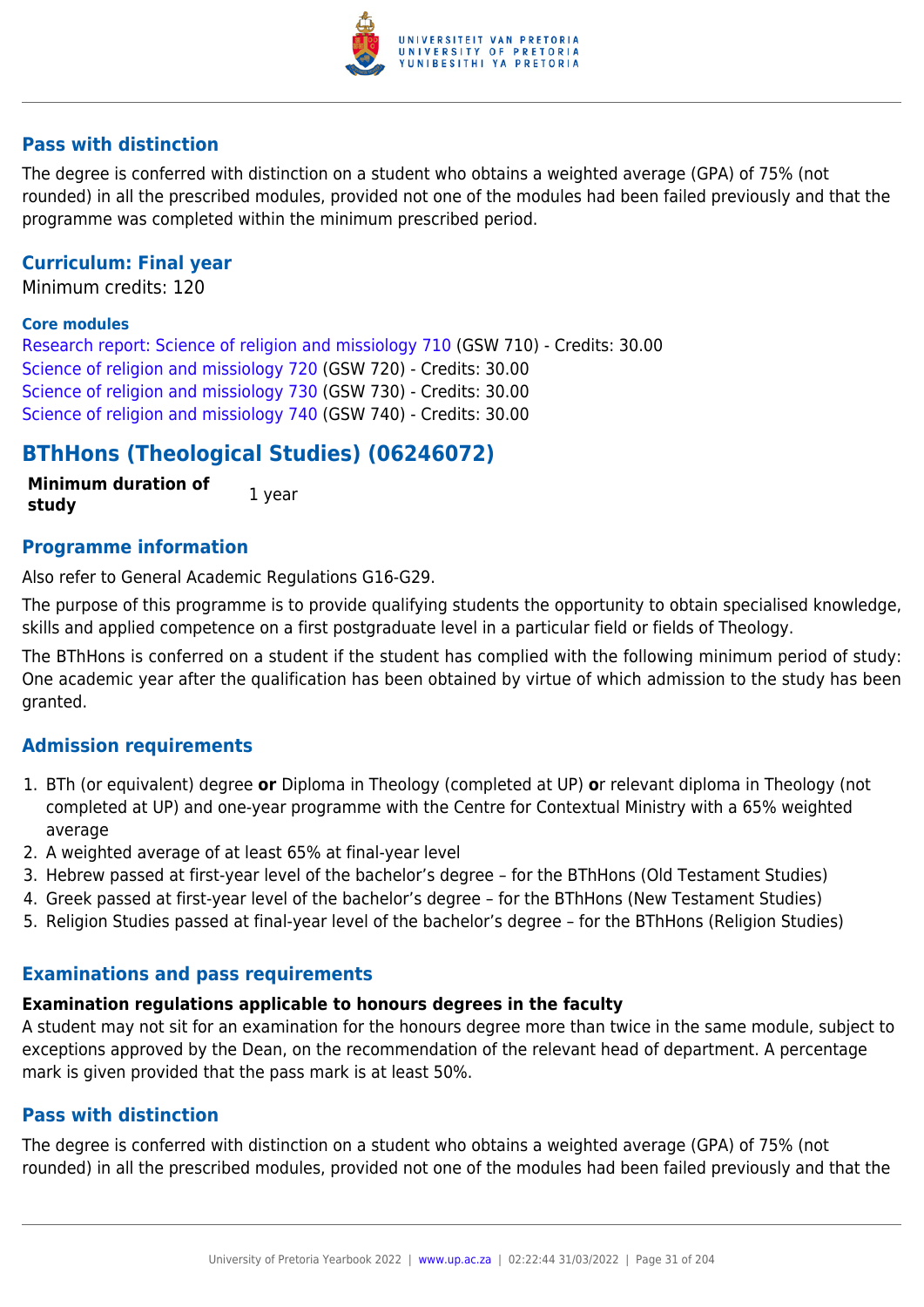

programme was completed within the minimum prescribed period.

# **Curriculum: Final year**

Minimum credits: 120

# **Core modules**

[Biblical studies 710](https://www.up.ac.za/yearbooks/2022/modules/view/TEO 710) (TEO 710) - Credits: 30.00 [History-systematics 720](https://www.up.ac.za/yearbooks/2022/modules/view/TEO 720) (TEO 720) - Credits: 30.00 [Applied theology 730](https://www.up.ac.za/yearbooks/2022/modules/view/TEO 730) (TEO 730) - Credits: 30.00 [Research report: Theological studies 740](https://www.up.ac.za/yearbooks/2022/modules/view/TEO 740) (TEO 740) - Credits: 30.00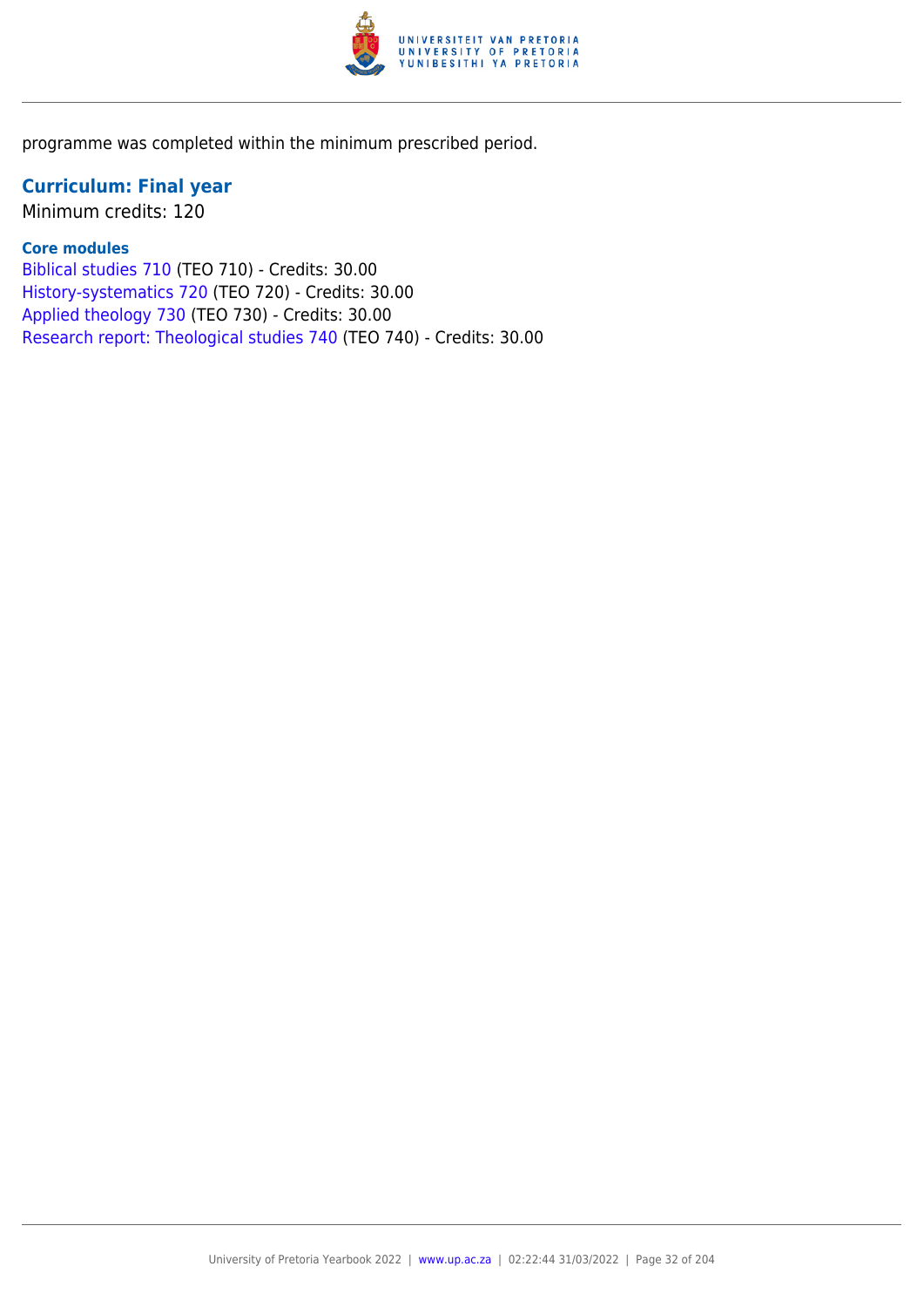

# Master's

# **MDiv (06250074)**

**Minimum duration of study** 1 year

# **Programme information**

Also refer to General Academic Regulations G30-G41.

The MDiv builds on the BDiv programme or the previously four year BTh programme. It is a coursework master's degree programme in general theology covering all six theological disciplines. It aims to offer advanced theological knowledge and practical skills that will meet the needs of the ministry of the Word.

# **Admission requirements**

- 1. BThHons degree **or** four-year BDiv degree **or** relevant qualification on at least NQF-level 8
- 2. Greek and Hebrew passed at second-year level

# **Examinations and pass requirements**

- A master's degree is conferred on a student by virtue of an examination, or an examination and a dissertation, or an examination and a mini-dissertation.
- These examinations can be written or oral.
- A subminimum of 50% is required in the examination. At least 50% is required as a pass mark for the minidissertation or dissertation.
- The stipulations of G39 regarding pass requirements for dissertations apply with the necessary changes to mini-dissertations.
- Mini-dissertations are evaluated and examined in accordance with the stipulations set out in a study guide, which is available on request from the various departments.

# **Research information**

#### **Mini-dissertation**

The proposed title of the mini-dissertation must be submitted for approval to the Research Committee via the Supervisor and the relevant head of department before a student may commence with the research.

Also refer to General Academic Regulation G39.13.

#### **Article for publication**

- Unless Senate, on the recommendation of the supervisor, decides otherwise, a student, before or on submission of a dissertation, must submit at least one draft article for publication in a recognised academic journal and in the case of a thesis, must submit proof of submission of an article issued by an accredited journal, to the Head: Student Administration.
- The draft or submitted article, should be based on the research that the student has conducted for the dissertation and be approved by the supervisor if the supervisor is not a co-author.
- The supervisor shall be responsible for ensuring that the paper is taken through all the processes of revision and resubmission, as may be necessary. Conferment of the degree may be made subject to compliance with the stipulations of this regulation.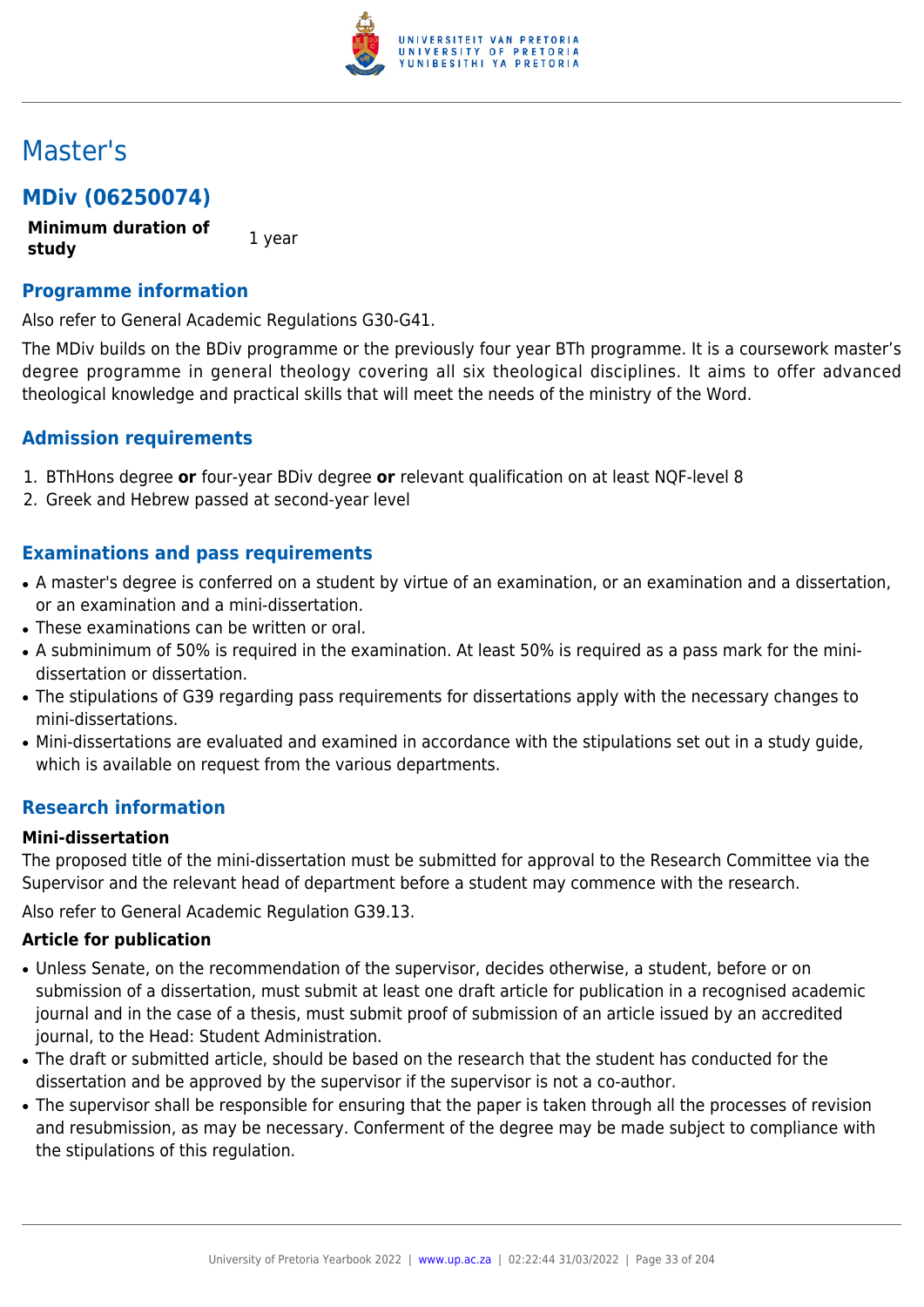

# **Pass with distinction**

In order to pass with distinction, a weighted average (GPA) (not rounded) of at least 75% in the examination of the coursework and 75% for the mini-dissertation must be obtained.

# **Curriculum: Final year**

Minimum credits: 180

# **Core Modules:**

**All** prescribed modules must be completed.

#### **Elective:**

Mini-dissertation in one field:

## **Core modules**

[Dogmatics and Christian ethics 806](https://www.up.ac.za/yearbooks/2022/modules/view/DET 806) (DET 806) - Credits: 20.00 [Science of religion and missiology 806](https://www.up.ac.za/yearbooks/2022/modules/view/GSW 806) (GSW 806) - Credits: 20.00 [Church history 806](https://www.up.ac.za/yearbooks/2022/modules/view/KGS 806) (KGS 806) - Credits: 20.00 [New Testament studies 806](https://www.up.ac.za/yearbooks/2022/modules/view/NTW 806) (NTW 806) - Credits: 20.00 [Old Testament studies 806](https://www.up.ac.za/yearbooks/2022/modules/view/OTW 806) (OTW 806) - Credits: 20.00 [Practical theology 806](https://www.up.ac.za/yearbooks/2022/modules/view/PRT 806) (PRT 806) - Credits: 20.00

#### **Elective modules**

[Dogmatics and Christian ethics 804](https://www.up.ac.za/yearbooks/2022/modules/view/DET 804) (DET 804) - Credits: 60.00 [Science of religion and missiology 804](https://www.up.ac.za/yearbooks/2022/modules/view/GSW 804) (GSW 804) - Credits: 60.00 [Church history 804](https://www.up.ac.za/yearbooks/2022/modules/view/KGS 804) (KGS 804) - Credits: 60.00 [New Testament studies 804](https://www.up.ac.za/yearbooks/2022/modules/view/NTW 804) (NTW 804) - Credits: 60.00 [Old Testament studies 804](https://www.up.ac.za/yearbooks/2022/modules/view/OTW 804) (OTW 804) - Credits: 60.00 [Practical theology 804](https://www.up.ac.za/yearbooks/2022/modules/view/PRT 804) (PRT 804) - Credits: 60.00

# **MTh (Biblical Studies) (New Testament and Related Literature) (06256946)**

**Minimum duration of study** 1 year

# **Programme information**

Also refer to General Academic Regulations G30-G41.

This programme offers the student with a four-year BDiv, a BThHons or equivalent qualification, the opportunity of theological specialisation and research at master's level.

The theological discipline which is selected must correlate with the major or one of the majors of the preceding degree if its curricular structure provided for majors.

# **Admission requirements**

- 1. Relevant honours degree **or** relevant four-year bachelor's degree
- 2. A weighted average of at least 65% at final-year level
- 3. Hebrew passed at second-year level of the bachelor's degree (for the MTh in Old Testament Studies) **or** an admissions examination may be required
- 4. Greek passed at second-year level of the bachelor's degree for the MTh (New Testament Studies) **or** an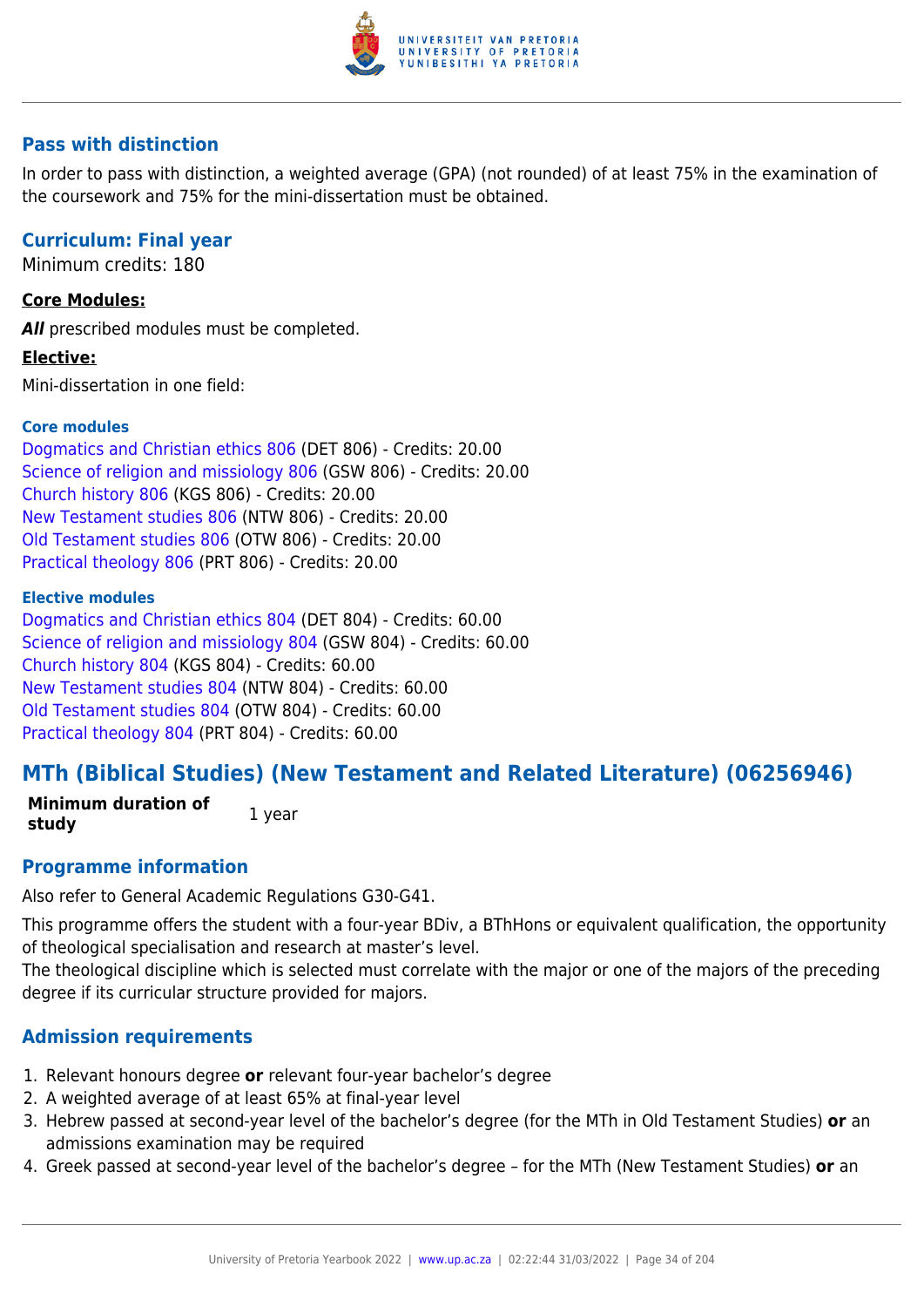

admissions examination may be required

### **Pass with distinction**

In order to pass with distinction at least 75% for the dissertation must be obtained and the degree must be completed in the minimum prescribed period plus one additional year.

# **Curriculum: Final year**

Minimum credits: 180

#### **Fundamental modules**

[Dissertation: New Testament and Related Literature 890](https://www.up.ac.za/yearbooks/2022/modules/view/NTL 890) (NTL 890) - Credits: 180.00

# **MTh (Biblical Studies) (Old Testament and Hebrew Scriptures) (06256945)**

**Minimum duration of study** 1 year

**Programme information**

Also refer to General Academic Regulations G30-G41.

This programme offers the student with a four-year BDiv, a BThHons or equivalent qualification, the opportunity of theological specialisation and research at master's level.

The theological discipline which is selected must correlate with the major or one of the majors of the preceding degree if its curricular structure provided for majors.

#### **Admission requirements**

- 1. Relevant honours degree **or** relevant four-year bachelor's degree
- 2. A weighted average of at least 65% at final-year level
- 3. Hebrew passed at second-year level of the bachelor's degree (for the MTh in Old Testament Studies) **or** an admissions examination may be required
- 4. Greek passed at second-year level of the bachelor's degree for the MTh (New Testament Studies) **or** an admissions examination may be required

# **Pass with distinction**

In order to pass with distinction at least 75% for the dissertation must be obtained and the degree must be completed in the minimum prescribed period plus one additional year.

#### **Curriculum: Final year**

Minimum credits: 180

**Fundamental modules** [Dissertation: Old Testament and Hebrew Scripture 890](https://www.up.ac.za/yearbooks/2022/modules/view/OTL 890) (OTL 890) - Credits: 180.00

# **MTh (Church History and Church Polity) (06256923)**

**Minimum duration of study 1** year

University of Pretoria Yearbook 2022 | [www.up.ac.za](https://www.up.ac.za/yearbooks/home) | 02:22:44 31/03/2022 | Page 35 of 204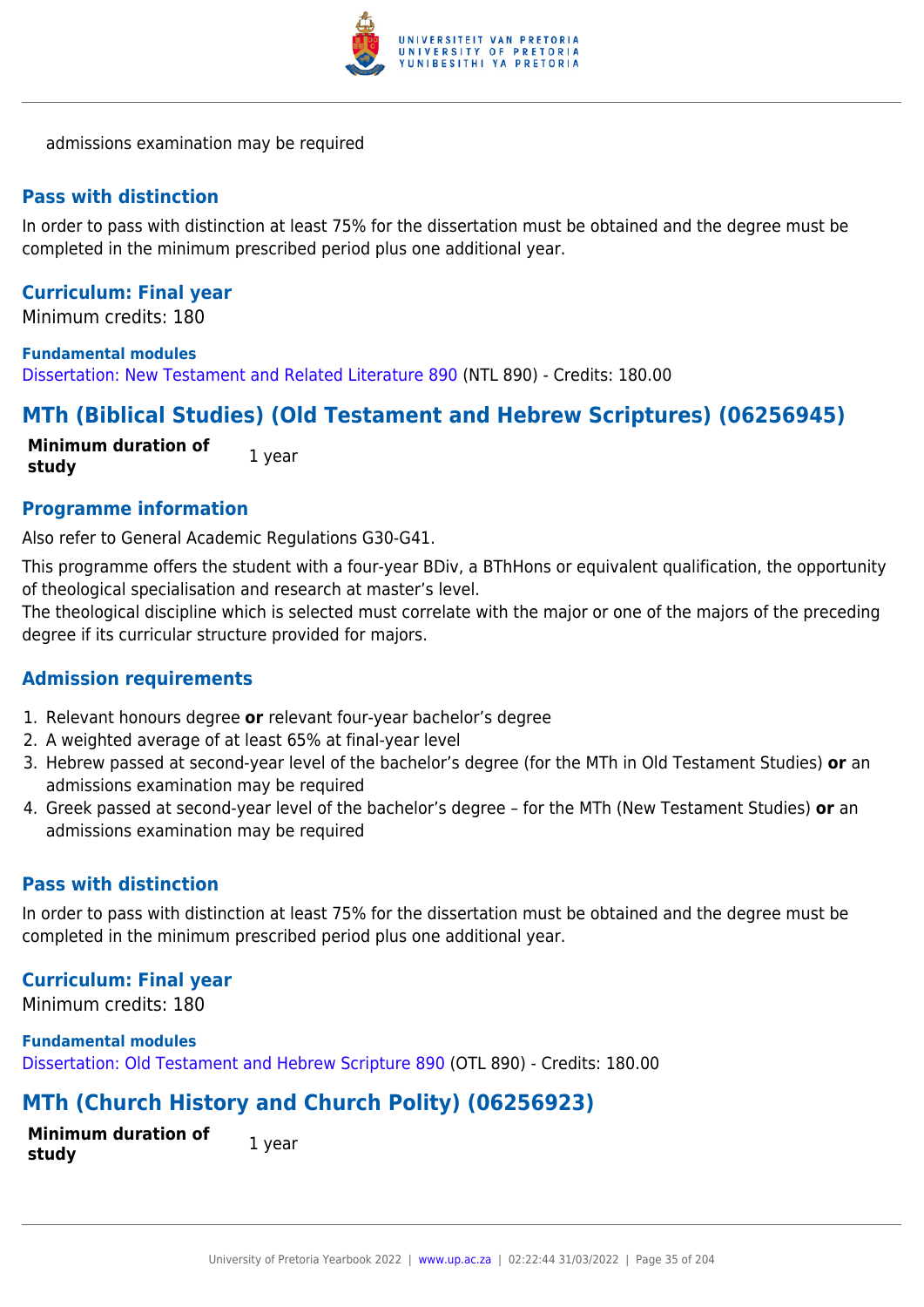

Also refer to General Academic Regulations G30-G41.

- This programme offers the student with a four-year BDiv, a BThHons or equivalent qualification, the opportunity of theological specialisation and research at master's level.
- The coursework modules, in case of the coursework master's degree, provide the opportunity to acquire specialist skills in the practical field of the Ministry.

# **Admission requirements**

- 1. Relevant honours degree **or** relevant four-year bachelor's degree
- 2. A weighted average of at least 65% at final-year level
- 3. Hebrew passed at second-year level of the bachelor's degree (for the MTh in Old Testament Studies) **or** an admissions examination may be required
- 4. Greek passed at second-year level of the bachelor's degree for the MTh (New Testament Studies) **or** an admissions examination may be required

# **Examinations and pass requirements**

- A master's degree is conferred on a student by virtue of an examination, or an examination and a dissertation, or an examination and a mini-dissertation.
- These examinations can be written or oral.
- A subminimum of 50% is required in the examination. At least 50% is required as a pass mark for the minidissertation or dissertation.
- The stipulations of G39 regarding pass requirements for dissertations apply with the necessary changes to mini-dissertations.
- Mini-dissertations are evaluated and examined in accordance with the stipulations set out in a study guide, which is available on request from the various departments.

# **Research information**

Also refer to General Academic Regulation G39.13.

#### **Article for publication**

- Unless Senate, on the recommendation of the supervisor, decides otherwise, a student, before or on submission of a dissertation, must submit at least one draft article for publication in a recognised academic journal and in the case of a thesis, must submit proof of submission of an article issued by an accredited journal, to the Head: Student Administration.
- The draft or submitted article, should be based on the research that the student has conducted for the dissertation and be approved by the supervisor if the supervisor is not a co-author.
- The supervisor shall be responsible for ensuring that the paper is taken through all the processes of revision and resubmission, as may be necessary. Conferment of the degree may be made subject to compliance with the stipulations of this regulation.

#### **Dissertation**

In the case of the MTh Research, the proposed title, research design and methodology must be submitted for approval to the Research and Ethics Committee via the supervisor and the head of department before a student may commence with the writing of a dissertation. The final title must be approved by the Postgraduate Committee and submitted to the faculty board for notification before submission of the thesis for examination.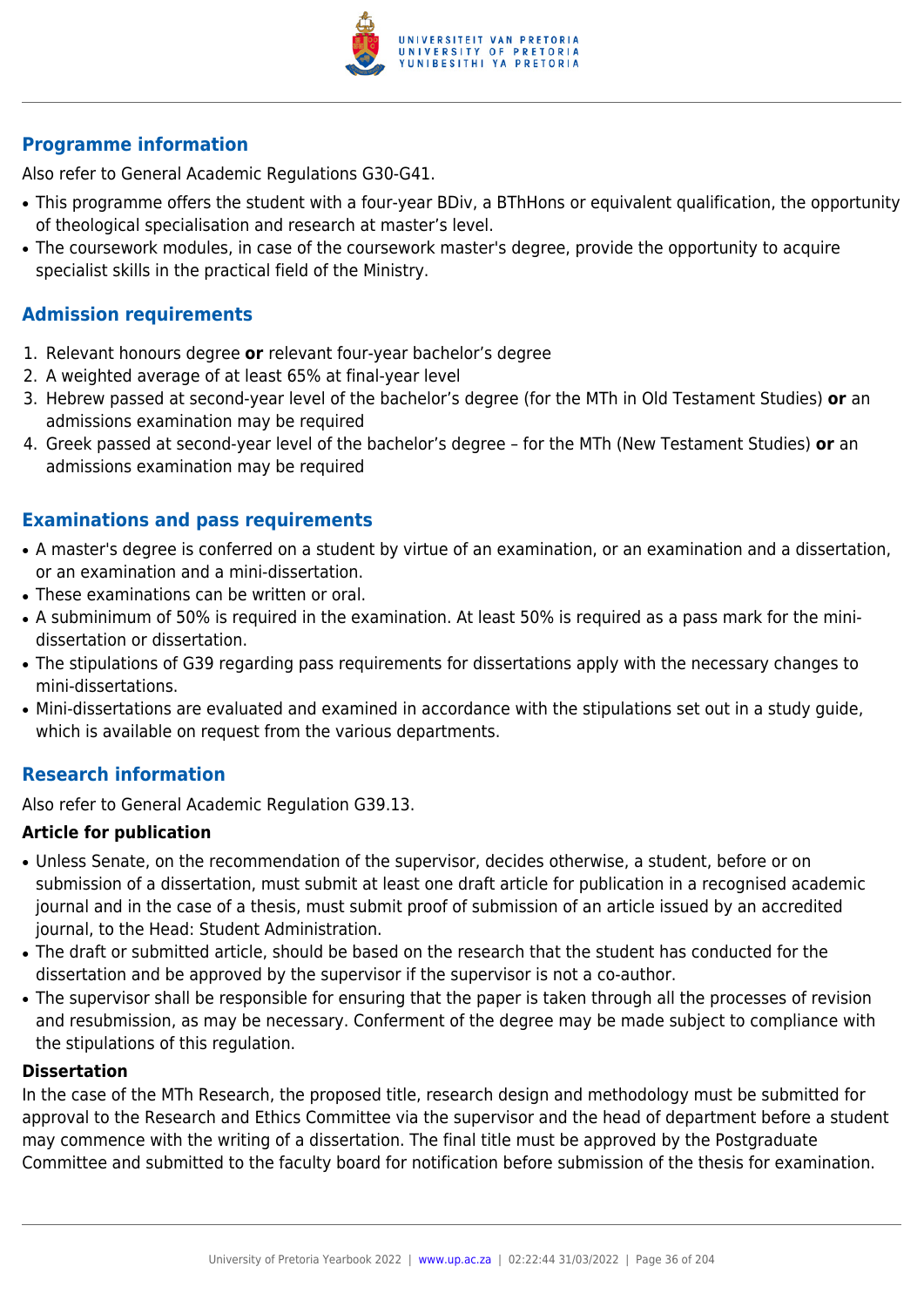

## **Pass with distinction**

In order to pass with distinction at least 75% for the dissertation must be obtained.

The degree must be completed in the minimum prescribed period with a maximum of one additional year allowed.

## **Curriculum: Final year**

Minimum credits: 180

**Core modules** [Dissertation: Church history and church polity 894](https://www.up.ac.za/yearbooks/2022/modules/view/KGS 894) (KGS 894) - Credits: 180.00

# **MTh (Church History and Church Polity) (Coursework) (06256924)**

**Minimum duration of study** 1 year

## **Programme information**

Also refer to General Academic Regulations G30-G41.

- This programme offers the student with a four-year BDiv, a BThHons or equivalent qualification, the opportunity of theological specialisation and research at master's level.
- The coursework modules, in case of the coursework master's degree, provide the opportunity to acquire specialist skills in the practical field of the Ministry.

## **Admission requirements**

- 1. Relevant honours degree **or** relevant four-year bachelor's degree
- 2. A weighted average of at least 65% at final-year level
- 3. Hebrew passed at second-year level of the bachelor's degree (for the MTh in Old Testament Studies) **or** an admissions examination may be required
- 4. Greek passed at second-year level of the bachelor's degree for the MTh (New Testament Studies) **or** an admissions examination may be required
- 5. An average of at least 65% is required for an admissions examination for the MTh (Pastoral Family Therapy)

### **Examinations and pass requirements**

- A master's degree is conferred on a student by virtue of an examination, or an examination and a dissertation, or an examination and a mini-dissertation.
- These examinations can be written or oral.
- A subminimum of 50% is required in the examination. At least 50% is required as a pass mark for the minidissertation or dissertation.
- The stipulations of G39 regarding pass requirements for dissertations apply with the necessary changes to mini-dissertations.
- Mini-dissertations are evaluated and examined in accordance with the stipulations set out in a study quide, which is available on request from the various departments.

## **Research information**

#### **Mini-dissertation**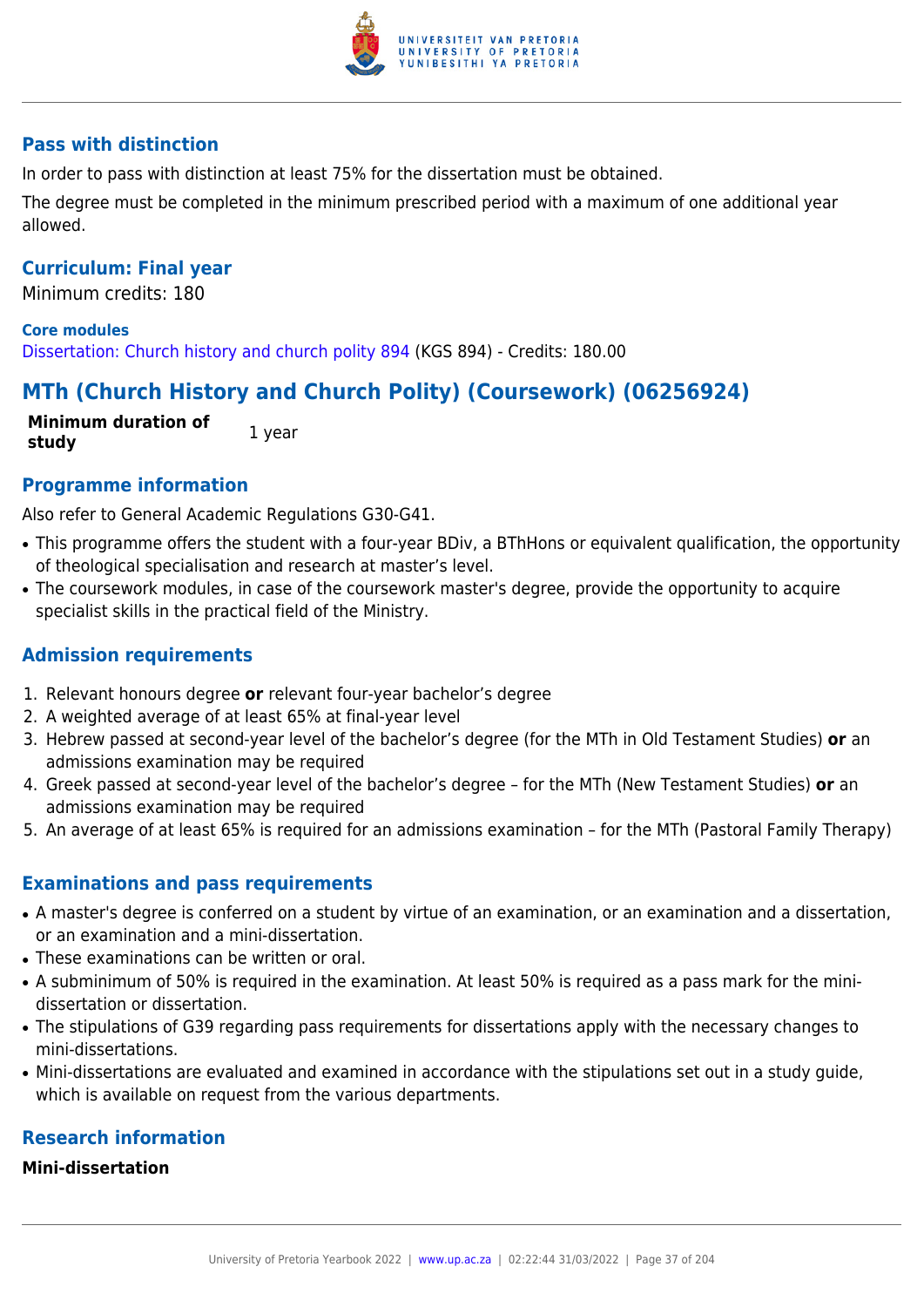

The proposed title of the mini-dissertation must be submitted for approval to the Research Committee via the Supervisor and the relevant head of department before a student may commence with the research.

Also refer to General Academic Regulation G39.13.

## **Article for publication**

- Unless Senate, on the recommendation of the supervisor, decides otherwise, a student, before or on submission of a dissertation, must submit at least one draft article for publication in a recognised academic journal and in the case of a thesis, must submit proof of submission of an article issued by an accredited journal, to the Head: Student Administration.
- The draft or submitted article, should be based on the research that the student has conducted for the dissertation and be approved by the supervisor if the supervisor is not a co-author.
- The supervisor shall be responsible for ensuring that the paper is taken through all the processes of revision and resubmission, as may be necessary. Conferment of the degree may be made subject to compliance with the stipulations of this regulation.

## **Pass with distinction**

In order to pass with distinction, a weighted average (GPA) (not rounded) of at least 75% in the examination of the coursework and 75% for the mini-dissertation must be obtained.

## **Curriculum: Final year**

Minimum credits: 180

### **Core modules**

[Church history 803](https://www.up.ac.za/yearbooks/2022/modules/view/KGS 803) (KGS 803) - Credits: 90.00 [Mini-dissertation: Church history and church polity 893](https://www.up.ac.za/yearbooks/2022/modules/view/KGS 893) (KGS 893) - Credits: 90.00

# **MTh (Dogmatics and Christian Ethics) (06256903)**

**Minimum duration of study** 1 year

## **Programme information**

Also refer to General Academic Regulations G30-G41.

- This programme offers the student with a four-year BDiv, a BThHons or equivalent qualification, the opportunity of theological specialisation and research at master's level.
- The coursework modules, in case of the coursework master's degree, provide the opportunity to acquire specialist skills in the practical field of the Ministry.

## **Admission requirements**

- 1. Relevant honours degree **or** relevant four-year bachelor's degree
- 2. A weighted average of at least 65% at final-year level
- 3. Hebrew passed at second-year level of the bachelor's degree (for the MTh in Old Testament Studies) **or** an admissions examination may be required
- 4. Greek passed at second-year level of the bachelor's degree for the MTh (New Testament Studies) **or** an admissions examination may be required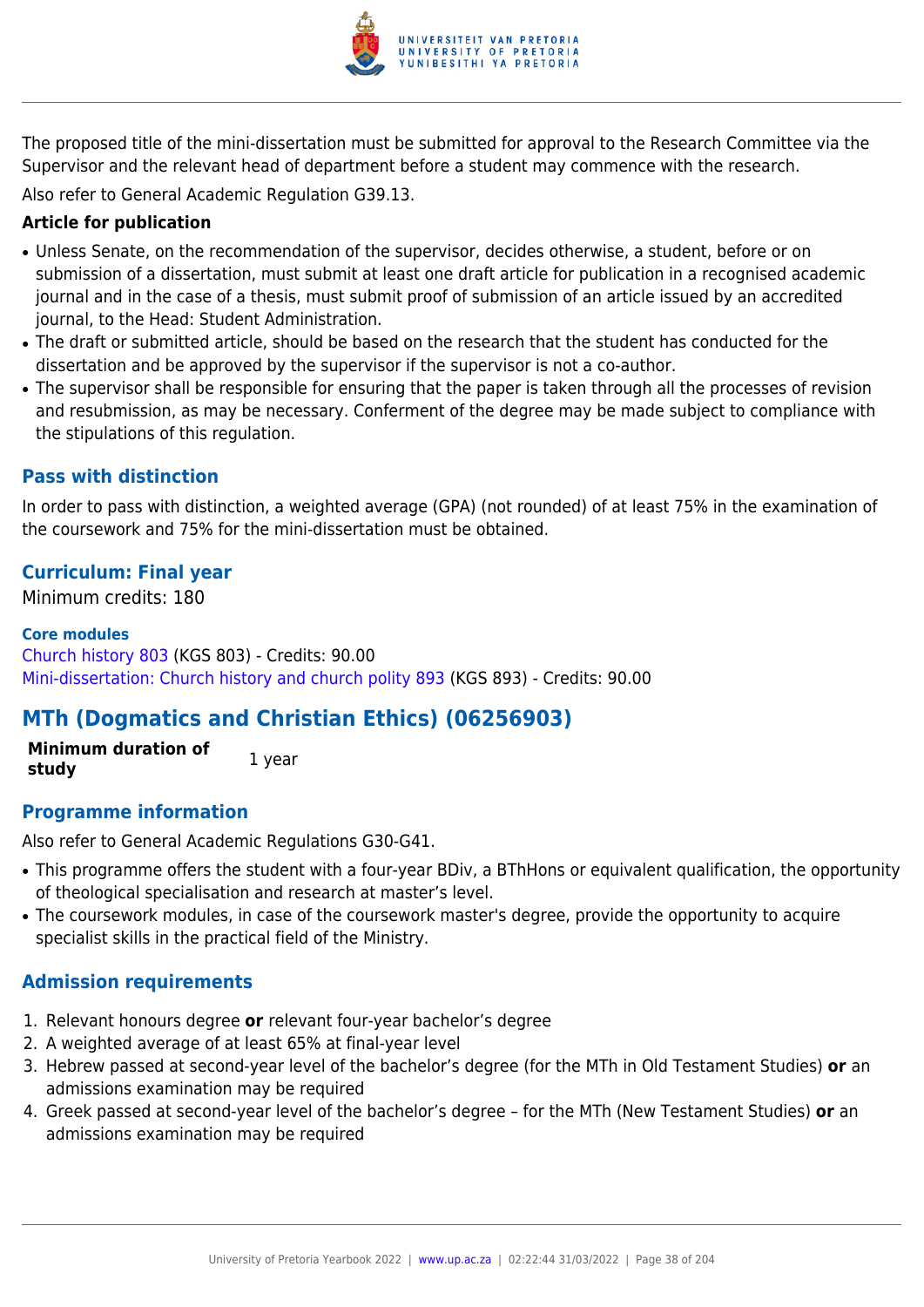

## **Examinations and pass requirements**

- A master's degree is conferred on a student by virtue of an examination, or an examination and a dissertation, or an examination and a mini-dissertation.
- These examinations can be written or oral.
- A subminimum of 50% is required in the examination. At least 50% is required as a pass mark for the minidissertation or dissertation.
- The stipulations of G39 regarding pass requirements for dissertations apply with the necessary changes to mini-dissertations.
- Mini-dissertations are evaluated and examined in accordance with the stipulations set out in a study guide, which is available on request from the various departments.

## **Research information**

Also refer to General Academic Regulation G39.13.

#### **Article for publication**

- Unless Senate, on the recommendation of the supervisor, decides otherwise, a student, before or on submission of a dissertation, must submit at least one draft article for publication in a recognised academic journal and in the case of a thesis, must submit proof of submission of an article issued by an accredited journal, to the Head: Student Administration.
- The draft or submitted article, should be based on the research that the student has conducted for the dissertation and be approved by the supervisor if the supervisor is not a co-author.
- The supervisor shall be responsible for ensuring that the paper is taken through all the processes of revision and resubmission, as may be necessary. Conferment of the degree may be made subject to compliance with the stipulations of this regulation.

#### **Dissertation**

In the case of the MTh Research, the proposed title, research design and methodology must be submitted for approval to the Research and Ethics Committee via the supervisor and the head of department before a student may commence with the writing of a dissertation. The final title must be approved by the Postgraduate Committee and submitted to the faculty board for notification before submission of the thesis for examination.

## **Pass with distinction**

In order to pass with distinction at least 75% for the dissertation must be obtained.

The degree must be completed in the minimum prescribed period with a maximum of one additional year allowed.

### **Curriculum: Final year**

Minimum credits: 180

**Core modules** [Dissertation: Dogmatics and Christian ethics 894](https://www.up.ac.za/yearbooks/2022/modules/view/DET 894) (DET 894) - Credits: 180.00

# **MTh (Dogmatics and Christian Ethics) (Coursework) (06256904)**

**Minimum duration of study** 1 year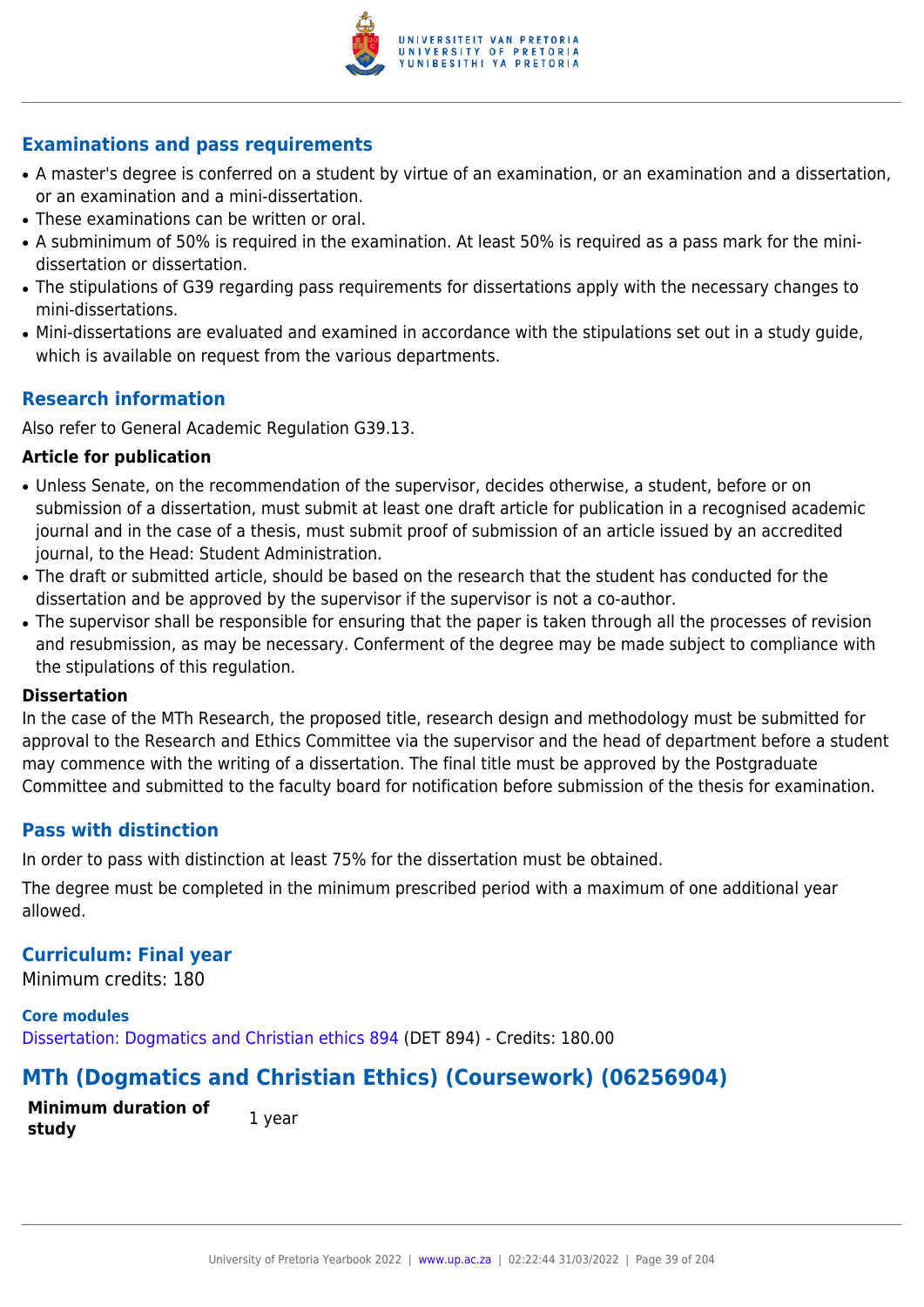

## **Programme information**

Also refer to General Academic Regulations G30-G41.

- This programme offers the student with a four-year BDiv, a BThHons or equivalent qualification, the opportunity of theological specialisation and research at master's level.
- The coursework modules, in case of the coursework master's degree, provide the opportunity to acquire specialist skills in the practical field of the Ministry.

## **Admission requirements**

- 1. Relevant honours degree **or** relevant four-year bachelor's degree
- 2. A weighted average of at least 65% at final-year level
- 3. Hebrew passed at second-year level of the bachelor's degree (for the MTh in Old Testament Studies) **or** an admissions examination may be required
- 4. Greek passed at second-year level of the bachelor's degree for the MTh (New Testament Studies) **or** an admissions examination may be required
- 5. An average of at least 65% is required for an admissions examination for the MTh (Pastoral Family Therapy)

## **Examinations and pass requirements**

- A master's degree is conferred on a student by virtue of an examination, or an examination and a dissertation, or an examination and a mini-dissertation.
- These examinations can be written or oral.
- A subminimum of 50% is required in the examination. At least 50% is required as a pass mark for the minidissertation or dissertation.
- The stipulations of G39 regarding pass requirements for dissertations apply with the necessary changes to mini-dissertations.
- Mini-dissertations are evaluated and examined in accordance with the stipulations set out in a study guide, which is available on request from the various departments.

## **Research information**

### **Mini-dissertation**

The proposed title of the mini-dissertation must be submitted for approval to the Research Committee via the Supervisor and the relevant head of department before a student may commence with the research.

Also refer to General Academic Regulation G39.13.

### **Article for publication**

- Unless Senate, on the recommendation of the supervisor, decides otherwise, a student, before or on submission of a dissertation, must submit at least one draft article for publication in a recognised academic journal and in the case of a thesis, must submit proof of submission of an article issued by an accredited journal, to the Head: Student Administration.
- The draft or submitted article, should be based on the research that the student has conducted for the dissertation and be approved by the supervisor if the supervisor is not a co-author.
- The supervisor shall be responsible for ensuring that the paper is taken through all the processes of revision and resubmission, as may be necessary. Conferment of the degree may be made subject to compliance with the stipulations of this regulation.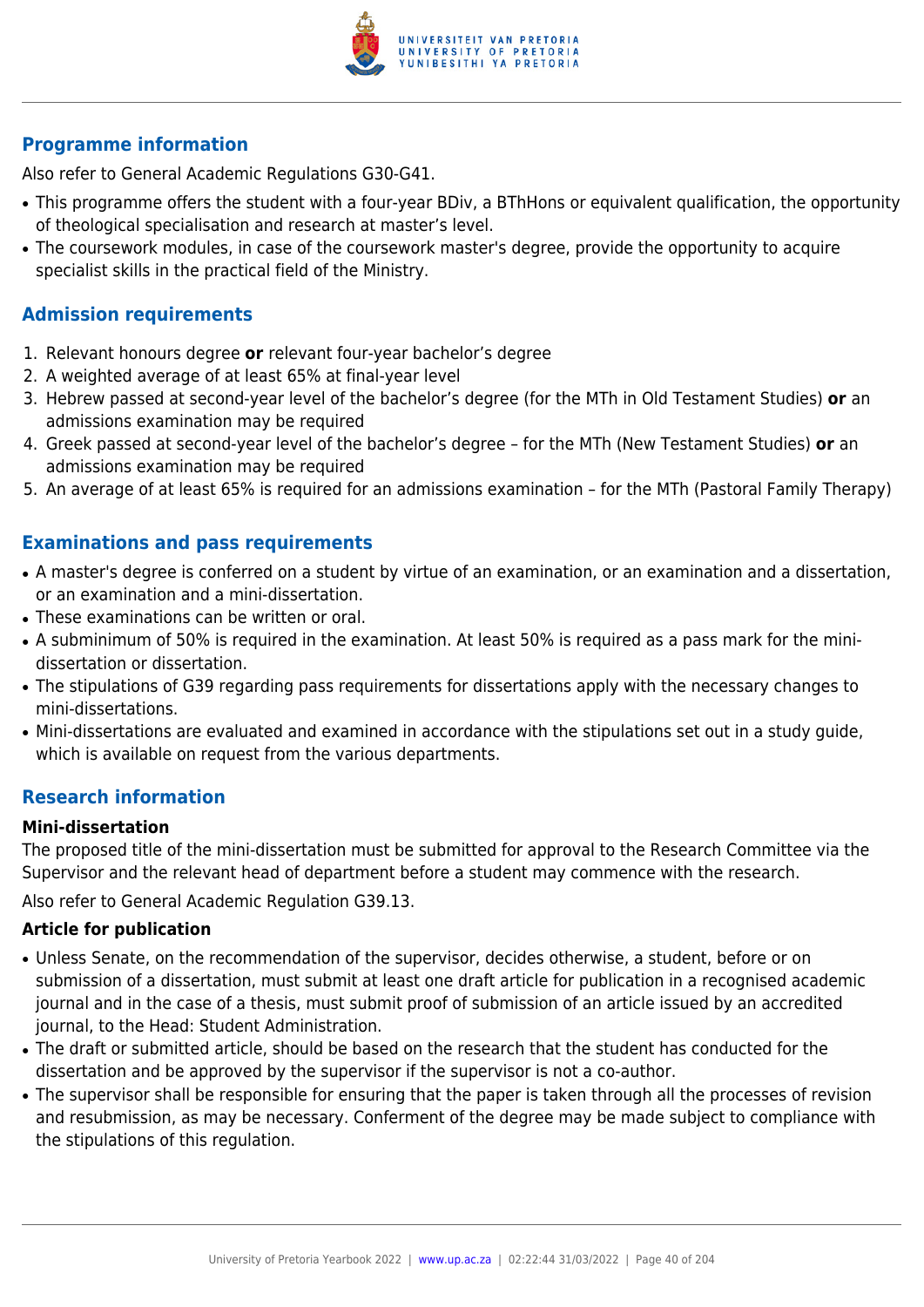

## **Pass with distinction**

In order to pass with distinction, a weighted average (GPA) (not rounded) of at least 75% in the examination of the coursework and 75% for the mini-dissertation must be obtained.

## **Curriculum: Final year**

Minimum credits: 180

#### **Core modules**

[Systematic theology and ethics 803](https://www.up.ac.za/yearbooks/2022/modules/view/DET 803) (DET 803) - Credits: 90.00 [Mini-dissertation: Dogmatics and Christian ethics 893](https://www.up.ac.za/yearbooks/2022/modules/view/DET 893) (DET 893) - Credits: 90.00

## **MTh (New Testament Studies) (06256933)**

**Minimum duration of study** 1 year

## **Programme information**

Also refer to General Academic Regulations G30-G41.

- This programme offers the student with a four-year BDiv, a BThHons or equivalent qualification, the opportunity of theological specialisation and research at master's level.
- The coursework modules, in case of the coursework master's degree, provide the opportunity to acquire specialist skills in the practical field of the Ministry.

## **Admission requirements**

- 1. Relevant honours degree **or** relevant four-year bachelor's degree
- 2. A weighted average of at least 65% at final-year level
- 3. Hebrew passed at second-year level of the bachelor's degree (for the MTh in Old Testament Studies) **or** an admissions examination may be required
- 4. Greek passed at second-year level of the bachelor's degree for the MTh (New Testament Studies) **or** an admissions examination may be required

## **Examinations and pass requirements**

- A master's degree is conferred on a student by virtue of an examination, or an examination and a dissertation, or an examination and a mini-dissertation.
- These examinations can be written or oral.
- A subminimum of 50% is required in the examination. At least 50% is required as a pass mark for the minidissertation or dissertation.
- The stipulations of G39 regarding pass requirements for dissertations apply with the necessary changes to mini-dissertations.
- Mini-dissertations are evaluated and examined in accordance with the stipulations set out in a study guide, which is available on request from the various departments.

## **Research information**

Also refer to General Academic Regulation G39.13.

#### **Article for publication**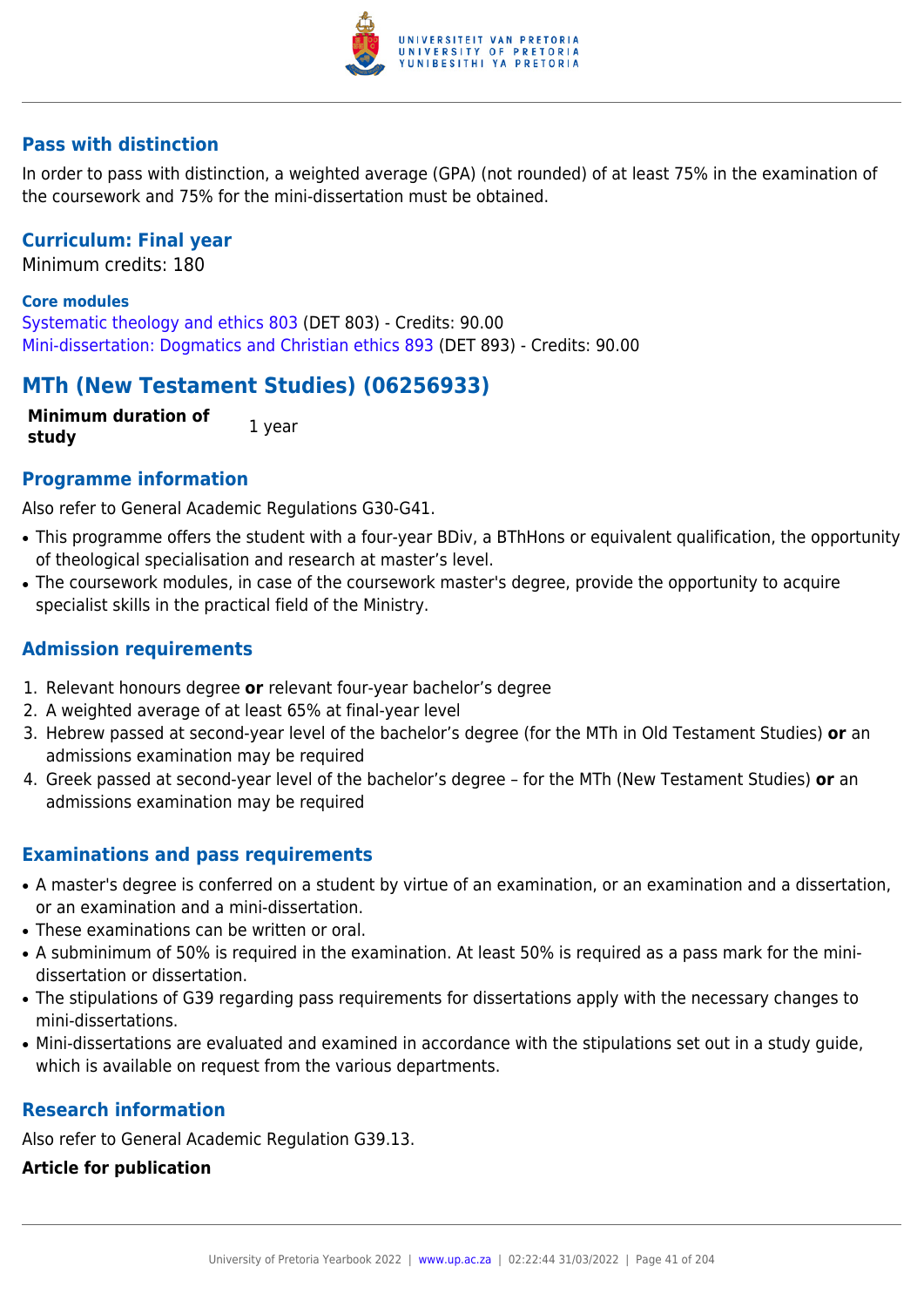

- Unless Senate, on the recommendation of the supervisor, decides otherwise, a student, before or on submission of a dissertation, must submit at least one draft article for publication in a recognised academic journal and in the case of a thesis, must submit proof of submission of an article issued by an accredited journal, to the Head: Student Administration.
- The draft or submitted article, should be based on the research that the student has conducted for the dissertation and be approved by the supervisor if the supervisor is not a co-author.
- The supervisor shall be responsible for ensuring that the paper is taken through all the processes of revision and resubmission, as may be necessary. Conferment of the degree may be made subject to compliance with the stipulations of this regulation.

#### **Dissertation**

In the case of the MTh Research, the proposed title, research design and methodology must be submitted for approval to the Research and Ethics Committee via the supervisor and the head of department before a student may commence with the writing of a dissertation. The final title must be approved by the Postgraduate Committee and submitted to the faculty board for notification before submission of the thesis for examination.

## **Pass with distinction**

In order to pass with distinction at least 75% for the dissertation must be obtained.

The degree must be completed in the minimum prescribed period with a maximum of one additional year allowed.

## **Curriculum: Final year**

Minimum credits: 180

### **Core modules**

[Dissertation: New Testament studies 894](https://www.up.ac.za/yearbooks/2022/modules/view/NTW 894) (NTW 894) - Credits: 180.00

# **MTh (New Testament Studies) (Coursework) (06256934)**

**Minimum duration of study 1** year

## **Programme information**

Also refer to General Academic Regulations G30-G41.

- This programme offers the student with a four-year BDiv, a BThHons or equivalent qualification, the opportunity of theological specialisation and research at master's level.
- The coursework modules, in case of the coursework master's degree, provide the opportunity to acquire specialist skills in the practical field of the Ministry.

## **Admission requirements**

- 1. Relevant honours degree **or** relevant four-year bachelor's degree
- 2. A weighted average of at least 65% at final-year level
- 3. Hebrew passed at second-year level of the bachelor's degree (for the MTh in Old Testament Studies) **or** an admissions examination may be required
- 4. Greek passed at second-year level of the bachelor's degree for the MTh (New Testament Studies) **or** an admissions examination may be required
- 5. An average of at least 65% is required for an admissions examination for the MTh (Pastoral Family Therapy)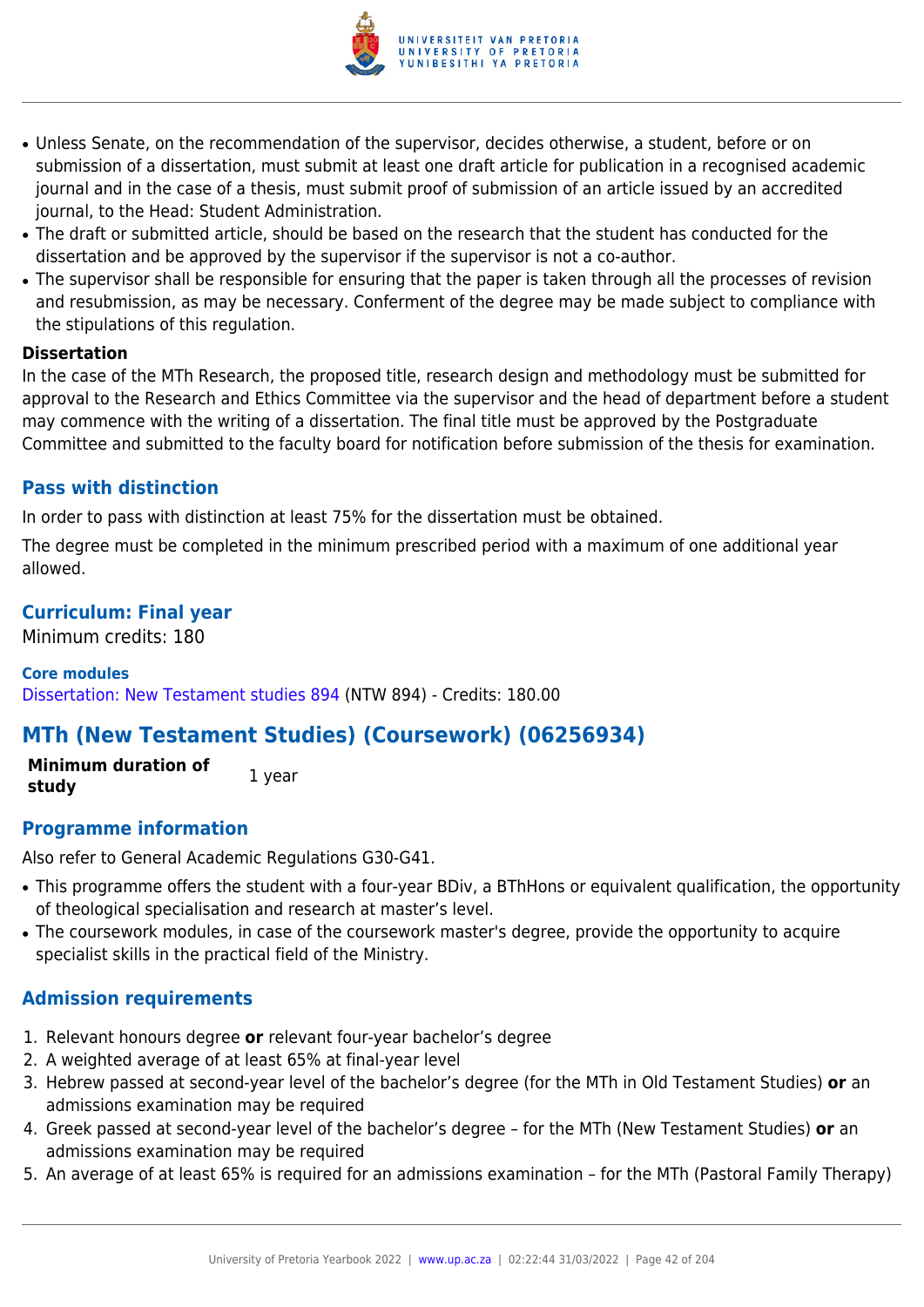

## **Examinations and pass requirements**

- A master's degree is conferred on a student by virtue of an examination, or an examination and a dissertation, or an examination and a mini-dissertation.
- These examinations can be written or oral.
- A subminimum of 50% is required in the examination. At least 50% is required as a pass mark for the minidissertation or dissertation.
- The stipulations of G39 regarding pass requirements for dissertations apply with the necessary changes to mini-dissertations.
- Mini-dissertations are evaluated and examined in accordance with the stipulations set out in a study guide, which is available on request from the various departments.

## **Research information**

### **Mini-dissertation**

The proposed title of the mini-dissertation must be submitted for approval to the Research Committee via the Supervisor and the relevant head of department before a student may commence with the research.

Also refer to General Academic Regulation G39.13.

#### **Article for publication**

- Unless Senate, on the recommendation of the supervisor, decides otherwise, a student, before or on submission of a dissertation, must submit at least one draft article for publication in a recognised academic journal and in the case of a thesis, must submit proof of submission of an article issued by an accredited journal, to the Head: Student Administration.
- The draft or submitted article, should be based on the research that the student has conducted for the dissertation and be approved by the supervisor if the supervisor is not a co-author.
- The supervisor shall be responsible for ensuring that the paper is taken through all the processes of revision and resubmission, as may be necessary. Conferment of the degree may be made subject to compliance with the stipulations of this regulation.

### **Pass with distinction**

In order to pass with distinction, a weighted average (GPA) (not rounded) of at least 75% in the examination of the coursework and 75% for the mini-dissertation must be obtained.

### **Curriculum: Final year**

Minimum credits: 180

#### **Core modules**

[New Testament studies 803](https://www.up.ac.za/yearbooks/2022/modules/view/NTW 803) (NTW 803) - Credits: 90.00 [Mini-dissertation: New Testament studies 893](https://www.up.ac.za/yearbooks/2022/modules/view/NTW 893) (NTW 893) - Credits: 90.00

## **MTh (Old Testament Studies) (06256943)**

**Minimum duration of study 1** year

### **Programme information**

Also refer to General Academic Regulations G30-G41.

• This programme offers the student with a four-year BDiv, a BThHons or equivalent qualification, the opportunity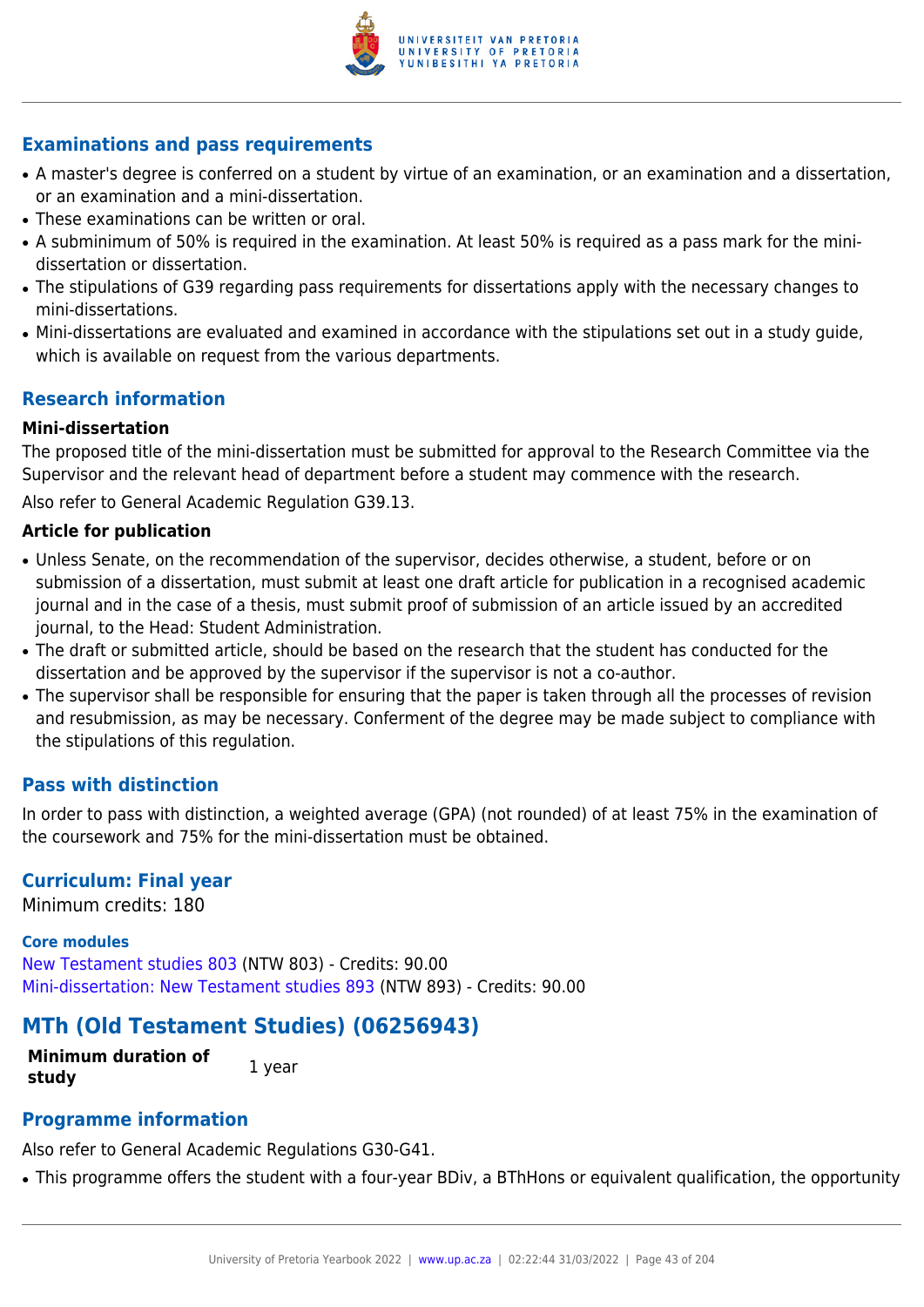

of theological specialisation and research at master's level.

• The coursework modules, in case of the coursework master's degree, provide the opportunity to acquire specialist skills in the practical field of the Ministry.

## **Admission requirements**

- 1. Relevant honours degree **or** relevant four-year bachelor's degree
- 2. A weighted average of at least 65% at final-year level
- 3. Hebrew passed at second-year level of the bachelor's degree (for the MTh in Old Testament Studies) **or** an admissions examination may be required
- 4. Greek passed at second-year level of the bachelor's degree for the MTh (New Testament Studies) **or** an admissions examination may be required

## **Examinations and pass requirements**

- A master's degree is conferred on a student by virtue of an examination, or an examination and a dissertation, or an examination and a mini-dissertation.
- These examinations can be written or oral.
- A subminimum of 50% is required in the examination. At least 50% is required as a pass mark for the minidissertation or dissertation.
- The stipulations of G39 regarding pass requirements for dissertations apply with the necessary changes to mini-dissertations.
- Mini-dissertations are evaluated and examined in accordance with the stipulations set out in a study guide, which is available on request from the various departments.

## **Research information**

Also refer to General Academic Regulation G39.13.

## **Article for publication**

- Unless Senate, on the recommendation of the supervisor, decides otherwise, a student, before or on submission of a dissertation, must submit at least one draft article for publication in a recognised academic journal and in the case of a thesis, must submit proof of submission of an article issued by an accredited journal, to the Head: Student Administration.
- The draft or submitted article, should be based on the research that the student has conducted for the dissertation and be approved by the supervisor if the supervisor is not a co-author.
- The supervisor shall be responsible for ensuring that the paper is taken through all the processes of revision and resubmission, as may be necessary. Conferment of the degree may be made subject to compliance with the stipulations of this regulation.

### **Dissertation**

In the case of the MTh Research, the proposed title, research design and methodology must be submitted for approval to the Research and Ethics Committee via the supervisor and the head of department before a student may commence with the writing of a dissertation. The final title must be approved by the Postgraduate Committee and submitted to the faculty board for notification before submission of the thesis for examination.

## **Pass with distinction**

In order to pass with distinction at least 75% for the dissertation must be obtained.

The degree must be completed in the minimum prescribed period with a maximum of one additional year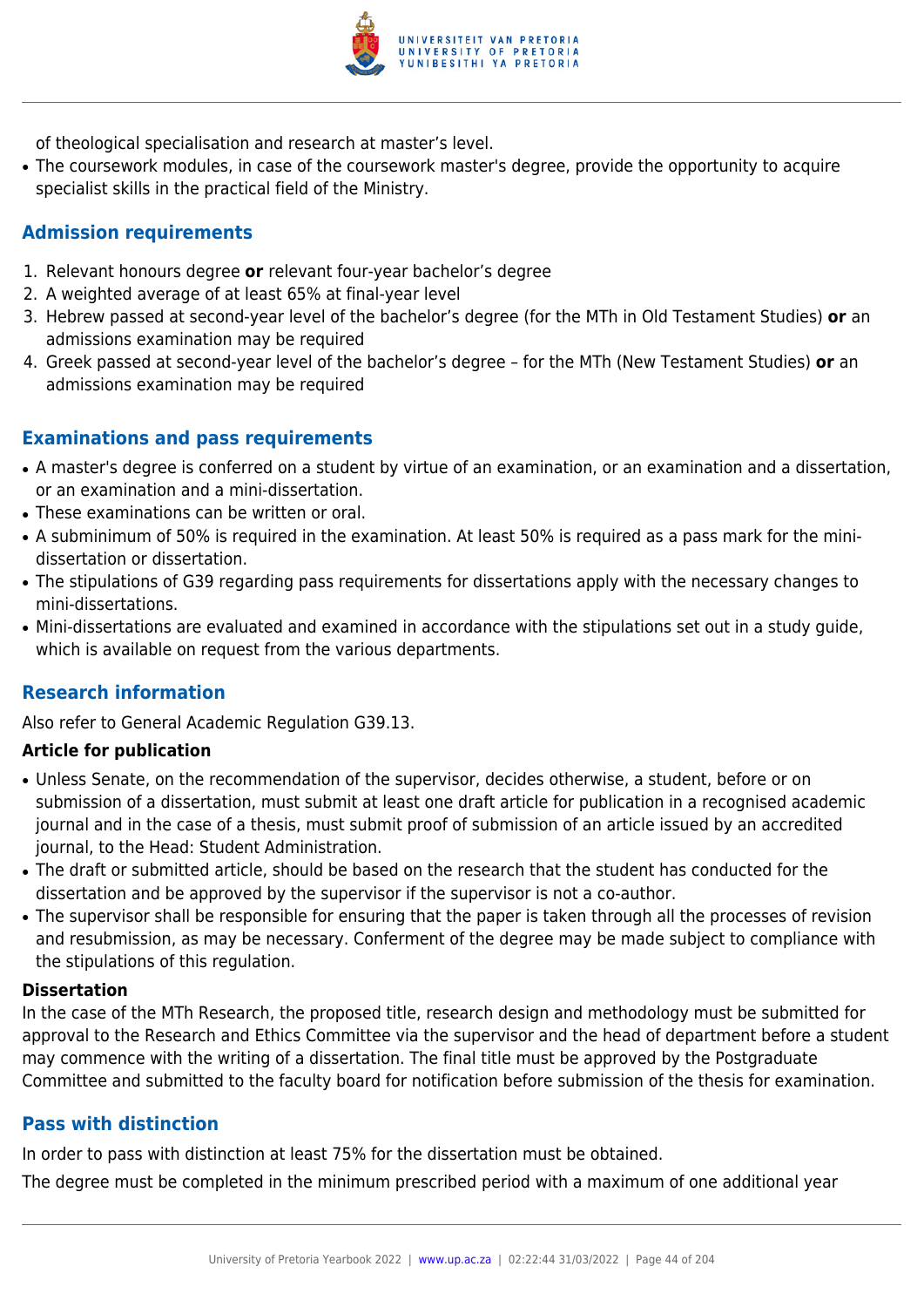

allowed.

## **Curriculum: Final year**

Minimum credits: 180

**Core modules** [Dissertation: Old Testament studies 894](https://www.up.ac.za/yearbooks/2022/modules/view/OTW 894) (OTW 894) - Credits: 180.00

# **MTh (Old Testament Studies) (Coursework) (06256944)**

**Minimum duration of study** 1 year

## **Programme information**

Also refer to General Academic Regulations G30-G41.

- This programme offers the student with a four-year BDiv, a BThHons or equivalent qualification, the opportunity of theological specialisation and research at master's level.
- The coursework modules, in case of the coursework master's degree, provide the opportunity to acquire specialist skills in the practical field of the Ministry.

## **Admission requirements**

- 1. Relevant honours degree **or** relevant four-year bachelor's degree
- 2. A weighted average of at least 65% at final-year level
- 3. Hebrew passed at second-year level of the bachelor's degree (for the MTh in Old Testament Studies) **or** an admissions examination may be required
- 4. Greek passed at second-year level of the bachelor's degree for the MTh (New Testament Studies) **or** an admissions examination may be required
- 5. An average of at least 65% is required for an admissions examination for the MTh (Pastoral Family Therapy)

## **Examinations and pass requirements**

- A master's degree is conferred on a student by virtue of an examination, or an examination and a dissertation, or an examination and a mini-dissertation.
- These examinations can be written or oral.
- A subminimum of 50% is required in the examination. At least 50% is required as a pass mark for the minidissertation or dissertation.
- The stipulations of G39 regarding pass requirements for dissertations apply with the necessary changes to mini-dissertations.
- Mini-dissertations are evaluated and examined in accordance with the stipulations set out in a study guide, which is available on request from the various departments.

## **Research information**

### **Mini-dissertation**

The proposed title of the mini-dissertation must be submitted for approval to the Research Committee via the Supervisor and the relevant head of department before a student may commence with the research.

Also refer to General Academic Regulation G39.13.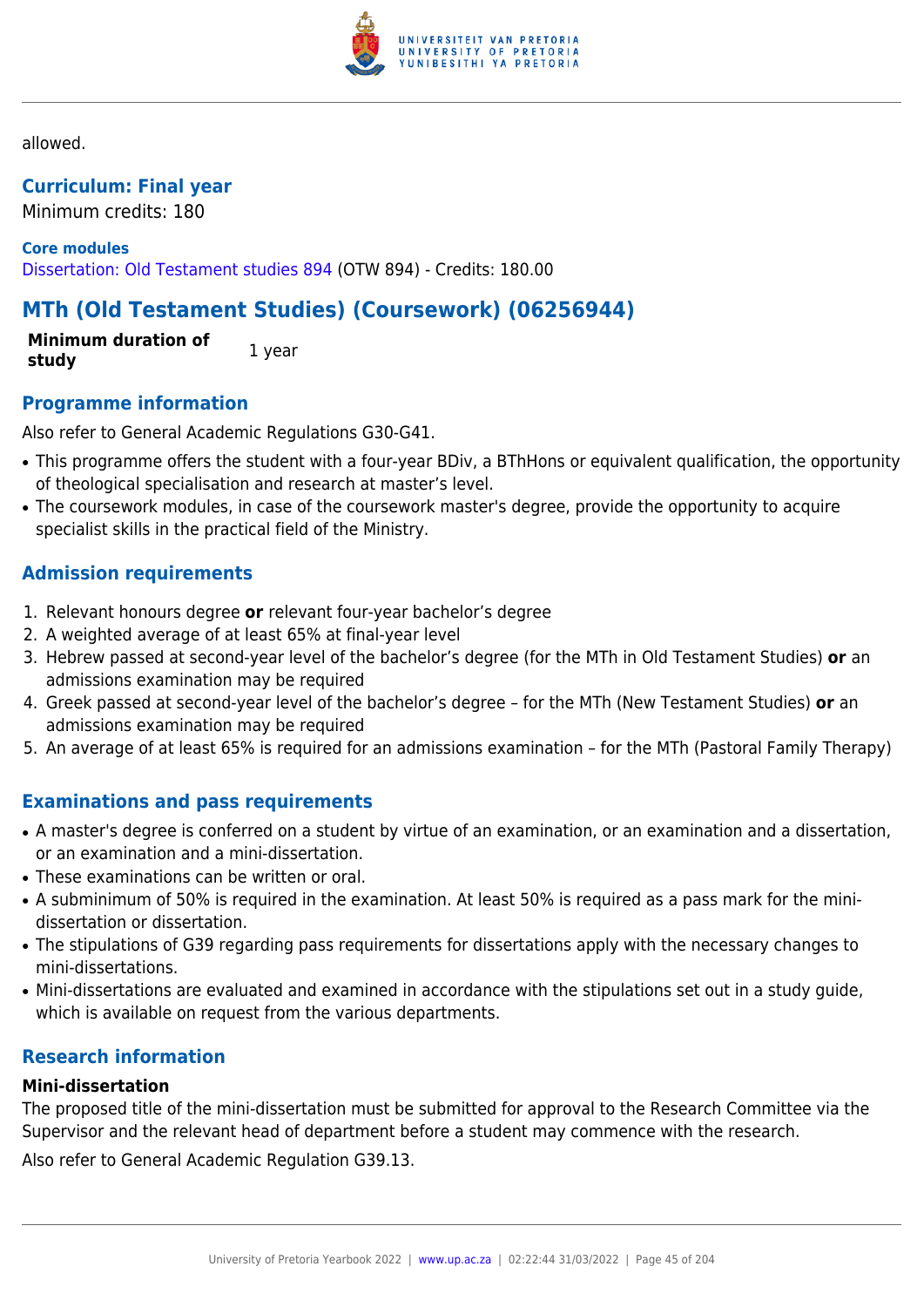

## **Article for publication**

- Unless Senate, on the recommendation of the supervisor, decides otherwise, a student, before or on submission of a dissertation, must submit at least one draft article for publication in a recognised academic journal and in the case of a thesis, must submit proof of submission of an article issued by an accredited journal, to the Head: Student Administration.
- The draft or submitted article, should be based on the research that the student has conducted for the dissertation and be approved by the supervisor if the supervisor is not a co-author.
- The supervisor shall be responsible for ensuring that the paper is taken through all the processes of revision and resubmission, as may be necessary. Conferment of the degree may be made subject to compliance with the stipulations of this regulation.

## **Pass with distinction**

In order to pass with distinction, a weighted average (GPA) (not rounded) of at least 75% in the examination of the coursework and 75% for the mini-dissertation must be obtained.

## **Curriculum: Final year**

Minimum credits: 180

#### **Core modules**

[Old Testament studies 803](https://www.up.ac.za/yearbooks/2022/modules/view/OTW 803) (OTW 803) - Credits: 90.00 [Mini-dissertation: Old Testament studies 893](https://www.up.ac.za/yearbooks/2022/modules/view/OTW 893) (OTW 893) - Credits: 90.00

# **MTh (Pastoral Family Therapy) (Coursework) (06256962)**

**Minimum duration of study** 1 year

### **Programme information**

Also refer to General Academic Regulations G30-G41.

- This programme offers the student with a four-year BDiv, a BThHons or equivalent qualification, the opportunity of theological specialisation and research at master's level.
- The coursework modules, in case of the coursework master's degree, provide the opportunity to acquire specialist skills in the practical field of the Ministry.

## **Admission requirements**

- 1. Relevant honours degree **or** relevant four-year bachelor's degree
- 2. A weighted average of at least 65% at final-year level
- 3. Hebrew passed at second-year level of the bachelor's degree (for the MTh in Old Testament Studies) **or** an admissions examination may be required
- 4. Greek passed at second-year level of the bachelor's degree for the MTh (New Testament Studies) **or** an admissions examination may be required
- 5. An average of at least 65% is required for an admissions examination for the MTh (Pastoral Family Therapy)

## **Additional requirements**

MTh in Pastoral Family Therapy: A prospective student is required to do an admission test to determine the academic merits and therapeutic potential. The student must apply before the end of October with the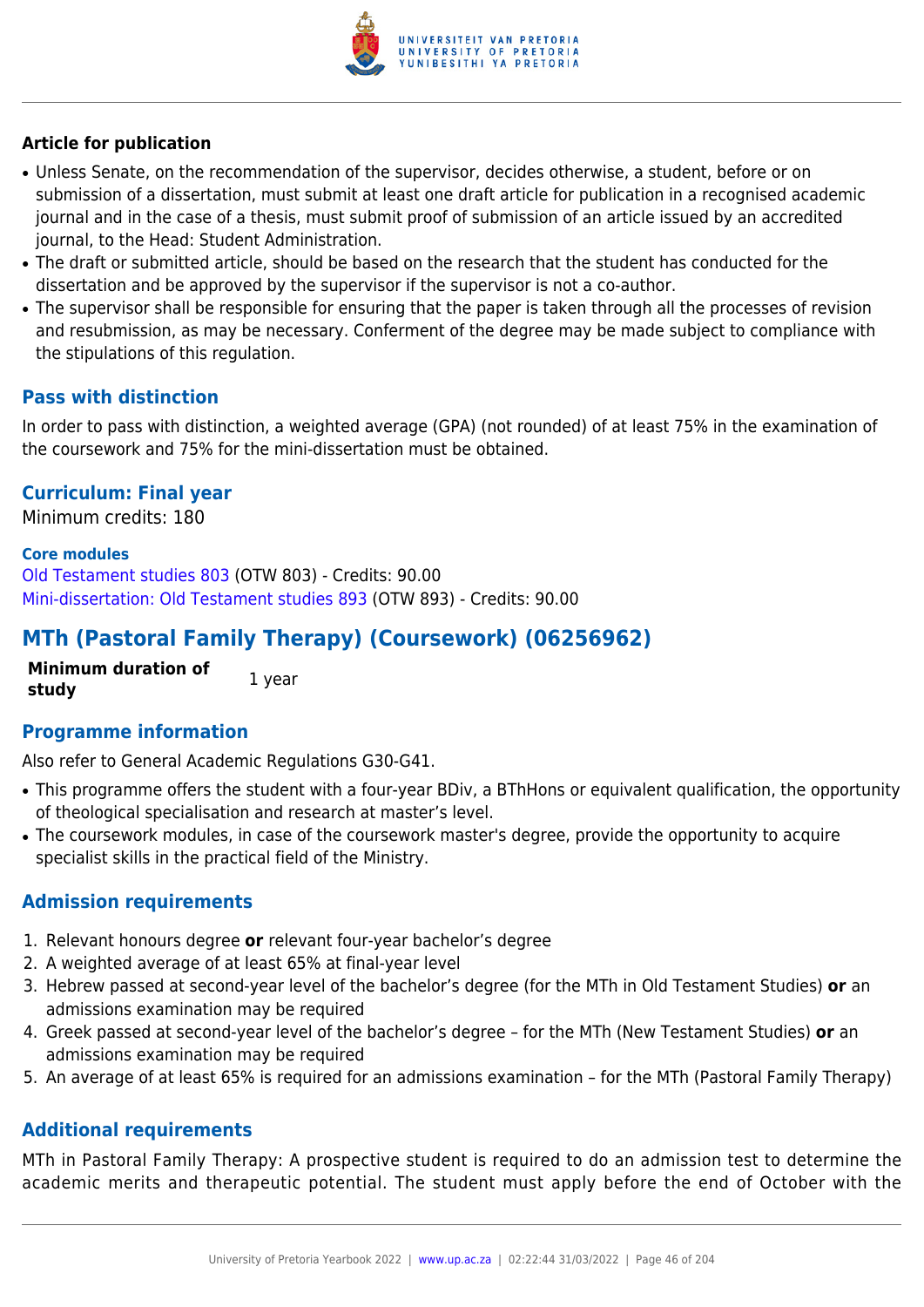

Department of Practical Theology for admission to the programme the following academic year. A reading list will be given in preparation for an admission examination early in the new academic year.

## **Examinations and pass requirements**

- A master's degree is conferred on a student by virtue of an examination, or an examination and a dissertation, or an examination and a mini-dissertation.
- These examinations can be written or oral.
- A subminimum of 50% is required in the examination. At least 50% is required as a pass mark for the minidissertation or dissertation.
- The stipulations of G39 regarding pass requirements for dissertations apply with the necessary changes to mini-dissertations.
- Mini-dissertations are evaluated and examined in accordance with the stipulations set out in a study quide, which is available on request from the various departments.

## **Research information**

#### **Mini-dissertation**

The proposed title of the mini-dissertation must be submitted for approval to the Research Committee via the Supervisor and the relevant head of department before a student may commence with the research.

Also refer to General Academic Regulation G39.13.

#### **Article for publication**

- Unless Senate, on the recommendation of the supervisor, decides otherwise, a student, before or on submission of a dissertation, must submit at least one draft article for publication in a recognised academic journal and in the case of a thesis, must submit proof of submission of an article issued by an accredited journal, to the Head: Student Administration.
- The draft or submitted article, should be based on the research that the student has conducted for the dissertation and be approved by the supervisor if the supervisor is not a co-author.
- The supervisor shall be responsible for ensuring that the paper is taken through all the processes of revision and resubmission, as may be necessary. Conferment of the degree may be made subject to compliance with the stipulations of this regulation.

## **Pass with distinction**

In order to pass with distinction, a weighted average (GPA) (not rounded) of at least 75% in the examination of the coursework and 75% for the mini-dissertation must be obtained.

## **Curriculum: Final year**

Minimum credits: 180

#### **Core modules**

[Pastoral family therapy 807](https://www.up.ac.za/yearbooks/2022/modules/view/PRT 807) (PRT 807) - Credits: 90.00 [Mini-dissertation: Pastoral family therapy 898](https://www.up.ac.za/yearbooks/2022/modules/view/PRT 898) (PRT 898) - Credits: 90.00

# **MTh (Practical Theology) (06256953)**

**Minimum duration of study 1** year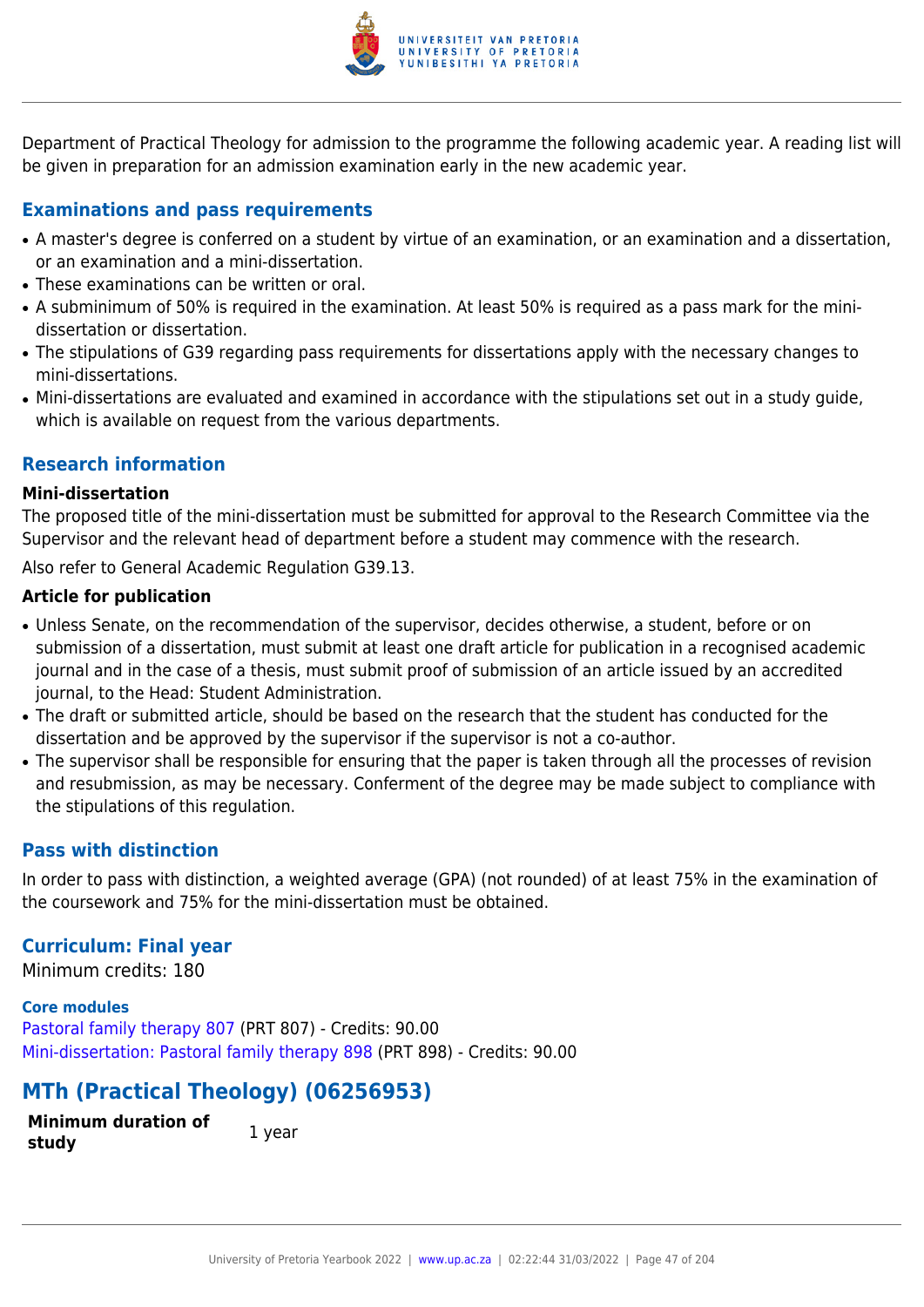

## **Programme information**

Also refer to General Academic Regulations G30-G41.

- This programme offers the student with a four-year BDiv, a BThHons or equivalent qualification, the opportunity of theological specialisation and research at master's level.
- The coursework modules, in case of the coursework master's degree, provide the opportunity to acquire specialist skills in the practical field of the Ministry.

## **Admission requirements**

- 1. Relevant honours degree **or** relevant four-year bachelor's degree
- 2. A weighted average of at least 65% at final-year level
- 3. Hebrew passed at second-year level of the bachelor's degree (for the MTh in Old Testament Studies) **or** an admissions examination may be required
- 4. Greek passed at second-year level of the bachelor's degree for the MTh (New Testament Studies) **or** an admissions examination may be required

## **Examinations and pass requirements**

- A master's degree is conferred on a student by virtue of an examination, or an examination and a dissertation, or an examination and a mini-dissertation.
- These examinations can be written or oral.
- A subminimum of 50% is required in the examination. At least 50% is required as a pass mark for the minidissertation or dissertation.
- The stipulations of G39 regarding pass requirements for dissertations apply with the necessary changes to mini-dissertations.
- Mini-dissertations are evaluated and examined in accordance with the stipulations set out in a study guide, which is available on request from the various departments.

## **Research information**

Also refer to General Academic Regulation G39.13.

### **Article for publication**

- Unless Senate, on the recommendation of the supervisor, decides otherwise, a student, before or on submission of a dissertation, must submit at least one draft article for publication in a recognised academic journal and in the case of a thesis, must submit proof of submission of an article issued by an accredited journal, to the Head: Student Administration.
- The draft or submitted article, should be based on the research that the student has conducted for the dissertation and be approved by the supervisor if the supervisor is not a co-author.
- The supervisor shall be responsible for ensuring that the paper is taken through all the processes of revision and resubmission, as may be necessary. Conferment of the degree may be made subject to compliance with the stipulations of this regulation.

### **Dissertation**

In the case of the MTh Research, the proposed title, research design and methodology must be submitted for approval to the Research and Ethics Committee via the supervisor and the head of department before a student may commence with the writing of a dissertation. The final title must be approved by the Postgraduate Committee and submitted to the faculty board for notification before submission of the thesis for examination.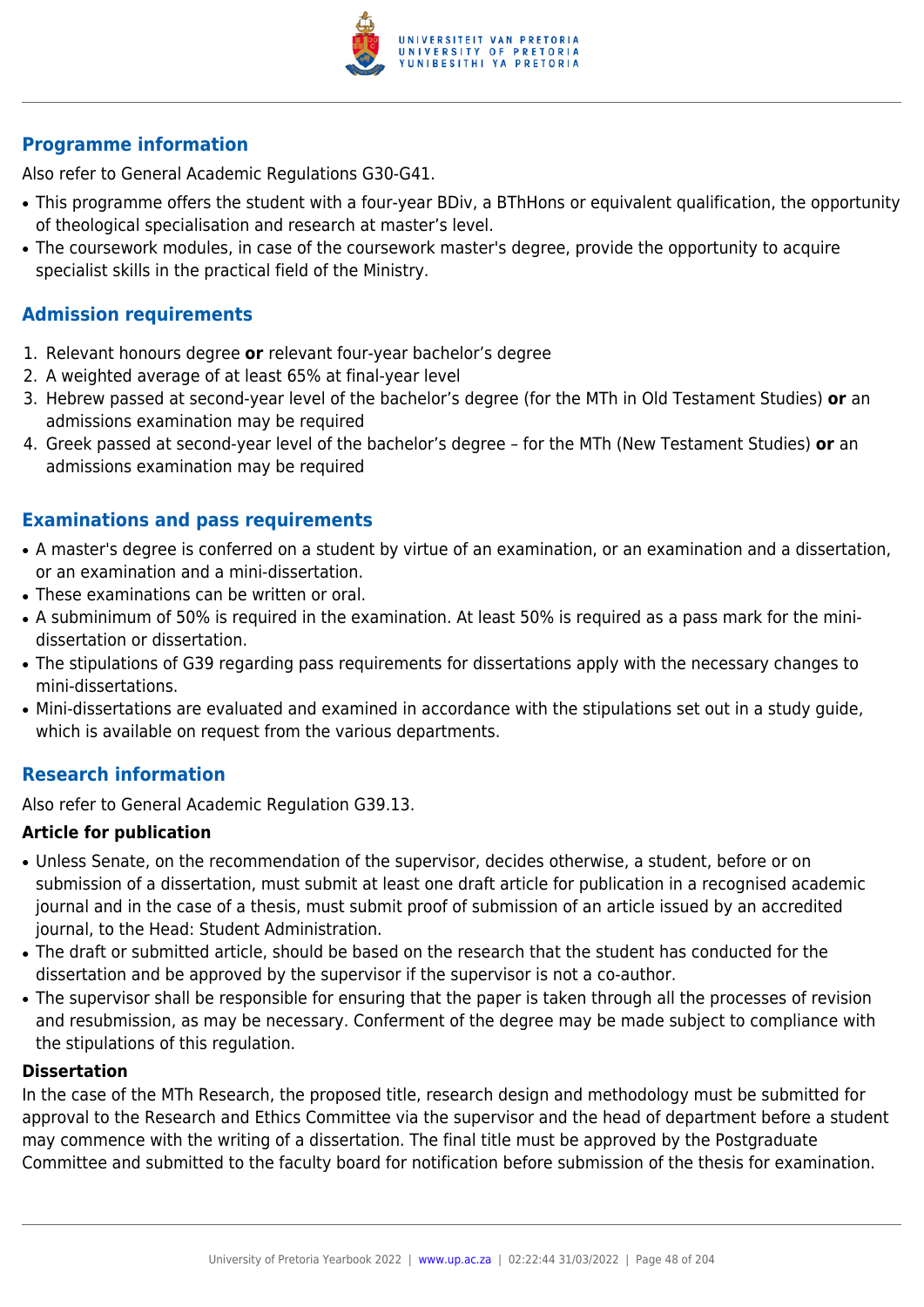

## **Pass with distinction**

In order to pass with distinction at least 75% for the dissertation must be obtained.

The degree must be completed in the minimum prescribed period with a maximum of one additional year allowed.

### **Curriculum: Final year**

Minimum credits: 180

**Core modules** [Dissertation: Practical theology 894](https://www.up.ac.za/yearbooks/2022/modules/view/PRT 894) (PRT 894) - Credits: 180.00

# **MTh (Practical Theology) (Coursework) (06256954)**

**Minimum duration of study** 1 year

### **Programme information**

Also refer to General Academic Regulations G30-G41.

- This programme offers the student with a four-year BDiv, a BThHons or equivalent qualification, the opportunity of theological specialisation and research at master's level.
- The coursework modules, in case of the coursework master's degree, provide the opportunity to acquire specialist skills in the practical field of the Ministry.

## **Admission requirements**

- 1. Relevant honours degree **or** relevant four-year bachelor's degree
- 2. A weighted average of at least 65% at final-year level
- 3. Hebrew passed at second-year level of the bachelor's degree (for the MTh in Old Testament Studies) **or** an admissions examination may be required
- 4. Greek passed at second-year level of the bachelor's degree for the MTh (New Testament Studies) **or** an admissions examination may be required
- 5. An average of at least 65% is required for an admissions examination for the MTh (Pastoral Family Therapy)

## **Additional requirements**

- i. The theological discipline which is selected must correlate with the major or one of the majors of the preceding degree if its curricular structure provided for majors.
- ii. Hebrew at 200 level if Old Testament Studies is chosen as field of study. In case Hebrew 200 was not passed at a university, the student may be admitted after assessment and with the approval of the relevant head of department.
- iii. Greek at 200 level if New Testament Studies is chosen as field of study. In case Greek 200 was not passed at a university, the student may be admitted after assessment and with the approval of the relevant head of department.

### **Examinations and pass requirements**

• A master's degree is conferred on a student by virtue of an examination, or an examination and a dissertation,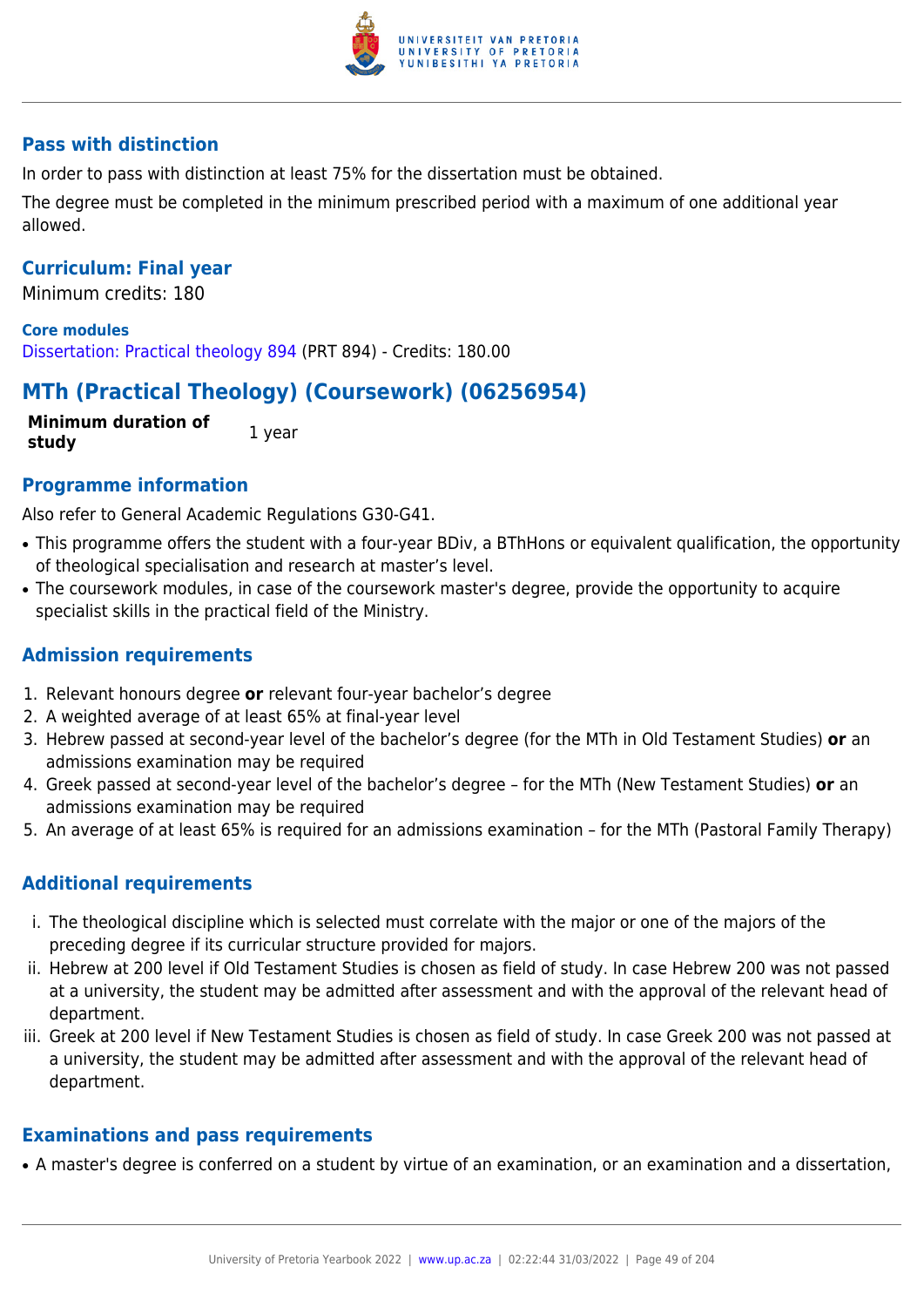

or an examination and a mini-dissertation.

- These examinations can be written or oral.
- A subminimum of 50% is required in the examination. At least 50% is required as a pass mark for the minidissertation or dissertation.
- The stipulations of G39 regarding pass requirements for dissertations apply with the necessary changes to mini-dissertations.
- Mini-dissertations are evaluated and examined in accordance with the stipulations set out in a study quide, which is available on request from the various departments.

## **Research information**

#### **Mini-dissertation**

The proposed title of the mini-dissertation must be submitted for approval to the Research Committee via the Supervisor and the relevant head of department before a student may commence with the research.

Also refer to General Academic Regulation G39.13.

#### **Article for publication**

- Unless Senate, on the recommendation of the supervisor, decides otherwise, a student, before or on submission of a dissertation, must submit at least one draft article for publication in a recognised academic journal and in the case of a thesis, must submit proof of submission of an article issued by an accredited journal, to the Head: Student Administration.
- The draft or submitted article, should be based on the research that the student has conducted for the dissertation and be approved by the supervisor if the supervisor is not a co-author.
- The supervisor shall be responsible for ensuring that the paper is taken through all the processes of revision and resubmission, as may be necessary. Conferment of the degree may be made subject to compliance with the stipulations of this regulation.

### **Pass with distinction**

In order to pass with distinction, a weighted average (GPA) (not rounded) of at least 75% in the examination of the coursework and 75% for the mini-dissertation must be obtained.

### **Curriculum: Final year**

Minimum credits: 180

#### **Core modules**

[Practical theology 803](https://www.up.ac.za/yearbooks/2022/modules/view/PRT 803) (PRT 803) - Credits: 90.00 [Mini-dissertation: Practical theology 893](https://www.up.ac.za/yearbooks/2022/modules/view/PRT 893) (PRT 893) - Credits: 90.00

## **MTh (Religion Studies) (06256992)**

**Minimum duration of study** 1 year

## **Programme information**

Also refer to General Academic Regulations G30-G41.

- This programme offers the student with a four-year BDiv, a BThHons or equivalent qualification, the opportunity of theological specialisation and research at master's level.
- The coursework modules, in case of the coursework master's degree, provide the opportunity to acquire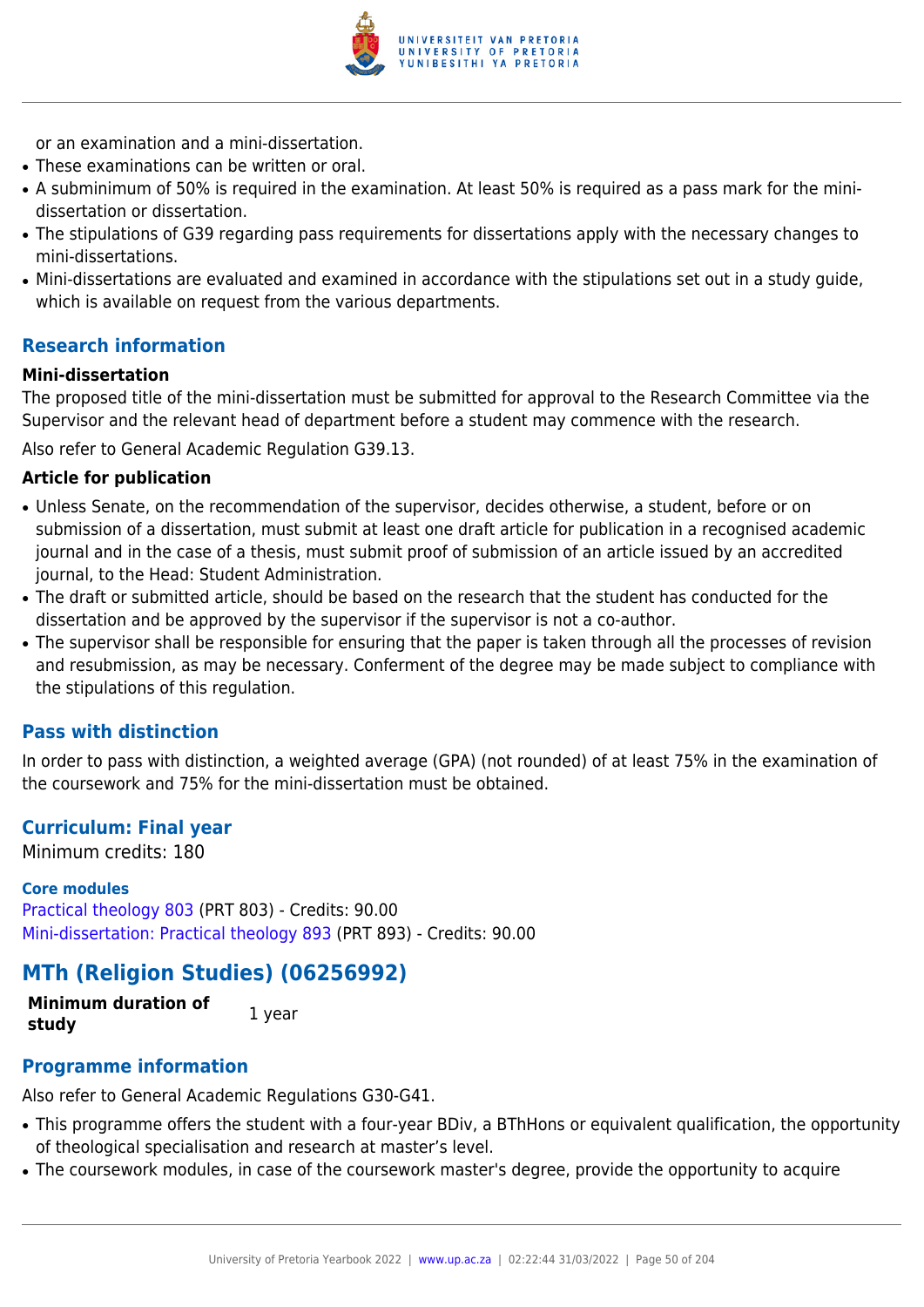

specialist skills in the practical field of the Ministry.

## **Admission requirements**

- 1. Relevant honours degree **or** relevant four-year bachelor's degree
- 2. A weighted average of at least 65% at final-year level
- 3. Hebrew passed at second-year level of the bachelor's degree (for the MTh in Old Testament Studies) **or** an admissions examination may be required
- 4. Greek passed at second-year level of the bachelor's degree for the MTh (New Testament Studies) **or** an admissions examination may be required

## **Examinations and pass requirements**

- A master's degree is conferred on a student by virtue of an examination, or an examination and a dissertation, or an examination and a mini-dissertation.
- These examinations can be written or oral.
- A subminimum of 50% is required in the examination. At least 50% is required as a pass mark for the minidissertation or dissertation.
- The stipulations of G39 regarding pass requirements for dissertations apply with the necessary changes to mini-dissertations.
- Mini-dissertations are evaluated and examined in accordance with the stipulations set out in a study guide, which is available on request from the various departments.

## **Research information**

Also refer to General Academic Regulation G39.13.

### **Article for publication**

- Unless Senate, on the recommendation of the supervisor, decides otherwise, a student, before or on submission of a dissertation, must submit at least one draft article for publication in a recognised academic journal and in the case of a thesis, must submit proof of submission of an article issued by an accredited journal, to the Head: Student Administration.
- The draft or submitted article, should be based on the research that the student has conducted for the dissertation and be approved by the supervisor if the supervisor is not a co-author.
- The supervisor shall be responsible for ensuring that the paper is taken through all the processes of revision and resubmission, as may be necessary. Conferment of the degree may be made subject to compliance with the stipulations of this regulation.

#### **Dissertation**

In the case of the MTh Research, the proposed title, research design and methodology must be submitted for approval to the Research and Ethics Committee via the supervisor and the head of department before a student may commence with the writing of a dissertation. The final title must be approved by the Postgraduate Committee and submitted to the faculty board for notification before submission of the thesis for examination.

## **Pass with distinction**

In order to pass with distinction at least 75% for the dissertation must be obtained.

The degree must be completed in the minimum prescribed period with a maximum of one additional year allowed.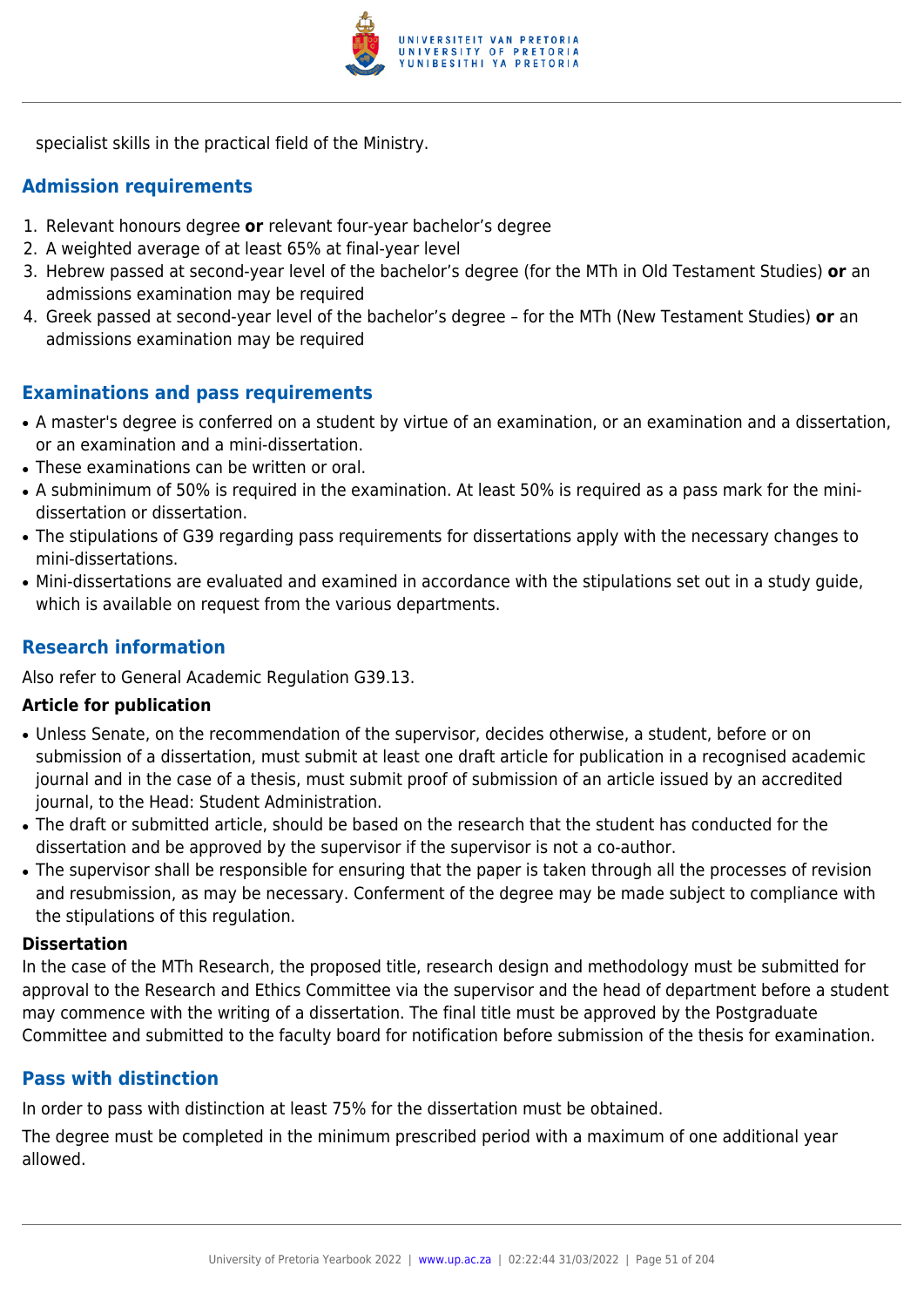

## **Curriculum: Final year**

Minimum credits: 180

## **Core modules** [Dissertation: Biblical and religious studies 894](https://www.up.ac.za/yearbooks/2022/modules/view/BYB 894) (BYB 894) - Credits: 180.00

# **MTh (Religion Studies) (Coursework) (06256982)**

**Minimum duration of study 2** years

## **Programme information**

Also refer to General Academic Regulations G30-G41.

- This programme offers the student with a four-year BDiv, a BThHons or equivalent qualification, the opportunity of theological specialisation and research at master's level.
- The coursework modules, in case of the coursework master's degree, provide the opportunity to acquire specialist skills in the practical field of the Ministry.

## **Admission requirements**

- 1. Relevant honours degree **or** relevant four-year bachelor's degree
- 2. A weighted average of at least 65% at final-year level
- 3. Hebrew passed at second-year level of the bachelor's degree (for the MTh in Old Testament Studies) **or** an admissions examination may be required
- 4. Greek passed at second-year level of the bachelor's degree for the MTh (New Testament Studies) **or** an admissions examination may be required
- 5. An average of at least 65% is required for an admissions examination for the MTh (Pastoral Family Therapy)

## **Other programme-specific information**

Modules to the value of 10 credits may be selected from any other faculty as substitute for one of the core modules.

## **Examinations and pass requirements**

- A master's degree is conferred on a student by virtue of an examination, or an examination and a dissertation, or an examination and a mini-dissertation.
- These examinations can be written or oral.
- A subminimum of 50% is required in the examination. At least 50% is required as a pass mark for the minidissertation or dissertation.
- The stipulations of G39 regarding pass requirements for dissertations apply with the necessary changes to mini-dissertations.
- Mini-dissertations are evaluated and examined in accordance with the stipulations set out in a study guide, which is available on request from the various departments.

## **Research information**

### **Mini-dissertation**

The proposed title of the mini-dissertation must be submitted for approval to the Research Committee via the Supervisor and the relevant head of department before a student may commence with the research.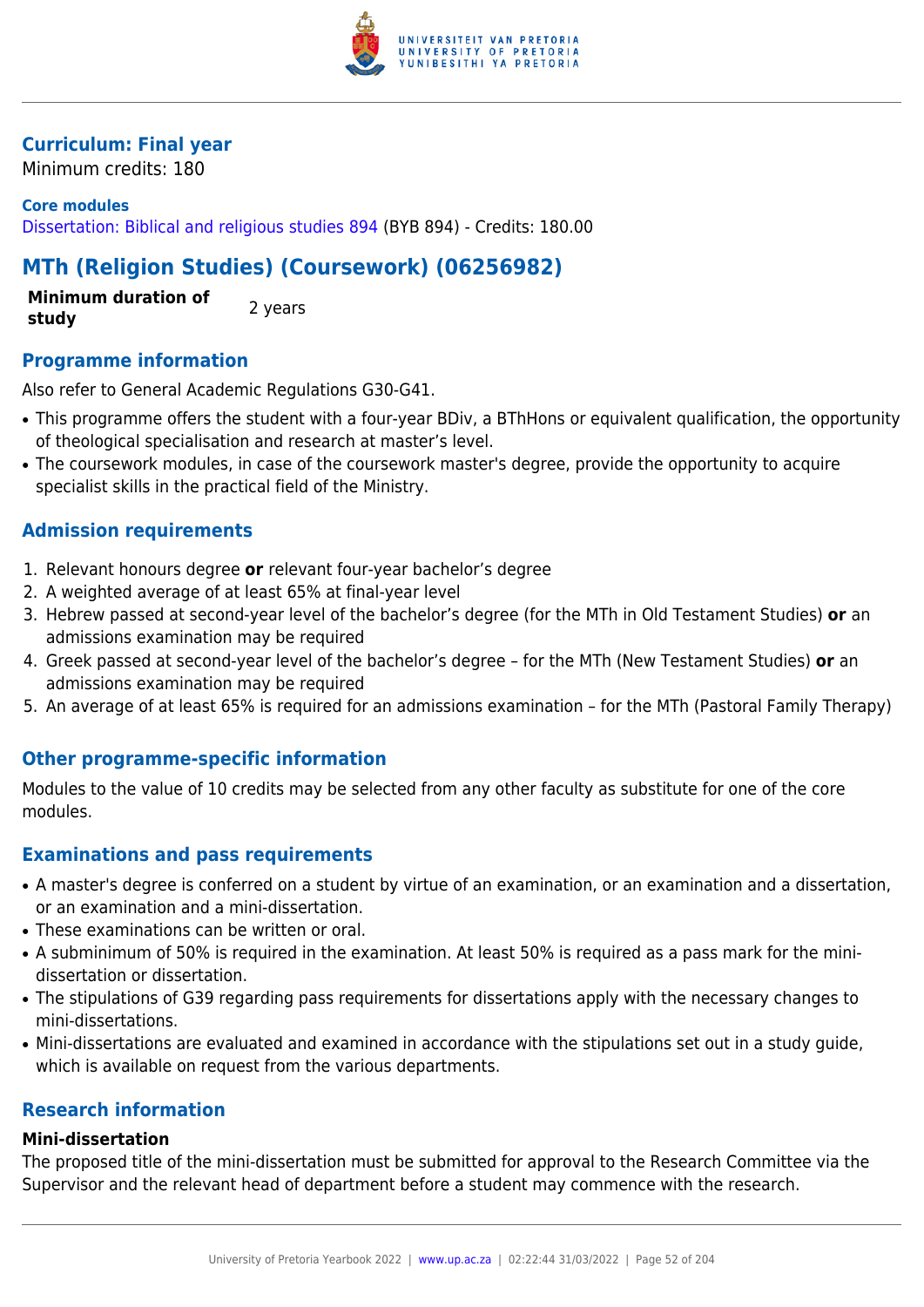

Also refer to General Academic Regulation G39.13.

## **Article for publication**

- Unless Senate, on the recommendation of the supervisor, decides otherwise, a student, before or on submission of a dissertation, must submit at least one draft article for publication in a recognised academic journal and in the case of a thesis, must submit proof of submission of an article issued by an accredited journal, to the Head: Student Administration.
- The draft or submitted article, should be based on the research that the student has conducted for the dissertation and be approved by the supervisor if the supervisor is not a co-author.
- The supervisor shall be responsible for ensuring that the paper is taken through all the processes of revision and resubmission, as may be necessary. Conferment of the degree may be made subject to compliance with the stipulations of this regulation.

## **Pass with distinction**

In order to pass with distinction, a weighted average (GPA) (not rounded) of at least 75% in the examination of the coursework and 75% for the mini-dissertation must be obtained.

## **Curriculum: Year 1**

Minimum credits: 90

Students must select elective modules as set out below.

### **Option A:**

- Compulsory core modules BYB 893 and BYB 813.
- Select all of the following elective modules: BYB 823, BYB 833, BYB 843, BYB 853, BYB 863, BYB 873 and BYB 883.

### **Option B:**

- Compulsory core modules BYB 893 and BYB 813.
- Select the following elective modules BYB 814, BYB 815 and BYB 816. Students may select these 60 credits only in consultation and with the approval of the course coordinator.
- Select one additional elective module worth 10 credits.

#### **Core modules**

[Research methodology 813](https://www.up.ac.za/yearbooks/2022/modules/view/BYB 813) (BYB 813) - Credits: 20.00 [Mini-dissertation: Biblical and religious studies 893](https://www.up.ac.za/yearbooks/2022/modules/view/BYB 893) (BYB 893) - Credits: 90.00

#### **Elective modules**

[Living Islam 814](https://www.up.ac.za/yearbooks/2022/modules/view/BYB 814) (BYB 814) - Credits: 20.00 [History of Islam 815](https://www.up.ac.za/yearbooks/2022/modules/view/BYB 815) (BYB 815) - Credits: 20.00 [Christian-Muslim encounters 816](https://www.up.ac.za/yearbooks/2022/modules/view/BYB 816) (BYB 816) - Credits: 20.00 [Hermeneutics 823](https://www.up.ac.za/yearbooks/2022/modules/view/BYB 823) (BYB 823) - Credits: 10.00 [Biblical archaeology 833](https://www.up.ac.za/yearbooks/2022/modules/view/BYB 833) (BYB 833) - Credits: 10.00 [History and historiography 843](https://www.up.ac.za/yearbooks/2022/modules/view/BYB 843) (BYB 843) - Credits: 10.00 [Religious studies 853](https://www.up.ac.za/yearbooks/2022/modules/view/BYB 853) (BYB 853) - Credits: 10.00 [Exegesis 863](https://www.up.ac.za/yearbooks/2022/modules/view/BYB 863) (BYB 863) - Credits: 10.00 [Theology 873](https://www.up.ac.za/yearbooks/2022/modules/view/BYB 873) (BYB 873) - Credits: 10.00 [Biblical ethics 883](https://www.up.ac.za/yearbooks/2022/modules/view/BYB 883) (BYB 883) - Credits: 10.00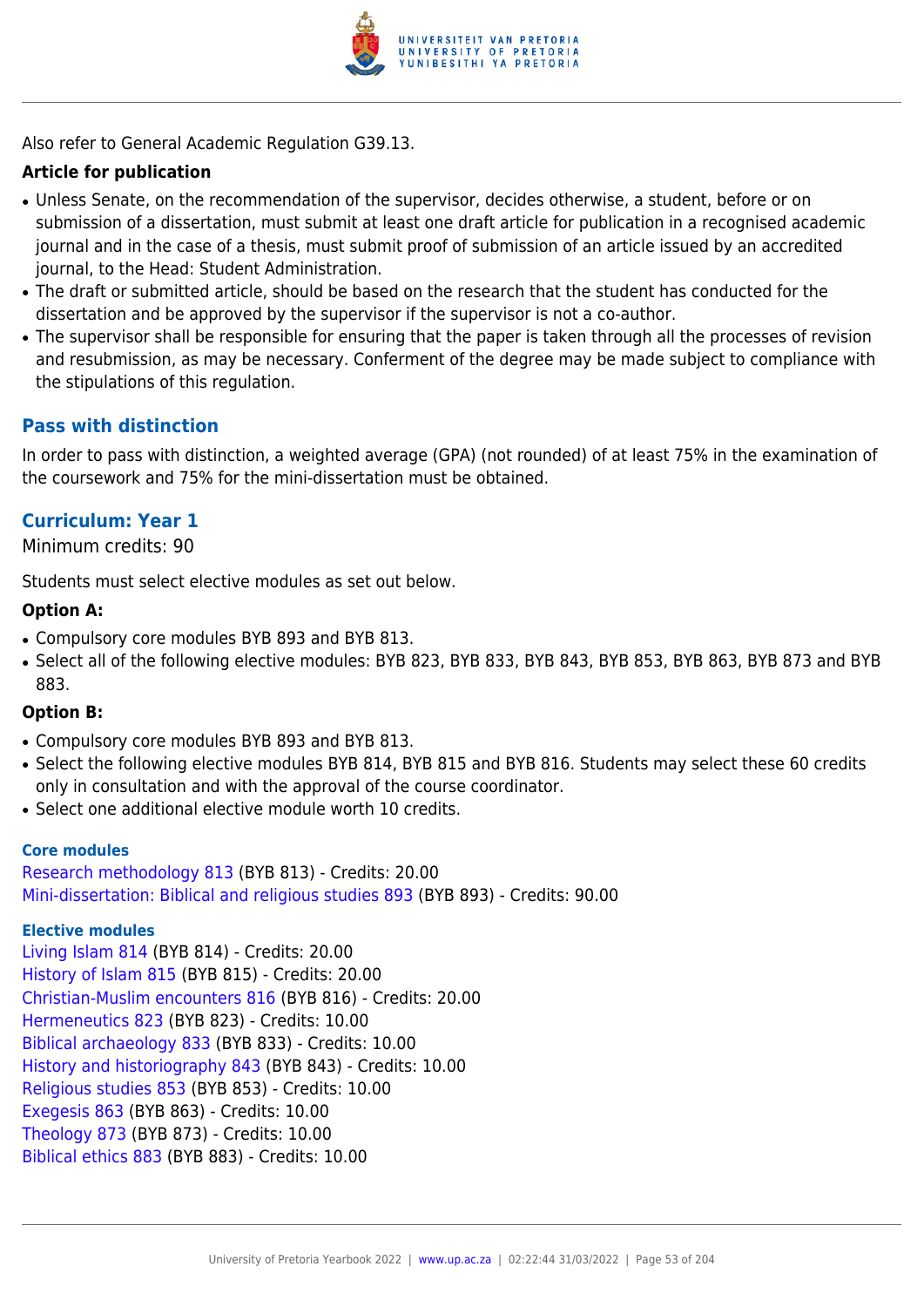

## **Curriculum: Final year**

Minimum credits: 90

Students must select elective modules as set out below.

## **Option A:**

- Compulsory core modules BYB 893 and BYB 813.
- Select all of the following elective modules: BYB 823, BYB 833, BYB 843, BYB 853, BYB 863, BYB 873 and BYB 883.

## **Option B:**

- Compulsory core modules BYB 893 and BYB 813.
- Select the following elective modules BYB 814, BYB 815 and BYB 816. Students may select these 60 credits only in consultation and with the approval of the course coordinator.
- Select one additional elective module worth 10 credits.

#### **Core modules**

[Research methodology 813](https://www.up.ac.za/yearbooks/2022/modules/view/BYB 813) (BYB 813) - Credits: 20.00 [Mini-dissertation: Biblical and religious studies 893](https://www.up.ac.za/yearbooks/2022/modules/view/BYB 893) (BYB 893) - Credits: 90.00

#### **Elective modules**

[Living Islam 814](https://www.up.ac.za/yearbooks/2022/modules/view/BYB 814) (BYB 814) - Credits: 20.00 [History of Islam 815](https://www.up.ac.za/yearbooks/2022/modules/view/BYB 815) (BYB 815) - Credits: 20.00 [Christian-Muslim encounters 816](https://www.up.ac.za/yearbooks/2022/modules/view/BYB 816) (BYB 816) - Credits: 20.00 [Hermeneutics 823](https://www.up.ac.za/yearbooks/2022/modules/view/BYB 823) (BYB 823) - Credits: 10.00 [Biblical archaeology 833](https://www.up.ac.za/yearbooks/2022/modules/view/BYB 833) (BYB 833) - Credits: 10.00 [History and historiography 843](https://www.up.ac.za/yearbooks/2022/modules/view/BYB 843) (BYB 843) - Credits: 10.00 [Religious studies 853](https://www.up.ac.za/yearbooks/2022/modules/view/BYB 853) (BYB 853) - Credits: 10.00 [Exegesis 863](https://www.up.ac.za/yearbooks/2022/modules/view/BYB 863) (BYB 863) - Credits: 10.00 [Theology 873](https://www.up.ac.za/yearbooks/2022/modules/view/BYB 873) (BYB 873) - Credits: 10.00 [Biblical ethics 883](https://www.up.ac.za/yearbooks/2022/modules/view/BYB 883) (BYB 883) - Credits: 10.00

## **MTh (Science of Religion and Missiology) (06256913)**

**Minimum duration of study** 1 year

## **Programme information**

Also refer to General Academic Regulations G30-G41.

- This programme offers the student with a four-year BDiv, a BThHons or equivalent qualification, the opportunity of theological specialisation and research at master's level.
- The coursework modules, in case of the coursework master's degree, provide the opportunity to acquire specialist skills in the practical field of the Ministry.

## **Admission requirements**

- 1. Relevant honours degree **or** relevant four-year bachelor's degree
- 2. A weighted average of at least 65% at final-year level
- 3. Hebrew passed at second-year level of the bachelor's degree (for the MTh in Old Testament Studies) **or** an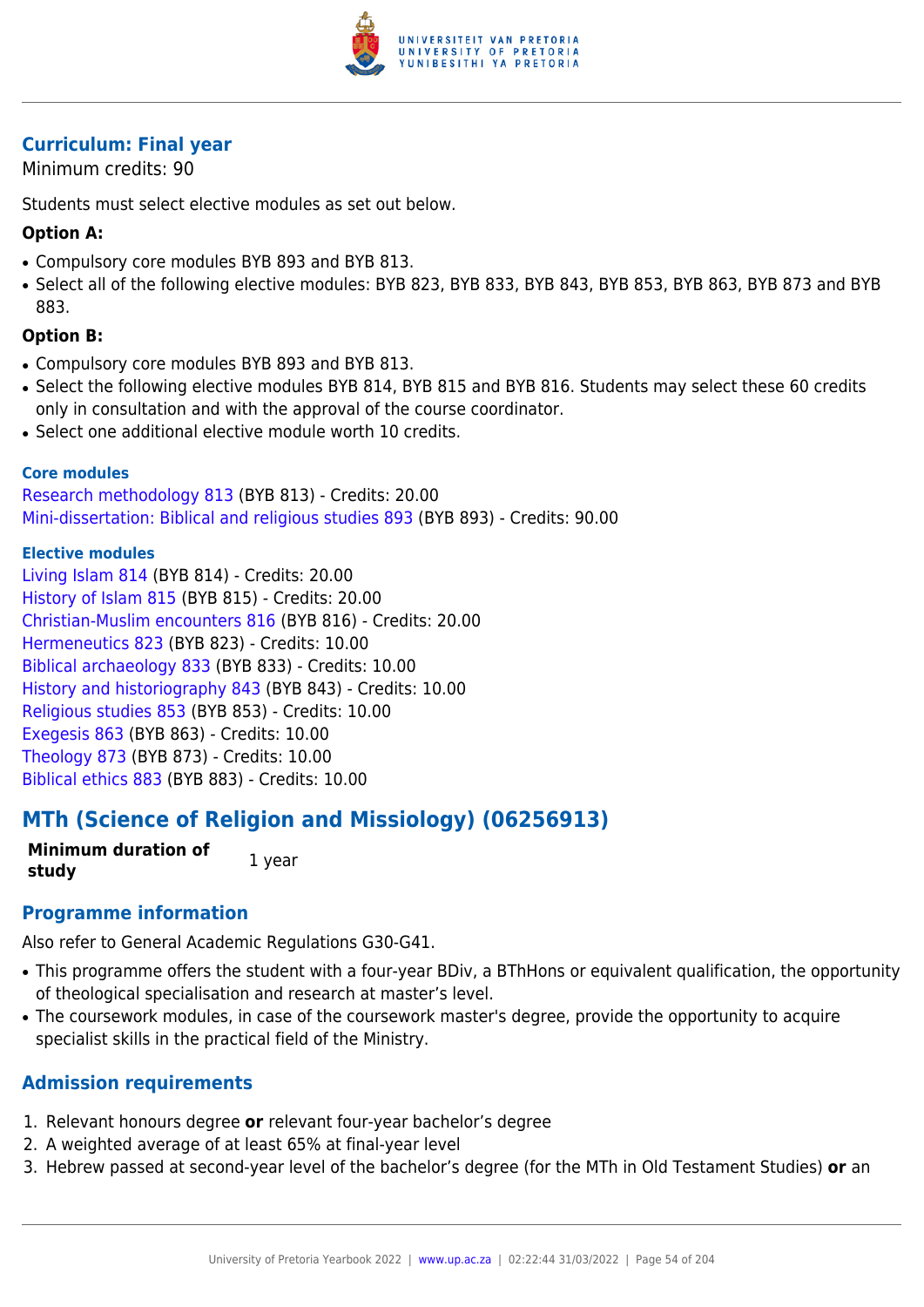

admissions examination may be required

4. Greek passed at second-year level of the bachelor's degree – for the MTh (New Testament Studies) **or** an admissions examination may be required

## **Examinations and pass requirements**

- A master's degree is conferred on a student by virtue of an examination, or an examination and a dissertation, or an examination and a mini-dissertation.
- These examinations can be written or oral.
- A subminimum of 50% is required in the examination. At least 50% is required as a pass mark for the minidissertation or dissertation.
- The stipulations of G39 regarding pass requirements for dissertations apply with the necessary changes to mini-dissertations.
- Mini-dissertations are evaluated and examined in accordance with the stipulations set out in a study guide, which is available on request from the various departments.

## **Research information**

Also refer to General Academic Regulation G39.13.

### **Article for publication**

- Unless Senate, on the recommendation of the supervisor, decides otherwise, a student, before or on submission of a dissertation, must submit at least one draft article for publication in a recognised academic journal and in the case of a thesis, must submit proof of submission of an article issued by an accredited journal, to the Head: Student Administration.
- The draft or submitted article, should be based on the research that the student has conducted for the dissertation and be approved by the supervisor if the supervisor is not a co-author.
- The supervisor shall be responsible for ensuring that the paper is taken through all the processes of revision and resubmission, as may be necessary. Conferment of the degree may be made subject to compliance with the stipulations of this regulation.

#### **Dissertation**

In the case of the MTh Research, the proposed title, research design and methodology must be submitted for approval to the Research and Ethics Committee via the supervisor and the head of department before a student may commence with the writing of a dissertation. The final title must be approved by the Postgraduate Committee and submitted to the faculty board for notification before submission of the thesis for examination.

### **Pass with distinction**

In order to pass with distinction at least 75% for the dissertation must be obtained.

The degree must be completed in the minimum prescribed period with a maximum of one additional year allowed.

## **Curriculum: Final year**

Minimum credits: 180

## **Core modules**

[Dissertation: Science of religion and missiology 894](https://www.up.ac.za/yearbooks/2022/modules/view/GSW 894) (GSW 894) - Credits: 180.00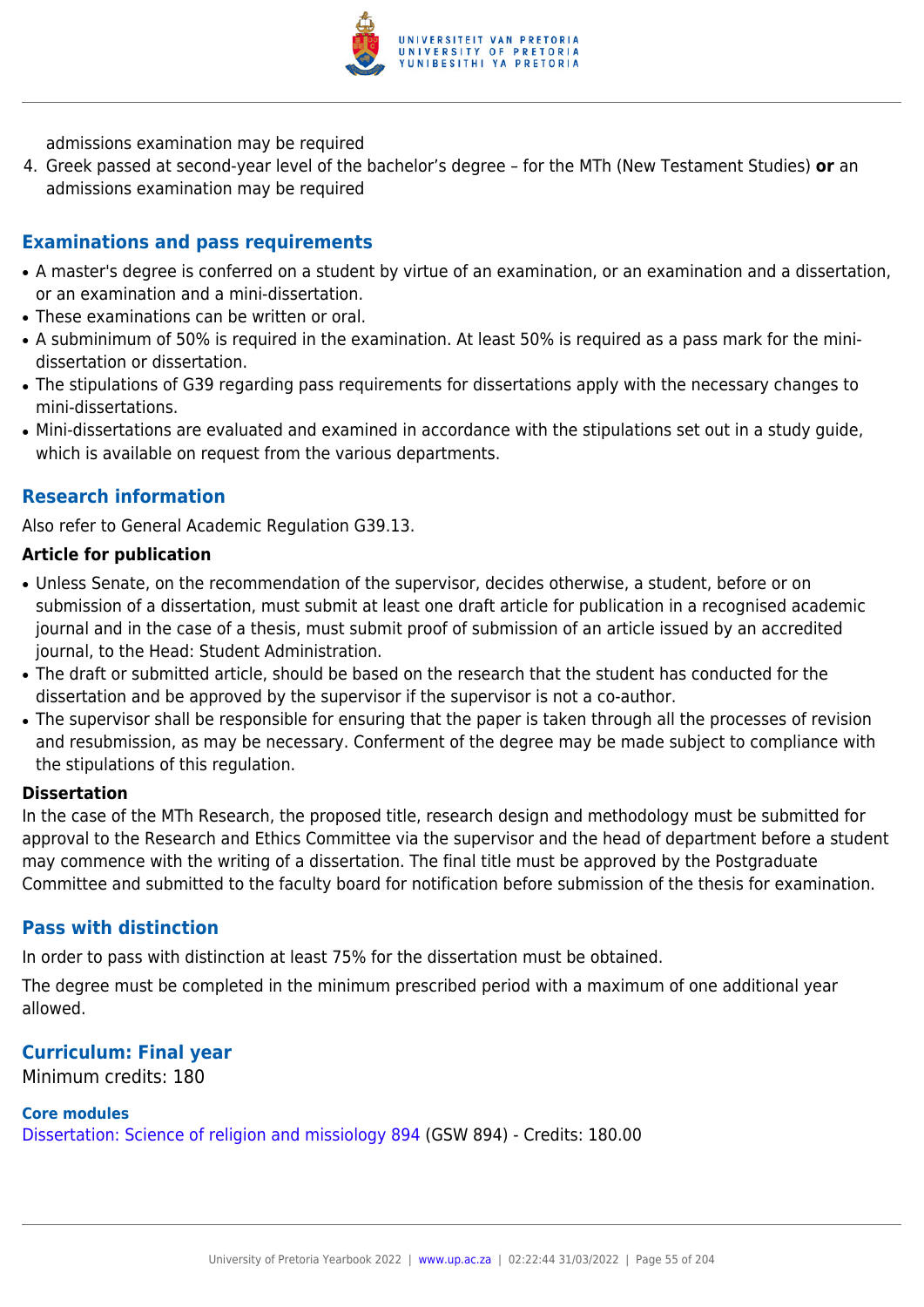

# **MTh (Science of Religion and Missiology) (Coursework) (06256914)**

**Minimum duration of study** 1 year

## **Programme information**

Also refer to General Academic Regulations G30-G41.

- This programme offers the student with a four-year BDiv, a BThHons or equivalent qualification, the opportunity of theological specialisation and research at master's level.
- The coursework modules, in case of the coursework master's degree, provide the opportunity to acquire specialist skills in the practical field of the Ministry.

## **Admission requirements**

- 1. Relevant honours degree **or** relevant four-year bachelor's degree
- 2. A weighted average of at least 65% at final-year level
- 3. Hebrew passed at second-year level of the bachelor's degree (for the MTh in Old Testament Studies) **or** an admissions examination may be required
- 4. Greek passed at second-year level of the bachelor's degree for the MTh (New Testament Studies) **or** an admissions examination may be required
- 5. An average of at least 65% is required for an admissions examination for the MTh (Pastoral Family Therapy)

## **Examinations and pass requirements**

- A master's degree is conferred on a student by virtue of an examination, or an examination and a dissertation, or an examination and a mini-dissertation.
- These examinations can be written or oral.
- A subminimum of 50% is required in the examination. At least 50% is required as a pass mark for the minidissertation or dissertation.
- The stipulations of G39 regarding pass requirements for dissertations apply with the necessary changes to mini-dissertations.
- Mini-dissertations are evaluated and examined in accordance with the stipulations set out in a study guide, which is available on request from the various departments.

### **Research information**

#### **Mini-dissertation**

The proposed title of the mini-dissertation must be submitted for approval to the Research Committee via the Supervisor and the relevant head of department before a student may commence with the research.

Also refer to General Academic Regulation G39.13.

#### **Article for publication**

- Unless Senate, on the recommendation of the supervisor, decides otherwise, a student, before or on submission of a dissertation, must submit at least one draft article for publication in a recognised academic journal and in the case of a thesis, must submit proof of submission of an article issued by an accredited journal, to the Head: Student Administration.
- The draft or submitted article, should be based on the research that the student has conducted for the dissertation and be approved by the supervisor if the supervisor is not a co-author.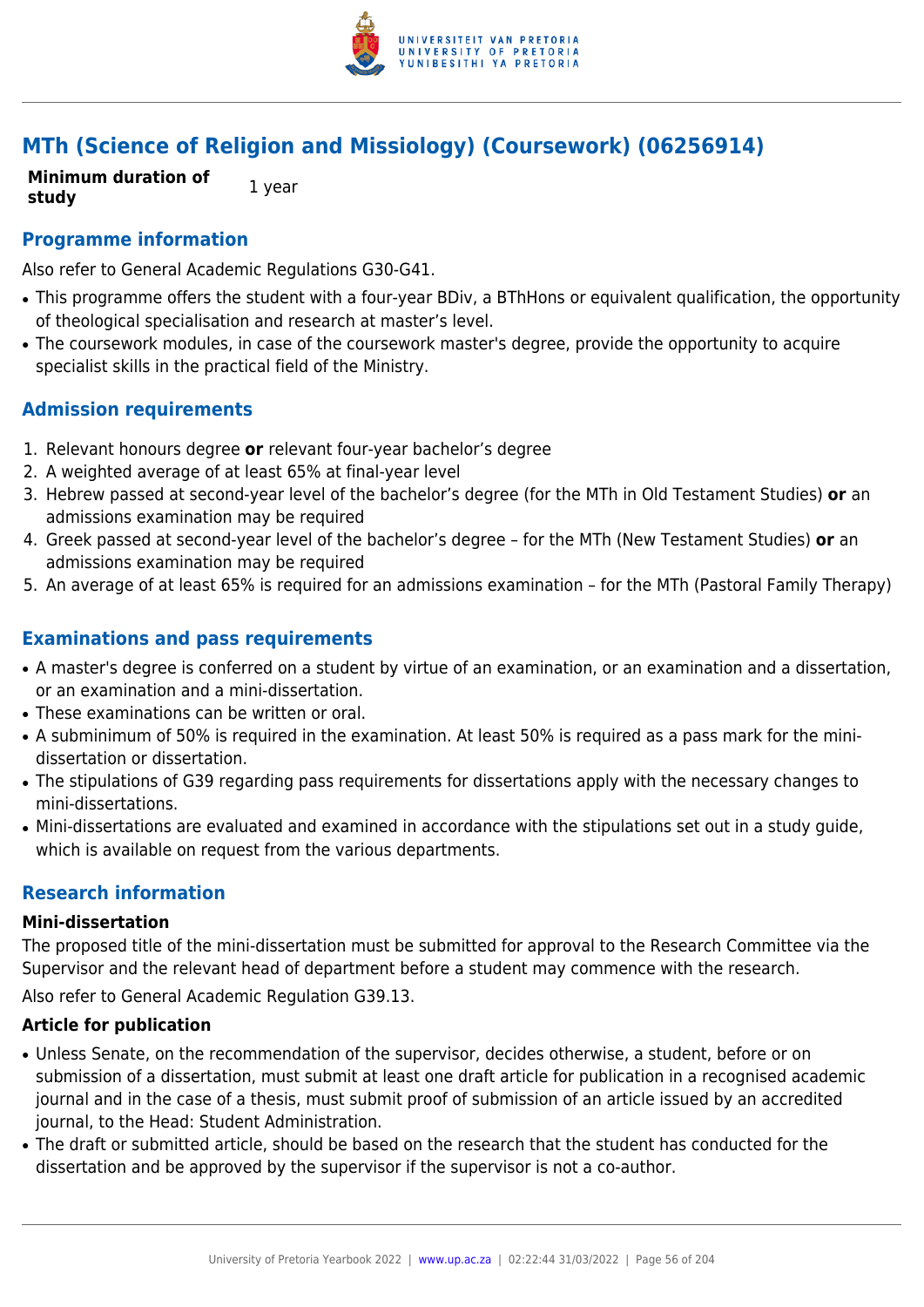

• The supervisor shall be responsible for ensuring that the paper is taken through all the processes of revision and resubmission, as may be necessary. Conferment of the degree may be made subject to compliance with the stipulations of this regulation.

## **Pass with distinction**

In order to pass with distinction, a weighted average (GPA) (not rounded) of at least 75% in the examination of the coursework and 75% for the mini-dissertation must be obtained.

## **Curriculum: Final year**

Minimum credits: 180

#### **Core modules**

[Science of religion and missiology 803](https://www.up.ac.za/yearbooks/2022/modules/view/GSW 803) (GSW 803) - Credits: 90.00 [Mini-dissertation: Science of religion and missiology 893](https://www.up.ac.za/yearbooks/2022/modules/view/GSW 893) (GSW 893) - Credits: 90.00

# **MTh (Youth Ministry) (Coursework) (06256973)**

**Minimum duration of study** 1 year

## **Programme information**

Also refer to General Academic Regulations G30-G41.

- This programme offers the student with a four-year BDiv, a BThHons or equivalent qualification, the opportunity of theological specialisation and research at master's level.
- The coursework modules, in case of the coursework master's degree, provide the opportunity to acquire specialist skills in the practical field of the Ministry.

## **Admission requirements**

- 1. Relevant honours degree **or** relevant four-year bachelor's degree
- 2. A weighted average of at least 65% at final-year level
- 3. Hebrew passed at second-year level of the bachelor's degree (for the MTh in Old Testament Studies) **or** an admissions examination may be required
- 4. Greek passed at second-year level of the bachelor's degree for the MTh (New Testament Studies) **or** an admissions examination may be required
- 5. An average of at least 65% is required for an admissions examination for the MTh (Pastoral Family Therapy)

### **Examinations and pass requirements**

- A master's degree is conferred on a student by virtue of an examination, or an examination and a dissertation, or an examination and a mini-dissertation.
- These examinations can be written or oral.
- A subminimum of 50% is required in the examination. At least 50% is required as a pass mark for the minidissertation or dissertation.
- The stipulations of G39 regarding pass requirements for dissertations apply with the necessary changes to mini-dissertations.
- Mini-dissertations are evaluated and examined in accordance with the stipulations set out in a study guide, which is available on request from the various departments.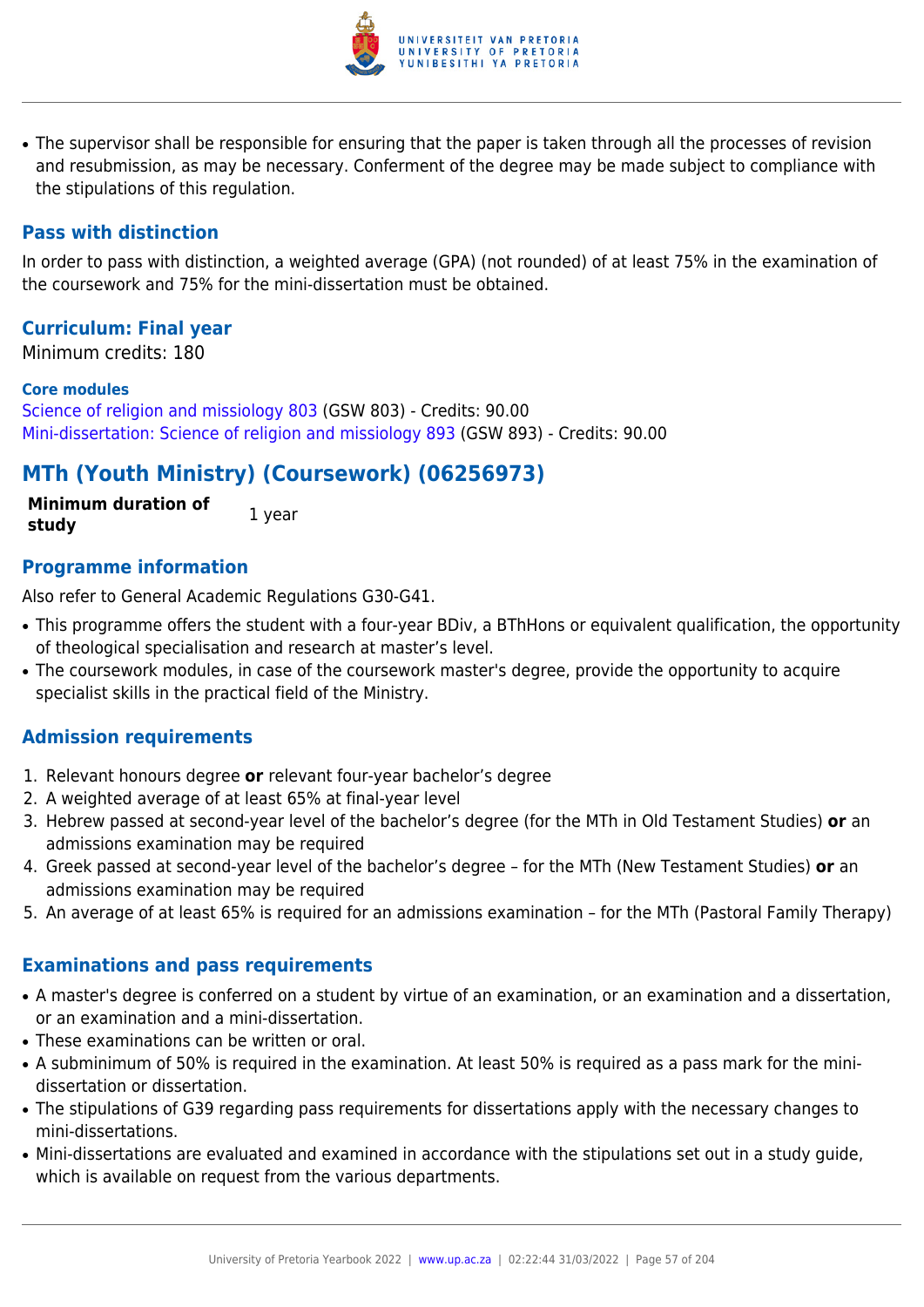

## **Research information**

### **Mini-dissertation**

The proposed title of the mini-dissertation must be submitted for approval to the Research Committee via the Supervisor and the relevant head of department before a student may commence with the research. Also refer to General Academic Regulation G39.13.

#### **Article for publication**

- Unless Senate, on the recommendation of the supervisor, decides otherwise, a student, before or on submission of a dissertation, must submit at least one draft article for publication in a recognised academic journal and in the case of a thesis, must submit proof of submission of an article issued by an accredited journal, to the Head: Student Administration.
- The draft or submitted article, should be based on the research that the student has conducted for the dissertation and be approved by the supervisor if the supervisor is not a co-author.
- The supervisor shall be responsible for ensuring that the paper is taken through all the processes of revision and resubmission, as may be necessary. Conferment of the degree may be made subject to compliance with the stipulations of this regulation.

### **Pass with distinction**

In order to pass with distinction, a weighted average (GPA) (not rounded) of at least 75% in the examination of the coursework and 75% for the mini-dissertation must be obtained.

### **Curriculum: Final year**

Minimum credits: 180

#### **Core modules**

[Youth ministry 808](https://www.up.ac.za/yearbooks/2022/modules/view/PRT 808) (PRT 808) - Credits: 90.00 [Mini-dissertation: Youth ministry 899](https://www.up.ac.za/yearbooks/2022/modules/view/PRT 899) (PRT 899) - Credits: 90.00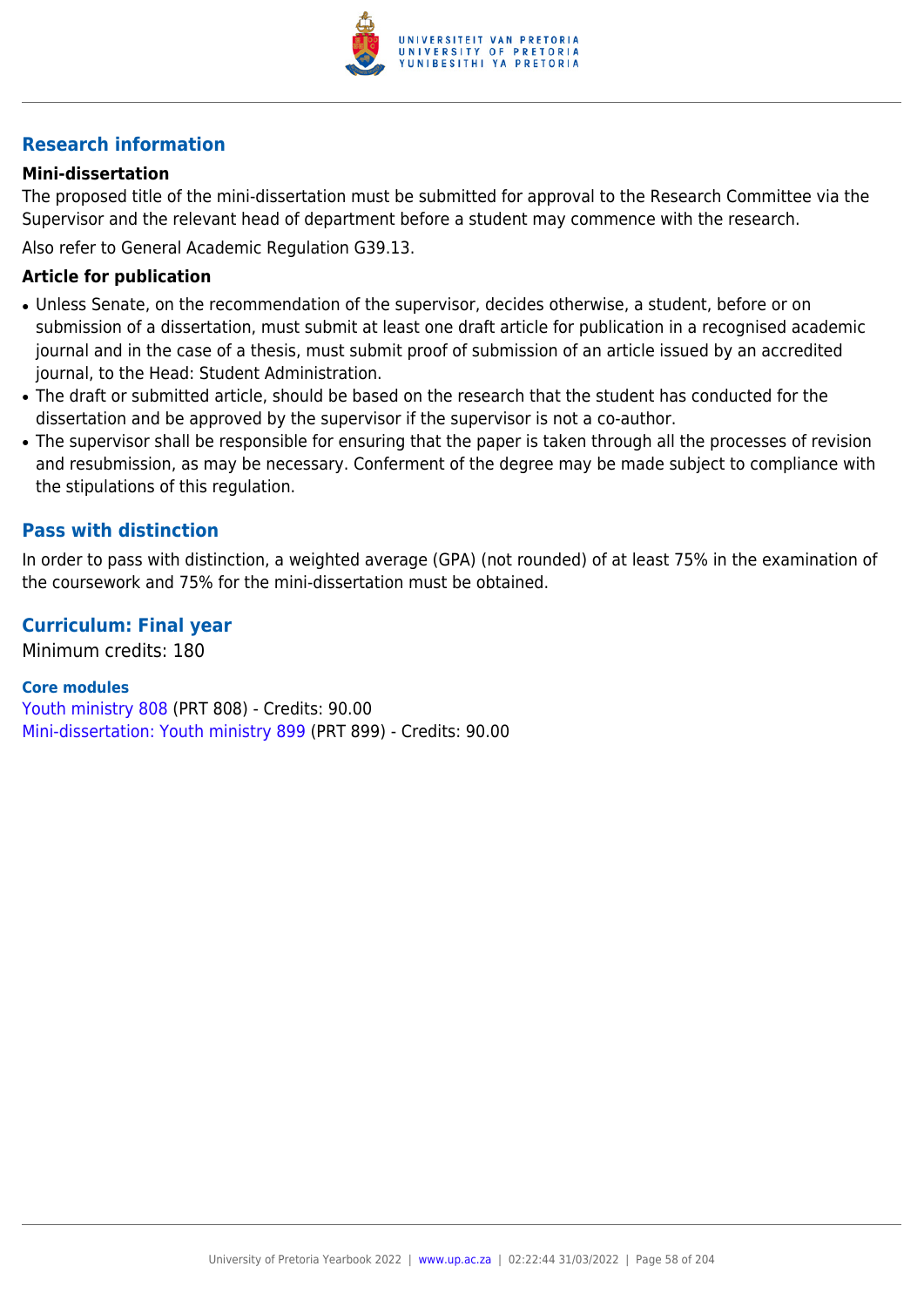

# Doctorate

# **PhD (Biblical Studies) (New Testament and Related Literature) (06265034)**

**Minimum duration of study** 2 years

## **Programme information**

Also refer to General Academic Regulations G42-G55.

The outcome of a PhD is highly specialised, research-based knowledge and expertise.

## **Admission requirements**

- 1. Relevant master's degree
- 2. At least 65% for the research component at master's level
- 3. Students who obtained 63% to 64% may be considered for PhD Preparatory studies
- 4. English language proficiency as determined by a proficiency test
- 5. Hebrew passed at second-year level of the bachelor's degree (for the MTh in Old Testament Studies) **or** an admissions examination may be required
- 6. Greek passed at second-year level of the bachelor's degree (for the MTh New Testament Studies) **or** an admissions examination may be required

Note: The MDiv qualification or a qualification not directly correlated to Theology may be considered for admission to a preparatory year

## **Examinations and pass requirements**

## **Examination regulations applicable to doctorates in the faculty**

A doctorate is conferred on a student only if he or she has complied with all the requirements laid down in faculty regulations: An examined thesis and oral examination. The doctorate is not conferred with distinction.

## **Curriculum: Year 1**

Minimum credits: 360

**Core modules** [Thesis: New Testament and related literature 980](https://www.up.ac.za/yearbooks/2022/modules/view/NTL 980) (NTL 980) - Credits: 360.00

## **Curriculum: Final year**

Minimum credits: 360

**Core modules** [Thesis: New Testament and related literature 980](https://www.up.ac.za/yearbooks/2022/modules/view/NTL 980) (NTL 980) - Credits: 360.00

# **PhD (Biblical Studies) (Old Testament and Hebrew Scriptures) (06265033)**

**Minimum duration of study 2** years

# **Programme information**

Also refer to General Academic Regulations G42-G55.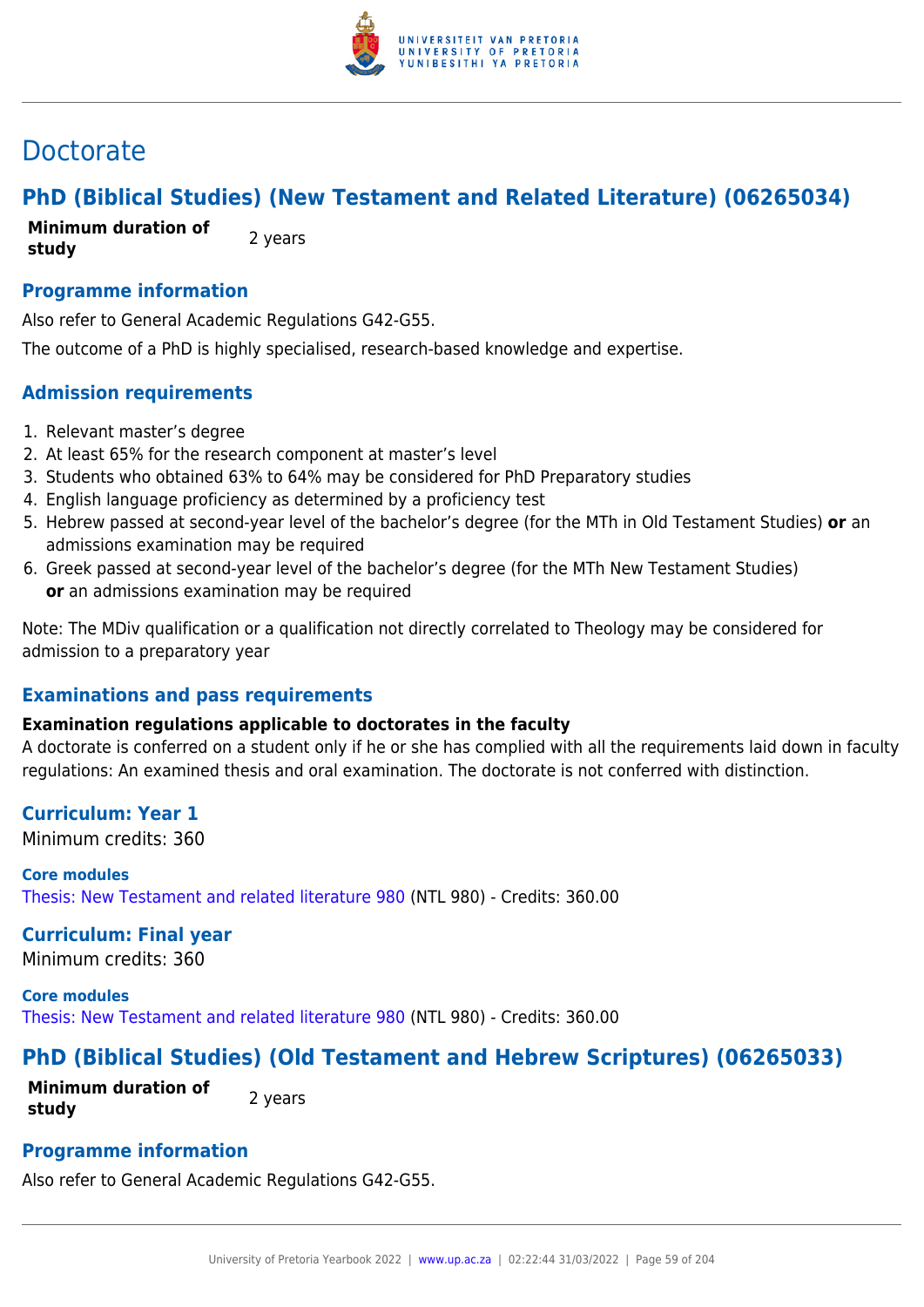

The outcome of a PhD is highly specialised, research-based knowledge and expertise.

## **Admission requirements**

- 1. Relevant master's degree
- 2. At least 65% for the research component at master's level
- 3. Students who obtained 63% to 64% may be considered for PhD Preparatory studies
- 4. English language proficiency as determined by a proficiency test
- 5. Hebrew passed at second-year level of the bachelor's degree (for the MTh in Old Testament Studies) **or** an admissions examination may be required
- 6. Greek passed at second-year level of the bachelor's degree (for the MTh New Testament Studies) **or** an admissions examination may be required

Note: The MDiv qualification or a qualification not directly correlated to Theology may be considered for admission to a preparatory year

# **Examinations and pass requirements**

## **Examination regulations applicable to doctorates in the faculty**

A doctorate is conferred on a student only if he or she has complied with all the requirements laid down in faculty regulations: An examined thesis and oral examination. The doctorate is not conferred with distinction.

## **Curriculum: Year 1**

Minimum credits: 360

**Core modules** [Thesis: Old Testament and Hebrew Scripture 980](https://www.up.ac.za/yearbooks/2022/modules/view/OTL 980) (OTL 980) - Credits: 360.00

## **Curriculum: Final year**

Minimum credits: 360

**Core modules** [Thesis: Old Testament and Hebrew Scripture 980](https://www.up.ac.za/yearbooks/2022/modules/view/OTL 980) (OTL 980) - Credits: 360.00

# **PhD (Church History and Church Polity) (06265022)**

**Minimum duration of study** 2 years

## **Programme information**

Also refer to General Academic Regulations G42-G55. The outcome of a PhD is highly specialised, research-based knowledge and expertise.

## **Admission requirements**

- 1. Relevant master's degree
- 2. At least 65% for the research component at master's level
- 3. Students who obtained 63% to 64% may be considered for PhD Preparatory studies
- 4. English language proficiency as determined by a proficiency test
- 5. Hebrew passed at second-year level of the bachelor's degree (for the MTh in Old Testament Studies) **or** an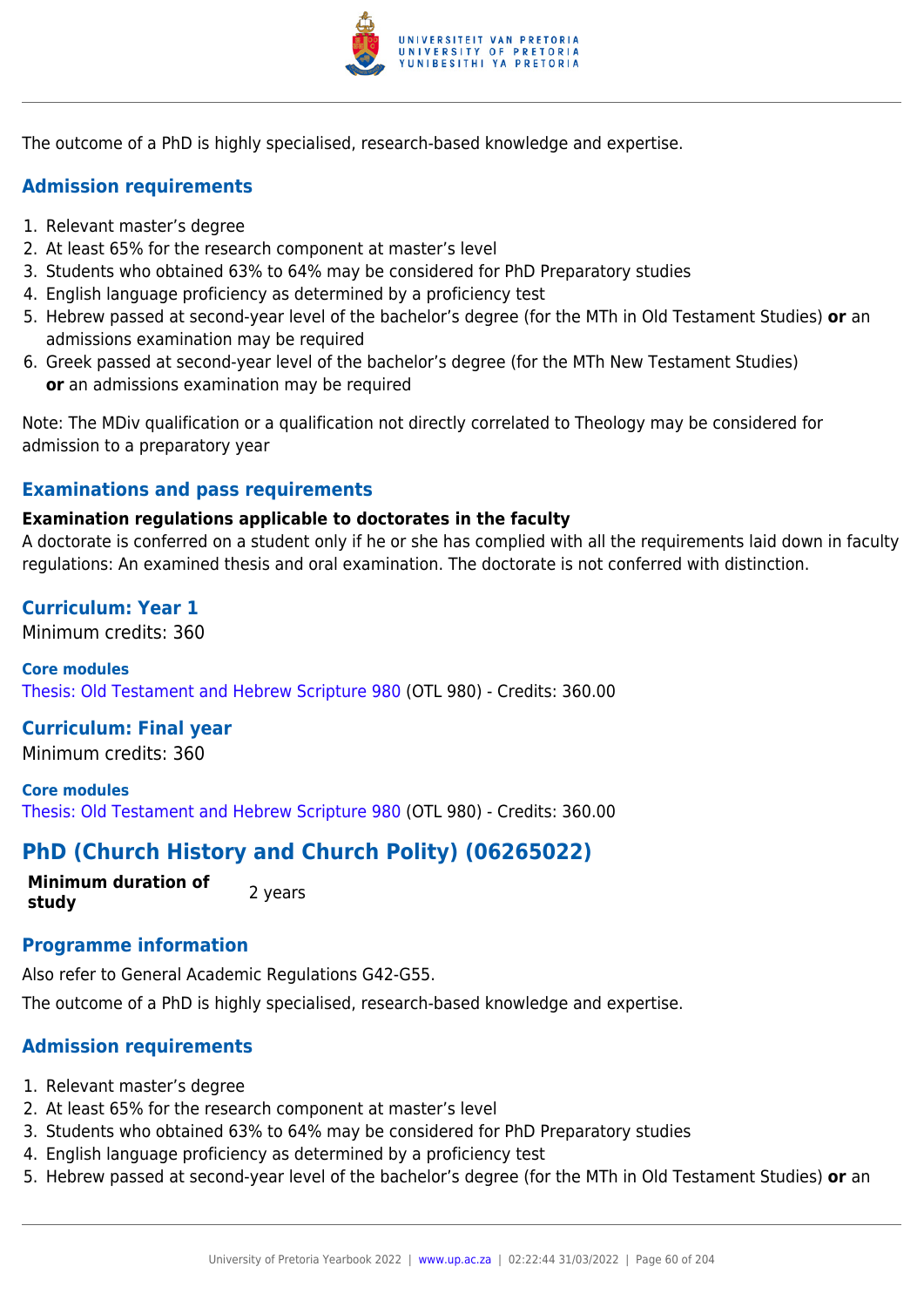

admissions examination may be required

6. Greek passed at second-year level of the bachelor's degree (for the MTh New Testament Studies) **or** an admissions examination may be required

Note: The MDiv qualification or a qualification not directly correlated to Theology may be considered for admission to a preparatory year

## **Examinations and pass requirements**

## **Examination regulations applicable to doctorates in the faculty**

A doctorate is conferred on a student only if he or she has complied with all the requirements laid down in faculty regulations: An examined thesis and oral examination. The doctorate is not conferred with distinction.

## **Research information**

- i. Prospective doctoral students register for Theology Doctoral Preparatory (Code 06290001) if so determined by the Admission Committee of the Postgraduate Committee.
- ii. The registration period for Theology Doctoral Preparatory is maximum one year, and the student must prepare a substantial research proposal under supervision of the supervisor. If necessary, the supervisor may prescribe additional fundamental material (eg research methodology) which is essential for the preparation of the thesis, to be studied and assessed formally.
- iii. Once the supervisor has completed the assessment to his or her satisfaction and the research proposal is recommended by the relevant head of department and approved by the Research and Ethics Committee of the Faculty of Theology, the student will be allowed to register for the appropriate doctoral programme.

Also refer to General Academic Regulation G51.

### **Article for publication**

- Unless Senate, on the recommendation of the supervisor, decides otherwise, a student, before or on submission of a dissertation, must submit at least one draft article for publication in a recognised academic journal and in the case of a thesis, must submit proof of submission of an article issued by an accredited journal, to the Head: Student Administration.
- The draft or submitted article, should be based on the research that the student has conducted for the thesis and be approved by the supervisor if the supervisor is not a co-author.
- The supervisor shall be responsible for ensuring that the paper is taken through all the processes of revision and resubmission, as may be necessary. Conferment of the degree may be made subject to compliance with the stipulations of this regulation.

## **Curriculum: Year 1**

Minimum credits: 360

**Core modules** [Thesis: Church history and church polity 980](https://www.up.ac.za/yearbooks/2022/modules/view/KGS 980) (KGS 980) - Credits: 360.00

## **Curriculum: Final year**

Minimum credits: 360

### **Core modules**

[Thesis: Church history and church polity 980](https://www.up.ac.za/yearbooks/2022/modules/view/KGS 980) (KGS 980) - Credits: 360.00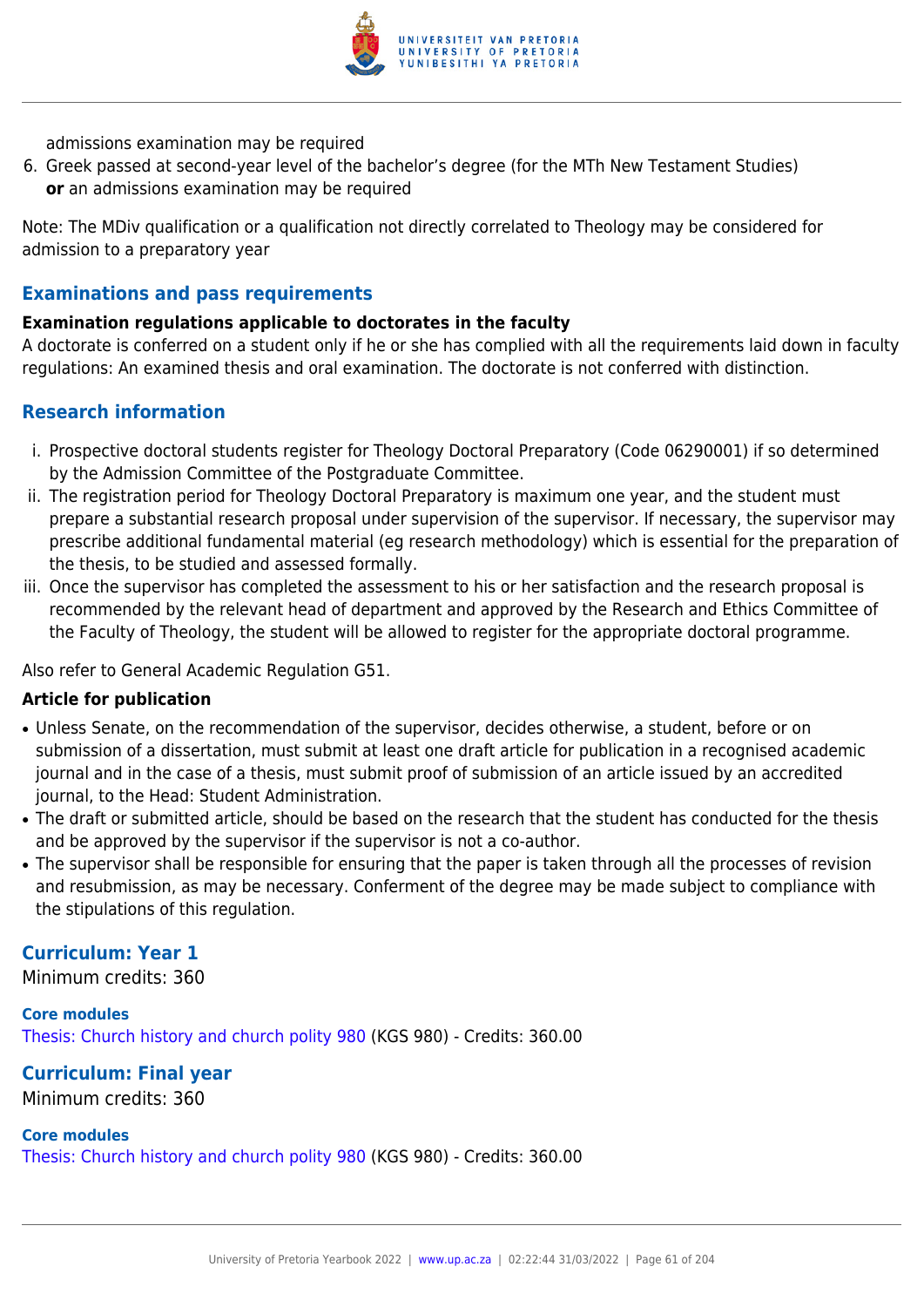

# **PhD (Dogmatics and Christian Ethics) (06265002)**

**Minimum duration of study** 2 years

## **Programme information**

Also refer to General Academic Regulations G42-G55.

The outcome of a PhD is highly specialised, research-based knowledge and expertise.

## **Admission requirements**

- 1. Relevant master's degree
- 2. At least 65% for the research component at master's level
- 3. Students who obtained 63% to 64% may be considered for PhD Preparatory studies
- 4. English language proficiency as determined by a proficiency test
- 5. Hebrew passed at second-year level of the bachelor's degree (for the MTh in Old Testament Studies) **or** an admissions examination may be required
- 6. Greek passed at second-year level of the bachelor's degree (for the MTh New Testament Studies) **or** an admissions examination may be required

Note: The MDiv qualification or a qualification not directly correlated to Theology may be considered for admission to a preparatory year

## **Examinations and pass requirements**

### **Examination regulations applicable to doctorates in the faculty**

A doctorate is conferred on a student only if he or she has complied with all the requirements laid down in faculty regulations: An examined thesis and oral examination. The doctorate is not conferred with distinction.

## **Research information**

- i. Prospective doctoral students register for Theology Doctoral Preparatory (Code 06290001) if so determined by the Admission Committee of the Postgraduate Committee.
- ii. The registration period for Theology Doctoral Preparatory is maximum one year, and the student must prepare a substantial research proposal under supervision of the supervisor. If necessary, the supervisor may prescribe additional fundamental material (eg research methodology) which is essential for the preparation of the thesis, to be studied and assessed formally.
- iii. Once the supervisor has completed the assessment to his or her satisfaction and the research proposal is recommended by the relevant head of department and approved by the Research and Ethics Committee of the Faculty of Theology, the student will be allowed to register for the appropriate doctoral programme.

Also refer to General Academic Regulation G51.

### **Article for publication**

- Unless Senate, on the recommendation of the supervisor, decides otherwise, a student, before or on submission of a dissertation, must submit at least one draft article for publication in a recognised academic journal and in the case of a thesis, must submit proof of submission of an article issued by an accredited journal, to the Head: Student Administration.
- The draft or submitted article, should be based on the research that the student has conducted for the thesis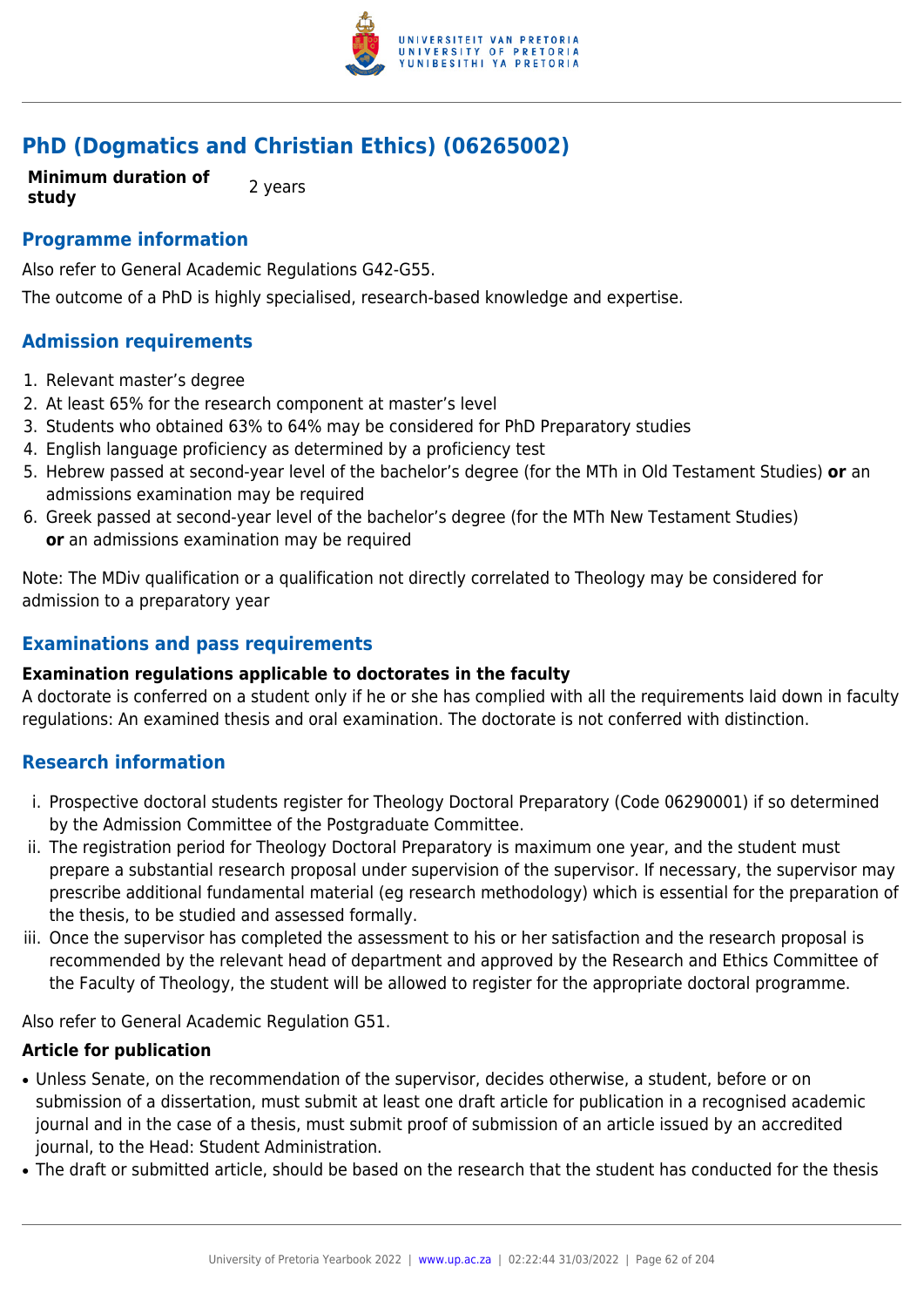

and be approved by the supervisor if the supervisor is not a co-author.

• The supervisor shall be responsible for ensuring that the paper is taken through all the processes of revision and resubmission, as may be necessary. Conferment of the degree may be made subject to compliance with the stipulations of this regulation.

## **Curriculum: Year 1**

Minimum credits: 360

**Core modules** [Thesis: Dogmatics and Christian ethics 980](https://www.up.ac.za/yearbooks/2022/modules/view/DET 980) (DET 980) - Credits: 360.00

### **Curriculum: Final year**

Minimum credits: 360

**Core modules** [Thesis: Dogmatics and Christian ethics 980](https://www.up.ac.za/yearbooks/2022/modules/view/DET 980) (DET 980) - Credits: 360.00

## **PhD (New Testament Studies) (06265032)**

**Minimum duration of study 2** years

## **Programme information**

Also refer to General Academic Regulations G42-G55.

The outcome of a PhD is highly specialised, research-based knowledge and expertise.

## **Admission requirements**

- 1. Relevant master's degree
- 2. At least 65% for the research component at master's level
- 3. Students who obtained 63% to 64% may be considered for PhD Preparatory studies
- 4. English language proficiency as determined by a proficiency test
- 5. Hebrew passed at second-year level of the bachelor's degree (for the MTh in Old Testament Studies) **or** an admissions examination may be required
- 6. Greek passed at second-year level of the bachelor's degree (for the MTh New Testament Studies) **or** an admissions examination may be required

Note: The MDiv qualification or a qualification not directly correlated to Theology may be considered for admission to a preparatory year

### **Examinations and pass requirements**

## **Examination regulations applicable to doctorates in the faculty**

A doctorate is conferred on a student only if he or she has complied with all the requirements laid down in faculty regulations: An examined thesis and oral examination. The doctorate is not conferred with distinction.

## **Research information**

i. Prospective doctoral students register for Theology Doctoral Preparatory (Code 06290001) if so determined by the Admission Committee of the Postgraduate Committee.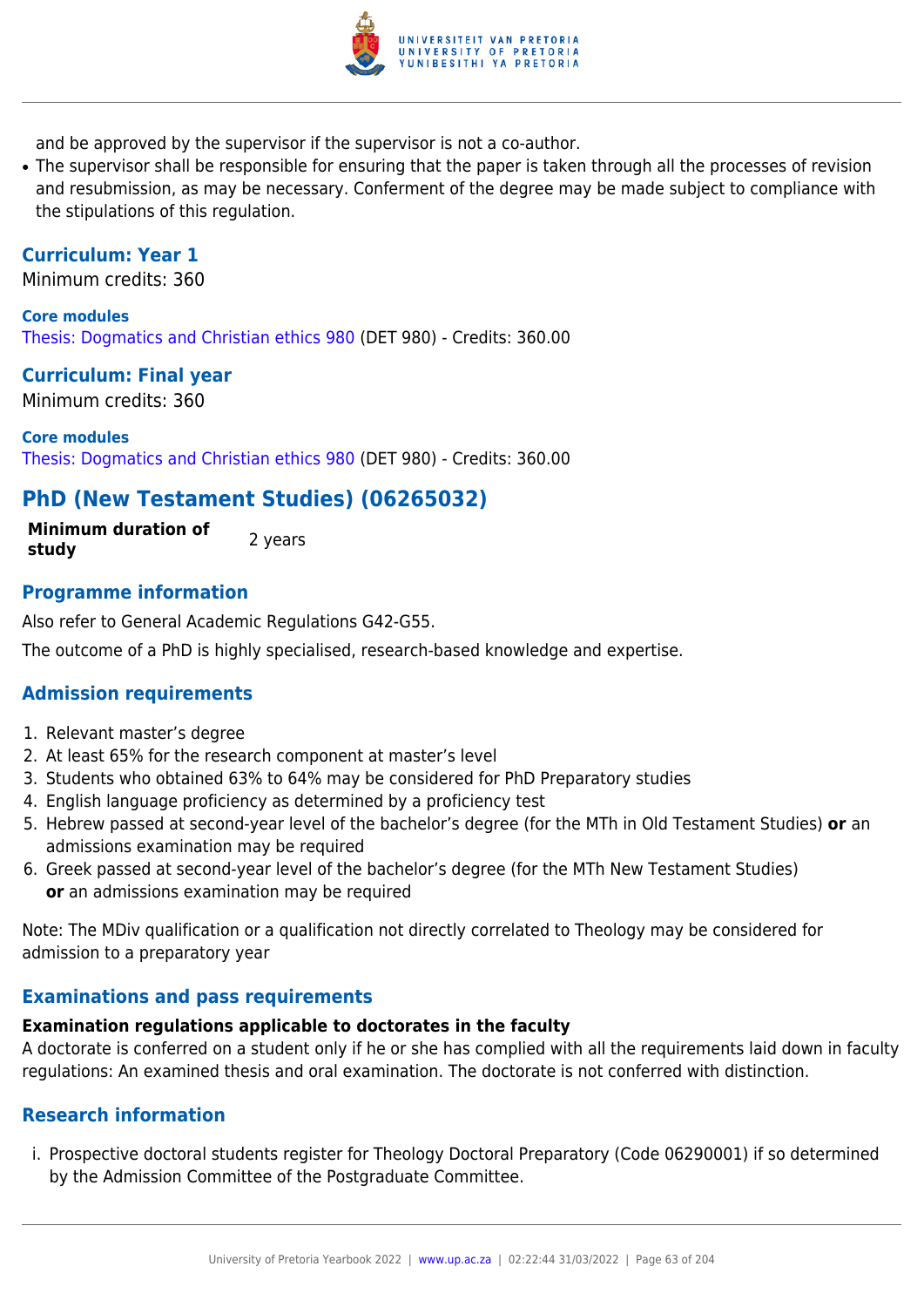

- ii. The registration period for Theology Doctoral Preparatory is maximum one year, and the student must prepare a substantial research proposal under supervision of the supervisor. If necessary, the supervisor may prescribe additional fundamental material (eg research methodology) which is essential for the preparation of the thesis, to be studied and assessed formally.
- iii. Once the supervisor has completed the assessment to his or her satisfaction and the research proposal is recommended by the relevant head of department and approved by the Research and Ethics Committee of the Faculty of Theology, the student will be allowed to register for the appropriate doctoral programme.

Also refer to General Academic Regulation G51.

### **Article for publication**

- Unless Senate, on the recommendation of the supervisor, decides otherwise, a student, before or on submission of a dissertation, must submit at least one draft article for publication in a recognised academic journal and in the case of a thesis, must submit proof of submission of an article issued by an accredited journal, to the Head: Student Administration.
- The draft or submitted article, should be based on the research that the student has conducted for the thesis and be approved by the supervisor if the supervisor is not a co-author.
- The supervisor shall be responsible for ensuring that the paper is taken through all the processes of revision and resubmission, as may be necessary. Conferment of the degree may be made subject to compliance with the stipulations of this regulation.

## **Curriculum: Year 1**

Minimum credits: 360

**Core modules** [Thesis: New Testament studies 980](https://www.up.ac.za/yearbooks/2022/modules/view/NTW 980) (NTW 980) - Credits: 360.00

## **Curriculum: Final year**

Minimum credits: 360

**Core modules** [Thesis: New Testament studies 980](https://www.up.ac.za/yearbooks/2022/modules/view/NTW 980) (NTW 980) - Credits: 360.00

# **PhD (Old Testament Studies) (06265042)**

**Minimum duration of study** 2 years

### **Programme information**

Also refer to General Academic Regulations G42-G55.

The outcome of a PhD is highly specialised, research-based knowledge and expertise.

## **Admission requirements**

- 1. Relevant master's degree
- 2. At least 65% for the research component at master's level
- 3. Students who obtained 63% to 64% may be considered for PhD Preparatory studies
- 4. English language proficiency as determined by a proficiency test
- 5. Hebrew passed at second-year level of the bachelor's degree (for the MTh in Old Testament Studies) **or** an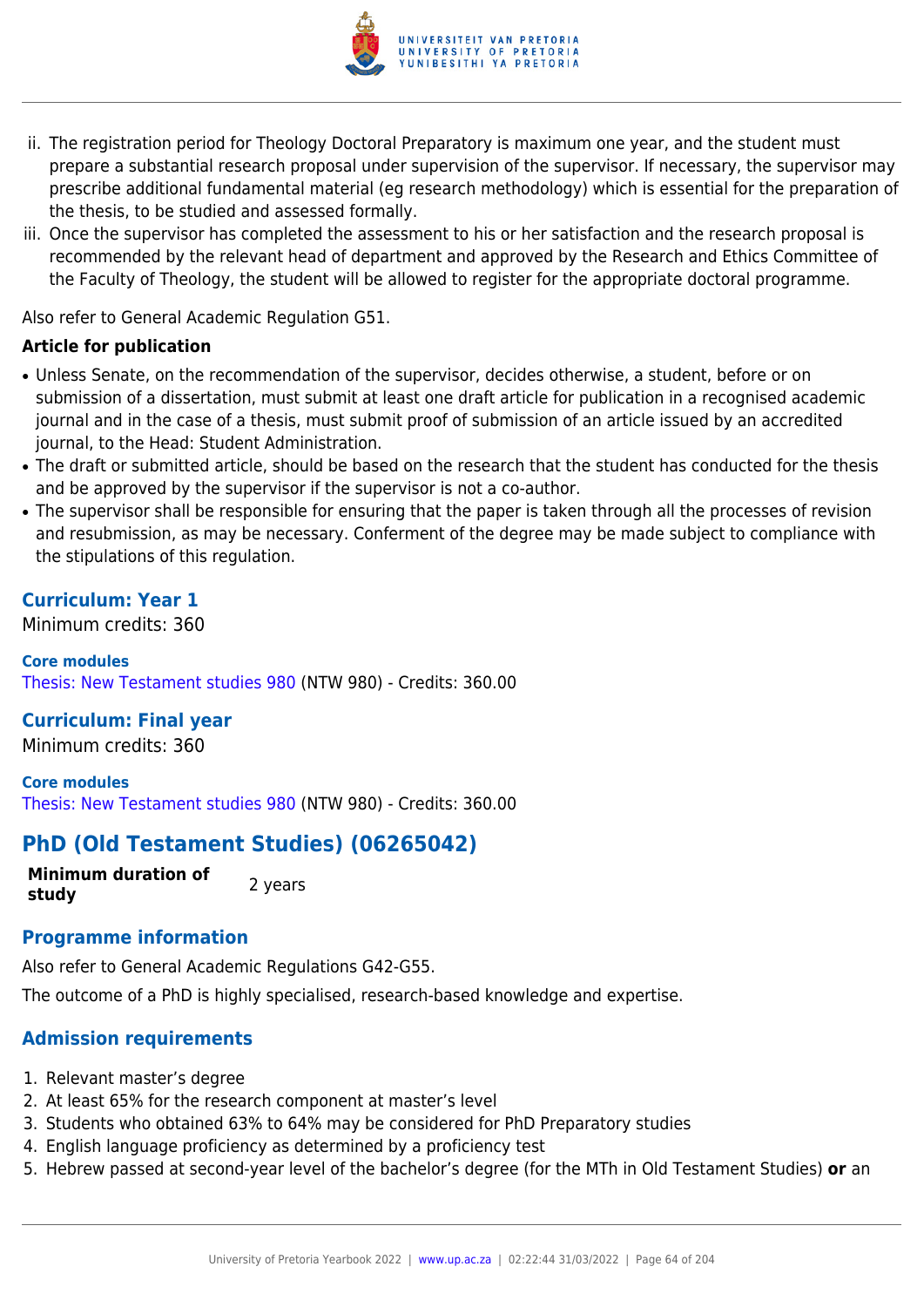

admissions examination may be required

6. Greek passed at second-year level of the bachelor's degree (for the MTh New Testament Studies) **or** an admissions examination may be required

Note: The MDiv qualification or a qualification not directly correlated to Theology may be considered for admission to a preparatory year

## **Examinations and pass requirements**

## **Examination regulations applicable to doctorates in the faculty**

A doctorate is conferred on a student only if he or she has complied with all the requirements laid down in faculty regulations: An examined thesis and oral examination. The doctorate is not conferred with distinction.

## **Research information**

- i. Prospective doctoral students register for Theology Doctoral Preparatory (Code 06290001) if so determined by the Admission Committee of the Postgraduate Committee.
- ii. The registration period for Theology Doctoral Preparatory is maximum one year, and the student must prepare a substantial research proposal under supervision of the supervisor. If necessary, the supervisor may prescribe additional fundamental material (eg research methodology) which is essential for the preparation of the thesis, to be studied and assessed formally.
- iii. Once the supervisor has completed the assessment to his or her satisfaction and the research proposal is recommended by the relevant head of department and approved by the Research and Ethics Committee of the Faculty of Theology, the student will be allowed to register for the appropriate doctoral programme.

Also refer to General Academic Regulation G51.

### **Article for publication**

- Unless Senate, on the recommendation of the supervisor, decides otherwise, a student, before or on submission of a dissertation, must submit at least one draft article for publication in a recognised academic journal and in the case of a thesis, must submit proof of submission of an article issued by an accredited journal, to the Head: Student Administration.
- The draft or submitted article, should be based on the research that the student has conducted for the thesis and be approved by the supervisor if the supervisor is not a co-author.
- The supervisor shall be responsible for ensuring that the paper is taken through all the processes of revision and resubmission, as may be necessary. Conferment of the degree may be made subject to compliance with the stipulations of this regulation.

## **Curriculum: Year 1**

Minimum credits: 360

**Core modules** [Thesis: Old Testament studies 980](https://www.up.ac.za/yearbooks/2022/modules/view/OTW 980) (OTW 980) - Credits: 360.00

## **Curriculum: Final year**

Minimum credits: 360

#### **Core modules**

[Thesis: Old Testament studies 980](https://www.up.ac.za/yearbooks/2022/modules/view/OTW 980) (OTW 980) - Credits: 360.00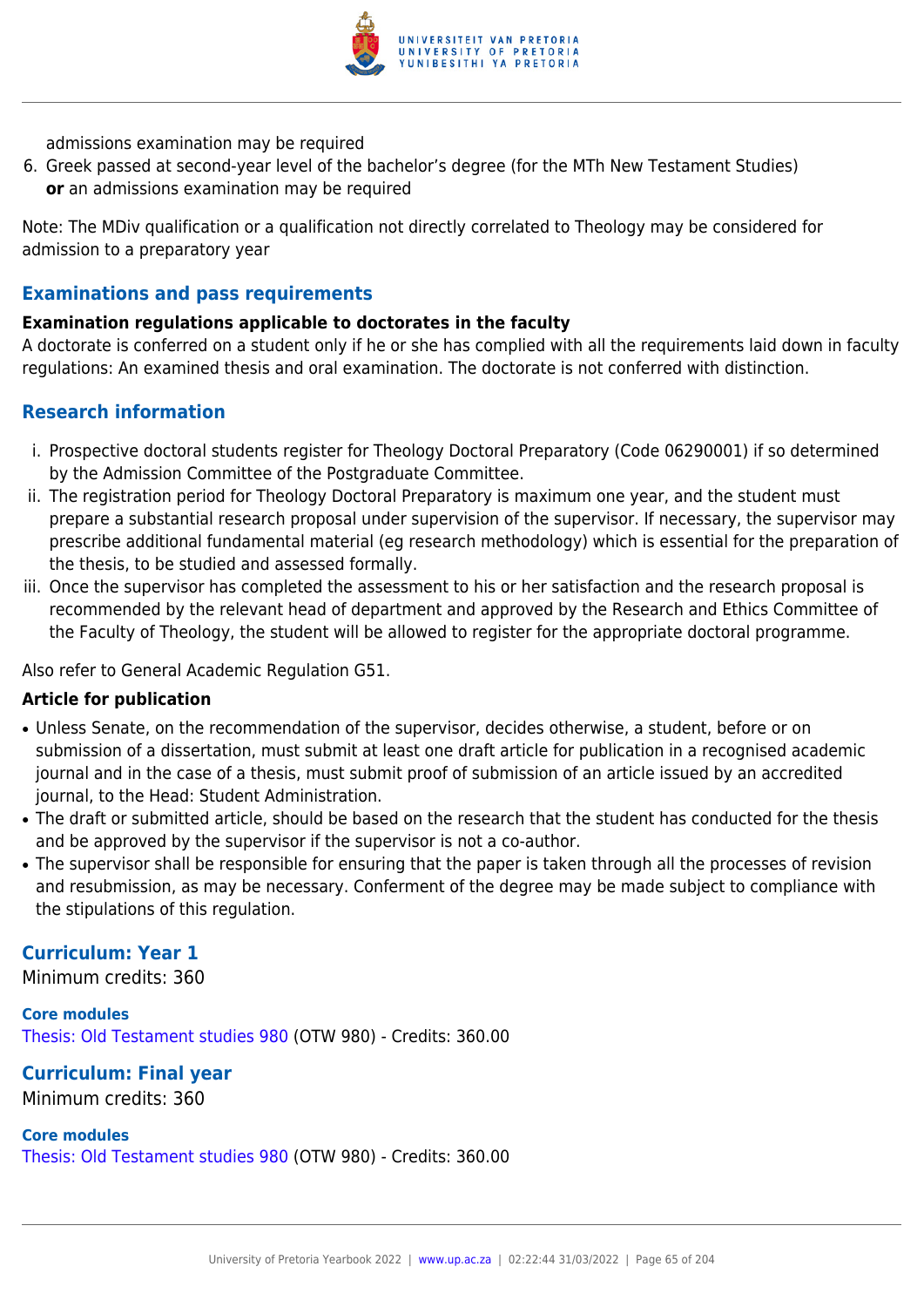

# **PhD (Practical Theology) (06265052)**

**Minimum duration of study** 2 years

### **Programme information**

Also refer to General Academic Regulations G42-G55.

The outcome of a PhD is highly specialised, research-based knowledge and expertise.

## **Admission requirements**

- 1. Relevant master's degree
- 2. At least 65% for the research component at master's level
- 3. English language proficiency as determined by a proficiency test
- 4. Hebrew passed at second-year level of the bachelor's degree (for the MTh in Old Testament Studies) **or** an admissions examination may be required
- 5. Greek passed at second-year level of the bachelor's degree (for the MTh New Testament Studies) **or** an admissions examination may be required

## **Examinations and pass requirements**

#### **Examination regulations applicable to doctorates in the faculty**

A doctorate is conferred on a student only if he or she has complied with all the requirements laid down in faculty regulations: An examined thesis and oral examination. The doctorate is not conferred with distinction.

### **Research information**

- i. Prospective doctoral students register for Theology Doctoral Preparatory (Code 06290001) if so determined by the Admission Committee of the Postgraduate Committee.
- ii. The registration period for Theology Doctoral Preparatory is maximum one year, and the student must prepare a substantial research proposal under supervision of the supervisor. If necessary, the supervisor may prescribe additional fundamental material (eg research methodology) which is essential for the preparation of the thesis, to be studied and assessed formally.
- iii. Once the supervisor has completed the assessment to his or her satisfaction and the research proposal is recommended by the relevant head of department and approved by the Research and Ethics Committee of the Faculty of Theology, the student will be allowed to register for the appropriate doctoral programme.

Also refer to General Academic Regulation G51.

### **Article for publication**

- Unless Senate, on the recommendation of the supervisor, decides otherwise, a student, before or on submission of a dissertation, must submit at least one draft article for publication in a recognised academic journal and in the case of a thesis, must submit proof of submission of an article issued by an accredited journal, to the Head: Student Administration.
- The draft or submitted article, should be based on the research that the student has conducted for the thesis and be approved by the supervisor if the supervisor is not a co-author.
- The supervisor shall be responsible for ensuring that the paper is taken through all the processes of revision and resubmission, as may be necessary. Conferment of the degree may be made subject to compliance with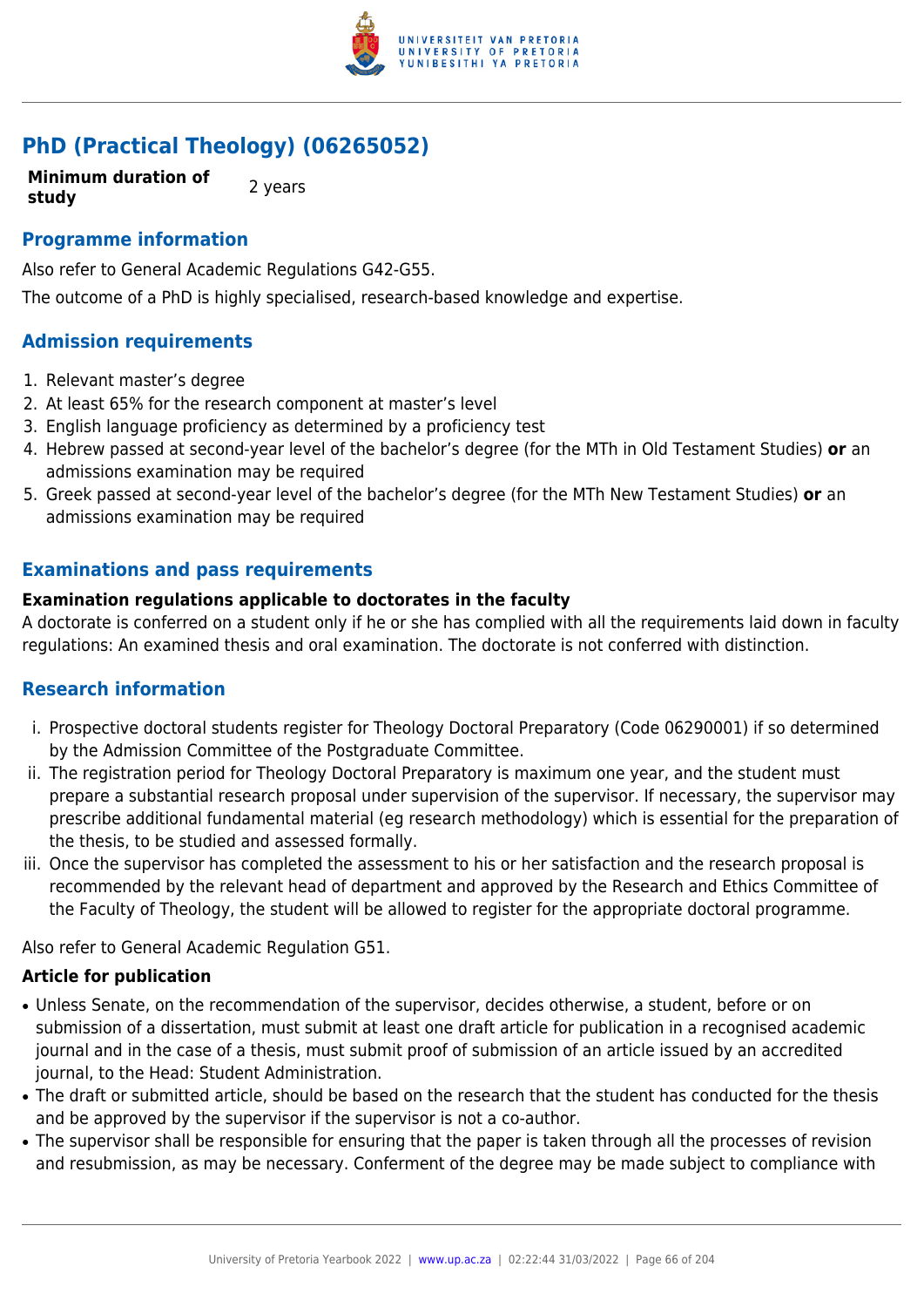

the stipulations of this regulation.

## **Curriculum: Year 1**

Minimum credits: 360

**Core modules** [Thesis: Practical theology 980](https://www.up.ac.za/yearbooks/2022/modules/view/PRT 980) (PRT 980) - Credits: 360.00

**Curriculum: Final year** Minimum credits: 360

**Core modules** [Thesis: Practical theology 980](https://www.up.ac.za/yearbooks/2022/modules/view/PRT 980) (PRT 980) - Credits: 360.00

# **PhD (Practical Theology) (Pastoral Family Therapy) (06265062)**

**Minimum duration of study** 2 years

## **Programme information**

Also refer to General Academic Regulations G42-G55.

The outcome of a PhD is highly specialised, research-based knowledge and expertise.

## **Admission requirements**

- 1. Relevant master's degree
- 2. At least 65% for the research component at master's level
- 3. English language proficiency as determined by a proficiency test
- 4. Hebrew passed at second-year level of the bachelor's degree (for the MTh in Old Testament Studies) **or** an admissions examination may be required
- 5. Greek passed at second-year level of the bachelor's degree (for the MTh New Testament Studies) **or** an admissions examination may be required

## **Examinations and pass requirements**

#### **Examination regulations applicable to doctorates in the faculty**

A doctorate is conferred on a student only if he or she has complied with all the requirements laid down in faculty regulations: An examined thesis and oral examination. The doctorate is not conferred with distinction.

## **Research information**

- i. Prospective doctoral students register for Theology Doctoral Preparatory (Code 06290001) if so determined by the Admission Committee of the Postgraduate Committee.
- ii. The registration period for Theology Doctoral Preparatory is maximum one year, and the student must prepare a substantial research proposal under supervision of the supervisor. If necessary, the supervisor may prescribe additional fundamental material (eg research methodology) which is essential for the preparation of the thesis, to be studied and assessed formally.
- iii. Once the supervisor has completed the assessment to his or her satisfaction and the research proposal is recommended by the relevant head of department and approved by the Research and Ethics Committee of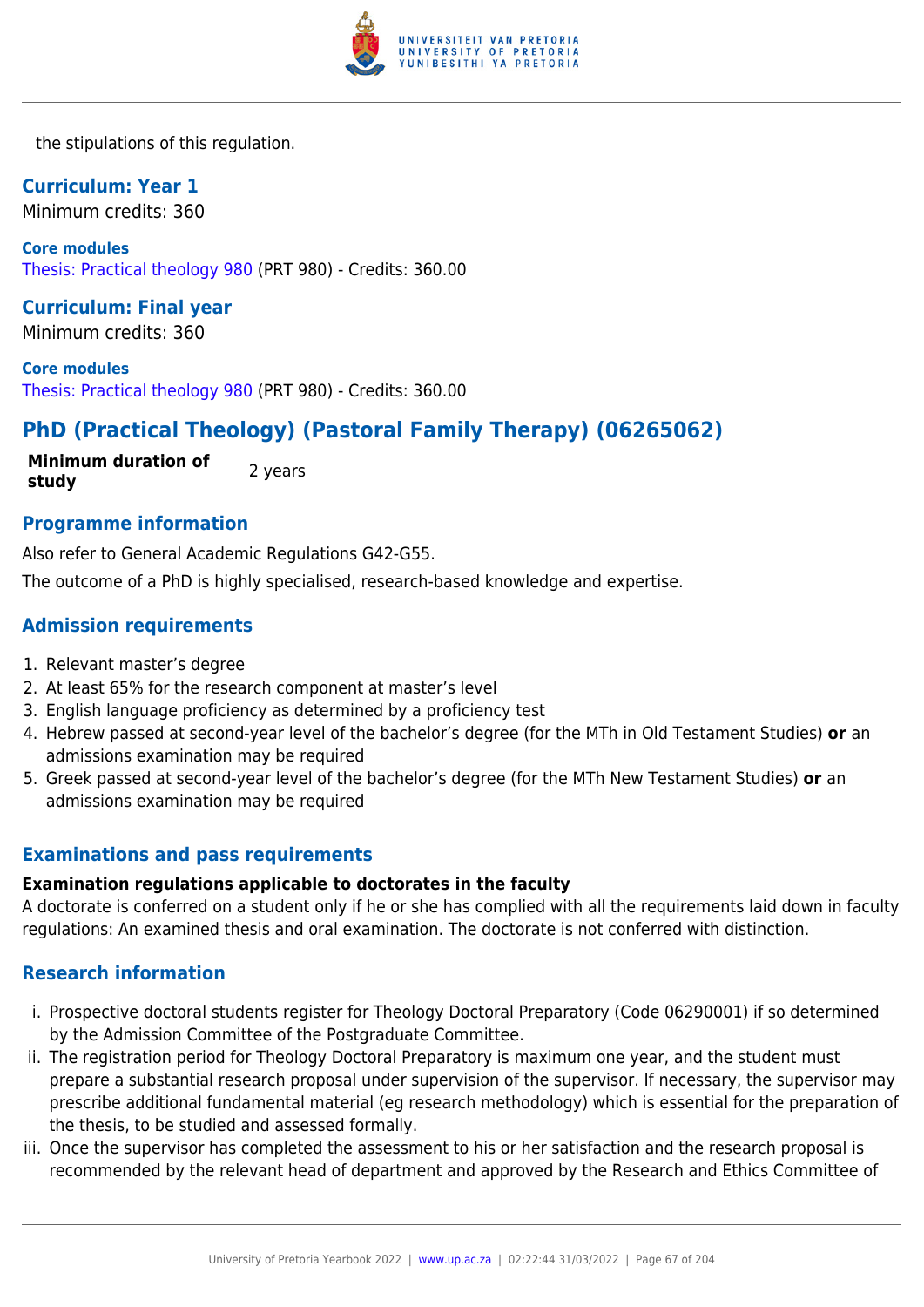

the Faculty of Theology, the student will be allowed to register for the appropriate doctoral programme.

Also refer to General Academic Regulation G51.

### **Article for publication**

- Unless Senate, on the recommendation of the supervisor, decides otherwise, a student, before or on submission of a dissertation, must submit at least one draft article for publication in a recognised academic journal and in the case of a thesis, must submit proof of submission of an article issued by an accredited journal, to the Head: Student Administration.
- The draft or submitted article, should be based on the research that the student has conducted for the thesis and be approved by the supervisor if the supervisor is not a co-author.
- The supervisor shall be responsible for ensuring that the paper is taken through all the processes of revision and resubmission, as may be necessary. Conferment of the degree may be made subject to compliance with the stipulations of this regulation.

#### **Curriculum: Year 1**

Minimum credits: 360

#### **Core modules**

[Thesis: Practical theology: Pastoral family therapy 996](https://www.up.ac.za/yearbooks/2022/modules/view/PRT 996) (PRT 996) - Credits: 360.00

#### **Curriculum: Final year**

Minimum credits: 360

#### **Core modules**

[Thesis: Practical theology: Pastoral family therapy 996](https://www.up.ac.za/yearbooks/2022/modules/view/PRT 996) (PRT 996) - Credits: 360.00

## **PhD (Religion Studies) (06265082)**

**Minimum duration of study** 2 years

### **Programme information**

Also refer to General Academic Regulations G42-G55. The outcome of a PhD is highly specialised, research-based knowledge and expertise.

### **Admission requirements**

- 1. Relevant master's degree
- 2. At least 65% for the research component at master's level
- 3. Students who obtained 63% to 64% may be considered for PhD Preparatory studies
- 4. English language proficiency as determined by a proficiency test
- 5. Hebrew passed at second-year level of the bachelor's degree (for the MTh in Old Testament Studies) **or** an admissions examination may be required
- 6. Greek passed at second-year level of the bachelor's degree (for the MTh New Testament Studies) **or** an admissions examination may be required

Note: The MDiv qualification or a qualification not directly correlated to Theology may be considered for admission to a preparatory year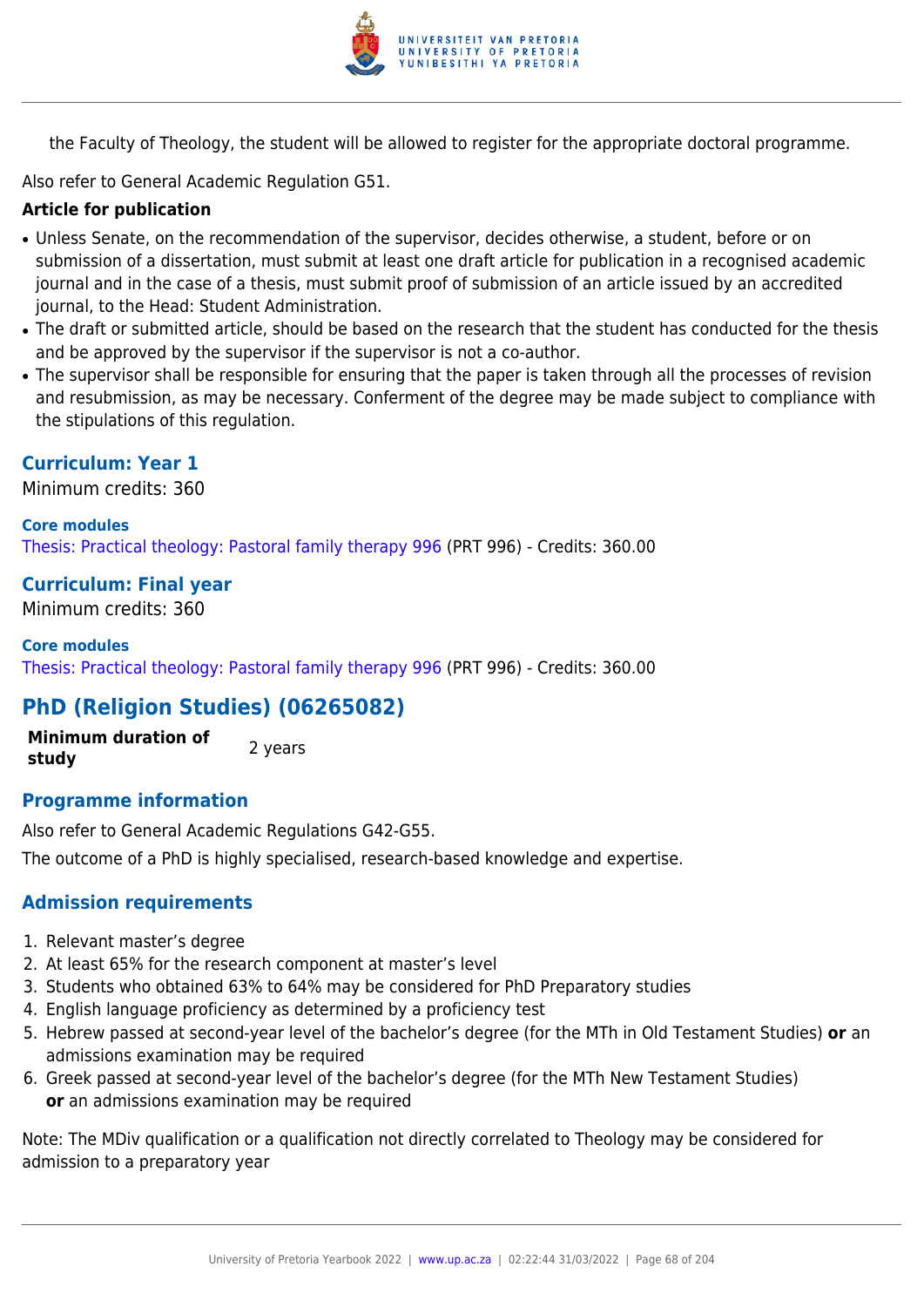

## **Examinations and pass requirements**

## **Examination regulations applicable to doctorates in the faculty**

A doctorate is conferred on a student only if he or she has complied with all the requirements laid down in faculty regulations: An examined thesis and oral examination. The doctorate is not conferred with distinction.

## **Research information**

- i. Prospective doctoral students register for Theology Doctoral Preparatory (Code 06290001) if so determined by the Admission Committee of the Postgraduate Committee.
- ii. The registration period for Theology Doctoral Preparatory is maximum one year, and the student must prepare a substantial research proposal under supervision of the supervisor. If necessary, the supervisor may prescribe additional fundamental material (eg research methodology) which is essential for the preparation of the thesis, to be studied and assessed formally.
- iii. Once the supervisor has completed the assessment to his or her satisfaction and the research proposal is recommended by the relevant head of department and approved by the Research and Ethics Committee of the Faculty of Theology, the student will be allowed to register for the appropriate doctoral programme.

Also refer to General Academic Regulation G51.

## **Article for publication**

- Unless Senate, on the recommendation of the supervisor, decides otherwise, a student, before or on submission of a dissertation, must submit at least one draft article for publication in a recognised academic journal and in the case of a thesis, must submit proof of submission of an article issued by an accredited journal, to the Head: Student Administration.
- The draft or submitted article, should be based on the research that the student has conducted for the thesis and be approved by the supervisor if the supervisor is not a co-author.
- The supervisor shall be responsible for ensuring that the paper is taken through all the processes of revision and resubmission, as may be necessary. Conferment of the degree may be made subject to compliance with the stipulations of this regulation.

## **Curriculum: Year 1**

Minimum credits: 360

**Core modules** [Thesis: Biblical and religious studies 980](https://www.up.ac.za/yearbooks/2022/modules/view/BYB 980) (BYB 980) - Credits: 360.00

## **Curriculum: Final year**

Minimum credits: 360

**Core modules** [Thesis: Biblical and religious studies 980](https://www.up.ac.za/yearbooks/2022/modules/view/BYB 980) (BYB 980) - Credits: 360.00

# **PhD (Science of Religion and Missiology) (06265012)**

**Minimum duration of study** 2 years

## **Programme information**

Also refer to General Academic Regulations G42-G55.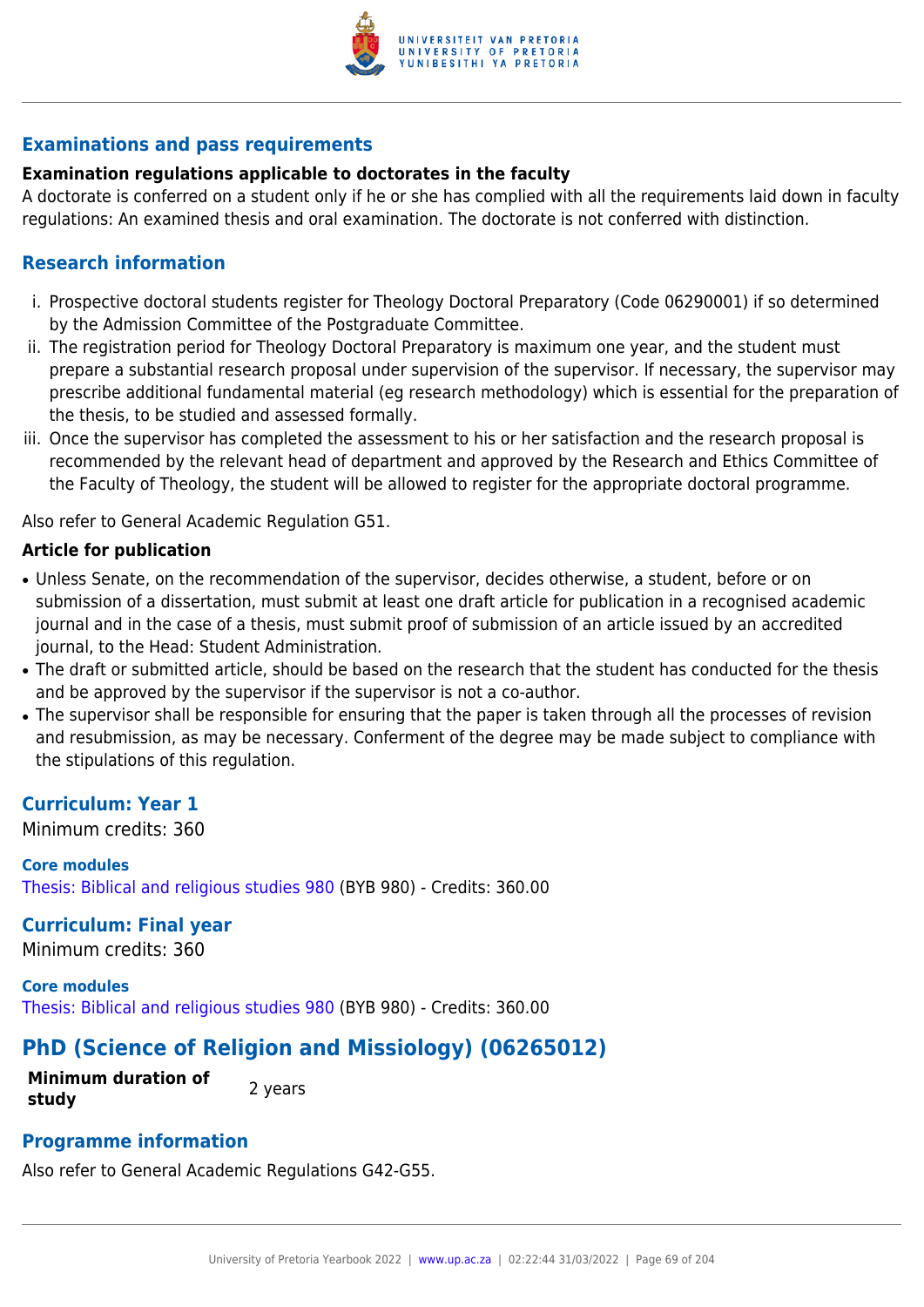

The outcome of a PhD is highly specialised, research-based knowledge and expertise.

# **Admission requirements**

- 1. Relevant master's degree
- 2. At least 65% for the research component at master's level
- 3. English language proficiency as determined by a proficiency test
- 4. Hebrew passed at second-year level of the bachelor's degree (for the MTh in Old Testament Studies) **or** an admissions examination may be required
- 5. Greek passed at second-year level of the bachelor's degree (for the MTh New Testament Studies) **or** an admissions examination may be required

# **Examinations and pass requirements**

## **Examination regulations applicable to doctorates in the faculty**

A doctorate is conferred on a student only if he or she has complied with all the requirements laid down in faculty regulations: An examined thesis and oral examination. The doctorate is not conferred with distinction.

# **Research information**

- i. Prospective doctoral students register for Theology Doctoral Preparatory (Code 06290001) if so determined by the Admission Committee of the Postgraduate Committee.
- ii. The registration period for Theology Doctoral Preparatory is maximum one year, and the student must prepare a substantial research proposal under supervision of the supervisor. If necessary, the supervisor may prescribe additional fundamental material (eg research methodology) which is essential for the preparation of the thesis, to be studied and assessed formally.
- iii. Once the supervisor has completed the assessment to his or her satisfaction and the research proposal is recommended by the relevant head of department and approved by the Research and Ethics Committee of the Faculty of Theology, the student will be allowed to register for the appropriate doctoral programme.

Also refer to General Academic Regulation G51.

## **Article for publication**

- Unless Senate, on the recommendation of the supervisor, decides otherwise, a student, before or on submission of a dissertation, must submit at least one draft article for publication in a recognised academic journal and in the case of a thesis, must submit proof of submission of an article issued by an accredited journal, to the Head: Student Administration.
- The draft or submitted article, should be based on the research that the student has conducted for the thesis and be approved by the supervisor if the supervisor is not a co-author.
- The supervisor shall be responsible for ensuring that the paper is taken through all the processes of revision and resubmission, as may be necessary. Conferment of the degree may be made subject to compliance with the stipulations of this regulation.

# **Curriculum: Year 1**

Minimum credits: 360

## **Core modules**

[Thesis: Science of religion and missiology 980](https://www.up.ac.za/yearbooks/2022/modules/view/GSW 980) (GSW 980) - Credits: 360.00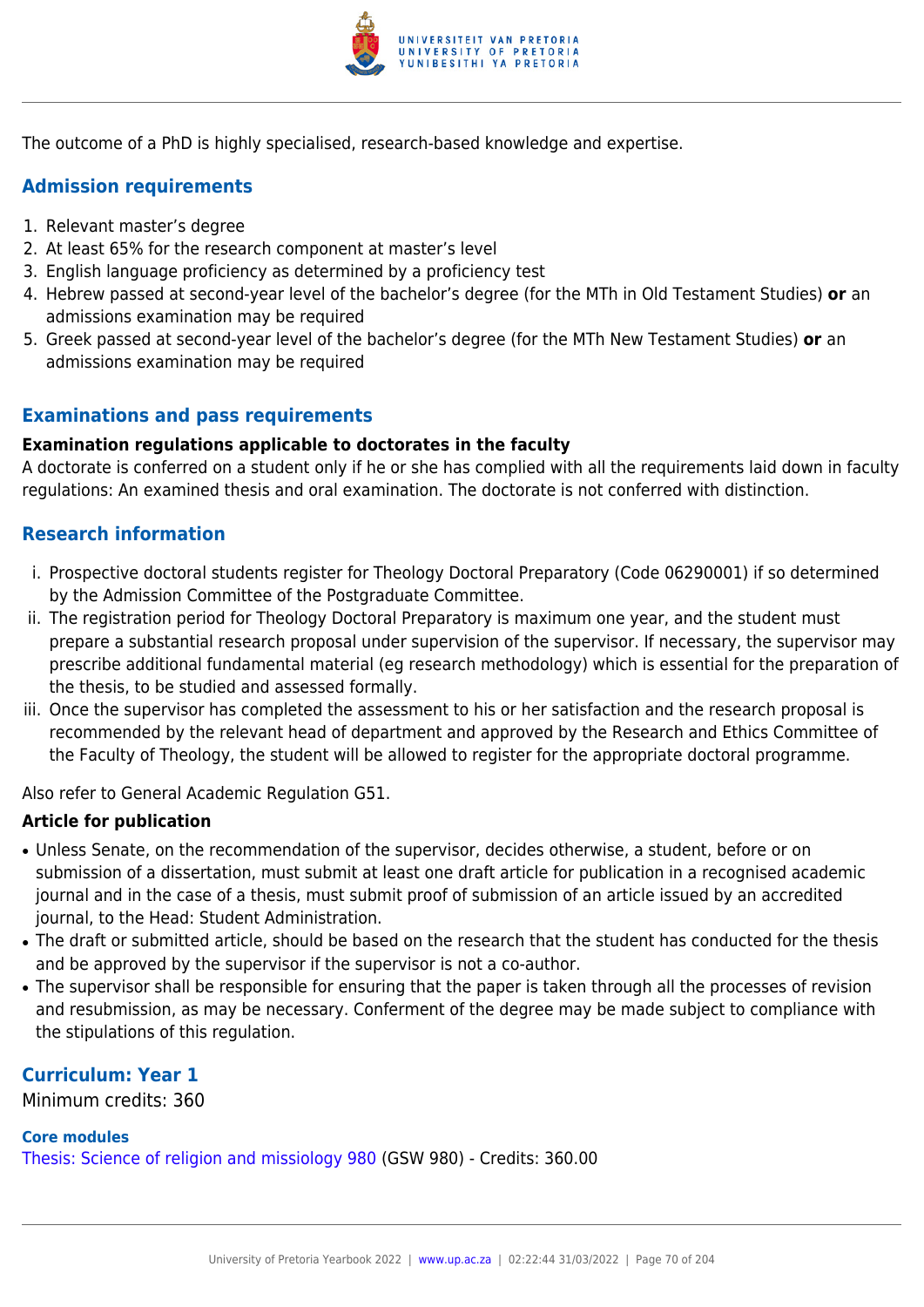

## **Curriculum: Final year**

Minimum credits: 360

**Core modules** [Thesis: Science of religion and missiology 980](https://www.up.ac.za/yearbooks/2022/modules/view/GSW 980) (GSW 980) - Credits: 360.00

# **PhD (Theological Studies) (06265035)**

**Minimum duration of study** 2 years

## **Programme information**

Also refer to General Academic Regulations G42-G55.

The outcome of a PhD is highly specialised, research-based knowledge and expertise.

## **Admission requirements**

- 1. Relevant master's degree
- 2. At least 65% for the research component at master's level
- 3. English language proficiency as determined by a proficiency test
- 4. Hebrew passed at second-year level of the bachelor's degree (for the MTh in Old Testament Studies) **or** an admissions examination may be required
- 5. Greek passed at second-year level of the bachelor's degree (for the MTh New Testament Studies) **or** an admissions examination may be required

## **Examinations and pass requirements**

### **Examination regulations applicable to doctorates in the faculty**

A doctorate is conferred on a student only if he or she has complied with all the requirements laid down in faculty regulations: An examined thesis and oral examination. The doctorate is not conferred with distinction.

## **Research information**

- i. Prospective doctoral students register for Theology Doctoral Preparatory (Code 06290001) if so determined by the Admission Committee of the Postgraduate Committee.
- ii. The registration period for Theology Doctoral Preparatory is maximum one year, and the student must prepare a substantial research proposal under supervision of the supervisor. If necessary, the supervisor may prescribe additional fundamental material (eg research methodology) which is essential for the preparation of the thesis, to be studied and assessed formally.
- iii. Once the supervisor has completed the assessment to his or her satisfaction and the research proposal is recommended by the relevant head of department and approved by the Research and Ethics Committee of the Faculty of Theology, the student will be allowed to register for the appropriate doctoral programme.

Also refer to General Academic Regulation G51.

### **Article for publication**

• Unless Senate, on the recommendation of the supervisor, decides otherwise, a student, before or on submission of a dissertation, must submit at least one draft article for publication in a recognised academic journal and in the case of a thesis, must submit proof of submission of an article issued by an accredited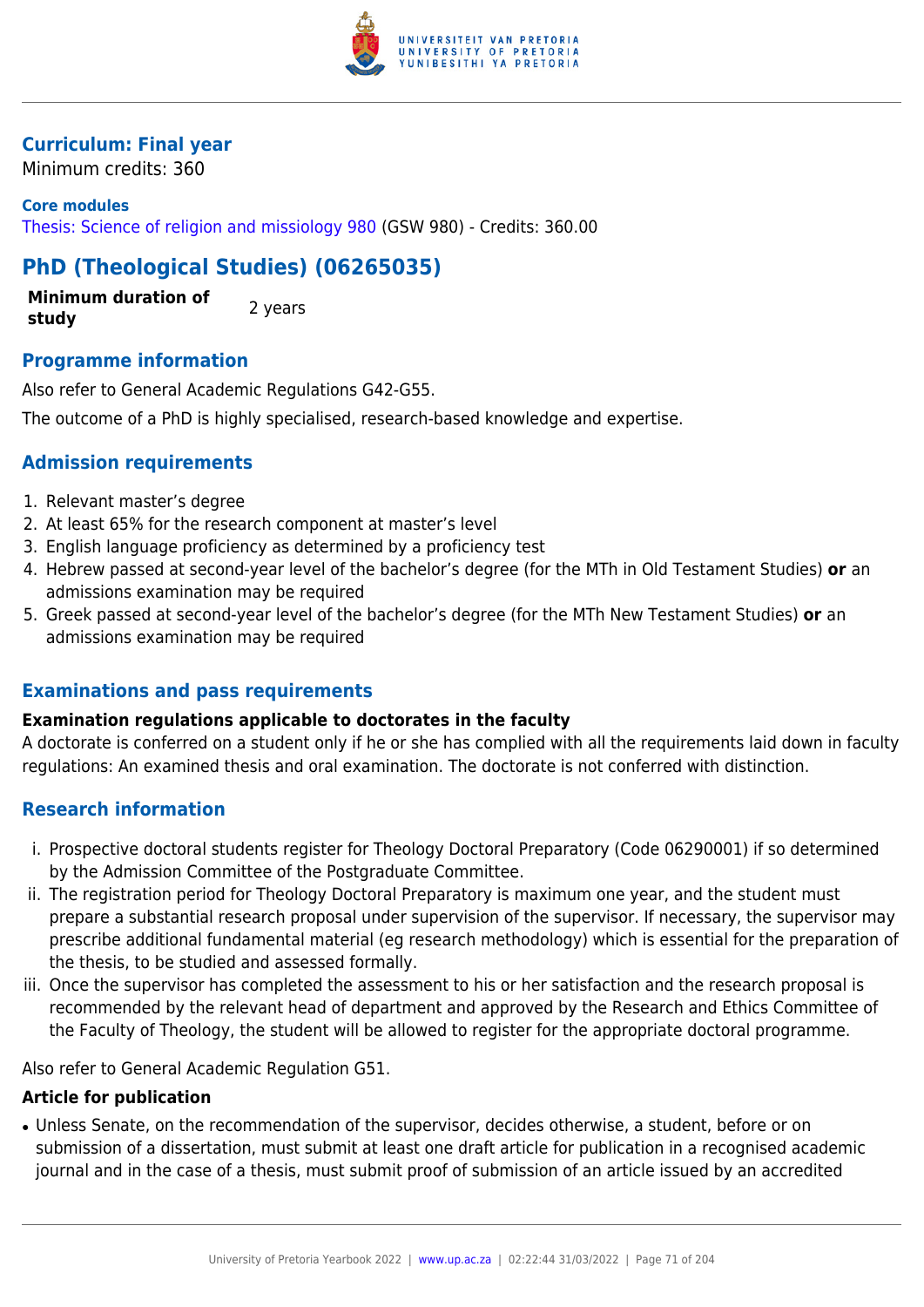

journal, to the Head: Student Administration.

- The draft or submitted article, should be based on the research that the student has conducted for the thesis and be approved by the supervisor if the supervisor is not a co-author.
- The supervisor shall be responsible for ensuring that the paper is taken through all the processes of revision and resubmission, as may be necessary. Conferment of the degree may be made subject to compliance with the stipulations of this regulation.

## **Curriculum: Year 1**

Minimum credits: 360

**Core modules** [Thesis: Theological studies 980](https://www.up.ac.za/yearbooks/2022/modules/view/TEO 980) (TEO 980) - Credits: 360.00

# **Curriculum: Final year**

Minimum credits: 360

**Core modules** [Thesis: Theological studies 980](https://www.up.ac.za/yearbooks/2022/modules/view/TEO 980) (TEO 980) - Credits: 360.00

# **PhD (Youth Ministry) (06265072)**

**Minimum duration of study 2** years

## **Programme information**

Also refer to General Academic Regulations G42-G55.

The outcome of a PhD is highly specialised, research-based knowledge and expertise.

## **Admission requirements**

- 1. Relevant master's degree
- 2. At least 65% for the research component at master's level
- 3. English language proficiency as determined by a proficiency test
- 4. Hebrew passed at second-year level of the bachelor's degree (for the MTh in Old Testament Studies) **or** an admissions examination may be required
- 5. Greek passed at second-year level of the bachelor's degree (for the MTh New Testament Studies) **or** an admissions examination may be required

## **Examinations and pass requirements**

## **Examination regulations applicable to doctorates in the faculty**

A doctorate is conferred on a student only if he or she has complied with all the requirements laid down in faculty regulations: An examined thesis and oral examination. The doctorate is not conferred with distinction.

## **Research information**

- i. Prospective doctoral students register for Theology Doctoral Preparatory (Code 06290001) if so determined by the Admission Committee of the Postgraduate Committee.
- ii. The registration period for Theology Doctoral Preparatory is maximum one year, and the student must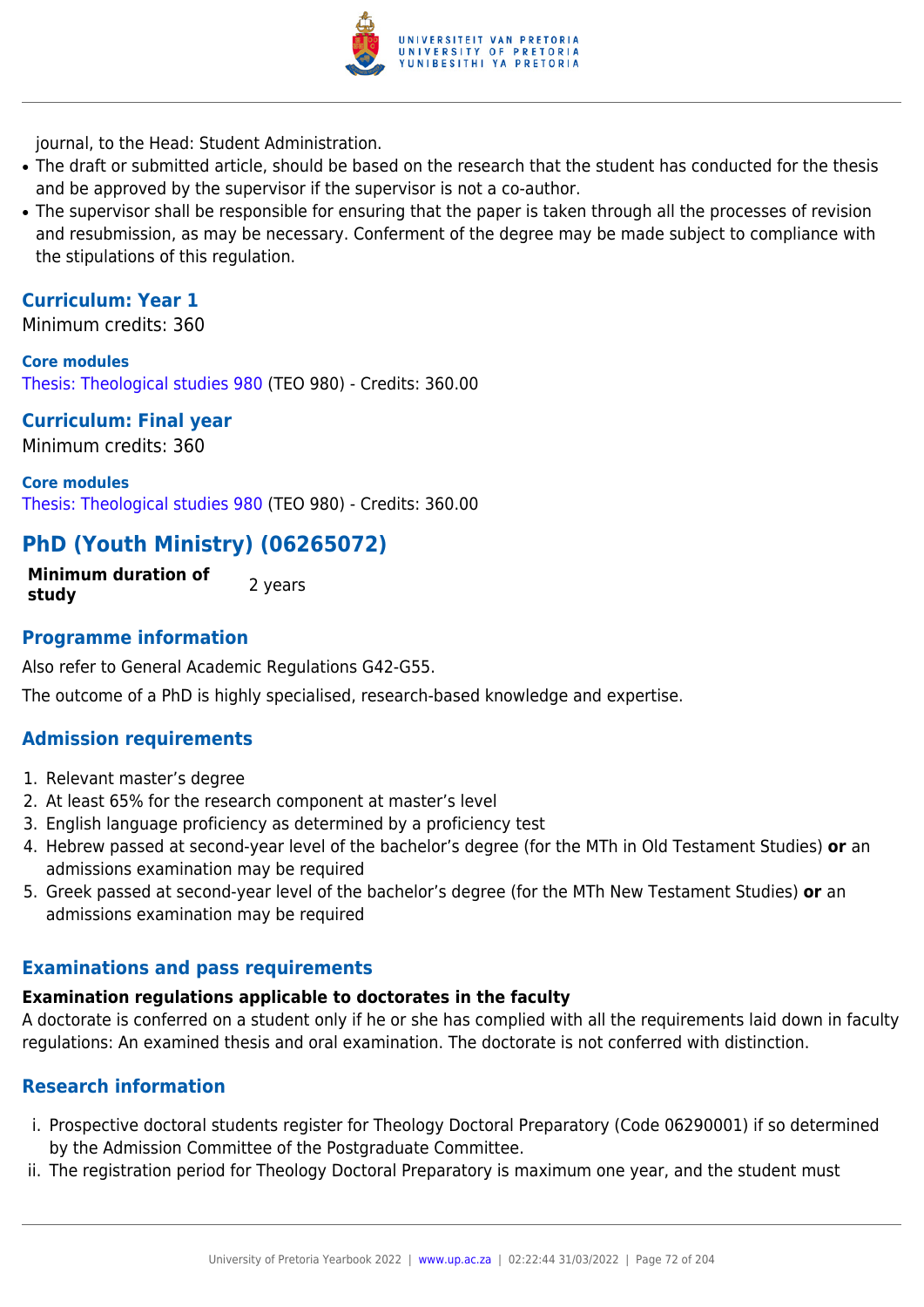

prepare a substantial research proposal under supervision of the supervisor. If necessary, the supervisor may prescribe additional fundamental material (eg research methodology) which is essential for the preparation of the thesis, to be studied and assessed formally.

iii. Once the supervisor has completed the assessment to his or her satisfaction and the research proposal is recommended by the relevant head of department and approved by the Research and Ethics Committee of the Faculty of Theology, the student will be allowed to register for the appropriate doctoral programme.

Also refer to General Academic Regulation G51.

#### **Article for publication**

- Unless Senate, on the recommendation of the supervisor, decides otherwise, a student, before or on submission of a dissertation, must submit at least one draft article for publication in a recognised academic journal and in the case of a thesis, must submit proof of submission of an article issued by an accredited journal, to the Head: Student Administration.
- The draft or submitted article, should be based on the research that the student has conducted for the thesis and be approved by the supervisor if the supervisor is not a co-author.
- The supervisor shall be responsible for ensuring that the paper is taken through all the processes of revision and resubmission, as may be necessary. Conferment of the degree may be made subject to compliance with the stipulations of this regulation.

## **Curriculum: Year 1**

Minimum credits: 360

**Core modules** [Thesis: Practical theology youth ministry 997](https://www.up.ac.za/yearbooks/2022/modules/view/PRT 997) (PRT 997) - Credits: 360.00

**Curriculum: Final year**

Minimum credits: 360

**Core modules**

[Thesis: Practical theology youth ministry 997](https://www.up.ac.za/yearbooks/2022/modules/view/PRT 997) (PRT 997) - Credits: 360.00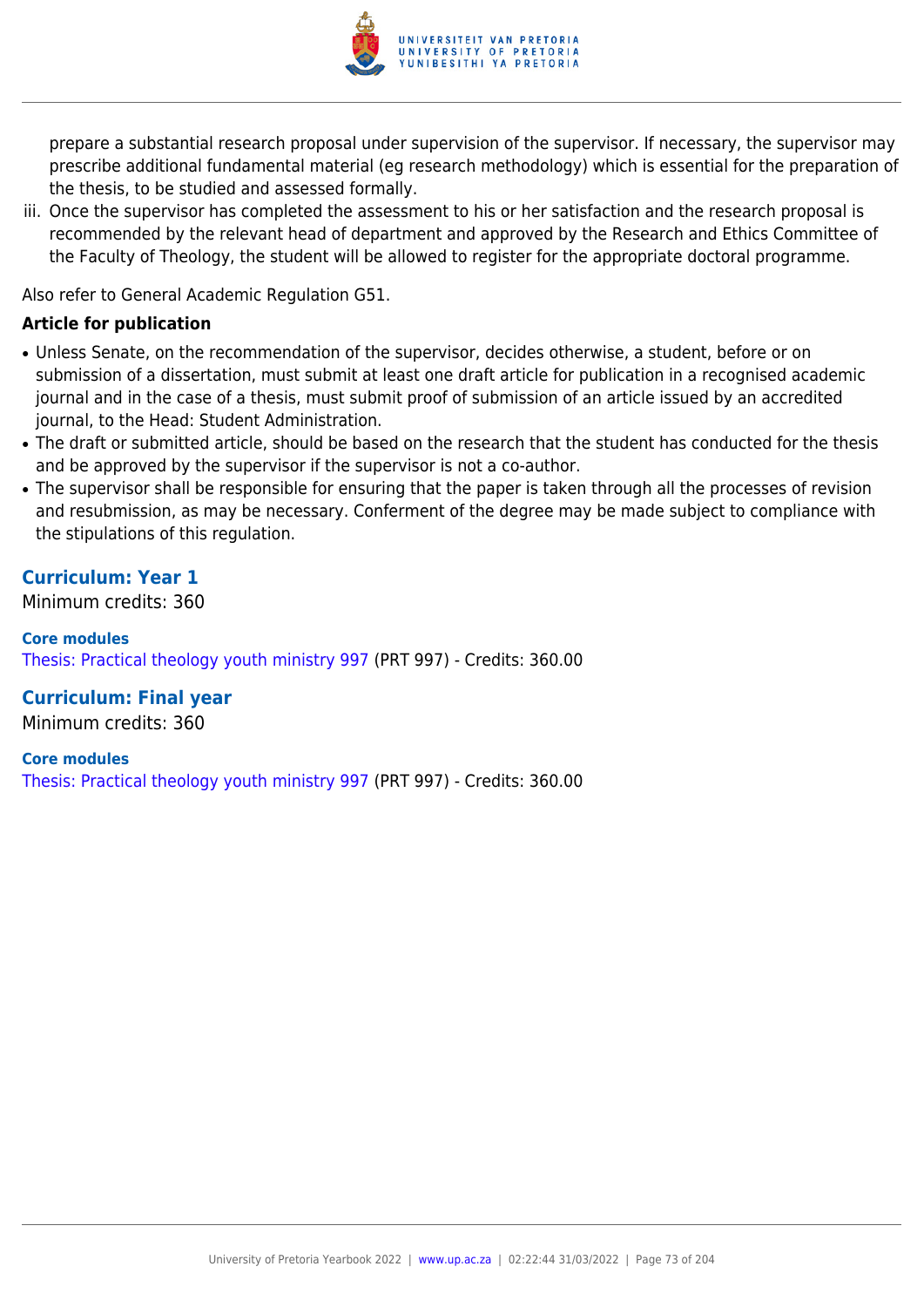

# Modules

## **Academic information management 111 (AIM 111)**

|  | <b>Oualification</b>  | Undergraduate |
|--|-----------------------|---------------|
|  | <b>Module credits</b> | 4.00          |
|  | <b>NOF Level</b>      | 05            |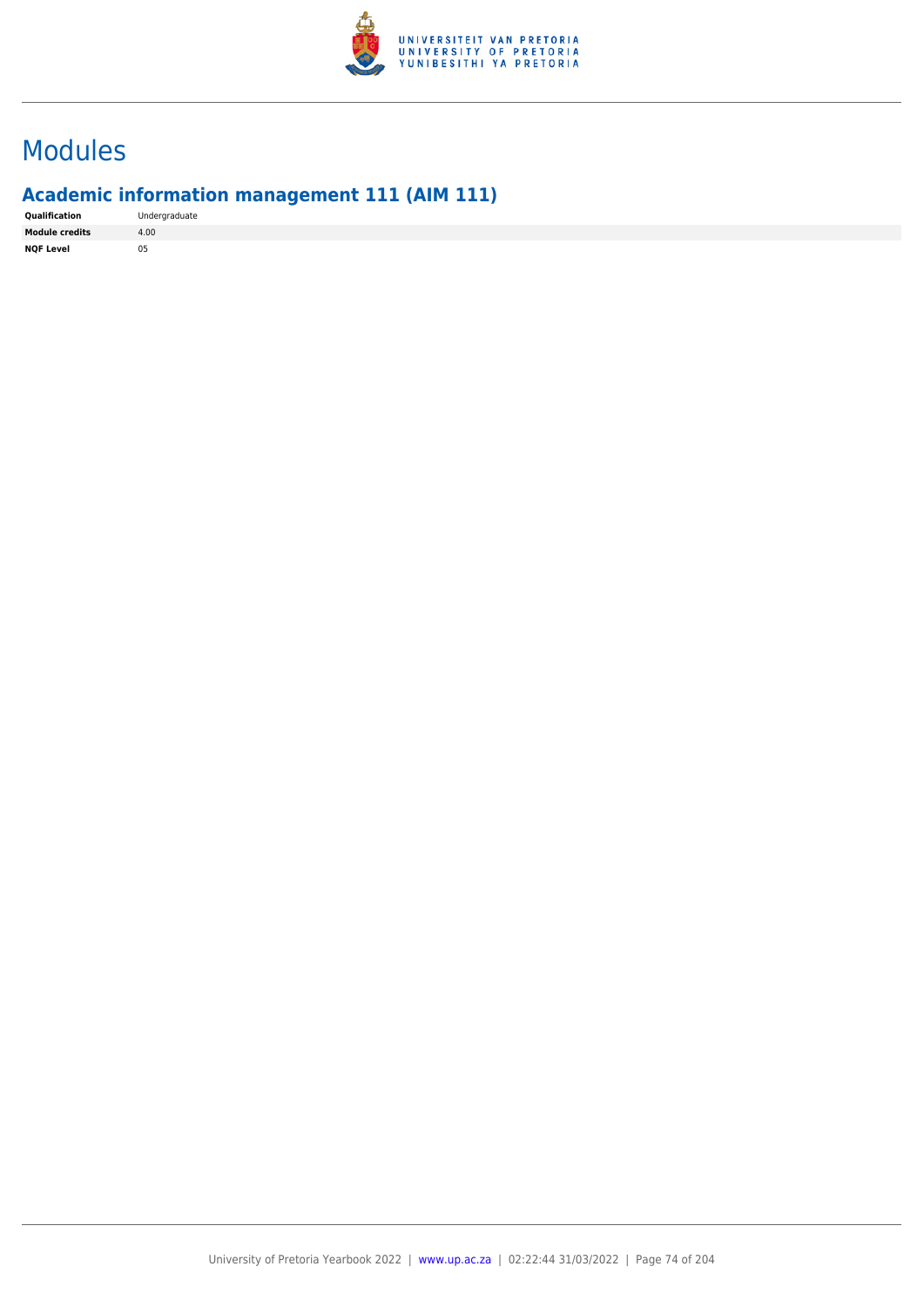

**[BChD](https://www.up.ac.za/yearbooks/2022/programmes/view/06265072)** [BCom \(Agribusiness Management\)](https://www.up.ac.za/yearbooks/2022/programmes/view/06265072) [BCom \(Informatics\) Information Systems](https://www.up.ac.za/yearbooks/2022/programmes/view/06265072) [BCom \(Law\)](https://www.up.ac.za/yearbooks/2022/programmes/view/06265072) [BCom \(Statistics and Data Science\)](https://www.up.ac.za/yearbooks/2022/programmes/view/06265072) [BDiv](https://www.up.ac.za/yearbooks/2022/programmes/view/06265072) [BIS \(Publishing\)](https://www.up.ac.za/yearbooks/2022/programmes/view/06265072) [BOH](https://www.up.ac.za/yearbooks/2022/programmes/view/06265072) [BOT](https://www.up.ac.za/yearbooks/2022/programmes/view/06265072) [BPhysT](https://www.up.ac.za/yearbooks/2022/programmes/view/06265072) [BSW](https://www.up.ac.za/yearbooks/2022/programmes/view/06265072) [BSc \(Geoinformatics\)](https://www.up.ac.za/yearbooks/2022/programmes/view/06265072) [BSc \(Meteorology\)](https://www.up.ac.za/yearbooks/2022/programmes/view/06265072) [MBChB](https://www.up.ac.za/yearbooks/2022/programmes/view/06265072) **[BA](https://www.up.ac.za/yearbooks/2022/programmes/view/06265072)** [BA \(Audiology\)](https://www.up.ac.za/yearbooks/2022/programmes/view/06265072) [BA \(Fine Arts\)](https://www.up.ac.za/yearbooks/2022/programmes/view/06265072) [BA \(Information Design\)](https://www.up.ac.za/yearbooks/2022/programmes/view/06265072) [BA \(Languages\)](https://www.up.ac.za/yearbooks/2022/programmes/view/06265072) [BA \(Law\)](https://www.up.ac.za/yearbooks/2022/programmes/view/06265072) [BA \(Speech-Language Pathology\)](https://www.up.ac.za/yearbooks/2022/programmes/view/06265072) [BA \(Visual Studies\)](https://www.up.ac.za/yearbooks/2022/programmes/view/06265072) [BA extended programme](https://www.up.ac.za/yearbooks/2022/programmes/view/06265072) [BAdmin \(Public Management and International Relations\)](https://www.up.ac.za/yearbooks/2022/programmes/view/06265072) **[BCMP](https://www.up.ac.za/yearbooks/2022/programmes/view/06265072)** [BCom](https://www.up.ac.za/yearbooks/2022/programmes/view/06265072) [BCom \(Accounting Sciences\)](https://www.up.ac.za/yearbooks/2022/programmes/view/06265072) [BCom \(Business Management\)](https://www.up.ac.za/yearbooks/2022/programmes/view/06265072) [BCom \(Econometrics\)](https://www.up.ac.za/yearbooks/2022/programmes/view/06265072) BCom (Economicates)<br>[BCom \(Economics\)](https://www.up.ac.za/yearbooks/2022/programmes/view/06265072)<br>BCom (Financial Sciences) [BCom \(Financial Sciences\)](https://www.up.ac.za/yearbooks/2022/programmes/view/06265072)<br>[BCom \(Human Resource Management\)](https://www.up.ac.za/yearbooks/2022/programmes/view/06265072)<br>[BCom \(Investment Management\)](https://www.up.ac.za/yearbooks/2022/programmes/view/06265072)<br>[BCom \(Marketing Management\)](https://www.up.ac.za/yearbooks/2022/programmes/view/06265072)<br>[BCom \(Supply Chain Management\)](https://www.up.ac.za/yearbooks/2022/programmes/view/06265072)<br>[BCom extended programme](https://www.up.ac.za/yearbooks/2022/programmes/view/06265072)<br>[BConSci \(Food Retail Management\)](https://www.up.ac.za/yearbooks/2022/programmes/view/06265072)<br>BConSci (Food Reta **[BDietetics](https://www.up.ac.za/yearbooks/2022/programmes/view/06265072)** [BDram](https://www.up.ac.za/yearbooks/2022/programmes/view/06265072) [BEd \(Foundation Phase Teaching\)](https://www.up.ac.za/yearbooks/2022/programmes/view/06265072) [BEd \(Intermediate Phase Teaching\)](https://www.up.ac.za/yearbooks/2022/programmes/view/06265072) [BEd \(Senior Phase and Further Education and Training Teaching\)](https://www.up.ac.za/yearbooks/2022/programmes/view/06265072) [BIS \(Information Science\)](https://www.up.ac.za/yearbooks/2022/programmes/view/06265072) [BIS \(Multimedia\)](https://www.up.ac.za/yearbooks/2022/programmes/view/06265072) [BIT \(Information Systems\)](https://www.up.ac.za/yearbooks/2022/programmes/view/06265072) [BMus](https://www.up.ac.za/yearbooks/2022/programmes/view/06265072) [BMus extended programme](https://www.up.ac.za/yearbooks/2022/programmes/view/06265072) **[BNurs](https://www.up.ac.za/yearbooks/2022/programmes/view/06265072)** [BPolSci \(International Studies\)](https://www.up.ac.za/yearbooks/2022/programmes/view/06265072)<br>BPolSci (International Studies)<br>BRolSci (Political Studies)<br>[BSc \(Actuarial and Financial Mathematics\)](https://www.up.ac.za/yearbooks/2022/programmes/view/06265072)<br>[BSc \(Applied Mathematics\)](https://www.up.ac.za/yearbooks/2022/programmes/view/06265072)<br>[BSc \(Biochemistry\)](https://www.up.ac.za/yearbooks/2022/programmes/view/06265072)<br>BSc (Biotogical Sciences)<br>BSc (Biotechnolog [BSc \(Construction Management\)](https://www.up.ac.za/yearbooks/2022/programmes/view/06265072) [BSc \(Culinary Science\)](https://www.up.ac.za/yearbooks/2022/programmes/view/06265072) [BSc \(Ecology\)](https://www.up.ac.za/yearbooks/2022/programmes/view/06265072) [BSc \(Engineering and Environmental Geology\)](https://www.up.ac.za/yearbooks/2022/programmes/view/06265072) [BSc \(Entomology\)](https://www.up.ac.za/yearbooks/2022/programmes/view/06265072) [BSc \(Food Science\)](https://www.up.ac.za/yearbooks/2022/programmes/view/06265072) [BSc \(Genetics\)](https://www.up.ac.za/yearbooks/2022/programmes/view/06265072) [BSc \(Geology\)](https://www.up.ac.za/yearbooks/2022/programmes/view/06265072) and Environmental Science)<br>BSc (Geology)<br>[BSc \(Human Genetics\)](https://www.up.ac.za/yearbooks/2022/programmes/view/06265072)<br>[BSc \(Human Physiology\)](https://www.up.ac.za/yearbooks/2022/programmes/view/06265072)<br>[BSc \(Information and Knowledge Systems\)](https://www.up.ac.za/yearbooks/2022/programmes/view/06265072)<br>BSC (Informatical Statistics)<br>BSC (Mathematical Statistics) [BSc \(Mathematics\)](https://www.up.ac.za/yearbooks/2022/programmes/view/06265072) [BSc \(Medical Sciences\)](https://www.up.ac.za/yearbooks/2022/programmes/view/06265072) [BSc \(Microbiology\)](https://www.up.ac.za/yearbooks/2022/programmes/view/06265072) [BSc \(Nutrition\)](https://www.up.ac.za/yearbooks/2022/programmes/view/06265072) [BSc \(Physics\)](https://www.up.ac.za/yearbooks/2022/programmes/view/06265072) [BSc \(Plant Science\)](https://www.up.ac.za/yearbooks/2022/programmes/view/06265072) [BSc \(Quantity Surveying\)](https://www.up.ac.za/yearbooks/2022/programmes/view/06265072) [BSc \(Real Estate\)](https://www.up.ac.za/yearbooks/2022/programmes/view/06265072) [BSc \(Zoology\)](https://www.up.ac.za/yearbooks/2022/programmes/view/06265072)<br> [BSc extended programme - Biological and Agricultural Sciences](https://www.up.ac.za/yearbooks/2022/programmes/view/06265072)<br> [BSc extended programme - Mathematical Sciences](https://www.up.ac.za/yearbooks/2022/programmes/view/06265072)<br> [BSc extended programme - Physical Sciences](https://www.up.ac.za/yearbooks/2022/programmes/view/06265072)<br>
BScAgric (Agricultural Economics and Agribusiness Ma [BTRP](https://www.up.ac.za/yearbooks/2022/programmes/view/06265072) [BTh](https://www.up.ac.za/yearbooks/2022/programmes/view/06265072) **[BVSc](https://www.up.ac.za/yearbooks/2022/programmes/view/06265072) [BVetNurs](https://www.up.ac.za/yearbooks/2022/programmes/view/06265072)** [Diploma in Theology](https://www.up.ac.za/yearbooks/2022/programmes/view/06265072) [LLB](https://www.up.ac.za/yearbooks/2022/programmes/view/06265072)

**Programmes**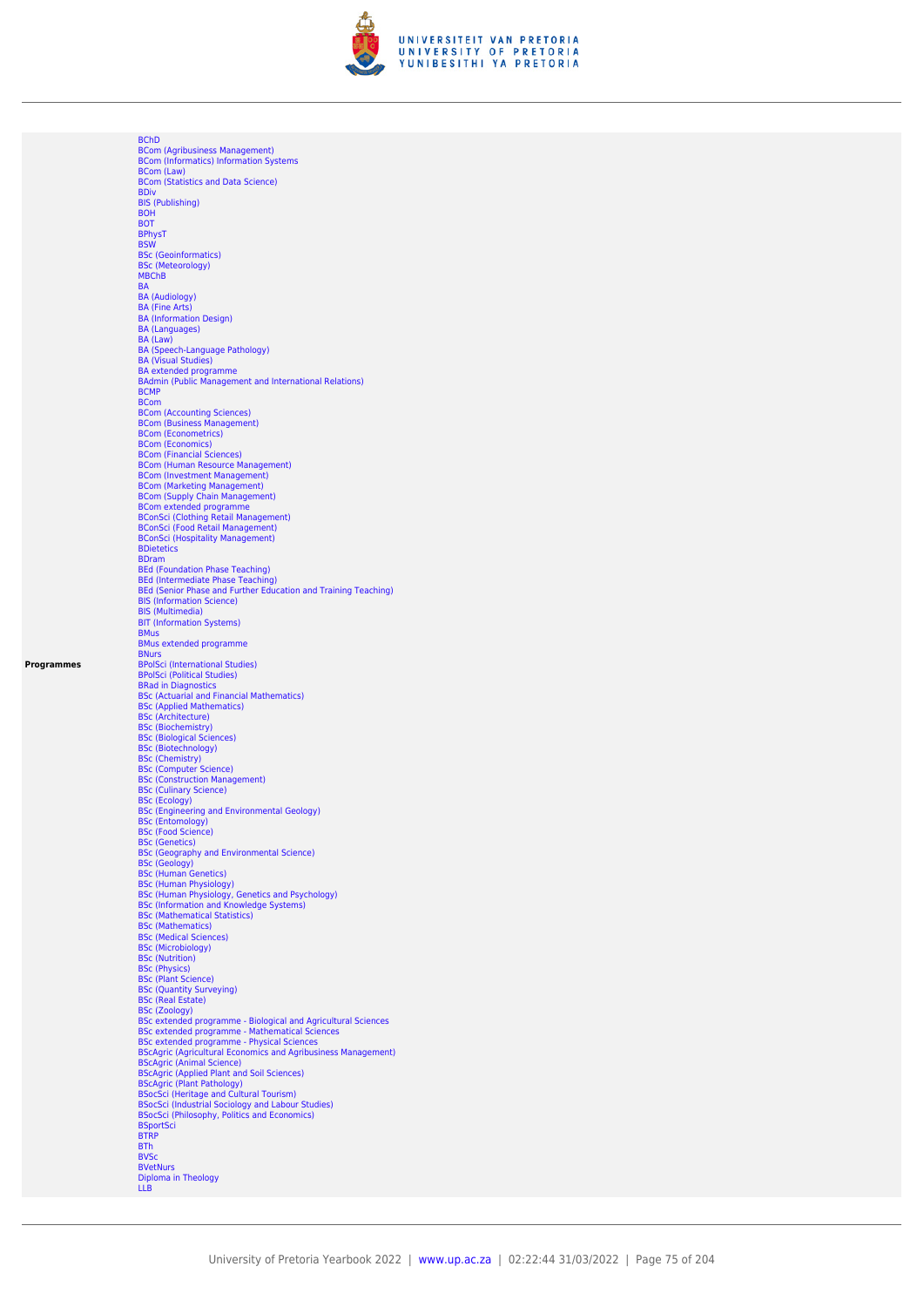

| <b>Service modules</b> | Faculty of Engineering, Built Environment and Information Technology<br><b>Faculty of Education</b><br>Faculty of Economic and Management Sciences<br><b>Faculty of Humanities</b><br>Faculty of Law<br>Faculty of Health Sciences<br>Faculty of Natural and Agricultural Sciences<br>Faculty of Theology and Religion |
|------------------------|------------------------------------------------------------------------------------------------------------------------------------------------------------------------------------------------------------------------------------------------------------------------------------------------------------------------|
| <b>Prerequisites</b>   | No prerequisites.                                                                                                                                                                                                                                                                                                      |
| <b>Contact time</b>    | 2 lectures per week                                                                                                                                                                                                                                                                                                    |
| Language of tuition    | Module is presented in English                                                                                                                                                                                                                                                                                         |
| <b>Department</b>      | Information Science                                                                                                                                                                                                                                                                                                    |
| Period of presentation | Semester 1                                                                                                                                                                                                                                                                                                             |

Find, evaluate, process, manage and present information resources for academic purposes using appropriate technology.

## **Academic information management 121 (AIM 121)**

| Qualification         | Undergraduate |
|-----------------------|---------------|
| <b>Module credits</b> | 4.00          |
| <b>NQF Level</b>      | 05            |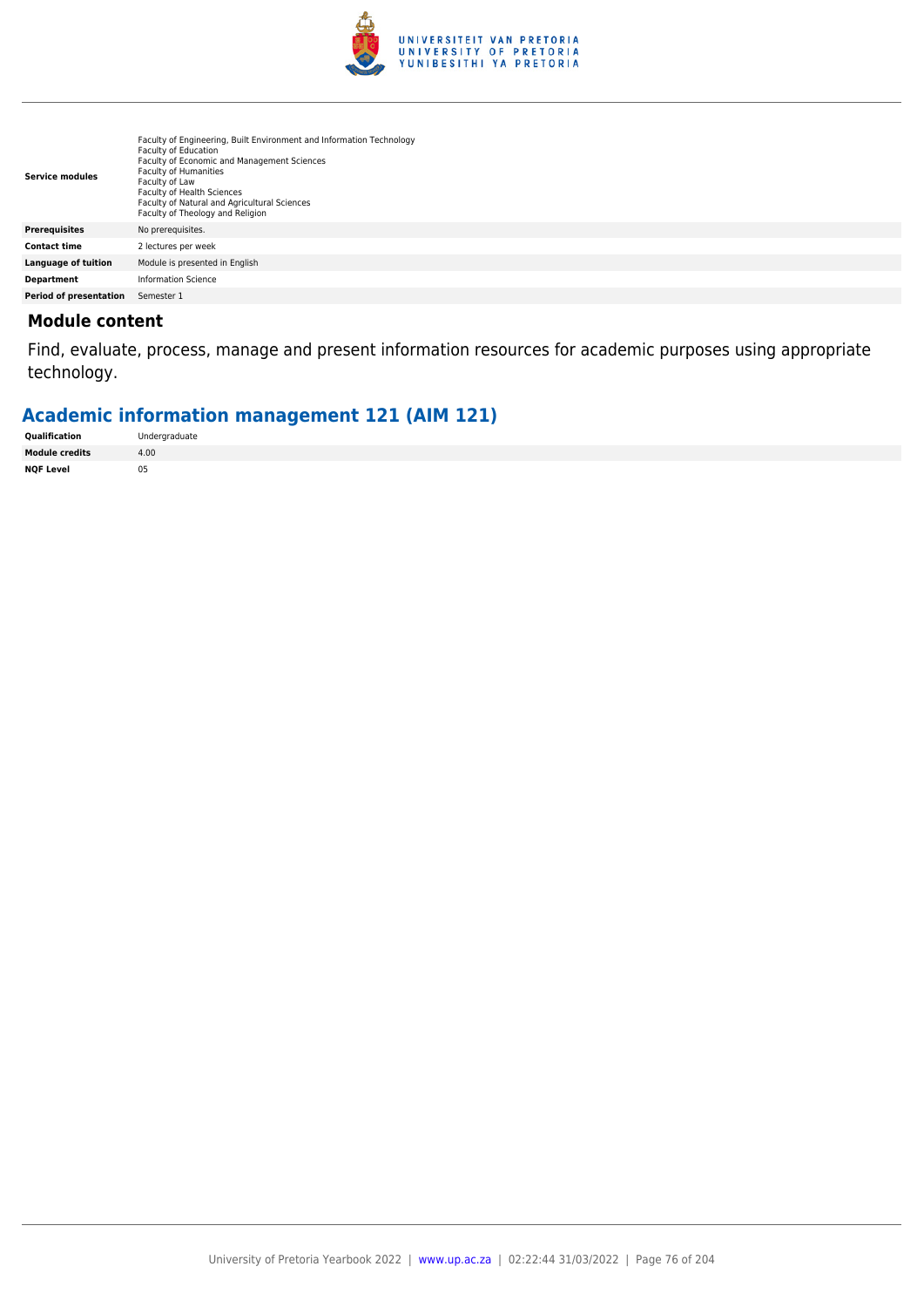

**[BChD](https://www.up.ac.za/yearbooks/2022/programmes/view/06265072)** [BCom \(Agribusiness Management\)](https://www.up.ac.za/yearbooks/2022/programmes/view/06265072) [BCom \(Informatics\) Information Systems](https://www.up.ac.za/yearbooks/2022/programmes/view/06265072) [BCom \(Law\)](https://www.up.ac.za/yearbooks/2022/programmes/view/06265072) [BCom \(Statistics and Data Science\)](https://www.up.ac.za/yearbooks/2022/programmes/view/06265072) [BDiv](https://www.up.ac.za/yearbooks/2022/programmes/view/06265072) [BIS \(Publishing\)](https://www.up.ac.za/yearbooks/2022/programmes/view/06265072) [BOH](https://www.up.ac.za/yearbooks/2022/programmes/view/06265072) [BOT](https://www.up.ac.za/yearbooks/2022/programmes/view/06265072) [BPhysT](https://www.up.ac.za/yearbooks/2022/programmes/view/06265072) [BSW](https://www.up.ac.za/yearbooks/2022/programmes/view/06265072) [BSc \(Geoinformatics\)](https://www.up.ac.za/yearbooks/2022/programmes/view/06265072) [BSc \(Meteorology\)](https://www.up.ac.za/yearbooks/2022/programmes/view/06265072) [MBChB](https://www.up.ac.za/yearbooks/2022/programmes/view/06265072) **[BA](https://www.up.ac.za/yearbooks/2022/programmes/view/06265072)** [BA \(Audiology\)](https://www.up.ac.za/yearbooks/2022/programmes/view/06265072) [BA \(Fine Arts\)](https://www.up.ac.za/yearbooks/2022/programmes/view/06265072) [BA \(Information Design\)](https://www.up.ac.za/yearbooks/2022/programmes/view/06265072) [BA \(Languages\)](https://www.up.ac.za/yearbooks/2022/programmes/view/06265072) [BA \(Law\)](https://www.up.ac.za/yearbooks/2022/programmes/view/06265072) [BA \(Speech-Language Pathology\)](https://www.up.ac.za/yearbooks/2022/programmes/view/06265072) [BA \(Visual Studies\)](https://www.up.ac.za/yearbooks/2022/programmes/view/06265072) [BA extended programme](https://www.up.ac.za/yearbooks/2022/programmes/view/06265072) [BAdmin \(Public Management and International Relations\)](https://www.up.ac.za/yearbooks/2022/programmes/view/06265072) **[BCMP](https://www.up.ac.za/yearbooks/2022/programmes/view/06265072)** [BCom](https://www.up.ac.za/yearbooks/2022/programmes/view/06265072) [BCom \(Accounting Sciences\)](https://www.up.ac.za/yearbooks/2022/programmes/view/06265072) [BCom \(Business Management\)](https://www.up.ac.za/yearbooks/2022/programmes/view/06265072) [BCom \(Econometrics\)](https://www.up.ac.za/yearbooks/2022/programmes/view/06265072) BCom (Economicates)<br>[BCom \(Economics\)](https://www.up.ac.za/yearbooks/2022/programmes/view/06265072)<br>BCom (Financial Sciences) [BCom \(Financial Sciences\)](https://www.up.ac.za/yearbooks/2022/programmes/view/06265072)<br>[BCom \(Human Resource Management\)](https://www.up.ac.za/yearbooks/2022/programmes/view/06265072)<br>[BCom \(Investment Management\)](https://www.up.ac.za/yearbooks/2022/programmes/view/06265072)<br>[BCom \(Marketing Management\)](https://www.up.ac.za/yearbooks/2022/programmes/view/06265072)<br>[BCom \(Supply Chain Management\)](https://www.up.ac.za/yearbooks/2022/programmes/view/06265072)<br>[BCom extended programme](https://www.up.ac.za/yearbooks/2022/programmes/view/06265072)<br>[BConSci \(Food Retail Management\)](https://www.up.ac.za/yearbooks/2022/programmes/view/06265072)<br>BConSci (Food Reta **[BDietetics](https://www.up.ac.za/yearbooks/2022/programmes/view/06265072)** [BDram](https://www.up.ac.za/yearbooks/2022/programmes/view/06265072) [BEd \(Foundation Phase Teaching\)](https://www.up.ac.za/yearbooks/2022/programmes/view/06265072) [BEd \(Intermediate Phase Teaching\)](https://www.up.ac.za/yearbooks/2022/programmes/view/06265072) [BEd \(Senior Phase and Further Education and Training Teaching\)](https://www.up.ac.za/yearbooks/2022/programmes/view/06265072) [BIS \(Information Science\)](https://www.up.ac.za/yearbooks/2022/programmes/view/06265072) [BIS \(Multimedia\)](https://www.up.ac.za/yearbooks/2022/programmes/view/06265072) [BIT \(Information Systems\)](https://www.up.ac.za/yearbooks/2022/programmes/view/06265072) [BMus](https://www.up.ac.za/yearbooks/2022/programmes/view/06265072) [BMus extended programme](https://www.up.ac.za/yearbooks/2022/programmes/view/06265072) **[BNurs](https://www.up.ac.za/yearbooks/2022/programmes/view/06265072)** [BPolSci \(International Studies\)](https://www.up.ac.za/yearbooks/2022/programmes/view/06265072)<br>BPolSci (International Studies)<br>BRolSci (Political Studies)<br>[BSc \(Actuarial and Financial Mathematics\)](https://www.up.ac.za/yearbooks/2022/programmes/view/06265072)<br>[BSc \(Applied Mathematics\)](https://www.up.ac.za/yearbooks/2022/programmes/view/06265072)<br>[BSc \(Biochemistry\)](https://www.up.ac.za/yearbooks/2022/programmes/view/06265072)<br>BSc (Biotogical Sciences)<br>BSc (Biotechnolog [BSc \(Construction Management\)](https://www.up.ac.za/yearbooks/2022/programmes/view/06265072) [BSc \(Culinary Science\)](https://www.up.ac.za/yearbooks/2022/programmes/view/06265072) [BSc \(Ecology\)](https://www.up.ac.za/yearbooks/2022/programmes/view/06265072) [BSc \(Engineering and Environmental Geology\)](https://www.up.ac.za/yearbooks/2022/programmes/view/06265072) [BSc \(Entomology\)](https://www.up.ac.za/yearbooks/2022/programmes/view/06265072) [BSc \(Food Science\)](https://www.up.ac.za/yearbooks/2022/programmes/view/06265072) [BSc \(Genetics\)](https://www.up.ac.za/yearbooks/2022/programmes/view/06265072) [BSc \(Geology\)](https://www.up.ac.za/yearbooks/2022/programmes/view/06265072) and Environmental Science)<br>BSc (Geology)<br>[BSc \(Human Genetics\)](https://www.up.ac.za/yearbooks/2022/programmes/view/06265072)<br>[BSc \(Human Physiology\)](https://www.up.ac.za/yearbooks/2022/programmes/view/06265072)<br>[BSc \(Information and Knowledge Systems\)](https://www.up.ac.za/yearbooks/2022/programmes/view/06265072)<br>BSC (Informatical Statistics)<br>BSC (Mathematical Statistics) [BSc \(Mathematics\)](https://www.up.ac.za/yearbooks/2022/programmes/view/06265072) [BSc \(Medical Sciences\)](https://www.up.ac.za/yearbooks/2022/programmes/view/06265072) [BSc \(Microbiology\)](https://www.up.ac.za/yearbooks/2022/programmes/view/06265072) [BSc \(Nutrition\)](https://www.up.ac.za/yearbooks/2022/programmes/view/06265072) [BSc \(Physics\)](https://www.up.ac.za/yearbooks/2022/programmes/view/06265072) [BSc \(Plant Science\)](https://www.up.ac.za/yearbooks/2022/programmes/view/06265072) [BSc \(Quantity Surveying\)](https://www.up.ac.za/yearbooks/2022/programmes/view/06265072) [BSc \(Real Estate\)](https://www.up.ac.za/yearbooks/2022/programmes/view/06265072) [BSc \(Zoology\)](https://www.up.ac.za/yearbooks/2022/programmes/view/06265072)<br> [BSc extended programme - Biological and Agricultural Sciences](https://www.up.ac.za/yearbooks/2022/programmes/view/06265072)<br> [BSc extended programme - Mathematical Sciences](https://www.up.ac.za/yearbooks/2022/programmes/view/06265072)<br> [BSc extended programme - Physical Sciences](https://www.up.ac.za/yearbooks/2022/programmes/view/06265072)<br>
BScAgric (Agricultural Economics and Agribusiness Ma [BTRP](https://www.up.ac.za/yearbooks/2022/programmes/view/06265072) [BTh](https://www.up.ac.za/yearbooks/2022/programmes/view/06265072) **[BVSc](https://www.up.ac.za/yearbooks/2022/programmes/view/06265072) [BVetNurs](https://www.up.ac.za/yearbooks/2022/programmes/view/06265072)** [Diploma in Theology](https://www.up.ac.za/yearbooks/2022/programmes/view/06265072) [LLB](https://www.up.ac.za/yearbooks/2022/programmes/view/06265072)

**Programmes**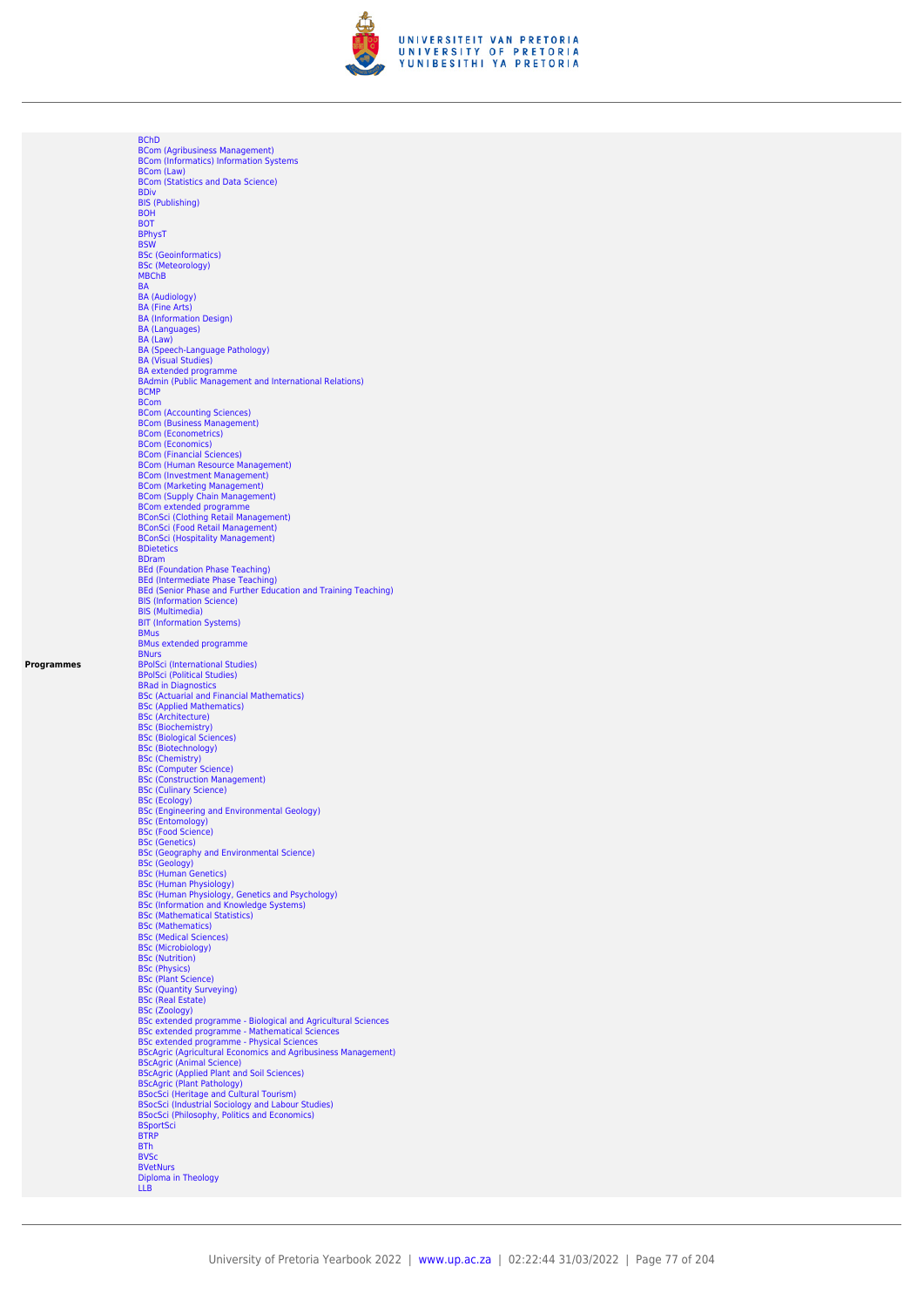

| <b>Service modules</b> | Faculty of Engineering, Built Environment and Information Technology<br><b>Faculty of Education</b><br>Faculty of Economic and Management Sciences<br><b>Faculty of Humanities</b><br>Faculty of Law<br>Faculty of Health Sciences<br>Faculty of Natural and Agricultural Sciences<br>Faculty of Theology and Religion<br><b>Faculty of Veterinary Science</b> |
|------------------------|----------------------------------------------------------------------------------------------------------------------------------------------------------------------------------------------------------------------------------------------------------------------------------------------------------------------------------------------------------------|
| <b>Prerequisites</b>   | No prerequisites.                                                                                                                                                                                                                                                                                                                                              |
| <b>Contact time</b>    | 2 lectures per week                                                                                                                                                                                                                                                                                                                                            |
| Language of tuition    | Module is presented in English                                                                                                                                                                                                                                                                                                                                 |
| <b>Department</b>      | <b>Informatics</b>                                                                                                                                                                                                                                                                                                                                             |
| Period of presentation | Semester 2                                                                                                                                                                                                                                                                                                                                                     |

Apply effective search strategies in different technological environments. Demonstrate the ethical and fair use of information resources. Integrate 21st-century communications into the management of academic information.

| Qualification                 | Undergraduate                                                                                                                                                                                                                                                                                                                                                                                                                                                                                                                                           |
|-------------------------------|---------------------------------------------------------------------------------------------------------------------------------------------------------------------------------------------------------------------------------------------------------------------------------------------------------------------------------------------------------------------------------------------------------------------------------------------------------------------------------------------------------------------------------------------------------|
| <b>Module credits</b>         | 6.00                                                                                                                                                                                                                                                                                                                                                                                                                                                                                                                                                    |
| <b>NQF Level</b>              | 05                                                                                                                                                                                                                                                                                                                                                                                                                                                                                                                                                      |
| <b>Programmes</b>             | <b>BDiv</b><br><b>BSW</b><br><b>BA</b><br><b>BA (Audiology)</b><br><b>BA (Fine Arts)</b><br><b>BA (Information Design)</b><br><b>BA</b> (Languages)<br>BA (Speech-Language Pathology)<br><b>BA (Visual Studies)</b><br><b>BA</b> extended programme<br><b>BDram</b><br><b>BMus</b><br><b>BMus extended programme</b><br><b>BPolSci (International Studies)</b><br><b>BPolSci (Political Studies)</b><br><b>BSocSci (Heritage and Cultural Tourism)</b><br><b>BSocSci (Industrial Sociology and Labour Studies)</b><br><b>BTh</b><br>Diploma in Theology |
| <b>Service modules</b>        | <b>Faculty of Health Sciences</b><br>Faculty of Theology and Religion                                                                                                                                                                                                                                                                                                                                                                                                                                                                                   |
| <b>Prerequisites</b>          | No prerequisites.                                                                                                                                                                                                                                                                                                                                                                                                                                                                                                                                       |
| <b>Contact time</b>           | 2 lectures per week                                                                                                                                                                                                                                                                                                                                                                                                                                                                                                                                     |
| <b>Language of tuition</b>    | Module is presented in English                                                                                                                                                                                                                                                                                                                                                                                                                                                                                                                          |
| <b>Department</b>             | Unit for Academic Literacy                                                                                                                                                                                                                                                                                                                                                                                                                                                                                                                              |
| <b>Period of presentation</b> | Semester 1                                                                                                                                                                                                                                                                                                                                                                                                                                                                                                                                              |

## **Academic literacy 110 (ALL 110)**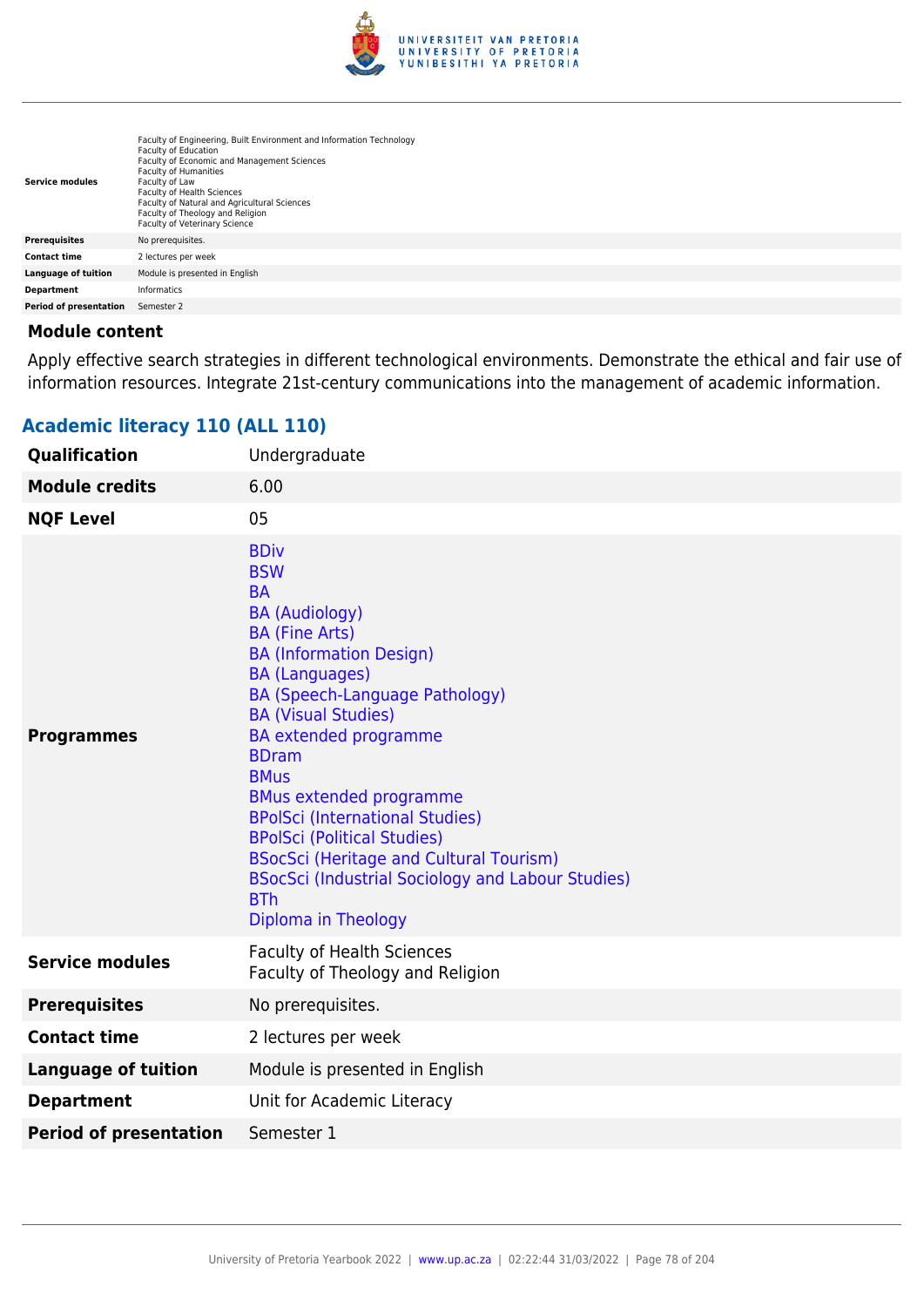

This module intends to equip students to cope more confidently and competently with the reading and understanding of a variety of texts, to apply these skills in a variety of contexts and to follow the conventions of academic writing.

## **Academic literacy for Theology 120 (ALL 120)**

| Qualification                 | Undergraduate                                    |
|-------------------------------|--------------------------------------------------|
| <b>Module credits</b>         | 6.00                                             |
| <b>NQF Level</b>              | 05                                               |
| <b>Programmes</b>             | <b>BDiv</b><br><b>BTh</b><br>Diploma in Theology |
| <b>Service modules</b>        | Faculty of Theology and Religion                 |
| <b>Prerequisites</b>          | No prerequisites.                                |
| <b>Contact time</b>           | 2 lectures per week                              |
| <b>Language of tuition</b>    | Module is presented in English                   |
| <b>Department</b>             | Unit for Academic Literacy                       |
| <b>Period of presentation</b> | Semester 2                                       |

#### **Module content**

By the end of this module students should be able to cope more confidently and competently with the reading, writing and critical thinking demands that are characteristic of the field of Theology.

#### **Background of the Bible 711 (BYB 711)**

| <b>Qualification</b>          | Postgraduate                      |
|-------------------------------|-----------------------------------|
| <b>Module credits</b>         | 15.00                             |
| <b>NQF Level</b>              | 08                                |
| <b>Programmes</b>             | <b>BThHons (Religion Studies)</b> |
| <b>Prerequisites</b>          | No prerequisites.                 |
| <b>Contact time</b>           | 3 lectures per week               |
| <b>Language of tuition</b>    | Module is presented in English    |
| <b>Department</b>             | <b>Religion Studies</b>           |
| <b>Period of presentation</b> | Semester 1                        |

#### **Module content**

The aim of this module is to acquaint the student with certain aspects regarding the background of the world in which the Bible originated.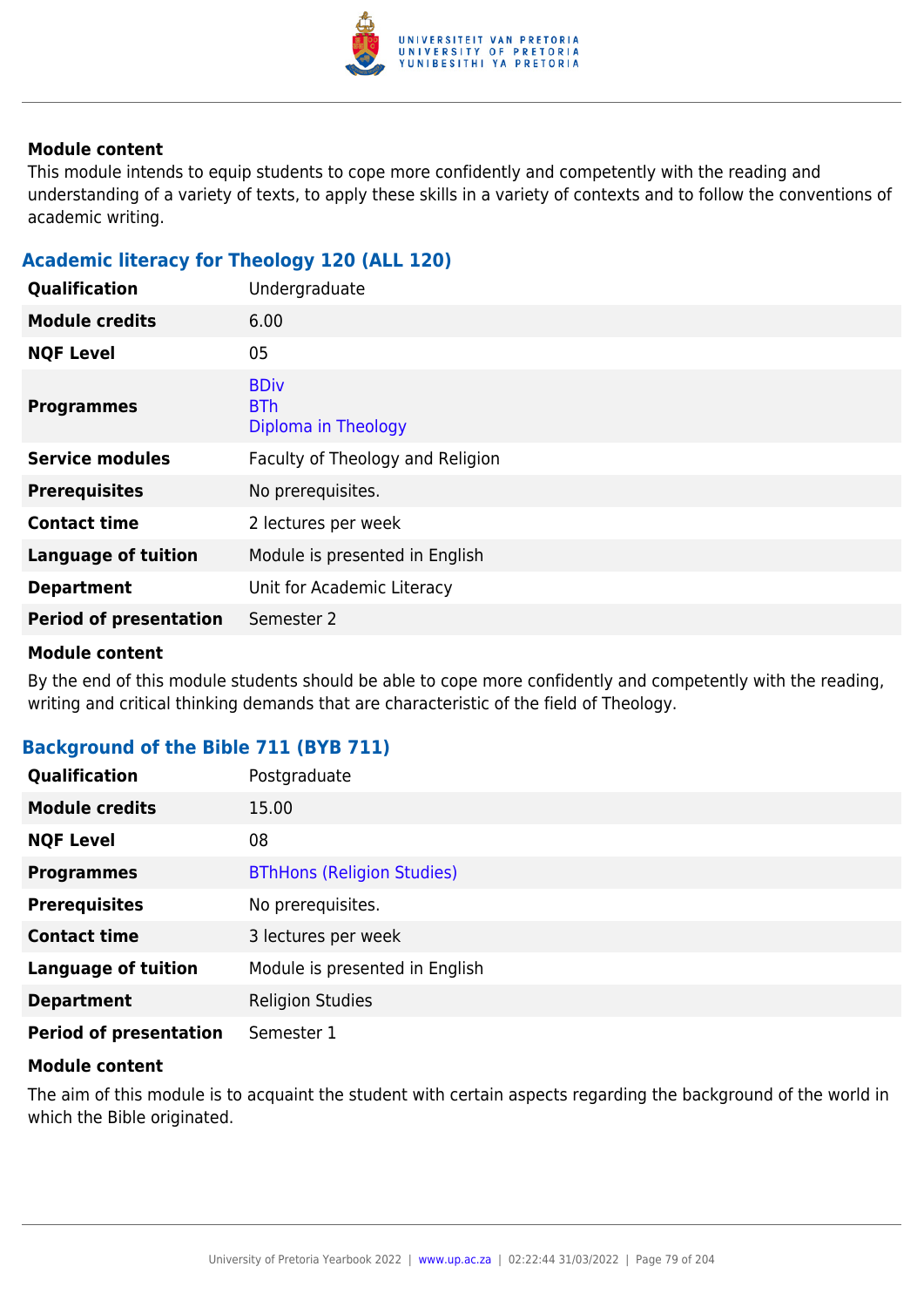

### **Hermeneutics 712 (BYB 712)**

| Qualification                 | Postgraduate                      |
|-------------------------------|-----------------------------------|
| <b>Module credits</b>         | 15.00                             |
| <b>NQF Level</b>              | 08                                |
| <b>Programmes</b>             | <b>BThHons (Religion Studies)</b> |
| <b>Prerequisites</b>          | No prerequisites.                 |
| <b>Contact time</b>           | 3 lectures per week               |
| <b>Language of tuition</b>    | Module is presented in English    |
| <b>Department</b>             | <b>Religion Studies</b>           |
| <b>Period of presentation</b> | Semester 1                        |

#### **Module content**

In this module the emphasis falls on the different factors involved in the interpretation of the Bible, as well as on some models of interpretation.

## **Biblical archaeology 713 (BYB 713)**

| <b>Qualification</b>          | Postgraduate                      |
|-------------------------------|-----------------------------------|
| <b>Module credits</b>         | 15.00                             |
| <b>NQF Level</b>              | 08                                |
| <b>Programmes</b>             | <b>BThHons (Religion Studies)</b> |
| <b>Prerequisites</b>          | No prerequisites.                 |
| <b>Contact time</b>           | 3 lectures per week               |
| <b>Language of tuition</b>    | Module is presented in English    |
| <b>Department</b>             | <b>Religion Studies</b>           |
| <b>Period of presentation</b> | Semester 2                        |

#### **Module content**

After studying this module, the student should be able to define Biblical archaeology, and to discuss its methods and its contribution to our understanding of the Bible. The student should be able to discuss archaeology in Jerusalem as well as the religious significance, geography and history of Jerusalem from an archaeological perspective.

#### **Religious studies 714 (BYB 714)**

| <b>Qualification</b>  | Postgraduate                      |
|-----------------------|-----------------------------------|
| <b>Module credits</b> | 15.00                             |
| <b>NQF Level</b>      | 08                                |
| <b>Programmes</b>     | <b>BThHons (Religion Studies)</b> |
| <b>Prerequisites</b>  | No prerequisites.                 |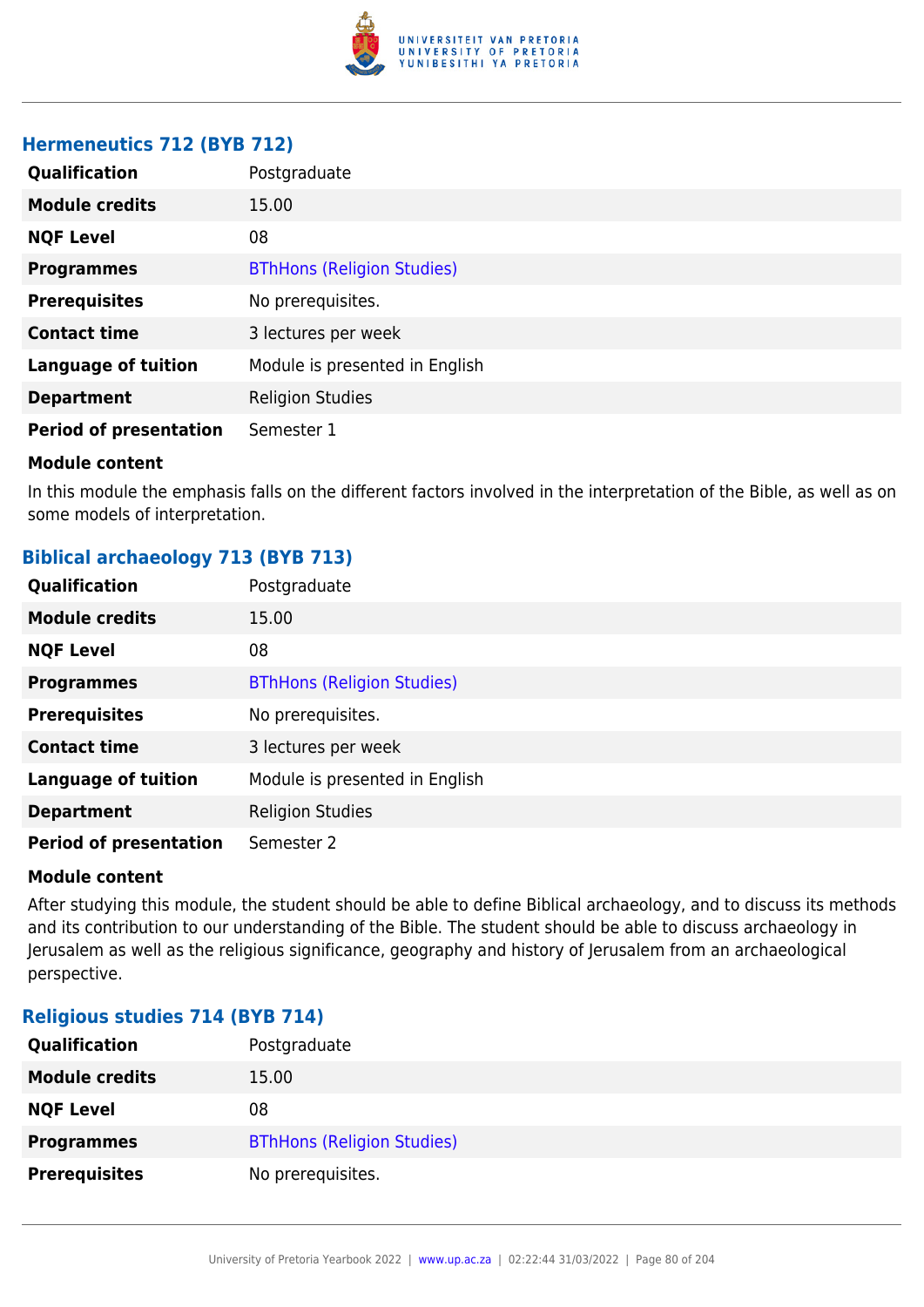

The aim of this module is to make the student aware of the subject of Religious Studies and its different subfields, and to give the student an introductory view of a few world religions.

## **Old Testament theology 721 (BYB 721)**

| <b>Qualification</b>          | Postgraduate                      |
|-------------------------------|-----------------------------------|
| <b>Module credits</b>         | 15.00                             |
| <b>NQF Level</b>              | 08                                |
| <b>Programmes</b>             | <b>BThHons (Religion Studies)</b> |
| <b>Prerequisites</b>          | No prerequisites.                 |
| <b>Contact time</b>           | 3 lectures per week               |
| <b>Language of tuition</b>    | Module is presented in English    |
| <b>Department</b>             | <b>Religion Studies</b>           |
| <b>Period of presentation</b> | Semester 1                        |

#### **Module content**

The aim of this module is to get an overview of several aspects of the Book of Psalms in order to identify and understand the different theologies in the book.

## **New Testament theology 722 (BYB 722)**

| <b>Qualification</b>          | Postgraduate                      |
|-------------------------------|-----------------------------------|
| <b>Module credits</b>         | 15.00                             |
| <b>NQF Level</b>              | 08                                |
| <b>Programmes</b>             | <b>BThHons (Religion Studies)</b> |
| <b>Prerequisites</b>          | No prerequisites.                 |
| <b>Contact time</b>           | 3 lectures per week               |
| <b>Language of tuition</b>    | Module is presented in English    |
| <b>Department</b>             | <b>Religion Studies</b>           |
| <b>Period of presentation</b> | Semester 1                        |

#### **Module content**

The aim of this module is to understand the principles underlying a theology of the New Testament and the origin of New Testament theology.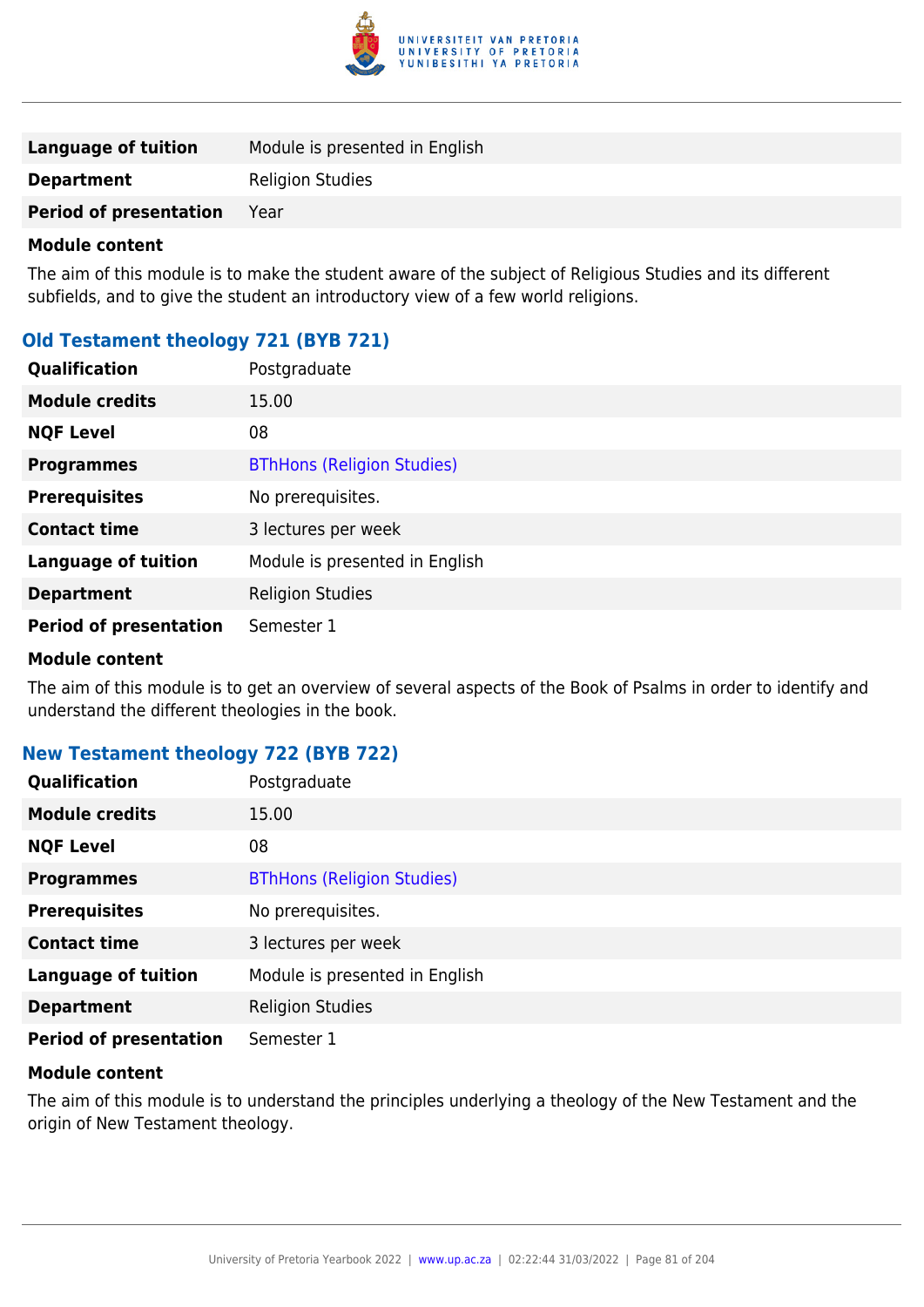

## **Biblical ethics 723 (BYB 723)**

| Qualification                 | Postgraduate                      |
|-------------------------------|-----------------------------------|
| <b>Module credits</b>         | 15.00                             |
| <b>NQF Level</b>              | 08                                |
| <b>Programmes</b>             | <b>BThHons (Religion Studies)</b> |
| <b>Prerequisites</b>          | No prerequisites.                 |
| <b>Contact time</b>           | 1 lecture per week                |
| <b>Language of tuition</b>    | Module is presented in English    |
| <b>Department</b>             | <b>Religion Studies</b>           |
| <b>Period of presentation</b> | Year                              |

#### **Module content**

Ethical questions are very important in our society. Human relations form the basis of the church as well as the society as a whole. In this module attention will be given to the ethical guidelines of scripture on ethical issues.

## **Theory of Biblical exposition 724 (BYB 724)**

| Qualification                 | Postgraduate                      |
|-------------------------------|-----------------------------------|
| <b>Module credits</b>         | 15.00                             |
| <b>NQF Level</b>              | 08                                |
| <b>Programmes</b>             | <b>BThHons (Religion Studies)</b> |
| <b>Prerequisites</b>          | No prerequisites.                 |
| <b>Contact time</b>           | 3 lectures per week               |
| <b>Language of tuition</b>    | Module is presented in English    |
| <b>Department</b>             | <b>Religion Studies</b>           |
| <b>Period of presentation</b> | Year                              |

#### **Module content**

The aim of this module is to have insight in the process of exegesis and to be able to evaluate different approaches to the analysis of the Bible.

## **Old Testament exegesis 731 (BYB 731)**

| Qualification         | Postgraduate                      |
|-----------------------|-----------------------------------|
| <b>Module credits</b> | 15.00                             |
| <b>NQF Level</b>      | 08                                |
| <b>Programmes</b>     | <b>BThHons (Religion Studies)</b> |
| <b>Prerequisites</b>  | No prerequisites.                 |
| <b>Contact time</b>   | 3 lectures per week               |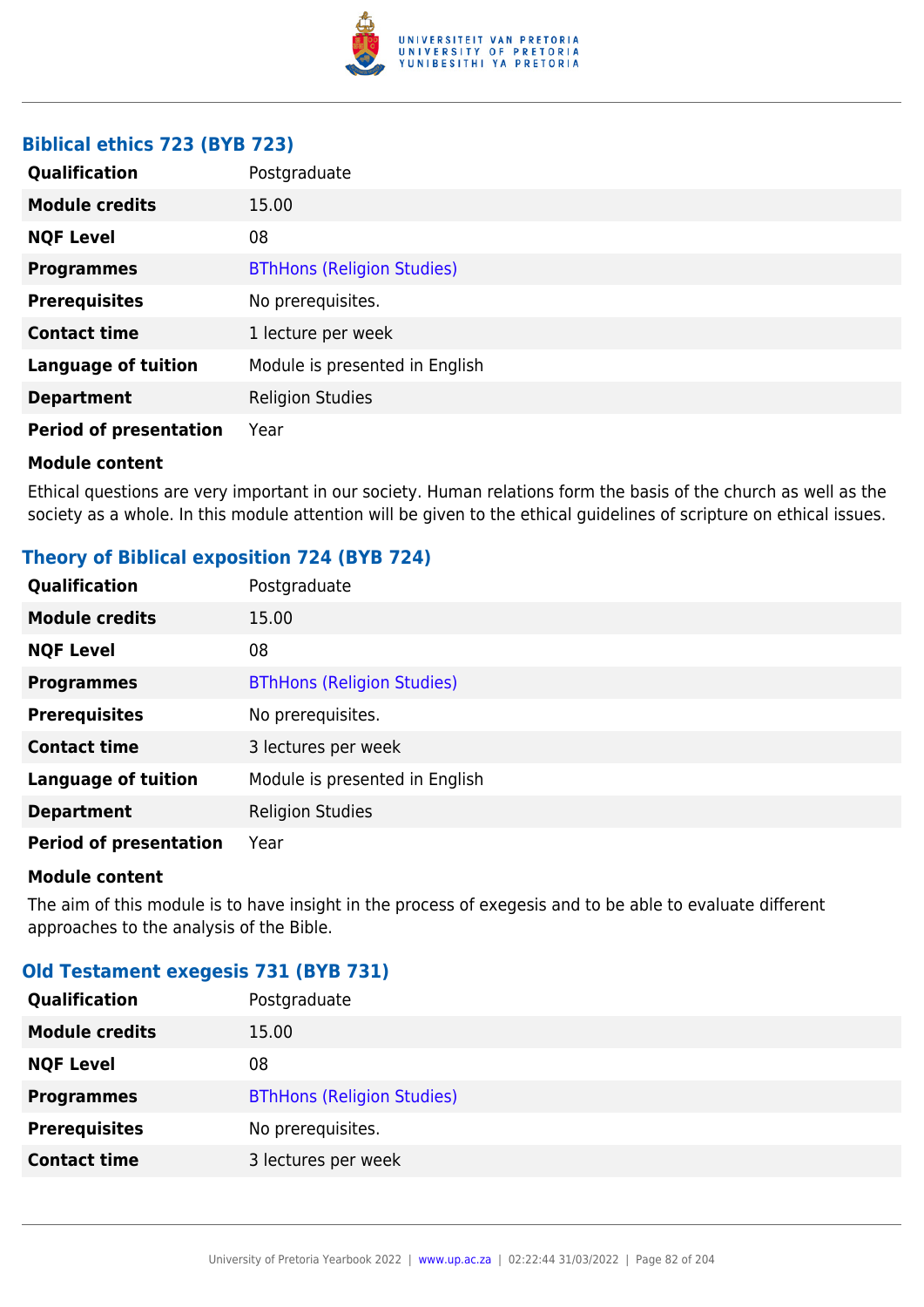

| Language of tuition           | Module is presented in English |
|-------------------------------|--------------------------------|
| <b>Department</b>             | <b>Religion Studies</b>        |
| <b>Period of presentation</b> | Semester 2                     |

After completing this module, the student should be able to discuss the character, composition, research history and message of the books of Proverbs and Ecclesiastes. He/she should also be able to discuss the translation, literary form and meaning of selected texts.

## **New Testament exegesis 732 (BYB 732)**

| Qualification                 | Postgraduate                      |
|-------------------------------|-----------------------------------|
| <b>Module credits</b>         | 15.00                             |
| <b>NQF Level</b>              | 08                                |
| <b>Programmes</b>             | <b>BThHons (Religion Studies)</b> |
| <b>Prerequisites</b>          | No prerequisites.                 |
| <b>Contact time</b>           | 3 lectures per week               |
| <b>Language of tuition</b>    | Module is presented in English    |
| <b>Department</b>             | <b>Religion Studies</b>           |
| <b>Period of presentation</b> | Semester 2                        |

#### **Module content**

In this module the student will do exegesis of selected texts from the New Testament.

## **Bible in African context 733 (BYB 733)**

| Qualification                 | Postgraduate                      |
|-------------------------------|-----------------------------------|
| <b>Module credits</b>         | 15.00                             |
| <b>NQF Level</b>              | 08                                |
| <b>Programmes</b>             | <b>BThHons (Religion Studies)</b> |
| <b>Prerequisites</b>          | No prerequisites.                 |
| <b>Contact time</b>           | 1 lecture per week                |
| <b>Language of tuition</b>    | Module is presented in English    |
| <b>Department</b>             | <b>Religion Studies</b>           |
| <b>Period of presentation</b> | Year                              |

#### **Module content**

This module aims to provide the student with insight into how the Biblical text is read and understood in the African context.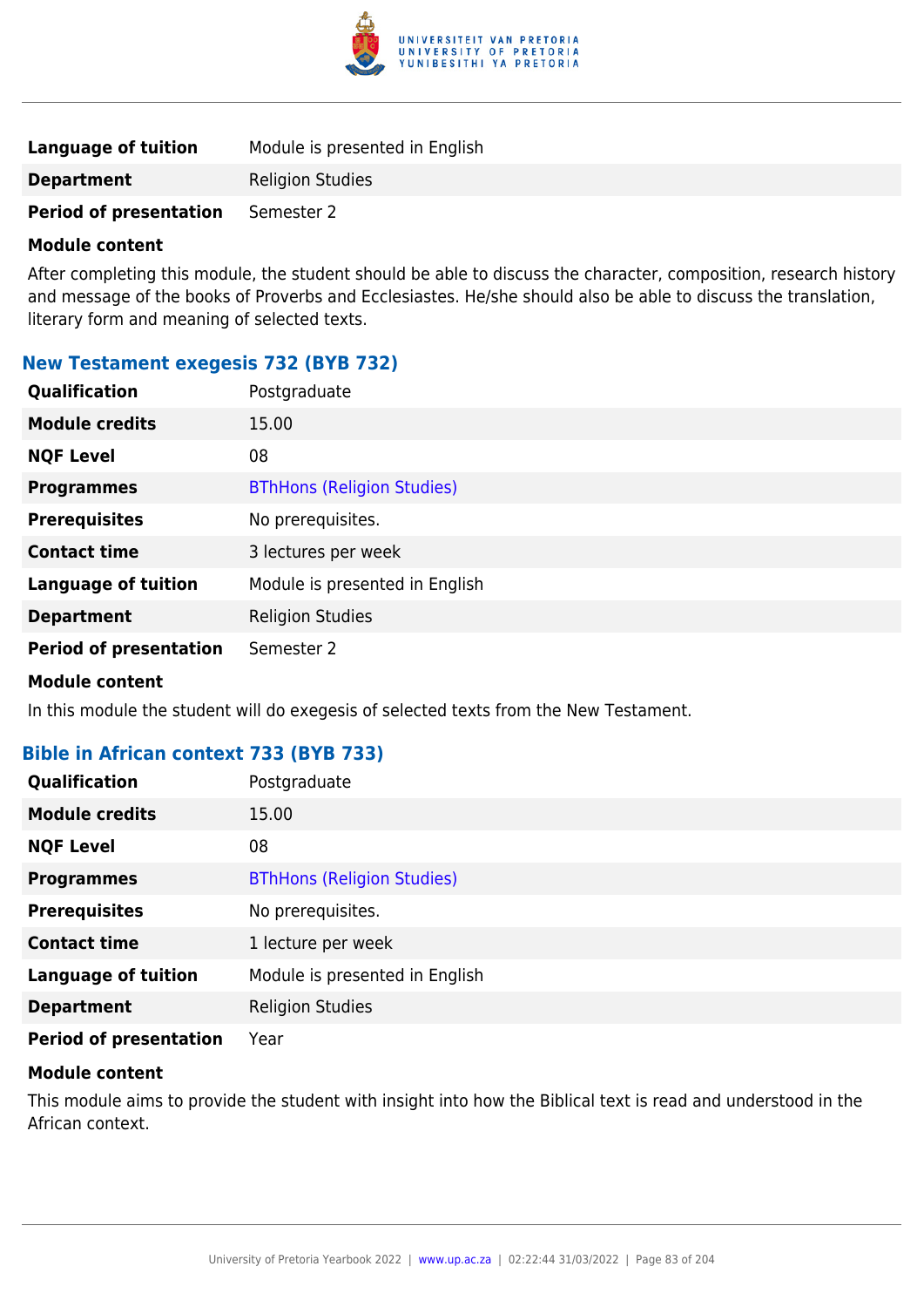

## **Bible and the arts 734 (BYB 734)**

| <b>Qualification</b>          | Postgraduate                      |
|-------------------------------|-----------------------------------|
| <b>Module credits</b>         | 15.00                             |
| <b>NQF Level</b>              | 08                                |
| <b>Programmes</b>             | <b>BThHons (Religion Studies)</b> |
| <b>Prerequisites</b>          | No prerequisites.                 |
| <b>Contact time</b>           | 1 lecture per week                |
| <b>Language of tuition</b>    | Module is presented in English    |
| <b>Department</b>             | <b>Religion Studies</b>           |
| <b>Period of presentation</b> | Year                              |

#### **Module content**

The first aim of this module is to get a broad overview on the role of music in the Bible, to reflect on the relationship between music and religion in general, and to understand the role of music in the Western civilisation and sub-Saharan Africa. The second aim is to enable the student to discuss the relationship between visual arts and religion (Christianity) in history with special attention to distinct tendencies in specific periods and the religious aspects and meanings of selected works of art.

## **Research report 740 (BYB 740)**

| Qualification                 | Postgraduate                      |
|-------------------------------|-----------------------------------|
| <b>Module credits</b>         | 30.00                             |
| <b>NQF Level</b>              | 08                                |
| <b>Programmes</b>             | <b>BThHons (Religion Studies)</b> |
| <b>Prerequisites</b>          | No prerequisites.                 |
| <b>Contact time</b>           | 3 lectures per week               |
| <b>Language of tuition</b>    | Module is presented in English    |
| <b>Department</b>             | <b>Religion Studies</b>           |
| <b>Period of presentation</b> | Semester 1                        |

#### **Module content**

After studying this module, the student should be able to write a scholarly essay and utilise the sources in the library.

## **Research methodology 813 (BYB 813)**

| <b>Qualification</b>  | Postgraduate                        |
|-----------------------|-------------------------------------|
| <b>Module credits</b> | 20.00                               |
| <b>NQF Level</b>      | 09                                  |
| <b>Programmes</b>     | MTh (Religion Studies) (Coursework) |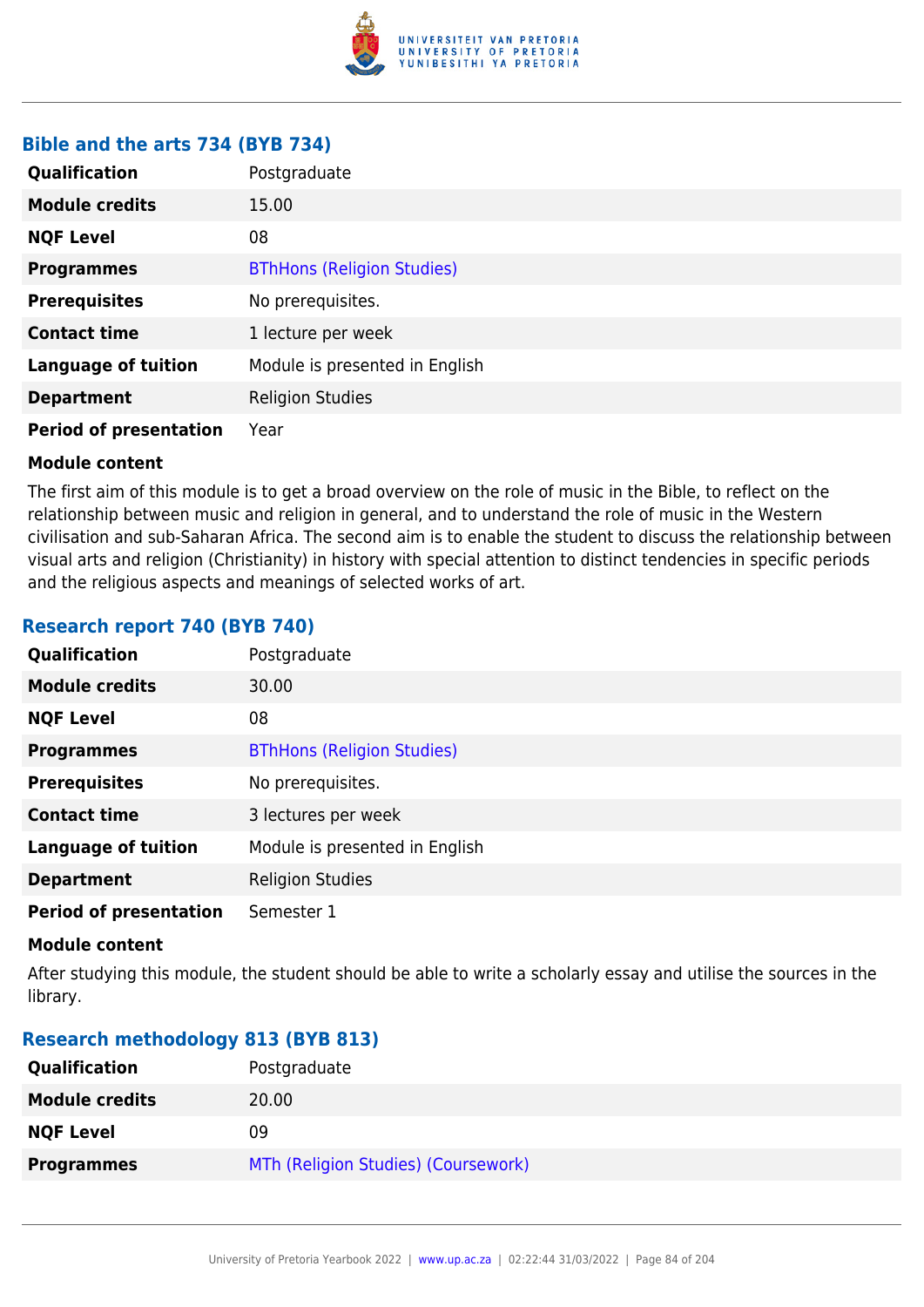

| <b>Prerequisites</b>          | No prerequisites.              |
|-------------------------------|--------------------------------|
| <b>Contact time</b>           | 1 seminar per week             |
| <b>Language of tuition</b>    | Module is presented in English |
| <b>Department</b>             | <b>Religion Studies</b>        |
| <b>Period of presentation</b> | Year                           |
| <b>Module content</b>         |                                |

Study of the scientific research process (methodology).

## **Living Islam 814 (BYB 814)**

| <b>Qualification</b>          | Postgraduate                        |
|-------------------------------|-------------------------------------|
| <b>Module credits</b>         | 20.00                               |
| <b>NQF Level</b>              | 09                                  |
| <b>Programmes</b>             | MTh (Religion Studies) (Coursework) |
| <b>Language of tuition</b>    | Module is presented in English      |
| <b>Department</b>             | Old Testament and Hebrew Scriptures |
| <b>Period of presentation</b> | Year                                |

#### **Module content**

This module provides an overview of the beliefs, practices and scripture of Islam.

## **History of Islam 815 (BYB 815)**

| Qualification                 | Postgraduate                        |
|-------------------------------|-------------------------------------|
| <b>Module credits</b>         | 20.00                               |
| <b>NQF Level</b>              | 09                                  |
| <b>Programmes</b>             | MTh (Religion Studies) (Coursework) |
| <b>Language of tuition</b>    | Module is presented in English      |
| <b>Department</b>             | Old Testament and Hebrew Scriptures |
| <b>Period of presentation</b> | Year                                |

#### **Module content**

This module deals with the origin and apparent growth of Islam during its formative years.

#### **Christian-Muslim encounters 816 (BYB 816)**

| <b>Qualification</b>  | Postgraduate                        |
|-----------------------|-------------------------------------|
| <b>Module credits</b> | 20.00                               |
| <b>NQF Level</b>      | 09                                  |
| <b>Programmes</b>     | MTh (Religion Studies) (Coursework) |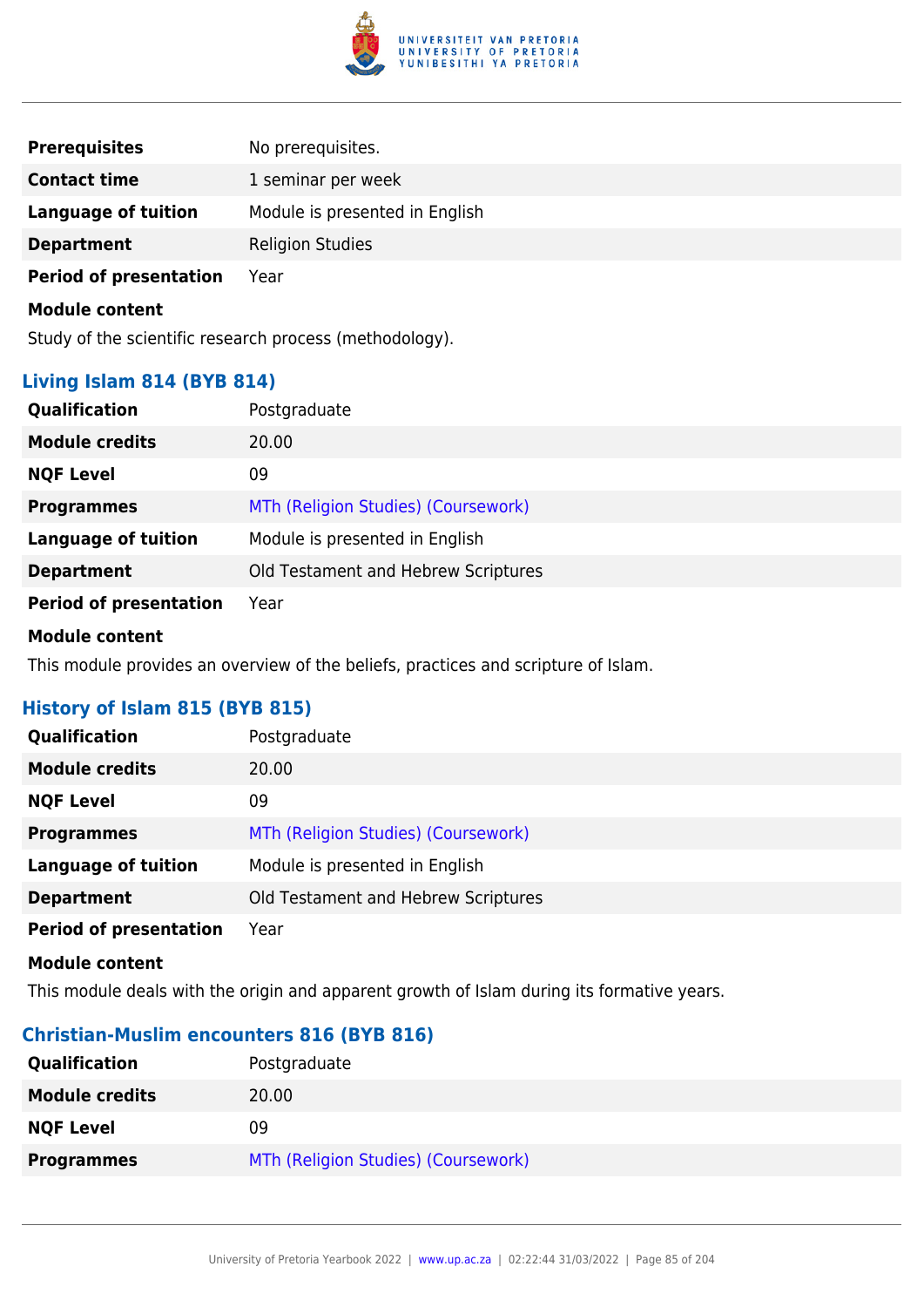

| <b>Language of tuition</b>    | Module is presented in English      |
|-------------------------------|-------------------------------------|
| <b>Department</b>             | Old Testament and Hebrew Scriptures |
| <b>Period of presentation</b> | Year                                |

This module deals with the history of relations between Christians and Muslims with the underlying theories and topics characterising the relations.

## **Hermeneutics 823 (BYB 823)**

| <b>Qualification</b>          | Postgraduate                        |
|-------------------------------|-------------------------------------|
| <b>Module credits</b>         | 10.00                               |
| <b>NQF Level</b>              | 09                                  |
| <b>Programmes</b>             | MTh (Religion Studies) (Coursework) |
| <b>Prerequisites</b>          | No prerequisites.                   |
| <b>Contact time</b>           | 1 lecture per week                  |
| <b>Language of tuition</b>    | Module is presented in English      |
| <b>Department</b>             | <b>Religion Studies</b>             |
| <b>Period of presentation</b> | Year                                |

#### **Module content**

Theory of Biblical interpretations and the practical application thereof.

## **Biblical archaeology 833 (BYB 833)**

| Qualification                 | Postgraduate                        |
|-------------------------------|-------------------------------------|
| <b>Module credits</b>         | 10.00                               |
| <b>NQF Level</b>              | 09                                  |
| <b>Programmes</b>             | MTh (Religion Studies) (Coursework) |
| <b>Prerequisites</b>          | No prerequisites.                   |
| <b>Contact time</b>           | 1 lecture per week                  |
| <b>Language of tuition</b>    | Module is presented in English      |
| <b>Department</b>             | <b>Religion Studies</b>             |
| <b>Period of presentation</b> | Year                                |

#### **Module content**

Study of the principles of this discipline as well as study of selected excavations in the lands of the Bible.

## **History and historiography 843 (BYB 843)**

**Qualification** Postgraduate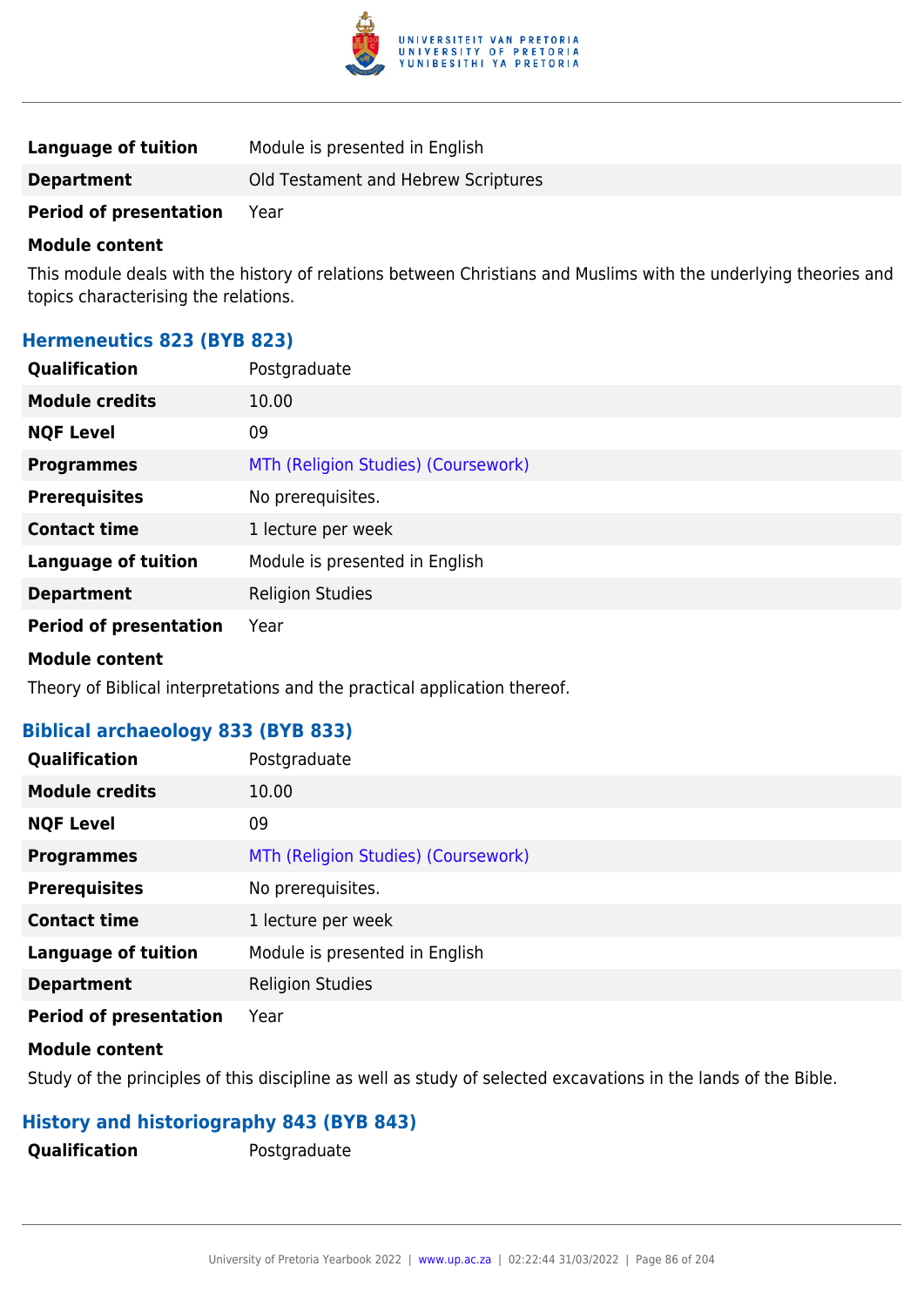

| <b>Module credits</b>         | 10.00                               |
|-------------------------------|-------------------------------------|
| <b>NQF Level</b>              | 09                                  |
| <b>Programmes</b>             | MTh (Religion Studies) (Coursework) |
| <b>Prerequisites</b>          | No prerequisites.                   |
| <b>Contact time</b>           | 1 lecture per week                  |
| <b>Language of tuition</b>    | Module is presented in English      |
| <b>Department</b>             | Old Testament and Hebrew Scriptures |
| <b>Period of presentation</b> | Year                                |

Study of the principles of Biblical historiography as such and the study of the characteristics of historical texts in the Bible.

## **Religious studies 853 (BYB 853)**

| Qualification                 | Postgraduate                        |
|-------------------------------|-------------------------------------|
| <b>Module credits</b>         | 10.00                               |
| <b>NQF Level</b>              | 09                                  |
| <b>Programmes</b>             | MTh (Religion Studies) (Coursework) |
| <b>Prerequisites</b>          | No prerequisites.                   |
| <b>Contact time</b>           | 1 lecture per week                  |
| <b>Language of tuition</b>    | Module is presented in English      |
| <b>Department</b>             | <b>Religion Studies</b>             |
| <b>Period of presentation</b> | Year                                |

#### **Module content**

Study of Judaism, Islam, Hinduism, Buddhism and African religions.

## **Exegesis 863 (BYB 863)**

| Qualification                 | Postgraduate                         |
|-------------------------------|--------------------------------------|
| <b>Module credits</b>         | 10.00                                |
| <b>NQF Level</b>              | 09                                   |
| <b>Programmes</b>             | MTh (Religion Studies) (Coursework)  |
| <b>Prerequisites</b>          | No prerequisites.                    |
| <b>Contact time</b>           | 1 lecture per week                   |
| <b>Language of tuition</b>    | Module is presented in English       |
| <b>Department</b>             | New Testament and Related Literature |
| <b>Period of presentation</b> | Year                                 |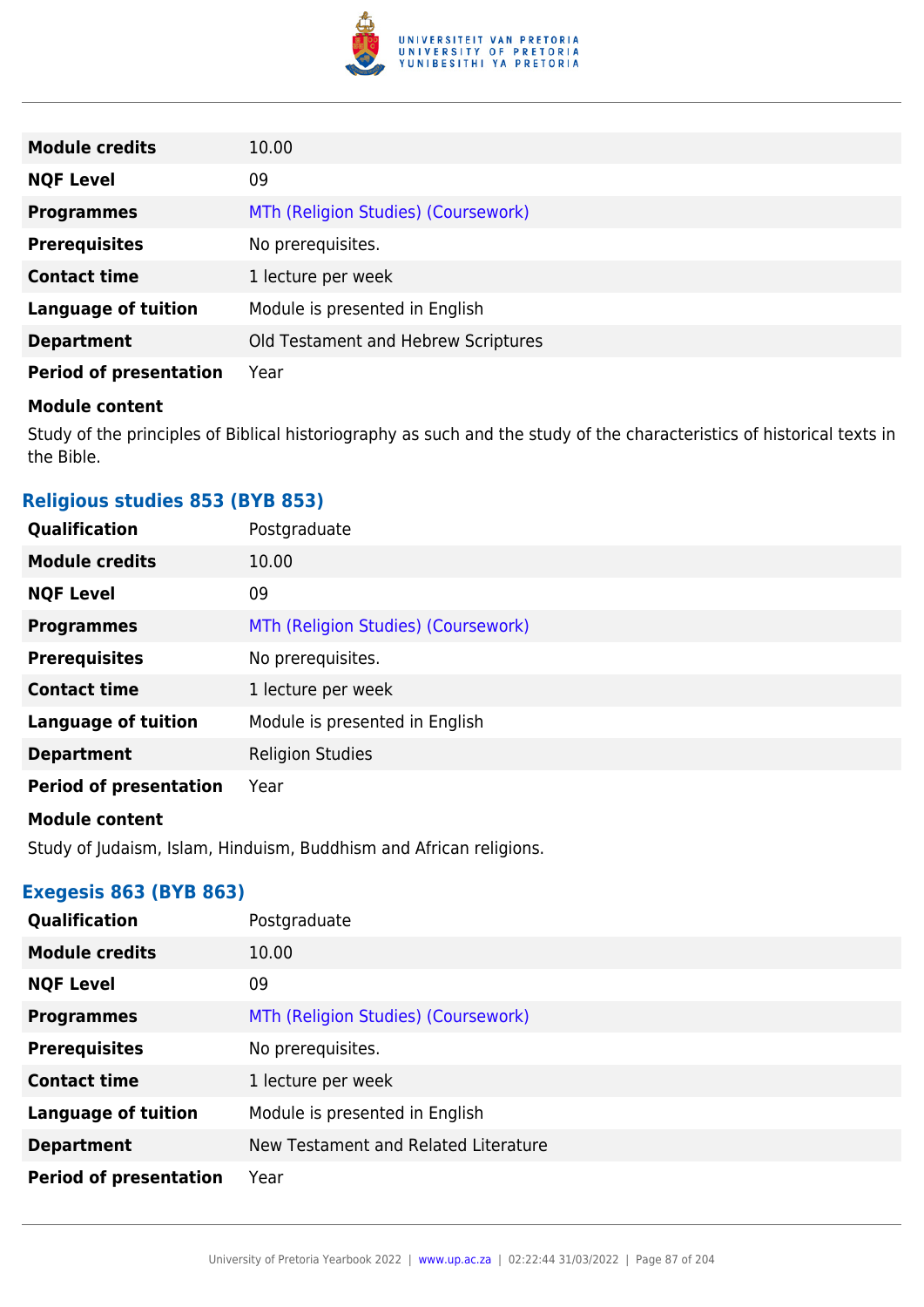

Study of the principles of exegesis as well as practical exegesis of selected texts of the Old and New Testaments.

## **Theology 873 (BYB 873)**

| Qualification                 | Postgraduate                        |
|-------------------------------|-------------------------------------|
| <b>Module credits</b>         | 10.00                               |
| <b>NQF Level</b>              | 09                                  |
| <b>Programmes</b>             | MTh (Religion Studies) (Coursework) |
| <b>Prerequisites</b>          | No prerequisites.                   |
| <b>Contact time</b>           | 1 lecture per week                  |
| <b>Language of tuition</b>    | Module is presented in English      |
| <b>Department</b>             | <b>Religion Studies</b>             |
| <b>Period of presentation</b> | Year                                |
| <b>Module content</b>         |                                     |

Study of Old and New Testament theology.

## **Biblical ethics 883 (BYB 883)**

| Qualification                 | Postgraduate                        |
|-------------------------------|-------------------------------------|
| <b>Module credits</b>         | 10.00                               |
| <b>NQF Level</b>              | 09                                  |
| <b>Programmes</b>             | MTh (Religion Studies) (Coursework) |
| <b>Prerequisites</b>          | No prerequisites.                   |
| <b>Contact time</b>           | 1 lecture per week                  |
| <b>Language of tuition</b>    | Module is presented in English      |
| <b>Department</b>             | <b>Religion Studies</b>             |
| <b>Period of presentation</b> | Year                                |

#### **Module content**

Study of the values and ethical institutions in the time of the Bible as well as practical application in the modern context .

## **Mini-dissertation: Biblical and religious studies 893 (BYB 893)**

| Qualification         | Postgraduate                        |
|-----------------------|-------------------------------------|
| <b>Module credits</b> | 90.00                               |
| <b>NQF Level</b>      | 09                                  |
| <b>Programmes</b>     | MTh (Religion Studies) (Coursework) |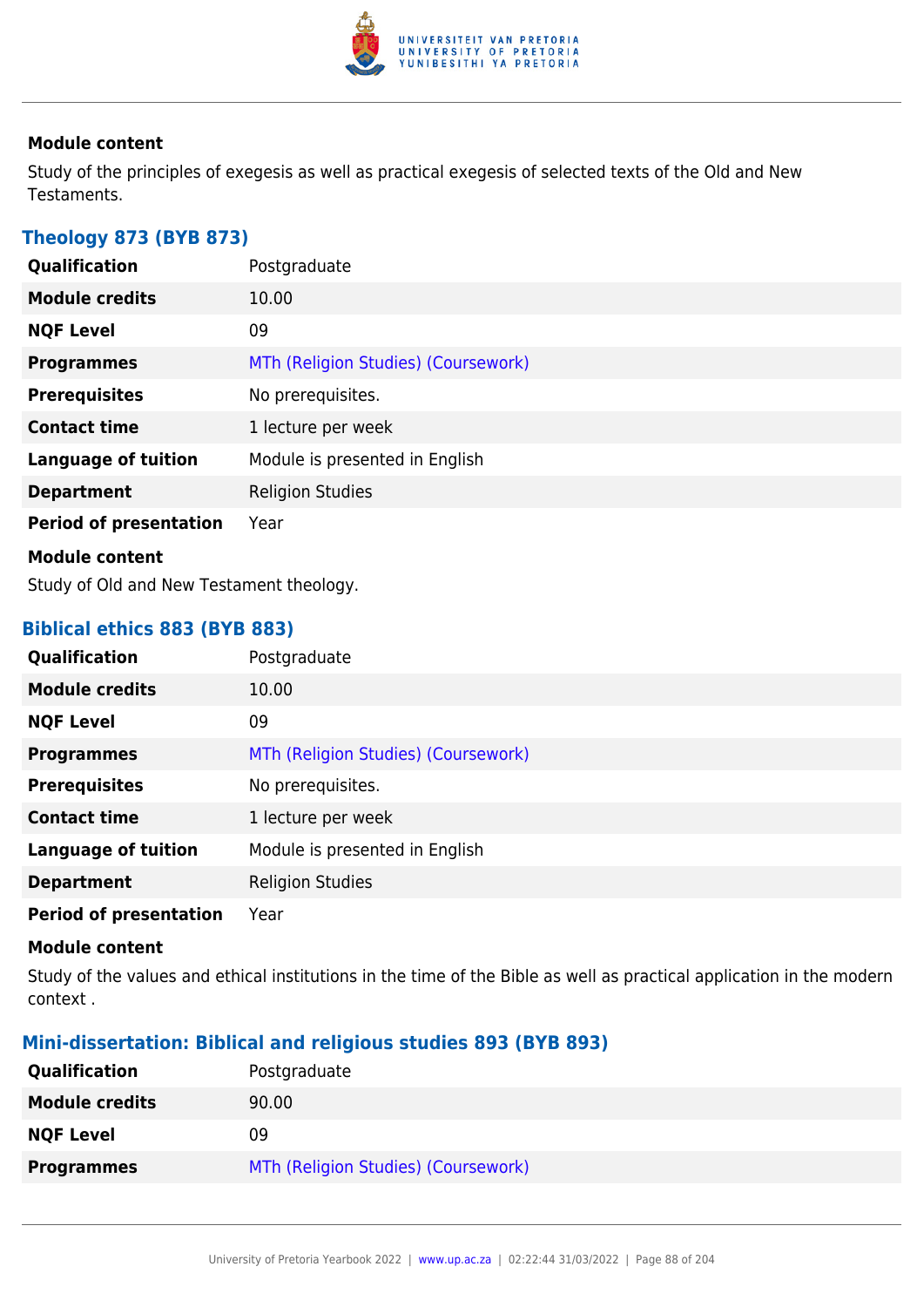

| <b>Prerequisites</b>          | No prerequisites.              |
|-------------------------------|--------------------------------|
| Language of tuition           | Module is presented in English |
| <b>Department</b>             | <b>Religion Studies</b>        |
| <b>Period of presentation</b> | Year                           |

Mini-dissertation on a theme chosen in collaboration with the department which relates to one of the modules that are studied in the programme, constituting 7 000-10 000 words written under supervision of a supervising lecturer. The study entails scholastic and advanced research of a selected specialist area. Planning, researching and managing processes within broad parameters and functions are required. Use of computer programs for analysis and report writing. Complete accountability for achieving and evaluating personal and/or group output. Entry to doctoral and further research education, and to research-based occupations.

## **Dissertation: Biblical and religious studies 894 (BYB 894)**

| Qualification                 | Postgraduate                   |
|-------------------------------|--------------------------------|
| <b>Module credits</b>         | 180.00                         |
| <b>NQF Level</b>              | 09                             |
| <b>Programmes</b>             | <b>MTh (Religion Studies)</b>  |
| <b>Prerequisites</b>          | No prerequisites.              |
| <b>Language of tuition</b>    | Module is presented in English |
| <b>Department</b>             | <b>Religion Studies</b>        |
| <b>Period of presentation</b> | Year                           |

#### **Module content**

A comprehensive report (100-150 pages) on an approved research project. Specialised knowledge of Biblical studies as discipline, the analysis, transformation, and evaluation of abstract data and concepts, and the creation of appropriate responses to resolve contextual abstract problems. Planning, resourcing, and managing processes within broad parameters and functions. Complete accountability for achieving and evaluating personal and/or group output. Entry to doctoral and further research education, and to research-based occupations.

## **Thesis: Biblical and religious studies 980 (BYB 980)**

| <b>Qualification</b>       | Postgraduate                   |
|----------------------------|--------------------------------|
| <b>Module credits</b>      | 360.00                         |
| <b>NQF Level</b>           | 10                             |
| <b>Programmes</b>          | <b>PhD (Religion Studies)</b>  |
| <b>Prerequisites</b>       | No prerequisites.              |
| <b>Language of tuition</b> | Module is presented in English |
| <b>Department</b>          | <b>Religion Studies</b>        |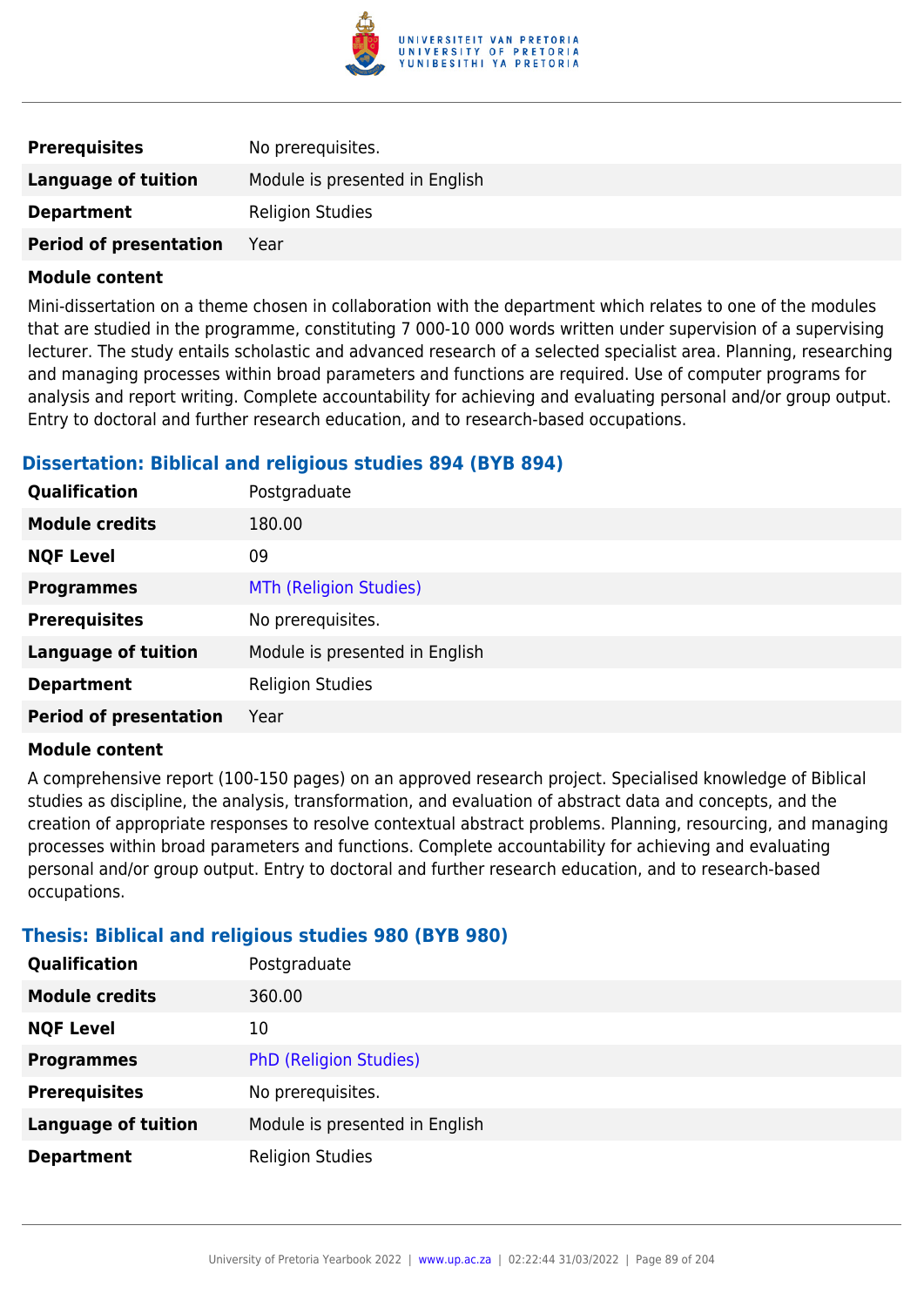

#### **Period of presentation** Year

#### **Module content**

A comprehensive and advanced research report (thesis) on an approved project has to be done. This is an expert, highly specialised and advanced research project, both across the major discipline and interdisciplinary. Planning, resourcing, managing, and optimizing all aspects of processes engaged in, within complex and unpredictable contexts are important aspects. Complete accountability for research results achieved, and evaluating personal and/or group output. The aim is to build academic leadership and to skill senior management professionals.

## **Biblical languages 251 (BYT 251)**

| <b>Qualification</b>          | Undergraduate                                                                                               |
|-------------------------------|-------------------------------------------------------------------------------------------------------------|
| <b>Module credits</b>         | 8.00                                                                                                        |
| <b>NQF Level</b>              | 05                                                                                                          |
| <b>Programmes</b>             | BA (Law)                                                                                                    |
| <b>Service modules</b>        | Faculty of Theology and Religion                                                                            |
| <b>Prerequisites</b>          | Together with GRK 210 and 220 and/or HEB 210 and 220 this module provides<br>access to BYT on year level 3. |
| <b>Contact time</b>           | 1 lecture per week                                                                                          |
| <b>Language of tuition</b>    | Module is presented in English                                                                              |
| <b>Department</b>             | Ancient and Modern Languages and Cultures                                                                   |
| <b>Period of presentation</b> | Year                                                                                                        |

#### **Module content**

Ancient world in context

A broad historical overview of ancient Mediterranean societies and a study of Greek and Hebrew expressions in the context of ancient Mediterranean views of man, society and the world.

## **Reformation and its legacy in Europe 214 (CHI 214)**

| Qualification                 | Undergraduate                      |
|-------------------------------|------------------------------------|
| <b>Module credits</b>         | 10.00                              |
| <b>NQF Level</b>              | 06                                 |
| <b>Prerequisites</b>          | No prerequisites.                  |
| <b>Language of tuition</b>    | Module is presented in English     |
| <b>Department</b>             | Systematic and Historical Theology |
| <b>Period of presentation</b> | Semester 1                         |
| <b>Module content</b>         |                                    |

Reformation and its legacy in Europe.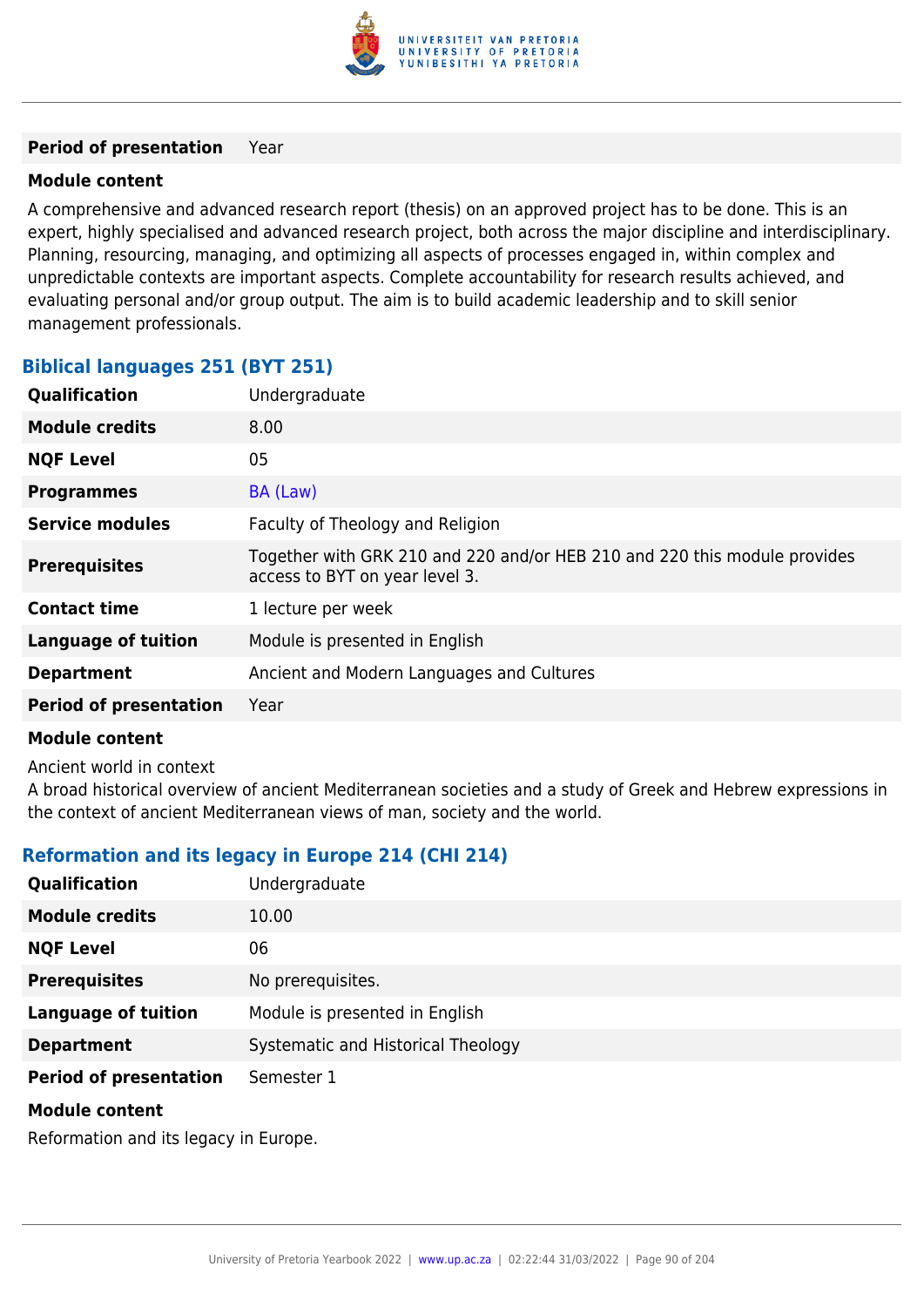

## **The church in recent history 224 (CHI 224)**

| Qualification                 | Undergraduate                      |
|-------------------------------|------------------------------------|
| <b>Module credits</b>         | 10.00                              |
| <b>NQF Level</b>              | 06                                 |
| <b>Prerequisites</b>          | No prerequisites.                  |
| <b>Language of tuition</b>    | Module is presented in English     |
| <b>Department</b>             | Systematic and Historical Theology |
| <b>Period of presentation</b> | Semester 2                         |

#### **Module content**

19th and 20th centuries in church history: rise and ideologies and philosophical movements; the Ecumenical Movements.

## **Africa and South Africa in church history 314 (CHI 314)**

| Qualification                 | Undergraduate                      |
|-------------------------------|------------------------------------|
| <b>Module credits</b>         | 10.00                              |
| <b>NQF Level</b>              | 06                                 |
| <b>Prerequisites</b>          | No prerequisites.                  |
| <b>Language of tuition</b>    | Module is presented in English     |
| <b>Department</b>             | Systematic and Historical Theology |
| <b>Period of presentation</b> | Semester 1                         |
| <b>Module content</b>         |                                    |

Africa and South Africa in church history I (general and church specific).

## **Introducing church polity 324 (CHI 324)**

| Qualification                 | Undergraduate                      |
|-------------------------------|------------------------------------|
| <b>Module credits</b>         | 10.00                              |
| <b>NQF Level</b>              | 06                                 |
| <b>Prerequisites</b>          | No prerequisites.                  |
| <b>Language of tuition</b>    | Module is presented in English     |
| <b>Department</b>             | Systematic and Historical Theology |
| <b>Period of presentation</b> | Semester 2                         |
| <b>Module content</b>         |                                    |

Church Polity (general and church specific).

## **Early church 110 (CHS 110)**

**Qualification** Undergraduate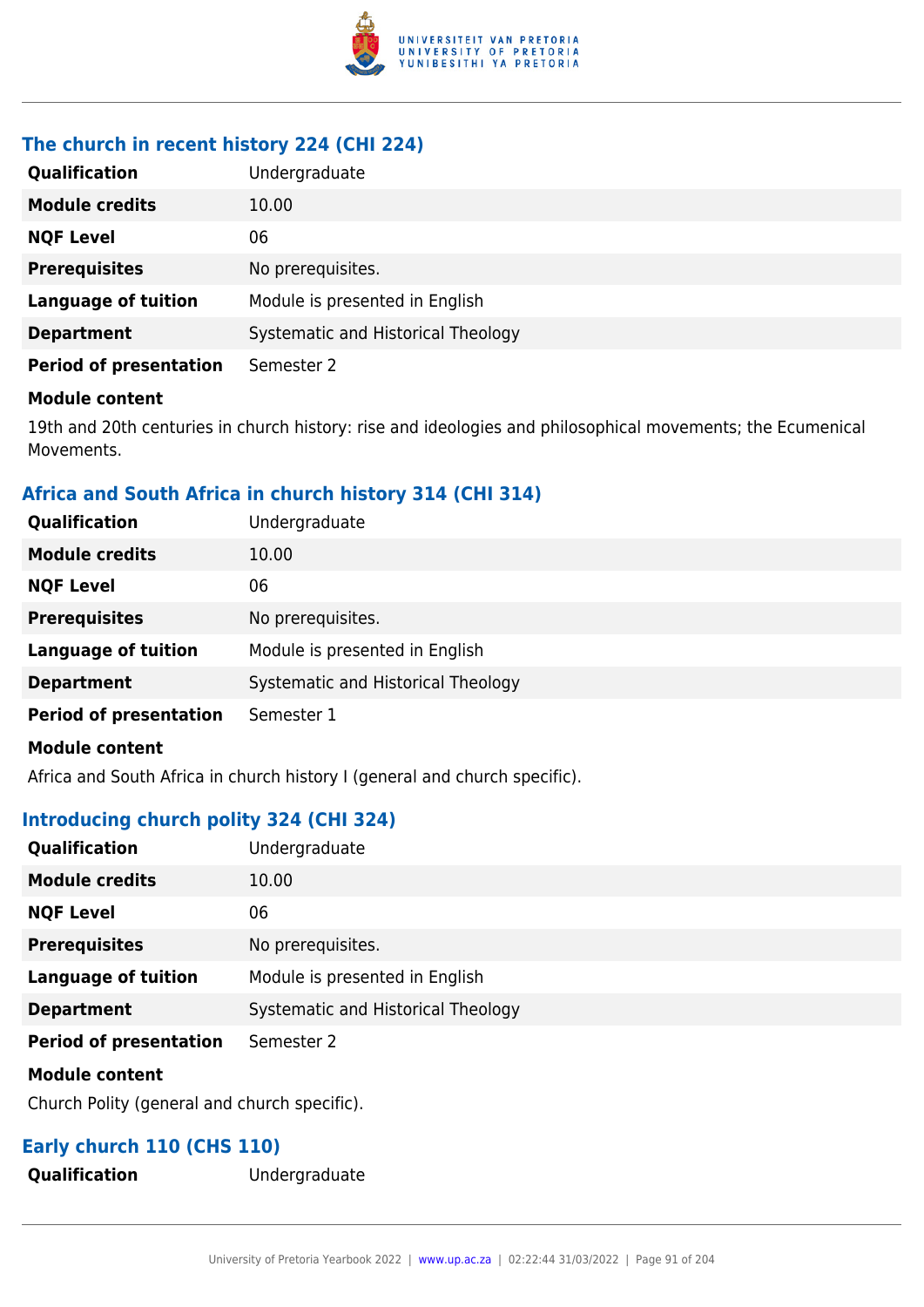

| <b>Module credits</b>         | 10.00                                      |
|-------------------------------|--------------------------------------------|
| <b>NQF Level</b>              | 07                                         |
| <b>Prerequisites</b>          | No prerequisites.                          |
| <b>Language of tuition</b>    | Separate classes for Afrikaans and English |
| <b>Department</b>             | Systematic and Historical Theology         |
| <b>Period of presentation</b> | Semester 2                                 |
| <b>Module content</b>         |                                            |

The history of the early church up to Augustine of Hippo.

## **Reformation and post-reformation 210 (CHS 210)**

| Qualification                 | Undergraduate                              |
|-------------------------------|--------------------------------------------|
| <b>Module credits</b>         | 10.00                                      |
| <b>NQF Level</b>              | 07                                         |
| <b>Prerequisites</b>          | No prerequisites.                          |
| <b>Language of tuition</b>    | Separate classes for Afrikaans and English |
| <b>Department</b>             | Systematic and Historical Theology         |
| <b>Period of presentation</b> | Semester 1                                 |
| .                             |                                            |

#### **Module content**

Reformation and its legacy in Europe.

## **Modern church history 220 (CHS 220)**

| <b>Qualification</b>          | Undergraduate                              |
|-------------------------------|--------------------------------------------|
| <b>Module credits</b>         | 10.00                                      |
| <b>NQF Level</b>              | 07                                         |
| <b>Prerequisites</b>          | No prerequisites.                          |
| <b>Language of tuition</b>    | Separate classes for Afrikaans and English |
| <b>Department</b>             | Systematic and Historical Theology         |
| <b>Period of presentation</b> | Semester 2                                 |

#### **Module content**

19th and 20th centuries in church history: rise of ideologies and philosophical movements; the Ecumenical Movement.

## **Church history in Africa and South Africa 310 (CHS 310)**

| <b>Qualification</b>  | Undergraduate |
|-----------------------|---------------|
| <b>Module credits</b> | 10.00         |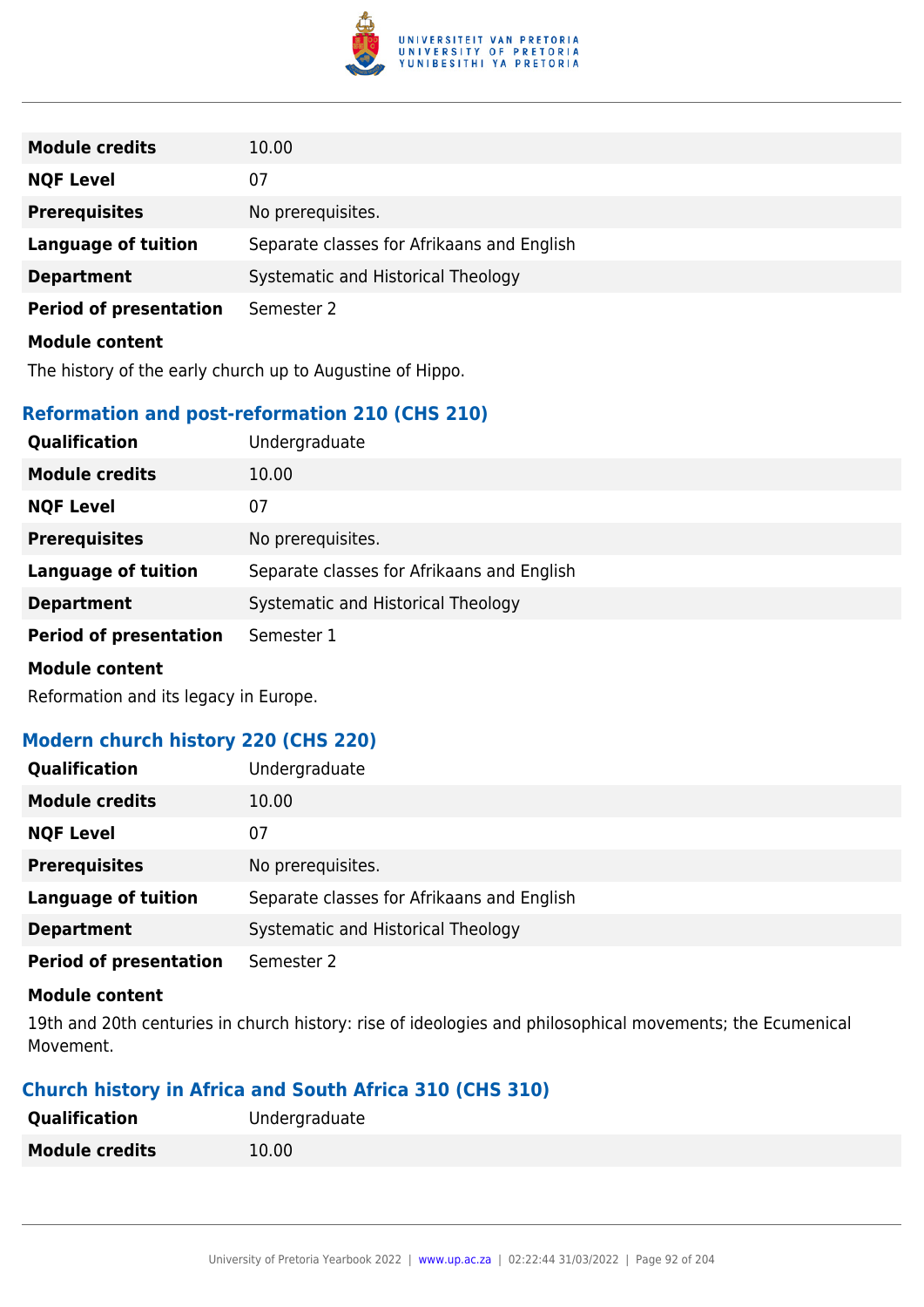

| <b>NQF Level</b>              | 07                                         |
|-------------------------------|--------------------------------------------|
| <b>Prerequisites</b>          | <b>CHS 310</b>                             |
| <b>Language of tuition</b>    | Separate classes for Afrikaans and English |
| <b>Department</b>             | Systematic and Historical Theology         |
| <b>Period of presentation</b> | Semester 1                                 |
| <b>Module content</b>         |                                            |

Africa and South Africa in church history I (general and church specific).

## **Church polity 320 (CHS 320)**

| <b>Qualification</b>          | Undergraduate                              |
|-------------------------------|--------------------------------------------|
| <b>Module credits</b>         | 10.00                                      |
| <b>NQF Level</b>              | 07                                         |
| <b>Prerequisites</b>          | No prerequisites.                          |
| <b>Language of tuition</b>    | Separate classes for Afrikaans and English |
| <b>Department</b>             | Systematic and Historical Theology         |
| <b>Period of presentation</b> | Semester 2                                 |

#### **Module content**

Church polity (general and church specific).

## **Introduction to Community development 110 (CYE 110)**

| Qualification                 | Undergraduate                             |
|-------------------------------|-------------------------------------------|
| <b>Module credits</b>         | 10.00                                     |
| <b>NQF Level</b>              | 05                                        |
| <b>Programmes</b>             | <b>BDiv</b><br><b>BTh</b>                 |
| <b>Prerequisites</b>          | No prerequisites.                         |
| <b>Contact time</b>           | 2 lectures per week, 2 tutorials per week |
| <b>Language of tuition</b>    | Module is presented in English            |
| <b>Department</b>             | Practical Theology and Mission Studies    |
| <b>Period of presentation</b> | Semester 1                                |

#### **Module content**

Definitions, theologies and methodologies in community engagement.

## **Researching communities 120 (CYE 120)**

| <b>Qualification</b>  | Undergraduate |
|-----------------------|---------------|
| <b>Module credits</b> | 10.00         |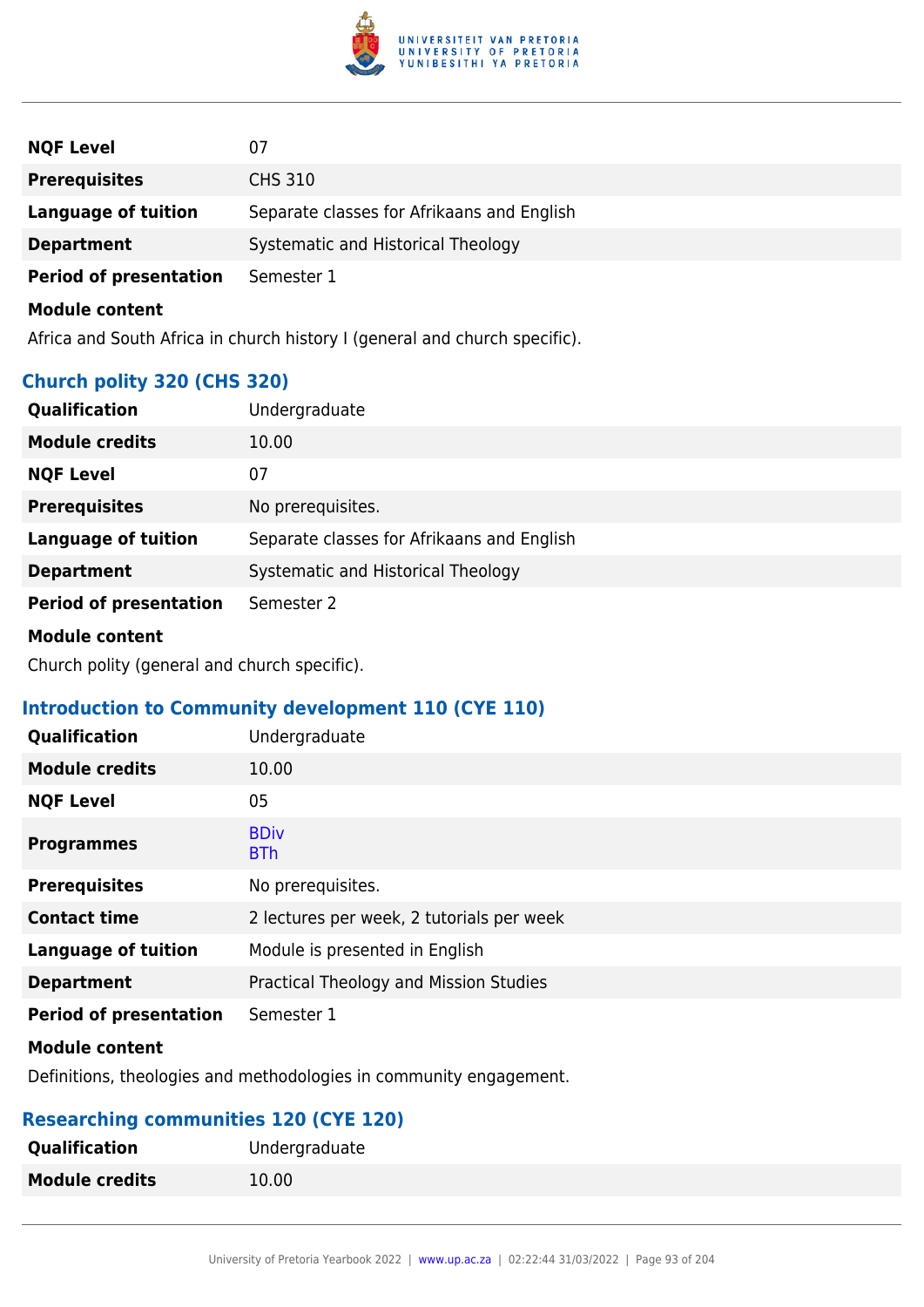

| <b>NQF Level</b>              | 05                                        |
|-------------------------------|-------------------------------------------|
| <b>Programmes</b>             | <b>BDiv</b><br><b>BTh</b>                 |
| <b>Prerequisites</b>          | <b>CYE 110</b>                            |
| <b>Contact time</b>           | 2 lectures per week, 2 tutorials per week |
| <b>Language of tuition</b>    | Module is presented in English            |
| <b>Department</b>             | Practical Theology and Mission Studies    |
| <b>Period of presentation</b> | Semester 2                                |
| <b>Module content</b>         |                                           |

Reading, understanding and discerning together in community engagement.

## **Community engagement 210 (CYE 210)**

| Qualification                 | Undergraduate                            |
|-------------------------------|------------------------------------------|
| <b>Module credits</b>         | 15.00                                    |
| <b>NQF Level</b>              | 06                                       |
| <b>Prerequisites</b>          | No prerequisites.                        |
| <b>Contact time</b>           | 1 lecture per week, 1 practical per week |
| <b>Language of tuition</b>    | Module is presented in English           |
| <b>Department</b>             | Practical Theology and Mission Studies   |
| <b>Period of presentation</b> | Year                                     |
| <b>Module content</b>         |                                          |

Community engagement. Includes aspects of ministry and missions. General principles and formation.

## **Leadership and Community Development 212 (CYE 212)**

| Qualification                 | Undergraduate                          |
|-------------------------------|----------------------------------------|
| <b>Module credits</b>         | 10.00                                  |
| <b>NQF Level</b>              | 06                                     |
| <b>Programmes</b>             | <b>BDiv</b><br><b>BTh</b>              |
| <b>Prerequisites</b>          | <b>CYE 120</b>                         |
| <b>Contact time</b>           | 2 lectures per week                    |
| <b>Language of tuition</b>    | Module is presented in English         |
| <b>Department</b>             | Practical Theology and Mission Studies |
| <b>Period of presentation</b> | Semester 1                             |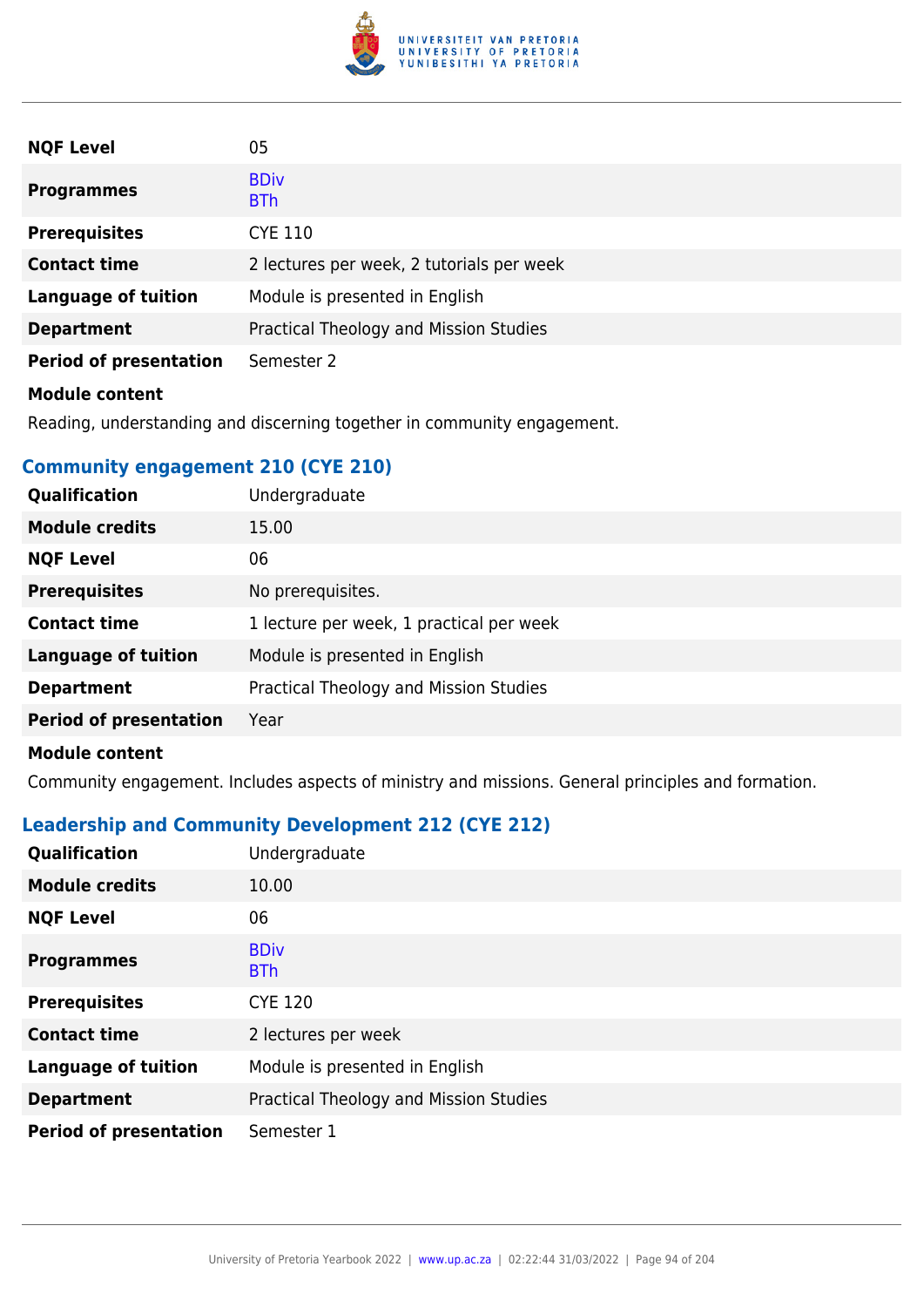

Leadership development, identity and spirituality in community engagement.

## **Community engagement 214 (CYE 214)**

| Qualification                 | Undergraduate                          |
|-------------------------------|----------------------------------------|
| <b>Module credits</b>         | 15.00                                  |
| <b>NQF Level</b>              | 06                                     |
| <b>Prerequisites</b>          | No prerequisites.                      |
| <b>Language of tuition</b>    | Module is presented in English         |
| <b>Department</b>             | Practical Theology and Mission Studies |
| <b>Period of presentation</b> | Year                                   |
|                               |                                        |

### **Module content**

Community engagement. Includes aspects of ministry and missions. General principles and formation.

## **Social and missional entrepreneurship 222 (CYE 222)**

| Qualification                 | Undergraduate                          |
|-------------------------------|----------------------------------------|
| <b>Module credits</b>         | 10.00                                  |
| <b>NQF Level</b>              | 06                                     |
| <b>Programmes</b>             | <b>BDiv</b><br><b>BTh</b>              |
| <b>Prerequisites</b>          | <b>CYE 212</b>                         |
| <b>Contact time</b>           | 2 lectures per week                    |
| <b>Language of tuition</b>    | Module is presented in English         |
| <b>Department</b>             | Practical Theology and Mission Studies |
| <b>Period of presentation</b> | Semester 2                             |
| <b>Module content</b>         |                                        |

Innovation and sustainability in community engagement.

## **Community engagement 300 (CYE 300)**

| Qualification              | Undergraduate                  |
|----------------------------|--------------------------------|
| <b>Module credits</b>      | 15.00                          |
| <b>NQF Level</b>           | 06                             |
| <b>Programmes</b>          | Diploma in Theology            |
| <b>Prerequisites</b>       | No prerequisites.              |
| <b>Contact time</b>        | 2 lectures per week            |
| <b>Language of tuition</b> | Module is presented in English |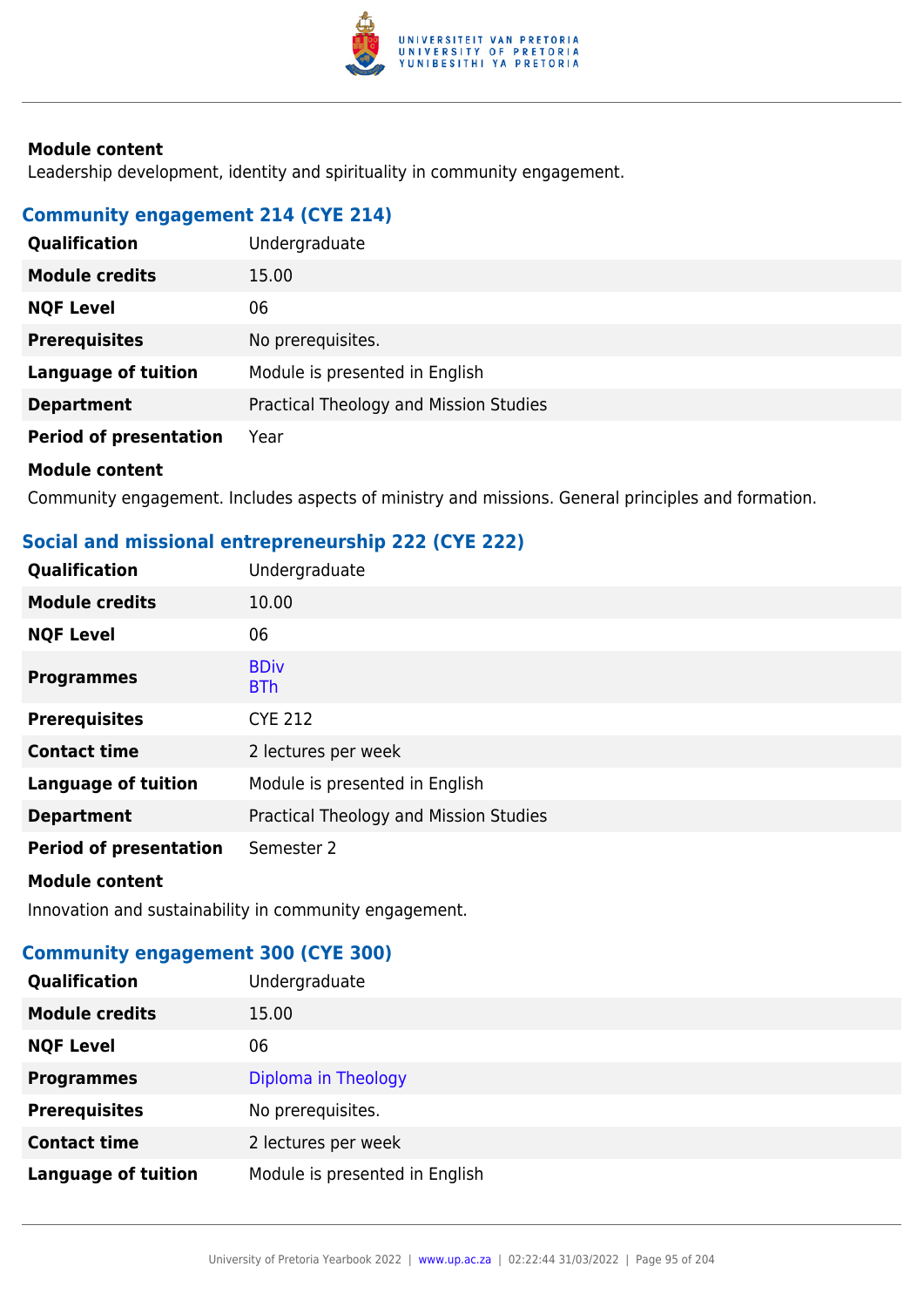

**Department** Practical Theology and Mission Studies

### **Period of presentation** Year

#### **Module content**

Develop a critical vision for how to engage with communities, in ways that are respectful and responsible. General principles and formation.

## **Community engagement 301 (CYE 301)**

| Qualification                 | Undergraduate                          |
|-------------------------------|----------------------------------------|
| <b>Module credits</b>         | 15.00                                  |
| <b>NQF Level</b>              | 07                                     |
| <b>Programmes</b>             | <b>BTh</b>                             |
| <b>Prerequisites</b>          | No prerequisites.                      |
| <b>Contact time</b>           | 2 lectures per week                    |
| <b>Language of tuition</b>    | Module is presented in English         |
| <b>Department</b>             | Practical Theology and Mission Studies |
| <b>Period of presentation</b> | Year                                   |

#### **Module content**

Develop a critical vision for how to engage with communities, in ways that are respectful and responsible. General principles and formation.

## **Community engagement 302 (CYE 302)**

| Qualification                 | Undergraduate                              |
|-------------------------------|--------------------------------------------|
| <b>Module credits</b>         | 15.00                                      |
| <b>NQF Level</b>              | 07                                         |
| <b>Programmes</b>             | <b>BDiv</b>                                |
| <b>Prerequisites</b>          | No prerequisites.                          |
| <b>Contact time</b>           | 2 lectures per week                        |
| <b>Language of tuition</b>    | Separate classes for Afrikaans and English |
| <b>Department</b>             | Practical Theology and Mission Studies     |
| <b>Period of presentation</b> | Year                                       |

#### **Module content**

Develop a critical vision for how to engage with communities, in ways that are respectful and responsible. General principles and formation.

#### **Community Development Praxis in community engagement I 312 (CYE 312)**

**Qualification** Undergraduate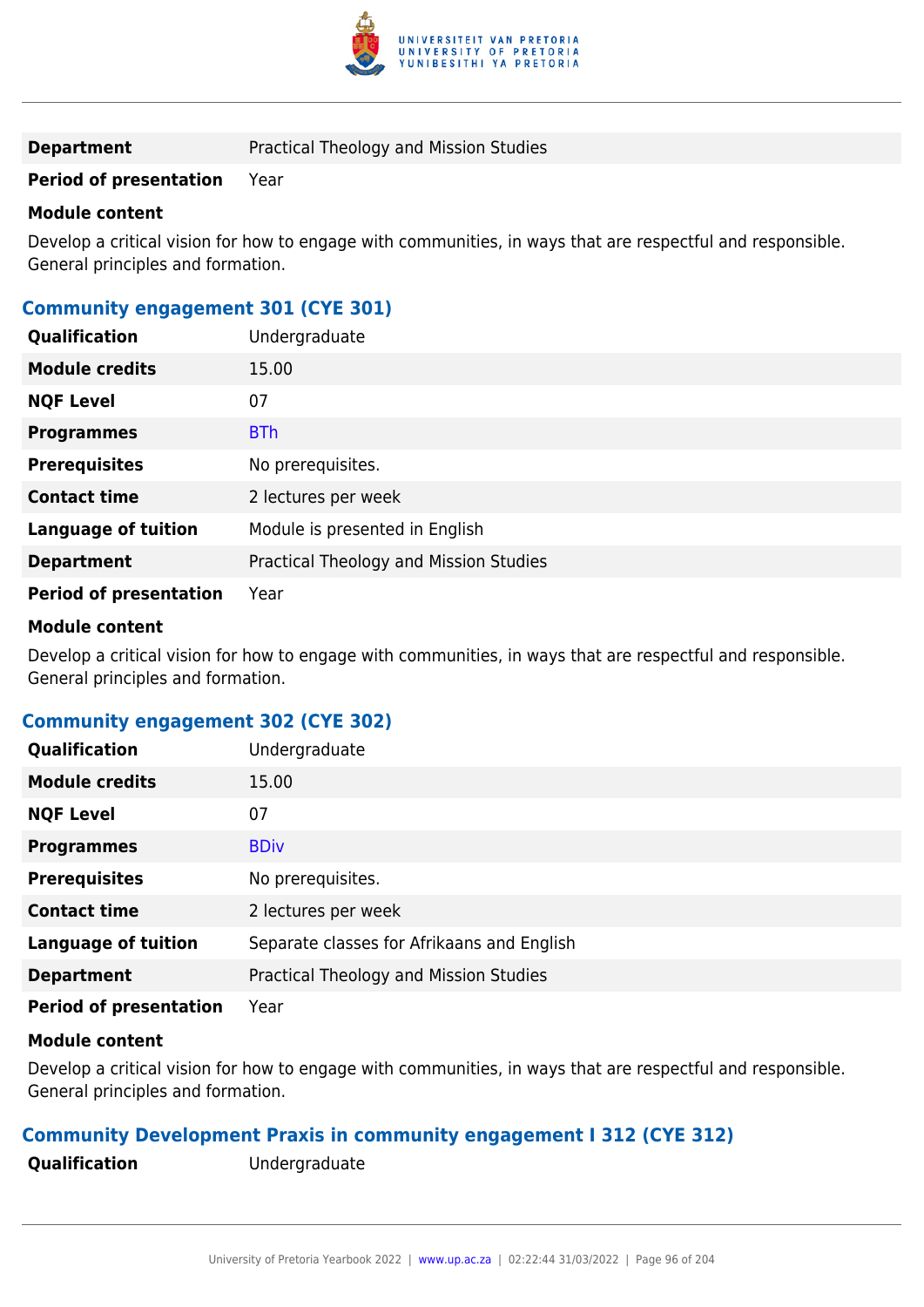

| <b>Module credits</b>         | 10.00                                      |
|-------------------------------|--------------------------------------------|
| <b>NQF Level</b>              | 07                                         |
| <b>Programmes</b>             | <b>BDiv</b><br><b>BTh</b>                  |
| <b>Prerequisites</b>          | <b>CYE 222</b>                             |
| <b>Contact time</b>           | 2 lectures per week                        |
| <b>Language of tuition</b>    | Separate classes for Afrikaans and English |
| <b>Department</b>             | Practical Theology and Mission Studies     |
| <b>Period of presentation</b> | Semester 1                                 |

Practice research and planning for transformation in community engagement.

## **Community Development Praxis II 322 (CYE 322)**

| Qualification                 | Undergraduate                             |
|-------------------------------|-------------------------------------------|
| <b>Module credits</b>         | 10.00                                     |
| <b>NQF Level</b>              | 07                                        |
| <b>Programmes</b>             | <b>BDiv</b><br><b>BTh</b>                 |
| <b>Prerequisites</b>          | <b>CYE 312</b>                            |
| <b>Contact time</b>           | 2 lectures per week, Community Engagement |
| <b>Language of tuition</b>    | Module is presented in English            |
| <b>Department</b>             | Practical Theology and Mission Studies    |
| <b>Period of presentation</b> | Semester 2                                |
|                               |                                           |

#### **Module content**

Theory and praxis: Children, faith and society in community engagement.

## **Introduction to dogmatics and Christian ethics 120 (DCE 120)**

| <b>Qualification</b>          | Undergraduate                              |
|-------------------------------|--------------------------------------------|
| <b>Module credits</b>         | 10.00                                      |
| <b>NQF Level</b>              | 07                                         |
| <b>Prerequisites</b>          | No prerequisites.                          |
| <b>Language of tuition</b>    | Separate classes for Afrikaans and English |
| <b>Department</b>             | Systematic and Historical Theology         |
| <b>Period of presentation</b> | Semester 1                                 |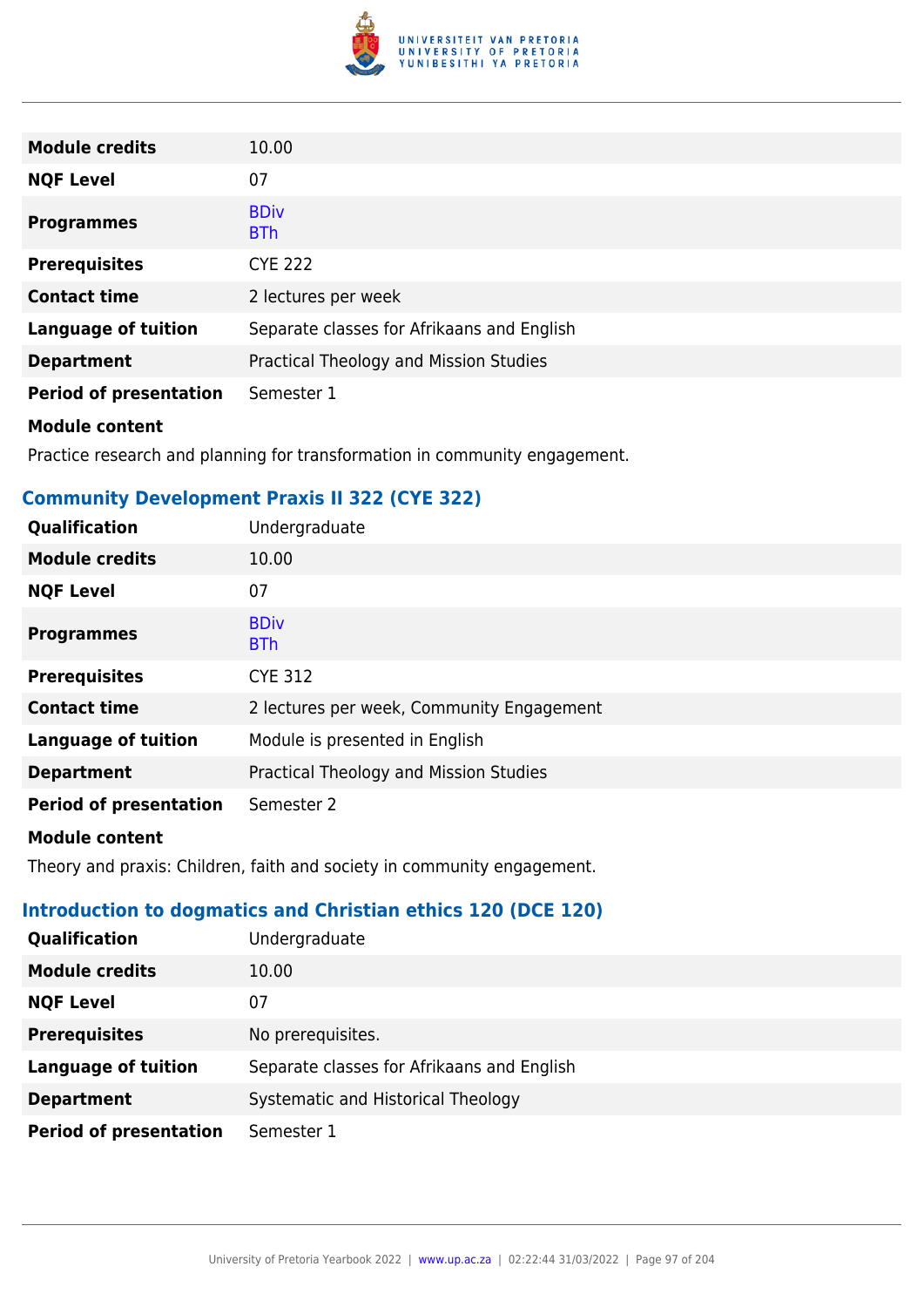

Introduction to dogmatics and Christian ethics; introduction to selection of fundamental loci.

## **Anthropology, Christology and soteriology 210 (DCE 210)**

| <b>Qualification</b>          | Undergraduate                              |
|-------------------------------|--------------------------------------------|
| <b>Module credits</b>         | 10.00                                      |
| <b>NQF Level</b>              | 07                                         |
| <b>Prerequisites</b>          | No prerequisites.                          |
| <b>Language of tuition</b>    | Separate classes for Afrikaans and English |
| <b>Department</b>             | Systematic and Historical Theology         |
| <b>Period of presentation</b> | Semester 1                                 |
| Maddele aankank               |                                            |

**Module content**

Anthropology, Christology and soteriology.

## **Scriptural authority and Scriptural use 220 (DCE 220)**

| Qualification                 | Undergraduate                              |
|-------------------------------|--------------------------------------------|
| <b>Module credits</b>         | 10.00                                      |
| <b>NQF Level</b>              | 07                                         |
| <b>Prerequisites</b>          | No prerequisites.                          |
| <b>Language of tuition</b>    | Separate classes for Afrikaans and English |
| <b>Department</b>             | Systematic and Historical Theology         |
| <b>Period of presentation</b> | Semester 2                                 |
| <b>Module content</b>         |                                            |

Scriptural authority and Scriptural use in theology and ethics.

## **Social ethics, ecclesiology and eschatology 310 (DCE 310)**

| <b>Qualification</b>          | Undergraduate                              |
|-------------------------------|--------------------------------------------|
| <b>Module credits</b>         | 10.00                                      |
| <b>NQF Level</b>              | 07                                         |
| <b>Prerequisites</b>          | No prerequisites.                          |
| <b>Language of tuition</b>    | Separate classes for Afrikaans and English |
| <b>Department</b>             | Systematic and Historical Theology         |
| <b>Period of presentation</b> | Semester 1                                 |
| <b>Module content</b>         |                                            |

Social ethics, ecclesiology and eschatology.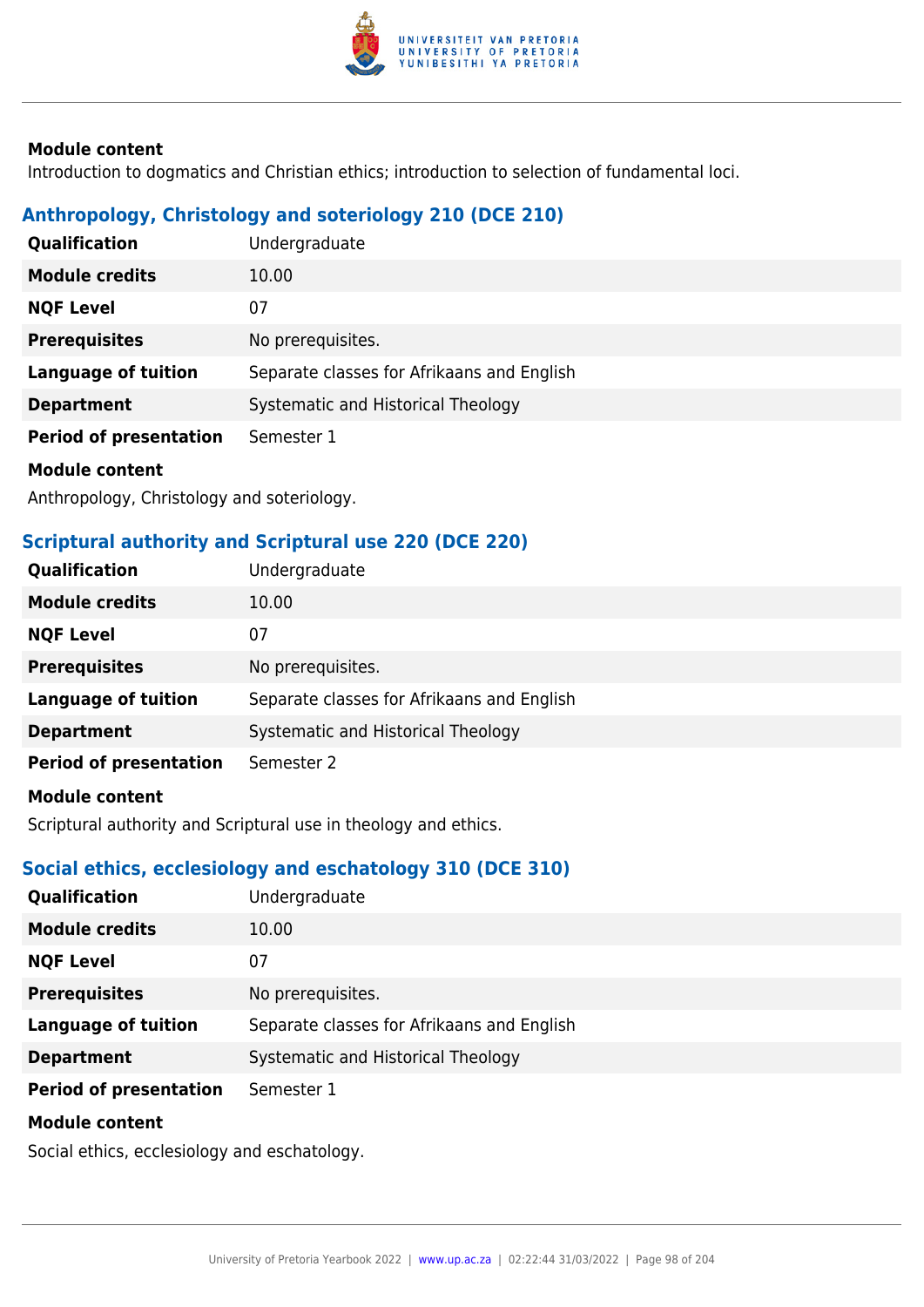

## **Contemporary trends in Systematic Theology 320 (DCE 320)**

| Qualification                 | Undergraduate                              |
|-------------------------------|--------------------------------------------|
| <b>Module credits</b>         | 10.00                                      |
| <b>NQF Level</b>              | 07                                         |
| <b>Prerequisites</b>          | No prerequisites.                          |
| <b>Language of tuition</b>    | Separate classes for Afrikaans and English |
| <b>Department</b>             | Systematic and Historical Theology         |
| <b>Period of presentation</b> | Semester 2                                 |
| <b>Module content</b>         |                                            |

Theological issues, currents and influential theologians.

## **Research report: Dogmatics and Christian ethics 710 (DCE 710)**

| <b>Qualification</b>          | Postgraduate                                    |
|-------------------------------|-------------------------------------------------|
| <b>Module credits</b>         | 30.00                                           |
| <b>NQF Level</b>              | 08                                              |
| <b>Programmes</b>             | <b>BThHons (Dogmatics and Christian Ethics)</b> |
| <b>Prerequisites</b>          | No prerequisites.                               |
| <b>Contact time</b>           | 1 lecture per week                              |
| <b>Language of tuition</b>    | Module is presented in English                  |
| <b>Department</b>             | Systematic and Historical Theology              |
| <b>Period of presentation</b> | Year                                            |
| Madula aantant                |                                                 |

#### **Module content**

Research module. Fundamental component: orientation, research methodology. Essay.

## **Dogmatics and Christian ethics 720 (DCE 720)**

| Qualification                 | Postgraduate                                    |
|-------------------------------|-------------------------------------------------|
| <b>Module credits</b>         | 30.00                                           |
| <b>NQF Level</b>              | 08                                              |
| <b>Programmes</b>             | <b>BThHons (Dogmatics and Christian Ethics)</b> |
| <b>Prerequisites</b>          | No prerequisites.                               |
| <b>Contact time</b>           | 1 lecture per week                              |
| <b>Language of tuition</b>    | Module is presented in English                  |
| <b>Department</b>             | Systematic and Historical Theology              |
| <b>Period of presentation</b> | Year                                            |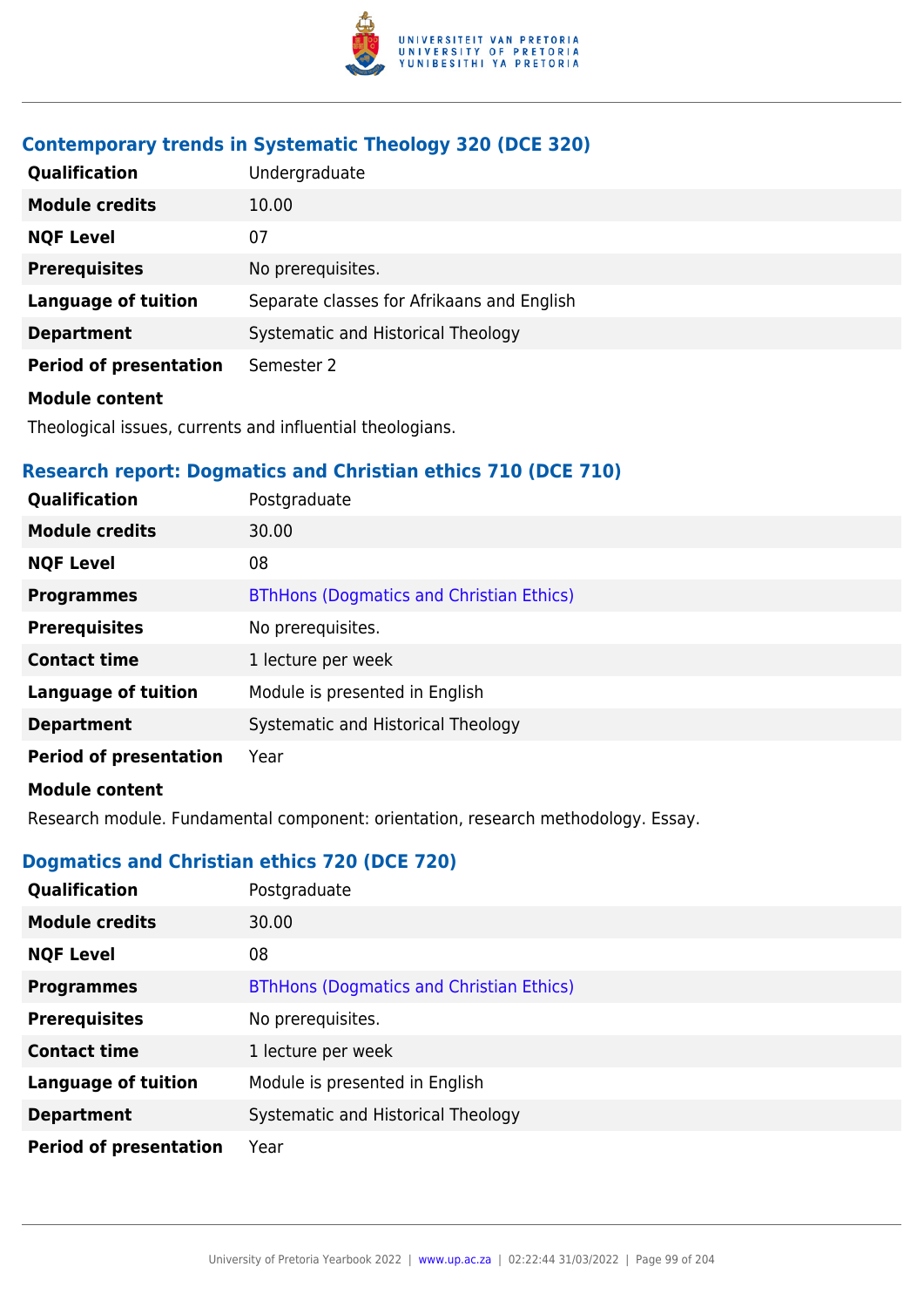

Core module. Survey of Systematic-Theological designs.

## **Dogmatics and Christian ethics 730 (DCE 730)**

| <b>Qualification</b>          | Postgraduate                                    |
|-------------------------------|-------------------------------------------------|
| <b>Module credits</b>         | 30.00                                           |
| <b>NQF Level</b>              | 08                                              |
| <b>Programmes</b>             | <b>BThHons (Dogmatics and Christian Ethics)</b> |
| <b>Prerequisites</b>          | No prerequisites.                               |
| <b>Contact time</b>           | 1 lecture per week                              |
| <b>Language of tuition</b>    | Module is presented in English                  |
| <b>Department</b>             | Systematic and Historical Theology              |
| <b>Period of presentation</b> | Year                                            |
| <b>Module content</b>         |                                                 |
|                               |                                                 |

Core module. Specialised study of a selection of Systematic Theological loci.

## **Dogmatics and Christian ethics 740 (DCE 740)**

| Qualification                 | Postgraduate                                    |
|-------------------------------|-------------------------------------------------|
| <b>Module credits</b>         | 30.00                                           |
| <b>NQF Level</b>              | 08                                              |
| <b>Programmes</b>             | <b>BThHons (Dogmatics and Christian Ethics)</b> |
| <b>Prerequisites</b>          | No prerequisites.                               |
| <b>Contact time</b>           | 1 lecture per week                              |
| <b>Language of tuition</b>    | Module is presented in English                  |
| <b>Department</b>             | Systematic and Historical Theology              |
| <b>Period of presentation</b> | Year                                            |
|                               |                                                 |

#### **Module content**

Core module. Survey of Christian ethical issues and themes.

## **Dogmatics and Christian ethics 760 (DCE 760)**

| Qualification         | Postgraduate                  |
|-----------------------|-------------------------------|
| <b>Module credits</b> | 20.00                         |
| <b>NQF Level</b>      | 08                            |
| <b>Programmes</b>     | PGDip (Theology and Ministry) |
| <b>Prerequisites</b>  | No prerequisites.             |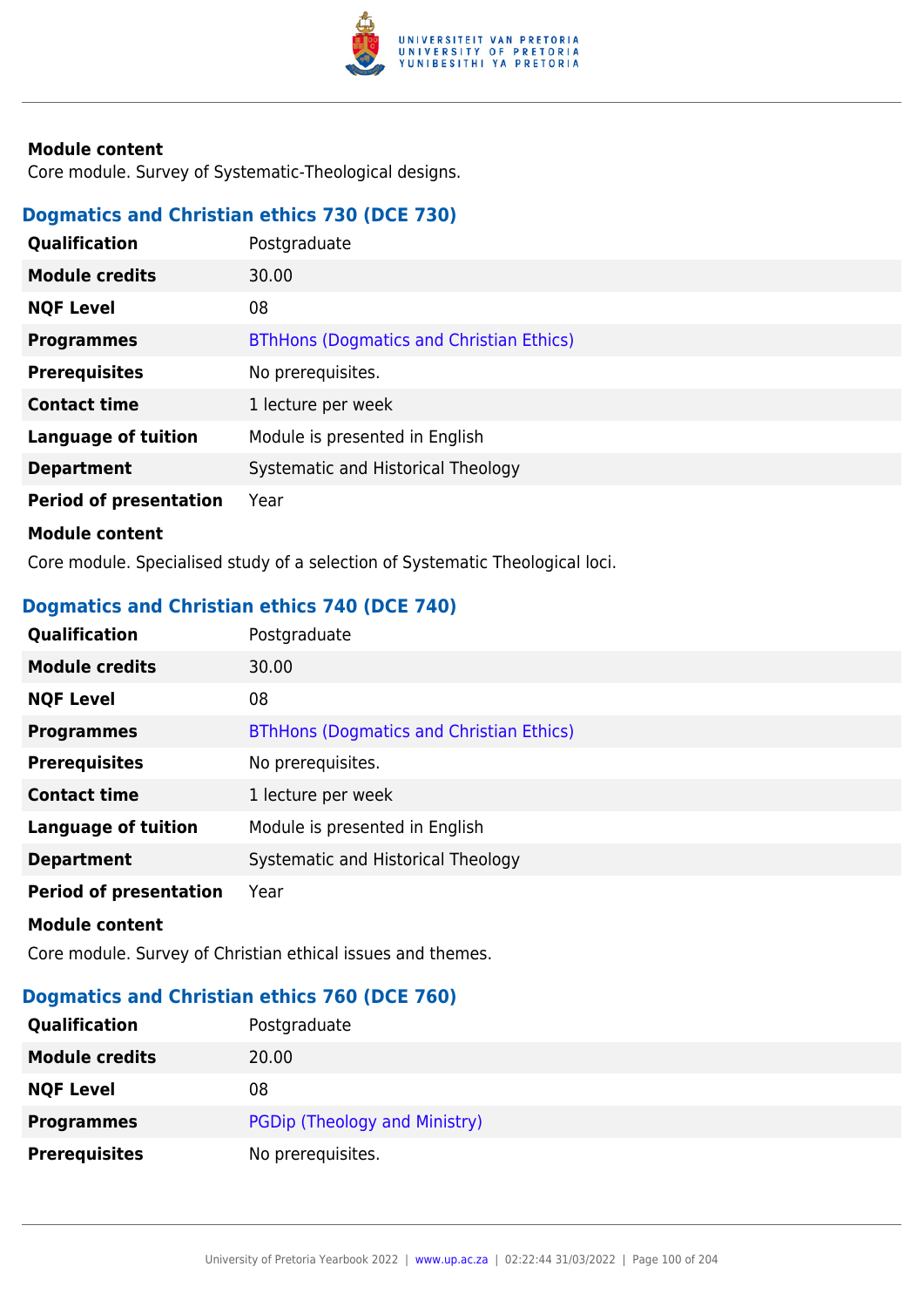

| <b>Contact time</b>           | 1 discussion class per week, 1 seminar per week |
|-------------------------------|-------------------------------------------------|
| Language of tuition           | Separate classes for Afrikaans and English      |
| <b>Department</b>             | Systematic and Historical Theology              |
| <b>Period of presentation</b> | Year                                            |

The doctrinal and ethical dimensions of church history.

## **Introduction to Dogmatics and Christian ethics I 771 (DCE 771)**

| Qualification                 | Postgraduate                       |
|-------------------------------|------------------------------------|
| <b>Module credits</b>         | 15.00                              |
| <b>NQF Level</b>              | 08                                 |
| <b>Programmes</b>             | PGDip (Theology)                   |
| <b>Prerequisites</b>          | No prerequisites.                  |
| <b>Language of tuition</b>    | Module is presented in English     |
| <b>Department</b>             | Systematic and Historical Theology |
| <b>Period of presentation</b> | Year                               |
|                               |                                    |

#### **Module content**

Dogmatics and Christian ethics (1). Introduction to and overview of the discipline.

## **Introduction to Dogmatics and Christian ethics II 772 (DCE 772)**

| Qualification                 | Postgraduate                       |
|-------------------------------|------------------------------------|
| <b>Module credits</b>         | 15.00                              |
| <b>NQF Level</b>              | 08                                 |
| <b>Programmes</b>             | PGDip (Theology)                   |
| <b>Prerequisites</b>          | No prerequisites.                  |
| <b>Language of tuition</b>    | Module is presented in English     |
| <b>Department</b>             | Systematic and Historical Theology |
| <b>Period of presentation</b> | Year                               |
| Module content                |                                    |

Introduction to and overview of the disciplines (continued).

## **Doctrine of humanity, Christology and soteriology 214 (DET 214)**

| <b>Qualification</b>  | Undergraduate |
|-----------------------|---------------|
| <b>Module credits</b> | 10.00         |
| <b>NQF Level</b>      | 06            |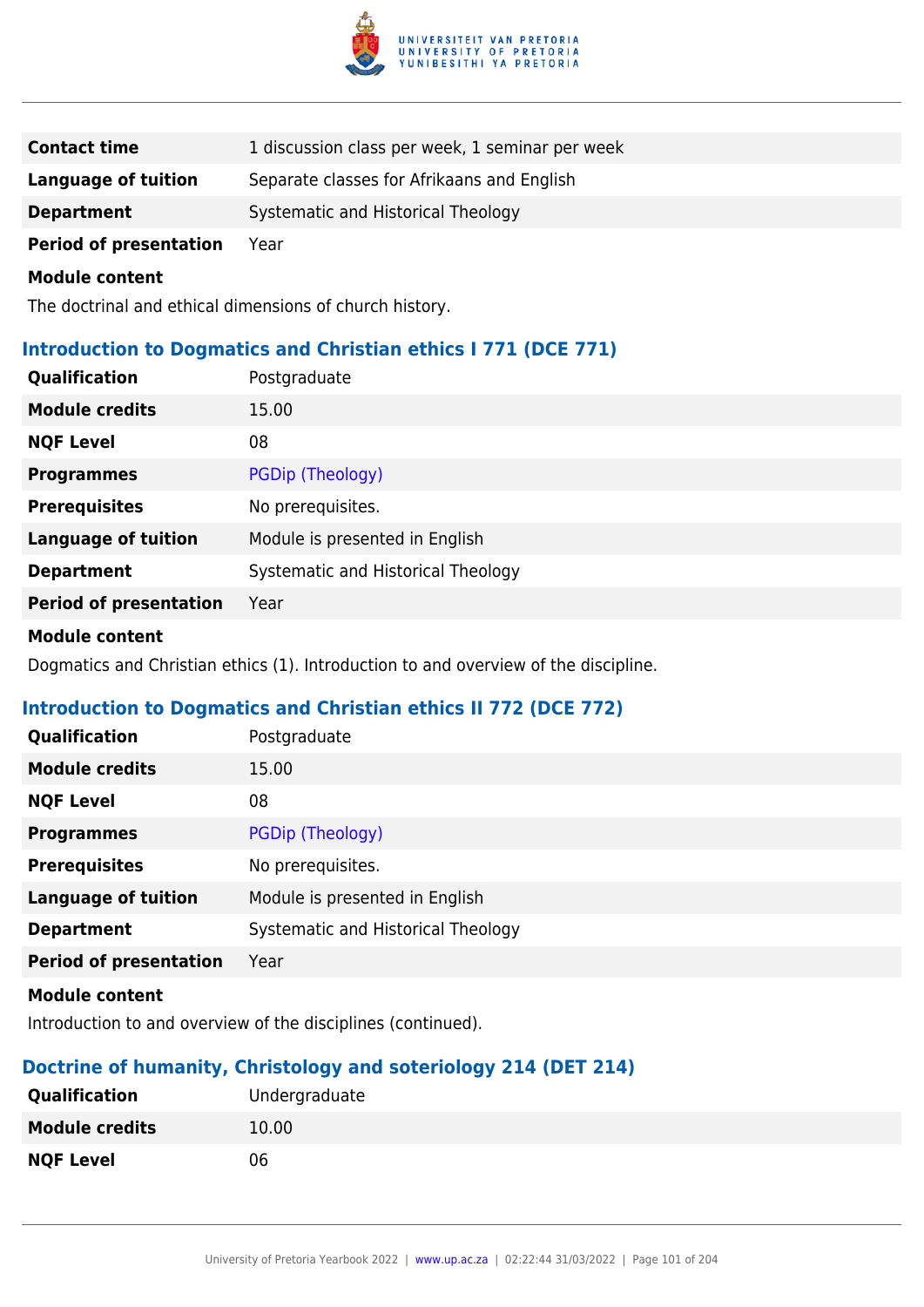

| <b>Prerequisites</b>          | No prerequisites.                  |
|-------------------------------|------------------------------------|
| Language of tuition           | Module is presented in English     |
| <b>Department</b>             | Systematic and Historical Theology |
| <b>Period of presentation</b> | Semester 1                         |

Anthropology, Christology and soteriology.

## **Scripture - its authority and use 224 (DET 224)**

| Qualification                 | Undergraduate                      |
|-------------------------------|------------------------------------|
| <b>Module credits</b>         | 10.00                              |
| <b>NQF Level</b>              | 06                                 |
| <b>Prerequisites</b>          | No prerequisites.                  |
| <b>Language of tuition</b>    | Module is presented in English     |
| <b>Department</b>             | Systematic and Historical Theology |
| <b>Period of presentation</b> | Semester 2                         |
| .                             |                                    |

#### **Module content**

Scriptural authority and Scriptural use in theology and ethics.

## **Social ethics, ecclesiology and eschatology 314 (DET 314)**

| Qualification                 | Undergraduate                      |
|-------------------------------|------------------------------------|
| <b>Module credits</b>         | 10.00                              |
| <b>NQF Level</b>              | 06                                 |
| <b>Prerequisites</b>          | No prerequisites.                  |
| <b>Language of tuition</b>    | Module is presented in English     |
| <b>Department</b>             | Systematic and Historical Theology |
| <b>Period of presentation</b> | Semester 1                         |
| <b>Module content</b>         |                                    |

Social ethics, ecclesiology and eschatology.

## **Surveying contemporary trends in Systematic Theology 324 (DET 324)**

| <b>Qualification</b>       | Undergraduate                  |
|----------------------------|--------------------------------|
| <b>Module credits</b>      | 10.00                          |
| <b>NQF Level</b>           | 06                             |
| <b>Prerequisites</b>       | No prerequisites.              |
| <b>Language of tuition</b> | Module is presented in English |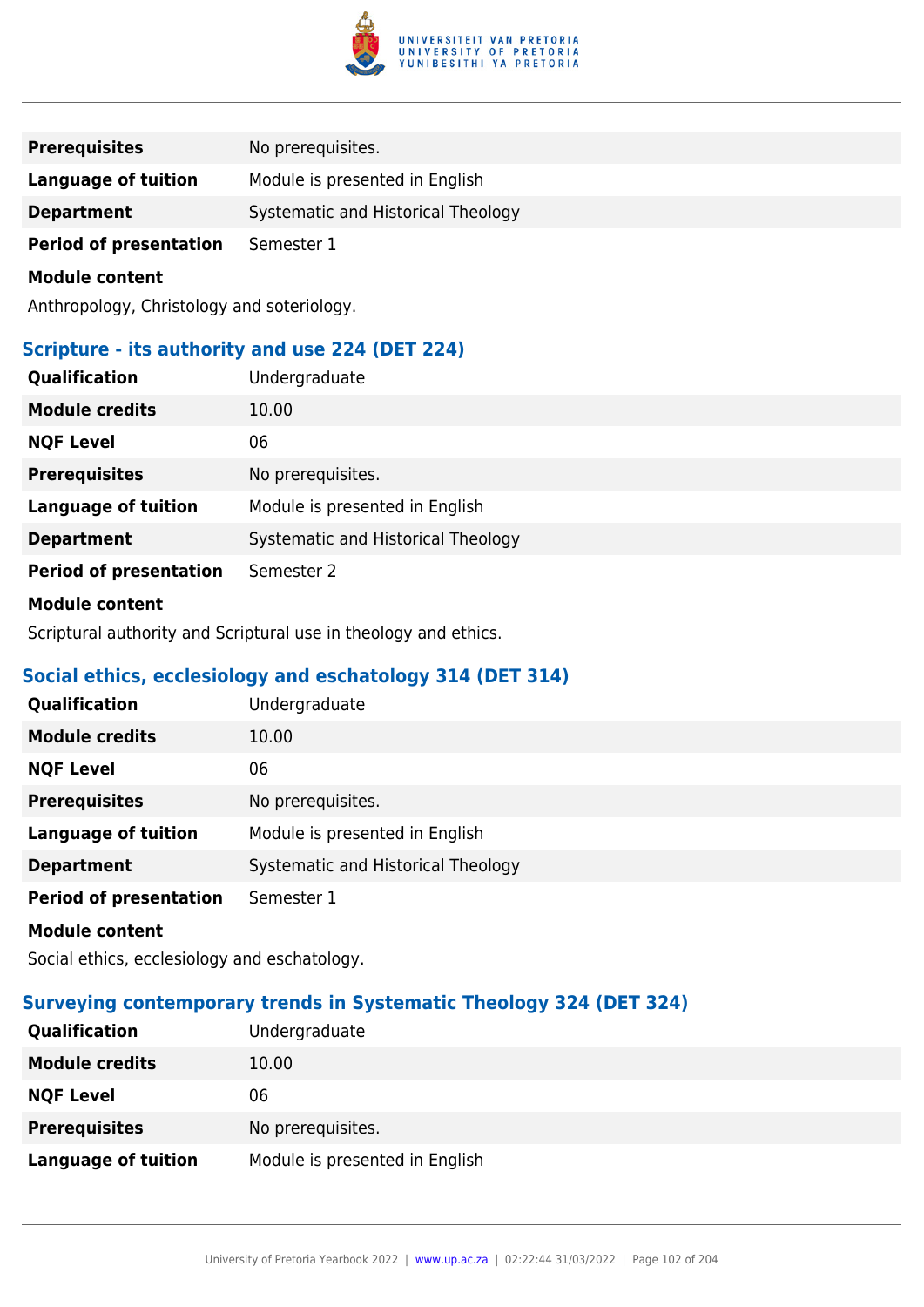

**Department** Systematic and Historical Theology

**Period of presentation** Semester 2

#### **Module content**

Theological issues, currents and influential theologians.

## **Systematic theology and ethics 803 (DET 803)**

| <b>Qualification</b>          | Postgraduate                                      |
|-------------------------------|---------------------------------------------------|
| <b>Module credits</b>         | 90.00                                             |
| <b>NQF Level</b>              | 09                                                |
| <b>Programmes</b>             | MTh (Dogmatics and Christian Ethics) (Coursework) |
| <b>Prerequisites</b>          | No prerequisites.                                 |
| <b>Contact time</b>           | 10 seminars per week                              |
| <b>Language of tuition</b>    | Module is presented in English                    |
| <b>Department</b>             | Systematic and Historical Theology                |
| <b>Period of presentation</b> | Year                                              |

#### **Module content**

A course work module on doctrinal theology, fundamental theology and theological and philosophical ethics.

## **Dogmatics and Christian ethics 804 (DET 804)**

| Qualification                 | Postgraduate                                    |
|-------------------------------|-------------------------------------------------|
| <b>Module credits</b>         | 60.00                                           |
| <b>NQF Level</b>              | 09                                              |
| <b>Programmes</b>             | <b>MDiv</b>                                     |
| <b>Prerequisites</b>          | No prerequisites.                               |
| <b>Contact time</b>           | 1 discussion class per week, 1 seminar per week |
| <b>Language of tuition</b>    | Module is presented in English                  |
| <b>Department</b>             | Systematic and Historical Theology              |
| <b>Period of presentation</b> | Year                                            |

#### **Module content**

A reading module and mini-dissertation on an approved topic, in doctrinal theology, fundamental theology and theological and philosophical ethics.

#### **Dogmatics and Christian ethics 806 (DET 806)**

| <b>Qualification</b>  | Postgraduate |
|-----------------------|--------------|
| <b>Module credits</b> | 20.00        |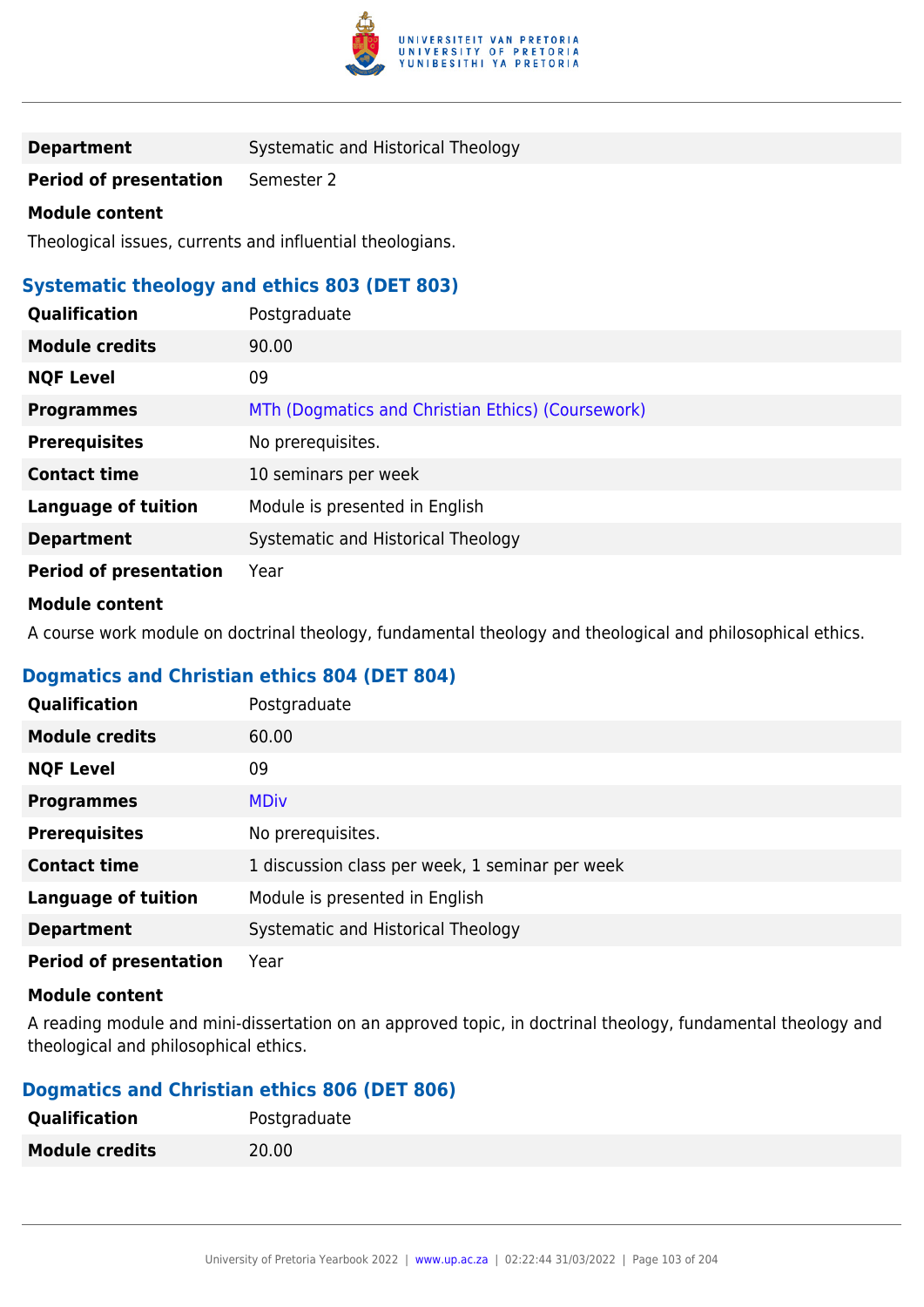

| 09                                              |
|-------------------------------------------------|
| <b>MDiv</b>                                     |
| No prerequisites.                               |
| 1 discussion class per week, 1 seminar per week |
| Separate classes for Afrikaans and English      |
| Systematic and Historical Theology              |
| Year                                            |
|                                                 |
|                                                 |

Core module: a study on doctrinal theology, fundamental theology and theological and philosophical ethics.

## **Mini-dissertation: Dogmatics and Christian ethics 893 (DET 893)**

| Qualification                 | Postgraduate                                      |
|-------------------------------|---------------------------------------------------|
| <b>Module credits</b>         | 90.00                                             |
| <b>NQF Level</b>              | 09                                                |
| <b>Programmes</b>             | MTh (Dogmatics and Christian Ethics) (Coursework) |
| <b>Prerequisites</b>          | No prerequisites.                                 |
| <b>Language of tuition</b>    | Module is presented in English                    |
| <b>Department</b>             | Systematic and Historical Theology                |
| <b>Period of presentation</b> | Year                                              |
| .                             |                                                   |

#### **Module content**

A mini-dissertation on an approved topic from the seminar work in Systematic Theology.

## **Dissertation: Dogmatics and Christian ethics 894 (DET 894)**

| Qualification                 | Postgraduate                         |
|-------------------------------|--------------------------------------|
| <b>Module credits</b>         | 180.00                               |
| <b>NQF Level</b>              | 09                                   |
| <b>Programmes</b>             | MTh (Dogmatics and Christian Ethics) |
| <b>Prerequisites</b>          | No prerequisites.                    |
| <b>Language of tuition</b>    | Module is presented in English       |
| <b>Department</b>             | Systematic and Historical Theology   |
| <b>Period of presentation</b> | Year                                 |

#### **Module content**

A dissertation by research on an approved topic in the field of Systematic Theology.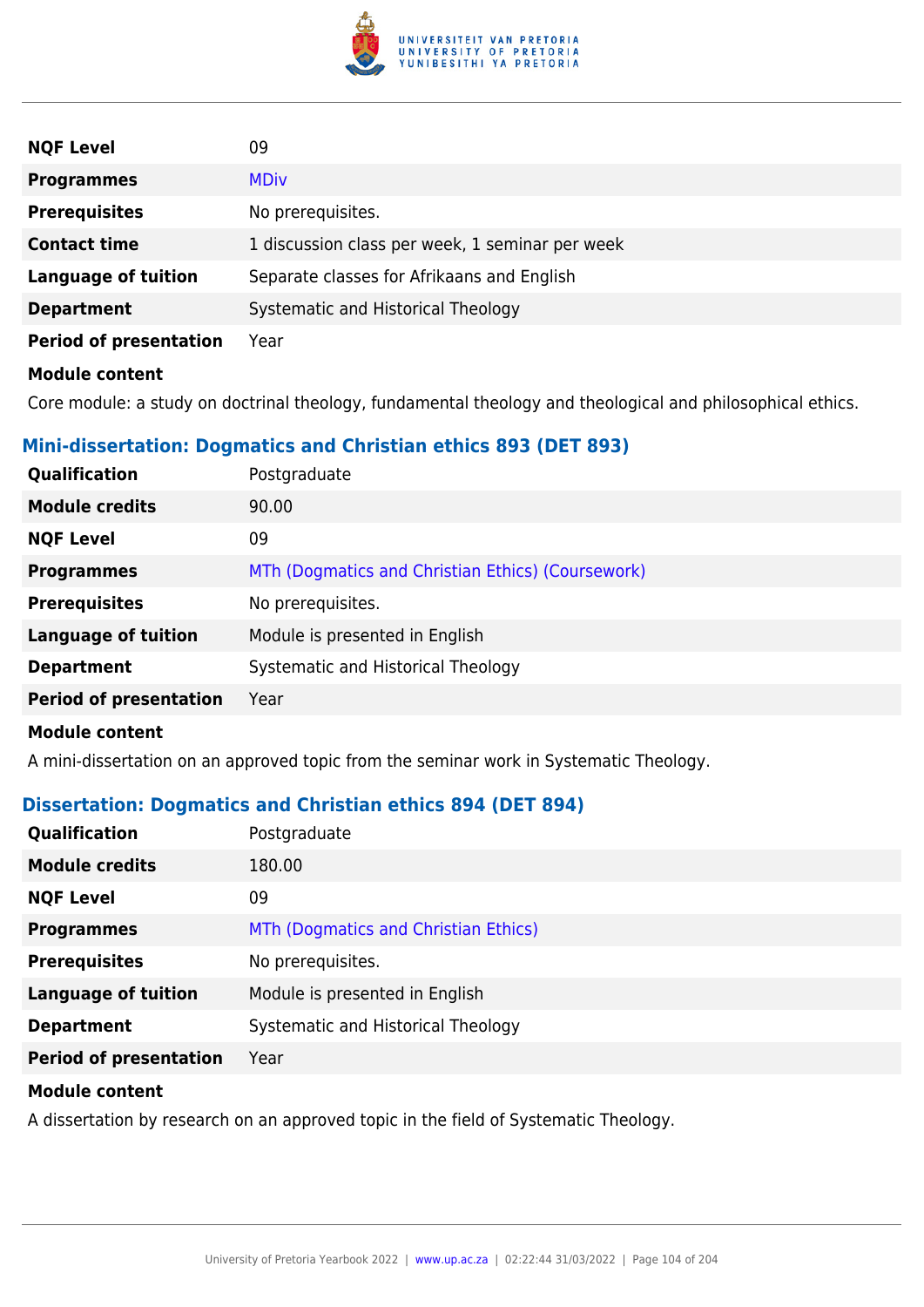

## **Thesis: Dogmatics and Christian ethics 980 (DET 980)**

| <b>Qualification</b>          | Postgraduate                         |
|-------------------------------|--------------------------------------|
| <b>Module credits</b>         | 360.00                               |
| <b>NQF Level</b>              | 10                                   |
| <b>Programmes</b>             | PhD (Dogmatics and Christian Ethics) |
| <b>Prerequisites</b>          | No prerequisites.                    |
| <b>Language of tuition</b>    | Module is presented in English       |
| <b>Department</b>             | Systematic and Historical Theology   |
| <b>Period of presentation</b> | Year                                 |

#### **Module content**

A thesis based on independent research about an approved topic in the field of Dogmatics and/or Christian ethics. The thesis has to make an original contribution to the field of the relevant discipline.

## **English 120 (ENG 120)**

| Qualification              | Undergraduate                                                                                                                                                                                                                                                                                                                                                                                                                                                                                               |
|----------------------------|-------------------------------------------------------------------------------------------------------------------------------------------------------------------------------------------------------------------------------------------------------------------------------------------------------------------------------------------------------------------------------------------------------------------------------------------------------------------------------------------------------------|
| <b>Module credits</b>      | 12.00                                                                                                                                                                                                                                                                                                                                                                                                                                                                                                       |
| <b>NQF Level</b>           | 06                                                                                                                                                                                                                                                                                                                                                                                                                                                                                                          |
| <b>Programmes</b>          | <b>BCom (Law)</b><br><b>BIS (Publishing)</b><br><b>BA</b><br><b>BA (Fine Arts)</b><br><b>BA (Languages)</b><br>BA (Law)<br><b>BA</b> extended programme<br>BAdmin (Public Management and International Relations)<br><b>BEd (Foundation Phase Teaching)</b><br><b>BEd (Intermediate Phase Teaching)</b><br>BEd (Senior Phase and Further Education and Training Teaching)<br><b>BIS (Information Science)</b><br><b>BPolSci (International Studies)</b><br><b>BPolSci (Political Studies)</b><br><b>LLB</b> |
| <b>Service modules</b>     | Faculty of Engineering, Built Environment and Information Technology<br><b>Faculty of Education</b><br><b>Faculty of Economic and Management Sciences</b><br>Faculty of Law<br>Faculty of Theology and Religion                                                                                                                                                                                                                                                                                             |
| <b>Prerequisites</b>       | No prerequisites.                                                                                                                                                                                                                                                                                                                                                                                                                                                                                           |
| <b>Contact time</b>        | 1 discussion class per week, 2 lectures per week                                                                                                                                                                                                                                                                                                                                                                                                                                                            |
| <b>Language of tuition</b> | Module is presented in English                                                                                                                                                                                                                                                                                                                                                                                                                                                                              |
| <b>Department</b>          | English                                                                                                                                                                                                                                                                                                                                                                                                                                                                                                     |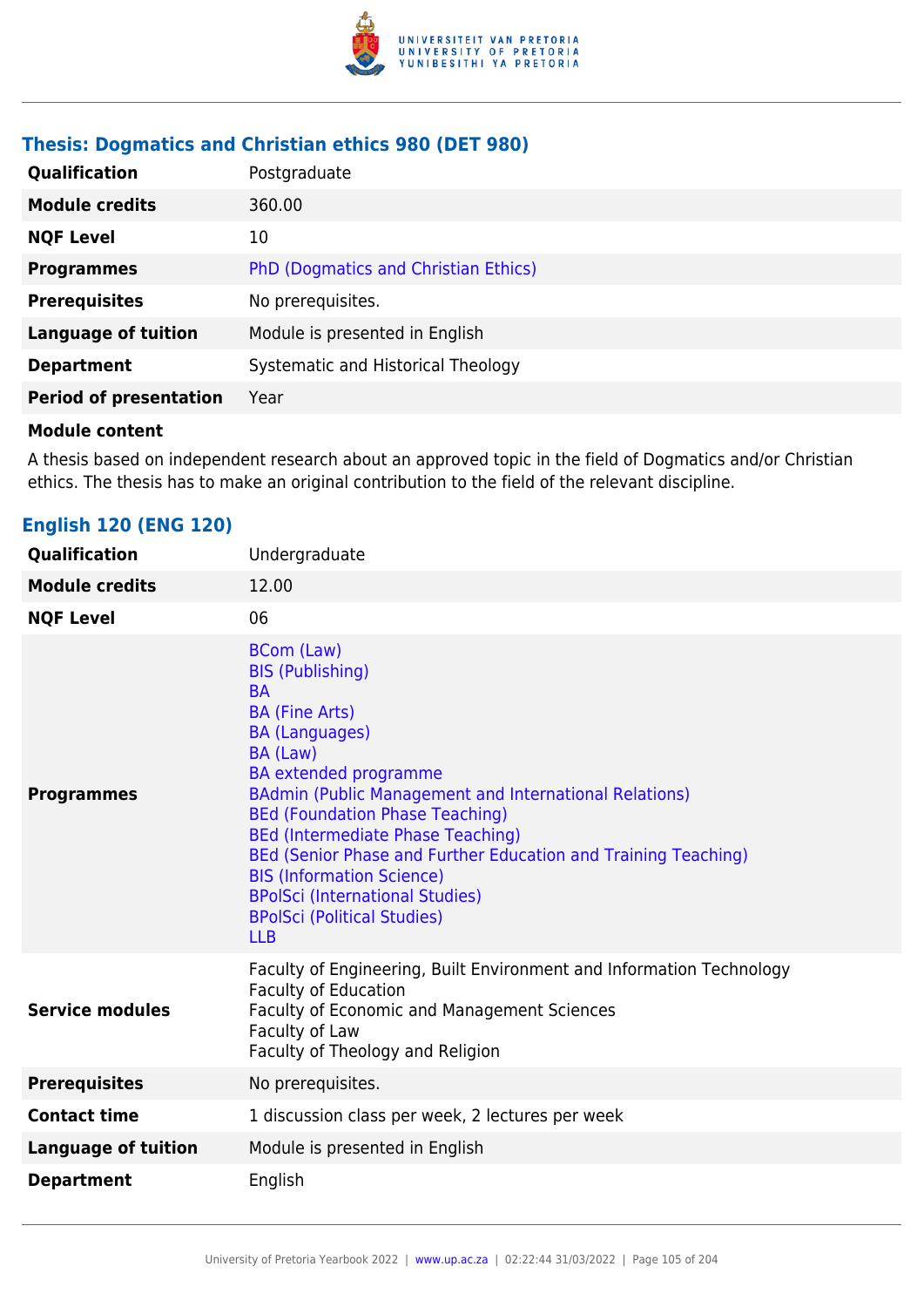

#### **Period of presentation** Semester 2

#### **Module content**

\*Alternative evening classes: 2 discussion classes per week

Introduction to Literature in English (2)

This module introduces the study of post-nineteenth century literature by examining a number of texts representing different genres (poetry, drama, prose). Texts will be from both Africa and other parts of the world. By the end of this module students should have the background and analytical skills to perceptively read modern and contemporary poetry, novels and plays.

## **Greek 110 (GRK 110)**

| Qualification                 | Undergraduate                                                                                                                       |
|-------------------------------|-------------------------------------------------------------------------------------------------------------------------------------|
| <b>Module credits</b>         | 12.00                                                                                                                               |
| <b>NQF Level</b>              | 05                                                                                                                                  |
| <b>Programmes</b>             | <b>BDiv</b><br><b>BA</b><br><b>BA (Languages)</b><br>BA (Law)<br><b>BA</b> extended programme<br><b>BPolSci (Political Studies)</b> |
| <b>Service modules</b>        | Faculty of Theology and Religion                                                                                                    |
| <b>Prerequisites</b>          | No prerequisites.                                                                                                                   |
| <b>Contact time</b>           | 2 discussion classes per week, 2 lectures per week                                                                                  |
| <b>Language of tuition</b>    | Module is presented in English                                                                                                      |
| <b>Department</b>             | Ancient and Modern Languages and Cultures                                                                                           |
| <b>Period of presentation</b> | Semester 1                                                                                                                          |

#### **Module content**

Greek grammar (1)

The basic characteristics of Hellenistic Greek: the writing system and pronunciation, the Greek verb and noun systems, conjugation and declension, basic syntax and vocabulary. Passages from the Greek New Testament are adapted as exercises in order to facilitate linguistic proficiency. Continuous evaluation includes class tests and homework assignments.

Greek grammar (2)

Further study of the verb and noun systems of Hellenistic Greek, expansion of the basic vocabulary, and analysis of compound sentences. Adapted passages from the New Testament form the core of practical academic literacy exercises.

#### **Greek 120 (GRK 120)**

| <b>Qualification</b>  | Undergraduate |
|-----------------------|---------------|
| <b>Module credits</b> | 12.00         |
| <b>NQF Level</b>      | 05            |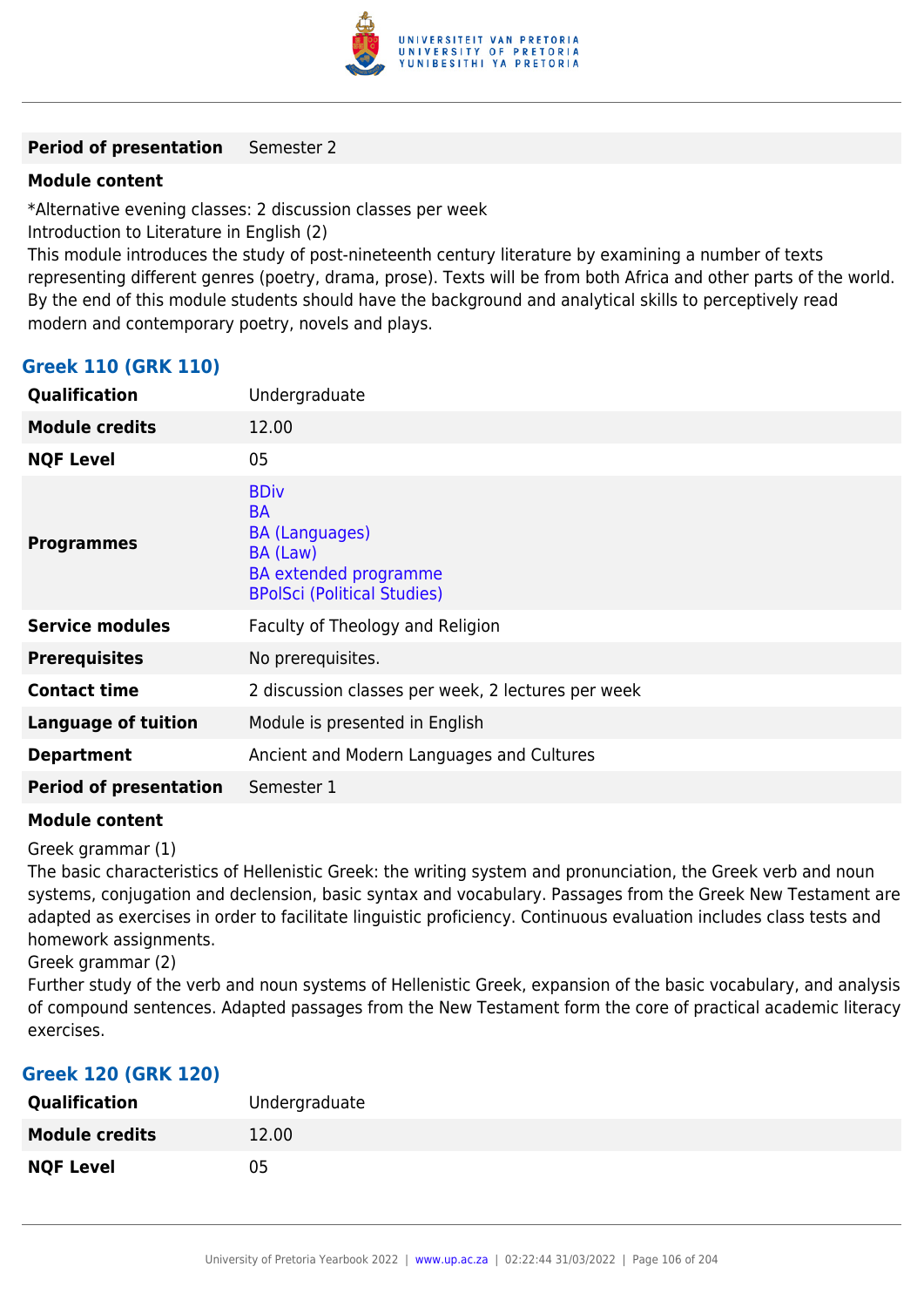

| <b>Programmes</b>             | <b>BDiv</b><br><b>BA</b><br><b>BA (Languages)</b><br>BA (Law)<br><b>BA</b> extended programme<br><b>BPolSci (Political Studies)</b> |
|-------------------------------|-------------------------------------------------------------------------------------------------------------------------------------|
| <b>Service modules</b>        | Faculty of Theology and Religion                                                                                                    |
| <b>Prerequisites</b>          | <b>GRK 110</b>                                                                                                                      |
| <b>Contact time</b>           | 2 discussion classes per week, 2 lectures per week                                                                                  |
| <b>Language of tuition</b>    | Module is presented in English                                                                                                      |
| <b>Department</b>             | Ancient and Modern Languages and Cultures                                                                                           |
| <b>Period of presentation</b> | Semester 2                                                                                                                          |

Greek grammar (3)

Further study of the verb and noun systems of Hellenistic Greek: middle and passive forms, the third declension, and analysis of compound sentences. Adapted passages from the New Testament form the core of practical academic literacy exercises.

Greek texts: Read and comprehend

Read selected texts from the NT and/or Apostolic Fathers, with emphasis on word analysis, basic translation, use of basic aids (dictionary, translations). Evaluation includes translation of unseen passages from the corpuses concerned.

## **Greek 210 (GRK 210)**

| Qualification                 | Undergraduate                                                                                       |
|-------------------------------|-----------------------------------------------------------------------------------------------------|
| <b>Module credits</b>         | 16.00                                                                                               |
| <b>NQF Level</b>              | 06                                                                                                  |
| <b>Programmes</b>             | <b>BDiv</b><br><b>BA</b><br><b>BA (Languages)</b><br>BA (Law)<br><b>BPolSci (Political Studies)</b> |
| <b>Service modules</b>        | Faculty of Theology and Religion                                                                    |
| <b>Prerequisites</b>          | GRK 110, GRK 120                                                                                    |
| <b>Contact time</b>           | 1 discussion class per week, 2 lectures per week                                                    |
| <b>Language of tuition</b>    | Module is presented in English                                                                      |
| <b>Department</b>             | Ancient and Modern Languages and Cultures                                                           |
| <b>Period of presentation</b> | Semester 1                                                                                          |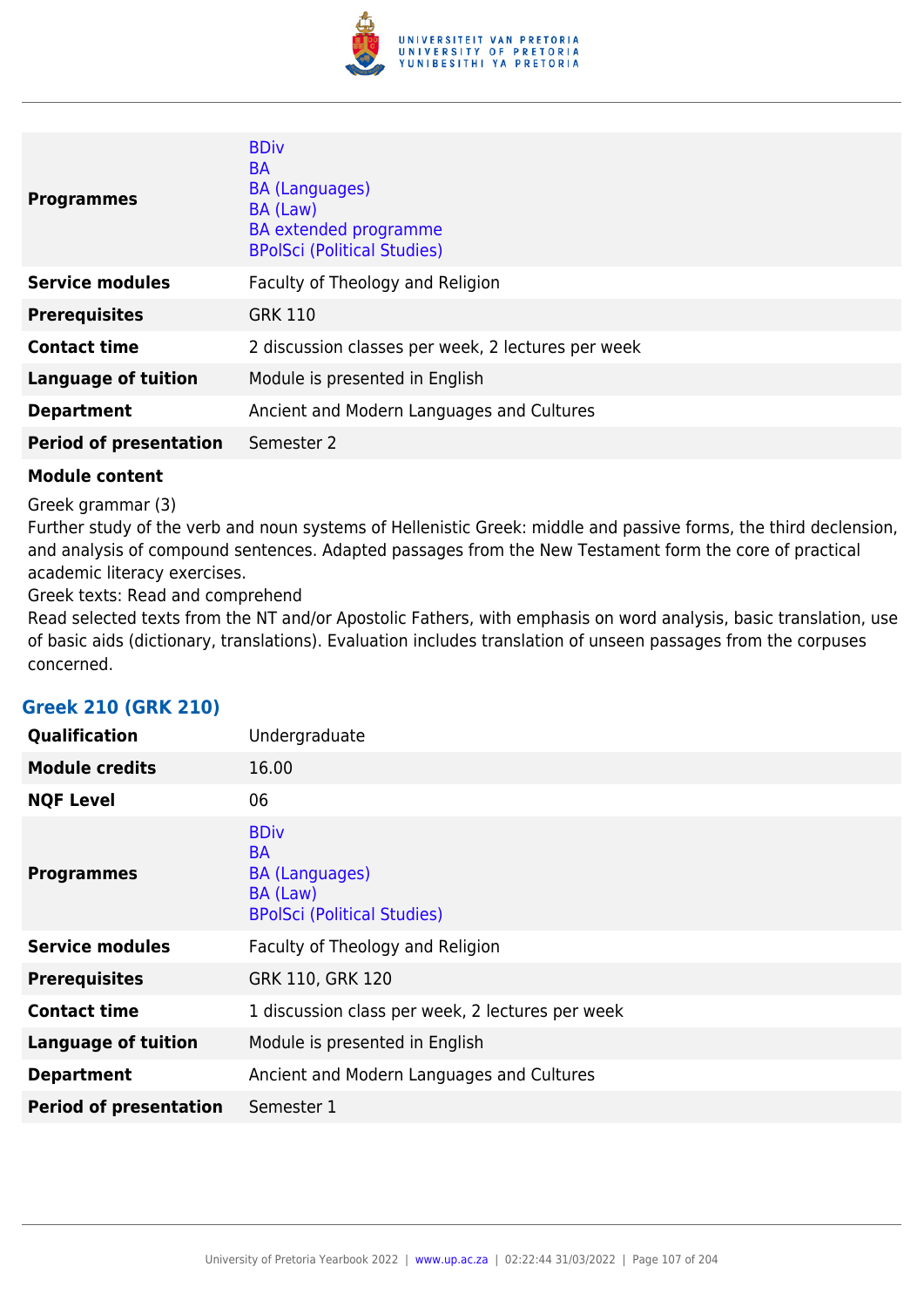

Greek texts – syntax Basic syntactical theory and application to selected Greek texts Greek prose – text analysis Basic theory of comprehensive text analysis and application of selected NT prose texts.

## **Greek 220 (GRK 220)**

| Qualification                 | Undergraduate                                                                                       |
|-------------------------------|-----------------------------------------------------------------------------------------------------|
| <b>Module credits</b>         | 16.00                                                                                               |
| <b>NQF Level</b>              | 06                                                                                                  |
| <b>Programmes</b>             | <b>BDiv</b><br><b>BA</b><br><b>BA (Languages)</b><br>BA (Law)<br><b>BPolSci (Political Studies)</b> |
| <b>Service modules</b>        | Faculty of Theology and Religion                                                                    |
| <b>Prerequisites</b>          | <b>GRK 210</b>                                                                                      |
| <b>Contact time</b>           | 1 discussion class per week, 2 lectures per week                                                    |
| <b>Language of tuition</b>    | Module is presented in English                                                                      |
| <b>Department</b>             | Ancient and Modern Languages and Cultures                                                           |
| <b>Period of presentation</b> | Semester 2                                                                                          |

#### **Module content**

Greek poetry – text analysis

Basic theory of poetic text analysis and application of selected NT and related poetry texts.

Greek texts – holistic analysis

Students are guided towards reading and analysing independently chosen Greek texts by application of all knowledge and skills acquired in GRK modules on year level 1 as well as in GRK 210 and 220.

## **Introduction to science of religion and missiology 120 (GSW 120)**

| <b>Qualification</b>          | Undergraduate                              |
|-------------------------------|--------------------------------------------|
| <b>Module credits</b>         | 10.00                                      |
| <b>NQF Level</b>              | 07                                         |
| <b>Prerequisites</b>          | No prerequisites.                          |
| <b>Language of tuition</b>    | Separate classes for Afrikaans and English |
| <b>Department</b>             | <b>Religion Studies</b>                    |
| <b>Period of presentation</b> | Semester 2                                 |
| <b>Madula assista</b>         |                                            |

#### **Module content**

Introduction to science of religion and missiology. Introduction to theology of mission.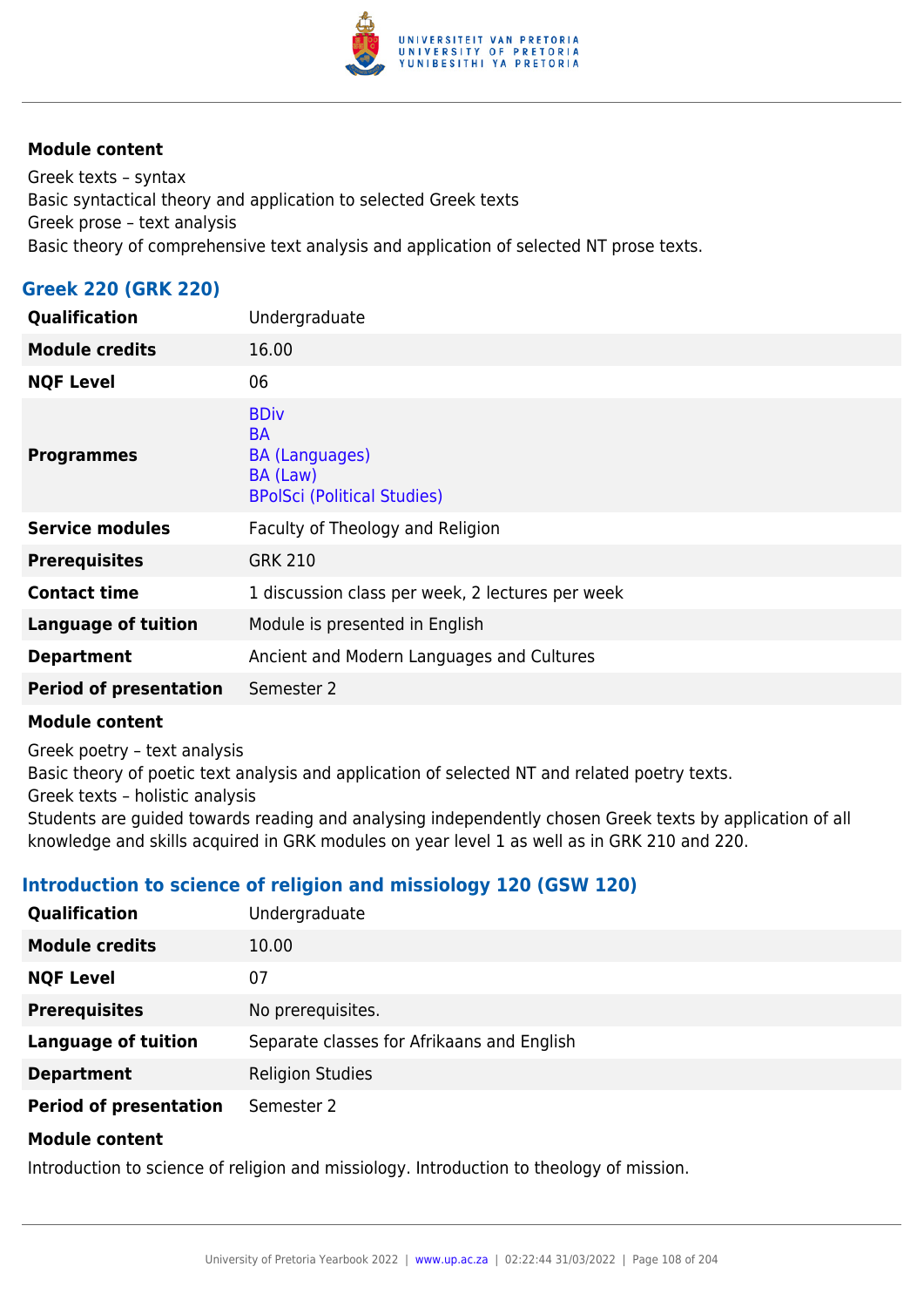

# **Key concepts and topics in Science of religion and missiology 210 (GSW 210)**

| <b>Qualification</b>          | Undergraduate                              |
|-------------------------------|--------------------------------------------|
| <b>Module credits</b>         | 10.00                                      |
| <b>NQF Level</b>              | 07                                         |
| <b>Prerequisites</b>          | No prerequisites.                          |
| <b>Language of tuition</b>    | Separate classes for Afrikaans and English |
| <b>Department</b>             | <b>Religion Studies</b>                    |
| <b>Period of presentation</b> | Semester 1                                 |
| <b>Module content</b>         |                                            |

Church, mission and leadership. Phenomenology of religion.

# **Key concepts and topics in Science of religion and missiology 214 (GSW 214)**

| <b>Qualification</b>          | Undergraduate                  |
|-------------------------------|--------------------------------|
| <b>Module credits</b>         | 10.00                          |
| <b>NQF Level</b>              | 06                             |
| <b>Prerequisites</b>          | No prerequisites.              |
| <b>Language of tuition</b>    | Module is presented in English |
| <b>Department</b>             | <b>Religion Studies</b>        |
| <b>Period of presentation</b> | Semester 1                     |
| <b>Module content</b>         |                                |

Church, mission and leadership. Phenomenology of religion.

### **The Christian religion in the Third World 220 (GSW 220)**

| Qualification                 | Undergraduate                              |
|-------------------------------|--------------------------------------------|
| <b>Module credits</b>         | 10.00                                      |
| <b>NQF Level</b>              | 07                                         |
| <b>Prerequisites</b>          | No prerequisites.                          |
| <b>Language of tuition</b>    | Separate classes for Afrikaans and English |
| <b>Department</b>             | <b>Religion Studies</b>                    |
| <b>Period of presentation</b> | Semester 2                                 |
| <b>Module content</b>         |                                            |

### Primal religions. Traditional African religions; African Independent Churches. Theologies of the Third World.

# **Christianity in Third World context 224 (GSW 224)**

**Qualification** Undergraduate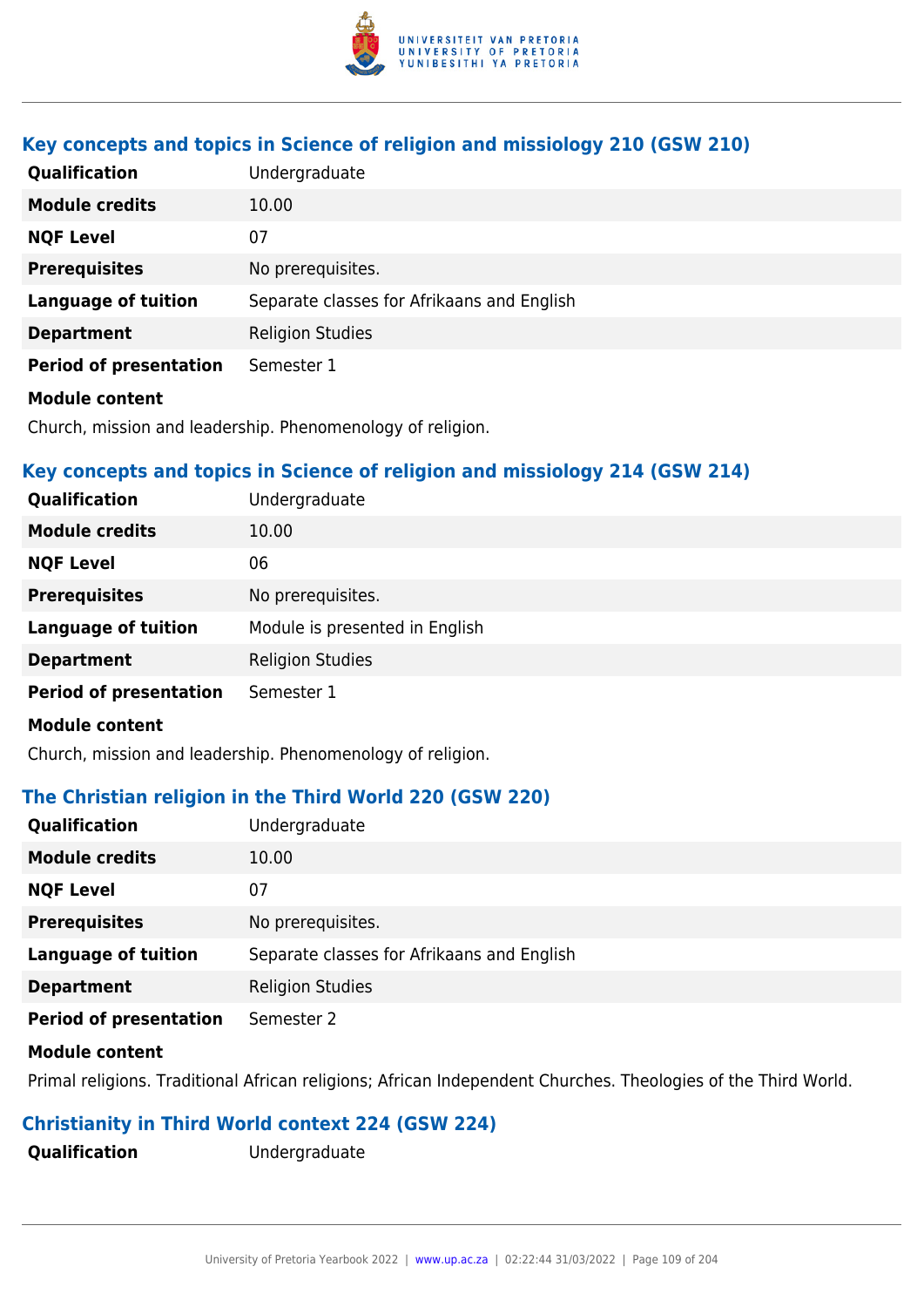

| <b>Module credits</b>         | 10.00                          |
|-------------------------------|--------------------------------|
| <b>NQF Level</b>              | 06                             |
| <b>Prerequisites</b>          | No prerequisites.              |
| <b>Language of tuition</b>    | Module is presented in English |
| <b>Department</b>             | <b>Religion Studies</b>        |
| <b>Period of presentation</b> | Semester 2                     |
| <b>Module content</b>         |                                |

Primal religions. Traditional African religions; African Independent Churches. Theologies of the Third World.

# **Mission in practice 310 (GSW 310)**

| Qualification                 | Undergraduate                              |
|-------------------------------|--------------------------------------------|
| <b>Module credits</b>         | 10.00                                      |
| <b>NQF Level</b>              | 07                                         |
| <b>Prerequisites</b>          | No prerequisites.                          |
| <b>Language of tuition</b>    | Separate classes for Afrikaans and English |
| <b>Department</b>             | Practical Theology and Mission Studies     |
| <b>Period of presentation</b> | Semester 1                                 |
| <b>Madula assista</b>         |                                            |

#### **Module content**

Missionary practice and service witnessing in context.

### **Mission in practical perspective 314 (GSW 314)**

| <b>Qualification</b>          | Undergraduate                          |
|-------------------------------|----------------------------------------|
| <b>Module credits</b>         | 10.00                                  |
| <b>NQF Level</b>              | 06                                     |
| <b>Prerequisites</b>          | No prerequisites.                      |
| <b>Language of tuition</b>    | Module is presented in English         |
| <b>Department</b>             | Practical Theology and Mission Studies |
| <b>Period of presentation</b> | Semester 1                             |
| <b>Module content</b>         |                                        |

Missionary practice and service witnessing in context.

# **Church planting 320 (GSW 320)**

| <b>Qualification</b>  | Undergraduate |
|-----------------------|---------------|
| <b>Module credits</b> | 10.00         |
| <b>NQF Level</b>      | 07            |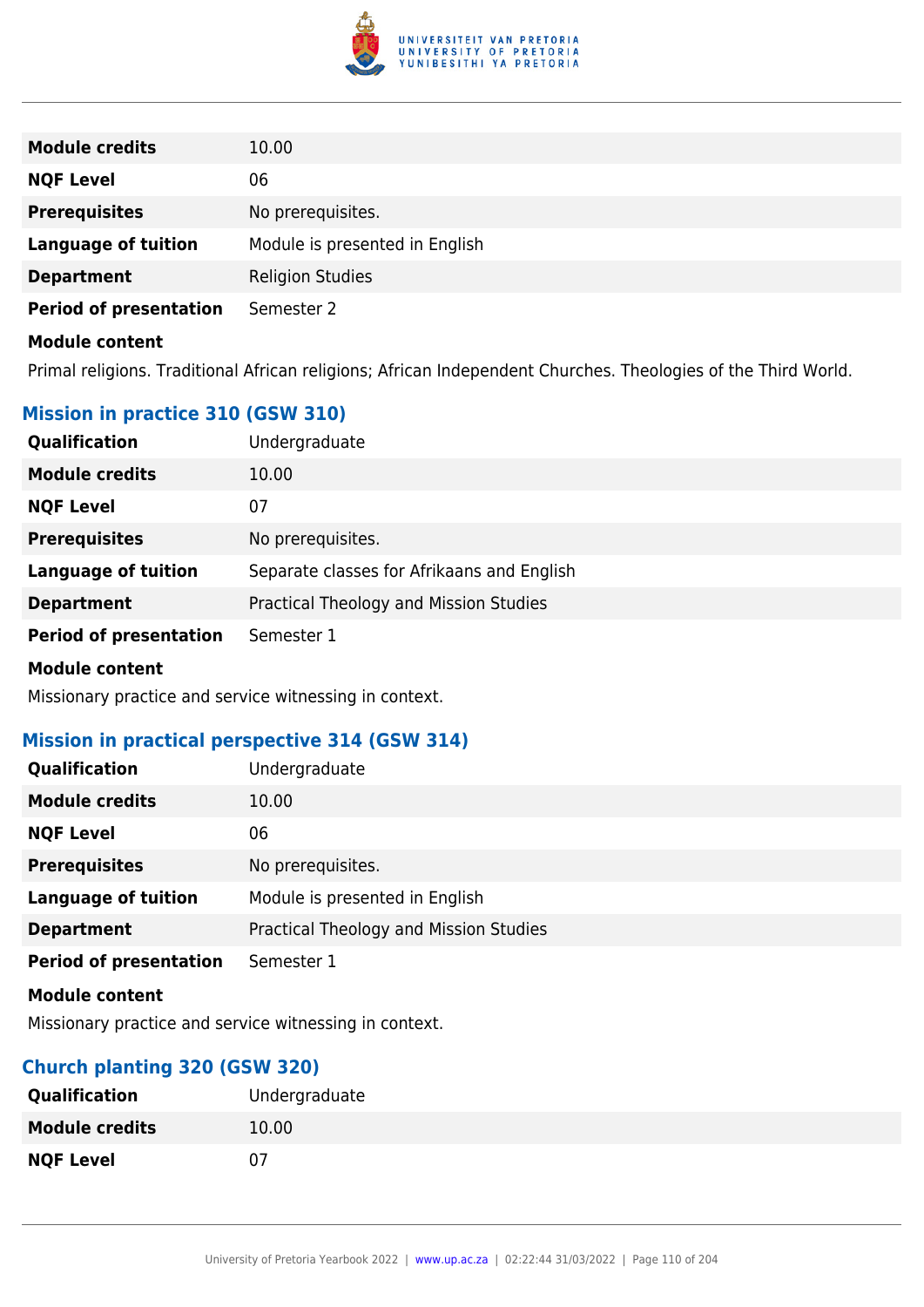

| No prerequisites.                          |
|--------------------------------------------|
| Separate classes for Afrikaans and English |
| Practical Theology and Mission Studies     |
| Semester 2                                 |
|                                            |

Oriental religions. Israel, Islam and Christianity.

### **Church planting in contemporary context 324 (GSW 324)**

| <b>Qualification</b>          | Undergraduate                          |
|-------------------------------|----------------------------------------|
| <b>Module credits</b>         | 10.00                                  |
| <b>NQF Level</b>              | 06                                     |
| <b>Prerequisites</b>          | No prerequisites.                      |
| <b>Language of tuition</b>    | Module is presented in English         |
| <b>Department</b>             | Practical Theology and Mission Studies |
| <b>Period of presentation</b> | Semester 2                             |
| <b>Module content</b>         |                                        |

Oriental religions. Israel, Islam and Christianity.

# **Research report: Science of religion and missiology 710 (GSW 710)**

| Qualification                 | Postgraduate                                 |
|-------------------------------|----------------------------------------------|
| <b>Module credits</b>         | 30.00                                        |
| <b>NQF Level</b>              | 08                                           |
| <b>Programmes</b>             | BThHons (Science of Religion and Missiology) |
| <b>Prerequisites</b>          | No prerequisites.                            |
| <b>Contact time</b>           | 1 lecture per week                           |
| <b>Language of tuition</b>    | Module is presented in English               |
| <b>Department</b>             | Practical Theology and Mission Studies       |
| <b>Period of presentation</b> | Year                                         |

### **Module content**

Research module. Fundamental component: orientation, research methodology. Essay.

# **Science of religion and missiology 720 (GSW 720)**

| <b>Qualification</b>  | Postgraduate |
|-----------------------|--------------|
| <b>Module credits</b> | 30.00        |
| <b>NQF Level</b>      | 08           |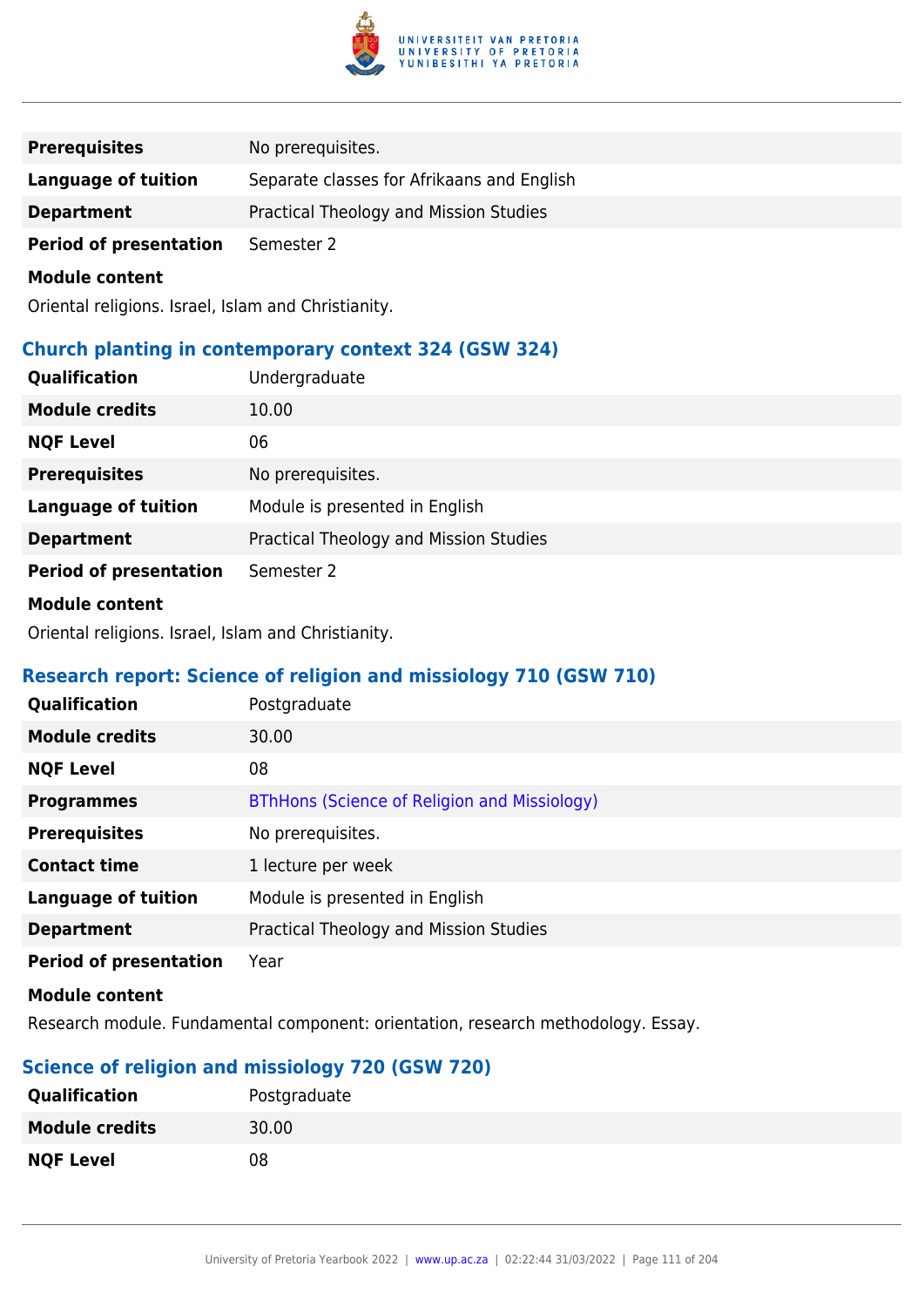

| <b>Programmes</b>                                          | BThHons (Science of Religion and Missiology) |
|------------------------------------------------------------|----------------------------------------------|
| <b>Prerequisites</b>                                       | No prerequisites.                            |
| <b>Contact time</b>                                        | 1 lecture per week                           |
| <b>Language of tuition</b>                                 | Module is presented in English               |
| <b>Department</b>                                          | Practical Theology and Mission Studies       |
| <b>Period of presentation</b>                              | Year                                         |
| <b>Module content</b>                                      |                                              |
| Core module. Theology of mission. Missionary ecclesiology. |                                              |

### **Science of religion and missiology 730 (GSW 730)**

| Qualification                 | Postgraduate                                 |
|-------------------------------|----------------------------------------------|
| <b>Module credits</b>         | 30.00                                        |
| <b>NQF Level</b>              | 08                                           |
| <b>Programmes</b>             | BThHons (Science of Religion and Missiology) |
| <b>Prerequisites</b>          | No prerequisites.                            |
| <b>Contact time</b>           | 1 lecture per week                           |
| <b>Language of tuition</b>    | Module is presented in English               |
| <b>Department</b>             | Practical Theology and Mission Studies       |
| <b>Period of presentation</b> | Year                                         |

#### **Module content**

Core module. Survey of religions and religious phenomena.

# **Science of religion and missiology 740 (GSW 740)**

| <b>Qualification</b>          | Postgraduate                                 |
|-------------------------------|----------------------------------------------|
| <b>Module credits</b>         | 30.00                                        |
| <b>NQF Level</b>              | 08                                           |
| <b>Programmes</b>             | BThHons (Science of Religion and Missiology) |
| <b>Prerequisites</b>          | No prerequisites.                            |
| <b>Contact time</b>           | 1 lecture per week                           |
| <b>Language of tuition</b>    | Module is presented in English               |
| <b>Department</b>             | Practical Theology and Mission Studies       |
| <b>Period of presentation</b> | Year                                         |
| <b>Module content</b>         |                                              |

Core module. Service mission. Focussed study supporting essay.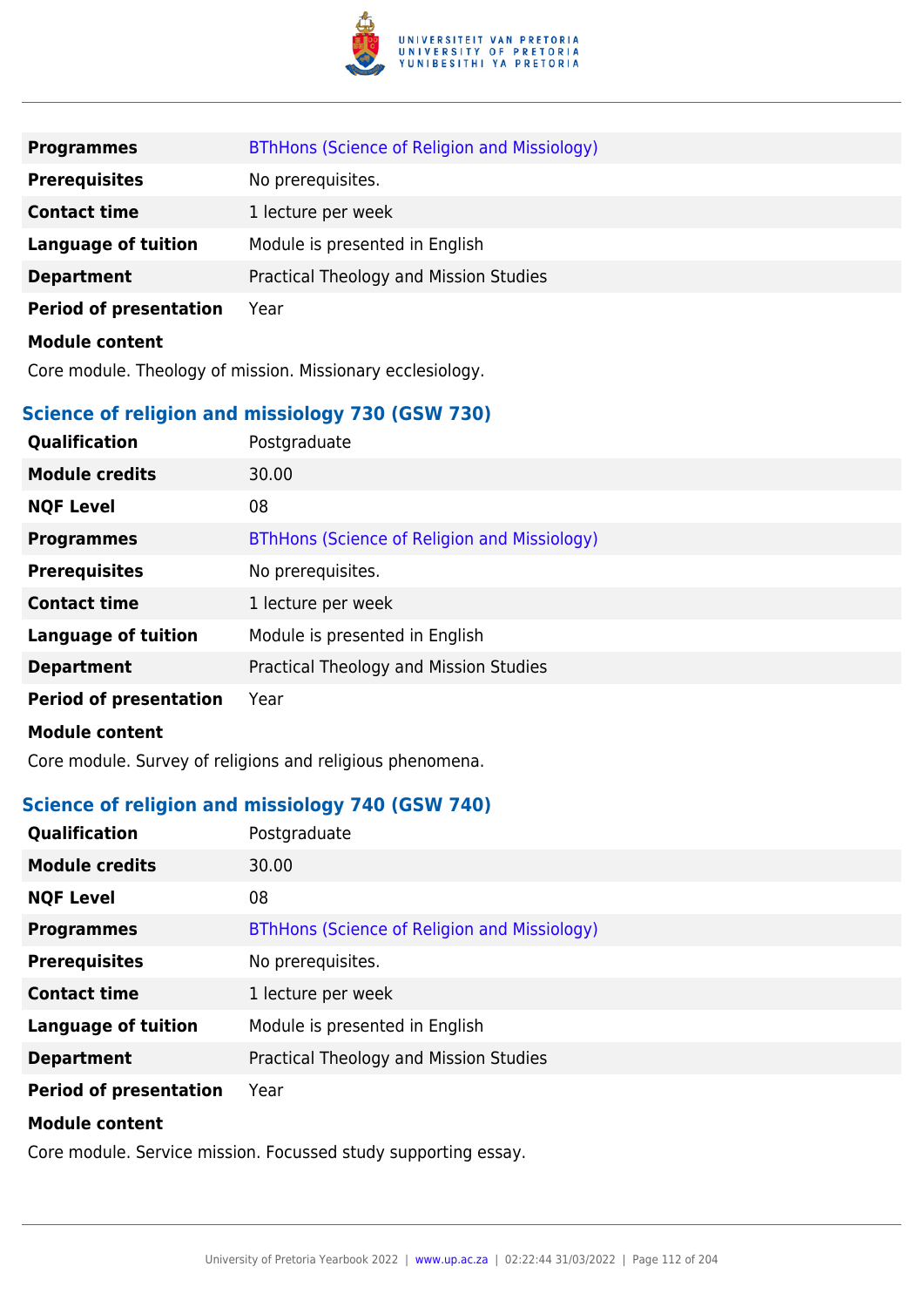

# **Science of religion and missiology 760 (GSW 760)**

| <b>Qualification</b>          | Postgraduate                                    |
|-------------------------------|-------------------------------------------------|
| <b>Module credits</b>         | 20.00                                           |
| <b>NQF Level</b>              | 08                                              |
| <b>Programmes</b>             | PGDip (Theology and Ministry)                   |
| <b>Prerequisites</b>          | No prerequisites.                               |
| <b>Contact time</b>           | 1 discussion class per week, 1 seminar per week |
| <b>Language of tuition</b>    | Separate classes for Afrikaans and English      |
| <b>Department</b>             | Practical Theology and Mission Studies          |
| <b>Period of presentation</b> | Year                                            |
| <b>Module content</b>         |                                                 |

Church ministry from the perspective of science of religion and missiology.

# **Introduction to science of religion and missiology I 771 (GSW 771)**

| <b>Qualification</b>          | Postgraduate                           |
|-------------------------------|----------------------------------------|
| <b>Module credits</b>         | 15.00                                  |
| <b>NQF Level</b>              | 08                                     |
| <b>Programmes</b>             | PGDip (Theology)                       |
| <b>Contact time</b>           | 2 discussion classes per week          |
| <b>Language of tuition</b>    | Module is presented in English         |
| <b>Department</b>             | Practical Theology and Mission Studies |
| <b>Period of presentation</b> | Year                                   |
|                               |                                        |

### **Module content**

Introduction to science of religion and missiology (I). Introduction to and overview of the subjects.

# **Introduction to science of religion and missiology II 772 (GSW 772)**

| <b>Qualification</b>          | Postgraduate                           |
|-------------------------------|----------------------------------------|
| <b>Module credits</b>         | 15.00                                  |
| <b>NQF Level</b>              | 08                                     |
| <b>Programmes</b>             | PGDip (Theology)                       |
| <b>Contact time</b>           | 2 discussion classes per week          |
| <b>Language of tuition</b>    | Module is presented in English         |
| <b>Department</b>             | Practical Theology and Mission Studies |
| <b>Period of presentation</b> | Year                                   |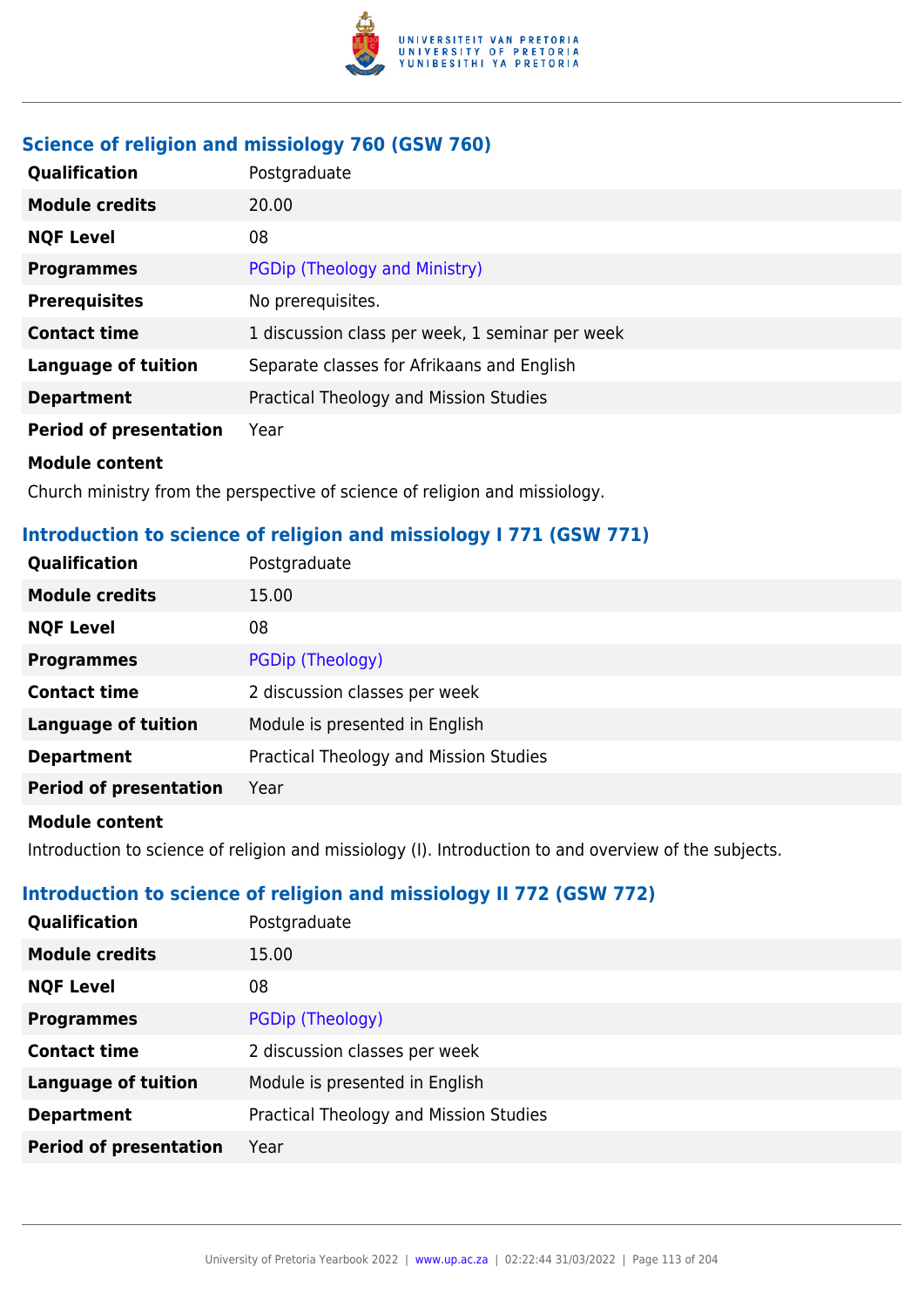

Science of religion and missiology (2). Introduction to and overview of the subjects (continued

# **Science of religion and missiology 803 (GSW 803)**

| <b>Qualification</b>          | Postgraduate                                          |
|-------------------------------|-------------------------------------------------------|
| <b>Module credits</b>         | 90.00                                                 |
| <b>NQF Level</b>              | 09                                                    |
| <b>Programmes</b>             | MTh (Science of Religion and Missiology) (Coursework) |
| <b>Prerequisites</b>          | No prerequisites.                                     |
| <b>Language of tuition</b>    | Module is presented in English                        |
| <b>Department</b>             | Practical Theology and Mission Studies                |
| <b>Period of presentation</b> | Year                                                  |
| <b>Madula assistant</b>       |                                                       |

**Module content**

A course work module on science of religion and/or missiology.

# **Science of religion and missiology 804 (GSW 804)**

| Qualification                 | Postgraduate                                    |
|-------------------------------|-------------------------------------------------|
| <b>Module credits</b>         | 60.00                                           |
| <b>NQF Level</b>              | 09                                              |
| <b>Programmes</b>             | <b>MDiv</b>                                     |
| <b>Prerequisites</b>          | No prerequisites.                               |
| <b>Contact time</b>           | 1 discussion class per week, 1 seminar per week |
| <b>Language of tuition</b>    | Module is presented in English                  |
| <b>Department</b>             | Practical Theology and Mission Studies          |
| <b>Period of presentation</b> | Year                                            |
| <b>Module content</b>         |                                                 |

A reading module with mini-dissertation on an approved topic, in Science of religion and/or Missiology.

# **Science of religion and missiology 806 (GSW 806)**

| <b>Qualification</b>  | Postgraduate                                    |
|-----------------------|-------------------------------------------------|
| <b>Module credits</b> | 20.00                                           |
| <b>NQF Level</b>      | 09                                              |
| <b>Programmes</b>     | <b>MDiv</b>                                     |
| <b>Prerequisites</b>  | No prerequisites.                               |
| <b>Contact time</b>   | 1 discussion class per week, 1 seminar per week |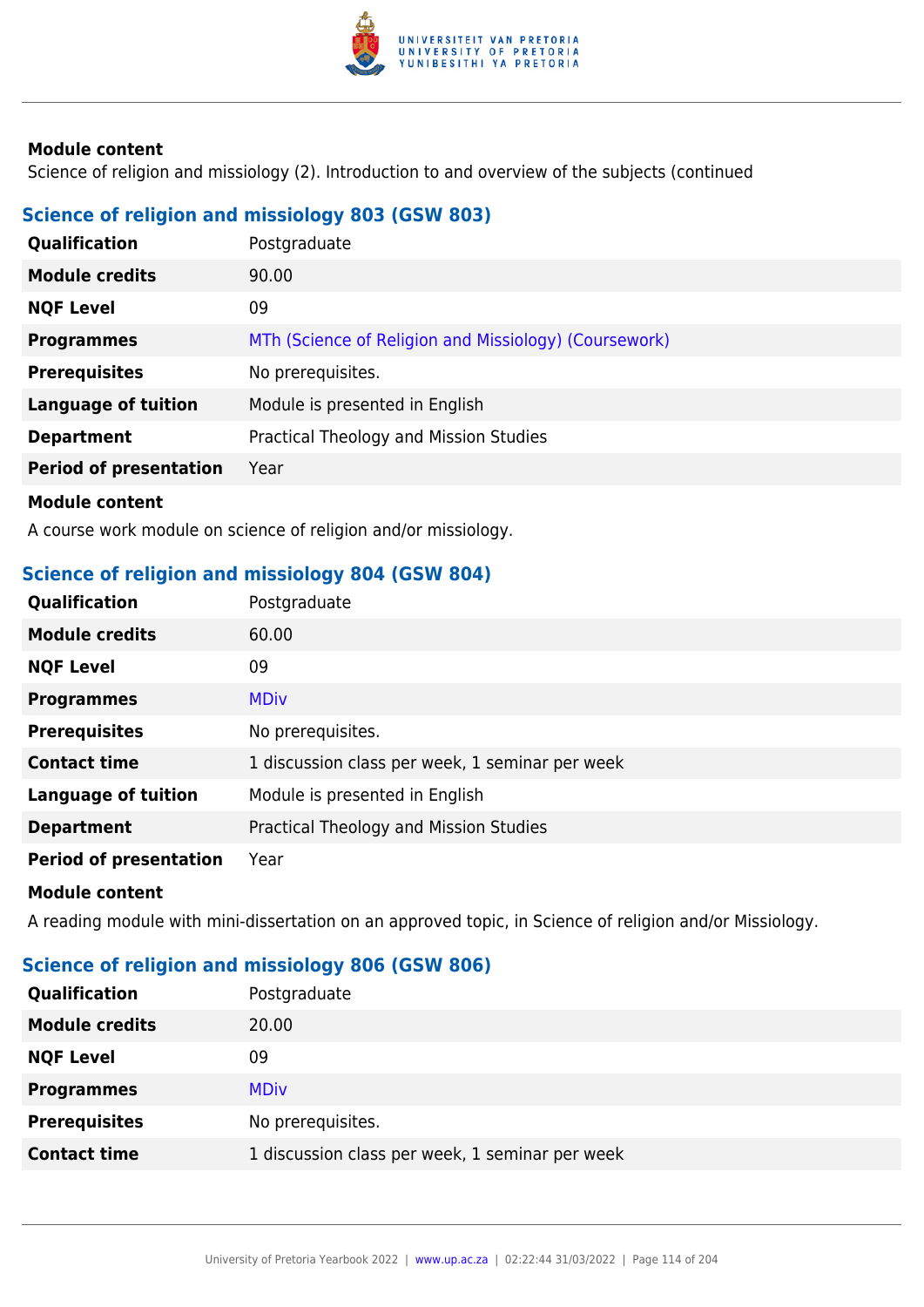

| <b>Language of tuition</b> | Separate classes for Afrikaans and English |  |
|----------------------------|--------------------------------------------|--|
|                            |                                            |  |

**Department** Practical Theology and Mission Studies

**Period of presentation** Year

#### **Module content**

Core module: a study on science of religion and missiology.

# **Science of religion and missiology (2) 872 (GSW 872)**

| <b>Module credits</b><br>20.00                               | Qualification    | Postgraduate |
|--------------------------------------------------------------|------------------|--------------|
|                                                              |                  |              |
|                                                              | <b>NQF Level</b> | 09           |
| <b>Prerequisites</b><br>GSW 871                              |                  |              |
| <b>Contact time</b><br>2 discussion classes per week         |                  |              |
| <b>Language of tuition</b><br>Module is presented in English |                  |              |
| Practical Theology and Mission Studies<br><b>Department</b>  |                  |              |
| <b>Period of presentation</b><br>Year                        |                  |              |

### **Module content**

Science of religion and missiology (2). Introduction to and overview of the subjects (continued).

# **Mini-dissertation: Science of religion and missiology 893 (GSW 893)**

| <b>Qualification</b>          | Postgraduate                                          |
|-------------------------------|-------------------------------------------------------|
| <b>Module credits</b>         | 90.00                                                 |
| <b>NQF Level</b>              | 09                                                    |
| <b>Programmes</b>             | MTh (Science of Religion and Missiology) (Coursework) |
| <b>Prerequisites</b>          | No prerequisites.                                     |
| <b>Language of tuition</b>    | Module is presented in English                        |
| <b>Department</b>             | Practical Theology and Mission Studies                |
| <b>Period of presentation</b> | Year                                                  |

#### **Module content**

A mini-dissertation on an approved topic from the seminar work in science of religion and/or missiology.

# **Dissertation: Science of religion and missiology 894 (GSW 894)**

| <b>Qualification</b>  | Postgraduate                             |
|-----------------------|------------------------------------------|
| <b>Module credits</b> | 180.00                                   |
| <b>NQF Level</b>      | 09                                       |
| <b>Programmes</b>     | MTh (Science of Religion and Missiology) |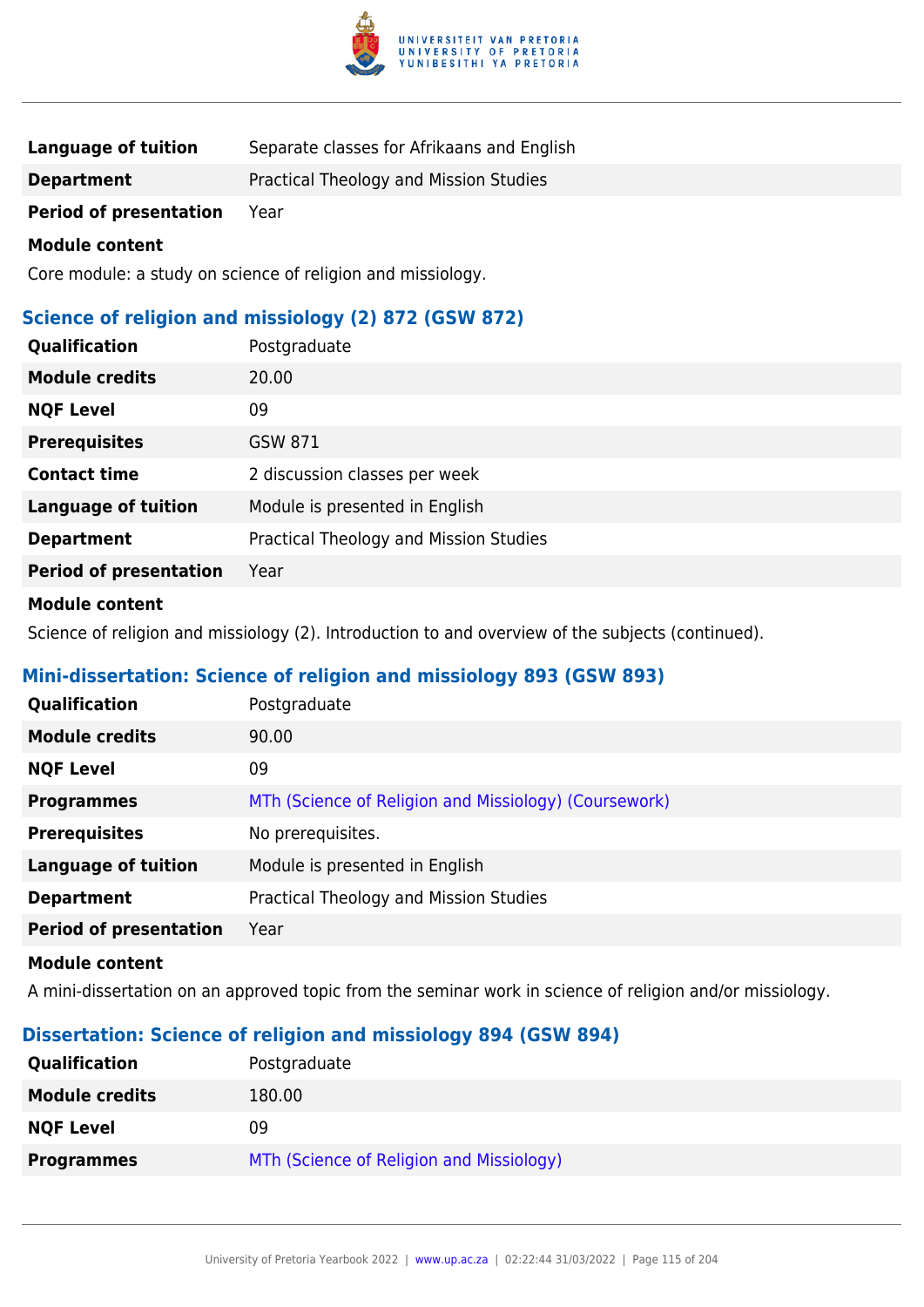

| <b>Prerequisites</b>          | No prerequisites.                      |
|-------------------------------|----------------------------------------|
| Language of tuition           | Module is presented in English         |
| <b>Department</b>             | Practical Theology and Mission Studies |
| <b>Period of presentation</b> | Year                                   |

A dissertation by independent research on an approved topic in science of religion and missiology.

# **Thesis: Science of religion and missiology 980 (GSW 980)**

| Qualification                 | Postgraduate                             |
|-------------------------------|------------------------------------------|
| <b>Module credits</b>         | 360.00                                   |
| <b>NQF Level</b>              | 10                                       |
| <b>Programmes</b>             | PhD (Science of Religion and Missiology) |
| <b>Prerequisites</b>          | No prerequisites.                        |
| <b>Language of tuition</b>    | Module is presented in English           |
| <b>Department</b>             | Practical Theology and Mission Studies   |
| <b>Period of presentation</b> | Year                                     |

#### **Module content**

A thesis based on independent research about an approved topic in the field of science of religion and missiology. The thesis has to make an original contribution to the field of the relevant discipline.

# **Hebrew 110 (HEB 110)**

| <b>Qualification</b>          | Undergraduate                                                                                                                |
|-------------------------------|------------------------------------------------------------------------------------------------------------------------------|
| <b>Module credits</b>         | 12.00                                                                                                                        |
| <b>NQF Level</b>              | 05                                                                                                                           |
| <b>Programmes</b>             | <b>BDiv</b><br><b>BA</b><br><b>BA (Languages)</b><br>BA (Law)<br>BA extended programme<br><b>BPolSci (Political Studies)</b> |
| <b>Service modules</b>        | Faculty of Theology and Religion                                                                                             |
| <b>Prerequisites</b>          | No prerequisites.                                                                                                            |
| <b>Contact time</b>           | 2 discussion classes per week, 2 lectures per week                                                                           |
| <b>Language of tuition</b>    | Module is presented in English                                                                                               |
| <b>Department</b>             | Ancient and Modern Languages and Cultures                                                                                    |
| <b>Period of presentation</b> | Semester 1                                                                                                                   |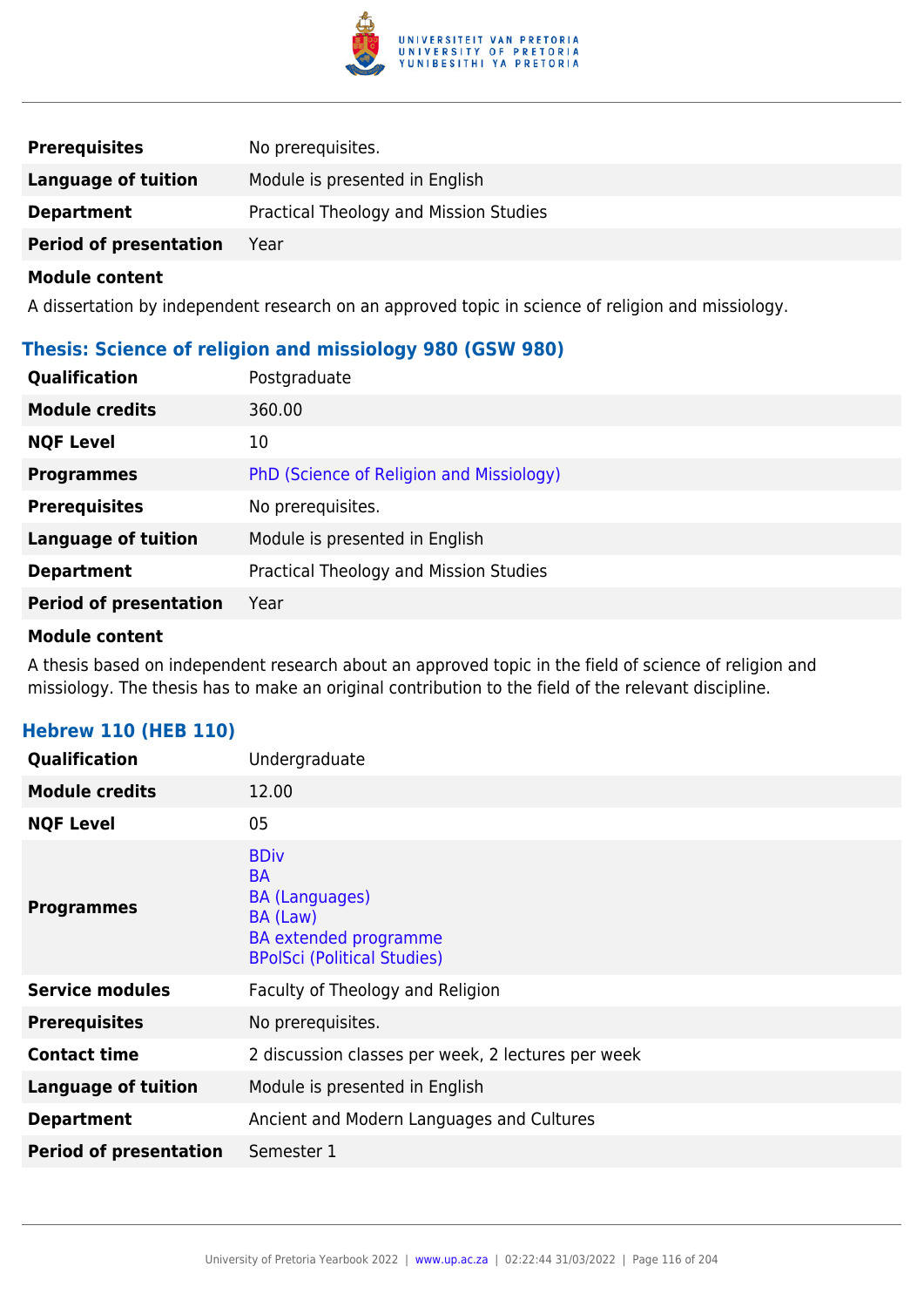

Hebrew grammar (1)

Basic principles of the grammar of classical Hebrew: signs of writing and pronunciation, Hebrew morphology, the nominal and verbal system, basic syntax and vocabulary. Exercise basic competence by means of the analysis and translation of selected passages from the Hebrew Old Testament.

Hebrew grammar (2)

More advanced principles of the grammar of classical Hebrew: the function of nouns, verbs and particles, the derived formations of the verb. Passages from the Hebrew Old Testament from the basis for exercising academic literacy.

| <b>Qualification</b>          | Undergraduate                                                                                                                       |
|-------------------------------|-------------------------------------------------------------------------------------------------------------------------------------|
| <b>Module credits</b>         | 12.00                                                                                                                               |
| <b>NQF Level</b>              | 05                                                                                                                                  |
| <b>Programmes</b>             | <b>BDiv</b><br><b>BA</b><br><b>BA (Languages)</b><br>BA (Law)<br><b>BA</b> extended programme<br><b>BPolSci (Political Studies)</b> |
| <b>Service modules</b>        | Faculty of Theology and Religion                                                                                                    |
| <b>Prerequisites</b>          | <b>HEB 110</b>                                                                                                                      |
| <b>Contact time</b>           | 2 discussion classes per week, 2 lectures per week                                                                                  |
| <b>Language of tuition</b>    | Module is presented in English                                                                                                      |
| <b>Department</b>             | Ancient and Modern Languages and Cultures                                                                                           |
| <b>Period of presentation</b> | Semester 2                                                                                                                          |
|                               |                                                                                                                                     |

# **Hebrew 120 (HEB 120)**

# **Module content**

Hebrew grammar (3)

Continued study of the Hebrew verbal system: the irregular and weak verbs. Passages from the Hebrew Old Testament from the basis for students' exercise in academic literacy.

Hebrew texts: Read and comprehend

Read selected texts from the OT, with emphasis on word analysis, basic translation, use of basic aids (dictionary, translations). Evaluation includes translation of unseen passages.

# **Hebrew 210 (HEB 210)**

| <b>Qualification</b>  | Undergraduate |
|-----------------------|---------------|
| <b>Module credits</b> | 16.00         |
| <b>NQF Level</b>      | 06            |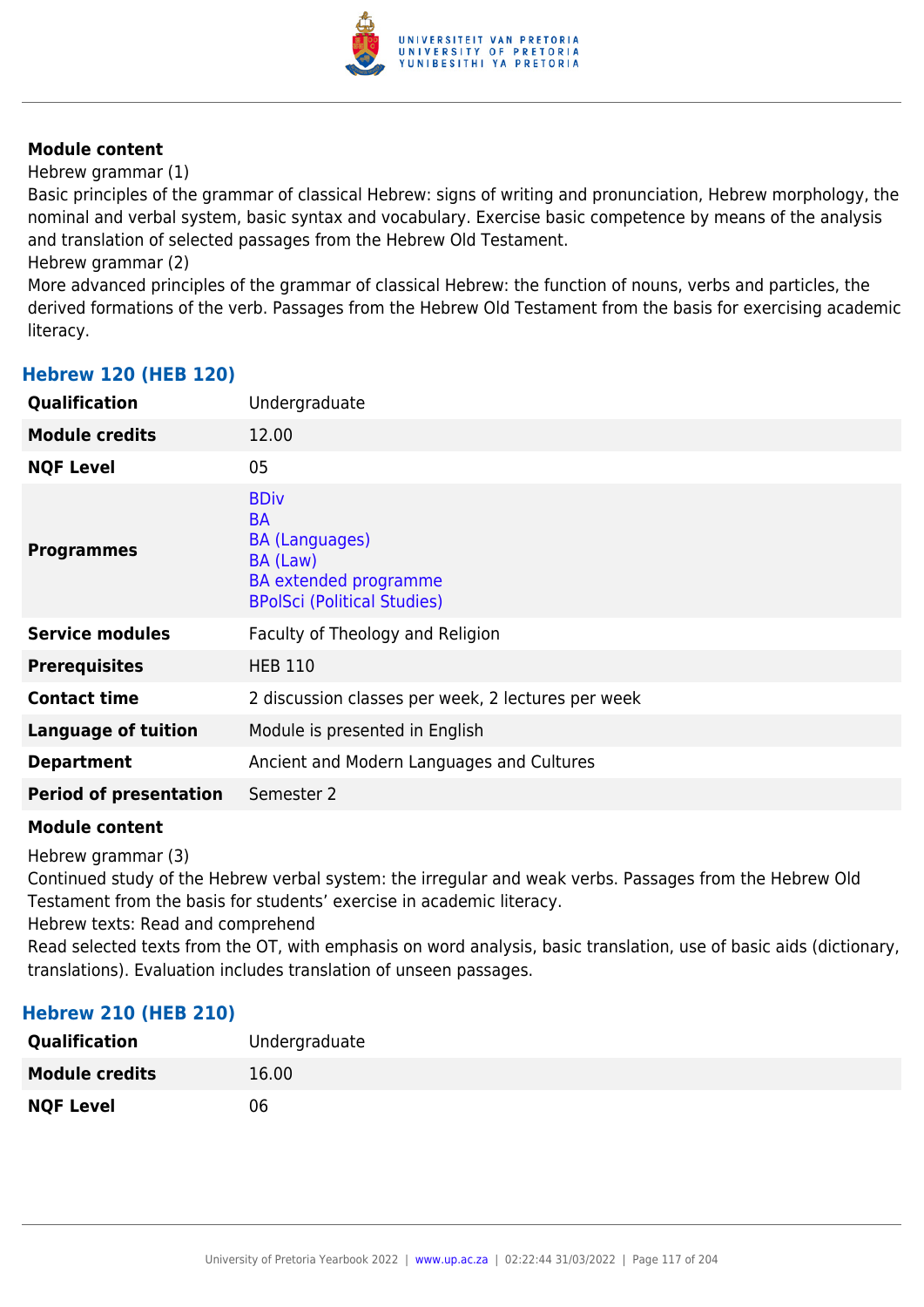

| <b>Programmes</b>             | <b>BDiv</b><br><b>BA</b><br><b>BA</b> (Languages)<br>BA (Law)<br><b>BPolSci (Political Studies)</b> |
|-------------------------------|-----------------------------------------------------------------------------------------------------|
| <b>Service modules</b>        | Faculty of Theology and Religion                                                                    |
| <b>Prerequisites</b>          | HEB 110, 120                                                                                        |
| <b>Contact time</b>           | 1 discussion class per week, 2 lectures per week                                                    |
| <b>Language of tuition</b>    | Module is presented in English                                                                      |
| <b>Department</b>             | Ancient and Modern Languages and Cultures                                                           |
| <b>Period of presentation</b> | Semester 1                                                                                          |

Hebrew texts – syntax Basic syntactical theory and application to selected Hebrew texts. Hebrew prose – text analysis Basic theory of comprehensive text analysis and application to selected OT prose texts.

#### **Hebrew 220 (HEB 220)**

| Qualification                 | Undergraduate                                                                                       |
|-------------------------------|-----------------------------------------------------------------------------------------------------|
| <b>Module credits</b>         | 16.00                                                                                               |
| <b>NQF Level</b>              | 06                                                                                                  |
| <b>Programmes</b>             | <b>BDiv</b><br><b>BA</b><br><b>BA (Languages)</b><br>BA (Law)<br><b>BPolSci (Political Studies)</b> |
| <b>Service modules</b>        | Faculty of Theology and Religion                                                                    |
| <b>Prerequisites</b>          | <b>HEB 210</b>                                                                                      |
| <b>Contact time</b>           | 1 discussion class per week, 2 lectures per week                                                    |
| <b>Language of tuition</b>    | Module is presented in English                                                                      |
| <b>Department</b>             | Ancient and Modern Languages and Cultures                                                           |
| <b>Period of presentation</b> | Semester 2                                                                                          |
|                               |                                                                                                     |

#### **Module content**

Hebrew poetry – text analysis

Basic theory of poetic text analysis and application to selected OT poetic texts. Hebrew texts – holistic analysis Students are guided towards reading and analysing independently chosen Hebrew texts by application of all knowledge and skills acquired in HEB modules on year level 1 as well as in HEB 210 and 220.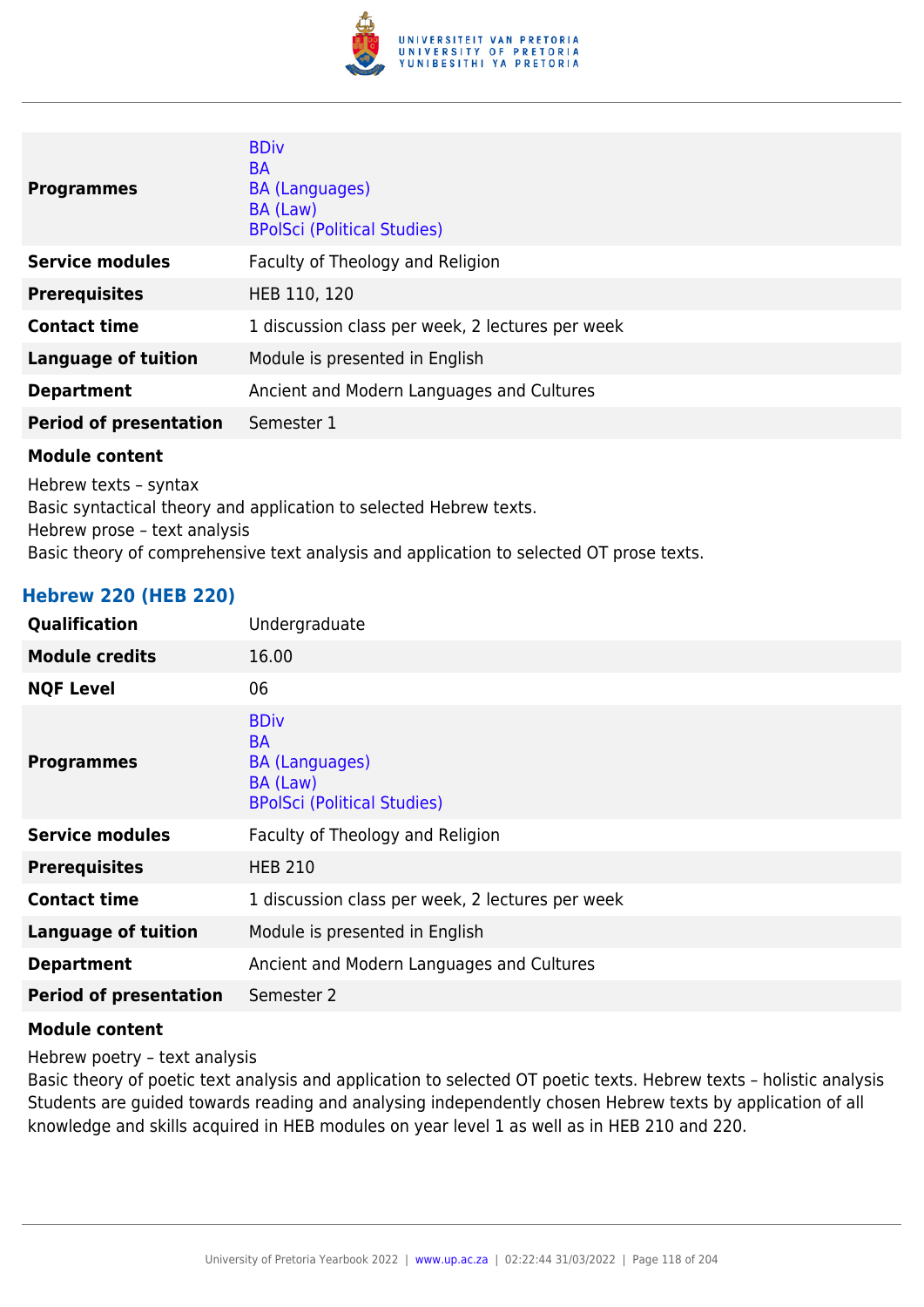

# **Research report: Church history and church polity 710 (KGS 710)**

| Qualification                 | Postgraduate                               |
|-------------------------------|--------------------------------------------|
| <b>Module credits</b>         | 30.00                                      |
| <b>NQF Level</b>              | 08                                         |
| <b>Programmes</b>             | BThHons (Church History and Church Polity) |
| <b>Prerequisites</b>          | No prerequisites.                          |
| <b>Contact time</b>           | 1 lecture per week                         |
| <b>Language of tuition</b>    | Module is presented in English             |
| <b>Department</b>             | Systematic and Historical Theology         |
| <b>Period of presentation</b> | Year                                       |
| <b>Module content</b>         |                                            |

Research module. Fundamental component: orientation, research methodology. Essay.

# **Church history and church polity 720 (KGS 720)**

| Qualification                 | Postgraduate                               |
|-------------------------------|--------------------------------------------|
| <b>Module credits</b>         | 30.00                                      |
| <b>NQF Level</b>              | 08                                         |
| <b>Programmes</b>             | BThHons (Church History and Church Polity) |
| <b>Prerequisites</b>          | No prerequisites.                          |
| <b>Contact time</b>           | 1 lecture per week                         |
| <b>Language of tuition</b>    | Module is presented in English             |
| <b>Department</b>             | Systematic and Historical Theology         |
| <b>Period of presentation</b> | Year                                       |
| <b>Module content</b>         |                                            |

Core module. Early Church.

# **Church history and church polity 730 (KGS 730)**

| <b>Qualification</b>       | Postgraduate                               |
|----------------------------|--------------------------------------------|
| <b>Module credits</b>      | 30.00                                      |
| <b>NQF Level</b>           | 08                                         |
| <b>Programmes</b>          | BThHons (Church History and Church Polity) |
| <b>Prerequisites</b>       | No prerequisites.                          |
| <b>Contact time</b>        | 1 lecture per week                         |
| <b>Language of tuition</b> | Module is presented in English             |
| <b>Department</b>          | Systematic and Historical Theology         |
|                            |                                            |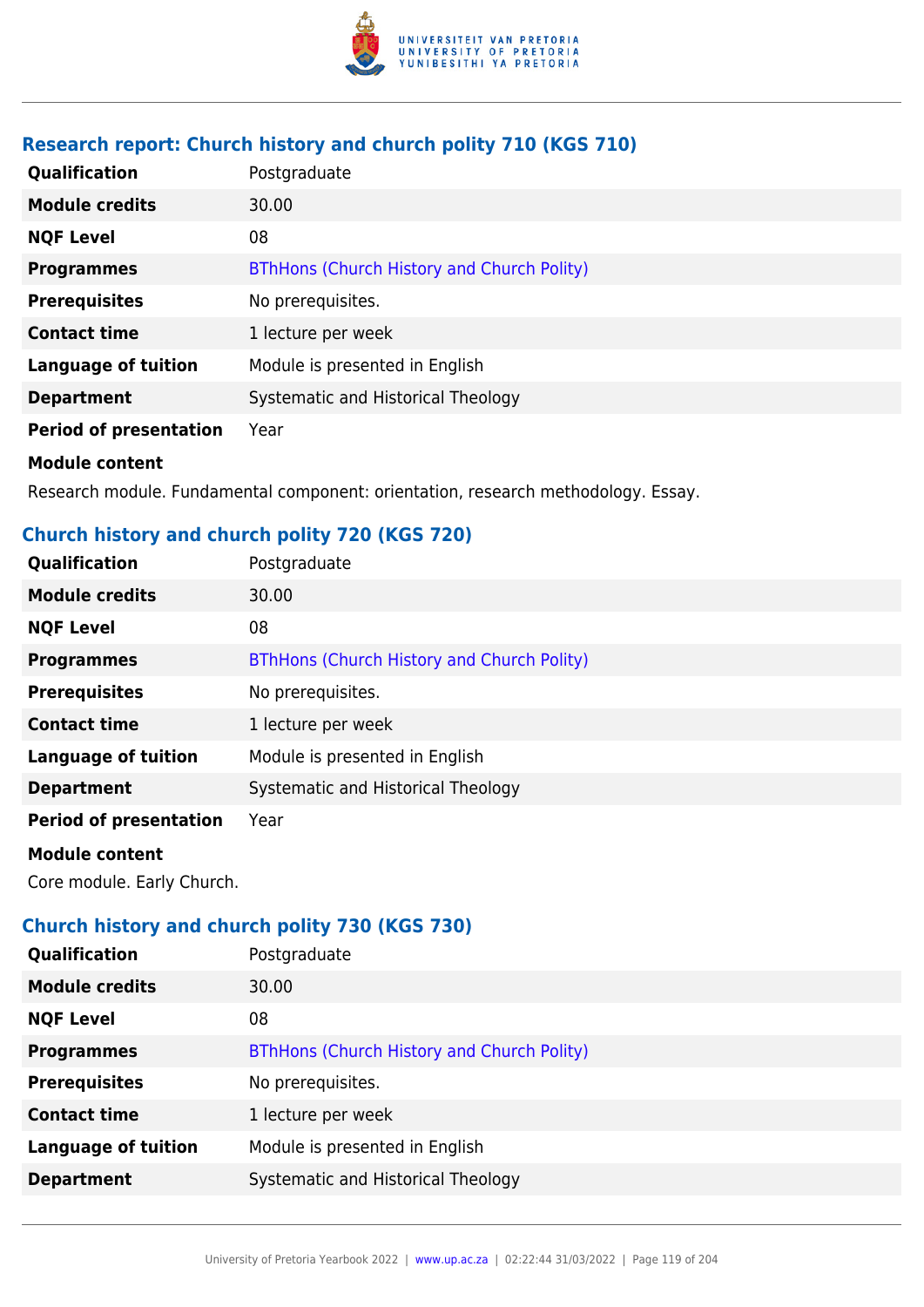

**Period of presentation** Year

### **Module content**

Core module. Reformation and Post-Reformation.

### **Church history and church polity 740 (KGS 740)**

| Qualification                 | Postgraduate                               |
|-------------------------------|--------------------------------------------|
| <b>Module credits</b>         | 30.00                                      |
| <b>NQF Level</b>              | 08                                         |
| <b>Programmes</b>             | BThHons (Church History and Church Polity) |
| <b>Prerequisites</b>          | No prerequisites.                          |
| <b>Contact time</b>           | 1 lecture per week                         |
| <b>Language of tuition</b>    | Module is presented in English             |
| <b>Department</b>             | Systematic and Historical Theology         |
| <b>Period of presentation</b> | Year                                       |
| .                             |                                            |

### **Module content**

Core module: specialisation. Selected theme relating to African or South African Church history.

# **Church history and church polity 760 (KGS 760)**

| <b>Qualification</b>          | Postgraduate                                    |
|-------------------------------|-------------------------------------------------|
| <b>Module credits</b>         | 20.00                                           |
| <b>NQF Level</b>              | 08                                              |
| <b>Programmes</b>             | PGDip (Theology and Ministry)                   |
| <b>Prerequisites</b>          | No prerequisites.                               |
| <b>Contact time</b>           | 1 discussion class per week, 1 seminar per week |
| <b>Language of tuition</b>    | Separate classes for Afrikaans and English      |
| <b>Department</b>             | Systematic and Historical Theology              |
| <b>Period of presentation</b> | Year                                            |

**Module content**

Church historical and church polity dimensions of the church ministry.

# **Introduction to church history and church polity I 771 (KGS 771)**

| Qualification         | Postgraduate     |
|-----------------------|------------------|
| <b>Module credits</b> | 15.00            |
| <b>NQF Level</b>      | 08               |
| <b>Programmes</b>     | PGDip (Theology) |
|                       |                  |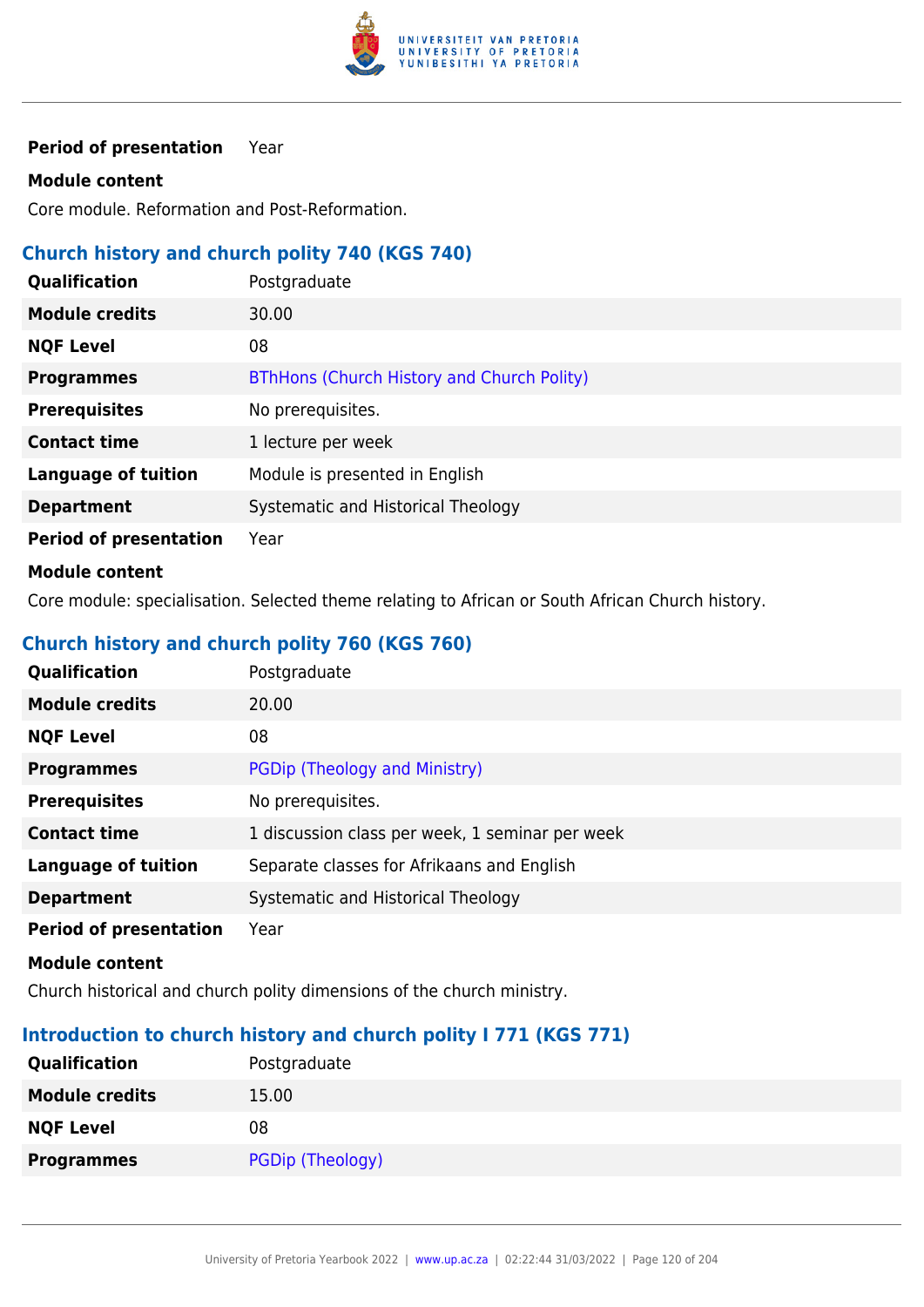

| <b>Prerequisites</b>          | No prerequisites.                  |
|-------------------------------|------------------------------------|
| Language of tuition           | Module is presented in English     |
| <b>Department</b>             | Systematic and Historical Theology |
| <b>Period of presentation</b> | Year                               |

Introduction to and overview of the disciplines.

# **Introduction to church history and church polity II 772 (KGS 772)**

| <b>Qualification</b>          | Postgraduate                       |
|-------------------------------|------------------------------------|
| <b>Module credits</b>         | 15.00                              |
| <b>NQF Level</b>              | 08                                 |
| <b>Programmes</b>             | PGDip (Theology)                   |
| <b>Language of tuition</b>    | Module is presented in English     |
| <b>Department</b>             | Systematic and Historical Theology |
| <b>Period of presentation</b> | Year                               |
| <b>Module content</b>         |                                    |

Introduction to and overview of the disciplines (continued).

# **Church history 803 (KGS 803)**

| Qualification                 | Postgraduate                                        |
|-------------------------------|-----------------------------------------------------|
| <b>Module credits</b>         | 90.00                                               |
| <b>NQF Level</b>              | 09                                                  |
| <b>Programmes</b>             | MTh (Church History and Church Polity) (Coursework) |
| <b>Prerequisites</b>          | No prerequisites.                                   |
| <b>Language of tuition</b>    | Module is presented in English                      |
| <b>Department</b>             | Systematic and Historical Theology                  |
| <b>Period of presentation</b> | Year                                                |
|                               |                                                     |

#### **Module content**

A course work module on church history and/or church polity.

# **Church history 804 (KGS 804)**

| <b>Qualification</b>  | Postgraduate |
|-----------------------|--------------|
| <b>Module credits</b> | 60.00        |
| <b>NQF Level</b>      | 09           |
| <b>Programmes</b>     | <b>MDiv</b>  |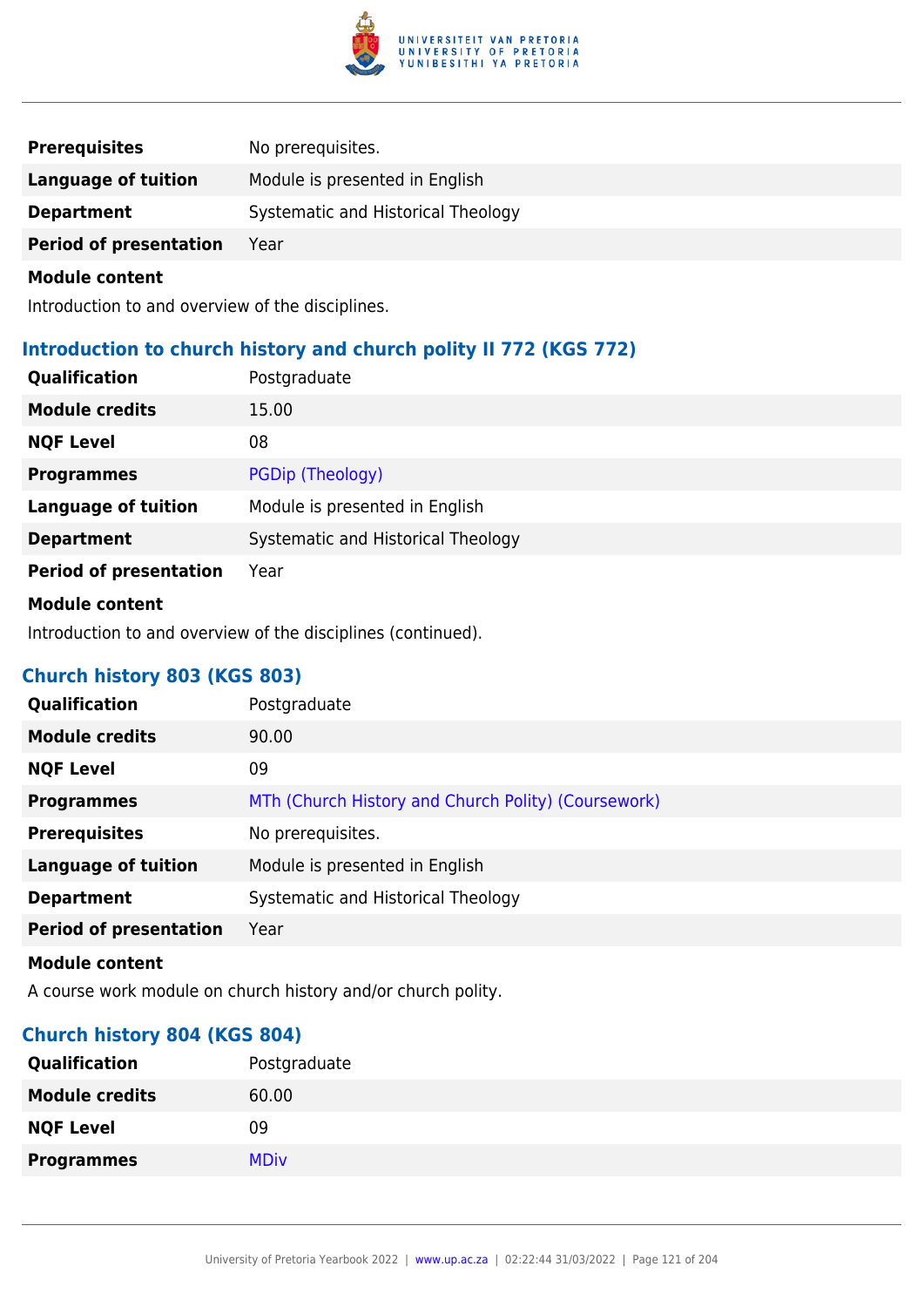

| <b>Prerequisites</b>          | No prerequisites.                               |
|-------------------------------|-------------------------------------------------|
| <b>Contact time</b>           | 1 discussion class per week, 1 seminar per week |
| Language of tuition           | Module is presented in English                  |
| <b>Department</b>             | Systematic and Historical Theology              |
| <b>Period of presentation</b> | Year                                            |

A reading module with mini-dissertation on an approved topic, in church history and/or church polity.

# **Church history 806 (KGS 806)**

| Qualification                 | Postgraduate                                    |
|-------------------------------|-------------------------------------------------|
| <b>Module credits</b>         | 20.00                                           |
| <b>NQF Level</b>              | 09                                              |
| <b>Programmes</b>             | <b>MDiv</b>                                     |
| <b>Prerequisites</b>          | No prerequisites.                               |
| <b>Contact time</b>           | 1 discussion class per week, 1 seminar per week |
| <b>Language of tuition</b>    | Separate classes for Afrikaans and English      |
| <b>Department</b>             | Systematic and Historical Theology              |
| <b>Period of presentation</b> | Year                                            |
| <b>Module content</b>         |                                                 |

Core module: a study on science of religion and missiology, church history and/or church polity.

# **Mini-dissertation: Church history and church polity 893 (KGS 893)**

| <b>Qualification</b>          | Postgraduate                                        |
|-------------------------------|-----------------------------------------------------|
| <b>Module credits</b>         | 90.00                                               |
| <b>NQF Level</b>              | 09                                                  |
| <b>Programmes</b>             | MTh (Church History and Church Polity) (Coursework) |
| <b>Prerequisites</b>          | No prerequisites.                                   |
| <b>Language of tuition</b>    | Module is presented in English                      |
| <b>Department</b>             | Systematic and Historical Theology                  |
| <b>Period of presentation</b> | Year                                                |
|                               |                                                     |

### **Module content**

A mini-dissertation on an approved topic from the seminar work in church history and/or church polity.

# **Dissertation: Church history and church polity 894 (KGS 894)**

**Qualification** Postgraduate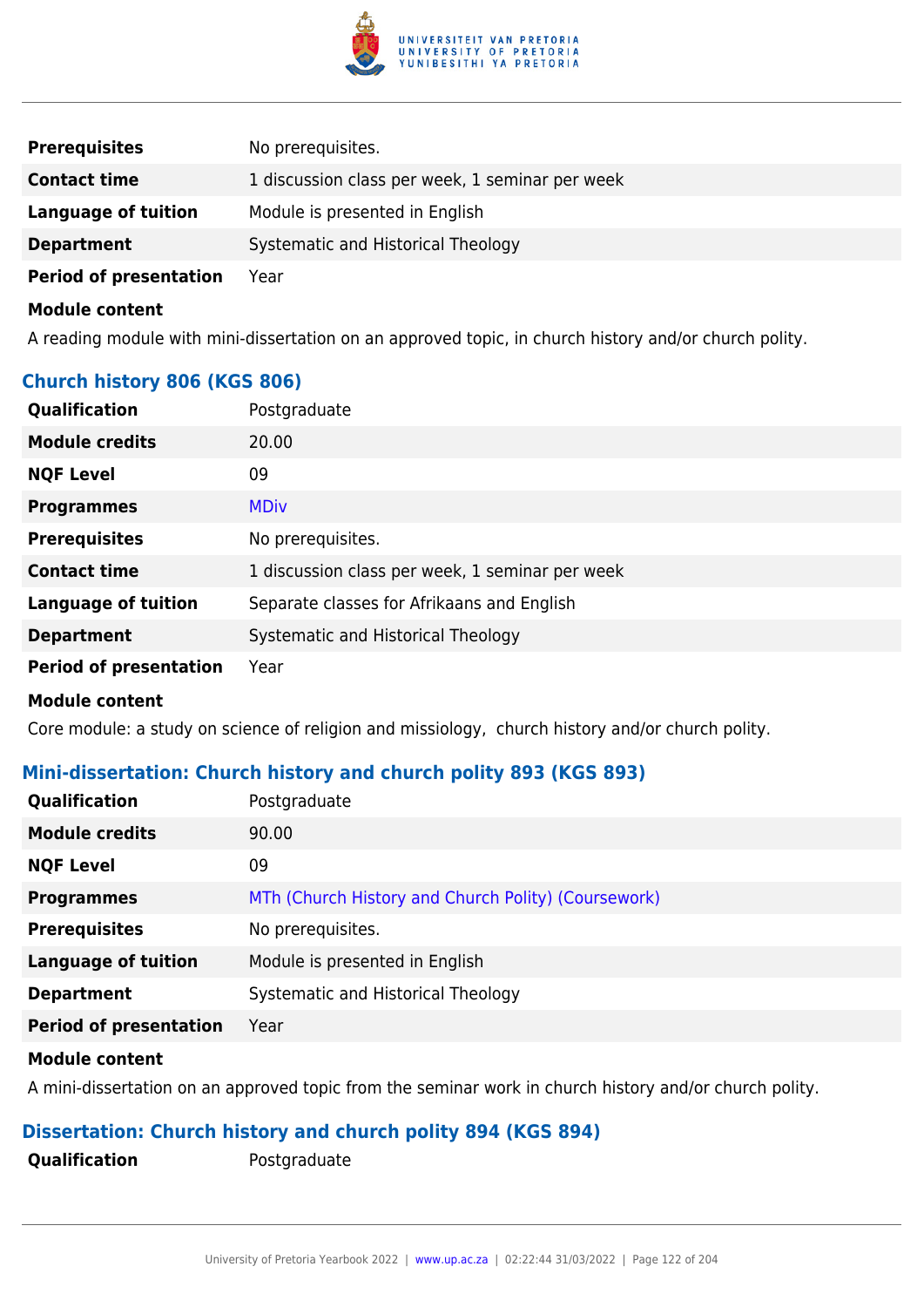

| <b>Module credits</b>         | 180.00                                 |
|-------------------------------|----------------------------------------|
| <b>NQF Level</b>              | 09                                     |
| <b>Programmes</b>             | MTh (Church History and Church Polity) |
| <b>Prerequisites</b>          | No prerequisites.                      |
| <b>Language of tuition</b>    | Module is presented in English         |
| <b>Department</b>             | Systematic and Historical Theology     |
| <b>Period of presentation</b> | Year                                   |
|                               |                                        |

A dissertation by independent research on an approved topic in church history and/or church polity.

# **Thesis: Church history and church polity 980 (KGS 980)**

| <b>Qualification</b>          | Postgraduate                           |
|-------------------------------|----------------------------------------|
| <b>Module credits</b>         | 360.00                                 |
| <b>NQF Level</b>              | 10                                     |
| <b>Programmes</b>             | PhD (Church History and Church Polity) |
| <b>Prerequisites</b>          | No prerequisites.                      |
| <b>Language of tuition</b>    | Module is presented in English         |
| <b>Department</b>             | Systematic and Historical Theology     |
| <b>Period of presentation</b> | Year                                   |

#### **Module content**

A thesis based on independent research about an approved topic in the field of church history and church polity. The thesis has to make an original contribution to the field of the relevant discipline.

# **Criminology 110 (KRM 110)**

| Qualification          | Undergraduate                                                                                                                                                                                    |
|------------------------|--------------------------------------------------------------------------------------------------------------------------------------------------------------------------------------------------|
| <b>Module credits</b>  | 12.00                                                                                                                                                                                            |
| <b>NQF Level</b>       | 05                                                                                                                                                                                               |
| <b>Programmes</b>      | <b>BSW</b><br><b>BA</b><br><b>BA</b> (Languages)<br>BA (Law)<br><b>BA</b> extended programme<br><b>BIS (Information Science)</b><br><b>BSc (Information and Knowledge Systems)</b><br><b>LLB</b> |
| <b>Service modules</b> | Faculty of Engineering, Built Environment and Information Technology<br>Faculty of Law<br>Faculty of Theology and Religion                                                                       |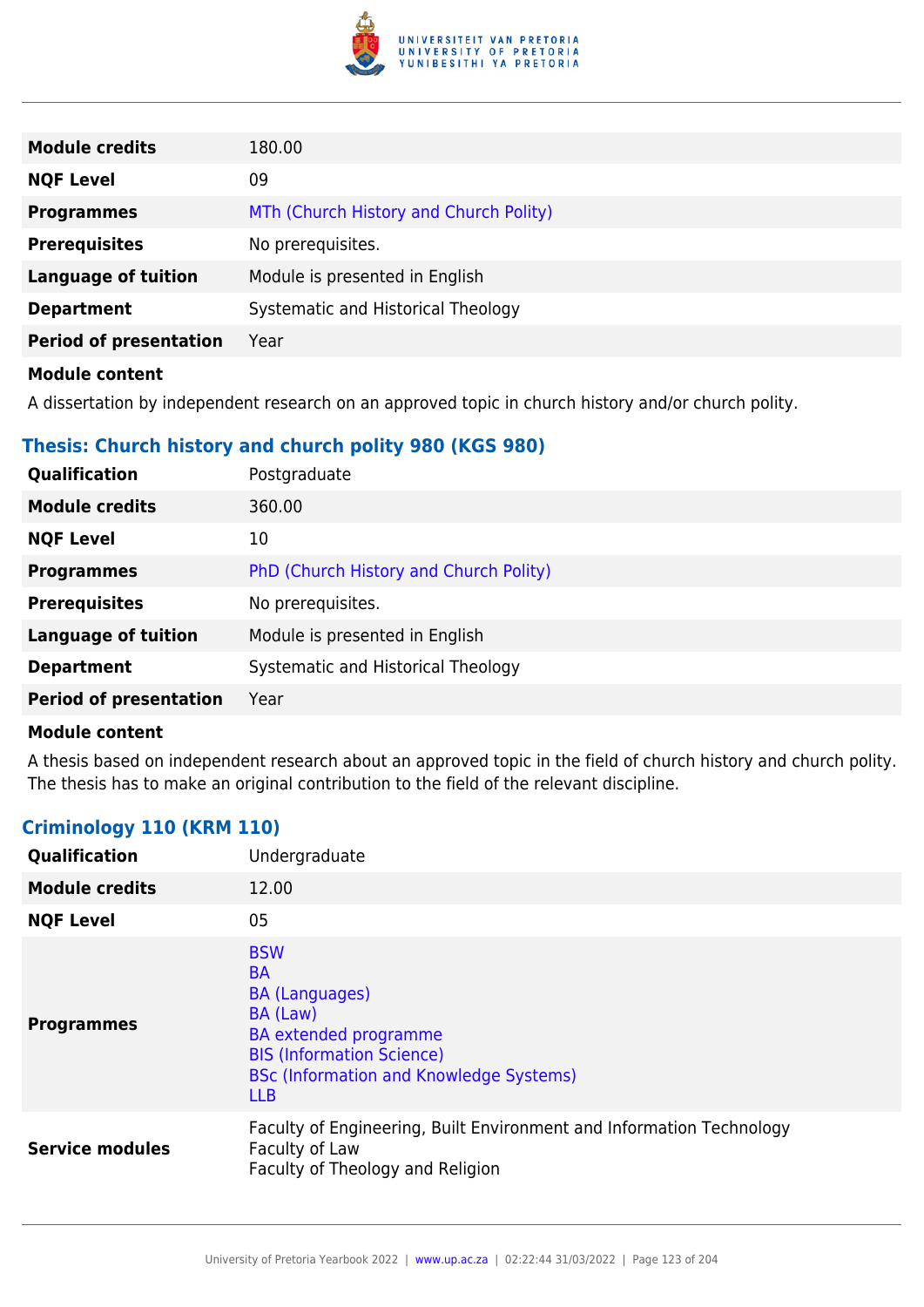

| <b>Prerequisites</b>          | No prerequisites.              |
|-------------------------------|--------------------------------|
| <b>Contact time</b>           | 2 lectures per week            |
| <b>Language of tuition</b>    | Module is presented in English |
| <b>Department</b>             | Social Work and Criminology    |
| <b>Period of presentation</b> | Semester 1                     |

Part 1: Fundamental criminology A general introduction to criminology is provided. An overview of factors that contribute to crime, forensic criminology and forensic criminalistics are investigated. Part 2: Violent crime Various types of violent crimes receive attention in this section.

# **Criminology 120 (KRM 120)**

| Qualification                 | Undergraduate                                                                                                                                                                                    |
|-------------------------------|--------------------------------------------------------------------------------------------------------------------------------------------------------------------------------------------------|
| <b>Module credits</b>         | 12.00                                                                                                                                                                                            |
| <b>NQF Level</b>              | 05                                                                                                                                                                                               |
| <b>Programmes</b>             | <b>BSW</b><br><b>BA</b><br><b>BA (Languages)</b><br>BA (Law)<br><b>BA</b> extended programme<br><b>BIS (Information Science)</b><br><b>BSc (Information and Knowledge Systems)</b><br><b>LLB</b> |
| <b>Service modules</b>        | Faculty of Engineering, Built Environment and Information Technology<br>Faculty of Law<br>Faculty of Theology and Religion                                                                       |
| <b>Prerequisites</b>          | <b>KRM 110</b>                                                                                                                                                                                   |
| <b>Contact time</b>           | 2 lectures per week                                                                                                                                                                              |
| <b>Language of tuition</b>    | Module is presented in English                                                                                                                                                                   |
| <b>Department</b>             | Social Work and Criminology                                                                                                                                                                      |
| <b>Period of presentation</b> | Semester 2                                                                                                                                                                                       |

### **Module content**

Part 1: Penology

Attention is given to the roleplayers in the criminal justice system, namely the police, judiciary and corrections. Part 2: Crime prevention and control

The nature and extent of crime, theories to explain criminal behaviour and crime prevention and control are investigated.

The two sections will not necessarily be presented in chronological order.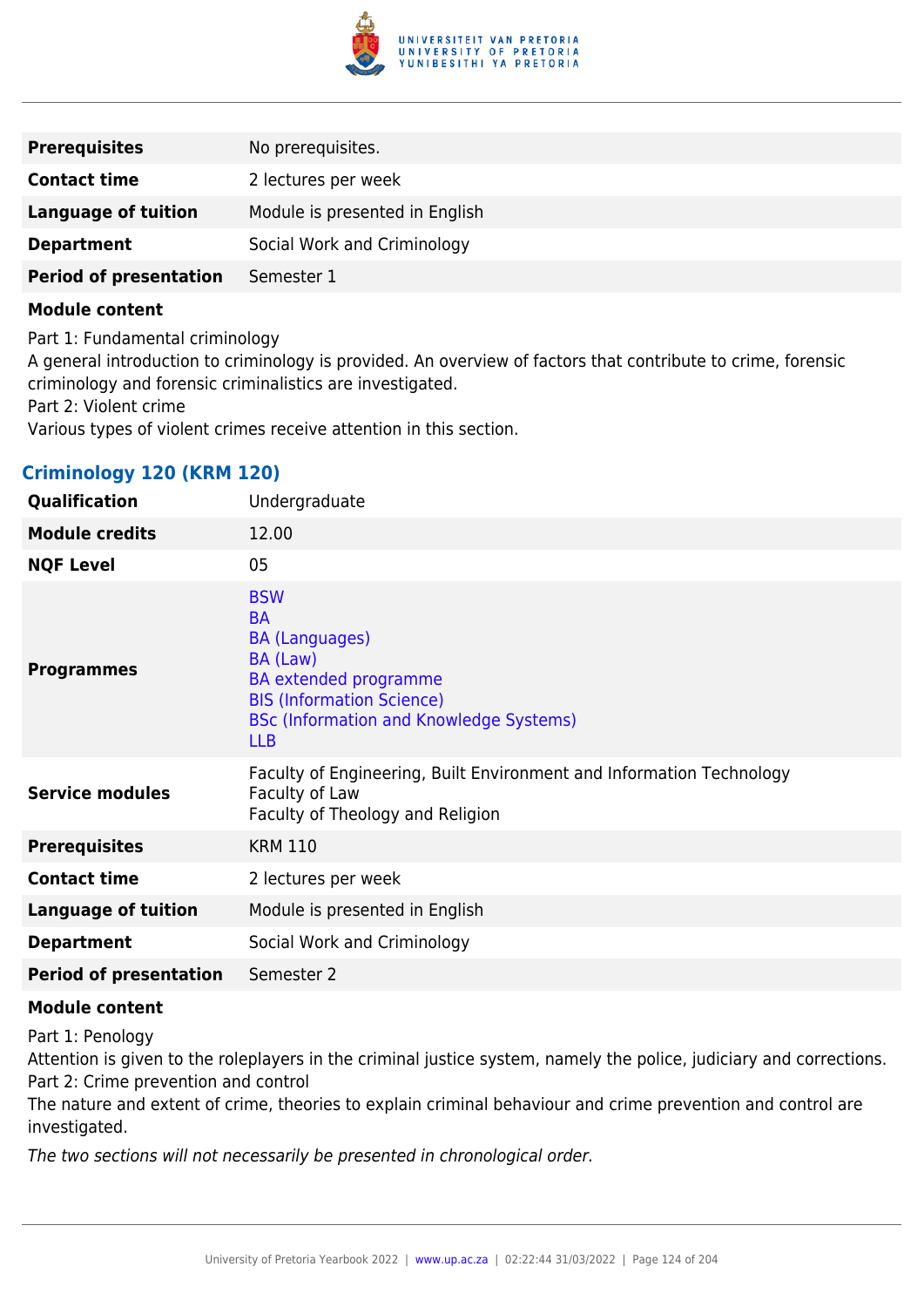

### **Introduction to the New Testament 110 (NTL 110)**

| Qualification                 | Undergraduate                             |
|-------------------------------|-------------------------------------------|
| <b>Module credits</b>         | 10.00                                     |
| <b>NQF Level</b>              | 05                                        |
| <b>Programmes</b>             | Diploma in Theology                       |
| <b>Prerequisites</b>          | No prerequisites.                         |
| <b>Contact time</b>           | 2 lectures per week, 2 tutorials per week |
| <b>Language of tuition</b>    | Module is presented in English            |
| <b>Department</b>             | New Testament and Related Literature      |
| <b>Period of presentation</b> | Semester 1                                |

#### **Module content**

The encyclopaedia of the New Testament and the religious-, political-, economic-, and socio-cultural setting of the New Testament.

# **Introduction to the New Testament 111 (NTL 111)**

| Qualification                 | Undergraduate                             |
|-------------------------------|-------------------------------------------|
| <b>Module credits</b>         | 10.00                                     |
| <b>NQF Level</b>              | 05                                        |
| <b>Programmes</b>             | <b>BTh</b>                                |
| <b>Prerequisites</b>          | No prerequisites.                         |
| <b>Contact time</b>           | 2 lectures per week, 2 tutorials per week |
| <b>Language of tuition</b>    | Module is presented in English            |
| <b>Department</b>             | New Testament and Related Literature      |
| <b>Period of presentation</b> | Semester 1                                |

#### **Module content**

The encyclopaedia of the New Testament and the religious-, political-, economic-, and socio-cultural setting of the New Testament.

### **Introduction to the New Testament 112 (NTL 112)**

| Qualification         | Undergraduate                             |
|-----------------------|-------------------------------------------|
| <b>Module credits</b> | 10.00                                     |
| <b>NQF Level</b>      | 05                                        |
| <b>Programmes</b>     | <b>BDiv</b>                               |
| <b>Prerequisites</b>  | No prerequisites.                         |
| <b>Contact time</b>   | 2 lectures per week, 2 tutorials per week |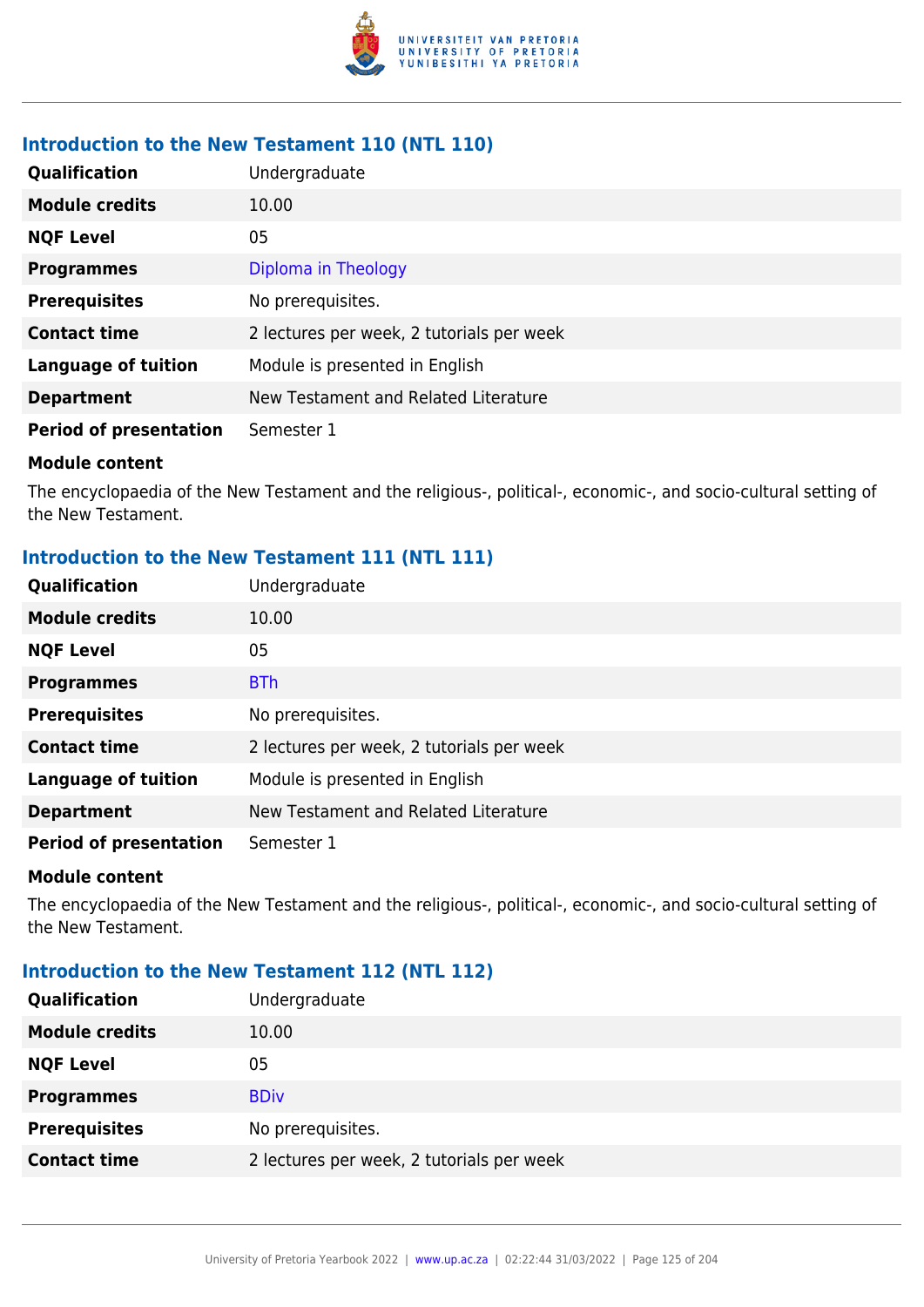

| Language of tuition           | Module is presented in English       |
|-------------------------------|--------------------------------------|
| <b>Department</b>             | New Testament and Related Literature |
| <b>Period of presentation</b> | Semester 1                           |

The encyclopaedia of the New Testament and the religious-, political-, economic-, and socio-cultural setting of the New Testament.

### **Gospels: Mark and Matthew 120 (NTL 120)**

| Qualification                 | Undergraduate                             |
|-------------------------------|-------------------------------------------|
| <b>Module credits</b>         | 10.00                                     |
| <b>NQF Level</b>              | 05                                        |
| <b>Programmes</b>             | Diploma in Theology                       |
| <b>Prerequisites</b>          | No prerequisites.                         |
| <b>Contact time</b>           | 2 lectures per week, 2 tutorials per week |
| <b>Language of tuition</b>    | Module is presented in English            |
| <b>Department</b>             | New Testament and Related Literature      |
| <b>Period of presentation</b> | Semester 2                                |
| <b>Module content</b>         |                                           |

Introduction to the exegesis and theology of Mark and Matthew; Synoptic problem and canonicity.

# **Gospels: Mark and Matthew 121 (NTL 121)**

| <b>Qualification</b>          | Undergraduate                             |
|-------------------------------|-------------------------------------------|
| <b>Module credits</b>         | 10.00                                     |
| <b>NQF Level</b>              | 05                                        |
| <b>Programmes</b>             | <b>BTh</b>                                |
| <b>Prerequisites</b>          | No prerequisites.                         |
| <b>Contact time</b>           | 2 lectures per week, 2 tutorials per week |
| <b>Language of tuition</b>    | Module is presented in English            |
| <b>Department</b>             | New Testament and Related Literature      |
| <b>Period of presentation</b> | Semester 2                                |
| .                             |                                           |

#### **Module content**

Introduction to the exegesis and theology of Mark and Matthew; Synoptic problem and canonicity.

### **Gospels: Mark and Matthew 122 (NTL 122)**

**Qualification** Undergraduate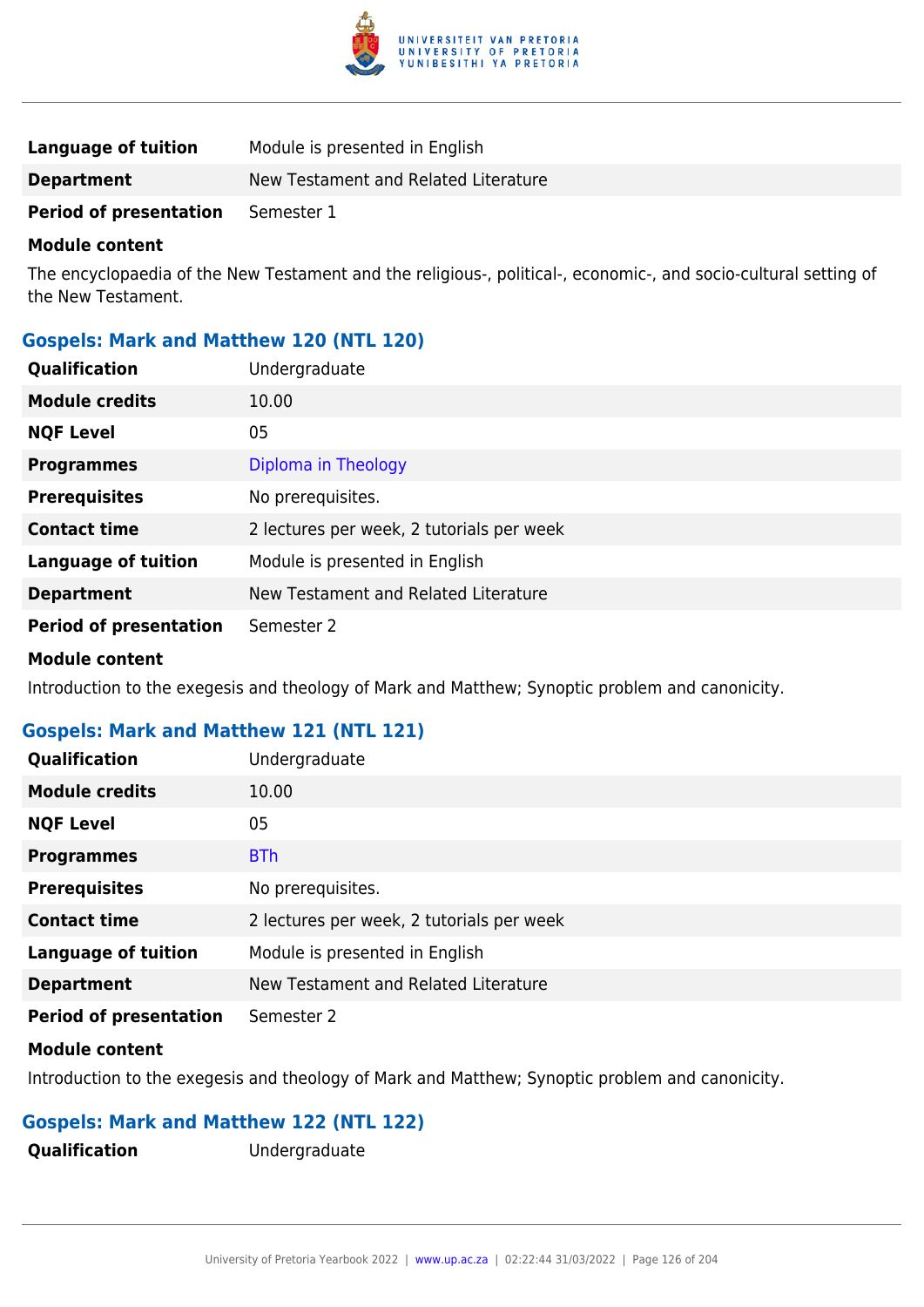

| <b>Module credits</b>         | 10.00                                     |
|-------------------------------|-------------------------------------------|
| <b>NQF Level</b>              | 05                                        |
| <b>Programmes</b>             | <b>BDiv</b>                               |
| <b>Prerequisites</b>          | No prerequisites.                         |
| <b>Contact time</b>           | 2 lectures per week, 2 tutorials per week |
| <b>Language of tuition</b>    | Module is presented in English            |
| <b>Department</b>             | New Testament and Related Literature      |
| <b>Period of presentation</b> | Semester 2                                |
| <b>Module content</b>         |                                           |

Introduction to the exegesis and theology of Mark and Matthew; Synoptic problem and canonicity.

# **Gospels: Luke-Acts 210 (NTL 210)**

| Qualification                 | Undergraduate                        |
|-------------------------------|--------------------------------------|
| <b>Module credits</b>         | 10.00                                |
| <b>NQF Level</b>              | 06                                   |
| <b>Programmes</b>             | Diploma in Theology                  |
| <b>Prerequisites</b>          | No prerequisites.                    |
| <b>Contact time</b>           | 2 lectures per week                  |
| <b>Language of tuition</b>    | Module is presented in English       |
| <b>Department</b>             | New Testament and Related Literature |
| <b>Period of presentation</b> | Semester 1                           |
| <b>Module content</b>         |                                      |

Introduction to the exegesis and theology of Luke-Acts.

# **Gospels: Luke-Acts 211 (NTL 211)**

| Qualification                 | Undergraduate                        |
|-------------------------------|--------------------------------------|
| <b>Module credits</b>         | 10.00                                |
| <b>NQF Level</b>              | 06                                   |
| <b>Programmes</b>             | <b>BTh</b>                           |
| <b>Prerequisites</b>          | No prerequisites.                    |
| <b>Contact time</b>           | 2 lectures per week                  |
| <b>Language of tuition</b>    | Module is presented in English       |
| <b>Department</b>             | New Testament and Related Literature |
| <b>Period of presentation</b> | Semester 1                           |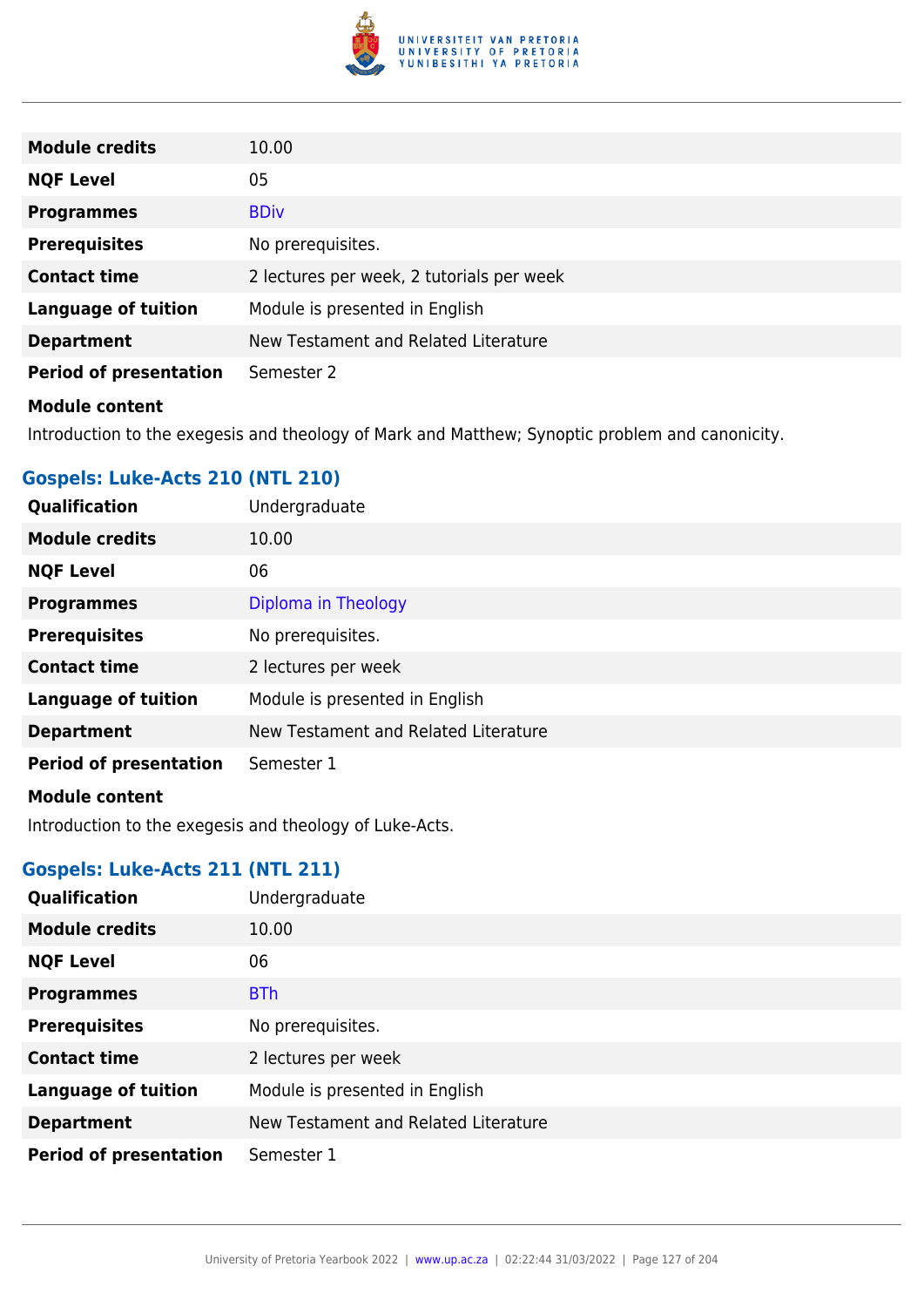

Introduction to the exegesis and theology of Luke-Acts.

# **Gospels: Luke-Acts 212 (NTL 212)**

| Qualification                 | Undergraduate                              |
|-------------------------------|--------------------------------------------|
| <b>Module credits</b>         | 10.00                                      |
| <b>NQF Level</b>              | 06                                         |
| <b>Programmes</b>             | <b>BDiv</b>                                |
| <b>Prerequisites</b>          | No prerequisites.                          |
| <b>Contact time</b>           | 2 lectures per week                        |
| <b>Language of tuition</b>    | Separate classes for Afrikaans and English |
| <b>Department</b>             | New Testament and Related Literature       |
| <b>Period of presentation</b> | Semester 1                                 |
| <b>Module content</b>         |                                            |

Introduction to the exegesis and theology of Luke-Acts.

# **Johannine literature 220 (NTL 220)**

| <b>Qualification</b>          | Undergraduate                        |
|-------------------------------|--------------------------------------|
| <b>Module credits</b>         | 10.00                                |
| <b>NQF Level</b>              | 06                                   |
| <b>Programmes</b>             | Diploma in Theology                  |
| <b>Prerequisites</b>          | No prerequisites.                    |
| <b>Contact time</b>           | 2 lectures per week                  |
| <b>Language of tuition</b>    | Module is presented in English       |
| <b>Department</b>             | New Testament and Related Literature |
| <b>Period of presentation</b> | Semester 2                           |

#### **Module content**

Introduction to the exegesis and theology of the Johannine gospel and letters.

# **Johannine literature 221 (NTL 221)**

| <b>Qualification</b>  | Undergraduate     |
|-----------------------|-------------------|
| <b>Module credits</b> | 10.00             |
| <b>NQF Level</b>      | 06                |
| <b>Programmes</b>     | <b>BTh</b>        |
| <b>Prerequisites</b>  | No prerequisites. |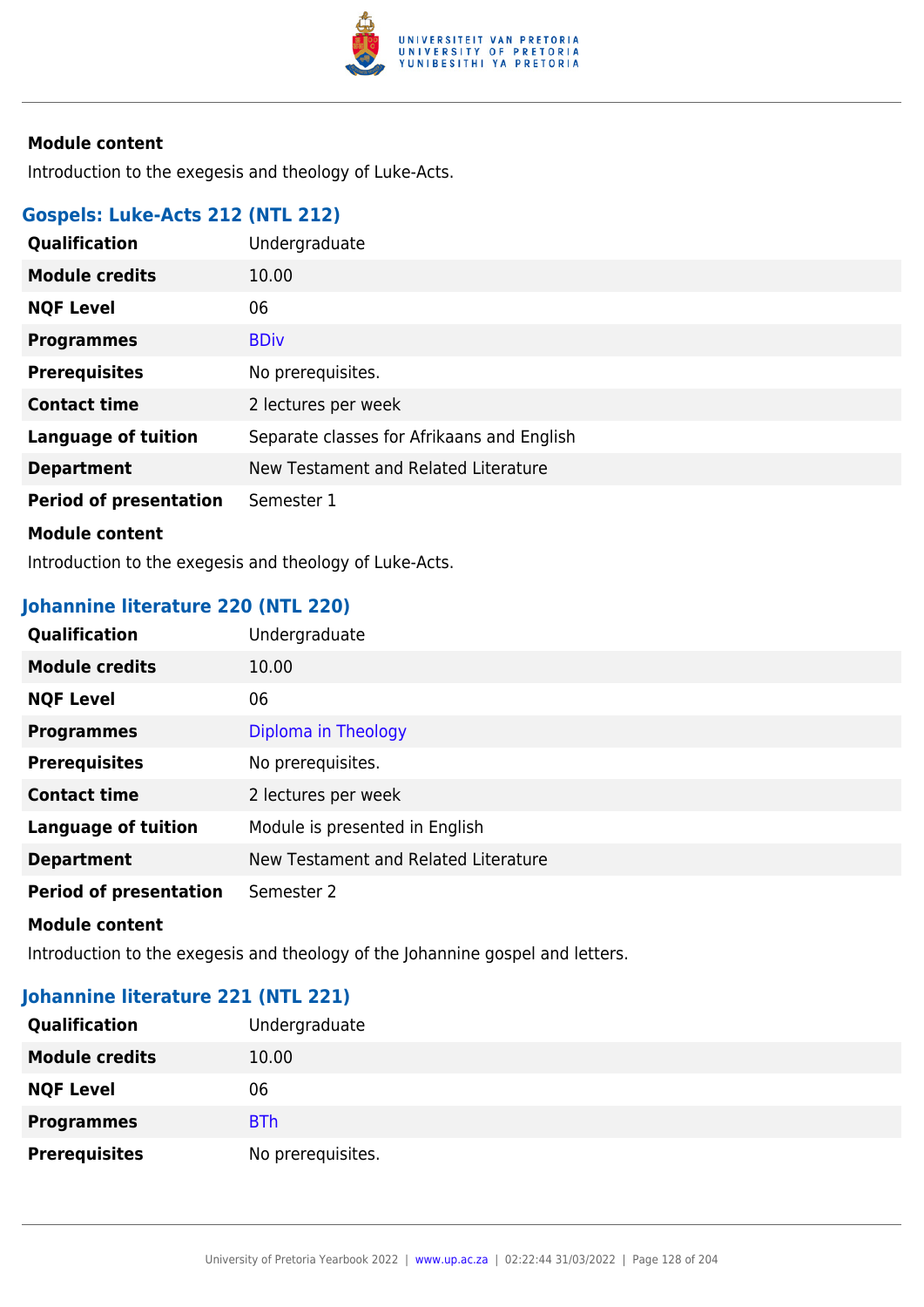

| <b>Contact time</b>           | 2 lectures per week                  |
|-------------------------------|--------------------------------------|
| Language of tuition           | Module is presented in English       |
| <b>Department</b>             | New Testament and Related Literature |
| <b>Period of presentation</b> | Semester 2                           |

Introduction to the exegesis and theology of the Johannine gospel and letters.

### **Johannine literature 222 (NTL 222)**

| Qualification                 | Undergraduate                              |
|-------------------------------|--------------------------------------------|
| <b>Module credits</b>         | 10.00                                      |
| <b>NQF Level</b>              | 06                                         |
| <b>Programmes</b>             | <b>BDiv</b>                                |
| <b>Prerequisites</b>          | No prerequisites.                          |
| <b>Contact time</b>           | 2 lectures per week                        |
| <b>Language of tuition</b>    | Separate classes for Afrikaans and English |
| <b>Department</b>             | New Testament and Related Literature       |
| <b>Period of presentation</b> | Semester 2                                 |

#### **Module content**

Introduction to the exegesis and theology of the Johannine gospel and letters.

### **Paul 310 (NTL 310)**

| Qualification                 | Undergraduate                        |
|-------------------------------|--------------------------------------|
| <b>Module credits</b>         | 10.00                                |
| <b>NQF Level</b>              | 06                                   |
| <b>Programmes</b>             | Diploma in Theology                  |
| <b>Prerequisites</b>          | No prerequisites.                    |
| <b>Contact time</b>           | 2 lectures per week                  |
| <b>Language of tuition</b>    | Module is presented in English       |
| <b>Department</b>             | New Testament and Related Literature |
| <b>Period of presentation</b> | Semester 1                           |

#### **Module content**

Introduction to the exegesis and theology of the authentic letters of Paul.

# **Paul 311 (NTL 311)**

**Qualification** Undergraduate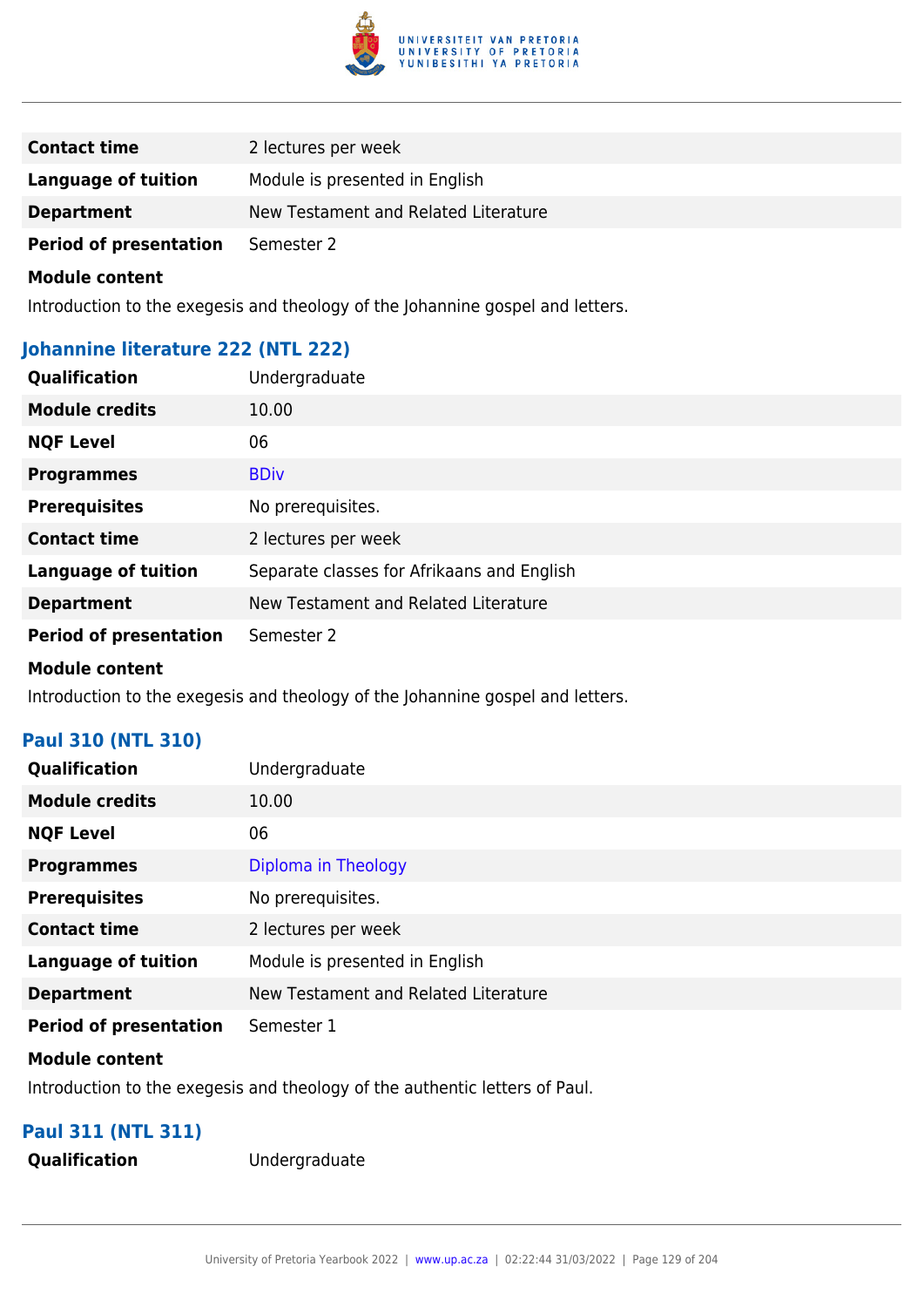

| <b>Module credits</b>                                                       | 10.00                                |
|-----------------------------------------------------------------------------|--------------------------------------|
| <b>NQF Level</b>                                                            | 07                                   |
| <b>Programmes</b>                                                           | <b>BTh</b>                           |
| <b>Prerequisites</b>                                                        | No prerequisites.                    |
| <b>Contact time</b>                                                         | 2 lectures per week                  |
| <b>Language of tuition</b>                                                  | Module is presented in English       |
| <b>Department</b>                                                           | New Testament and Related Literature |
| <b>Period of presentation</b>                                               | Semester 1                           |
| <b>Module content</b>                                                       |                                      |
| Introduction to the exegesis and theology of the authentic letters of Paul. |                                      |

# **Paul 312 (NTL 312)**

| Qualification                 | Undergraduate                              |
|-------------------------------|--------------------------------------------|
| <b>Module credits</b>         | 10.00                                      |
| <b>NQF Level</b>              | 07                                         |
| <b>Programmes</b>             | <b>BDiv</b>                                |
| <b>Prerequisites</b>          | GRK 110; GRK 120                           |
| <b>Contact time</b>           | 2 lectures per week                        |
| <b>Language of tuition</b>    | Separate classes for Afrikaans and English |
| <b>Department</b>             | New Testament and Related Literature       |
| <b>Period of presentation</b> | Semester 1                                 |
| <b>Module content</b>         |                                            |

Introduction to the exegesis and theology of the authentic letters of Paul.

# **Deutero- and Trito-Pauline writings 320 (NTL 320)**

| Qualification                 | Undergraduate                        |
|-------------------------------|--------------------------------------|
| <b>Module credits</b>         | 10.00                                |
| <b>NQF Level</b>              | 06                                   |
| <b>Programmes</b>             | Diploma in Theology                  |
| <b>Prerequisites</b>          | No prerequisites.                    |
| <b>Contact time</b>           | 2 lectures per week                  |
| <b>Language of tuition</b>    | Module is presented in English       |
| <b>Department</b>             | New Testament and Related Literature |
| <b>Period of presentation</b> | Semester 2                           |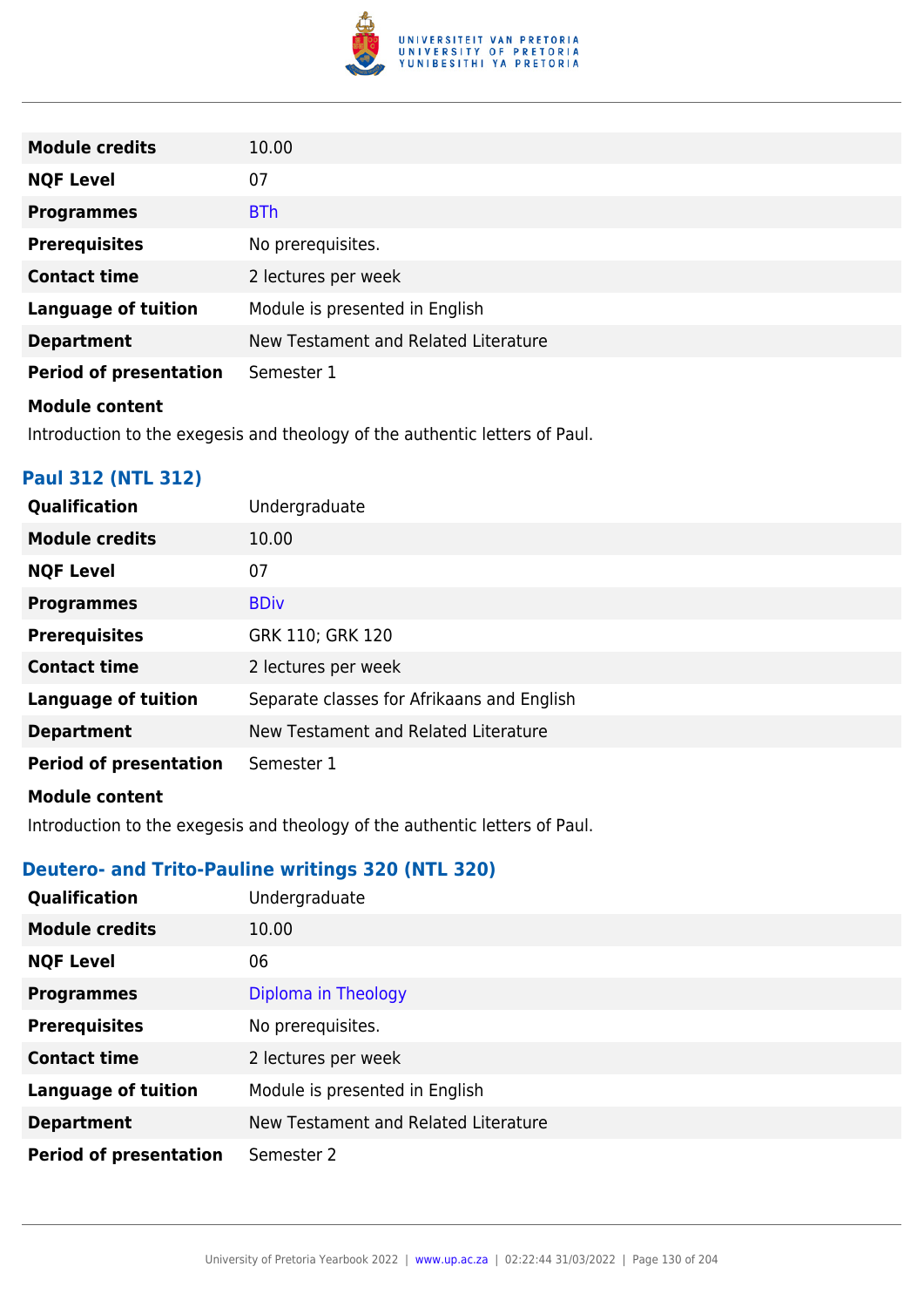

Introduction to the exegesis and theology of the Deutero- and Trito-Pauline writings.

# **Deutero- and Trito-Pauline writings 321 (NTL 321)**

| <b>Qualification</b>          | Undergraduate                        |
|-------------------------------|--------------------------------------|
| <b>Module credits</b>         | 10.00                                |
| <b>NQF Level</b>              | 07                                   |
| <b>Programmes</b>             | <b>BTh</b>                           |
| <b>Prerequisites</b>          | No prerequisites.                    |
| <b>Contact time</b>           | 2 lectures per week                  |
| <b>Language of tuition</b>    | Module is presented in English       |
| <b>Department</b>             | New Testament and Related Literature |
| <b>Period of presentation</b> | Semester 2                           |
| <b>Module content</b>         |                                      |

Introduction to the exegesis and theology of the Deutero- and Trito-Pauline writings.

### **Deutero- and Trito-Pauline letters 322 (NTL 322)**

| Qualification                 | Undergraduate                              |
|-------------------------------|--------------------------------------------|
| <b>Module credits</b>         | 10.00                                      |
| <b>NQF Level</b>              | 07                                         |
| <b>Programmes</b>             | <b>BDiv</b>                                |
| <b>Prerequisites</b>          | GRK 110; GRK 120                           |
| <b>Contact time</b>           | 2 lectures per week                        |
| <b>Language of tuition</b>    | Separate classes for Afrikaans and English |
| <b>Department</b>             | New Testament and Related Literature       |
| <b>Period of presentation</b> | Semester 2                                 |

#### **Module content**

Introduction to the exegesis and theology of the Deutero- and Trito-Pauline writings.

### **General letters and Revelation 412 (NTL 412)**

| <b>Qualification</b>  | Undergraduate    |
|-----------------------|------------------|
| <b>Module credits</b> | 10.00            |
| <b>NQF Level</b>      | 08               |
| <b>Programmes</b>     | <b>BDiv</b>      |
| <b>Prerequisites</b>  | GRK 210; GRK 220 |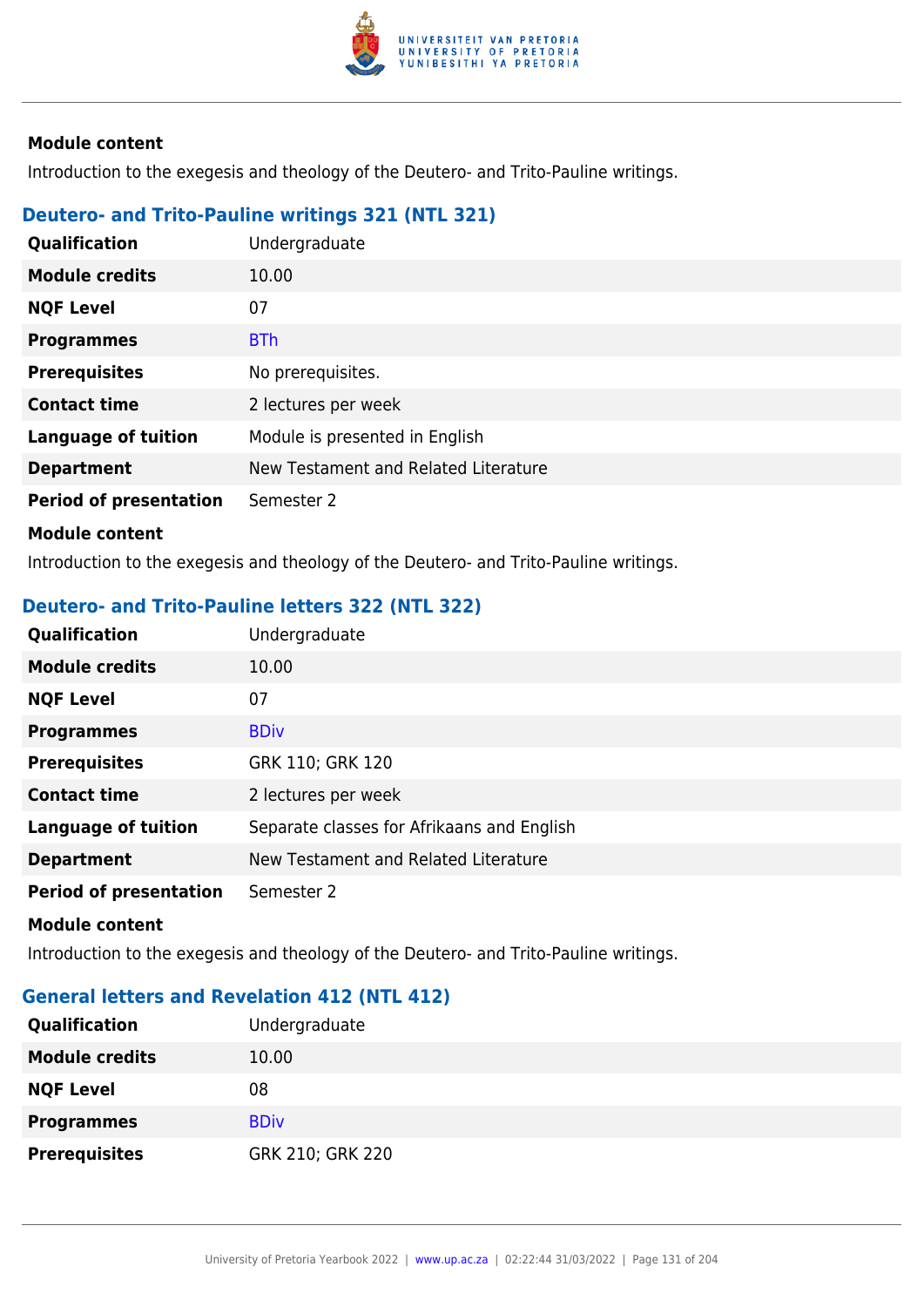

| <b>Contact time</b>           | 2 lectures per week                        |
|-------------------------------|--------------------------------------------|
| Language of tuition           | Separate classes for Afrikaans and English |
| <b>Department</b>             | New Testament and Related Literature       |
| <b>Period of presentation</b> | Semester 1                                 |

Introduction to the exegesis and theology of the general letters and Revelation.

### **Dissertation: New Testament and Related Literature 890 (NTL 890)**

| <b>Qualification</b>          | Postgraduate                                                  |
|-------------------------------|---------------------------------------------------------------|
| <b>Module credits</b>         | 180.00                                                        |
| <b>NQF Level</b>              | 09                                                            |
| <b>Programmes</b>             | MTh (Biblical Studies) (New Testament and Related Literature) |
| <b>Prerequisites</b>          | No prerequisites.                                             |
| <b>Language of tuition</b>    | Module is presented in English                                |
| <b>Department</b>             | New Testament and Related Literature                          |
| <b>Period of presentation</b> | Year                                                          |

#### **Module content**

A dissertation by independent research on an approved topic in the field of New Testament studies.

### **Thesis: New Testament and related literature 980 (NTL 980)**

| <b>Qualification</b>          | Postgraduate                                                  |
|-------------------------------|---------------------------------------------------------------|
| <b>Module credits</b>         | 360.00                                                        |
| <b>NQF Level</b>              | 10                                                            |
| <b>Programmes</b>             | PhD (Biblical Studies) (New Testament and Related Literature) |
| <b>Prerequisites</b>          | No prerequisites.                                             |
| <b>Language of tuition</b>    | Module is presented in English                                |
| <b>Department</b>             | New Testament and Related Literature                          |
| <b>Period of presentation</b> | Year                                                          |
|                               |                                                               |

#### **Module content**

A thesis based on independent research about an approved topic in the field of New Testament and related literature. The thesis has to make an original contribution to the field of the relevant discipline.

### **Introduction to the New Testament 120 (NTW 120)**

| Qualification         | Undergraduate |
|-----------------------|---------------|
| <b>Module credits</b> | 10.00         |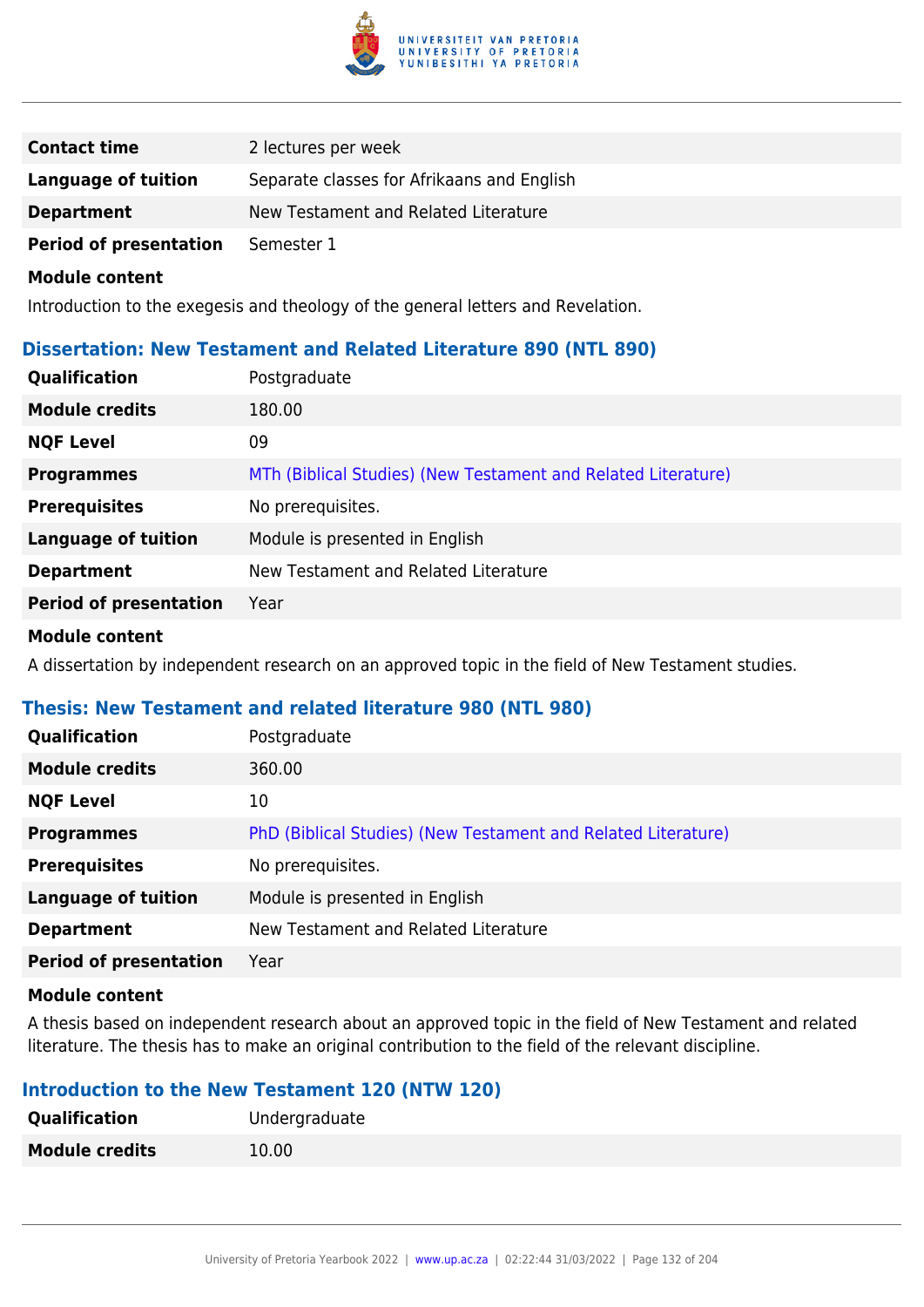

| <b>NQF Level</b>              | 07                                   |
|-------------------------------|--------------------------------------|
| <b>Prerequisites</b>          | No prerequisites.                    |
| Language of tuition           | Module is presented in English       |
| <b>Department</b>             | New Testament and Related Literature |
| <b>Period of presentation</b> | Semester 2                           |
|                               |                                      |

Introduction: canon, synoptic issue. Introduction, theology and exegesis: Mark.

# **Studying John 210 (NTW 210)**

| <b>Qualification</b>          | Undergraduate                        |
|-------------------------------|--------------------------------------|
| <b>Module credits</b>         | 10.00                                |
| <b>NQF Level</b>              | 07                                   |
| <b>Prerequisites</b>          | No prerequisites.                    |
| <b>Language of tuition</b>    | Module is presented in English       |
| <b>Department</b>             | New Testament and Related Literature |
| <b>Period of presentation</b> | Semester 2                           |
| -- - - - - -                  |                                      |

**Module content**

Introduction, theology and exegesis: John. Hermeneutics.

# **Studying the writings of John 214 (NTW 214)**

| <b>Qualification</b>          | Undergraduate                        |
|-------------------------------|--------------------------------------|
| <b>Module credits</b>         | 10.00                                |
| <b>NQF Level</b>              | 06                                   |
| <b>Prerequisites</b>          | No prerequisites.                    |
| <b>Language of tuition</b>    | Module is presented in English       |
| <b>Department</b>             | New Testament and Related Literature |
| <b>Period of presentation</b> | Semester 1                           |

**Module content**

Introduction, theology and exegesis: John. Hermeneutics.

# **Studying Luke-Acts 220 (NTW 220)**

| <b>Qualification</b>  | Undergraduate     |
|-----------------------|-------------------|
| <b>Module credits</b> | 10.00             |
| <b>NQF Level</b>      | 07                |
| <b>Prerequisites</b>  | No prerequisites. |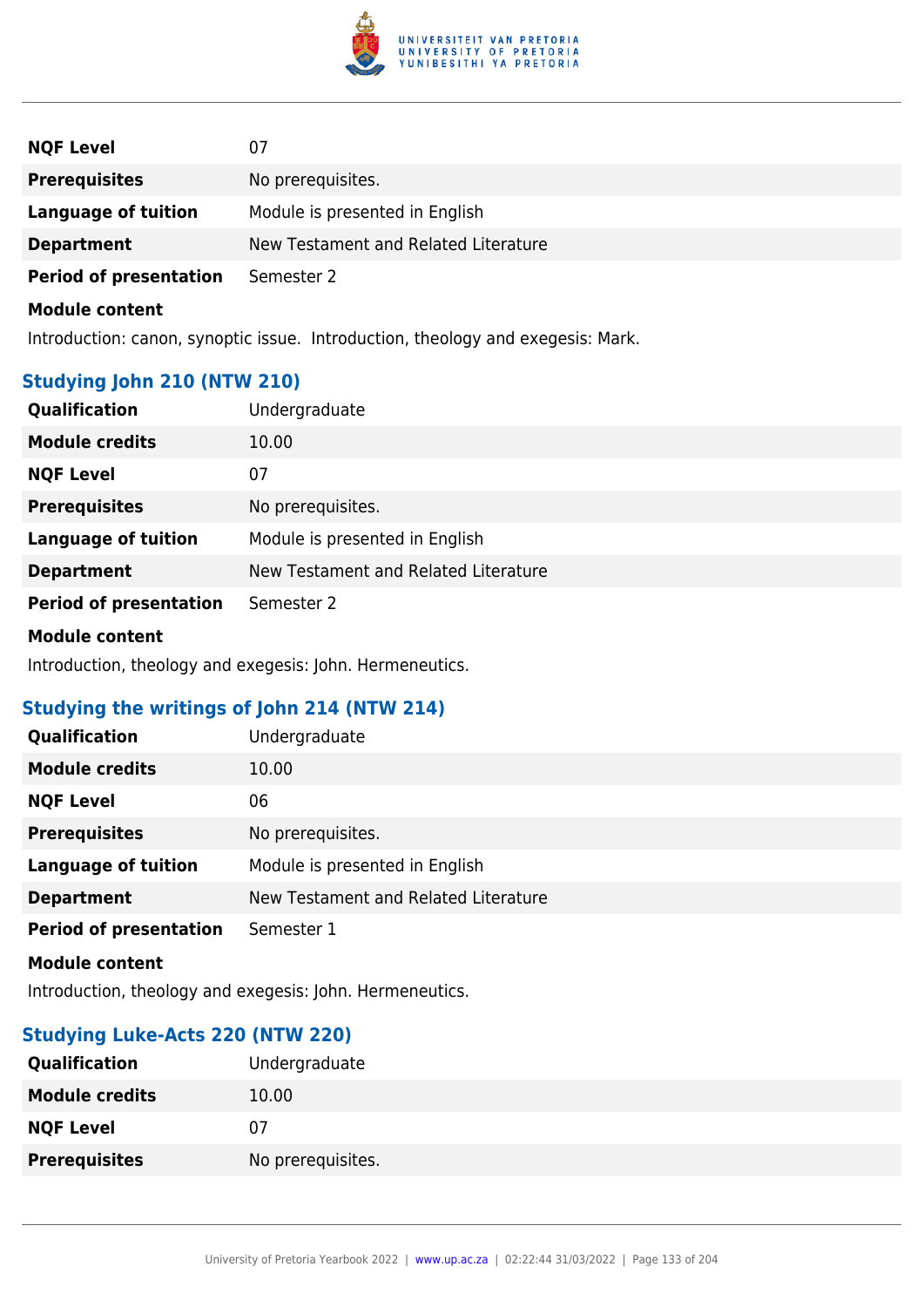

| <b>Language of tuition</b>    | Module is presented in English       |
|-------------------------------|--------------------------------------|
| <b>Department</b>             | New Testament and Related Literature |
| <b>Period of presentation</b> | Semester 2                           |

Introduction, theology and exegesis of Luke and Acts.

# **Introduction to the New Testament 222 (NTW 222)**

| <b>Qualification</b>          | Undergraduate                              |
|-------------------------------|--------------------------------------------|
| <b>Module credits</b>         | 10.00                                      |
| <b>NQF Level</b>              | 07                                         |
| <b>Prerequisites</b>          | No prerequisites.                          |
| <b>Language of tuition</b>    | Separate classes for Afrikaans and English |
| <b>Department</b>             | New Testament and Related Literature       |
| <b>Period of presentation</b> | Semester 2                                 |
| .                             |                                            |

### **Module content**

Introduction to the exegesis and theology of the gospels according to Mark and Matthew.

# **Studying the writings of Luke 224 (NTW 224)**

| <b>Qualification</b>          | Undergraduate                        |
|-------------------------------|--------------------------------------|
| <b>Module credits</b>         | 10.00                                |
| <b>NQF Level</b>              | 06                                   |
| <b>Prerequisites</b>          | No prerequisites.                    |
| <b>Language of tuition</b>    | Module is presented in English       |
| <b>Department</b>             | New Testament and Related Literature |
| <b>Period of presentation</b> | Semester 2                           |
| <b>Module content</b>         |                                      |

Introduction, theology and exegesis of Luke and Acts.

# **Studying Paul 310 (NTW 310)**

| <b>Qualification</b>       | Undergraduate                              |
|----------------------------|--------------------------------------------|
| <b>Module credits</b>      | 10.00                                      |
| <b>NQF Level</b>           | 07                                         |
| <b>Prerequisites</b>       | No prerequisites.                          |
| <b>Language of tuition</b> | Separate classes for Afrikaans and English |
| <b>Department</b>          | New Testament and Related Literature       |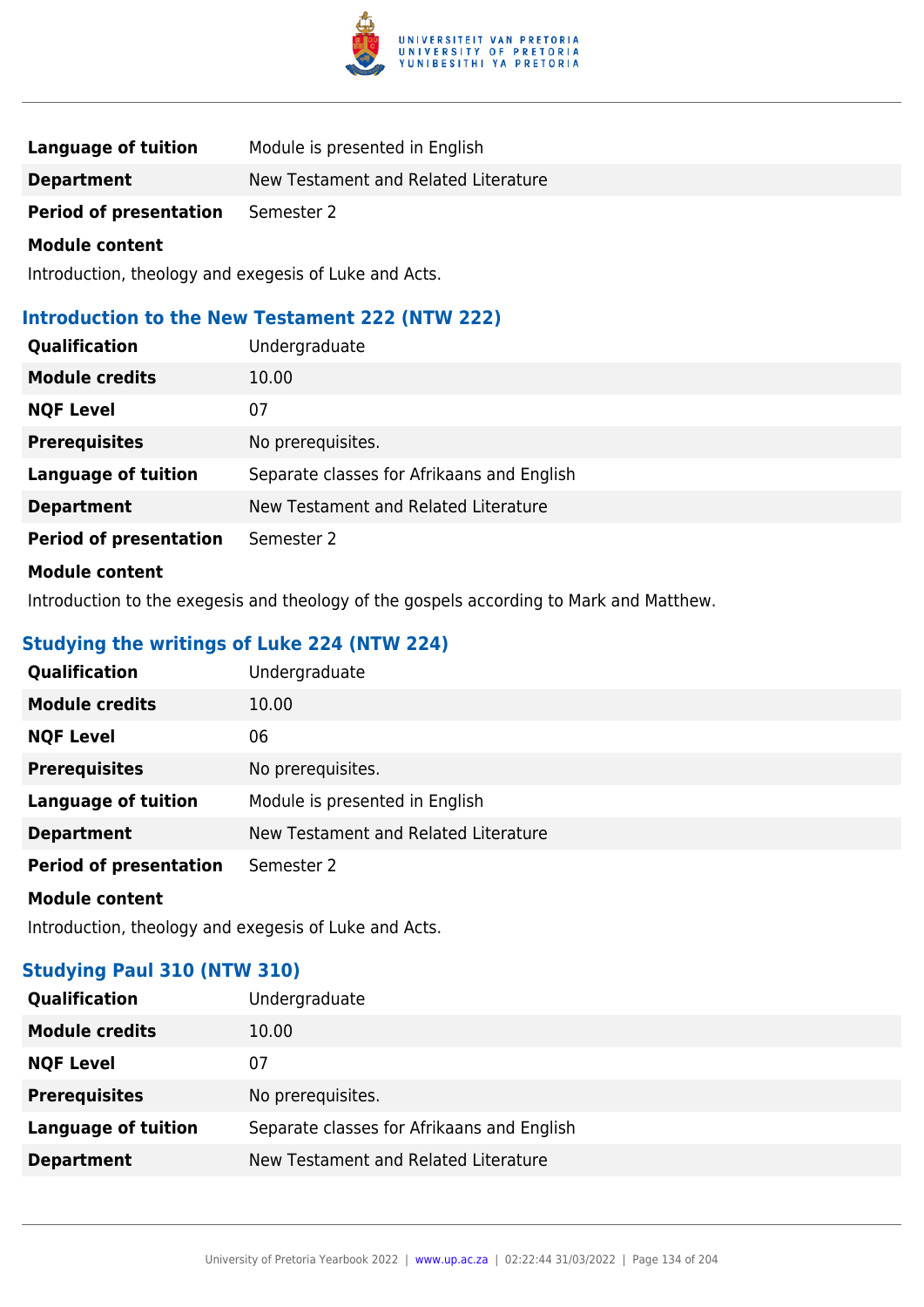

### **Period of presentation** Semester 1

#### **Module content**

Introduction, theology and exegesis of the authentic Pauline letters. Marriage, sexuality and ecclesiology in Paul.

# **Johannine literature 311 (NTW 311)**

| Qualification                 | Undergraduate                                                                                                  |
|-------------------------------|----------------------------------------------------------------------------------------------------------------|
| <b>Module credits</b>         | 10.00                                                                                                          |
| <b>NQF Level</b>              | 07                                                                                                             |
| <b>Prerequisites</b>          | GRK 110, GRK 120                                                                                               |
| <b>Language of tuition</b>    | Separate classes for Afrikaans and English                                                                     |
| <b>Department</b>             | New Testament and Related Literature                                                                           |
| <b>Period of presentation</b> | Semester 1                                                                                                     |
| <b>Module content</b>         |                                                                                                                |
|                               | the first official descriptions of a construction of the constant of the first official construction of the co |

Introduction, theology and exegesis: John. Hermeneutics.

# **Studying Paul as author and theologian 314 (NTW 314)**

| <b>Qualification</b>          | Undergraduate                        |
|-------------------------------|--------------------------------------|
| <b>Module credits</b>         | 10.00                                |
| <b>NQF Level</b>              | 06                                   |
| <b>Prerequisites</b>          | No prerequisites.                    |
| <b>Language of tuition</b>    | Module is presented in English       |
| <b>Department</b>             | New Testament and Related Literature |
| <b>Period of presentation</b> | Semester 1                           |

#### **Module content**

Introduction, theology and exegesis of the authentic Pauline letters. Paul on marriage, sexuality and ecclesiology.

### **Studying the Deutero-Pauline letters 320 (NTW 320)**

| <b>Qualification</b>          | Undergraduate                              |
|-------------------------------|--------------------------------------------|
| <b>Module credits</b>         | 10.00                                      |
| <b>NQF Level</b>              | 07                                         |
| <b>Prerequisites</b>          | No prerequisites.                          |
| <b>Language of tuition</b>    | Separate classes for Afrikaans and English |
| <b>Department</b>             | New Testament and Related Literature       |
| <b>Period of presentation</b> | Semester 2                                 |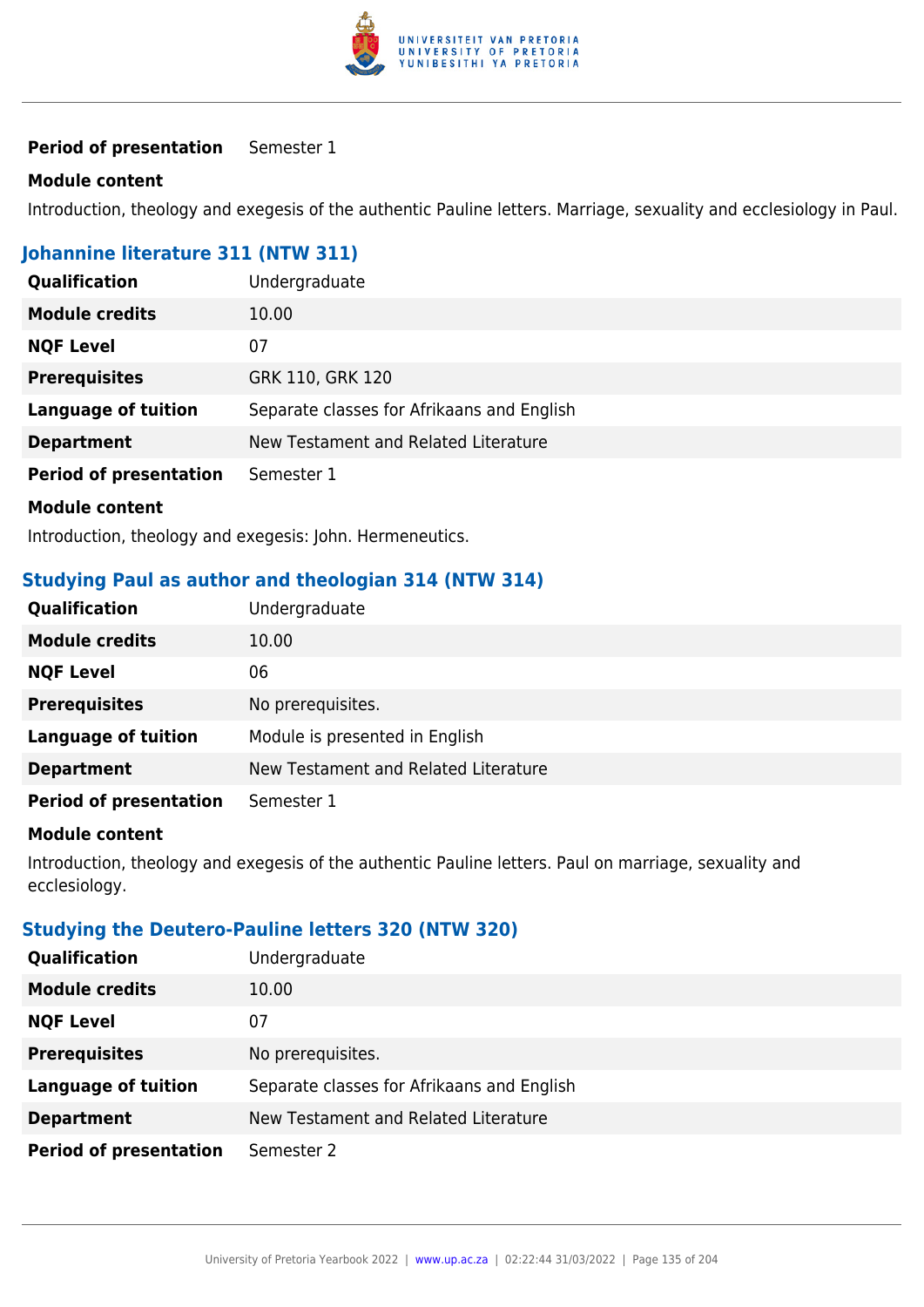

Introduction, theology and exegesis of the Deutero-Pauline letters. Introduction, theology and exegesis of the General Letters.

### **Lukan literature 321 (NTW 321)**

| <b>Qualification</b>          | Undergraduate                              |
|-------------------------------|--------------------------------------------|
| <b>Module credits</b>         | 10.00                                      |
| <b>NQF Level</b>              | 07                                         |
| <b>Prerequisites</b>          | GRK 110, GRK 120                           |
| <b>Language of tuition</b>    | Separate classes for Afrikaans and English |
| <b>Department</b>             | New Testament and Related Literature       |
| <b>Period of presentation</b> | Semester 2                                 |
| <b>Module content</b>         |                                            |

Introduction, theology and exegesis of Luke. Introduction, theology and exegesis of Acts.

### **Studying the Deutero-Pauline writings 324 (NTW 324)**

| <b>Qualification</b>          | Undergraduate                        |
|-------------------------------|--------------------------------------|
| <b>Module credits</b>         | 10.00                                |
| <b>NQF Level</b>              | 06                                   |
| <b>Prerequisites</b>          | No prerequisites.                    |
| <b>Language of tuition</b>    | Module is presented in English       |
| <b>Department</b>             | New Testament and Related Literature |
| <b>Period of presentation</b> | Semester 2                           |

#### **Module content**

Introduction, theology and exegesis of the Deutero-Pauline letters. Introduction, theology and exegesis of the General Letters.

### **Pauline literature 410 (NTW 410)**

| <b>Qualification</b>          | Undergraduate                              |
|-------------------------------|--------------------------------------------|
| <b>Module credits</b>         | 10.00                                      |
| <b>NQF Level</b>              | 08                                         |
| <b>Prerequisites</b>          | GRK 210, GRK 220                           |
| <b>Language of tuition</b>    | Separate classes for Afrikaans and English |
| <b>Department</b>             | New Testament and Related Literature       |
| <b>Period of presentation</b> | Semester 1                                 |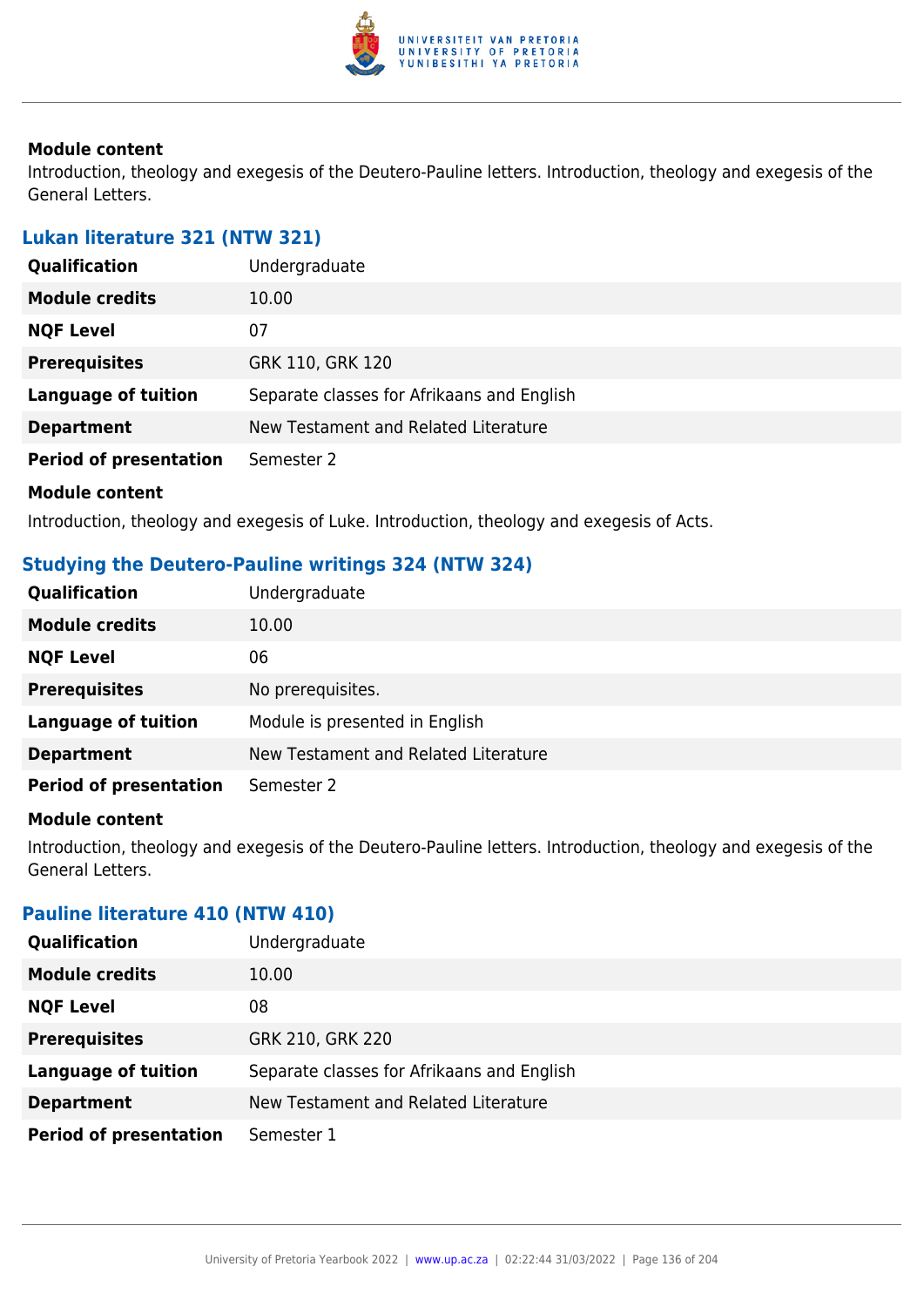

Introduction, theology and exegesis of the authentic Pauline letters. Marriage, sexuality and ecclesiology in Paul.

# **Deutero-Pauline literature 420 (NTW 420)**

| <b>Qualification</b>          | Undergraduate                              |
|-------------------------------|--------------------------------------------|
| <b>Module credits</b>         | 10.00                                      |
| <b>NQF Level</b>              | 08                                         |
| <b>Prerequisites</b>          | GRK 210, GRK 220                           |
| <b>Language of tuition</b>    | Separate classes for Afrikaans and English |
| <b>Department</b>             | New Testament and Related Literature       |
| <b>Period of presentation</b> | Semester 2                                 |

#### **Module content**

Introduction, theology and exegesis of the Deutero-Pauline letters. Introduction, theology and exegesis of the General Letters.

# **Research report: New Testament studies 710 (NTW 710)**

| Qualification                 | Postgraduate                           |
|-------------------------------|----------------------------------------|
| <b>Module credits</b>         | 30.00                                  |
| <b>NQF Level</b>              | 08                                     |
| <b>Programmes</b>             | <b>BThHons (New Testament Studies)</b> |
| <b>Prerequisites</b>          | No prerequisites.                      |
| <b>Contact time</b>           | 1 lecture per week                     |
| <b>Language of tuition</b>    | Module is presented in English         |
| <b>Department</b>             | New Testament and Related Literature   |
| <b>Period of presentation</b> | Year                                   |
| <b>Module content</b>         |                                        |

Research module. Fundamental component: orientation, research methodology. Essay.

# **New Testament studies 720 (NTW 720)**

| <b>Qualification</b>       | Postgraduate                           |
|----------------------------|----------------------------------------|
| <b>Module credits</b>      | 30.00                                  |
| <b>NQF Level</b>           | 08                                     |
| <b>Programmes</b>          | <b>BThHons (New Testament Studies)</b> |
| <b>Prerequisites</b>       | No prerequisites.                      |
| <b>Contact time</b>        | 1 lecture per week                     |
| <b>Language of tuition</b> | Module is presented in English         |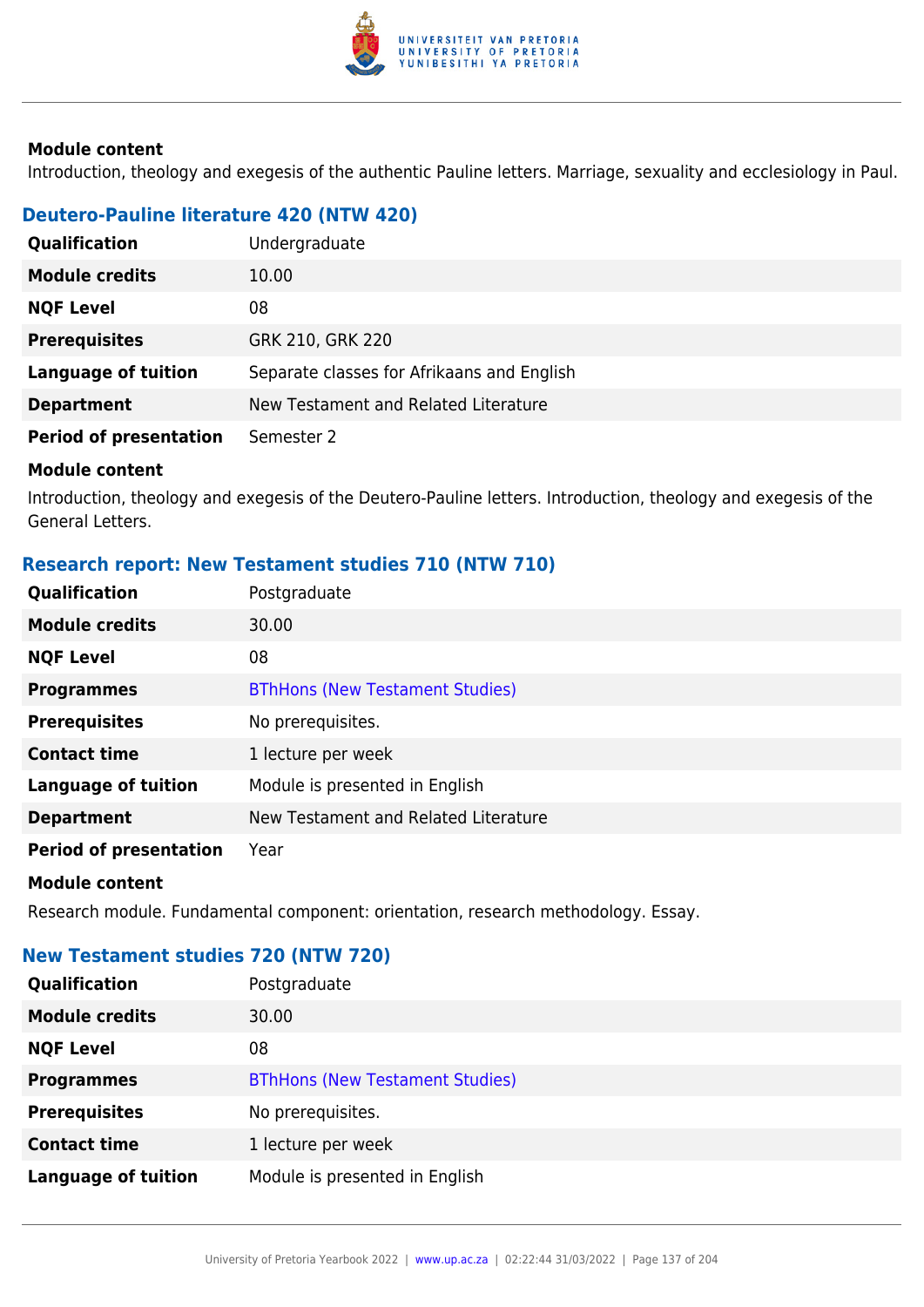

**Department** New Testament and Related Literature

**Period of presentation** Year

#### **Module content**

Core module. Hermeneutics and method of exegesis.

# **New Testament studies 730 (NTW 730)**

| Qualification                 | Postgraduate                           |
|-------------------------------|----------------------------------------|
| <b>Module credits</b>         | 30.00                                  |
| <b>NQF Level</b>              | 08                                     |
| <b>Programmes</b>             | <b>BThHons (New Testament Studies)</b> |
| <b>Prerequisites</b>          | No prerequisites.                      |
| <b>Contact time</b>           | 1 lecture per week                     |
| <b>Language of tuition</b>    | Module is presented in English         |
| <b>Department</b>             | New Testament and Related Literature   |
| <b>Period of presentation</b> | Year                                   |

#### **Module content**

Elective module. Reading and interpreting a selection of passages from the New Testament applying a specific method of exegesis. The study leader selects both passages and exegetical method.

# **New Testament studies 731 (NTW 731)**

| <b>Qualification</b>          | Postgraduate                           |
|-------------------------------|----------------------------------------|
| <b>Module credits</b>         | 30.00                                  |
| <b>NQF Level</b>              | 08                                     |
| <b>Programmes</b>             | <b>BThHons (New Testament Studies)</b> |
| <b>Prerequisites</b>          | GRK 110 and GRK 120                    |
| <b>Contact time</b>           | 1 lecture per week                     |
| <b>Language of tuition</b>    | Module is presented in English         |
| <b>Department</b>             | New Testament and Related Literature   |
| <b>Period of presentation</b> | Year                                   |

#### **Module content**

Elective module. An assignment based on reading and interpreting a selection of passages from the New Testament applying a specific method of exegesis. The study leader selects passages and exegetical method.

| <b>New Testament studies 740 (NTW 740)</b> |              |
|--------------------------------------------|--------------|
| <b>Qualification</b>                       | Postgraduate |
| <b>Module credits</b>                      | 30.00        |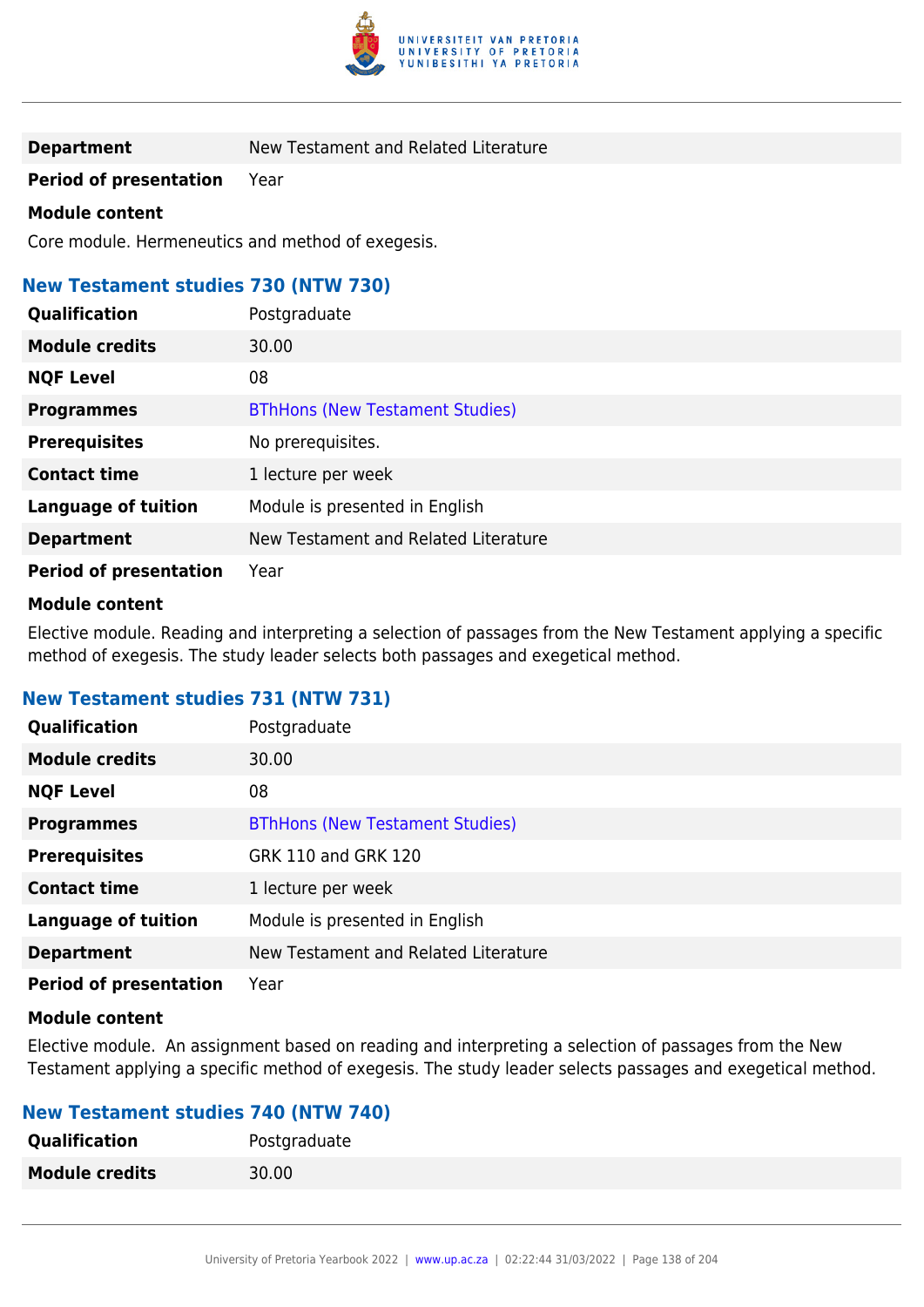

| <b>NQF Level</b>              | 08                                     |
|-------------------------------|----------------------------------------|
| <b>Programmes</b>             | <b>BThHons (New Testament Studies)</b> |
| <b>Prerequisites</b>          | No prerequisites.                      |
| <b>Contact time</b>           | 1 lecture per week                     |
| <b>Language of tuition</b>    | Module is presented in English         |
| <b>Department</b>             | New Testament and Related Literature   |
| <b>Period of presentation</b> | Year                                   |

Core module. An assignment based on reading and interpreting a selection of passages (applying a specific method of exegesis) with a view to determine New Testament guidelines on a certain theological topic of ethical issue. The study leader selects the topic or issue (in consultation with the student), while the student selects the relevant passages and exegetical method.

### **New Testament studies 760 (NTW 760)**

| Qualification                 | Postgraduate                                    |
|-------------------------------|-------------------------------------------------|
| <b>Module credits</b>         | 20.00                                           |
| <b>NQF Level</b>              | 08                                              |
| <b>Programmes</b>             | PGDip (Theology and Ministry)                   |
| <b>Prerequisites</b>          | GRK 210 and GRK 220                             |
| <b>Contact time</b>           | 1 discussion class per week, 1 seminar per week |
| <b>Language of tuition</b>    | Separate classes for Afrikaans and English      |
| <b>Department</b>             | New Testament and Related Literature            |
| <b>Period of presentation</b> | Year                                            |
|                               |                                                 |

#### **Module content**

The position and meaning of the New Testament in church ministry.

### **Introduction to New Testament studies I 771 (NTW 771)**

| <b>Qualification</b>          | Postgraduate                         |
|-------------------------------|--------------------------------------|
| <b>Module credits</b>         | 15.00                                |
| <b>NQF Level</b>              | 08                                   |
| <b>Programmes</b>             | PGDip (Theology)                     |
| <b>Prerequisites</b>          | No prerequisites.                    |
| <b>Language of tuition</b>    | Module is presented in English       |
| <b>Department</b>             | New Testament and Related Literature |
| <b>Period of presentation</b> | Year                                 |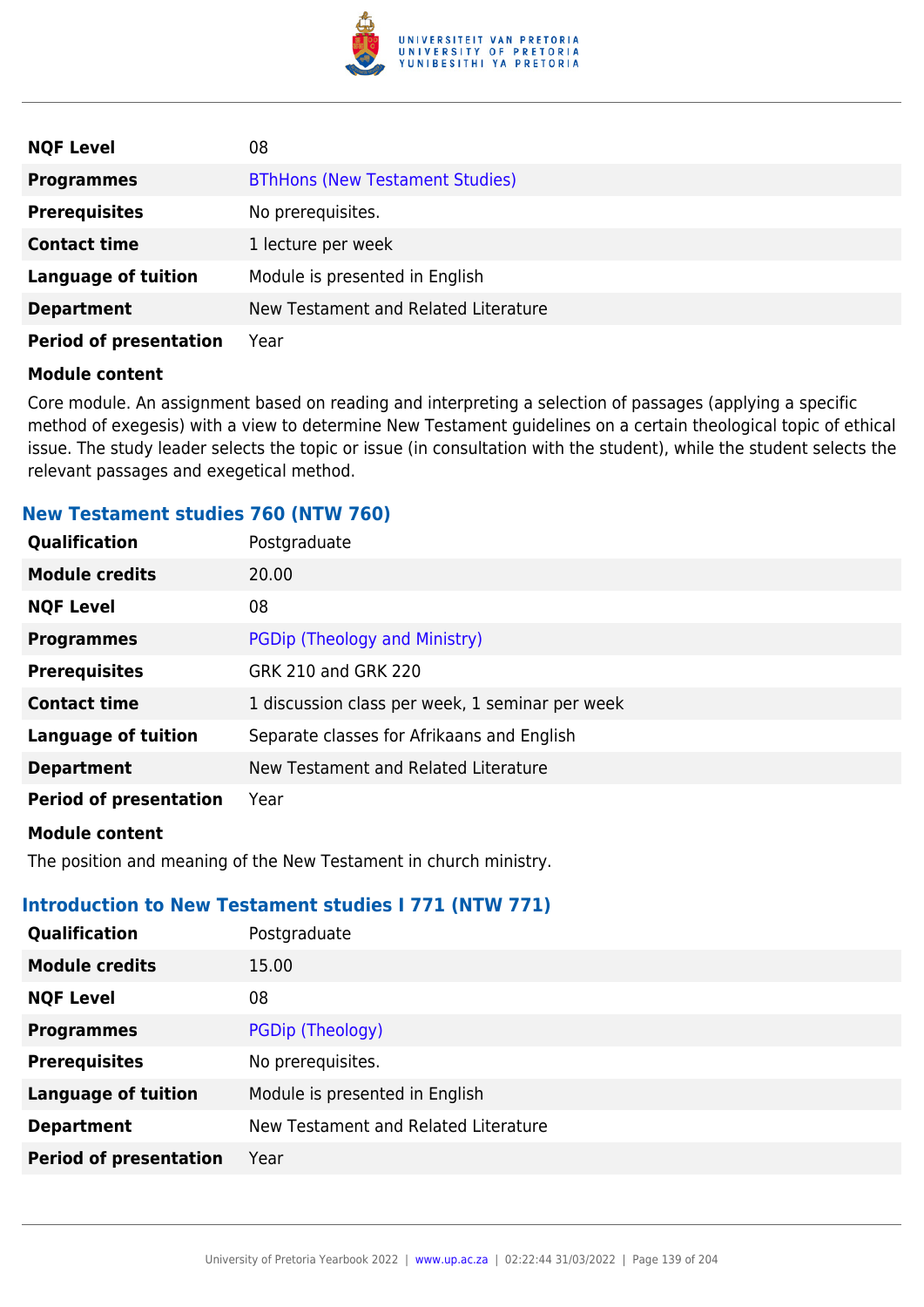

Introduction to and overview of the discipline.

### **Introduction to New Testament studies II 772 (NTW 772)**

| <b>Qualification</b>          | Postgraduate                         |
|-------------------------------|--------------------------------------|
| <b>Module credits</b>         | 15.00                                |
| <b>NQF Level</b>              | 08                                   |
| <b>Programmes</b>             | PGDip (Theology)                     |
| <b>Prerequisites</b>          | <b>NTW 771</b>                       |
| <b>Language of tuition</b>    | Module is presented in English       |
| <b>Department</b>             | New Testament and Related Literature |
| <b>Period of presentation</b> | Year                                 |
| <b>Madula assistant</b>       |                                      |

**Module content**

Introduction to and overview of the discipline (continued).

### **New Testament studies 803 (NTW 803)**

| Qualification                 | Postgraduate                             |
|-------------------------------|------------------------------------------|
| <b>Module credits</b>         | 90.00                                    |
| <b>NQF Level</b>              | 09                                       |
| <b>Programmes</b>             | MTh (New Testament Studies) (Coursework) |
| <b>Prerequisites</b>          | No prerequisites.                        |
| <b>Language of tuition</b>    | Module is presented in English           |
| <b>Department</b>             | New Testament and Related Literature     |
| <b>Period of presentation</b> | Year                                     |
|                               |                                          |

#### **Module content**

A course work module on a thematically specialized reading list as focussed on the candidate's field of research.

# **New Testament studies 804 (NTW 804)**

| <b>Qualification</b>       | Postgraduate                                    |
|----------------------------|-------------------------------------------------|
| <b>Module credits</b>      | 60.00                                           |
| <b>NQF Level</b>           | 09                                              |
| <b>Programmes</b>          | <b>MDiv</b>                                     |
| <b>Prerequisites</b>       | No prerequisites.                               |
| <b>Contact time</b>        | 1 discussion class per week, 1 seminar per week |
| <b>Language of tuition</b> | Module is presented in English                  |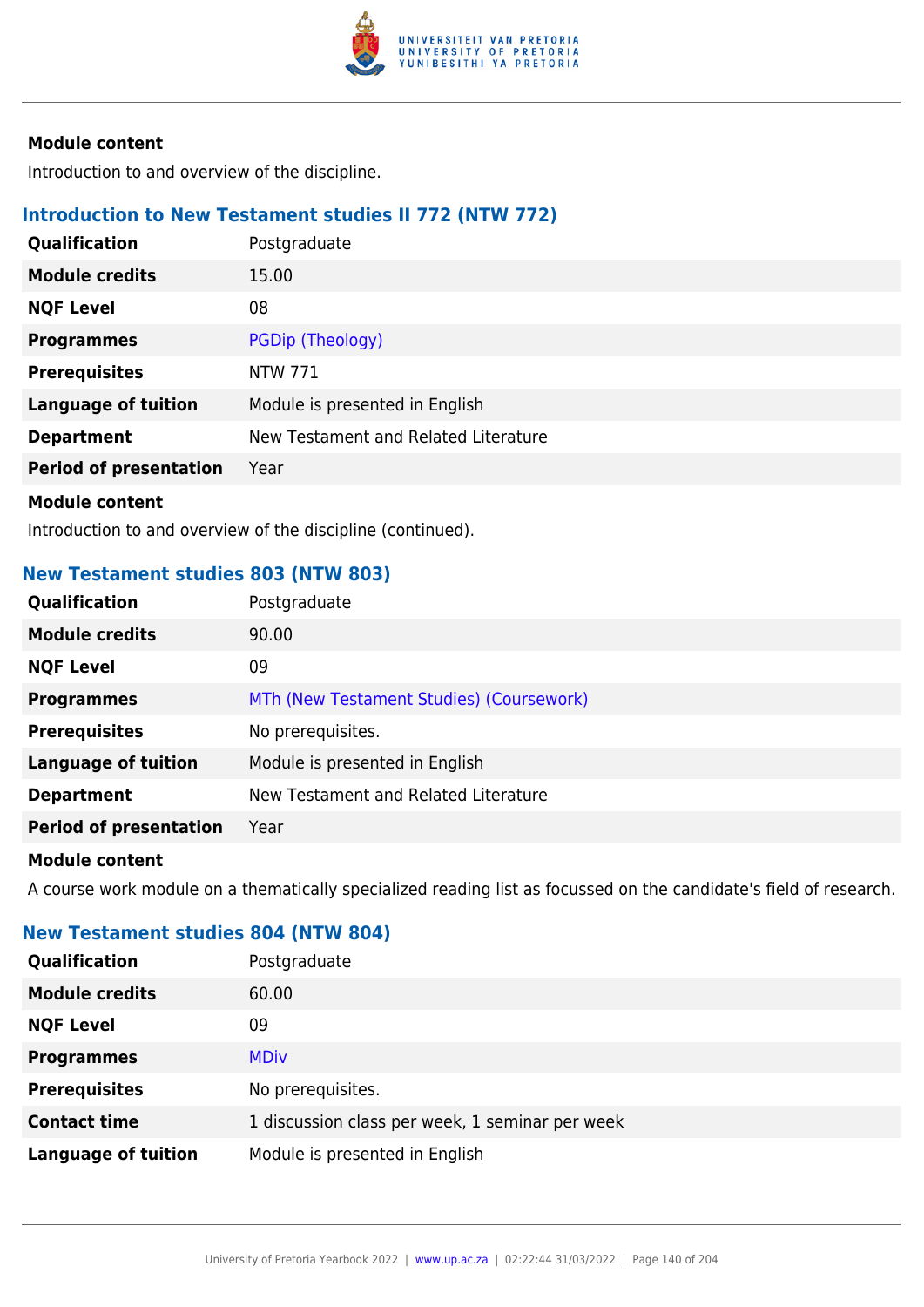

**Department** New Testament and Related Literature

### **Period of presentation** Year

#### **Module content**

A reading module with mini-dissertation on an approved topic from a thematically specialized reading list as focused on the candidate's field of research.

# **New Testament studies 806 (NTW 806)**

| <b>Qualification</b>          | Postgraduate                                    |
|-------------------------------|-------------------------------------------------|
| <b>Module credits</b>         | 20.00                                           |
| <b>NQF Level</b>              | 09                                              |
| <b>Programmes</b>             | <b>MDiv</b>                                     |
| <b>Prerequisites</b>          | No prerequisites.                               |
| <b>Contact time</b>           | 1 discussion class per week, 1 seminar per week |
| <b>Language of tuition</b>    | Separate classes for Afrikaans and English      |
| <b>Department</b>             | New Testament and Related Literature            |
| <b>Period of presentation</b> | Year                                            |

#### **Module content**

Core module: a study focused on the candidates field of research, the New Testament.

### **Mini-dissertation: New Testament studies 893 (NTW 893)**

| Qualification                 | Postgraduate                             |
|-------------------------------|------------------------------------------|
| <b>Module credits</b>         | 90.00                                    |
| <b>NQF Level</b>              | 09                                       |
| <b>Programmes</b>             | MTh (New Testament Studies) (Coursework) |
| <b>Prerequisites</b>          | No prerequisites.                        |
| <b>Language of tuition</b>    | Module is presented in English           |
| <b>Department</b>             | New Testament and Related Literature     |
| <b>Period of presentation</b> | Year                                     |
| <b>Module content</b>         |                                          |

A mini-dissertation on an approved topic from the seminar work in the field of New Testament Studies.

# **Dissertation: New Testament studies 894 (NTW 894)**

| <b>Qualification</b>  | Postgraduate |
|-----------------------|--------------|
| <b>Module credits</b> | 180.00       |
| <b>NQF Level</b>      | 09           |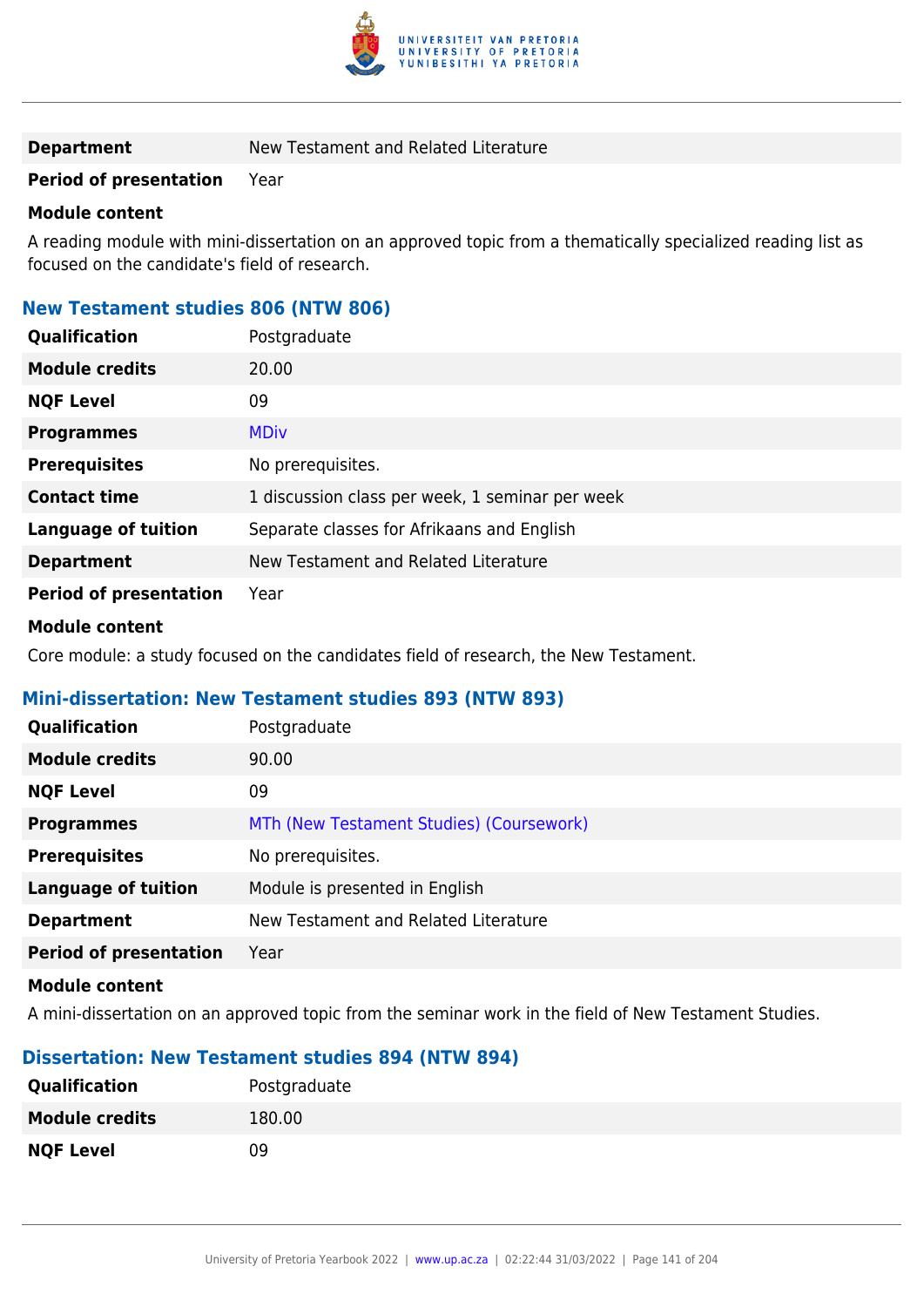

| <b>Programmes</b>             | MTh (New Testament Studies)          |
|-------------------------------|--------------------------------------|
| <b>Prerequisites</b>          | No prerequisites.                    |
| Language of tuition           | Module is presented in English       |
| <b>Department</b>             | New Testament and Related Literature |
| <b>Period of presentation</b> | Year                                 |

A dissertation by independent research on an approved topic in the field of New Testament studies.

### **Thesis: New Testament studies 980 (NTW 980)**

| <b>Qualification</b>          | Postgraduate                         |
|-------------------------------|--------------------------------------|
| <b>Module credits</b>         | 360.00                               |
| <b>NQF Level</b>              | 10                                   |
| <b>Programmes</b>             | <b>PhD (New Testament Studies)</b>   |
| <b>Prerequisites</b>          | No prerequisites.                    |
| <b>Language of tuition</b>    | Module is presented in English       |
| <b>Department</b>             | New Testament and Related Literature |
| <b>Period of presentation</b> | Year                                 |
|                               |                                      |

#### **Module content**

A thesis based on independent research about an approved topic in the field of New Testament studies. The thesis has to make an original contribution to the field of the relevant discipline.

### **Research essay 400 (OST 400)**

| Qualification                 | Undergraduate                       |
|-------------------------------|-------------------------------------|
| <b>Module credits</b>         | 30.00                               |
| <b>NQF Level</b>              | 08                                  |
| <b>Programmes</b>             | <b>BDiv</b>                         |
| <b>Prerequisites</b>          | Admission to fourth year of study.  |
| <b>Contact time</b>           | 1 lecture per week                  |
| <b>Language of tuition</b>    | Module is presented in English      |
| <b>Department</b>             | Theology and Religion Dean's Office |
| <b>Period of presentation</b> | Year                                |

#### **Module content**

A research essay based on independent reading and research in one of the disciplines listed in the BDiv curriculum (Practical formation excluded).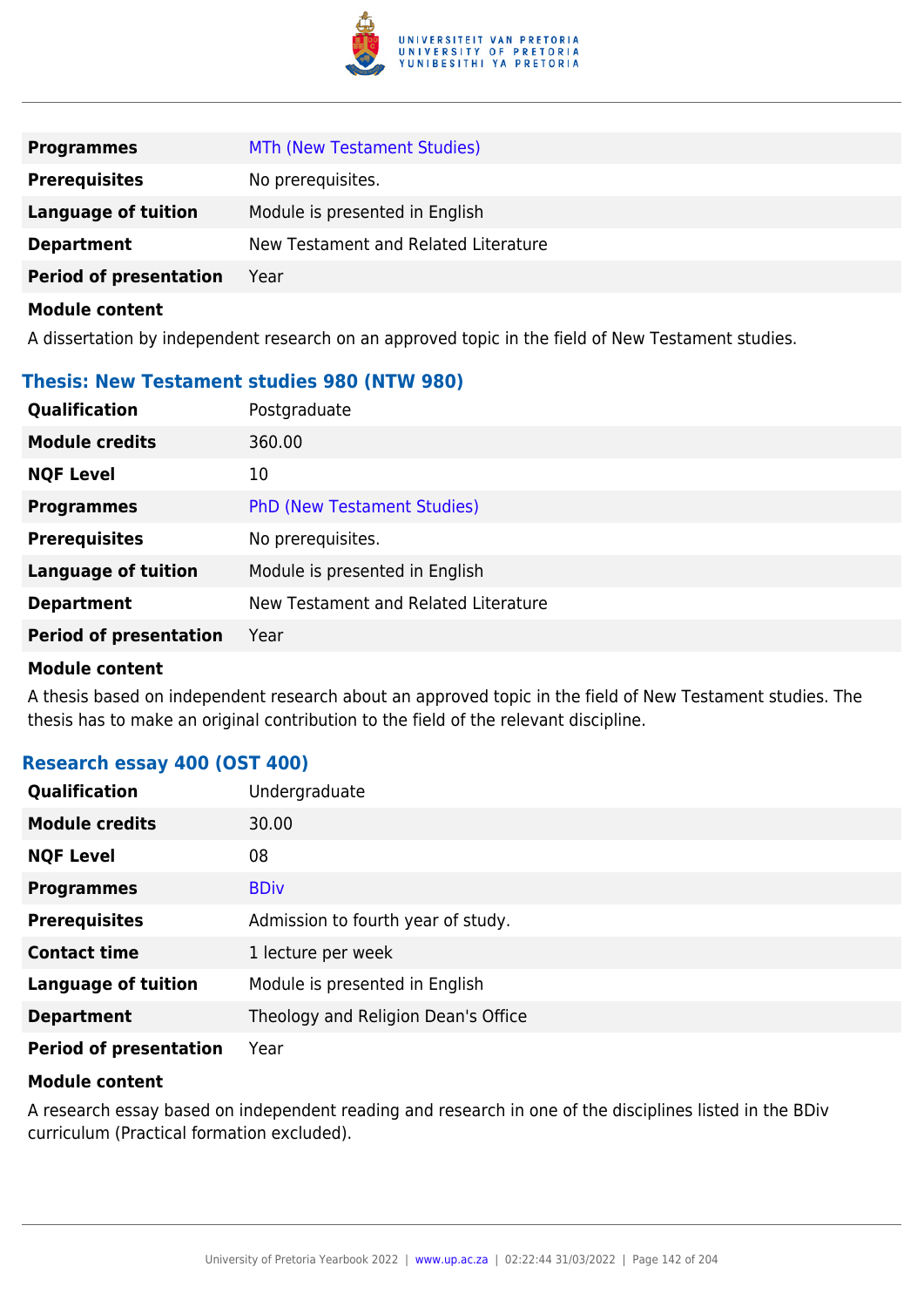

# **Independent study 410 (OST 410)**

| <b>Qualification</b>          | Undergraduate                              |
|-------------------------------|--------------------------------------------|
| <b>Module credits</b>         | 30.00                                      |
| <b>NQF Level</b>              | 08                                         |
| <b>Prerequisites</b>          | Admission to fourth year of study          |
| <b>Language of tuition</b>    | Separate classes for Afrikaans and English |
| <b>Department</b>             | Theology and Religion Dean's Office        |
| <b>Period of presentation</b> | Year                                       |

#### **Module content**

An essay based on independent reading and research in one of the disciplines listed in the BTh curriculum (Practical formation excluded).

# **Introduction to the world of the Old Testament 110 (OTL 110)**

| Qualification                 | Undergraduate                             |
|-------------------------------|-------------------------------------------|
| <b>Module credits</b>         | 10.00                                     |
| <b>NQF Level</b>              | 05                                        |
| <b>Programmes</b>             | Diploma in Theology                       |
| <b>Prerequisites</b>          | No prerequisites.                         |
| <b>Contact time</b>           | 2 lectures per week, 2 tutorials per week |
| <b>Language of tuition</b>    | Module is presented in English            |
| <b>Department</b>             | Old Testament and Hebrew Scriptures       |
| <b>Period of presentation</b> | Semester 1                                |

### **Module content**

Geographical and historical background of the Old Testament. The Near-Eastern cultural background of the Bible.

# **Introduction to the world of the Old Testament 111 (OTL 111)**

| <b>Qualification</b>       | Undergraduate                             |
|----------------------------|-------------------------------------------|
| <b>Module credits</b>      | 10.00                                     |
| <b>NQF Level</b>           | 05                                        |
| <b>Programmes</b>          | <b>BTh</b>                                |
| <b>Prerequisites</b>       | No prerequisites.                         |
| <b>Contact time</b>        | 2 lectures per week, 2 tutorials per week |
| <b>Language of tuition</b> | Module is presented in English            |
| <b>Department</b>          | Old Testament and Hebrew Scriptures       |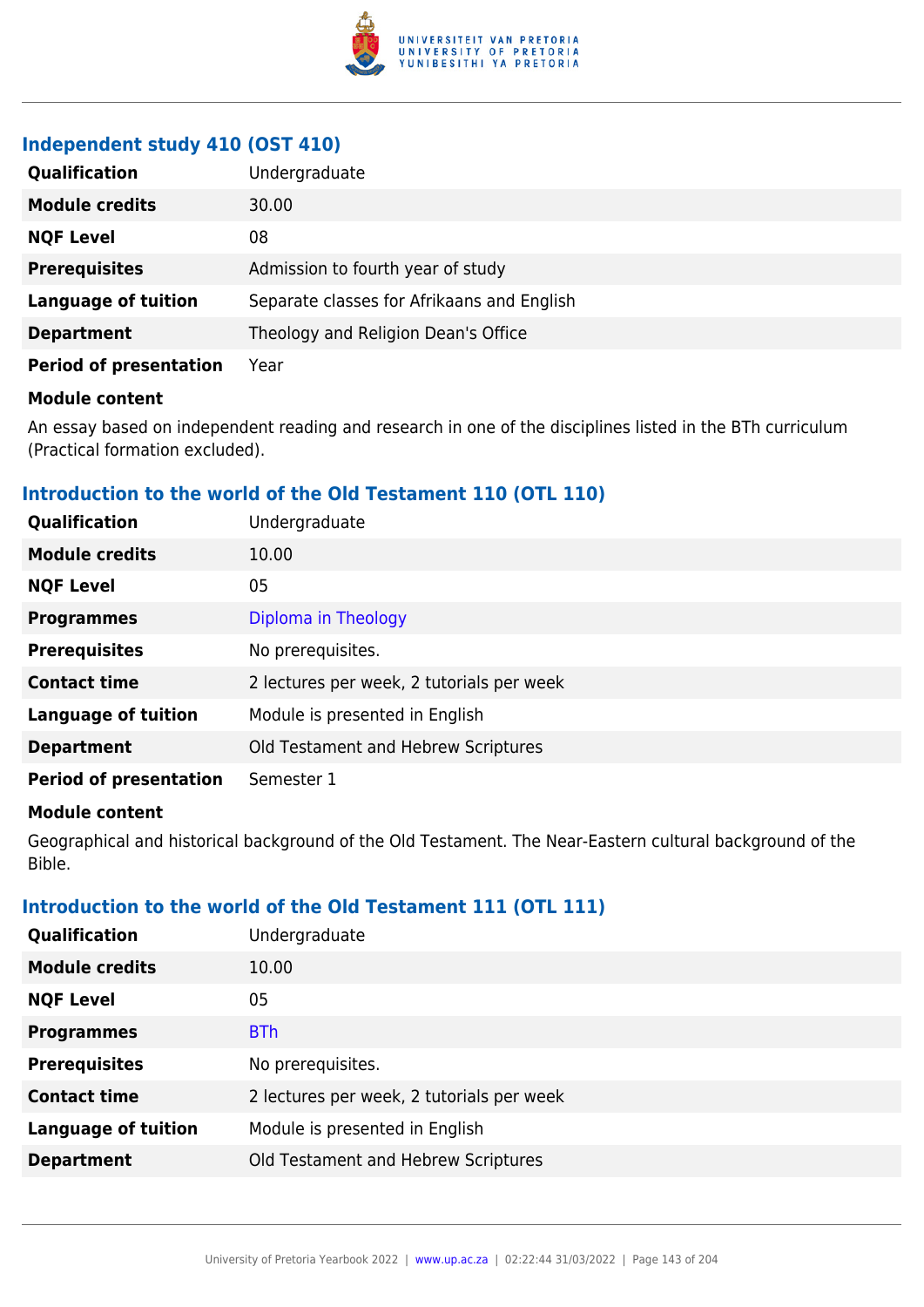

#### **Period of presentation** Semester 1

#### **Module content**

Geographical and historical background of the Old Testament. The Near-Eastern cultural background of the Bible.

### **Introduction to the world of the Old Testament 112 (OTL 112)**

| <b>Qualification</b>          | Undergraduate                             |
|-------------------------------|-------------------------------------------|
| <b>Module credits</b>         | 10.00                                     |
| <b>NQF Level</b>              | 05                                        |
| <b>Programmes</b>             | <b>BDiv</b>                               |
| <b>Prerequisites</b>          | No prerequisites.                         |
| <b>Contact time</b>           | 2 lectures per week, 2 tutorials per week |
| <b>Language of tuition</b>    | Module is presented in English            |
| <b>Department</b>             | Old Testament and Hebrew Scriptures       |
| <b>Period of presentation</b> | Semester 1                                |

#### **Module content**

Geographical and historical background of the Old Testament. The Near-Eastern cultural background of the Bible.

### **Narratives in the Old Testament 120 (OTL 120)**

| <b>Qualification</b>          | Undergraduate                             |
|-------------------------------|-------------------------------------------|
| <b>Module credits</b>         | 10.00                                     |
| <b>NQF Level</b>              | 05                                        |
| <b>Programmes</b>             | Diploma in Theology                       |
| <b>Prerequisites</b>          | No prerequisites.                         |
| <b>Contact time</b>           | 2 lectures per week, 2 tutorials per week |
| <b>Language of tuition</b>    | Module is presented in English            |
| <b>Department</b>             | Old Testament and Hebrew Scriptures       |
| <b>Period of presentation</b> | Semester 2                                |
| Madula aantant                |                                           |

#### **Module content**

Introduction to narratology. Capita selecta: Ruth, Chronicles, Ezra, Nehemiah.

### **Narratives in the Old Testament 121 (OTL 121)**

| <b>Qualification</b>  | Undergraduate |
|-----------------------|---------------|
| <b>Module credits</b> | 10.00         |
| <b>NQF Level</b>      | 05            |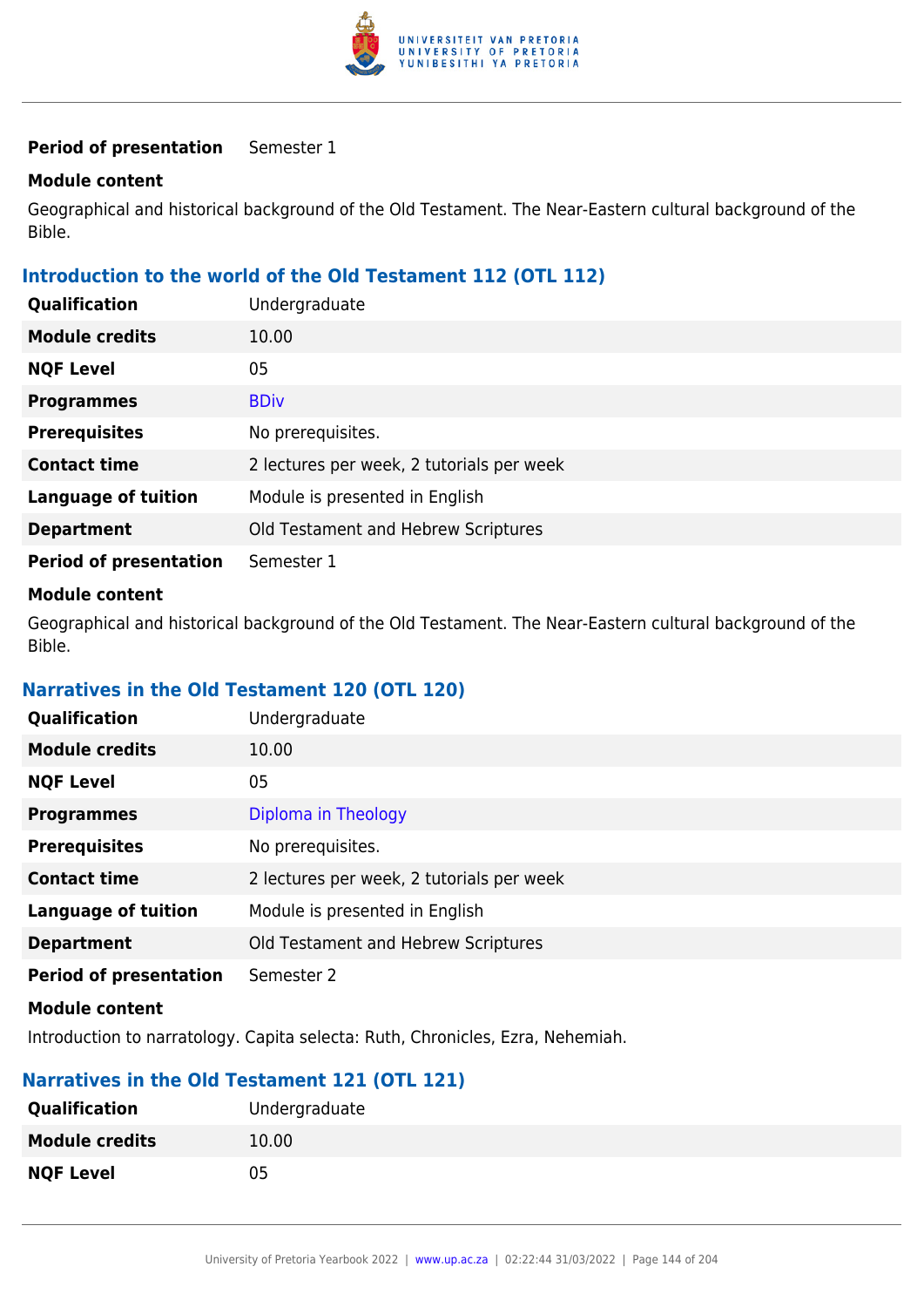

| <b>Programmes</b>             | <b>BTh</b>                                |
|-------------------------------|-------------------------------------------|
| <b>Prerequisites</b>          | No prerequisites.                         |
| <b>Contact time</b>           | 2 lectures per week, 2 tutorials per week |
| <b>Language of tuition</b>    | Module is presented in English            |
| <b>Department</b>             | Old Testament and Hebrew Scriptures       |
| <b>Period of presentation</b> | Semester 2                                |
| <b>Module content</b>         |                                           |

Introduction to narratology. Capita selecta: Ruth, Chronicles, Ezra, Nehemiah.

# **Narratives in the Old Testament 122 (OTL 122)**

| Qualification                 | Undergraduate                             |
|-------------------------------|-------------------------------------------|
| <b>Module credits</b>         | 10.00                                     |
| <b>NQF Level</b>              | 05                                        |
| <b>Programmes</b>             | <b>BDiv</b>                               |
| <b>Prerequisites</b>          | No prerequisites.                         |
| <b>Contact time</b>           | 2 lectures per week, 2 tutorials per week |
| <b>Language of tuition</b>    | Module is presented in English            |
| <b>Department</b>             | Old Testament and Hebrew Scriptures       |
| <b>Period of presentation</b> | Semester 2                                |

#### **Module content**

Introduction to narratology. Capita selecta: Ruth, Chronicles, Ezra, Nehemiah.

# **Old Testament exegesis and former prophets 210 (OTL 210)**

| <b>Qualification</b>          | Undergraduate                       |
|-------------------------------|-------------------------------------|
| <b>Module credits</b>         | 10.00                               |
| <b>NQF Level</b>              | 06                                  |
| <b>Programmes</b>             | Diploma in Theology                 |
| <b>Prerequisites</b>          | No prerequisites.                   |
| <b>Contact time</b>           | 2 lectures per week                 |
| <b>Language of tuition</b>    | Module is presented in English      |
| <b>Department</b>             | Old Testament and Hebrew Scriptures |
| <b>Period of presentation</b> | Semester 1                          |
| <b>Module content</b>         |                                     |

Variety of exegetical methods applied to texts of the former prophets.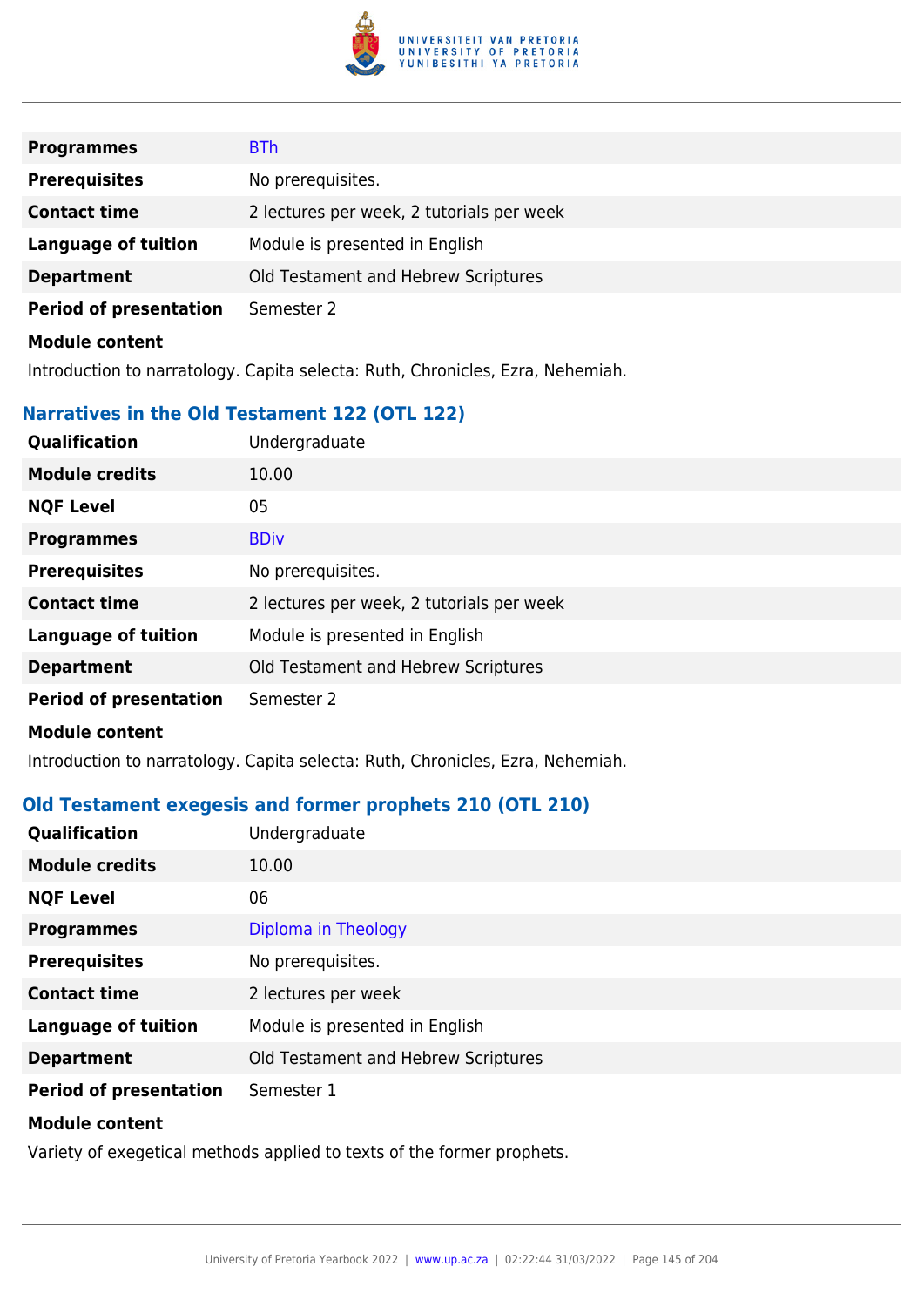

# **Old Testament exegesis and former prophets 211 (OTL 211)**

| <b>Qualification</b>          | Undergraduate                       |
|-------------------------------|-------------------------------------|
| <b>Module credits</b>         | 10.00                               |
| <b>NQF Level</b>              | 06                                  |
| <b>Programmes</b>             | <b>BTh</b>                          |
| <b>Prerequisites</b>          | No prerequisites.                   |
| <b>Contact time</b>           | 2 lectures per week                 |
| <b>Language of tuition</b>    | Module is presented in English      |
| <b>Department</b>             | Old Testament and Hebrew Scriptures |
| <b>Period of presentation</b> | Semester 1                          |
| <b>Module content</b>         |                                     |

Variety of exegetical methods applied to texts of the former prophets.

# **Old Testament exegesis and former prophets 212 (OTL 212)**

| Qualification                 | Undergraduate                              |
|-------------------------------|--------------------------------------------|
| <b>Module credits</b>         | 10.00                                      |
| <b>NQF Level</b>              | 06                                         |
| <b>Programmes</b>             | <b>BDiv</b>                                |
| <b>Prerequisites</b>          | No prerequisites.                          |
| <b>Contact time</b>           | 2 lectures per week                        |
| <b>Language of tuition</b>    | Separate classes for Afrikaans and English |
| <b>Department</b>             | Old Testament and Hebrew Scriptures        |
| <b>Period of presentation</b> | Semester 1                                 |

#### **Module content**

Variety of exegetical methods applied to texts of the former prophets.

# **Poetry and apocalypses 220 (OTL 220)**

| Qualification              | Undergraduate                       |
|----------------------------|-------------------------------------|
| <b>Module credits</b>      | 10.00                               |
| <b>NQF Level</b>           | 06                                  |
| <b>Programmes</b>          | Diploma in Theology                 |
| <b>Prerequisites</b>       | No prerequisites.                   |
| <b>Contact time</b>        | 2 lectures per week                 |
| <b>Language of tuition</b> | Module is presented in English      |
| <b>Department</b>          | Old Testament and Hebrew Scriptures |
|                            |                                     |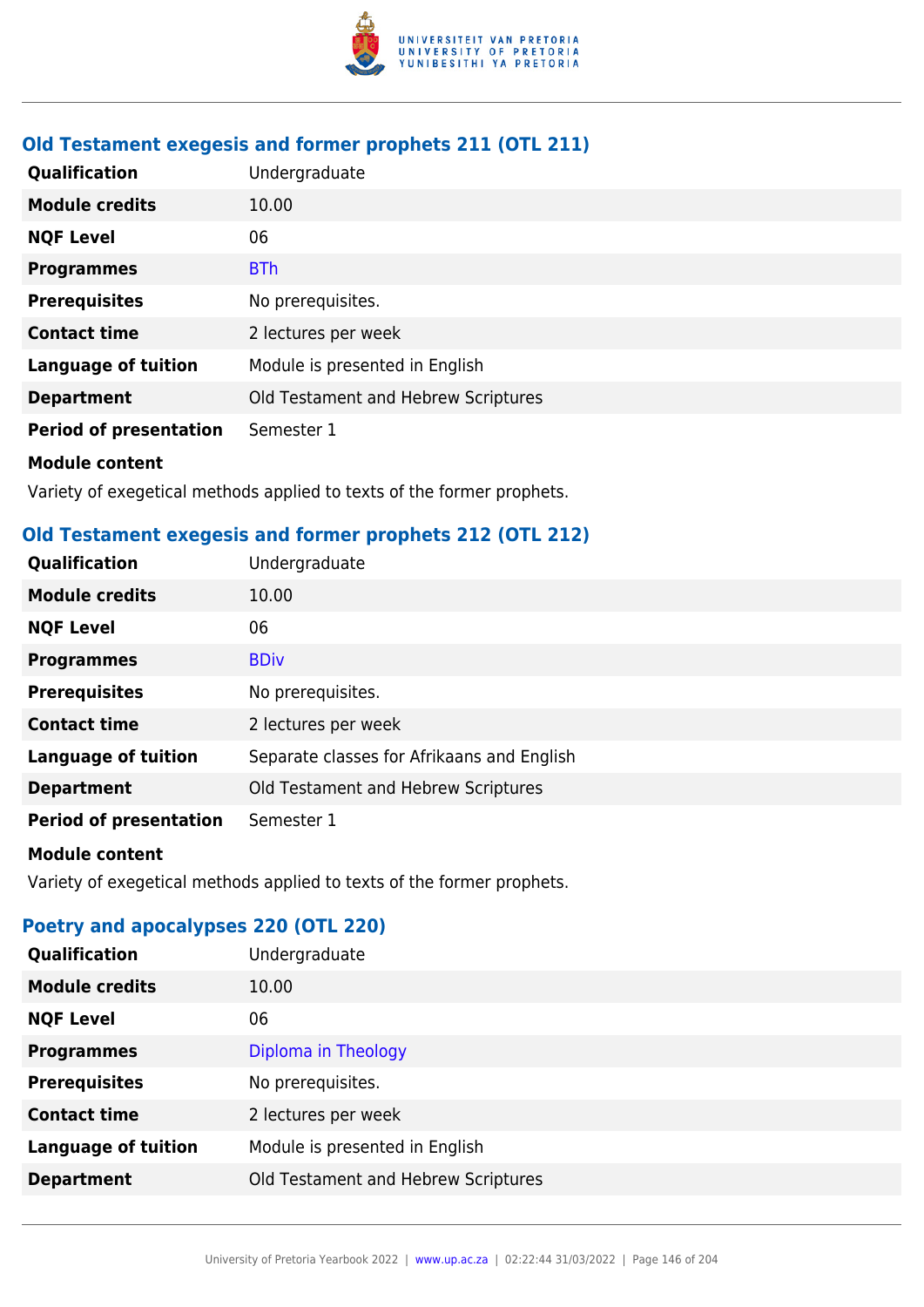

## **Period of presentation** Semester 2

#### **Module content**

Poetical and apocalyptic literature of the Old Testament.

# **Poetry and apocalypses 221 (OTL 221)**

| Qualification                 | Undergraduate                       |
|-------------------------------|-------------------------------------|
| <b>Module credits</b>         | 10.00                               |
| <b>NQF Level</b>              | 06                                  |
| <b>Programmes</b>             | <b>BTh</b>                          |
| <b>Prerequisites</b>          | No prerequisites.                   |
| <b>Contact time</b>           | 2 lectures per week                 |
| <b>Language of tuition</b>    | Module is presented in English      |
| <b>Department</b>             | Old Testament and Hebrew Scriptures |
| <b>Period of presentation</b> | Semester 2                          |
| <b>Module content</b>         |                                     |

Poetical and apocalyptic literature of the Old Testament.

# **Poetry and apocalypses 222 (OTL 222)**

| Qualification                 | Undergraduate                              |
|-------------------------------|--------------------------------------------|
| <b>Module credits</b>         | 10.00                                      |
| <b>NQF Level</b>              | 06                                         |
| <b>Programmes</b>             | <b>BDiv</b>                                |
| <b>Prerequisites</b>          | No prerequisites.                          |
| <b>Contact time</b>           | 2 lectures per week                        |
| <b>Language of tuition</b>    | Separate classes for Afrikaans and English |
| <b>Department</b>             | Old Testament and Hebrew Scriptures        |
| <b>Period of presentation</b> | Semester 2                                 |

#### **Module content**

Poetical and apocalyptic literature of the Old Testament.

## **The Pentateuch 310 (OTL 310)**

| <b>Qualification</b>  | Undergraduate       |
|-----------------------|---------------------|
| <b>Module credits</b> | 10.00               |
| <b>NQF Level</b>      | 06                  |
| <b>Programmes</b>     | Diploma in Theology |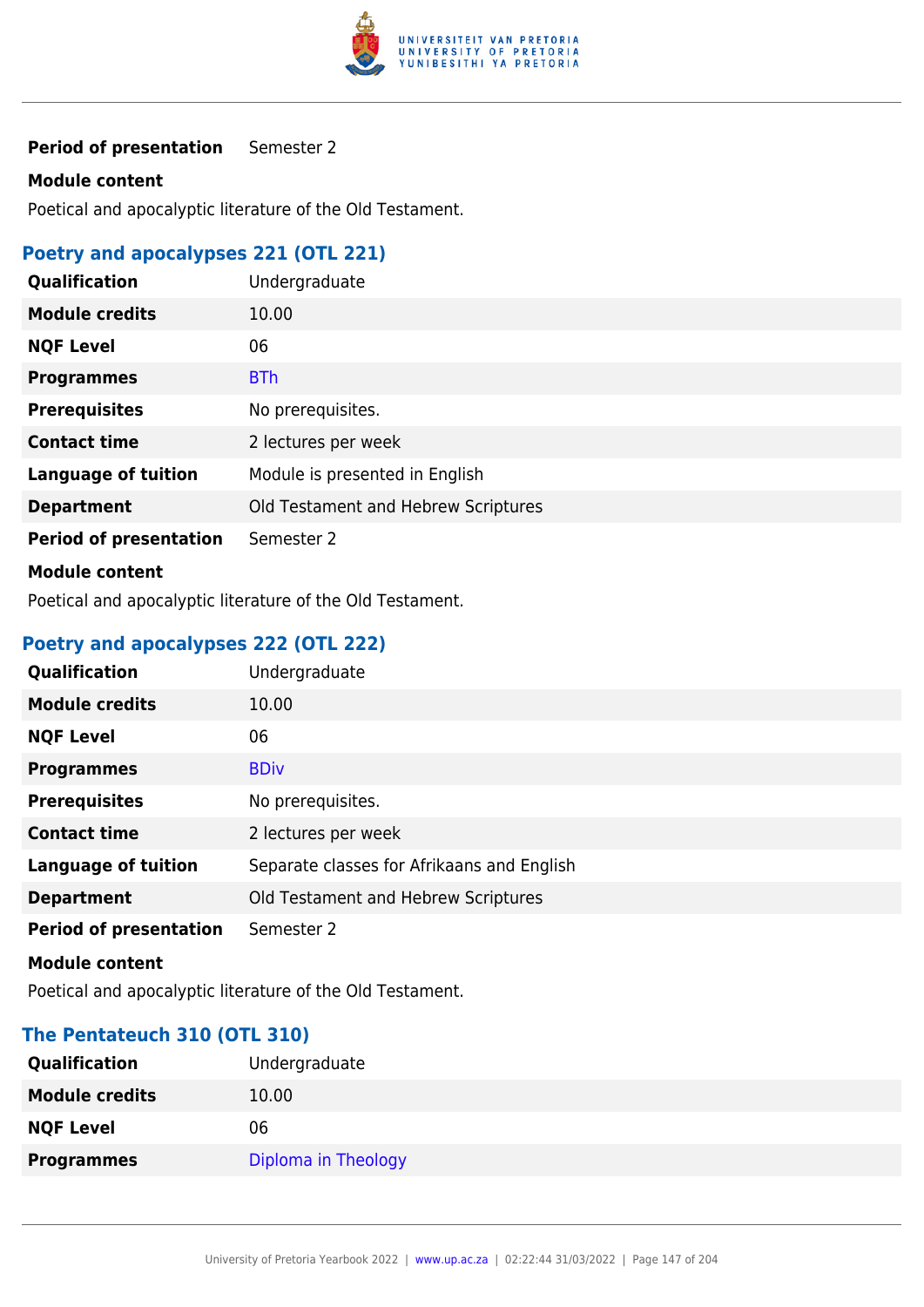

| <b>Prerequisites</b>          | No prerequisites.                   |
|-------------------------------|-------------------------------------|
| <b>Contact time</b>           | 2 lectures per week                 |
| <b>Language of tuition</b>    | Module is presented in English      |
| <b>Department</b>             | Old Testament and Hebrew Scriptures |
| <b>Period of presentation</b> | Semester 1                          |

The Pentateuch (including hermeneutical perspectives).

# **The Pentateuch 311 (OTL 311)**

| Qualification                 | Undergraduate                       |
|-------------------------------|-------------------------------------|
| <b>Module credits</b>         | 10.00                               |
| <b>NQF Level</b>              | 07                                  |
| <b>Programmes</b>             | <b>BTh</b>                          |
| <b>Prerequisites</b>          | No prerequisites.                   |
| <b>Contact time</b>           | 2 lectures per week                 |
| <b>Language of tuition</b>    | Module is presented in English      |
| <b>Department</b>             | Old Testament and Hebrew Scriptures |
| <b>Period of presentation</b> | Semester 1                          |
| <b>Module content</b>         |                                     |

The Pentateuch (including hermeneutical perspectives).

# **The Pentateuch 312 (OTL 312)**

| <b>Qualification</b>          | Undergraduate                              |
|-------------------------------|--------------------------------------------|
| <b>Module credits</b>         | 10.00                                      |
| <b>NQF Level</b>              | 07                                         |
| <b>Programmes</b>             | <b>BDiv</b>                                |
| <b>Prerequisites</b>          | HEB 110; HEB 120                           |
| <b>Contact time</b>           | 2 lectures per week                        |
| <b>Language of tuition</b>    | Separate classes for Afrikaans and English |
| <b>Department</b>             | Old Testament and Hebrew Scriptures        |
| <b>Period of presentation</b> | Semester 1                                 |

#### **Module content**

The Pentateuch (including hermeneutical perspectives).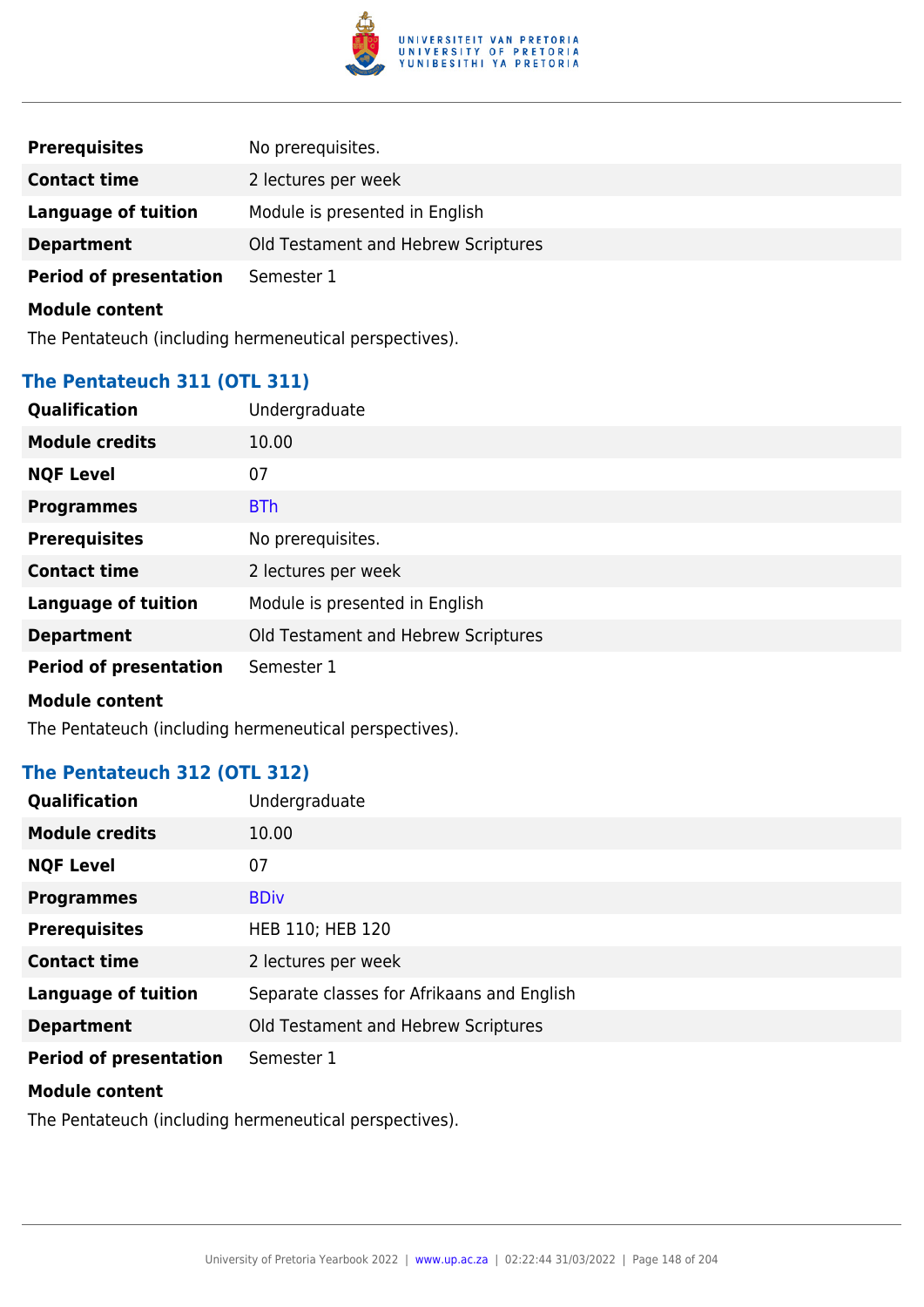

# **The Prophets 320 (OTL 320)**

| Qualification                 | Undergraduate                       |
|-------------------------------|-------------------------------------|
| <b>Module credits</b>         | 10.00                               |
| <b>NQF Level</b>              | 06                                  |
| <b>Programmes</b>             | Diploma in Theology                 |
| <b>Prerequisites</b>          | No prerequisites.                   |
| <b>Contact time</b>           | 2 lectures per week                 |
| <b>Language of tuition</b>    | Module is presented in English      |
| <b>Department</b>             | Old Testament and Hebrew Scriptures |
| <b>Period of presentation</b> | Semester 2                          |
| <b>Module content</b>         |                                     |
|                               |                                     |

Selection from the Latter Prophets: exegesis and theologies.

# **The Prophets 321 (OTL 321)**

| Qualification                 | Undergraduate                       |
|-------------------------------|-------------------------------------|
| <b>Module credits</b>         | 10.00                               |
| <b>NQF Level</b>              | 07                                  |
| <b>Programmes</b>             | <b>BTh</b>                          |
| <b>Prerequisites</b>          | No prerequisites.                   |
| <b>Contact time</b>           | 2 lectures per week                 |
| <b>Language of tuition</b>    | Module is presented in English      |
| <b>Department</b>             | Old Testament and Hebrew Scriptures |
| <b>Period of presentation</b> | Semester 2                          |

# **Module content**

Selection from the Latter Prophets: exegesis and theologies.

# **The Prophets 322 (OTL 322)**

| <b>Module credits</b><br>10.00<br><b>NQF Level</b><br>07<br><b>BDiv</b><br><b>Programmes</b> | Qualification | Undergraduate |
|----------------------------------------------------------------------------------------------|---------------|---------------|
|                                                                                              |               |               |
|                                                                                              |               |               |
|                                                                                              |               |               |
| <b>Prerequisites</b><br>HEB 110; HEB 120                                                     |               |               |
| <b>Contact time</b><br>2 lectures per week                                                   |               |               |
| <b>Language of tuition</b><br>Separate classes for Afrikaans and English                     |               |               |
| Old Testament and Hebrew Scriptures<br><b>Department</b>                                     |               |               |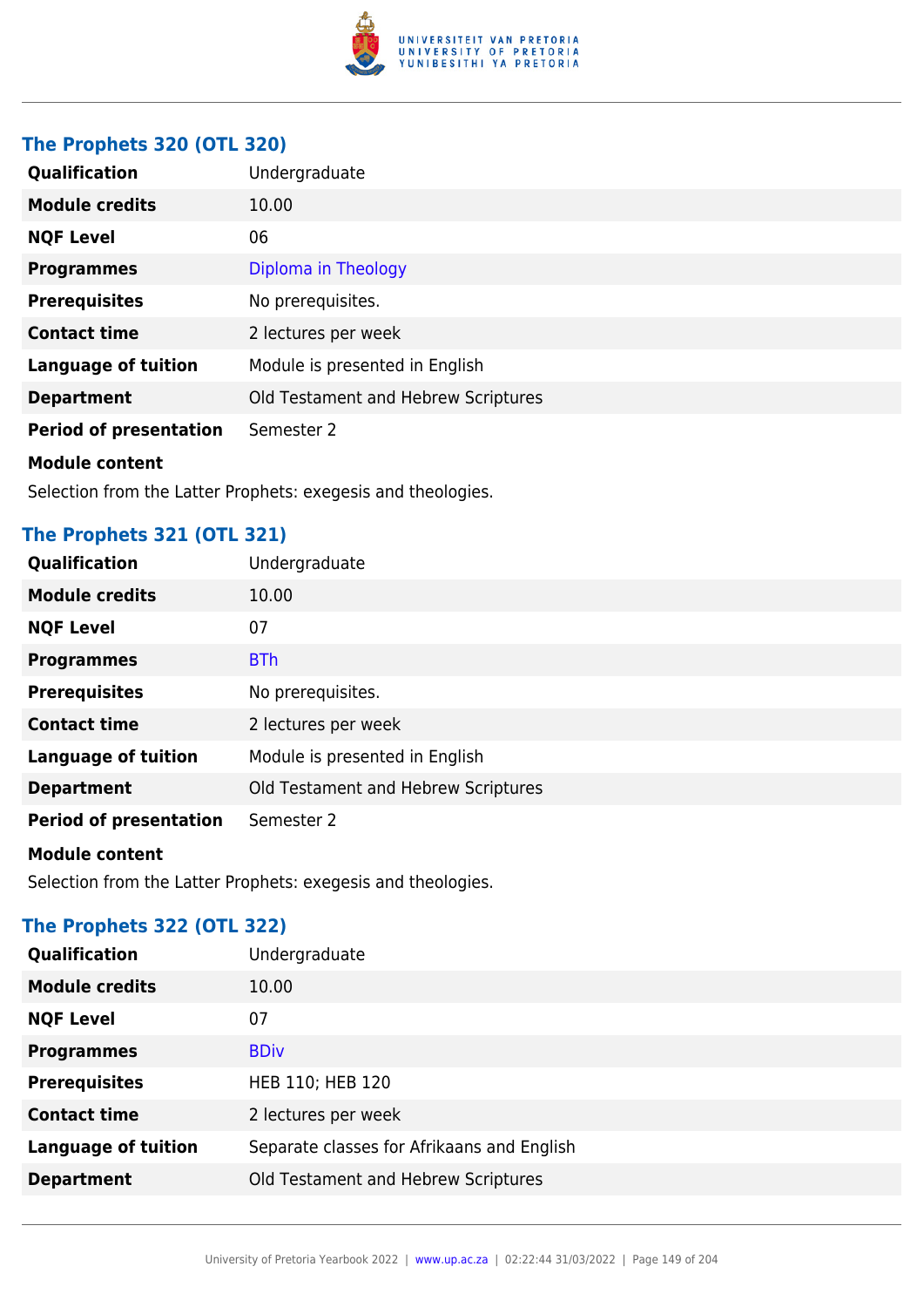

### **Period of presentation** Semester 2

#### **Module content**

Selection from the Latter Prophets: exegesis and theologies.

# **Life, text and context 412 (OTL 412)**

| Qualification                 | Undergraduate                              |
|-------------------------------|--------------------------------------------|
| <b>Module credits</b>         | 10.00                                      |
| <b>NQF Level</b>              | 08                                         |
| <b>Programmes</b>             | <b>BDiv</b>                                |
| <b>Prerequisites</b>          | HEB 210; HEB 220                           |
| <b>Contact time</b>           | 2 lectures per week                        |
| <b>Language of tuition</b>    | Separate classes for Afrikaans and English |
| <b>Department</b>             | Old Testament and Hebrew Scriptures        |
| <b>Period of presentation</b> | Semester 1                                 |
| <b>Module content</b>         |                                            |

Contextualization of Old Testament texts.

# **Dissertation: Old Testament and Hebrew Scripture 890 (OTL 890)**

| <b>Qualification</b>          | Postgraduate                                                 |
|-------------------------------|--------------------------------------------------------------|
| <b>Module credits</b>         | 180.00                                                       |
| <b>NQF Level</b>              | 09                                                           |
| <b>Programmes</b>             | MTh (Biblical Studies) (Old Testament and Hebrew Scriptures) |
| <b>Prerequisites</b>          | No prerequisites.                                            |
| <b>Language of tuition</b>    | Module is presented in English                               |
| <b>Department</b>             | Old Testament and Hebrew Scriptures                          |
| <b>Period of presentation</b> | Year                                                         |

#### **Module content**

A dissertation by independent research on an approved topic in Old Testament studies.

# **Thesis: Old Testament and Hebrew Scripture 980 (OTL 980)**

| <b>Qualification</b>  | Postgraduate                                                 |
|-----------------------|--------------------------------------------------------------|
| <b>Module credits</b> | 360.00                                                       |
| <b>NQF Level</b>      | 10                                                           |
| <b>Programmes</b>     | PhD (Biblical Studies) (Old Testament and Hebrew Scriptures) |
| <b>Prerequisites</b>  | No prerequisites.                                            |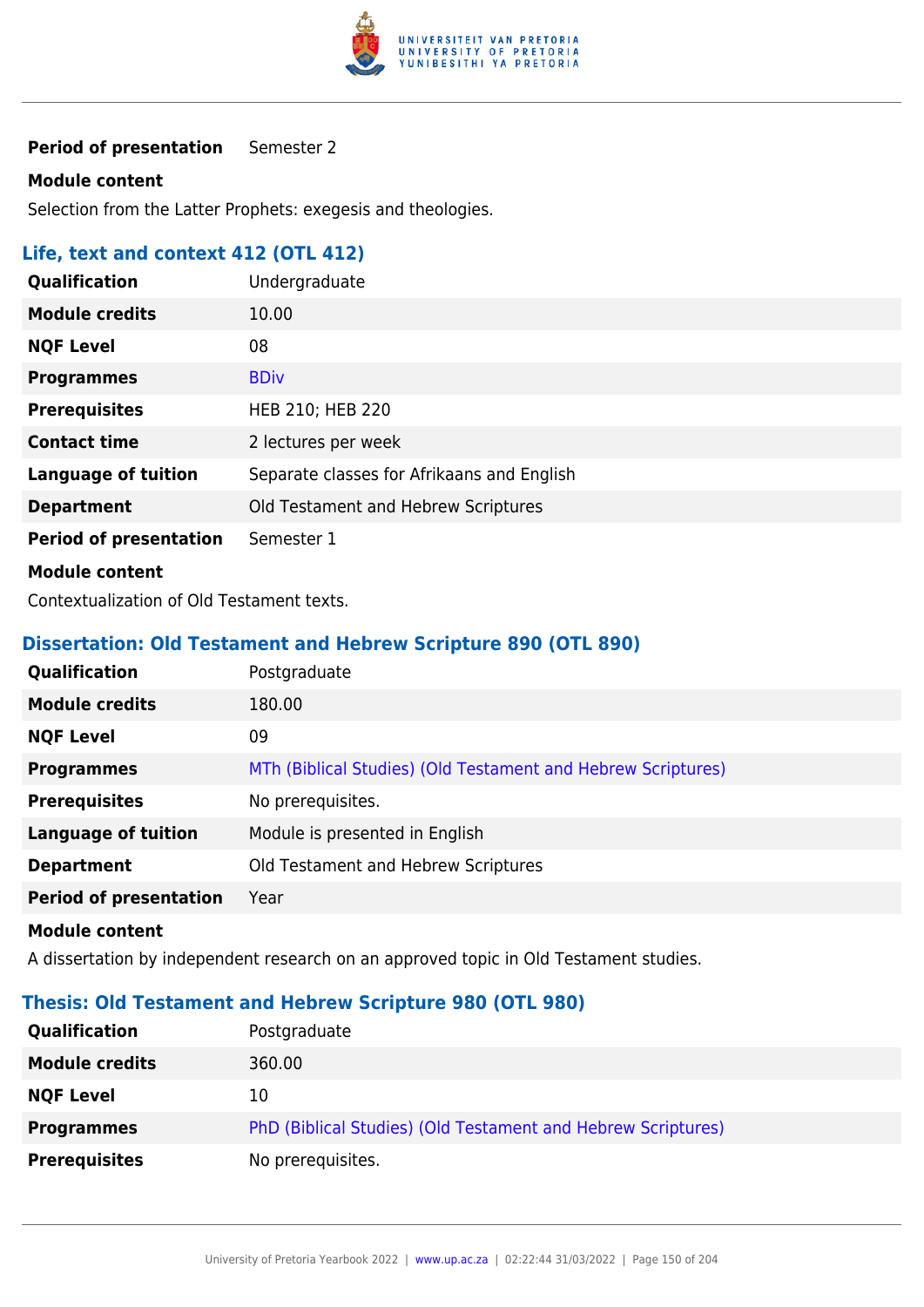

| Language of tuition           | Module is presented in English      |
|-------------------------------|-------------------------------------|
| <b>Department</b>             | Old Testament and Hebrew Scriptures |
| <b>Period of presentation</b> | Year                                |

A thesis based on independent research about an approved topic in the field of Old Testament Studies and Hebrew Scripture. The thesis has to make an original contribution to the field of the relevant discipline.

# **Narratives 110 (OTW 110)**

| Qualification                 | Undergraduate                       |
|-------------------------------|-------------------------------------|
| <b>Module credits</b>         | 10.00                               |
| <b>NQF Level</b>              | 07                                  |
| <b>Prerequisites</b>          | No prerequisites.                   |
| <b>Language of tuition</b>    | Module is presented in English      |
| <b>Department</b>             | Old Testament and Hebrew Scriptures |
| <b>Period of presentation</b> | Semester 2                          |
| <b>Module content</b>         |                                     |

Introduction to narratology. Capita selecta: Ruth, Chronicles, Ezra, Nehemiah.

# **Exegetical method and the Early Prophets 210 (OTW 210)**

| <b>Qualification</b>          | Undergraduate                       |
|-------------------------------|-------------------------------------|
| <b>Module credits</b>         | 10.00                               |
| <b>NQF Level</b>              | 07                                  |
| <b>Prerequisites</b>          | No prerequisites.                   |
| <b>Language of tuition</b>    | Module is presented in English      |
| <b>Department</b>             | Old Testament and Hebrew Scriptures |
| <b>Period of presentation</b> | Semester 1                          |
| <b>Module content</b>         |                                     |

Exegetical method. Capita selecta: Early prophets.

# **Old Testament exegesis and the Early Prophets 214 (OTW 214)**

| <b>Qualification</b>  | Undergraduate                  |
|-----------------------|--------------------------------|
| <b>Module credits</b> | 10.00                          |
| <b>NQF Level</b>      | 06                             |
| <b>Prerequisites</b>  | No prerequisites.              |
| Language of tuition   | Module is presented in English |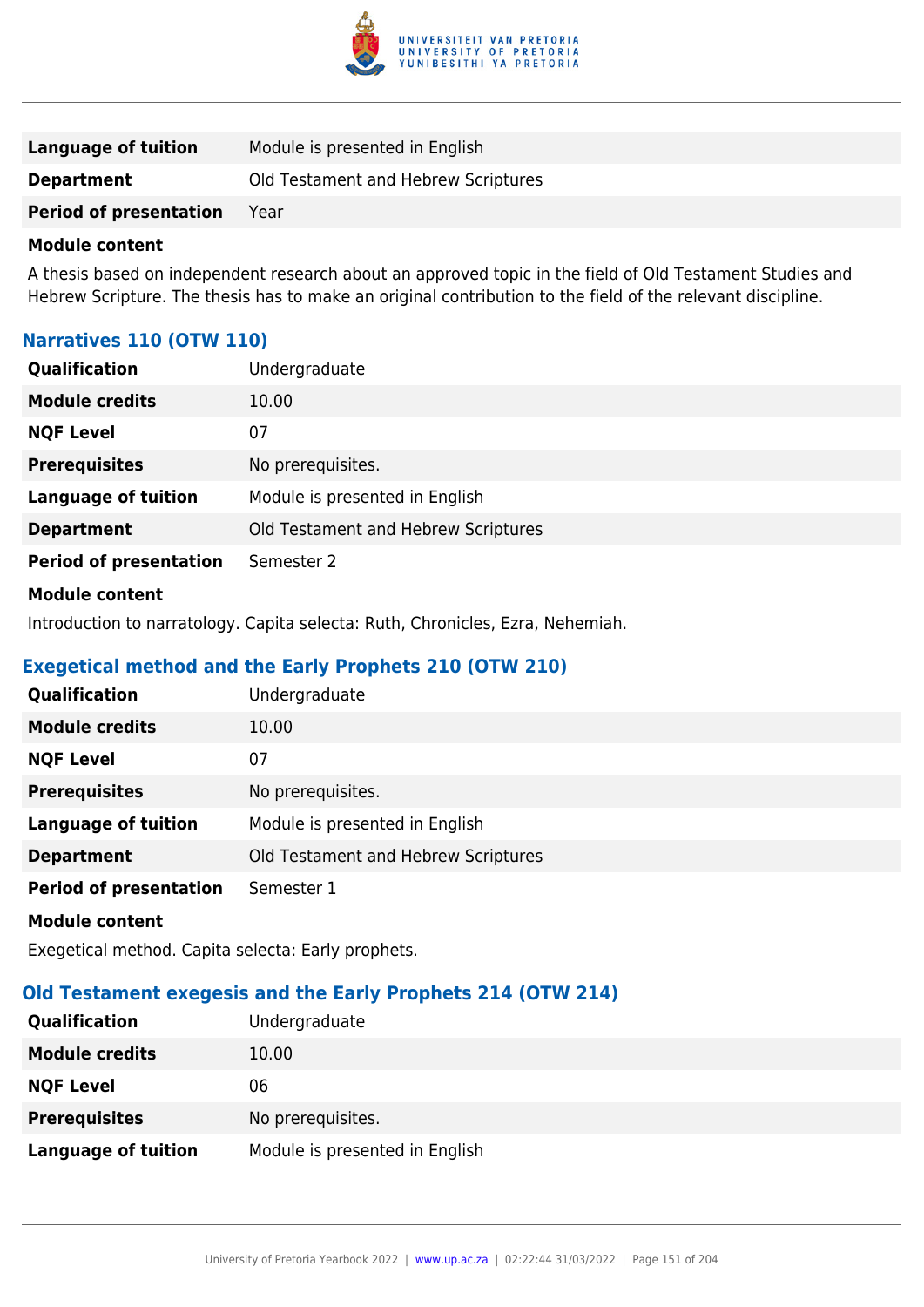

**Period of presentation** Semester 1

#### **Module content**

Exegetical method. Early Prophets.

## **Poets and apocalyptic literature 220 (OTW 220)**

| Qualification                 | Undergraduate                       |
|-------------------------------|-------------------------------------|
| <b>Module credits</b>         | 10.00                               |
| <b>NQF Level</b>              | 07                                  |
| <b>Prerequisites</b>          | No prerequisites.                   |
| <b>Language of tuition</b>    | Module is presented in English      |
| <b>Department</b>             | Old Testament and Hebrew Scriptures |
| <b>Period of presentation</b> | Semester 2                          |
| <b>Module content</b>         |                                     |

Poetical and apocalyptic literature of the Old Testament.

## **Narratives 221 (OTW 221)**

| <b>Qualification</b>          | Undergraduate                              |
|-------------------------------|--------------------------------------------|
| <b>Module credits</b>         | 10.00                                      |
| <b>NQF Level</b>              | 07                                         |
| Language of tuition           | Separate classes for Afrikaans and English |
| <b>Department</b>             | Old Testament and Hebrew Scriptures        |
| <b>Period of presentation</b> | Semester 2                                 |
|                               |                                            |

## **Module content**

Introduction to narratology and Old Testament exegesis. Capita selecta: Ruth, Chronicles, Ezra, Nehemiah

## **Studying the poets and apocalyptic literature 224 (OTW 224)**

| Qualification                 | Undergraduate                       |
|-------------------------------|-------------------------------------|
| <b>Module credits</b>         | 10.00                               |
| <b>NQF Level</b>              | 06                                  |
| <b>Prerequisites</b>          | No prerequisites.                   |
| <b>Language of tuition</b>    | Module is presented in English      |
| <b>Department</b>             | Old Testament and Hebrew Scriptures |
| <b>Period of presentation</b> | Semester 2                          |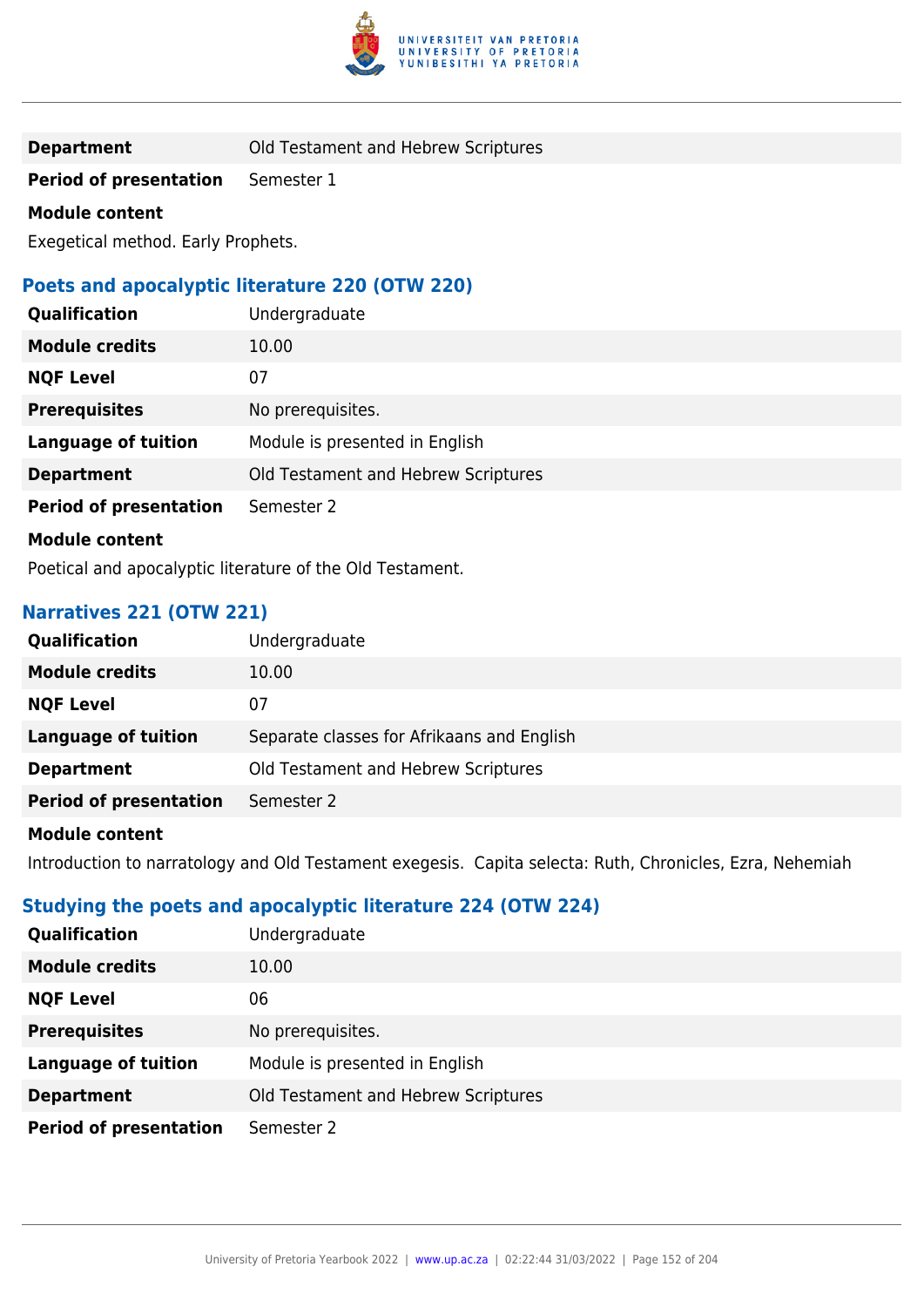

Poetical and apocalyptic literature of the Old Testament.

## **The Pentateuch 310 (OTW 310)**

| Qualification                 | Undergraduate                              |
|-------------------------------|--------------------------------------------|
| <b>Module credits</b>         | 10.00                                      |
| <b>NQF Level</b>              | 07                                         |
| <b>Prerequisites</b>          | No prerequisites.                          |
| <b>Language of tuition</b>    | Separate classes for Afrikaans and English |
| <b>Department</b>             | Old Testament and Hebrew Scriptures        |
| <b>Period of presentation</b> | Semester 1                                 |
| <b>Module content</b>         |                                            |

The Pentateuch (including hermeneutical perspective).

# **Method of exegesis and the Early Prophets 311 (OTW 311)**

| Qualification                 | Undergraduate                              |
|-------------------------------|--------------------------------------------|
| <b>Module credits</b>         | 10.00                                      |
| <b>NQF Level</b>              | 07                                         |
| <b>Prerequisites</b>          | HEB 110, HEB 120                           |
| <b>Language of tuition</b>    | Separate classes for Afrikaans and English |
| <b>Department</b>             | Old Testament and Hebrew Scriptures        |
| <b>Period of presentation</b> | Semester 1                                 |
| <b>Module content</b>         |                                            |
|                               |                                            |

Exegetical method. Capita selecta: Early Prophets.

# **Studying the Pentateuch 314 (OTW 314)**

| Qualification                 | Undergraduate                       |
|-------------------------------|-------------------------------------|
| <b>Module credits</b>         | 10.00                               |
| <b>NQF Level</b>              | 06                                  |
| <b>Prerequisites</b>          | No prerequisites.                   |
| <b>Language of tuition</b>    | Module is presented in English      |
| <b>Department</b>             | Old Testament and Hebrew Scriptures |
| <b>Period of presentation</b> | Semester 1                          |
| <b>Module content</b>         |                                     |

The Pentateuch (including hermeneutical perspective).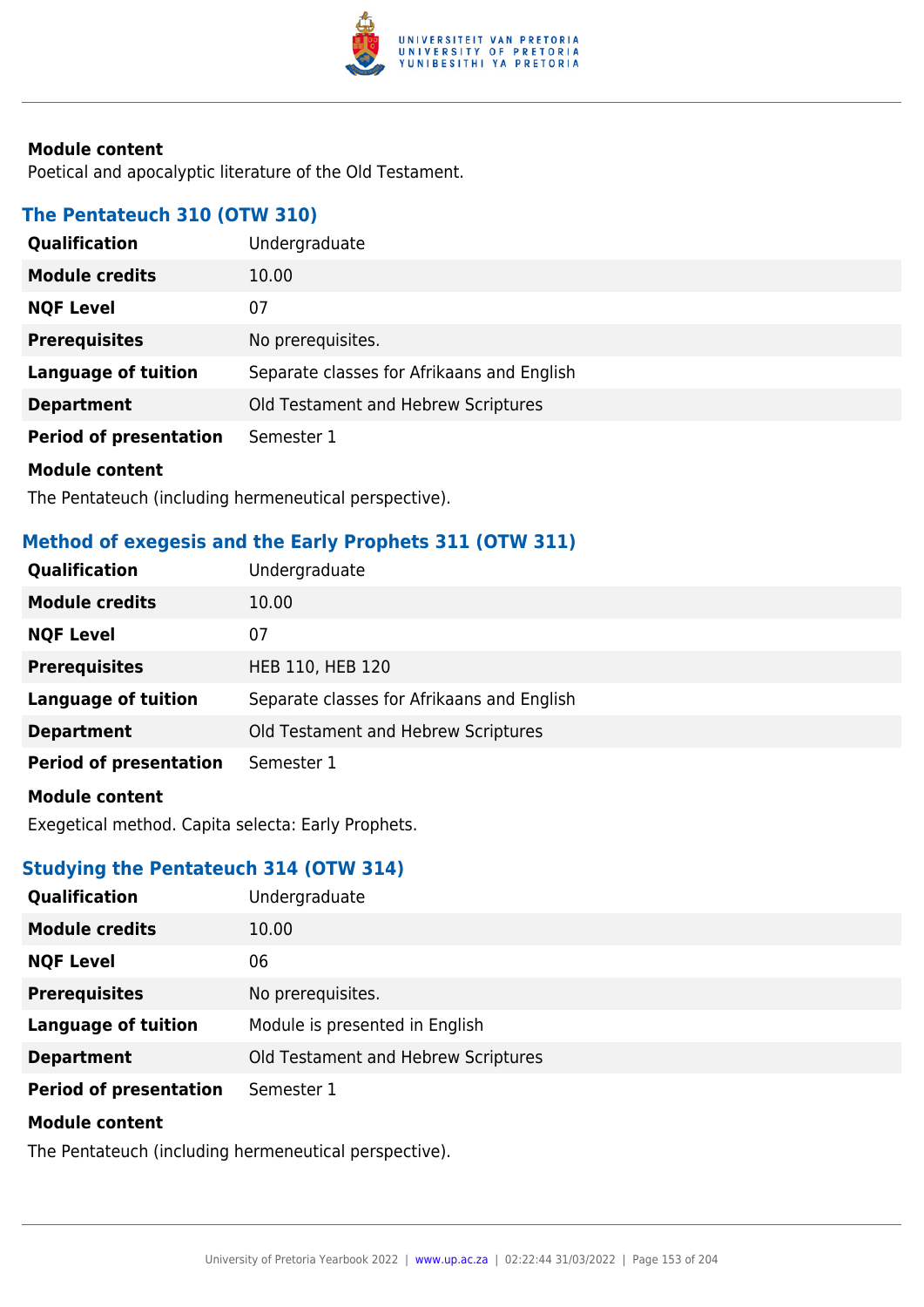

# **Selection from the Prophets 320 (OTW 320)**

| <b>Qualification</b>          | Undergraduate                              |
|-------------------------------|--------------------------------------------|
| <b>Module credits</b>         | 10.00                                      |
| <b>NQF Level</b>              | 07                                         |
| <b>Prerequisites</b>          | No prerequisites.                          |
| Language of tuition           | Separate classes for Afrikaans and English |
| <b>Department</b>             | Old Testament and Hebrew Scriptures        |
| <b>Period of presentation</b> | Semester 2                                 |
| <b>Module content</b>         |                                            |

Selection from the Prophets.

# **Poetical and apocalyptic literature 321 (OTW 321)**

| Qualification                 | Undergraduate                              |
|-------------------------------|--------------------------------------------|
| <b>Module credits</b>         | 10.00                                      |
| <b>NQF Level</b>              | 07                                         |
| <b>Prerequisites</b>          | HEB 110, HEB 120                           |
| <b>Language of tuition</b>    | Separate classes for Afrikaans and English |
| <b>Department</b>             | Old Testament and Hebrew Scriptures        |
| <b>Period of presentation</b> | Semester 2                                 |
| <b>Module content</b>         |                                            |
|                               |                                            |

Poetical and apocalyptic literature of the Old Testament.

# **Reading and studying a selection from the Prophets 324 (OTW 324)**

| Qualification                 | Undergraduate                       |
|-------------------------------|-------------------------------------|
| <b>Module credits</b>         | 10.00                               |
| <b>NQF Level</b>              | 06                                  |
| <b>Prerequisites</b>          | No prerequisites.                   |
| <b>Language of tuition</b>    | Module is presented in English      |
| <b>Department</b>             | Old Testament and Hebrew Scriptures |
| <b>Period of presentation</b> | Semester 2                          |
| <b>Module content</b>         |                                     |

Selection from the Prophets.

# **The Pentateuch 410 (OTW 410)**

**Qualification** Undergraduate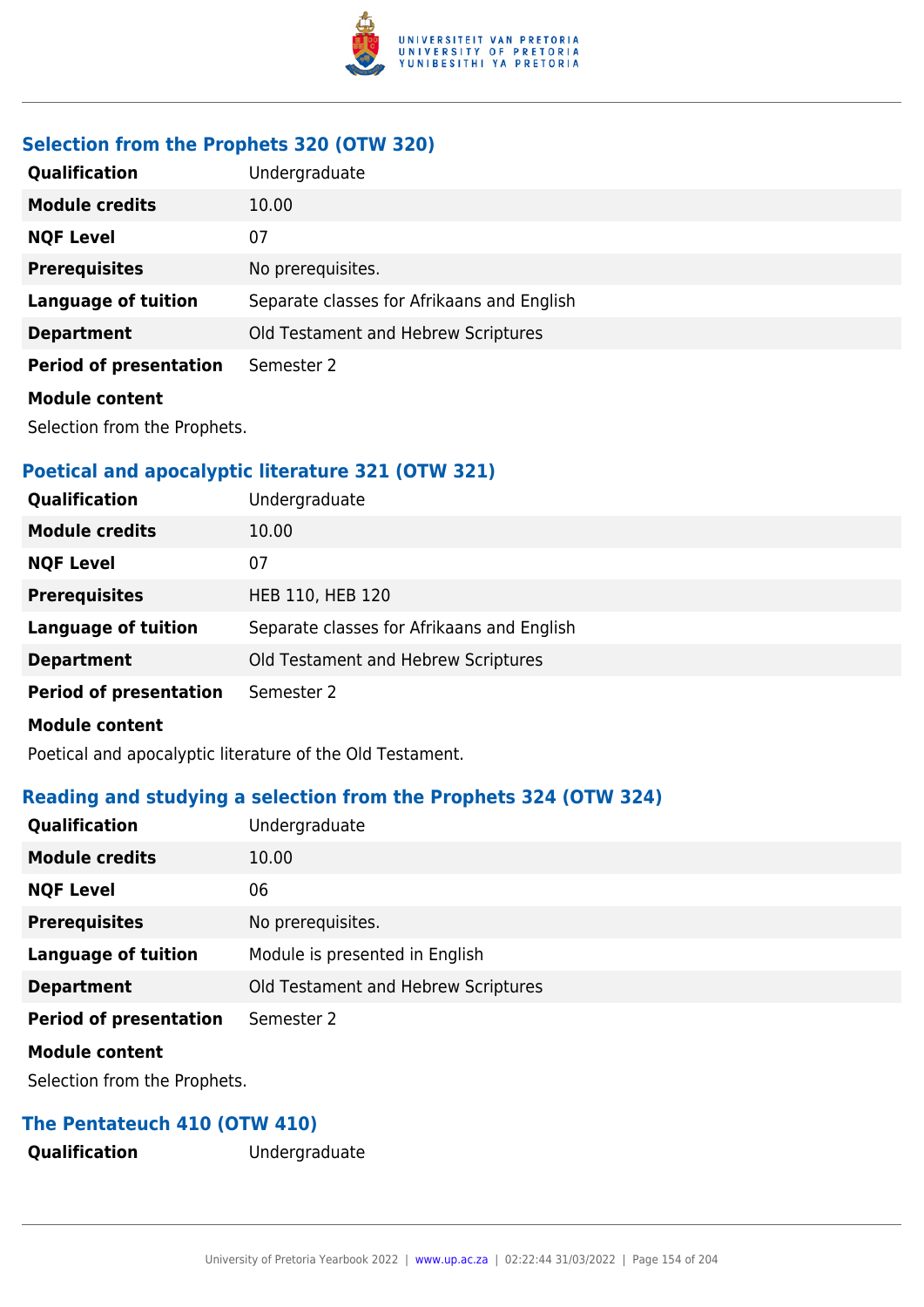

| <b>Module credits</b>                                             | 10.00                                      |
|-------------------------------------------------------------------|--------------------------------------------|
| <b>NQF Level</b>                                                  | 08                                         |
| <b>Prerequisites</b>                                              | HEB 210, HEB 220                           |
| Language of tuition                                               | Separate classes for Afrikaans and English |
| <b>Department</b>                                                 | Old Testament and Hebrew Scriptures        |
| <b>Period of presentation</b>                                     | Semester 1                                 |
| <b>Module content</b>                                             |                                            |
| Studying of the Pentateuch (including hermeneutical perspective). |                                            |

**Prophets 420 (OTW 420)**

| <b>Qualification</b>          | Undergraduate                              |
|-------------------------------|--------------------------------------------|
| <b>Module credits</b>         | 10.00                                      |
| <b>NQF Level</b>              | 08                                         |
| <b>Prerequisites</b>          | HEB 210, HEB 220                           |
| Language of tuition           | Separate classes for Afrikaans and English |
| <b>Department</b>             | Old Testament and Hebrew Scriptures        |
| <b>Period of presentation</b> | Semester 2                                 |
| <b>Module content</b>         |                                            |

Selection from the Prophets.

### **Research report: Old Testament studies 710 (OTW 710)**

| <b>Qualification</b>          | Postgraduate                           |
|-------------------------------|----------------------------------------|
| <b>Module credits</b>         | 30.00                                  |
| <b>NQF Level</b>              | 08                                     |
| <b>Programmes</b>             | <b>BThHons (Old Testament Studies)</b> |
| <b>Prerequisites</b>          | No prerequisites.                      |
| <b>Contact time</b>           | 1 lecture per week                     |
| <b>Language of tuition</b>    | Module is presented in English         |
| <b>Department</b>             | Old Testament and Hebrew Scriptures    |
| <b>Period of presentation</b> | Year                                   |

#### **Module content**

Research module. Fundamental component: orientation, research methodology. Essay.

# **Old Testament studies 720 (OTW 720)**

**Qualification** Postgraduate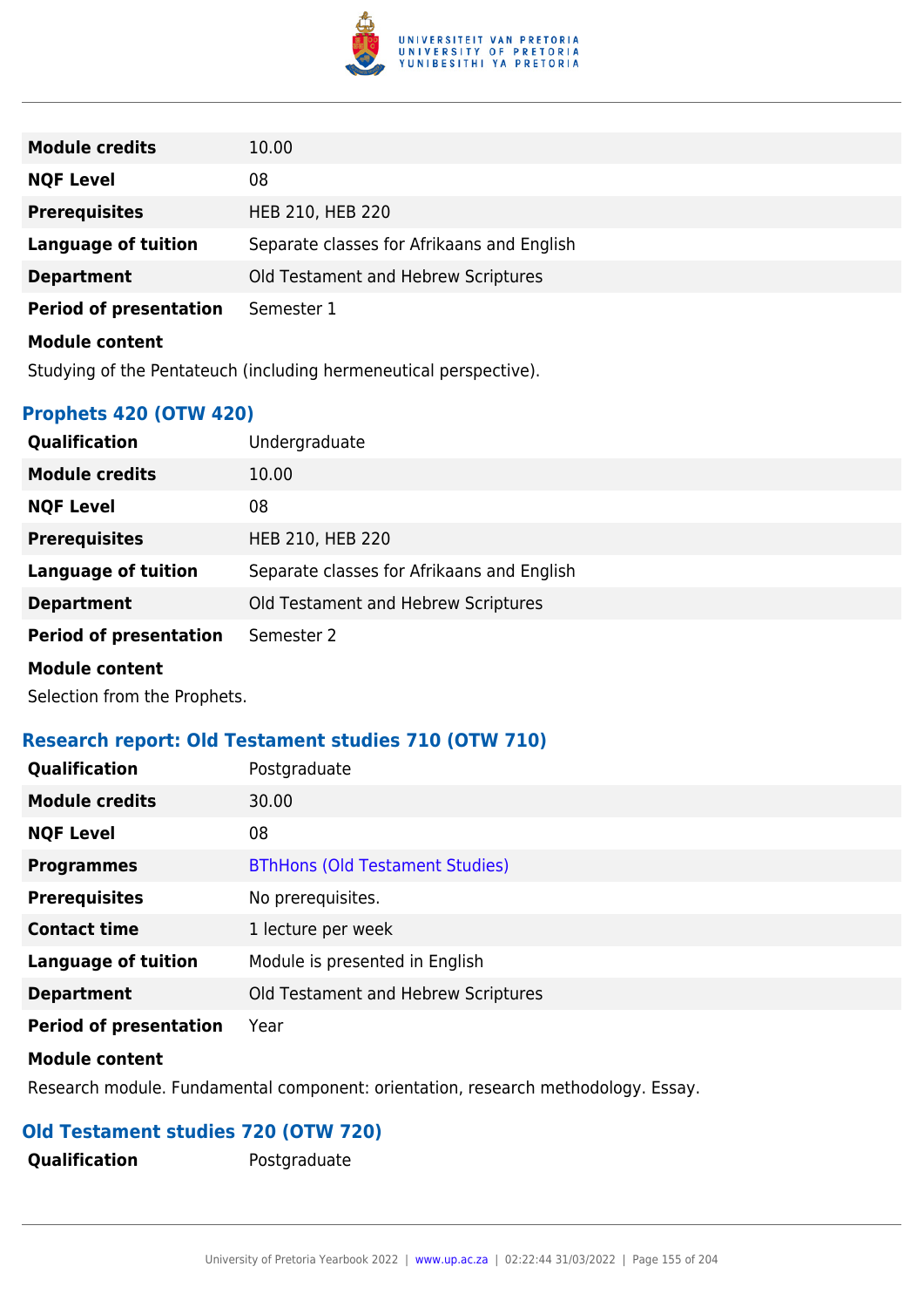

| <b>Module credits</b>                    | 30.00                                  |
|------------------------------------------|----------------------------------------|
| <b>NQF Level</b>                         | 08                                     |
| <b>Programmes</b>                        | <b>BThHons (Old Testament Studies)</b> |
| <b>Prerequisites</b>                     | No prerequisites.                      |
| <b>Contact time</b>                      | 1 lecture per week                     |
| <b>Language of tuition</b>               | Module is presented in English         |
| <b>Department</b>                        | Old Testament and Hebrew Scriptures    |
| <b>Period of presentation</b>            | Year                                   |
| <b>Module content</b>                    |                                        |
| Core module. Old Testament Hermeneutics. |                                        |

# **Old Testament studies 730 (OTW 730)**

| <b>Qualification</b>          | Postgraduate                           |
|-------------------------------|----------------------------------------|
| <b>Module credits</b>         | 30.00                                  |
| <b>NQF Level</b>              | 08                                     |
| <b>Programmes</b>             | <b>BThHons (Old Testament Studies)</b> |
| <b>Prerequisites</b>          | <b>HEB 110 and HEB 120</b>             |
| <b>Contact time</b>           | 1 lecture per week                     |
| <b>Language of tuition</b>    | Module is presented in English         |
| <b>Department</b>             | Old Testament and Hebrew Scriptures    |
| <b>Period of presentation</b> | Year                                   |
| Module contant                |                                        |

#### **Module content**

Elective module. Pentateuch and Deuteronomistic literature (including exegetical study of the Hebrew text).

# **Old Testament studies 731 (OTW 731)**

| Qualification                 | Postgraduate                           |
|-------------------------------|----------------------------------------|
| <b>Module credits</b>         | 30.00                                  |
| <b>NQF Level</b>              | 08                                     |
| <b>Programmes</b>             | <b>BThHons (Old Testament Studies)</b> |
| <b>Prerequisites</b>          | No prerequisites.                      |
| <b>Contact time</b>           | 1 lecture per week                     |
| <b>Language of tuition</b>    | Module is presented in English         |
| <b>Department</b>             | Old Testament and Hebrew Scriptures    |
| <b>Period of presentation</b> | Year                                   |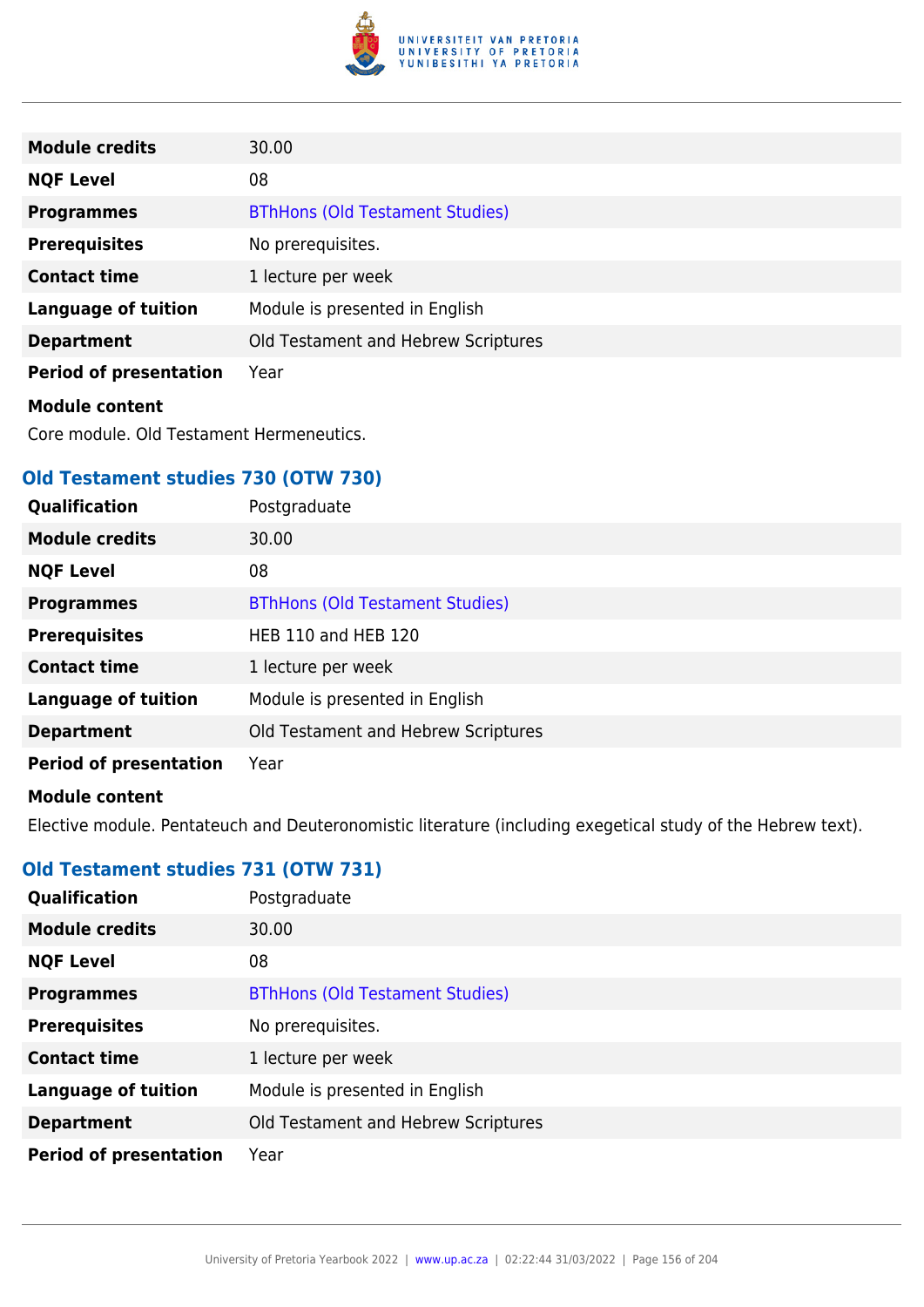

Elective module. Pentateuch and Deuteronomistic literature (including exegetical study of the translated text).

# **Old Testament studies 740 (OTW 740)**

| Qualification                 | Postgraduate                           |
|-------------------------------|----------------------------------------|
| <b>Module credits</b>         | 30.00                                  |
| <b>NQF Level</b>              | 08                                     |
| <b>Programmes</b>             | <b>BThHons (Old Testament Studies)</b> |
| <b>Prerequisites</b>          | No prerequisites.                      |
| <b>Contact time</b>           | 1 lecture per week                     |
| <b>Language of tuition</b>    | Module is presented in English         |
| <b>Department</b>             | Old Testament and Hebrew Scriptures    |
| <b>Period of presentation</b> | Year                                   |

#### **Module content**

Core module. Selected themes from the Prophets, Chronist literature, Wisdom literature, Apocalyptic literature or Psalms.

# **Old Testament studies 760 (OTW 760)**

| Qualification                 | Postgraduate                                    |
|-------------------------------|-------------------------------------------------|
| <b>Module credits</b>         | 20.00                                           |
| <b>NQF Level</b>              | 08                                              |
| <b>Programmes</b>             | PGDip (Theology and Ministry)                   |
| <b>Prerequisites</b>          | <b>HEB 210 and HEB 220</b>                      |
| <b>Contact time</b>           | 1 discussion class per week, 1 seminar per week |
| <b>Language of tuition</b>    | Separate classes for Afrikaans and English      |
| <b>Department</b>             | Old Testament and Hebrew Scriptures             |
| <b>Period of presentation</b> | Year                                            |
| <b>Module content</b>         |                                                 |

The position and meaning of the Old Testament in church ministry.

# **Introduction Old Testament studies I 771 (OTW 771)**

| Qualification         | Postgraduate      |
|-----------------------|-------------------|
| <b>Module credits</b> | 15.00             |
| <b>NQF Level</b>      | 08                |
| <b>Programmes</b>     | PGDip (Theology)  |
| <b>Prerequisites</b>  | No prerequisites. |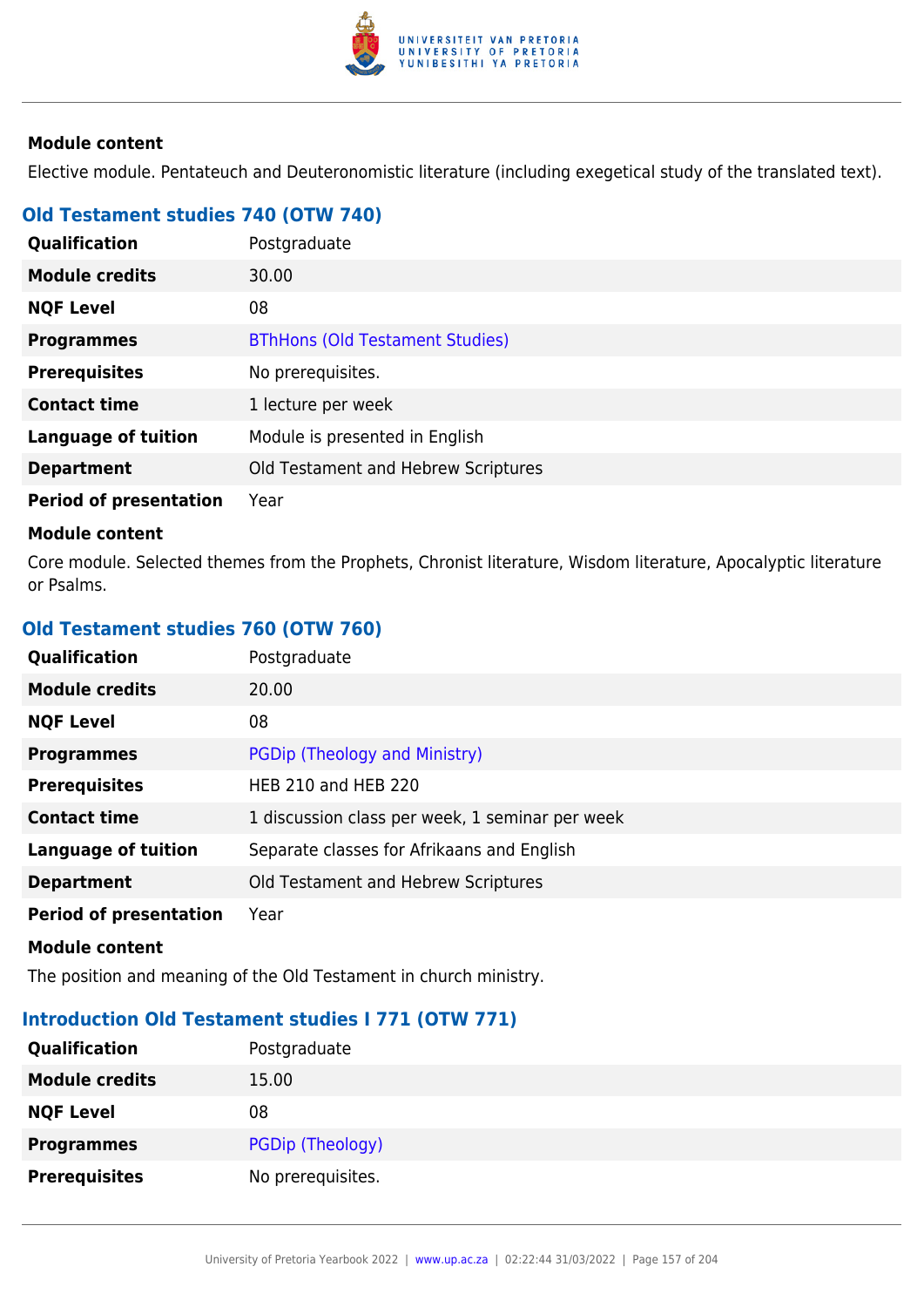

| Language of tuition           | Module is presented in English      |
|-------------------------------|-------------------------------------|
| <b>Department</b>             | Old Testament and Hebrew Scriptures |
| <b>Period of presentation</b> | Year                                |

Introduction to and overview of the discipline.

# **Introduction Old Testament studies II 772 (OTW 772)**

| Qualification                 | Postgraduate                        |
|-------------------------------|-------------------------------------|
| <b>Module credits</b>         | 15.00                               |
| <b>NQF Level</b>              | 08                                  |
| <b>Programmes</b>             | PGDip (Theology)                    |
| <b>Prerequisites</b>          | <b>OTW 771</b>                      |
| <b>Language of tuition</b>    | Module is presented in English      |
| <b>Department</b>             | Old Testament and Hebrew Scriptures |
| <b>Period of presentation</b> | Year                                |
|                               |                                     |

#### **Module content**

Introduction to and overview of the discipline (continued).

### **Old Testament studies 803 (OTW 803)**

| <b>Qualification</b>          | Postgraduate                             |
|-------------------------------|------------------------------------------|
| <b>Module credits</b>         | 90.00                                    |
| <b>NQF Level</b>              | 09                                       |
| <b>Programmes</b>             | MTh (Old Testament Studies) (Coursework) |
| <b>Prerequisites</b>          | No prerequisites.                        |
| <b>Language of tuition</b>    | Module is presented in English           |
| <b>Department</b>             | Old Testament and Hebrew Scriptures      |
| <b>Period of presentation</b> | Year                                     |

#### **Module content**

A course work module with introduction and exegesis of sections from the Law, Writings or Prophets.

## **Old Testament studies 804 (OTW 804)**

| <b>Qualification</b>  | Postgraduate |
|-----------------------|--------------|
| <b>Module credits</b> | 60.00        |
| <b>NQF Level</b>      | 09           |
| <b>Programmes</b>     | <b>MDiv</b>  |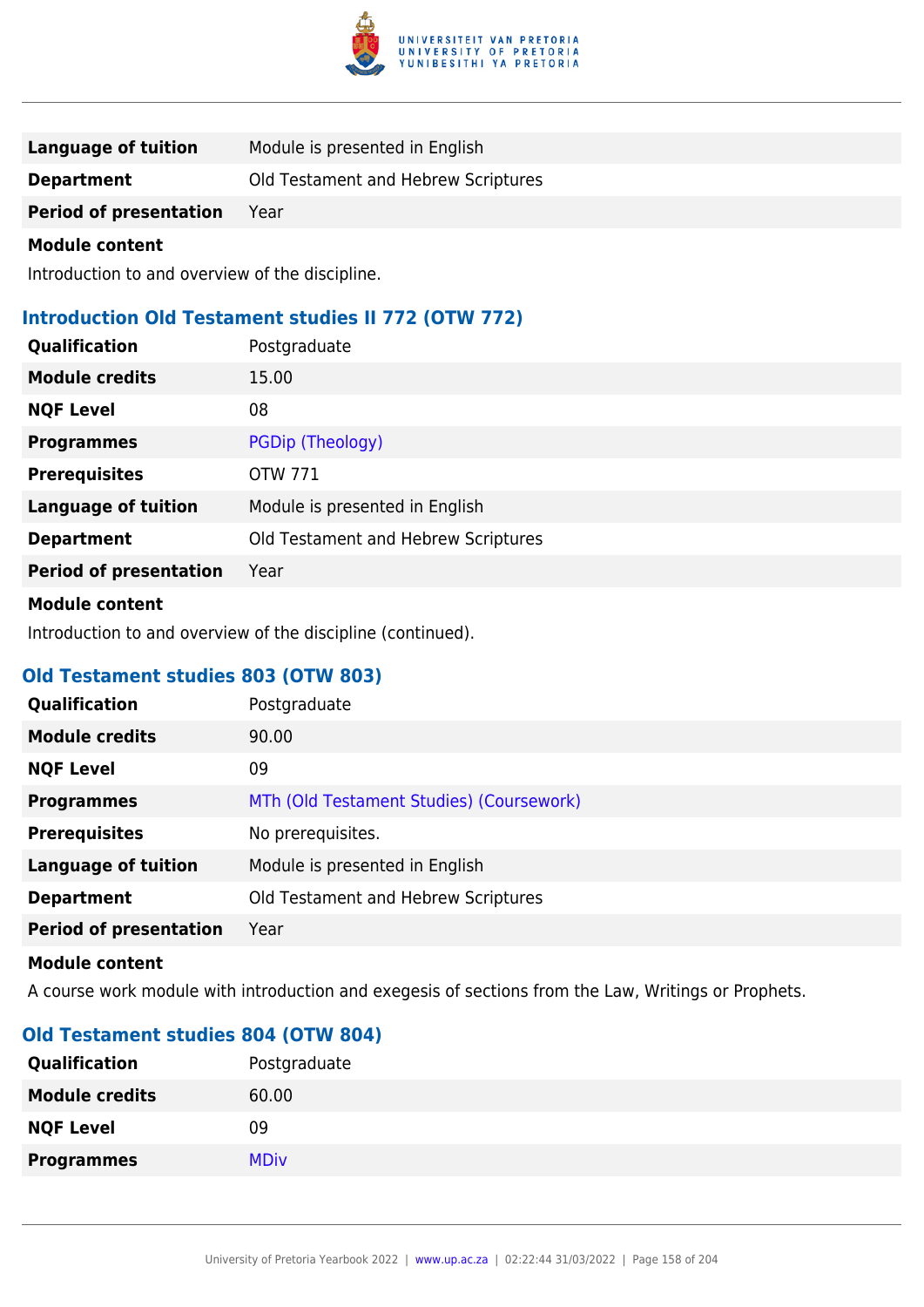

| <b>Prerequisites</b>          | No prerequisites.                               |
|-------------------------------|-------------------------------------------------|
| <b>Contact time</b>           | 1 discussion class per week, 1 seminar per week |
| Language of tuition           | Module is presented in English                  |
| <b>Department</b>             | Old Testament and Hebrew Scriptures             |
| <b>Period of presentation</b> | Year                                            |

A reading module and mini-dissertation on an approved topic, with introduction and exegesis of sections from the Law, Writings or Prophets.

# **Old Testament studies 806 (OTW 806)**

| Qualification                 | Postgraduate                                    |
|-------------------------------|-------------------------------------------------|
| <b>Module credits</b>         | 20.00                                           |
| <b>NQF Level</b>              | 09                                              |
| <b>Programmes</b>             | <b>MDiv</b>                                     |
| <b>Prerequisites</b>          | No prerequisites.                               |
| <b>Contact time</b>           | 1 discussion class per week, 1 seminar per week |
| <b>Language of tuition</b>    | Separate classes for Afrikaans and English      |
| <b>Department</b>             | Old Testament and Hebrew Scriptures             |
| <b>Period of presentation</b> | Year                                            |

#### **Module content**

Core module: a lectured introduction to and exegesis of selected themes from the Law, Writings or Prophet corpus in the Old Testament.

### **Mini-dissertation: Old Testament studies 893 (OTW 893)**

| Qualification                 | Postgraduate                             |
|-------------------------------|------------------------------------------|
| <b>Module credits</b>         | 90.00                                    |
| <b>NQF Level</b>              | 09                                       |
| <b>Programmes</b>             | MTh (Old Testament Studies) (Coursework) |
| <b>Prerequisites</b>          | No prerequisites.                        |
| <b>Language of tuition</b>    | Module is presented in English           |
| <b>Department</b>             | Old Testament and Hebrew Scriptures      |
| <b>Period of presentation</b> | Year                                     |
|                               |                                          |

#### **Module content**

A mini-dissertation on an approved topic from the seminar work in Old Testament literature.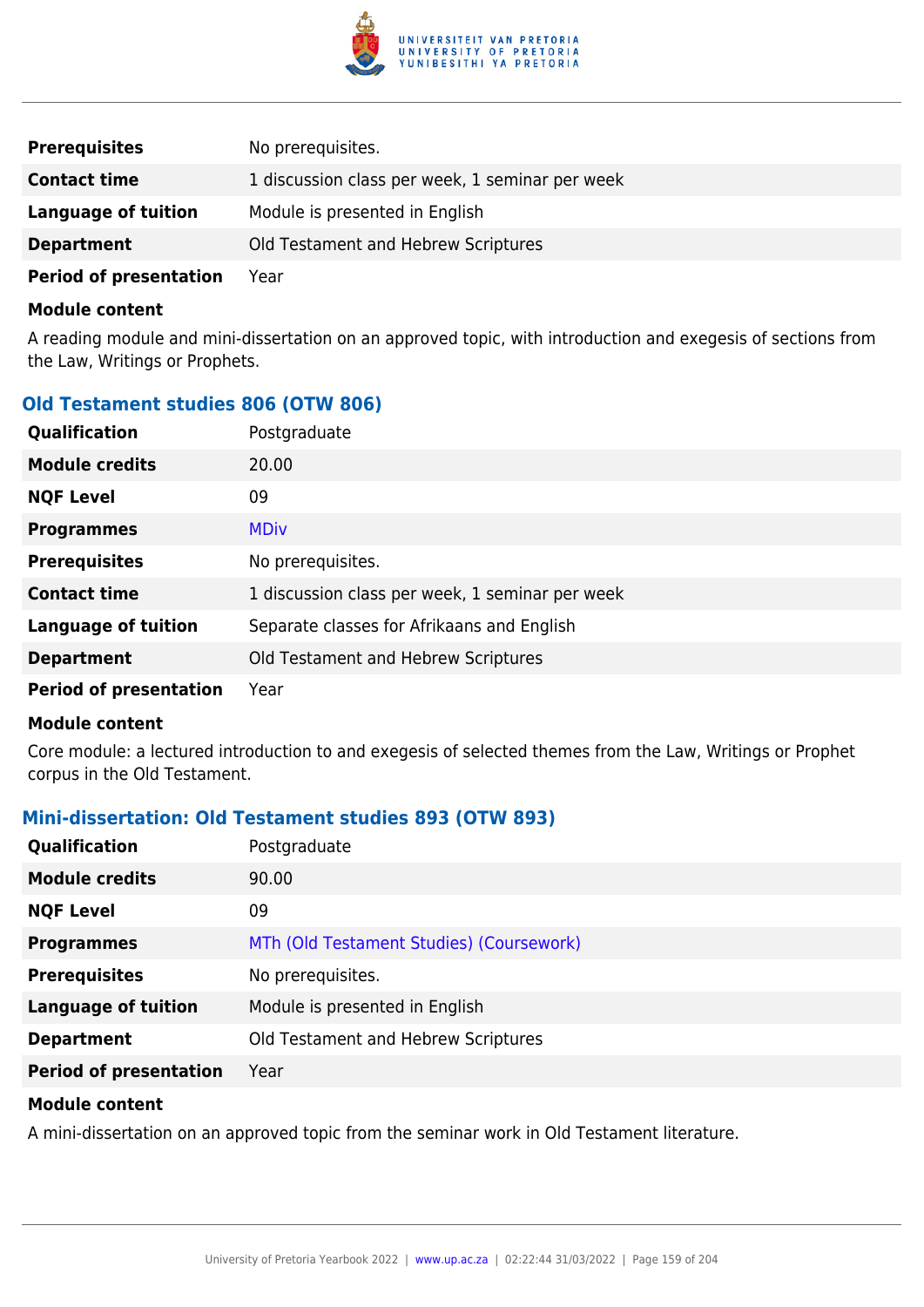

## **Dissertation: Old Testament studies 894 (OTW 894)**

| <b>Qualification</b>          | Postgraduate                        |
|-------------------------------|-------------------------------------|
| <b>Module credits</b>         | 180.00                              |
| <b>NQF Level</b>              | 09                                  |
| <b>Programmes</b>             | MTh (Old Testament Studies)         |
| <b>Prerequisites</b>          | No prerequisites.                   |
| <b>Language of tuition</b>    | Module is presented in English      |
| <b>Department</b>             | Old Testament and Hebrew Scriptures |
| <b>Period of presentation</b> | Year                                |

#### **Module content**

A dissertation by independent research on an approved topic in Old Testament studies.

### **Thesis: Old Testament studies 980 (OTW 980)**

| Qualification                 | Postgraduate                        |
|-------------------------------|-------------------------------------|
| <b>Module credits</b>         | 360.00                              |
| <b>NQF Level</b>              | 10                                  |
| <b>Programmes</b>             | <b>PhD (Old Testament Studies)</b>  |
| <b>Prerequisites</b>          | No prerequisites.                   |
| <b>Language of tuition</b>    | Module is presented in English      |
| <b>Department</b>             | Old Testament and Hebrew Scriptures |
| <b>Period of presentation</b> | Year                                |
|                               |                                     |

#### **Module content**

A thesis based on independent research about an approved topic in the field of Old Testament studies. The thesis has to make an original contribution to the field of the relevant discipline.

### **Practical formation 310 (PFN 310)**

| Qualification                 | Undergraduate                              |
|-------------------------------|--------------------------------------------|
| <b>Module credits</b>         | 10.00                                      |
| <b>NQF Level</b>              | 07                                         |
| <b>Prerequisites</b>          | No prerequisites.                          |
| <b>Language of tuition</b>    | Separate classes for Afrikaans and English |
| <b>Department</b>             | Practical Theology and Mission Studies     |
| <b>Period of presentation</b> | Year                                       |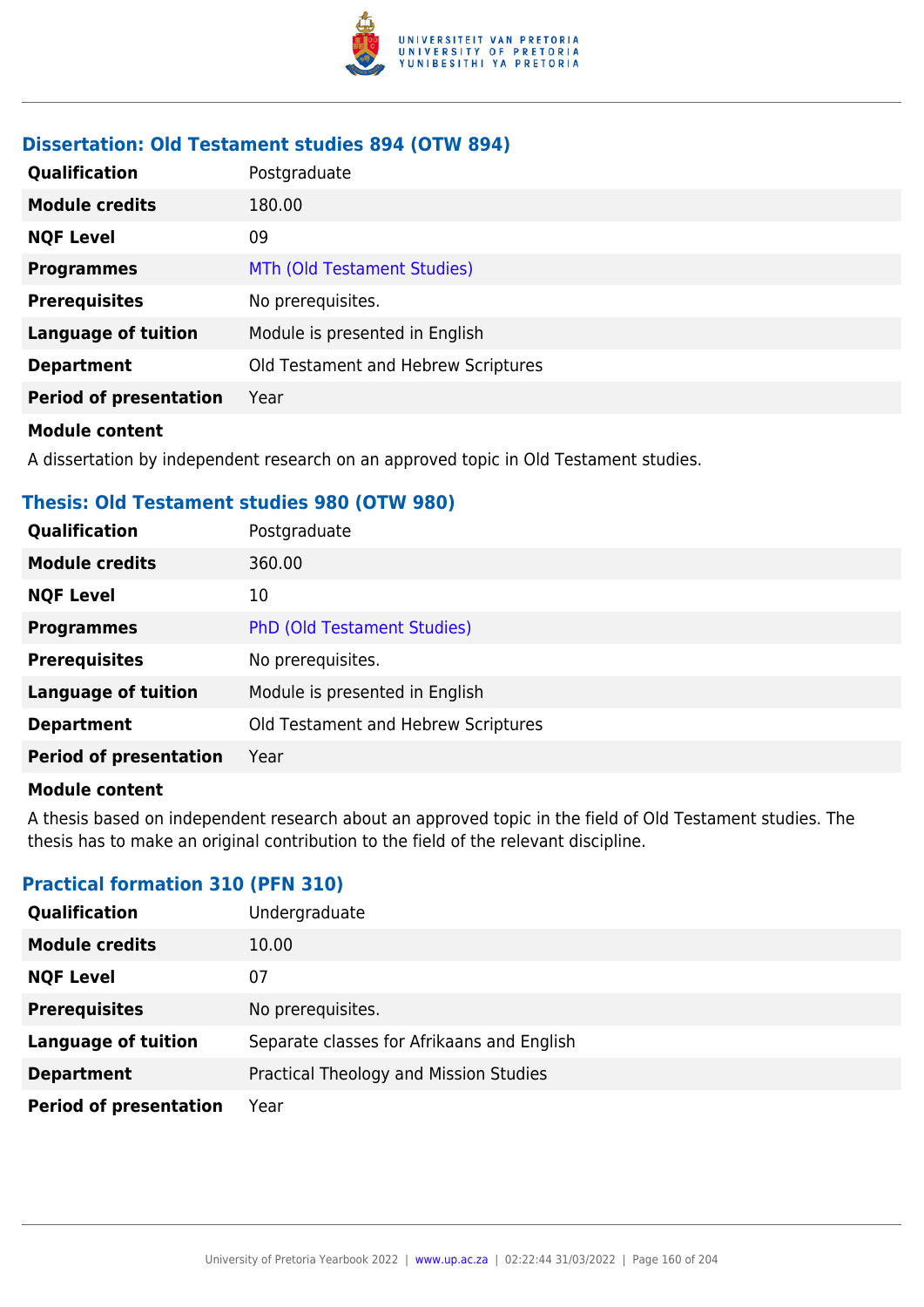

General formation aimed at general ministerial needs. Community engagement in cooperation with the church partners.

## **Practical Theology: Introduction and insertion 110 (PRT 110)**

| Qualification                 | Undergraduate                             |
|-------------------------------|-------------------------------------------|
| <b>Module credits</b>         | 10.00                                     |
| <b>NQF Level</b>              | 05                                        |
| <b>Programmes</b>             | Diploma in Theology                       |
| <b>Prerequisites</b>          | No prerequisite.                          |
| <b>Contact time</b>           | 2 lectures per week, 2 tutorials per week |
| <b>Language of tuition</b>    | Module is presented in English            |
| <b>Department</b>             | Practical Theology and Mission Studies    |
| <b>Period of presentation</b> | Semester 1                                |

#### **Module content**

A general introduction to the field of Practical Theology, its sub-disciplines and the current context of faith practices.

# **Practical Theology: Introduction and insertion 111 (PRT 111)**

| Qualification                 | Undergraduate                             |
|-------------------------------|-------------------------------------------|
| <b>Module credits</b>         | 10.00                                     |
| <b>NQF Level</b>              | 05                                        |
| <b>Programmes</b>             | <b>BTh</b>                                |
| <b>Prerequisites</b>          | No prerequisite.                          |
| <b>Contact time</b>           | 2 lectures per week, 2 tutorials per week |
| <b>Language of tuition</b>    | Module is presented in English            |
| <b>Department</b>             | Practical Theology and Mission Studies    |
| <b>Period of presentation</b> | Semester 1                                |

#### **Module content**

A general introduction to the field of Practical Theology, its sub-disciplines and the current context of faith practices.

# **Practical Theology: Introduction and insertion 112 (PRT 112)**

| <b>Qualification</b>  | Undergraduate |
|-----------------------|---------------|
| <b>Module credits</b> | 10.00         |
| <b>NQF Level</b>      | 05            |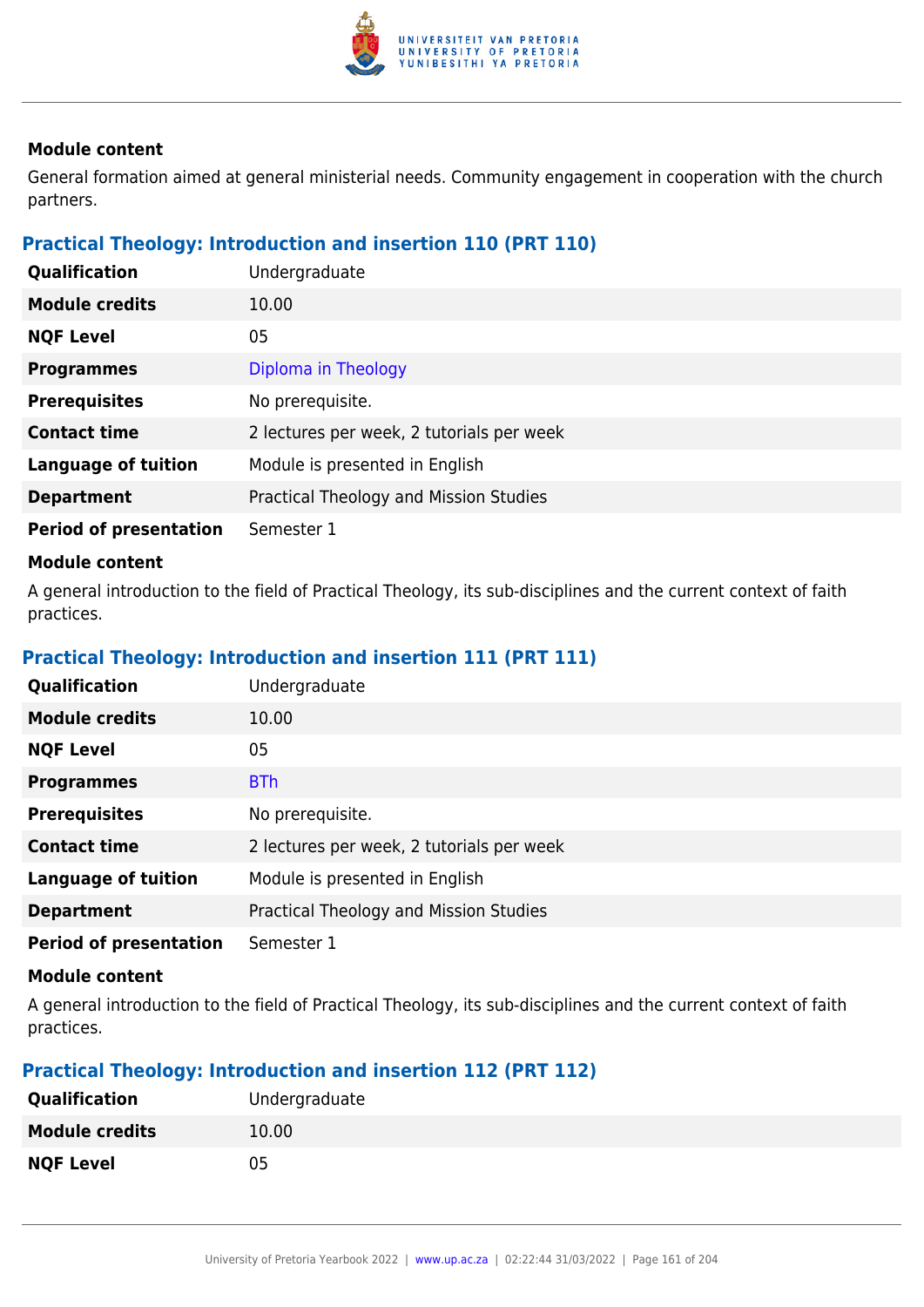

| <b>Programmes</b>             | <b>BDiv</b>                               |
|-------------------------------|-------------------------------------------|
| <b>Prerequisites</b>          | No prerequisites.                         |
| <b>Contact time</b>           | 2 lectures per week, 2 tutorials per week |
| Language of tuition           | Module is presented in English            |
| <b>Department</b>             | Practical Theology and Mission Studies    |
| <b>Period of presentation</b> | Semester 1                                |

A general introduction to the field of Practical Theology, its sub-disciplines and the current context of faith practices.

# **Practical Theology: Understanding and interpreting I 210 (PRT 210)**

| Qualification                 | Undergraduate                          |
|-------------------------------|----------------------------------------|
| <b>Module credits</b>         | 10.00                                  |
| <b>NQF Level</b>              | 06                                     |
| <b>Programmes</b>             | Diploma in Theology                    |
| <b>Prerequisites</b>          | No prerequisites.                      |
| <b>Contact time</b>           | 2 lectures per week                    |
| <b>Language of tuition</b>    | Module is presented in English         |
| <b>Department</b>             | Practical Theology and Mission Studies |
| <b>Period of presentation</b> | Semester 1                             |

#### **Module content**

A general introduction to theories for understanding and interpreting faith practices with an emphasis on Youth, Pastoral Care, Community Development/Transformation and Congregational Studies.

# **Practical Theology: Understanding and interpreting I 211 (PRT 211)**

| Qualification                 | Undergraduate                          |
|-------------------------------|----------------------------------------|
| <b>Module credits</b>         | 10.00                                  |
| <b>NQF Level</b>              | 06                                     |
| <b>Programmes</b>             | <b>BTh</b>                             |
| <b>Prerequisites</b>          | No prerequisites.                      |
| <b>Contact time</b>           | 2 lectures per week                    |
| <b>Language of tuition</b>    | Module is presented in English         |
| <b>Department</b>             | Practical Theology and Mission Studies |
| <b>Period of presentation</b> | Semester 1                             |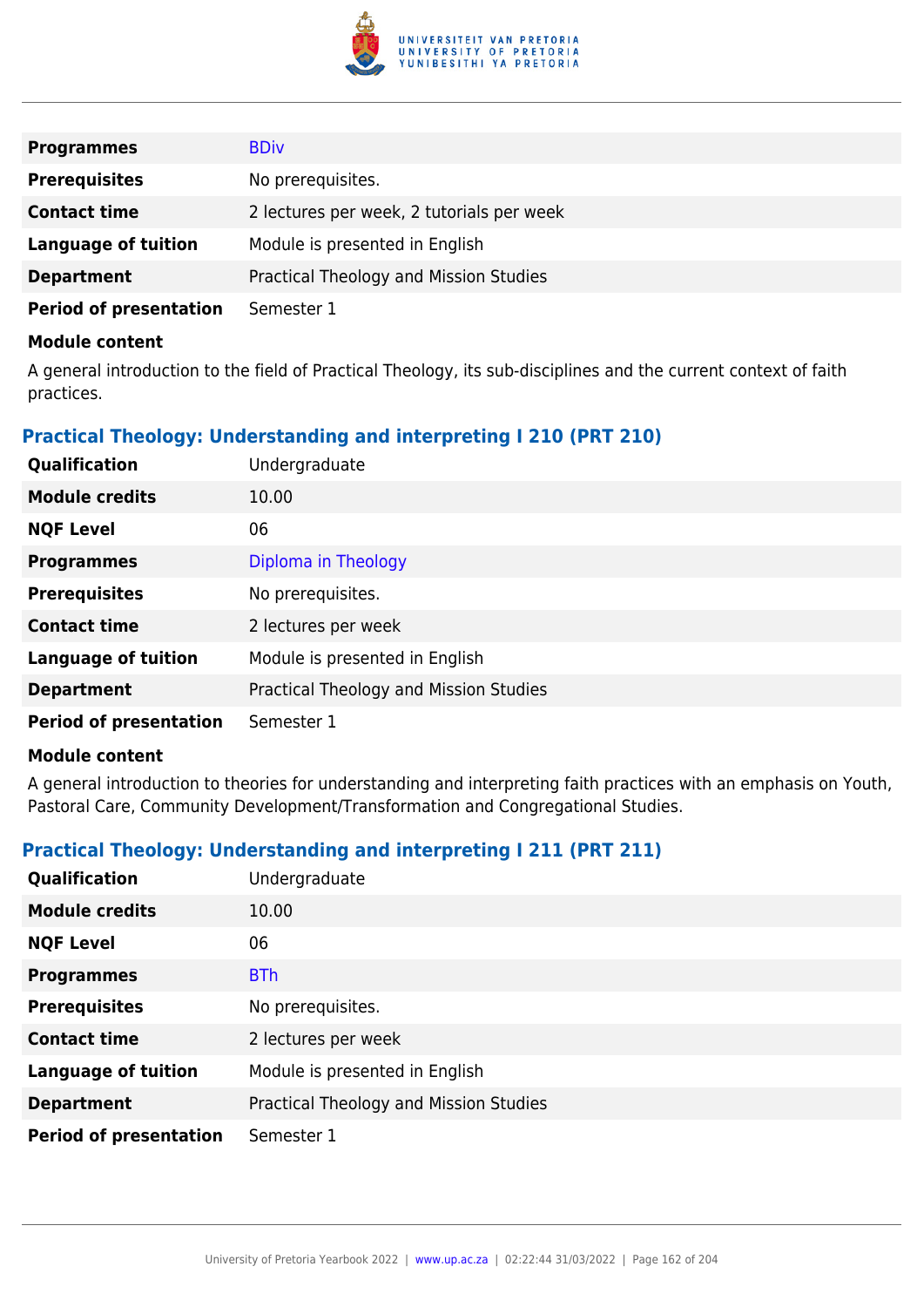

A general introduction to theories for understanding and interpreting faith practices with an emphasis on Youth, Pastoral Care, Community Development/Transformation and Congregational Studies.

# **Practical Theology: Understanding and interpreting I 212 (PRT 212)**

| Qualification                 | Undergraduate                              |
|-------------------------------|--------------------------------------------|
| <b>Module credits</b>         | 10.00                                      |
| <b>NQF Level</b>              | 06                                         |
| <b>Programmes</b>             | <b>BDiv</b>                                |
| <b>Prerequisites</b>          | No prerequisites.                          |
| <b>Language of tuition</b>    | Separate classes for Afrikaans and English |
| <b>Department</b>             | Practical Theology and Mission Studies     |
| <b>Period of presentation</b> | Semester 1                                 |

#### **Module content**

A general introduction to theories for understanding and interpreting faith practices with an emphasis on Youth, Pastoral Care, Community Development/Transformation and Congregational Studies.

# **Practical Theology: Understanding and interpreting II 220 (PRT 220)**

| <b>Qualification</b>          | Undergraduate                          |
|-------------------------------|----------------------------------------|
| <b>Module credits</b>         | 10.00                                  |
| <b>NQF Level</b>              | 06                                     |
| <b>Programmes</b>             | Diploma in Theology                    |
| <b>Prerequisites</b>          | No prerequisites.                      |
| <b>Contact time</b>           | 2 lectures per week                    |
| <b>Language of tuition</b>    | Module is presented in English         |
| <b>Department</b>             | Practical Theology and Mission Studies |
| <b>Period of presentation</b> | Semester 2                             |

#### **Module content**

A general introduction to theories for understanding and interpreting faith practices with an emphasis on Liturgy, Hymnology and Homiletics.

# **Practical Theology: Understanding and interpreting II 221 (PRT 221)**

| Undergraduate |
|---------------|
| 10.00         |
| 06            |
| <b>BTh</b>    |
|               |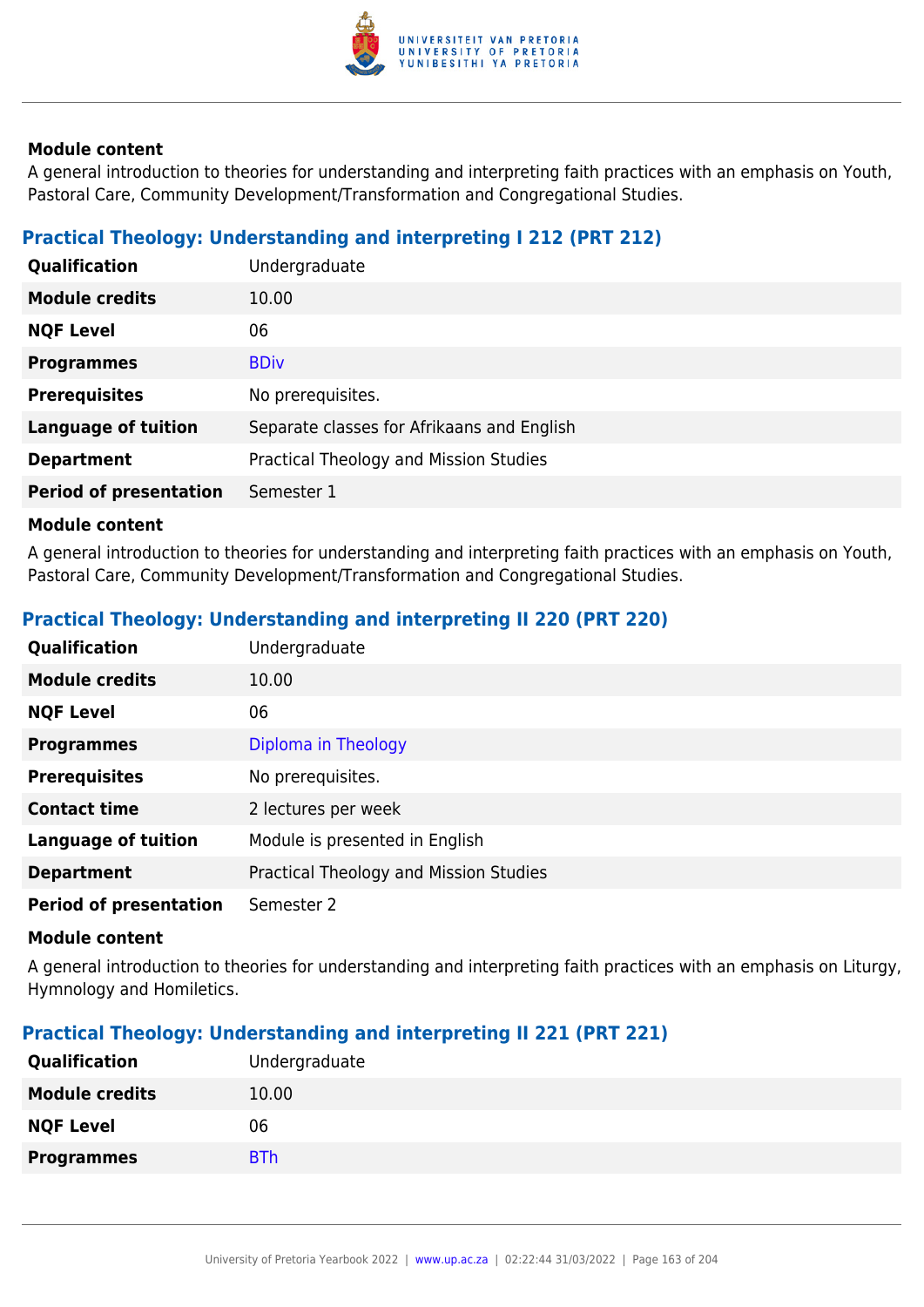

| <b>Prerequisites</b>          | No prerequisites.                      |
|-------------------------------|----------------------------------------|
| <b>Contact time</b>           | 2 lectures per week                    |
| Language of tuition           | Module is presented in English         |
| <b>Department</b>             | Practical Theology and Mission Studies |
| <b>Period of presentation</b> | Semester 2                             |

A general introduction to theories for understanding and interpreting faith practices with an emphasis on Liturgy, Hymnology and Homiletics.

# **Practical Theology: Understanding and interpreting II 222 (PRT 222)**

| Qualification                 | Undergraduate                              |
|-------------------------------|--------------------------------------------|
| <b>Module credits</b>         | 10.00                                      |
| <b>NQF Level</b>              | 06                                         |
| <b>Programmes</b>             | <b>BDiv</b>                                |
| <b>Prerequisites</b>          | No prerequisites.                          |
| <b>Contact time</b>           | 2 lectures per week                        |
| <b>Language of tuition</b>    | Separate classes for Afrikaans and English |
| <b>Department</b>             | Practical Theology and Mission Studies     |
| <b>Period of presentation</b> | Semester 2                                 |

#### **Module content**

A general introduction to theories for understanding and interpreting faith practices with an emphasis on Liturgy, Hymnology and Homiletics.

# **Practical Theology: Discerning and imagining 310 (PRT 310)**

| Qualification                 | Undergraduate                          |
|-------------------------------|----------------------------------------|
| <b>Module credits</b>         | 10.00                                  |
| <b>NQF Level</b>              | 06                                     |
| <b>Programmes</b>             | Diploma in Theology                    |
| <b>Prerequisites</b>          | No prerequisites.                      |
| <b>Contact time</b>           | 2 lectures per week                    |
| <b>Language of tuition</b>    | Module is presented in English         |
| <b>Department</b>             | Practical Theology and Mission Studies |
| <b>Period of presentation</b> | Semester 1                             |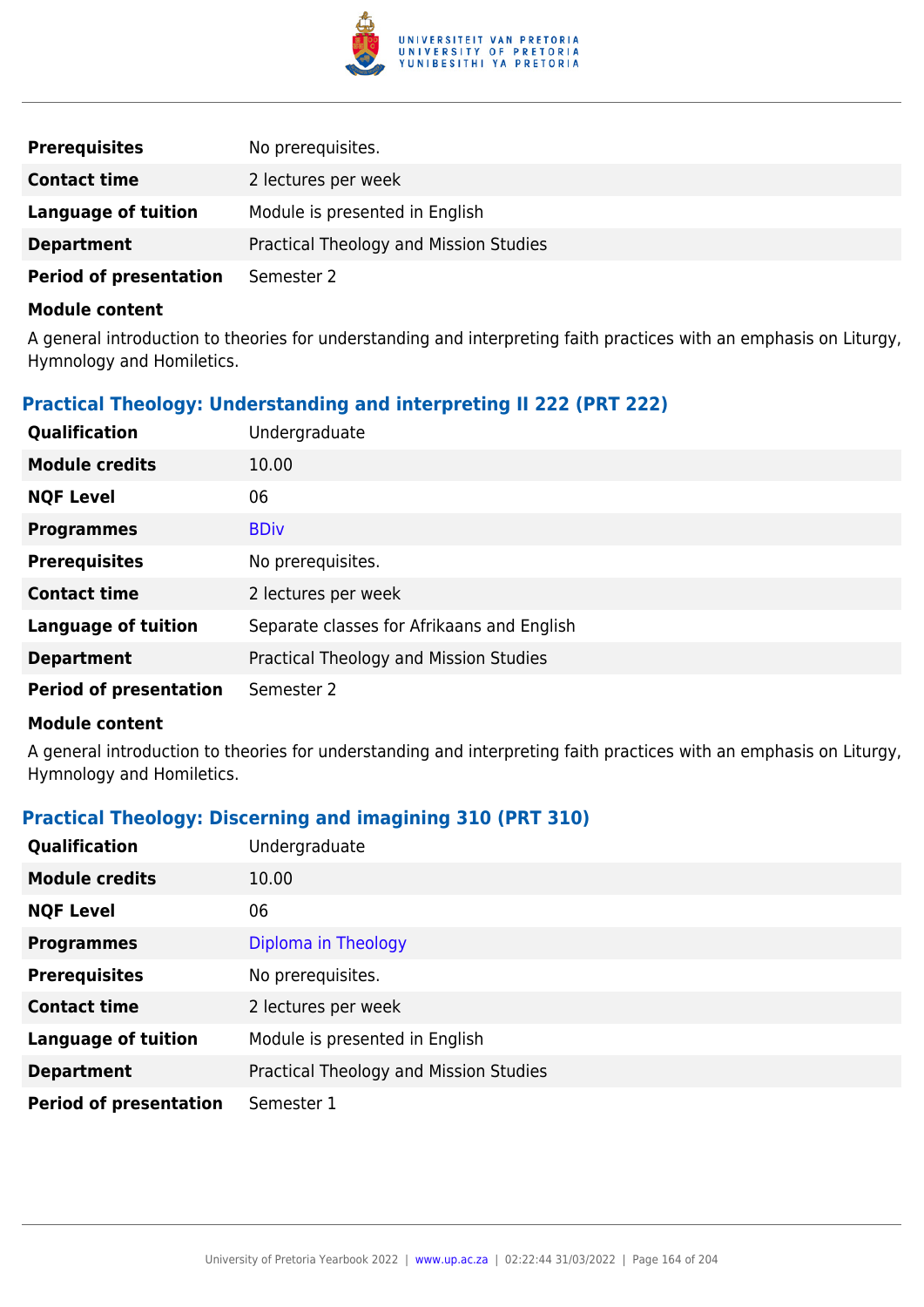

A general introduction to methods and theories related to discernment and action regarding faith practices with an emphasis on Youth, Pastoral Care, Community Development/Transformation and Congregational Studies.

# **Practical Theology: Discerning and imagining 311 (PRT 311)**

| Qualification                 | Undergraduate                          |
|-------------------------------|----------------------------------------|
| <b>Module credits</b>         | 10.00                                  |
| <b>NQF Level</b>              | 07                                     |
| <b>Programmes</b>             | <b>BTh</b>                             |
| <b>Prerequisites</b>          | No prerequisites.                      |
| <b>Contact time</b>           | 2 lectures per week                    |
| <b>Language of tuition</b>    | Module is presented in English         |
| <b>Department</b>             | Practical Theology and Mission Studies |
| <b>Period of presentation</b> | Semester 1                             |

### **Module content**

A general introduction to methods and theories related to discernment and action regarding faith practices with an emphasis on Youth, Pastoral Care, Community Development/Transformation and Congregational Studies.

# **Practical Theology: Discerning and imagining 312 (PRT 312)**

| Qualification                 | Undergraduate                              |
|-------------------------------|--------------------------------------------|
| <b>Module credits</b>         | 10.00                                      |
| <b>NQF Level</b>              | 07                                         |
| <b>Programmes</b>             | <b>BDiv</b>                                |
| <b>Prerequisites</b>          | No prerequisites.                          |
| <b>Contact time</b>           | 2 lectures per week                        |
| <b>Language of tuition</b>    | Separate classes for Afrikaans and English |
| <b>Department</b>             | Practical Theology and Mission Studies     |
| <b>Period of presentation</b> | Semester 1                                 |

#### **Module content**

A general introduction to methods and theories related to discernment and action regarding faith practices with an emphasis on Youth, Pastoral Care, Community Development/Transformation and Congregational Studies.

# **Practical Theology: Living the faith 320 (PRT 320)**

| <b>Qualification</b>  | Undergraduate |
|-----------------------|---------------|
| <b>Module credits</b> | 10.00         |
| <b>NQF Level</b>      | 06            |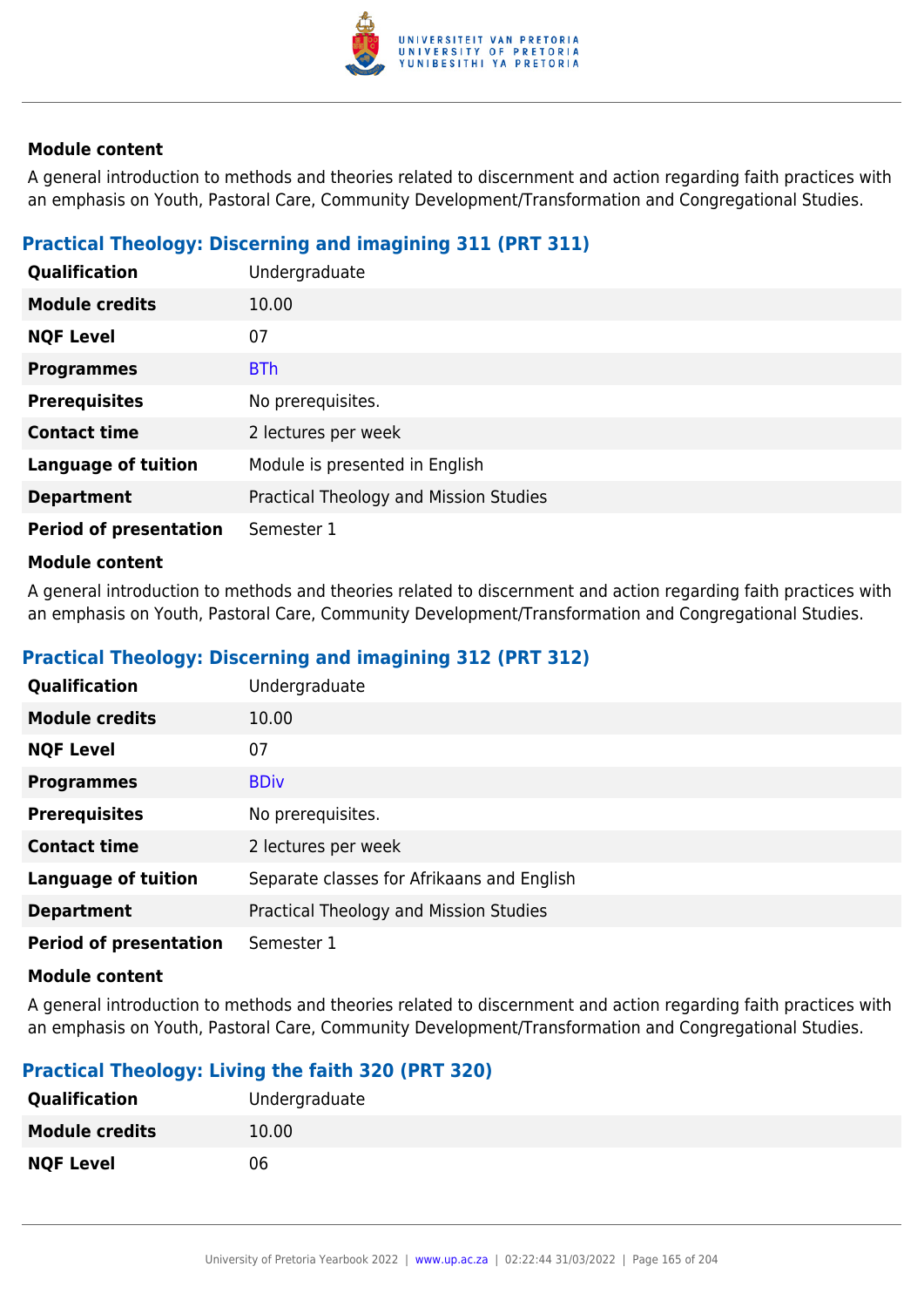

| <b>Programmes</b>             | Diploma in Theology                    |
|-------------------------------|----------------------------------------|
| <b>Prerequisites</b>          | No prerequisites.                      |
| <b>Contact time</b>           | 2 lectures per week                    |
| <b>Language of tuition</b>    | Module is presented in English         |
| <b>Department</b>             | Practical Theology and Mission Studies |
| <b>Period of presentation</b> | Semester 2                             |

A general introduction to methods and theories related to discernment and action regarding faith practices with an emphasis on Liturgy, Hymnology and Homiletics.

# **Practical Theology: Living the faith 321 (PRT 321)**

| Qualification                 | Undergraduate                          |
|-------------------------------|----------------------------------------|
| <b>Module credits</b>         | 10.00                                  |
| <b>NQF Level</b>              | 07                                     |
| <b>Programmes</b>             | <b>BTh</b>                             |
| <b>Prerequisites</b>          | No prerequisites.                      |
| <b>Contact time</b>           | 2 lectures per week                    |
| <b>Language of tuition</b>    | Module is presented in English         |
| <b>Department</b>             | Practical Theology and Mission Studies |
| <b>Period of presentation</b> | Semester 2                             |

#### **Module content**

A general introduction to methods and theories related to discernment and action regarding faith practices with an emphasis on Liturgy, Hymnology and Homiletics.

# **Practical Theology: Living the faith 322 (PRT 322)**

| <b>Qualification</b>          | Undergraduate                              |
|-------------------------------|--------------------------------------------|
| <b>Module credits</b>         | 10.00                                      |
| <b>NQF Level</b>              | 07                                         |
| <b>Programmes</b>             | <b>BDiv</b>                                |
| <b>Prerequisites</b>          | No prerequisites.                          |
| <b>Contact time</b>           | 2 lectures per week                        |
| <b>Language of tuition</b>    | Separate classes for Afrikaans and English |
| <b>Department</b>             | Practical Theology and Mission Studies     |
| <b>Period of presentation</b> | Semester 2                                 |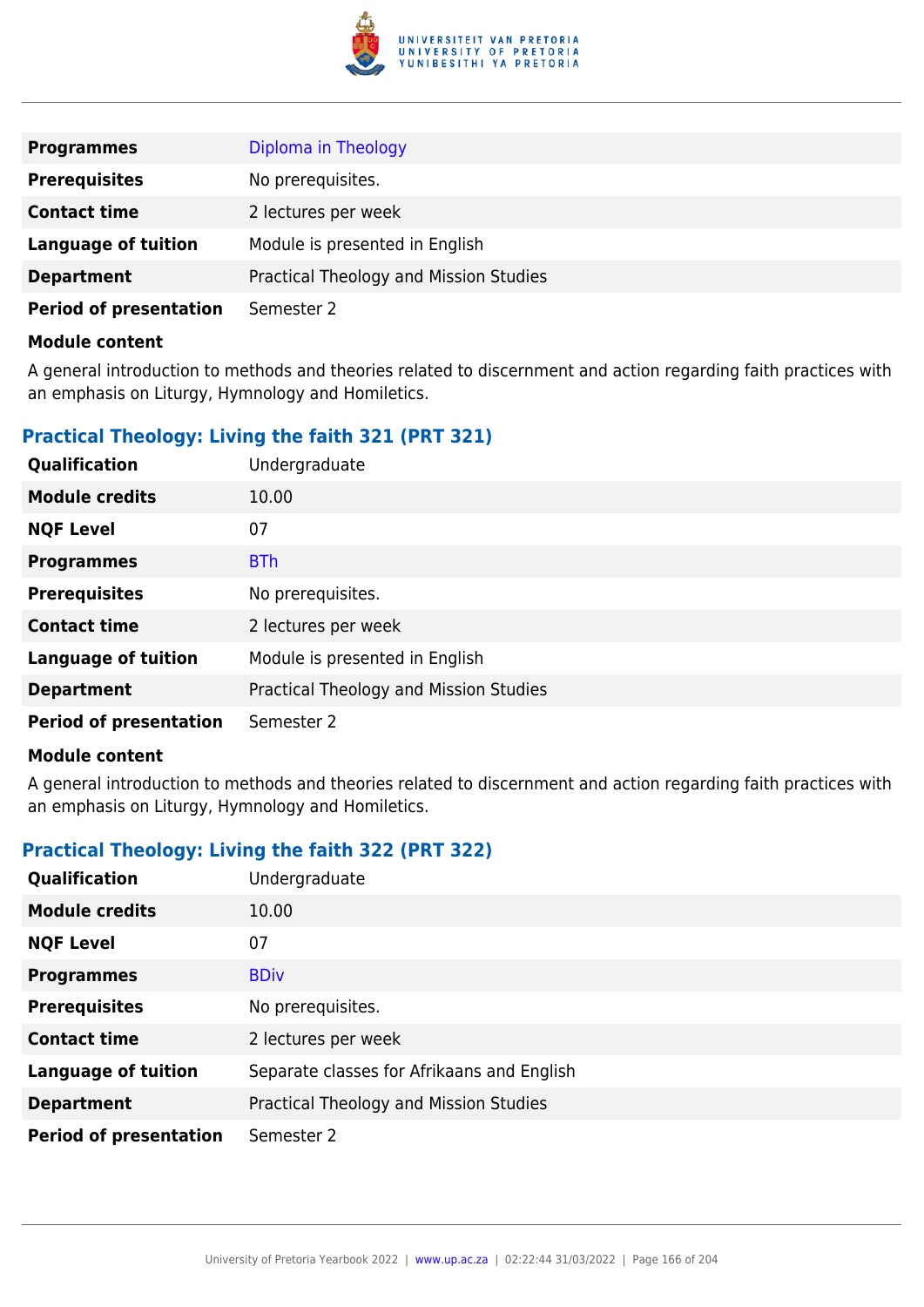

A general introduction to methods and theories related to discernment and action regarding faith practices with an emphasis on Liturgy, Hymnology and Homiletics.

# **Practical Theology: Integration 422 (PRT 422)**

| Qualification                 | Undergraduate                              |
|-------------------------------|--------------------------------------------|
| <b>Module credits</b>         | 10.00                                      |
| <b>NQF Level</b>              | 08                                         |
| <b>Programmes</b>             | <b>BDiv</b>                                |
| <b>Prerequisites</b>          | No prerequisites.                          |
| <b>Contact time</b>           | 2 lectures per week                        |
| <b>Language of tuition</b>    | Separate classes for Afrikaans and English |
| <b>Department</b>             | Practical Theology and Mission Studies     |
| <b>Period of presentation</b> | Semester 2                                 |
| <b>Module content</b>         |                                            |

An advanced course in Practical Theology focussing on faith practices in the current South African context.

# **Research report: Practical theology 710 (PRT 710)**

| Qualification                 | Postgraduate                           |
|-------------------------------|----------------------------------------|
| <b>Module credits</b>         | 30.00                                  |
| <b>NQF Level</b>              | 08                                     |
| <b>Programmes</b>             | <b>BThHons (Practical Theology)</b>    |
| <b>Prerequisites</b>          | No prerequisites.                      |
| <b>Contact time</b>           | 1 lecture per week                     |
| <b>Language of tuition</b>    | Module is presented in English         |
| <b>Department</b>             | Practical Theology and Mission Studies |
| <b>Period of presentation</b> | Year                                   |
| <b>Module content</b>         |                                        |

Research module. Fundamental component: orientation, research methodology. Essay.

# **Practical theology 720 (PRT 720)**

| Qualification         | Postgraduate                        |
|-----------------------|-------------------------------------|
| <b>Module credits</b> | 30.00                               |
| <b>NQF Level</b>      | 08                                  |
| <b>Programmes</b>     | <b>BThHons (Practical Theology)</b> |
| <b>Prerequisites</b>  | No prerequisites.                   |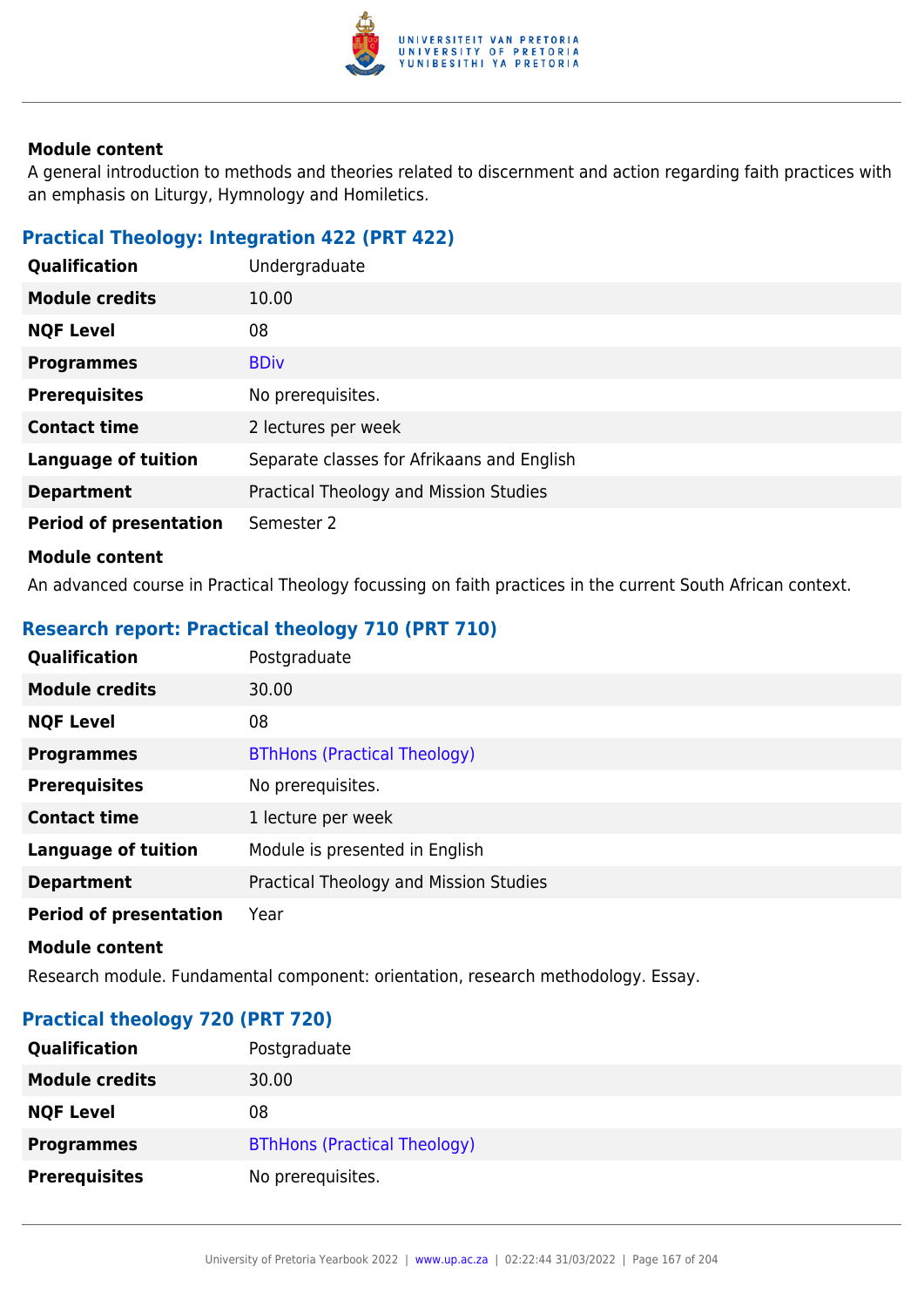

| <b>Contact time</b>           | 1 lecture per week                     |
|-------------------------------|----------------------------------------|
| Language of tuition           | Module is presented in English         |
| <b>Department</b>             | Practical Theology and Mission Studies |
| <b>Period of presentation</b> | Year                                   |

Core module. Practical Theology – its history and current development.

### **Practical theology 730 (PRT 730)**

| <b>Qualification</b>          | Postgraduate                           |
|-------------------------------|----------------------------------------|
| <b>Module credits</b>         | 30.00                                  |
| <b>NQF Level</b>              | 08                                     |
| <b>Programmes</b>             | <b>BThHons (Practical Theology)</b>    |
| <b>Prerequisites</b>          | No prerequisites.                      |
| <b>Contact time</b>           | 1 lecture per week                     |
| <b>Language of tuition</b>    | Module is presented in English         |
| <b>Department</b>             | Practical Theology and Mission Studies |
| <b>Period of presentation</b> | Year                                   |
| <b>Module content</b>         |                                        |

Core module. The different components of Practical Theology – an overview.

# **Practical theology 740 (PRT 740)**

| Qualification                 | Postgraduate                           |
|-------------------------------|----------------------------------------|
| <b>Module credits</b>         | 30.00                                  |
| <b>NQF Level</b>              | 08                                     |
| <b>Programmes</b>             | <b>BThHons (Practical Theology)</b>    |
| <b>Prerequisites</b>          | No prerequisites.                      |
| <b>Contact time</b>           | 1 lecture per week                     |
| <b>Language of tuition</b>    | Module is presented in English         |
| <b>Department</b>             | Practical Theology and Mission Studies |
| <b>Period of presentation</b> | Year                                   |
| <b>Module content</b>         |                                        |

Core module: specialisation. Epistemology and methodology.

# **Research report: Community development: Action research 750 (PRT 750)**

**Qualification** Postgraduate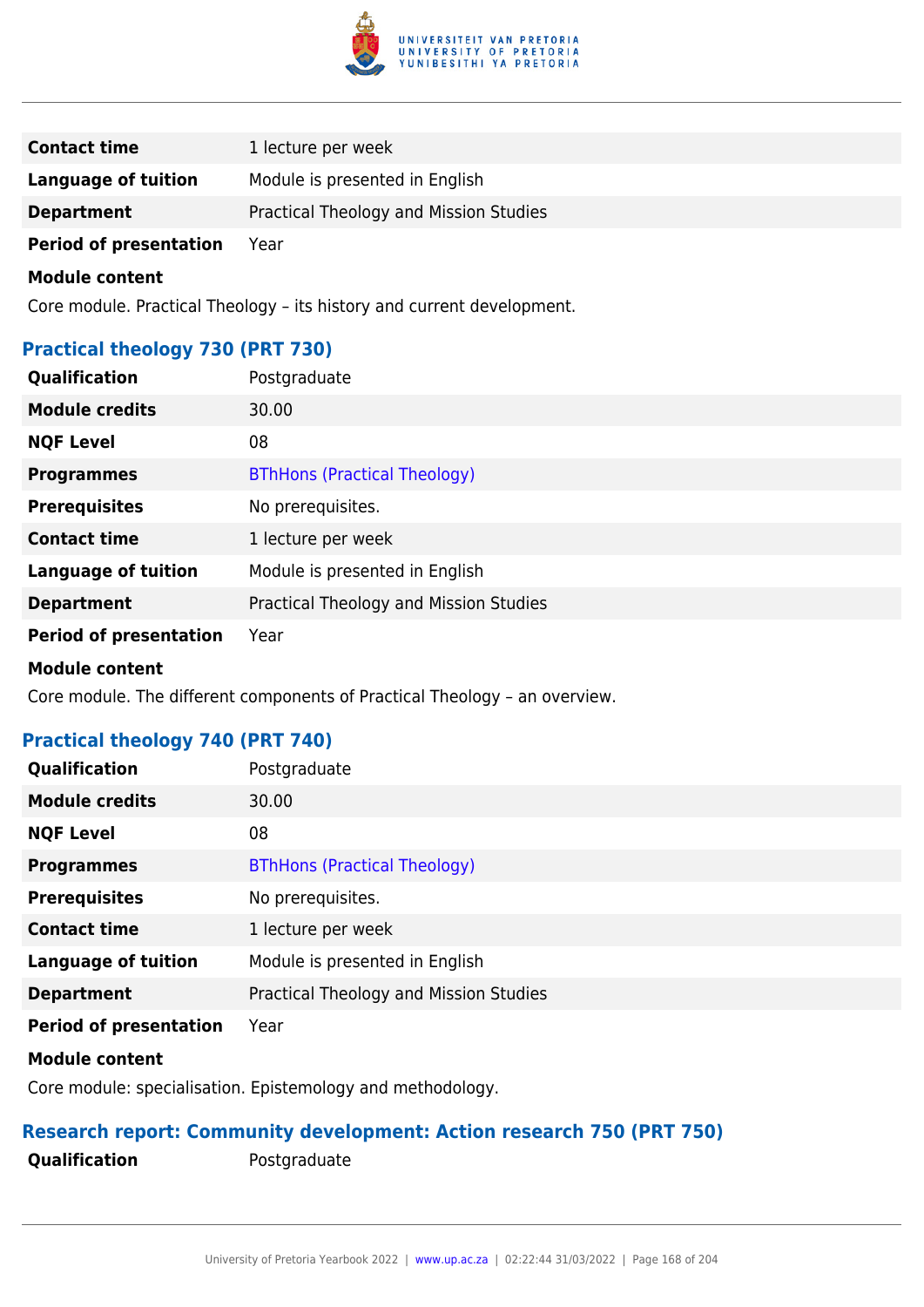

| <b>Module credits</b>         | 30.00                                  |
|-------------------------------|----------------------------------------|
| <b>NQF Level</b>              | 08                                     |
| <b>Programmes</b>             | <b>BThHons (Practical Theology)</b>    |
| <b>Prerequisites</b>          | No prerequisites.                      |
| <b>Contact time</b>           | 1 lecture per week                     |
| <b>Department</b>             | Practical Theology and Mission Studies |
| <b>Period of presentation</b> | Year                                   |

Research methodologies; emancipatory community development; research project; mini-dissertation; reflective praxis IV.

# **Practical theology 760 (PRT 760)**

| Qualification                 | Postgraduate                                    |
|-------------------------------|-------------------------------------------------|
| <b>Module credits</b>         | 20.00                                           |
| <b>NQF Level</b>              | 08                                              |
| <b>Programmes</b>             | PGDip (Theology and Ministry)                   |
| <b>Prerequisites</b>          | No prerequisites.                               |
| <b>Contact time</b>           | 1 discussion class per week, 1 seminar per week |
| <b>Language of tuition</b>    | Separate classes for Afrikaans and English      |
| <b>Department</b>             | Practical Theology and Mission Studies          |
| <b>Period of presentation</b> | Year                                            |
| <b>Module content</b>         |                                                 |

The practical theological perspective of church ministry.

# **Community development: practices 770 (PRT 770)**

| Qualification                 | Postgraduate                           |
|-------------------------------|----------------------------------------|
| <b>Module credits</b>         | 30.00                                  |
| <b>NQF Level</b>              | 08                                     |
| <b>Programmes</b>             | <b>BThHons (Practical Theology)</b>    |
| <b>Prerequisites</b>          | No prerequisites.                      |
| <b>Contact time</b>           | 1 lecture per week                     |
| <b>Language of tuition</b>    | Module is presented in English         |
| <b>Department</b>             | Practical Theology and Mission Studies |
| <b>Period of presentation</b> | Year                                   |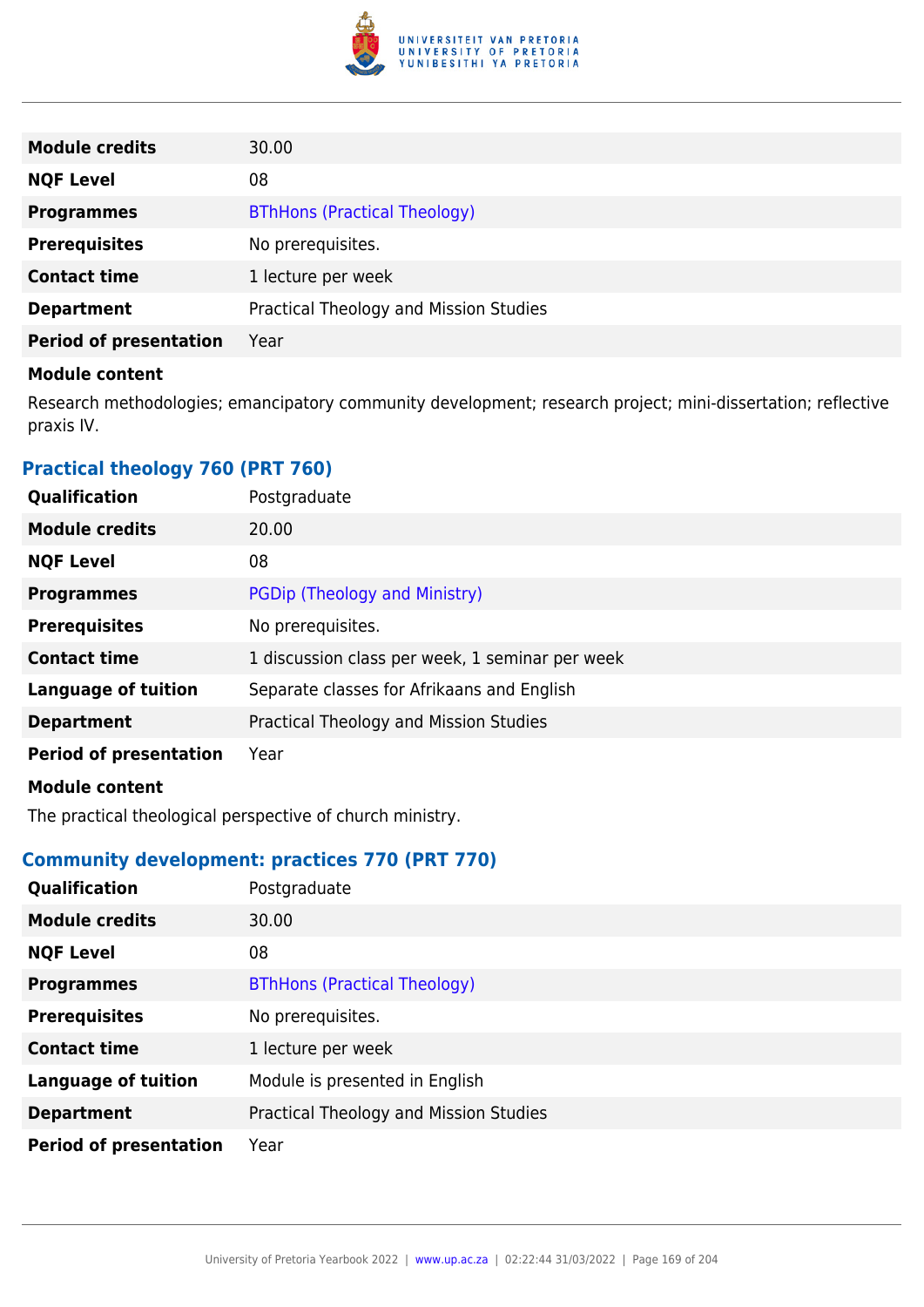

Approaches to community development; community development as social justice; community development as social enterprise; community development and social policy; the SDGs and community development; community development and sustainability; reflective praxis II.

# **Introduction to practical theology I 771 (PRT 771)**

| Qualification                 | Postgraduate                           |
|-------------------------------|----------------------------------------|
| <b>Module credits</b>         | 15.00                                  |
| <b>NQF Level</b>              | 08                                     |
| <b>Programmes</b>             | PGDip (Theology)                       |
| <b>Prerequisites</b>          | No prerequisites.                      |
| <b>Language of tuition</b>    | Module is presented in English         |
| <b>Department</b>             | Practical Theology and Mission Studies |
| <b>Period of presentation</b> | Year                                   |
| <b>Module content</b>         |                                        |

Introduction to and overview of the discipline.

# **Introduction to practical theology II 772 (PRT 772)**

| Qualification                 | Postgraduate                           |
|-------------------------------|----------------------------------------|
| <b>Module credits</b>         | 15.00                                  |
| <b>NQF Level</b>              | 08                                     |
| <b>Programmes</b>             | PGDip (Theology)                       |
| <b>Prerequisites</b>          | <b>PRT 771</b>                         |
| <b>Language of tuition</b>    | Module is presented in English         |
| <b>Department</b>             | Practical Theology and Mission Studies |
| <b>Period of presentation</b> | Year                                   |
|                               |                                        |

#### **Module content**

Introduction to practical theology II. Introduction to and overview of the discipline (continued).

# **Community development: Introduction 773 (PRT 773)**

| Qualification         | Postgraduate       |
|-----------------------|--------------------|
| <b>Module credits</b> | 15.00              |
| <b>NQF Level</b>      | 08                 |
| <b>Programmes</b>     | PGDip (Theology)   |
| <b>Prerequisites</b>  | No prerequisites.  |
| <b>Contact time</b>   | 1 lecture per week |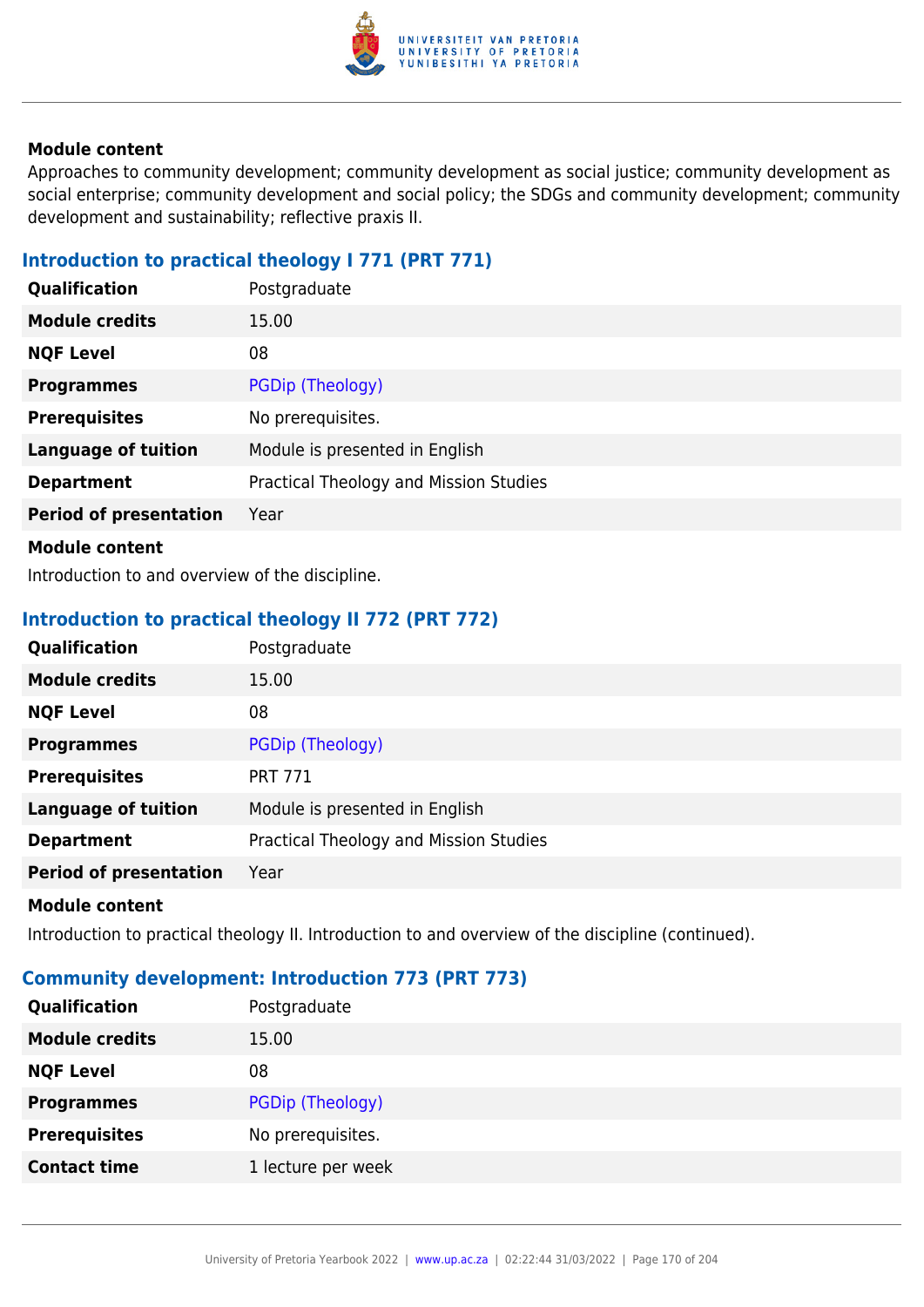

| Language of tuition           | Module is presented in English         |
|-------------------------------|----------------------------------------|
| <b>Department</b>             | Practical Theology and Mission Studies |
| <b>Period of presentation</b> | Year                                   |

Theories of community development; community development as art, science and theology; South African communities today; reflective praxis I.

# **Community development: Practices 774 (PRT 774)**

| Qualification                 | Postgraduate                           |
|-------------------------------|----------------------------------------|
| <b>Module credits</b>         | 15.00                                  |
| <b>NQF Level</b>              | 08                                     |
| <b>Programmes</b>             | PGDip (Theology)                       |
| <b>Prerequisites</b>          | No prerequisites.                      |
| <b>Contact time</b>           | 1 lecture per week                     |
| <b>Language of tuition</b>    | Module is presented in English         |
| <b>Department</b>             | Practical Theology and Mission Studies |
| <b>Period of presentation</b> | Year                                   |

#### **Module content**

Approaches to community development; community development as social justice; community development as social enterprise; community development and social policy; the SDGs and community development; community development and sustainability; reflective praxis II

### **Community development: Introduction 780 (PRT 780)**

| Qualification                 | Postgraduate                           |
|-------------------------------|----------------------------------------|
| <b>Module credits</b>         | 30.00                                  |
| <b>NQF Level</b>              | 08                                     |
| <b>Programmes</b>             | <b>BThHons (Practical Theology)</b>    |
| <b>Prerequisites</b>          | No prerequisites.                      |
| <b>Contact time</b>           | 1 lecture per week                     |
| <b>Language of tuition</b>    | Module is presented in English         |
| <b>Department</b>             | Practical Theology and Mission Studies |
| <b>Period of presentation</b> | Year                                   |

### **Module content**

Theories of community development; community development as art, science and theology; South African communities today; reflective praxis I.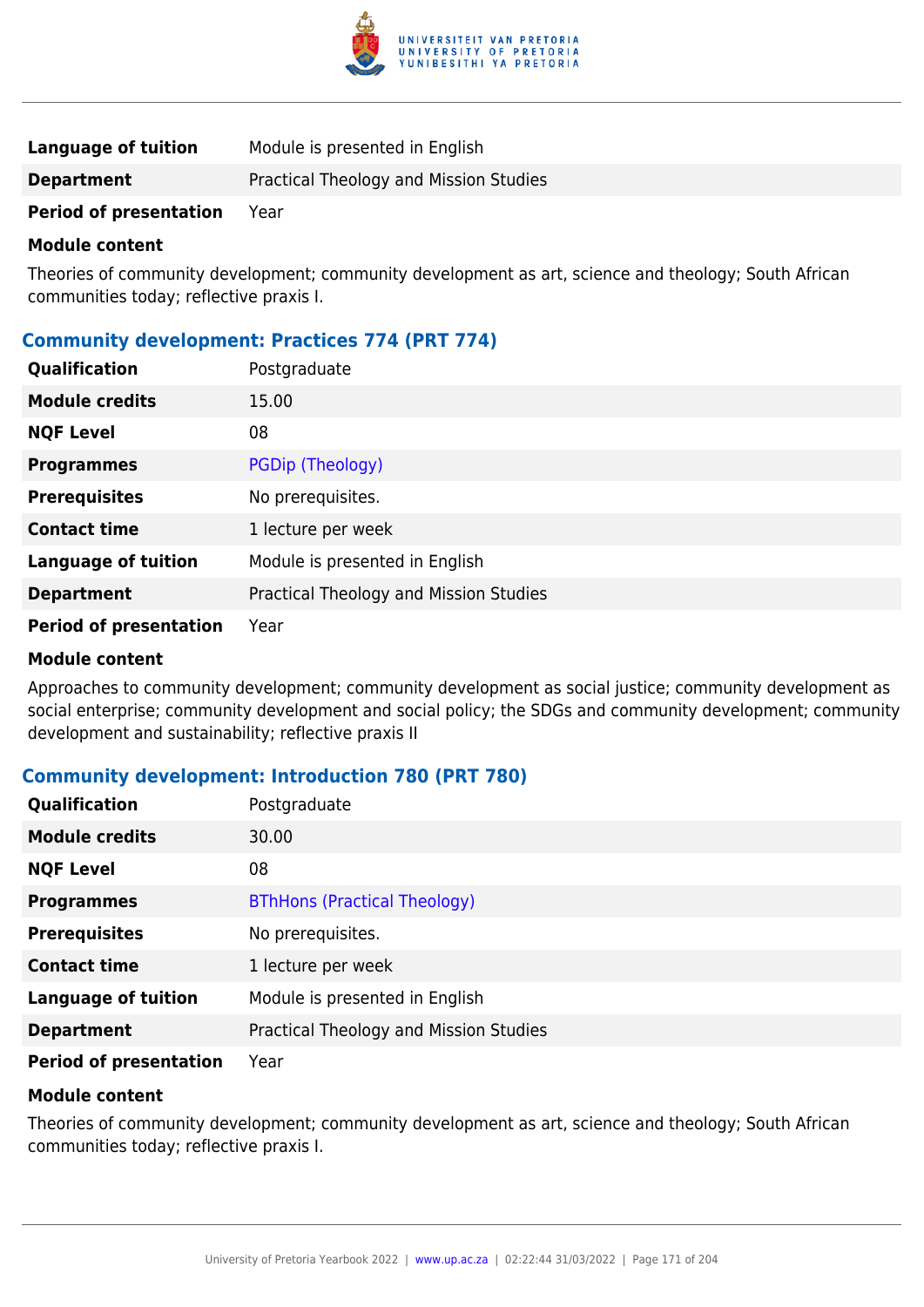

# **Community development: Personal and organisational formation 790 (PRT 790)**

| Qualification                 | Postgraduate                           |
|-------------------------------|----------------------------------------|
| <b>Module credits</b>         | 30.00                                  |
| <b>NQF Level</b>              | 08                                     |
| <b>Programmes</b>             | <b>BThHons (Practical Theology)</b>    |
| <b>Prerequisites</b>          | No prerequisite.                       |
| <b>Contact time</b>           | 1 lecture per week                     |
| <b>Language of tuition</b>    | Module is presented in English         |
| <b>Department</b>             | Practical Theology and Mission Studies |
| <b>Period of presentation</b> | Year                                   |

#### **Module content**

The person of the community developer; organizational development and management; resource development and community transformation; spirituality and community development; reflective praxis III.

# **Practical theology 803 (PRT 803)**

| <b>Qualification</b>          | Postgraduate                           |
|-------------------------------|----------------------------------------|
| <b>Module credits</b>         | 90.00                                  |
| <b>NQF Level</b>              | 09                                     |
| <b>Programmes</b>             | MTh (Practical Theology) (Coursework)  |
| <b>Prerequisites</b>          | No prerequisites.                      |
| <b>Language of tuition</b>    | Module is presented in English         |
| <b>Department</b>             | Practical Theology and Mission Studies |
| <b>Period of presentation</b> | Year                                   |
|                               |                                        |

## **Module content**

A coursework module on Practical theology with specialisation.

# **Practical theology 804 (PRT 804)**

| Qualification              | Postgraduate                                         |
|----------------------------|------------------------------------------------------|
| <b>Module credits</b>      | 60.00                                                |
| <b>NQF Level</b>           | 09                                                   |
| <b>Programmes</b>          | <b>MDiv</b>                                          |
| <b>Prerequisites</b>       | No prerequisites.                                    |
| <b>Contact time</b>        | 10 discussion classes per week, 10 seminars per week |
| <b>Language of tuition</b> | Module is presented in English                       |
| <b>Department</b>          | Practical Theology and Mission Studies               |
|                            |                                                      |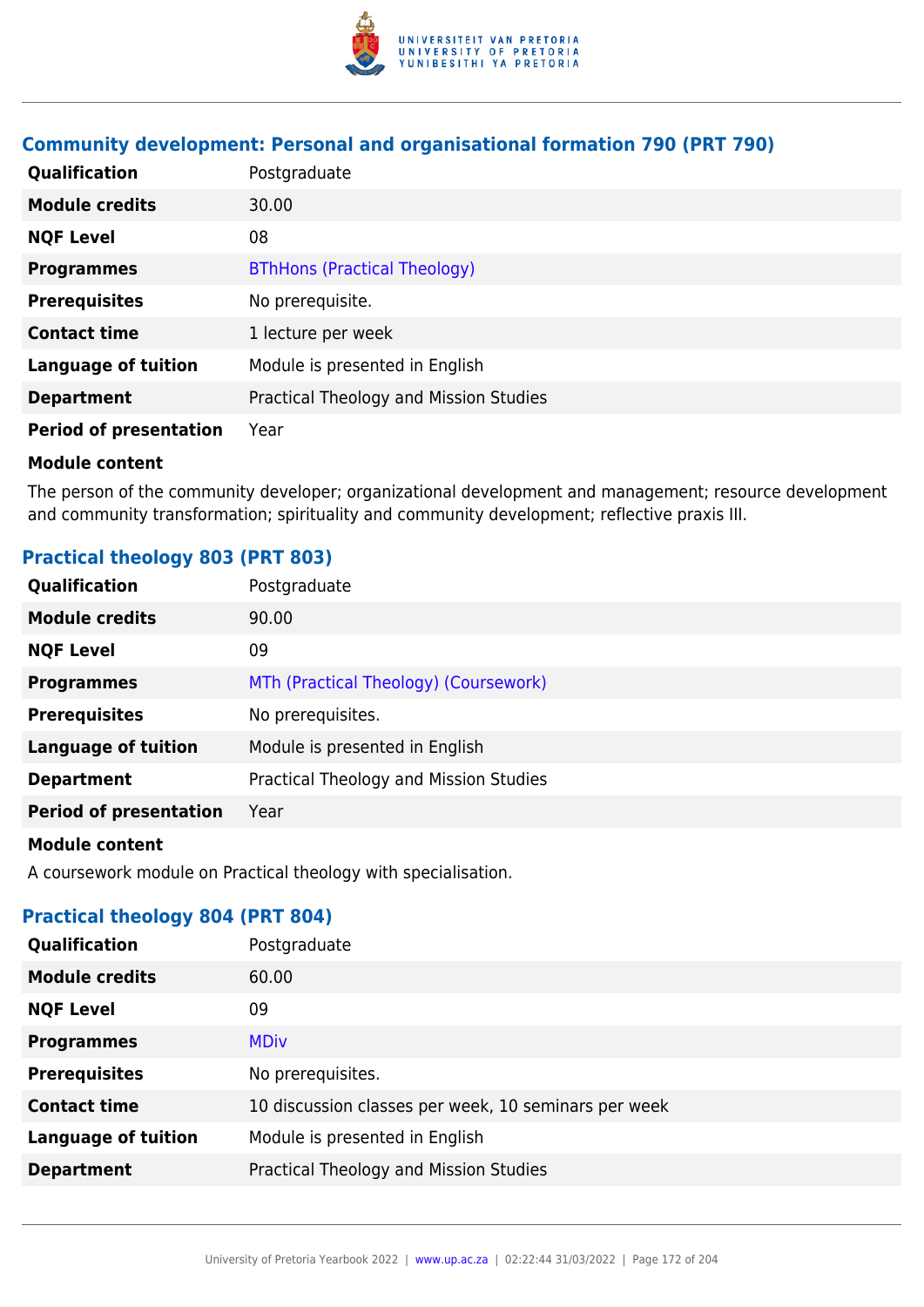

### **Period of presentation** Year

#### **Module content**

A reading module with mini-dissertation on an approved topic in Practical theology.

# **Practical theology 806 (PRT 806)**

| <b>Qualification</b>          | Postgraduate                                    |
|-------------------------------|-------------------------------------------------|
| <b>Module credits</b>         | 20.00                                           |
| <b>NQF Level</b>              | 09                                              |
| <b>Programmes</b>             | <b>MDiv</b>                                     |
| <b>Prerequisites</b>          | No prerequisites.                               |
| <b>Contact time</b>           | 1 discussion class per week, 1 seminar per week |
| <b>Language of tuition</b>    | Separate classes for Afrikaans and English      |
| <b>Department</b>             | Practical Theology and Mission Studies          |
| <b>Period of presentation</b> | Year                                            |
| <b>Module content</b>         |                                                 |

Core module: a study on Practical theology.

# **Pastoral family therapy 807 (PRT 807)**

| Qualification                 | Postgraduate                               |
|-------------------------------|--------------------------------------------|
| <b>Module credits</b>         | 90.00                                      |
| <b>NQF Level</b>              | 09                                         |
| <b>Programmes</b>             | MTh (Pastoral Family Therapy) (Coursework) |
| <b>Prerequisites</b>          | No prerequisites.                          |
| <b>Language of tuition</b>    | Module is presented in English             |
| <b>Department</b>             | Practical Theology and Mission Studies     |
| <b>Period of presentation</b> | Year                                       |
| <b>Module content</b>         |                                            |

A coursework module on Pastoral family therapy.

# **Youth ministry 808 (PRT 808)**

| <b>Qualification</b>  | Postgraduate                      |
|-----------------------|-----------------------------------|
| <b>Module credits</b> | 90.00                             |
| <b>NQF Level</b>      | 09                                |
| <b>Programmes</b>     | MTh (Youth Ministry) (Coursework) |
| <b>Prerequisites</b>  | No prerequisites.                 |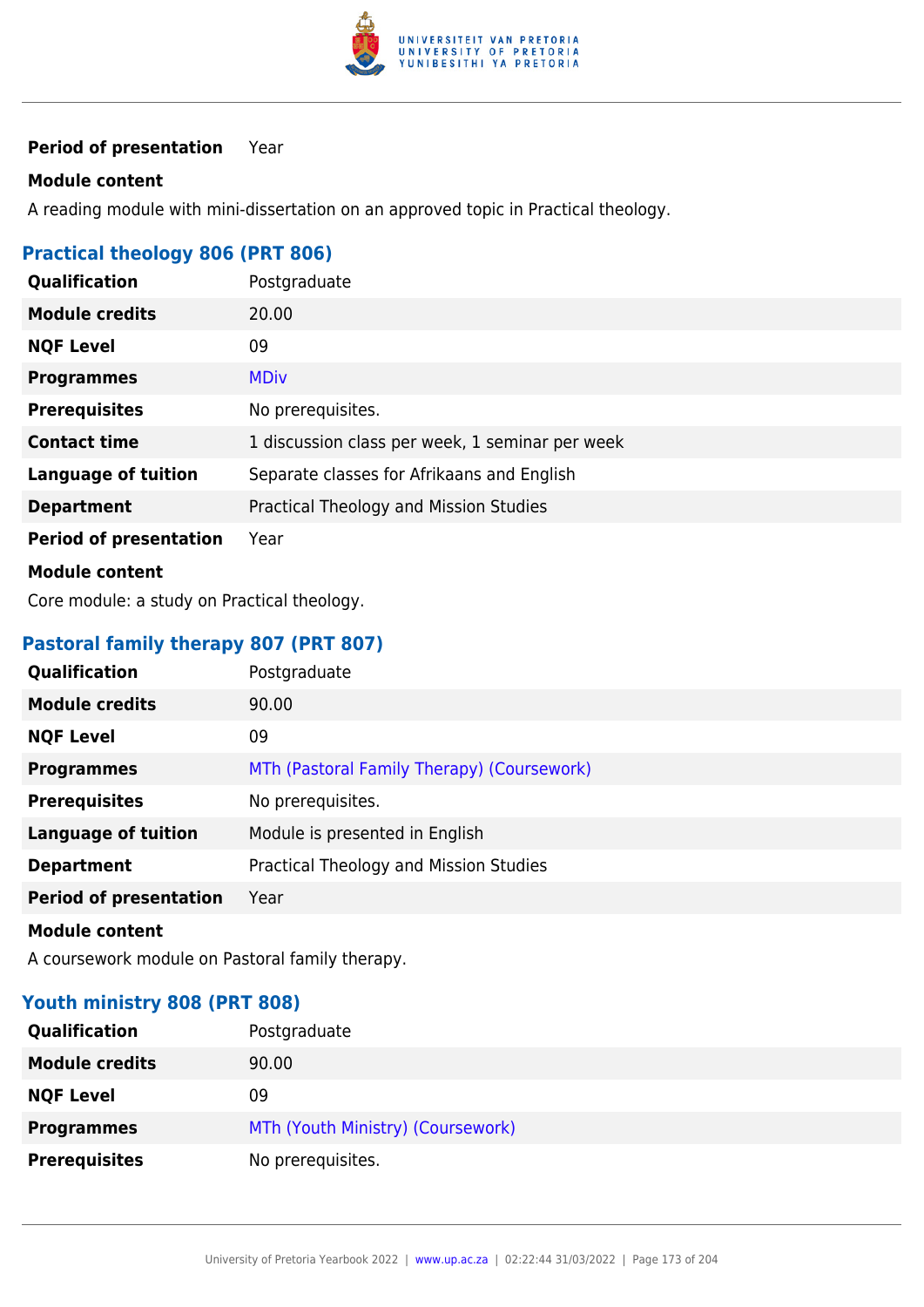

| Language of tuition    | Module is presented in English         |
|------------------------|----------------------------------------|
| <b>Department</b>      | Practical Theology and Mission Studies |
| Period of presentation | Year                                   |

A coursework module on Youth ministry.

## **Mini-dissertation: Practical theology 893 (PRT 893)**

| Qualification                 | Postgraduate                           |
|-------------------------------|----------------------------------------|
| <b>Module credits</b>         | 90.00                                  |
| <b>NQF Level</b>              | 09                                     |
| <b>Programmes</b>             | MTh (Practical Theology) (Coursework)  |
| <b>Prerequisites</b>          | No prerequisites.                      |
| <b>Language of tuition</b>    | Module is presented in English         |
| <b>Department</b>             | Practical Theology and Mission Studies |
| <b>Period of presentation</b> | Year                                   |
|                               |                                        |

## **Module content**

A mini-dissertation on an approved topic from the seminar work in Practical theology.

# **Dissertation: Practical theology 894 (PRT 894)**

| Qualification                 | Postgraduate                           |
|-------------------------------|----------------------------------------|
| <b>Module credits</b>         | 180.00                                 |
| <b>NQF Level</b>              | 09                                     |
| <b>Programmes</b>             | MTh (Practical Theology)               |
| <b>Prerequisites</b>          | No prerequisites.                      |
| <b>Language of tuition</b>    | Module is presented in English         |
| <b>Department</b>             | Practical Theology and Mission Studies |
| <b>Period of presentation</b> | Year                                   |

#### **Module content**

A dissertation by independent research on an approved topic in Practical theology.

# **Mini-dissertation: Pastoral family therapy 898 (PRT 898)**

| Qualification         | Postgraduate                               |
|-----------------------|--------------------------------------------|
| <b>Module credits</b> | 90.00                                      |
| <b>NQF Level</b>      | 09                                         |
| <b>Programmes</b>     | MTh (Pastoral Family Therapy) (Coursework) |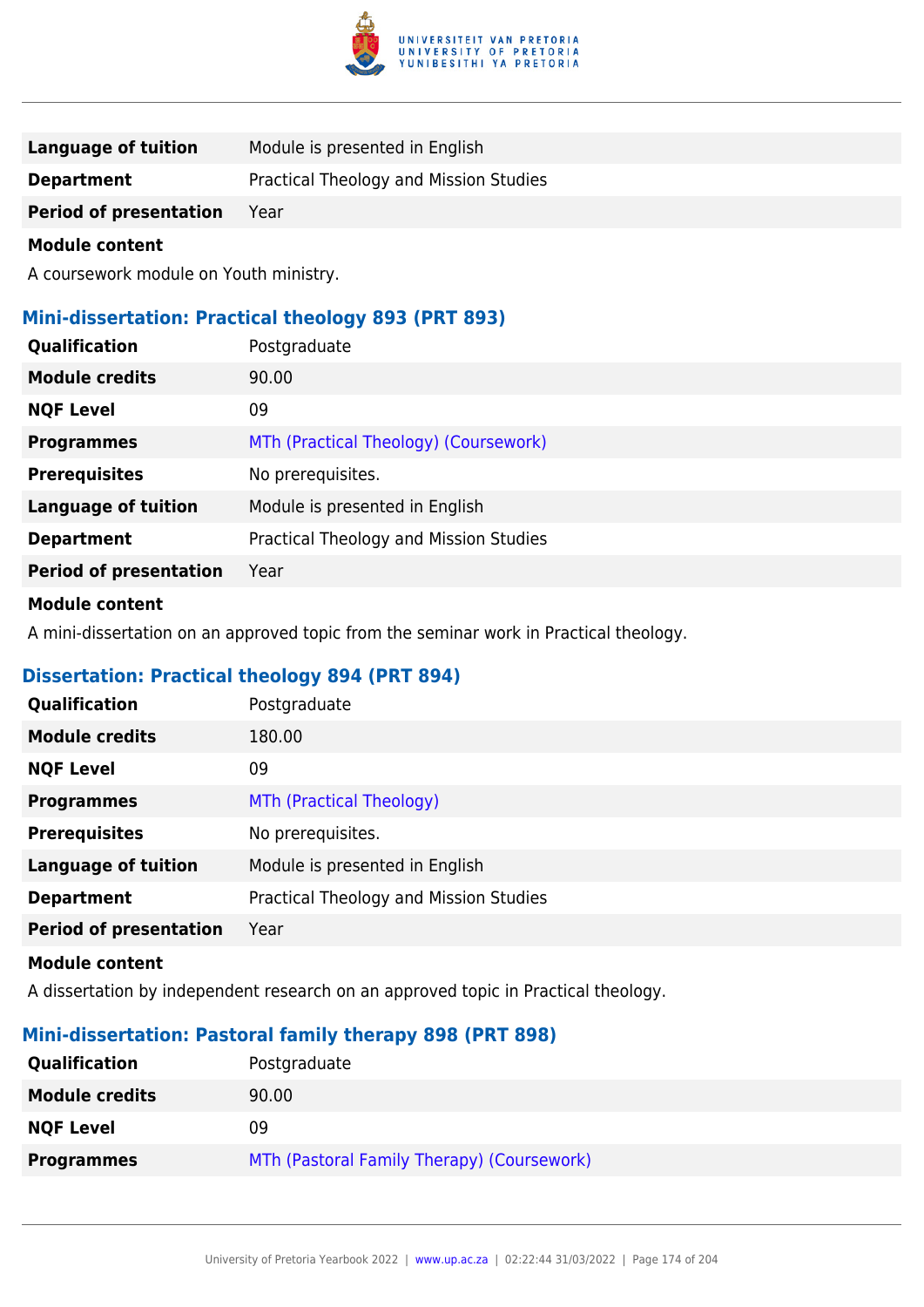

| <b>Prerequisites</b>          | No prerequisites.                      |
|-------------------------------|----------------------------------------|
| Language of tuition           | Module is presented in English         |
| <b>Department</b>             | Practical Theology and Mission Studies |
| <b>Period of presentation</b> | Year                                   |

A mini-dissertation on an approved topic from the seminar work in Practical theology: Pastoral family therapy.

### **Mini-dissertation: Youth ministry 899 (PRT 899)**

| <b>Qualification</b>          | Postgraduate                           |
|-------------------------------|----------------------------------------|
| <b>Module credits</b>         | 90.00                                  |
| <b>NQF Level</b>              | 09                                     |
| <b>Programmes</b>             | MTh (Youth Ministry) (Coursework)      |
| <b>Prerequisites</b>          | No prerequisites.                      |
| <b>Language of tuition</b>    | Module is presented in English         |
| <b>Department</b>             | Practical Theology and Mission Studies |
| <b>Period of presentation</b> | Year                                   |

#### **Module content**

A mini-dissertation on an approved topic from the seminar work in Practical theology: Youth ministry.

## **Thesis: Practical theology 980 (PRT 980)**

| Qualification                 | Postgraduate                           |
|-------------------------------|----------------------------------------|
| <b>Module credits</b>         | 360.00                                 |
| <b>NQF Level</b>              | 10                                     |
| <b>Programmes</b>             | <b>PhD (Practical Theology)</b>        |
| <b>Prerequisites</b>          | No prerequisites.                      |
| <b>Language of tuition</b>    | Module is presented in English         |
| <b>Department</b>             | Practical Theology and Mission Studies |
| <b>Period of presentation</b> | Year                                   |
|                               |                                        |

#### **Module content**

A thesis based on independent research about an approved topic in the field of practical theology. The thesis has to make an original contribution to the field of the relevant discipline.

### **Thesis: Practical theology: Pastoral family therapy 996 (PRT 996)**

| Postgraduate |
|--------------|
| 360.00       |
|              |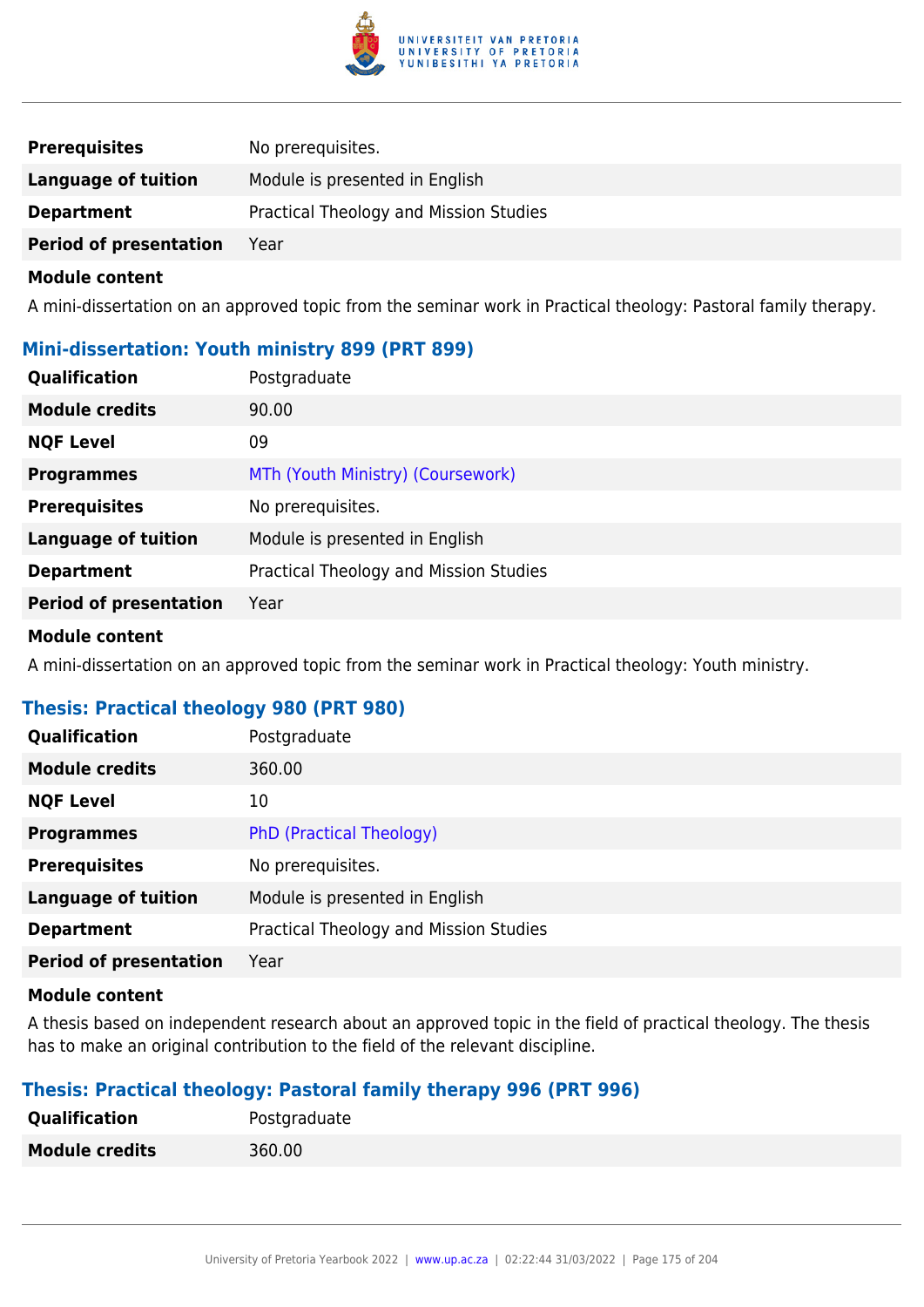

| <b>NQF Level</b>              | 10                                                 |
|-------------------------------|----------------------------------------------------|
| <b>Programmes</b>             | PhD (Practical Theology) (Pastoral Family Therapy) |
| <b>Prerequisites</b>          | No prerequisites.                                  |
| <b>Language of tuition</b>    | Module is presented in English                     |
| <b>Department</b>             | Practical Theology and Mission Studies             |
| <b>Period of presentation</b> | Year                                               |
| .                             |                                                    |

A thesis based on independent research about an approved topic in the field of Practical theology: Pastoral family therapy. The thesis has to make an original contribution to the field of the relevant discipline.

# **Thesis: Practical theology youth ministry 997 (PRT 997)**

| Qualification                 | Postgraduate                           |
|-------------------------------|----------------------------------------|
| <b>Module credits</b>         | 360.00                                 |
| <b>NQF Level</b>              | 10                                     |
| <b>Programmes</b>             | PhD (Youth Ministry)                   |
| <b>Prerequisites</b>          | No prerequisites.                      |
| <b>Language of tuition</b>    | Module is presented in English         |
| <b>Department</b>             | Practical Theology and Mission Studies |
| <b>Period of presentation</b> | Year                                   |
|                               |                                        |

#### **Module content**

A thesis based on independent research about an approved topic in the field of Practical theology: Youth ministry. The thesis has to make an original contribution to the field of the relevant discipline.

# **Youth ministry and Christian education 110 (PTH 110)**

| <b>Qualification</b>          | Undergraduate                              |
|-------------------------------|--------------------------------------------|
| <b>Module credits</b>         | 10.00                                      |
| <b>NQF Level</b>              | 07                                         |
| <b>Prerequisites</b>          | No prerequisites.                          |
| <b>Language of tuition</b>    | Separate classes for Afrikaans and English |
| <b>Department</b>             | Practical Theology and Mission Studies     |
| <b>Period of presentation</b> | Semester 1                                 |
| <b>Module content</b>         |                                            |

Youth work. Christian education.

# **Pastoral care in context 210 (PTH 210)**

**Qualification** Undergraduate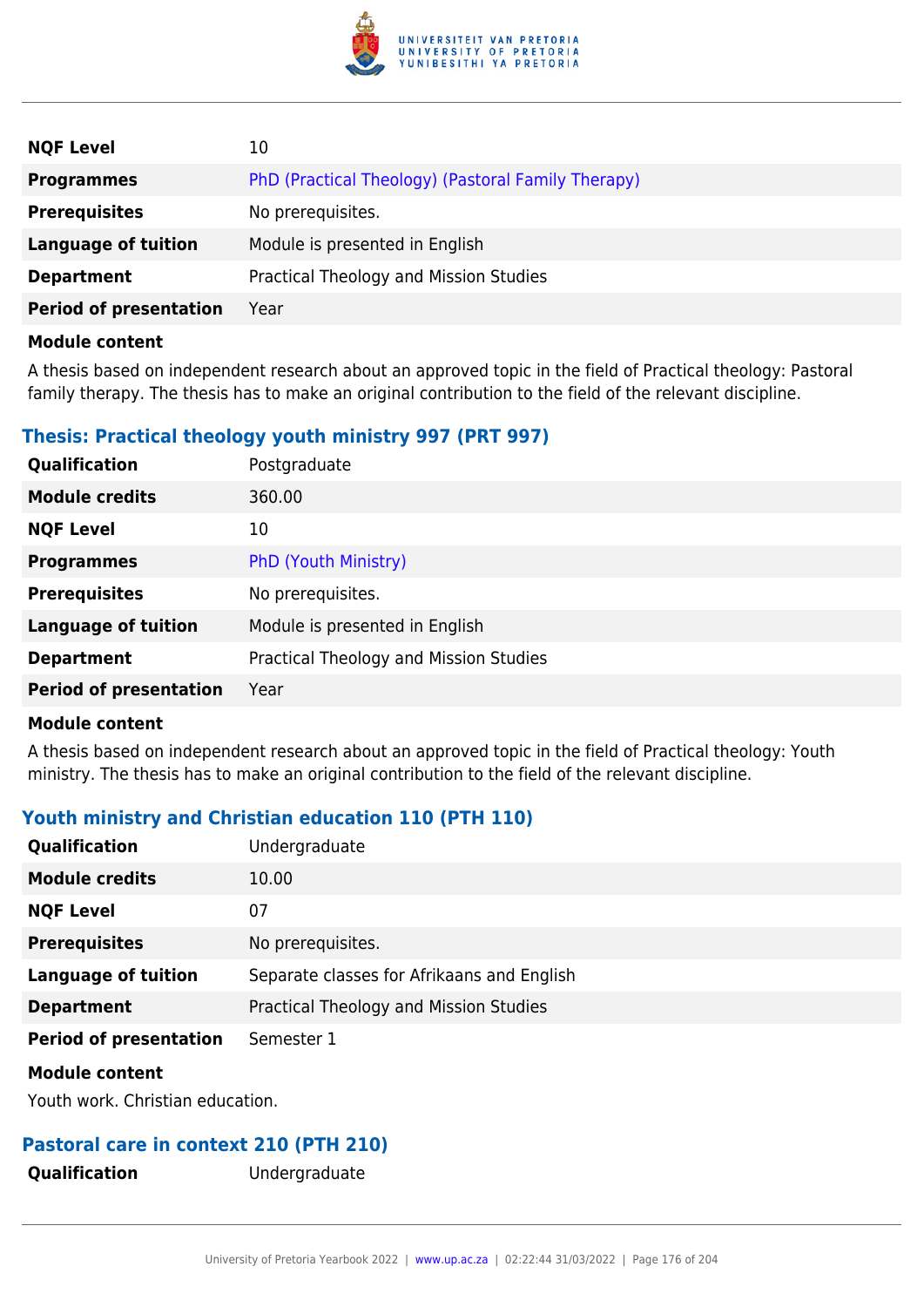

| <b>Module credits</b>         | 10.00                                      |
|-------------------------------|--------------------------------------------|
| <b>NQF Level</b>              | 07                                         |
| <b>Prerequisites</b>          | No prerequisites.                          |
| Language of tuition           | Separate classes for Afrikaans and English |
| <b>Department</b>             | Practical Theology and Mission Studies     |
| <b>Period of presentation</b> | Semester 1                                 |
| <b>Module content</b>         |                                            |

Pastoral care I. Context studies I.

# **Liturgy, homiletics and hymnology 220 (PTH 220)**

| Qualification                 | Undergraduate                              |
|-------------------------------|--------------------------------------------|
| <b>Module credits</b>         | 10.00                                      |
| <b>NQF Level</b>              | 06                                         |
| <b>Prerequisites</b>          | No prerequisites.                          |
| <b>Language of tuition</b>    | Separate classes for Afrikaans and English |
| <b>Department</b>             | Practical Theology and Mission Studies     |
| <b>Period of presentation</b> | Semester 2                                 |
| .                             |                                            |

#### **Module content**

Liturgy and homiletics I. Hymnology and homiletics I.

# **Deaconate and community development 310 (PTH 310)**

| <b>Qualification</b>          | Undergraduate                              |
|-------------------------------|--------------------------------------------|
| <b>Module credits</b>         | 10.00                                      |
| <b>NQF Level</b>              | 07                                         |
| <b>Prerequisites</b>          | <b>PTH 210</b>                             |
| <b>Language of tuition</b>    | Separate classes for Afrikaans and English |
| <b>Department</b>             | Practical Theology and Mission Studies     |
| <b>Period of presentation</b> | Semester 1                                 |
| <b>Module content</b>         |                                            |

Pastoral Care II. Context Studies II.

# **Pastoral counselling 320 (PTH 320)**

| <b>Qualification</b>  | Undergraduate |
|-----------------------|---------------|
| <b>Module credits</b> | 10.00         |
| <b>NQF Level</b>      | 07            |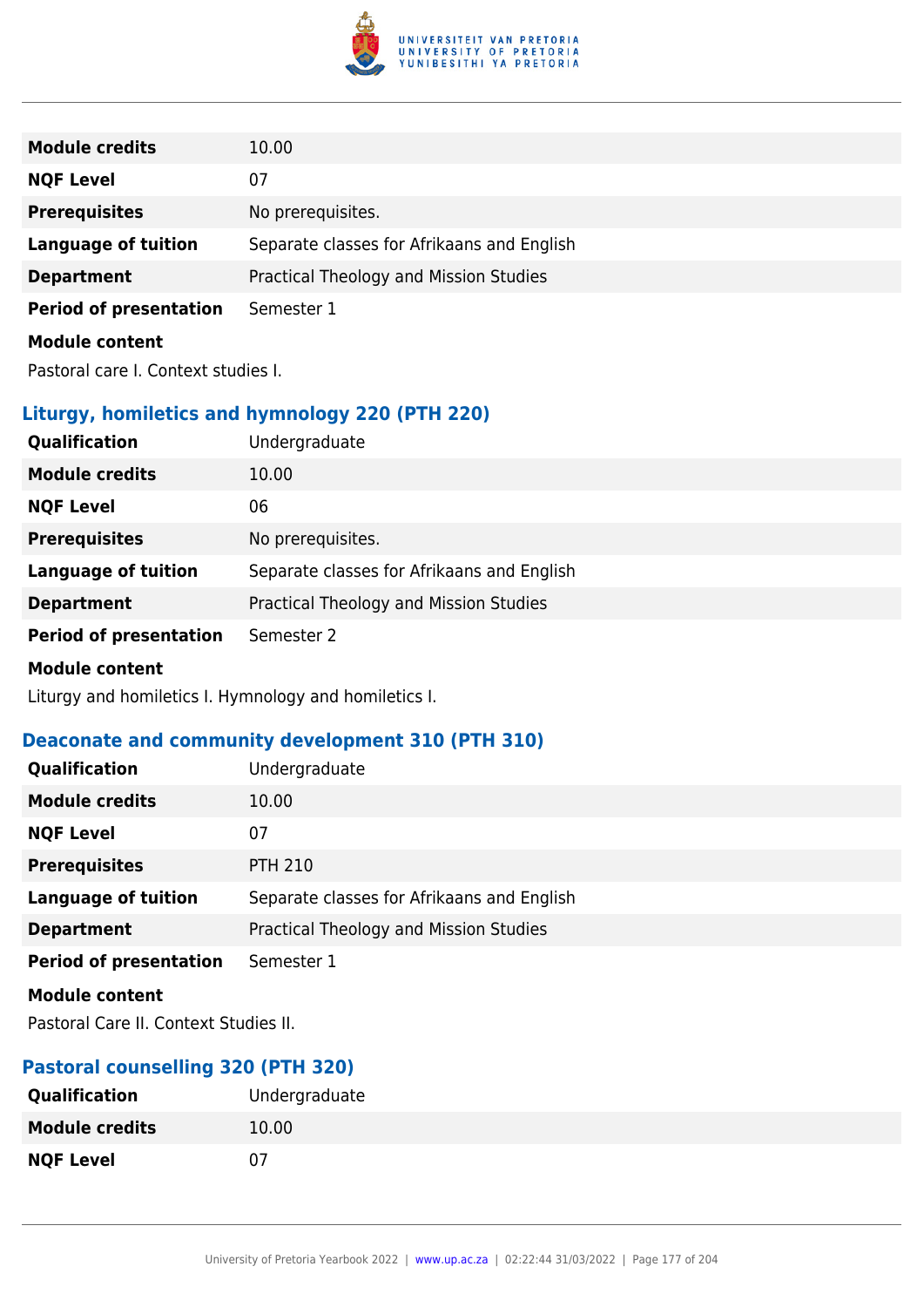

| <b>Prerequisites</b>          | <b>PTH 220</b>                             |
|-------------------------------|--------------------------------------------|
| Language of tuition           | Separate classes for Afrikaans and English |
| <b>Department</b>             | Practical Theology and Mission Studies     |
| <b>Period of presentation</b> | Semester 2                                 |

Pastoral Counselling I. Liturgy and Homiletics II.

# **Pastoral care 214 (PTL 214)**

| Qualification                 | Undergraduate                          |
|-------------------------------|----------------------------------------|
| <b>Module credits</b>         | 10.00                                  |
| <b>NQF Level</b>              | 06                                     |
| <b>Prerequisites</b>          | <b>PTL 114</b>                         |
| <b>Language of tuition</b>    | Module is presented in English         |
| <b>Department</b>             | Practical Theology and Mission Studies |
| <b>Period of presentation</b> | Semester 1                             |
| <b>Module content</b>         |                                        |

Pastoral care I. Context studies I.

# **Word ministry and worship 224 (PTL 224)**

| Qualification                 | Undergraduate                          |
|-------------------------------|----------------------------------------|
| <b>Module credits</b>         | 10.00                                  |
| <b>NQF Level</b>              | 06                                     |
| <b>Prerequisites</b>          | <b>PTL 214</b>                         |
| <b>Language of tuition</b>    | Module is presented in English         |
| <b>Department</b>             | Practical Theology and Mission Studies |
| <b>Period of presentation</b> | Semester 2                             |
| <b>Module content</b>         |                                        |

Liturgy and homiletics I. Hymnology and homiletics I.

# **Deaconate and community development 314 (PTL 314)**

| Qualification              | Undergraduate                  |
|----------------------------|--------------------------------|
| <b>Module credits</b>      | 10.00                          |
| <b>NQF Level</b>           | 06                             |
| <b>Prerequisites</b>       | <b>PTL 214</b>                 |
| <b>Language of tuition</b> | Module is presented in English |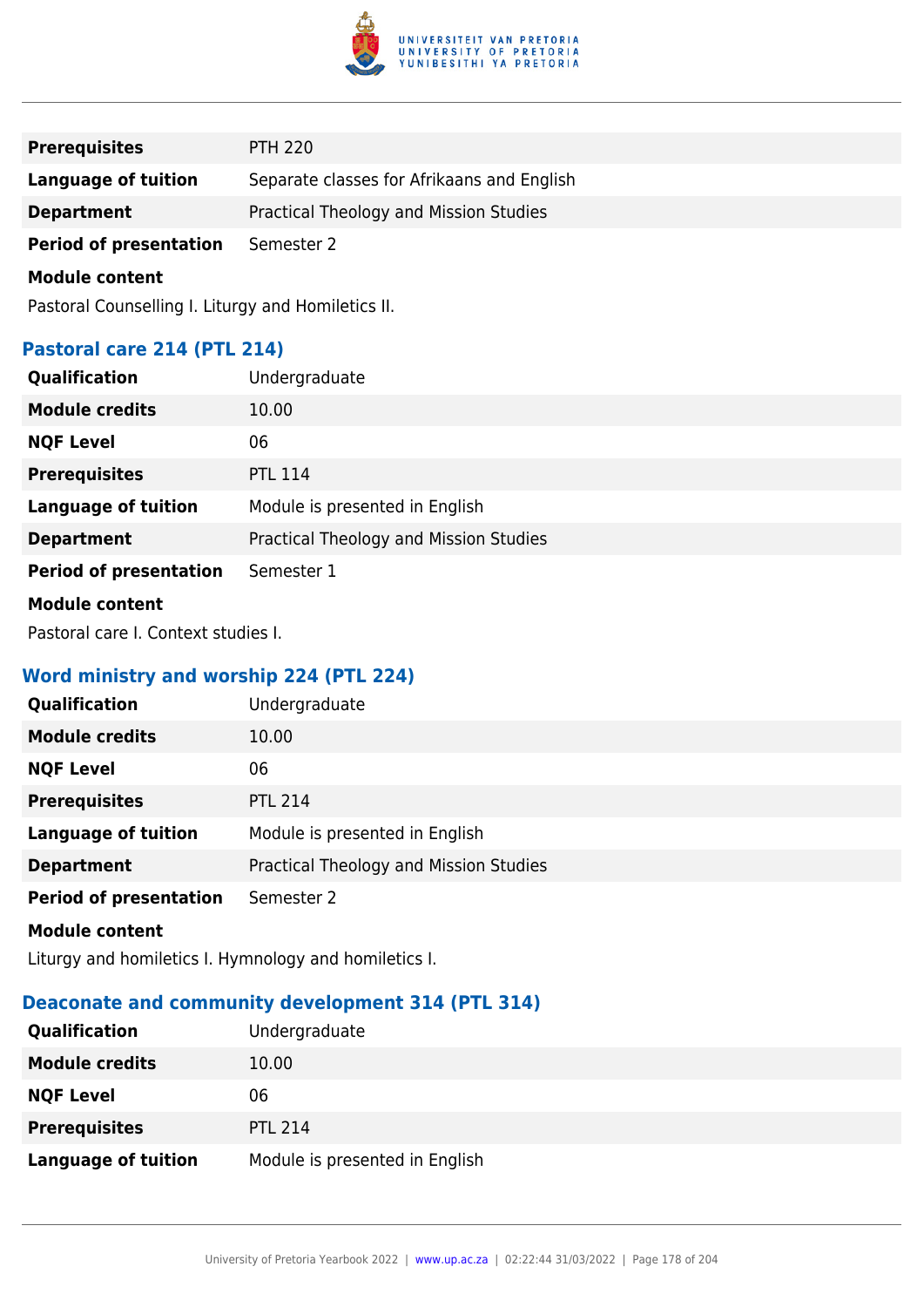

**Department** Practical Theology and Mission Studies

**Period of presentation** Semester 1

## **Module content**

Pastoral Care II. Context Studies II.

# **Pastoral counselling, liturgy and homiletics 324 (PTL 324)**

| Qualification                 | Undergraduate                          |
|-------------------------------|----------------------------------------|
| <b>Module credits</b>         | 10.00                                  |
| <b>NQF Level</b>              | 06                                     |
| <b>Prerequisites</b>          | <b>PTL 224</b>                         |
| <b>Language of tuition</b>    | Module is presented in English         |
| <b>Department</b>             | Practical Theology and Mission Studies |
| <b>Period of presentation</b> | Semester 2                             |
| <b>Module content</b>         |                                        |

Pastoral Counselling I. Liturgy and Homiletics II.

# **Theory of religion 110 (REL 110)**

| Qualification                 | Undergraduate                                                                                                                                                                                                                                                                             |
|-------------------------------|-------------------------------------------------------------------------------------------------------------------------------------------------------------------------------------------------------------------------------------------------------------------------------------------|
| <b>Module credits</b>         | 12.00                                                                                                                                                                                                                                                                                     |
| <b>NQF Level</b>              | 05                                                                                                                                                                                                                                                                                        |
| <b>Programmes</b>             | <b>BDiv</b><br><b>BA</b><br><b>BA (Fine Arts)</b><br><b>BA (Languages)</b><br><b>BA (Visual Studies)</b><br><b>BA</b> extended programme<br>BEd (Senior Phase and Further Education and Training Teaching)<br><b>BPolSci (International Studies)</b><br><b>BTh</b><br>Diploma in Theology |
| <b>Service modules</b>        | <b>Faculty of Education</b><br><b>Faculty of Humanities</b>                                                                                                                                                                                                                               |
| <b>Prerequisites</b>          | No prerequisites.                                                                                                                                                                                                                                                                         |
| <b>Contact time</b>           | 1 discussion class per week, 2 lectures per week, 2 tutorials per week                                                                                                                                                                                                                    |
| <b>Language of tuition</b>    | Module is presented in English                                                                                                                                                                                                                                                            |
| <b>Department</b>             | <b>Religion Studies</b>                                                                                                                                                                                                                                                                   |
| <b>Period of presentation</b> | Semester 1                                                                                                                                                                                                                                                                                |
|                               |                                                                                                                                                                                                                                                                                           |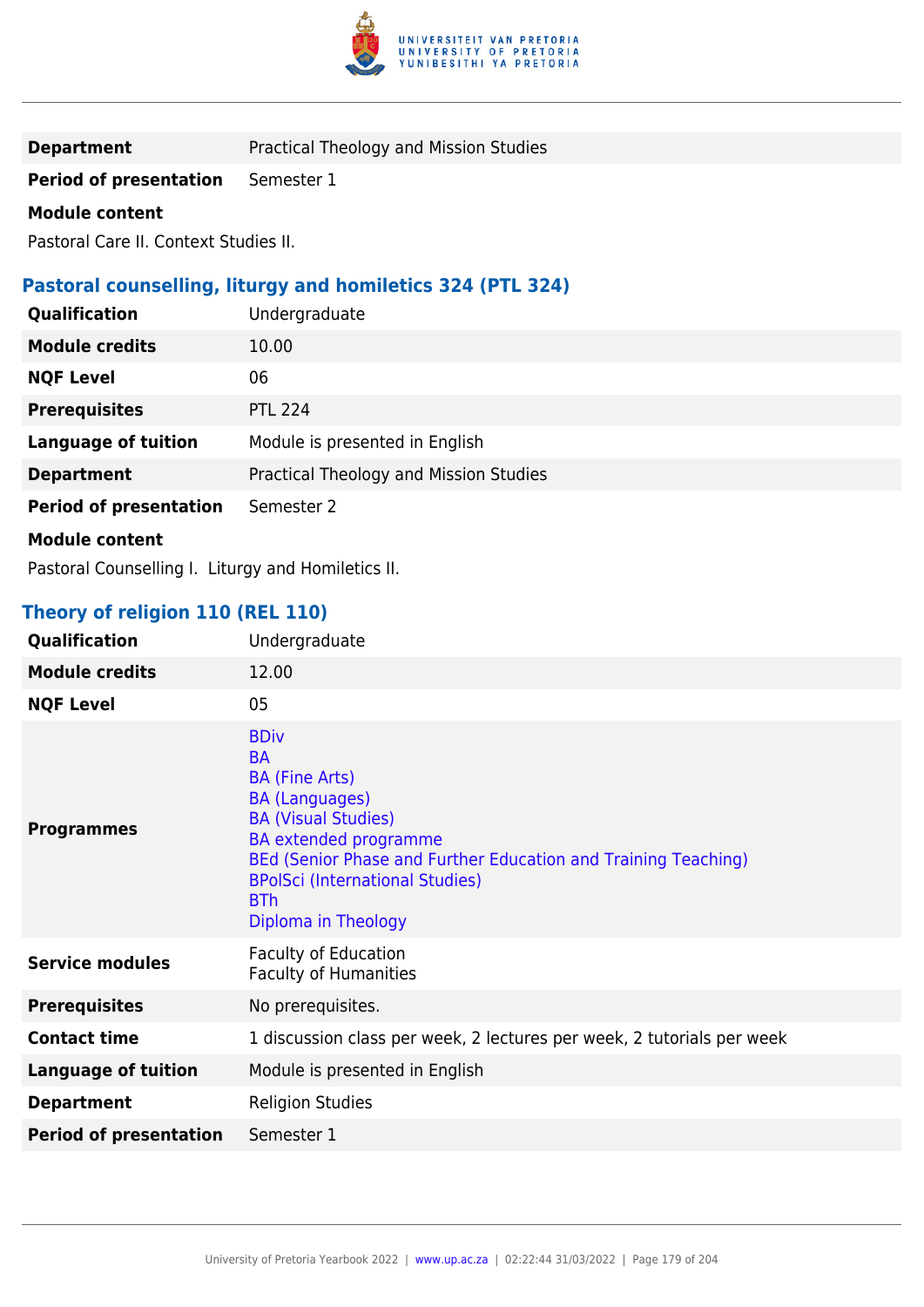

What is religion? The functions of religion. Studying religion. Perspectives on religion. Common concepts and key terms in various religions will be dealt with - also generic dimensions and aspects. The interdependence of religion, culture and society.

## **Kaleidoscope of religions 120 (REL 120)**

| Qualification                 | Undergraduate                                                                                                                                                                                                                                                                             |
|-------------------------------|-------------------------------------------------------------------------------------------------------------------------------------------------------------------------------------------------------------------------------------------------------------------------------------------|
| <b>Module credits</b>         | 12.00                                                                                                                                                                                                                                                                                     |
| <b>NQF Level</b>              | 05                                                                                                                                                                                                                                                                                        |
| <b>Programmes</b>             | <b>BDiv</b><br><b>BA</b><br><b>BA (Fine Arts)</b><br><b>BA (Languages)</b><br><b>BA (Visual Studies)</b><br><b>BA</b> extended programme<br>BEd (Senior Phase and Further Education and Training Teaching)<br><b>BPolSci (International Studies)</b><br><b>BTh</b><br>Diploma in Theology |
| <b>Service modules</b>        | <b>Faculty of Education</b><br><b>Faculty of Humanities</b>                                                                                                                                                                                                                               |
| <b>Prerequisites</b>          | No prerequisites.                                                                                                                                                                                                                                                                         |
| <b>Contact time</b>           | 1 discussion class per week, 2 lectures per week, 2 tutorials per week                                                                                                                                                                                                                    |
| <b>Language of tuition</b>    | Module is presented in English                                                                                                                                                                                                                                                            |
| <b>Department</b>             | <b>Religion Studies</b>                                                                                                                                                                                                                                                                   |
| <b>Period of presentation</b> | Semester 2                                                                                                                                                                                                                                                                                |

#### **Module content**

The occurrence of religion in societies. Types of religion. Primal religions. Christianity, Judaism, Islam. A variety of religions will be addressed: capita selecta will be made from Christianity; Hinduism; Buddhism; New Religions; New Age; main developments in the world and South Africa.

### **Dynamics of religion 210 (REL 210)**

| <b>Qualification</b>  | Undergraduate |
|-----------------------|---------------|
| <b>Module credits</b> | 20.00         |
| <b>NQF Level</b>      | 06            |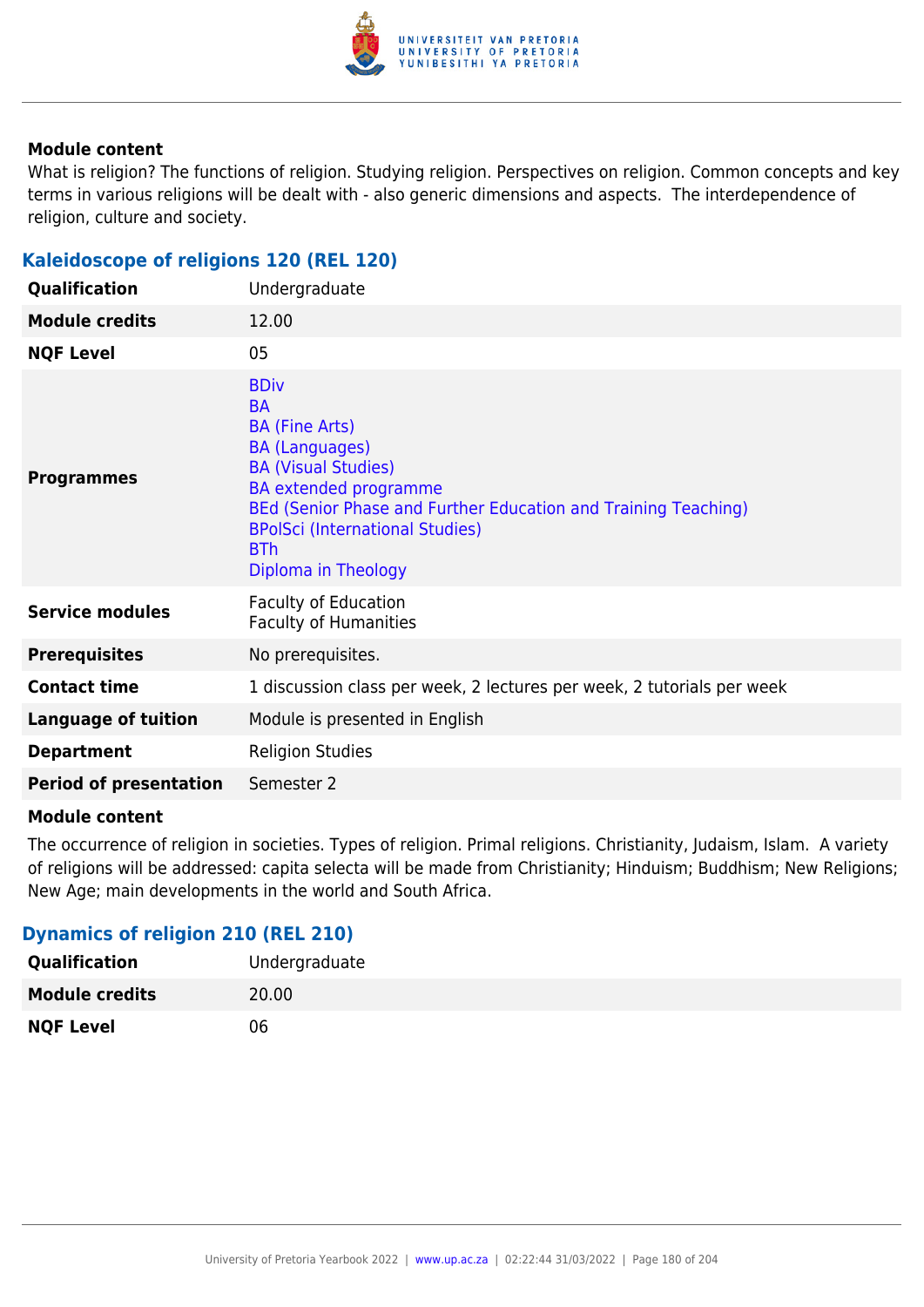

| <b>Programmes</b>             | <b>BDiv</b><br><b>BA</b><br><b>BA (Languages)</b><br><b>BA (Visual Studies)</b><br>BEd (Senior Phase and Further Education and Training Teaching)<br><b>BPolSci (International Studies)</b><br><b>BPolSci (Political Studies)</b><br><b>BTh</b><br>Diploma in Theology |
|-------------------------------|------------------------------------------------------------------------------------------------------------------------------------------------------------------------------------------------------------------------------------------------------------------------|
| <b>Service modules</b>        | <b>Faculty of Education</b><br><b>Faculty of Humanities</b>                                                                                                                                                                                                            |
| <b>Prerequisites</b>          | No prerequisites.                                                                                                                                                                                                                                                      |
| <b>Contact time</b>           | 2 lectures per week                                                                                                                                                                                                                                                    |
| <b>Language of tuition</b>    | Module is presented in English                                                                                                                                                                                                                                         |
| <b>Department</b>             | <b>Religion Studies</b>                                                                                                                                                                                                                                                |
| <b>Period of presentation</b> | Semester 1                                                                                                                                                                                                                                                             |

Investigating the method of Phenomenology as way of studying religions. Focussing on African Christianity and the phenomenon of African Independent Churches. Highlighting Prosperity Theology as phenomenon in Africa. Exploring the place of land, water and the city within religion in Africa

# **Ancient religions and health 220 (REL 220)**

| Qualification                 | Undergraduate                                                                                                                                                                                                                                   |
|-------------------------------|-------------------------------------------------------------------------------------------------------------------------------------------------------------------------------------------------------------------------------------------------|
| <b>Module credits</b>         | 20.00                                                                                                                                                                                                                                           |
| <b>NQF Level</b>              | 06                                                                                                                                                                                                                                              |
| <b>Programmes</b>             | <b>BDiv</b><br><b>BA</b><br><b>BA (Languages)</b><br><b>BA (Visual Studies)</b><br>BEd (Senior Phase and Further Education and Training Teaching)<br><b>BPolSci (International Studies)</b><br><b>BPolSci (Political Studies)</b><br><b>BTh</b> |
| <b>Service modules</b>        | <b>Faculty of Education</b><br><b>Faculty of Humanities</b>                                                                                                                                                                                     |
| <b>Prerequisites</b>          | No prerequisites.                                                                                                                                                                                                                               |
| <b>Contact time</b>           | 2 lectures per week                                                                                                                                                                                                                             |
| <b>Language of tuition</b>    | Module is presented in English                                                                                                                                                                                                                  |
| <b>Department</b>             | Theology and Religion Dean's Office                                                                                                                                                                                                             |
| <b>Period of presentation</b> | Semester 2                                                                                                                                                                                                                                      |
|                               |                                                                                                                                                                                                                                                 |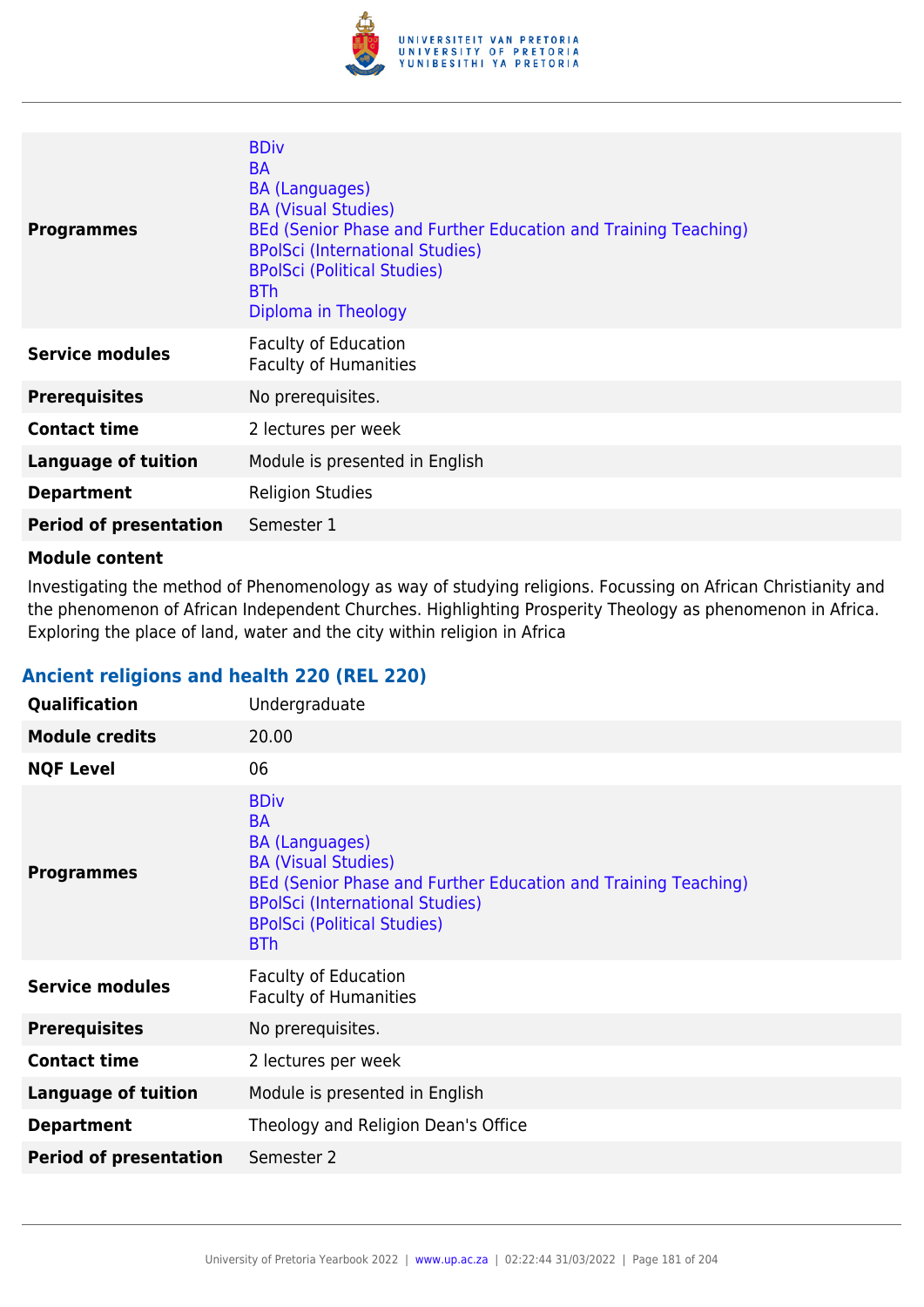

Ancient religions and Health:

Exploring ancient religions (Egyptian, Greek, Roman, Zoroastranism, Aztec, Inca and Mayan) and health. Exploring the San religious treatment of health matters. The relationship magic and religion is investigated.

# **Religion and culture 221 (REL 221)**

| Qualification                 | Undergraduate                                                                                                      |
|-------------------------------|--------------------------------------------------------------------------------------------------------------------|
| <b>Module credits</b>         | 20.00                                                                                                              |
| <b>NQF Level</b>              | 06                                                                                                                 |
| <b>Programmes</b>             | <b>BA</b><br><b>BA (Languages)</b><br><b>BPolSci (International Studies)</b><br><b>BPolSci (Political Studies)</b> |
| <b>Prerequisites</b>          | No prerequisites.                                                                                                  |
| <b>Contact time</b>           | 2 lectures per week                                                                                                |
| <b>Language of tuition</b>    | Module is presented in English                                                                                     |
| <b>Department</b>             | Theology and Religion Dean's Office                                                                                |
| <b>Period of presentation</b> | Semester 2                                                                                                         |

#### **Module content**

The relation Religion and Culture:

Central topics are inter religious Ethics and cultural sensitivity towards social taboos. Political and economic matters as interpreted form a religious perspective is investigated. Religion in the education system is addressed.

## **Material religion 310 (REL 310)**

| Qualification              | Undergraduate                                                                                                                                                                                             |
|----------------------------|-----------------------------------------------------------------------------------------------------------------------------------------------------------------------------------------------------------|
| <b>Module credits</b>      | 30.00                                                                                                                                                                                                     |
| <b>NQF Level</b>           | 07                                                                                                                                                                                                        |
| <b>Programmes</b>          | <b>BDiv</b><br><b>BA (Visual Studies)</b><br>BEd (Senior Phase and Further Education and Training Teaching)<br><b>BPolSci (International Studies)</b><br><b>BPolSci (Political Studies)</b><br><b>BTh</b> |
| <b>Service modules</b>     | <b>Faculty of Education</b><br><b>Faculty of Humanities</b>                                                                                                                                               |
| <b>Prerequisites</b>       | No prerequisites.                                                                                                                                                                                         |
| <b>Contact time</b>        | 2 lectures per week                                                                                                                                                                                       |
| <b>Language of tuition</b> | Module is presented in English                                                                                                                                                                            |
|                            |                                                                                                                                                                                                           |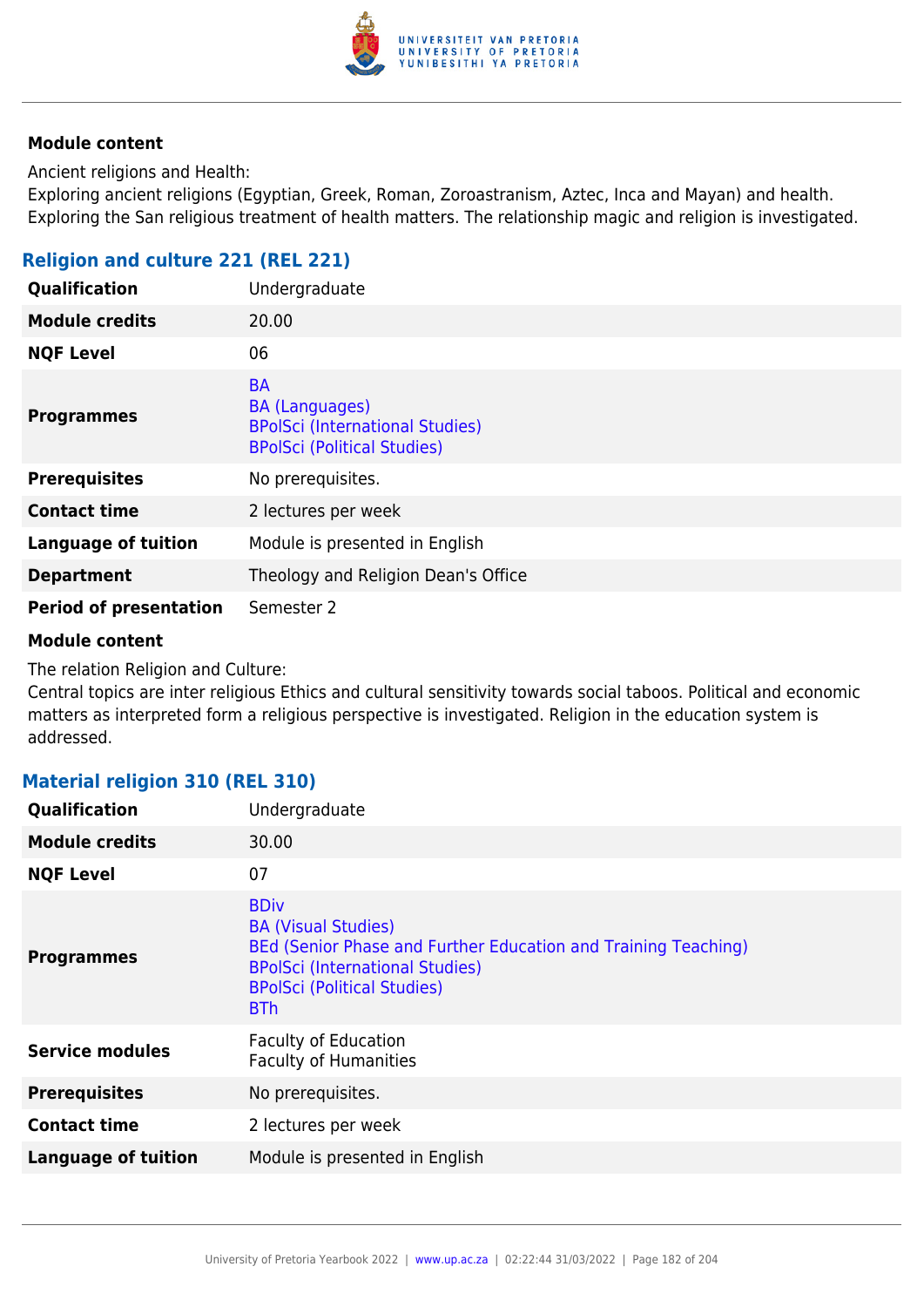

#### **Module content**

The function of myths and rites in current society is investigated. The relation between religion and art is explored. The place and function of music in religion is investigated. The way in which holy texts are interpreted (scriptural reasoning) within different religions is explored.

### **Sociology of religion 320 (REL 320)**

| Undergraduate                                                                                                                                                                                                          |
|------------------------------------------------------------------------------------------------------------------------------------------------------------------------------------------------------------------------|
| 30.00                                                                                                                                                                                                                  |
| 07                                                                                                                                                                                                                     |
| <b>BDiv</b><br><b>BA</b><br><b>BA (Visual Studies)</b><br>BEd (Senior Phase and Further Education and Training Teaching)<br><b>BPolSci (International Studies)</b><br><b>BPolSci (Political Studies)</b><br><b>BTh</b> |
| <b>Faculty of Education</b><br><b>Faculty of Humanities</b>                                                                                                                                                            |
| No prerequisites.                                                                                                                                                                                                      |
| 2 lectures per week                                                                                                                                                                                                    |
| Module is presented in English                                                                                                                                                                                         |
| Theology and Religion Dean's Office                                                                                                                                                                                    |
| Semester 2                                                                                                                                                                                                             |
|                                                                                                                                                                                                                        |

#### **Module content**

The following social themes are addressed: Religion and Media; Religion and Ecology; Religion and Xenophobia; Religion and Homophobia; Religion and Violence; Religion and Gender equality; the possibility of Inter-religious dialogue.

### **Introduction to the study of religion 120 (RSM 120)**

| Qualification              | Undergraduate                             |
|----------------------------|-------------------------------------------|
| <b>Module credits</b>      | 10.00                                     |
| <b>NQF Level</b>           | 05                                        |
| <b>Programmes</b>          | Diploma in Theology                       |
| <b>Prerequisites</b>       | No prerequisites.                         |
| <b>Contact time</b>        | 2 lectures per week, 2 tutorials per week |
| <b>Language of tuition</b> | Module is presented in English            |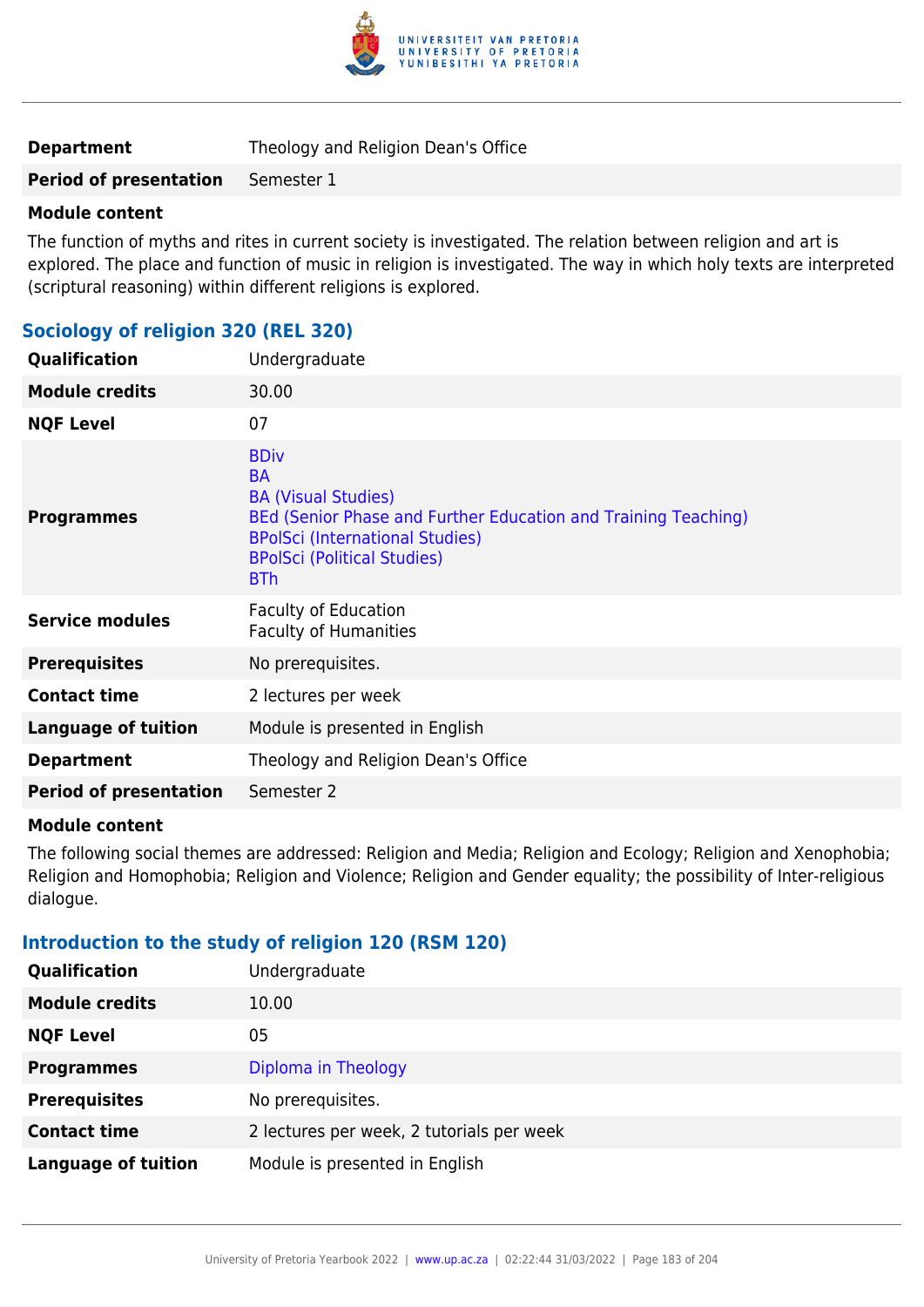

| <b>Department</b> | <b>Religion Studies</b> |
|-------------------|-------------------------|
|-------------------|-------------------------|

#### **Module content**

What is religion? The functions of religion. Methods of studying religion. Perspectives on the origin of religion. Common concepts and key terms in various religions will be dealt with - also generic dimensions and aspects. The interdependence of religion, culture and society.

# **Introduction to the study of religion 121 (RSM 121)**

| Qualification                 | Undergraduate                             |
|-------------------------------|-------------------------------------------|
| <b>Module credits</b>         | 10.00                                     |
| <b>NQF Level</b>              | 05                                        |
| <b>Programmes</b>             | <b>BTh</b>                                |
| <b>Prerequisites</b>          | No prerequisites.                         |
| <b>Contact time</b>           | 2 lectures per week, 2 tutorials per week |
| <b>Language of tuition</b>    | Module is presented in English            |
| <b>Department</b>             | <b>Religion Studies</b>                   |
| <b>Period of presentation</b> | Semester 2                                |

#### **Module content**

What is religion? The functions of religion. Methods of studying religion. Perspectives on the origin of religion. Common concepts and key terms in various religions will be dealt with - also generic dimensions and aspects. The interdependence of religion, culture and society.

## **Introduction to the study of religion 122 (RSM 122)**

| Qualification                 | Undergraduate                             |
|-------------------------------|-------------------------------------------|
| <b>Module credits</b>         | 10.00                                     |
| <b>NQF Level</b>              | 05                                        |
| <b>Programmes</b>             | <b>BDiv</b>                               |
| <b>Prerequisites</b>          | No prerequisites.                         |
| <b>Contact time</b>           | 2 lectures per week, 2 tutorials per week |
| <b>Language of tuition</b>    | Module is presented in English            |
| <b>Department</b>             | <b>Religion Studies</b>                   |
| <b>Period of presentation</b> | Semester 2                                |

### **Module content**

What is religion? The functions of religion. Methods of studying religion. Perspectives on the origin of religion. Common concepts and key terms in various religions will be dealt with - also generic dimensions and aspects. The interdependence of religion, culture and society.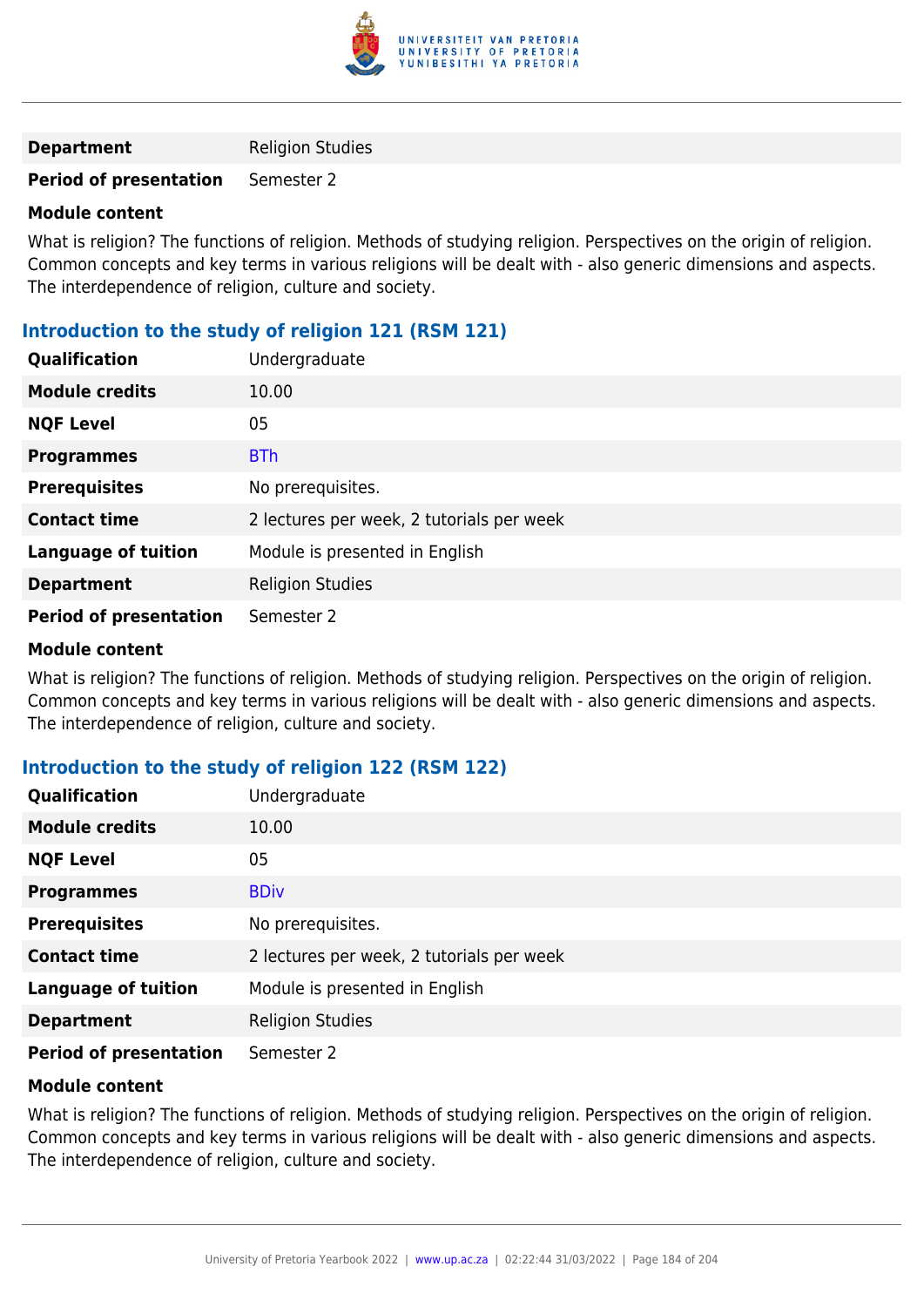

# **Introduction, key concepts and topics in missiology 210 (RSM 210)**

| Qualification                 | Undergraduate                  |
|-------------------------------|--------------------------------|
| <b>Module credits</b>         | 10.00                          |
| <b>NQF Level</b>              | 06                             |
| <b>Programmes</b>             | Diploma in Theology            |
| <b>Prerequisites</b>          | No prerequisites.              |
| <b>Contact time</b>           | 2 lectures per week            |
| <b>Language of tuition</b>    | Module is presented in English |
| <b>Department</b>             | <b>Religion Studies</b>        |
| <b>Period of presentation</b> | Semester 1                     |
| <b>Module content</b>         |                                |

Introduction to mission studies, Church and mission and missional leadership.

## **Key concepts and topics in missiology 211 (RSM 211)**

| Qualification                 | Undergraduate                  |
|-------------------------------|--------------------------------|
| <b>Module credits</b>         | 10.00                          |
| <b>NQF Level</b>              | 06                             |
| <b>Programmes</b>             | <b>BTh</b>                     |
| <b>Prerequisites</b>          | No prerequisites.              |
| <b>Contact time</b>           | 2 lectures per week            |
| <b>Language of tuition</b>    | Module is presented in English |
| <b>Department</b>             | <b>Religion Studies</b>        |
| <b>Period of presentation</b> | Semester 1                     |
|                               |                                |

#### **Module content**

Church, mission and leadership.

# **Key concepts and topics in missiology 212 (RSM 212)**

| <b>Qualification</b>       | Undergraduate                              |
|----------------------------|--------------------------------------------|
| <b>Module credits</b>      | 10.00                                      |
| <b>NQF Level</b>           | 06                                         |
| <b>Programmes</b>          | <b>BDiv</b>                                |
| <b>Prerequisites</b>       | No prerequisites.                          |
| <b>Contact time</b>        | 2 lectures per week                        |
| <b>Language of tuition</b> | Separate classes for Afrikaans and English |
| <b>Department</b>          | <b>Religion Studies</b>                    |
|                            |                                            |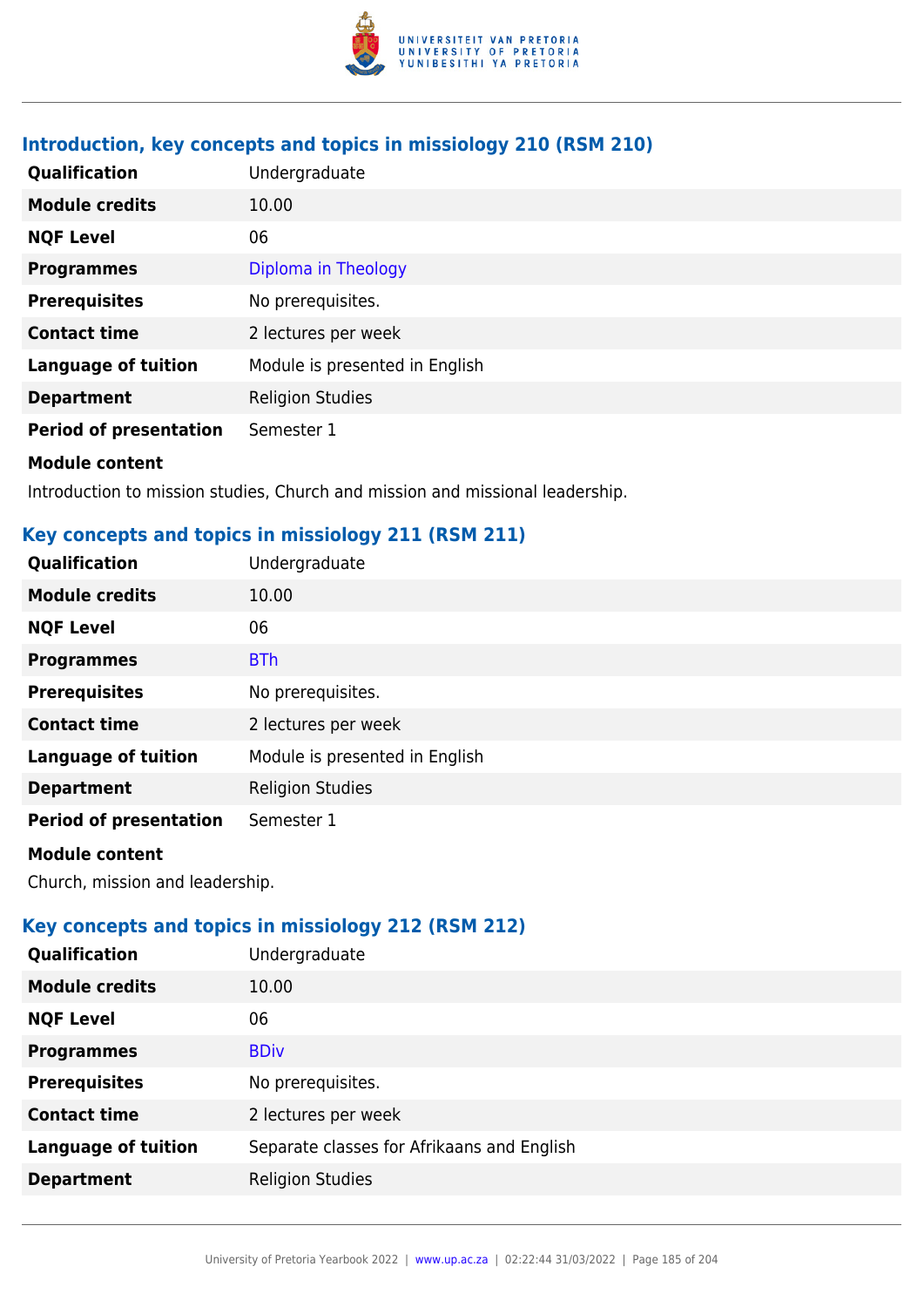

#### **Module content**

Church, mission and leadership.

# **Theologies of the South 220 (RSM 220)**

| Qualification                 | Undergraduate                  |
|-------------------------------|--------------------------------|
| <b>Module credits</b>         | 10.00                          |
| <b>NQF Level</b>              | 06                             |
| <b>Programmes</b>             | Diploma in Theology            |
| <b>Prerequisites</b>          | No prerequisites.              |
| <b>Contact time</b>           | 2 lectures per week            |
| <b>Language of tuition</b>    | Module is presented in English |
| <b>Department</b>             | <b>Religion Studies</b>        |
| <b>Period of presentation</b> | Semester 2                     |
|                               |                                |

### **Module content**

An understanding of hybrid forms of Christianity, especially in Africa.

# **Theologies of the South 221 (RSM 221)**

| Qualification                 | Undergraduate                  |
|-------------------------------|--------------------------------|
| <b>Module credits</b>         | 10.00                          |
| <b>NQF Level</b>              | 06                             |
| <b>Programmes</b>             | <b>BTh</b>                     |
| <b>Prerequisites</b>          | No prerequisites.              |
| <b>Contact time</b>           | 2 lectures per week            |
| <b>Language of tuition</b>    | Module is presented in English |
| <b>Department</b>             | <b>Religion Studies</b>        |
| <b>Period of presentation</b> | Semester 2                     |

#### **Module content**

An understanding of hybrid forms of Christianity, especially in Africa.

## **Theologies of the South 222 (RSM 222)**

| Qualification         | Undergraduate |
|-----------------------|---------------|
| <b>Module credits</b> | 10.00         |
| <b>NQF Level</b>      | 06            |
| <b>Programmes</b>     | <b>BDiv</b>   |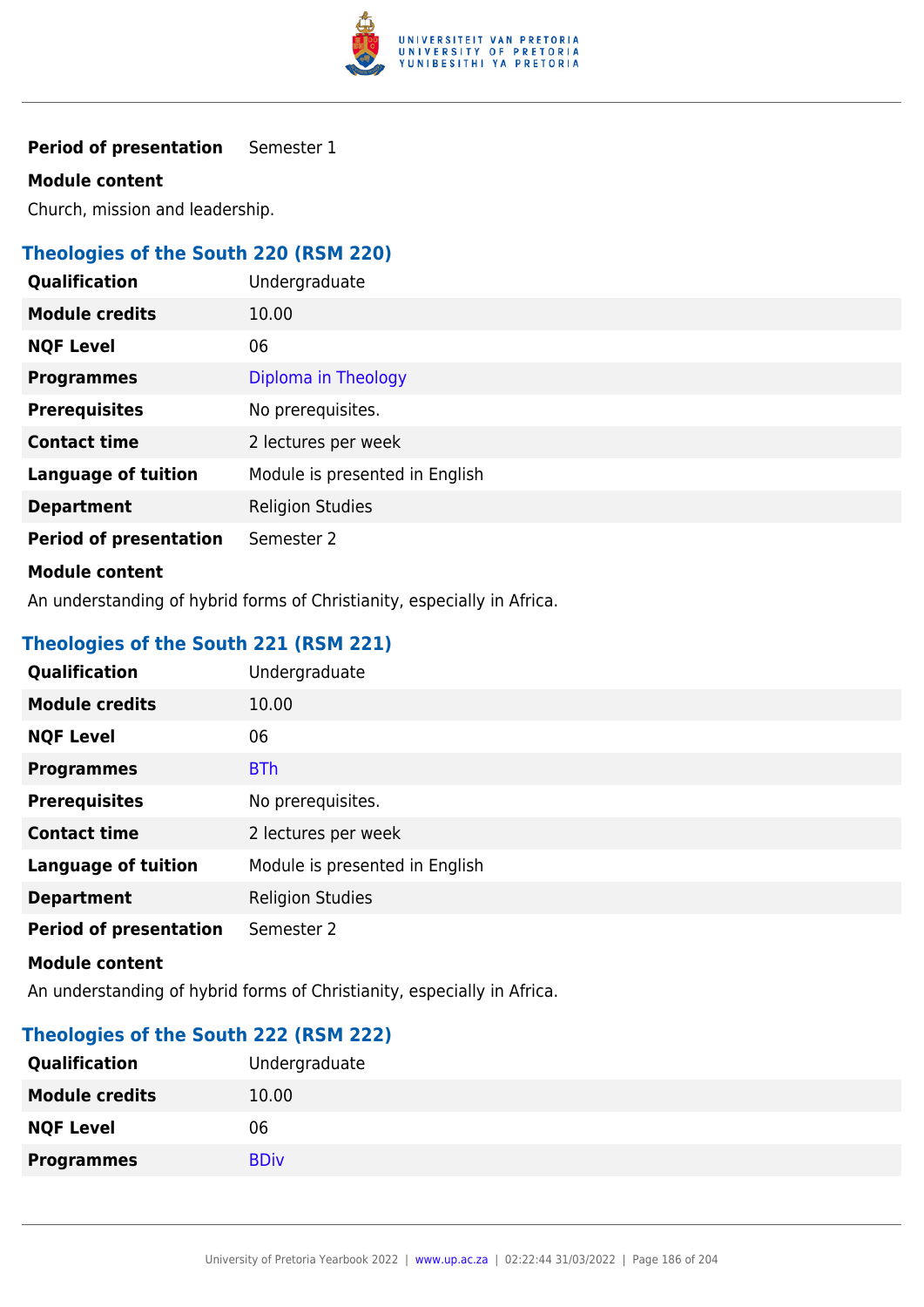

| <b>Prerequisites</b>          | No prerequisites.                          |
|-------------------------------|--------------------------------------------|
| <b>Contact time</b>           | 2 lectures per week                        |
| Language of tuition           | Separate classes for Afrikaans and English |
| <b>Department</b>             | <b>Religion Studies</b>                    |
| <b>Period of presentation</b> | Semester 2                                 |

An understanding of hybrid forms of Christianity, especially in Africa.

# **Mission in practice 310 (RSM 310)**

| <b>Module credits</b><br>10.00<br><b>NQF Level</b><br>06<br>Diploma in Theology<br><b>Programmes</b><br><b>Prerequisites</b><br>No prerequisites.<br><b>Contact time</b><br>2 lectures per week<br><b>Language of tuition</b><br>Module is presented in English<br><b>Religion Studies</b><br><b>Department</b><br><b>Period of presentation</b><br>Semester 1<br><b>Module content</b> | Qualification | Undergraduate |
|-----------------------------------------------------------------------------------------------------------------------------------------------------------------------------------------------------------------------------------------------------------------------------------------------------------------------------------------------------------------------------------------|---------------|---------------|
|                                                                                                                                                                                                                                                                                                                                                                                         |               |               |
|                                                                                                                                                                                                                                                                                                                                                                                         |               |               |
|                                                                                                                                                                                                                                                                                                                                                                                         |               |               |
|                                                                                                                                                                                                                                                                                                                                                                                         |               |               |
|                                                                                                                                                                                                                                                                                                                                                                                         |               |               |
|                                                                                                                                                                                                                                                                                                                                                                                         |               |               |
|                                                                                                                                                                                                                                                                                                                                                                                         |               |               |
|                                                                                                                                                                                                                                                                                                                                                                                         |               |               |
|                                                                                                                                                                                                                                                                                                                                                                                         |               |               |

Missional ecclesiology and community engagement.

## **Mission in practice 311 (RSM 311)**

| <b>Qualification</b>          | Undergraduate                  |
|-------------------------------|--------------------------------|
| <b>Module credits</b>         | 10.00                          |
| <b>NQF Level</b>              | 07                             |
| <b>Programmes</b>             | <b>BTh</b>                     |
| <b>Prerequisites</b>          | No prerequisites.              |
| <b>Contact time</b>           | 2 lectures per week            |
| <b>Language of tuition</b>    | Module is presented in English |
| <b>Department</b>             | <b>Religion Studies</b>        |
| <b>Period of presentation</b> | Semester 1                     |

#### **Module content**

Missional ecclesiology and community engagement.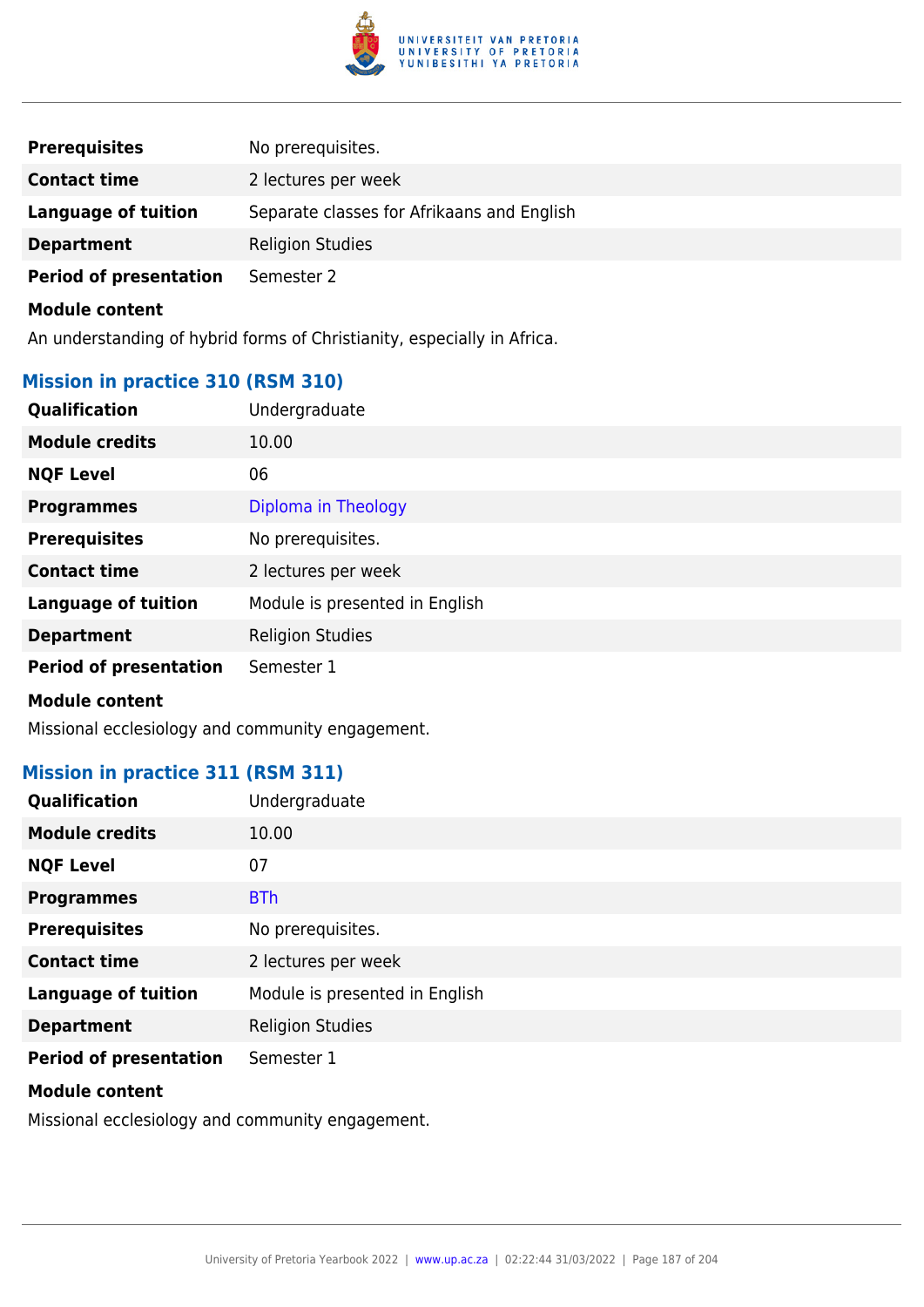

# **Mission in practice 312 (RSM 312)**

| Qualification                 | Undergraduate                              |
|-------------------------------|--------------------------------------------|
| <b>Module credits</b>         | 10.00                                      |
| <b>NQF Level</b>              | 07                                         |
| <b>Programmes</b>             | <b>BDiv</b>                                |
| <b>Prerequisites</b>          | No prerequisites.                          |
| <b>Contact time</b>           | 2 lectures per week                        |
| <b>Language of tuition</b>    | Separate classes for Afrikaans and English |
| <b>Department</b>             | Practical Theology and Mission Studies     |
| <b>Period of presentation</b> | Semester 1                                 |
| <b>Module content</b>         |                                            |

Missional ecclesiology and community engagement.

# **Church planting 320 (RSM 320)**

| Qualification                 | Undergraduate                  |
|-------------------------------|--------------------------------|
| <b>Module credits</b>         | 10.00                          |
| <b>NQF Level</b>              | 06                             |
| <b>Programmes</b>             | Diploma in Theology            |
| <b>Prerequisites</b>          | No prerequisites.              |
| <b>Contact time</b>           | 2 lectures per week            |
| <b>Language of tuition</b>    | Module is presented in English |
| <b>Department</b>             | <b>Religion Studies</b>        |
| <b>Period of presentation</b> | Semester 2                     |

### **Module content**

Church pioneering and leadership. Establishing new faith communities.

# **Church planting 321 (RSM 321)**

| <b>Qualification</b>       | Undergraduate                  |
|----------------------------|--------------------------------|
| <b>Module credits</b>      | 10.00                          |
| <b>NQF Level</b>           | 07                             |
| <b>Programmes</b>          | <b>BTh</b>                     |
| <b>Prerequisites</b>       | No prerequisites.              |
| <b>Contact time</b>        | 2 lectures per week            |
| <b>Language of tuition</b> | Module is presented in English |
| <b>Department</b>          | <b>Religion Studies</b>        |
|                            |                                |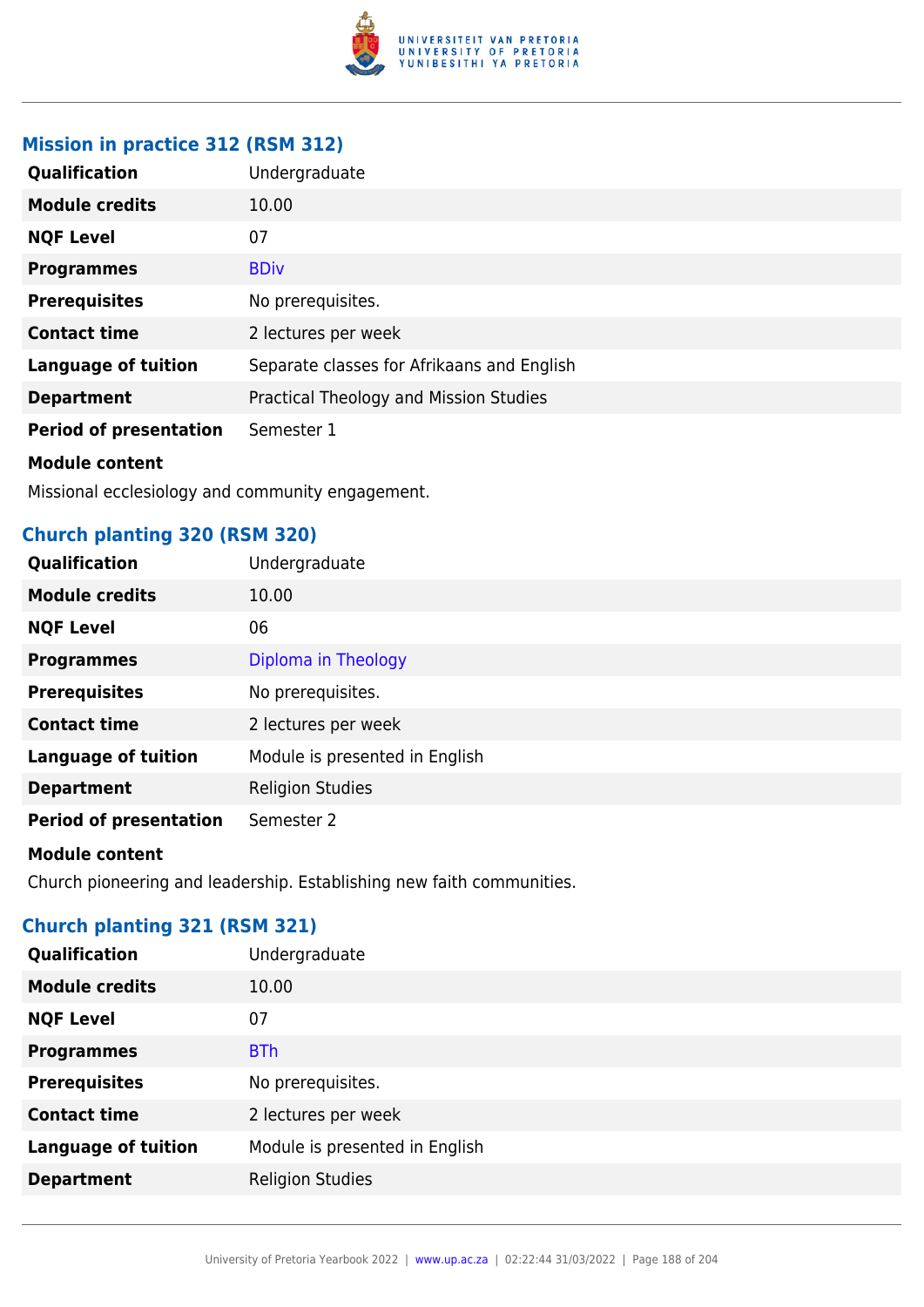

# **Module content**

Church pioneering and leadership. Establishing new faith communities.

# **Church planting 322 (RSM 322)**

| Qualification                 | Undergraduate                              |
|-------------------------------|--------------------------------------------|
| <b>Module credits</b>         | 10.00                                      |
| <b>NQF Level</b>              | 07                                         |
| <b>Programmes</b>             | <b>BDiv</b>                                |
| <b>Prerequisites</b>          | No prerequisites.                          |
| <b>Contact time</b>           | 2 lectures per week                        |
| <b>Language of tuition</b>    | Separate classes for Afrikaans and English |
| <b>Department</b>             | Practical Theology and Mission Studies     |
| <b>Period of presentation</b> | Semester 2                                 |
|                               |                                            |

### **Module content**

Church pioneering and leadership. Establishing new faith communities.

# **Missional ecclesiology in contemporary context 422 (RSM 422)**

| <b>Qualification</b>          | Undergraduate                              |
|-------------------------------|--------------------------------------------|
| <b>Module credits</b>         | 10.00                                      |
| <b>NQF Level</b>              | 08                                         |
| <b>Programmes</b>             | <b>BDiv</b>                                |
| <b>Prerequisites</b>          | No prerequisites.                          |
| <b>Contact time</b>           | 2 lectures per week                        |
| <b>Language of tuition</b>    | Separate classes for Afrikaans and English |
| <b>Department</b>             | Practical Theology and Mission Studies     |
| <b>Period of presentation</b> | Semester 2                                 |

#### **Module content**

Context sensitive existence of the church.

## **Faith and stories 110 (SHT 110)**

| <b>Qualification</b>  | Undergraduate       |
|-----------------------|---------------------|
| <b>Module credits</b> | 10.00               |
| <b>NQF Level</b>      | 05                  |
| <b>Programmes</b>     | Diploma in Theology |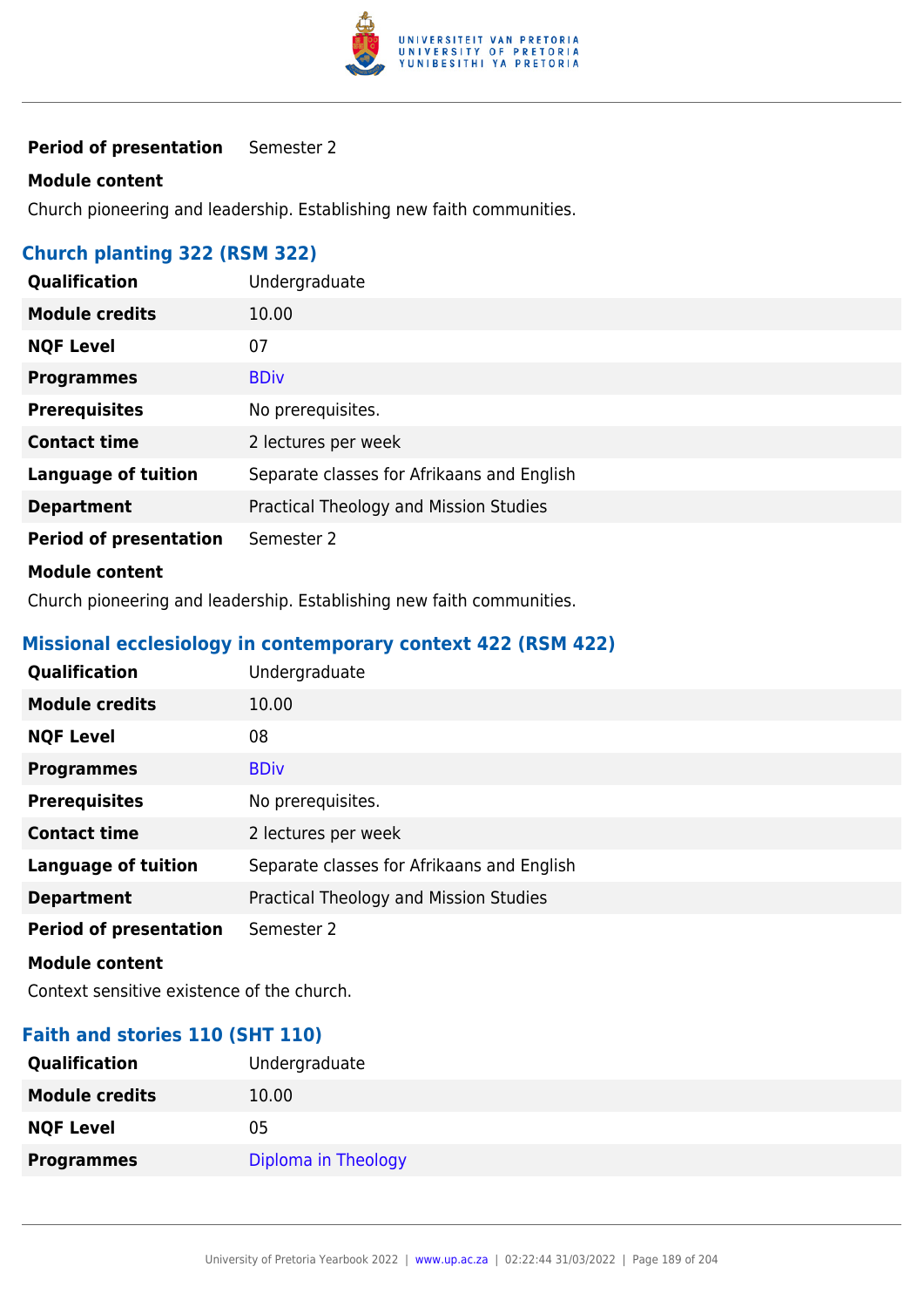

| <b>Prerequisites</b>          | No prerequisites.                         |
|-------------------------------|-------------------------------------------|
| <b>Contact time</b>           | 2 lectures per week, 2 tutorials per week |
| Language of tuition           | Module is presented in English            |
| <b>Department</b>             | Systematic and Historical Theology        |
| <b>Period of presentation</b> | Semester 1                                |

Overview and introduction to the disciplines within the field of theological studies.

# **Faith and stories 111 (SHT 111)**

| Qualification                 | Undergraduate                             |
|-------------------------------|-------------------------------------------|
| <b>Module credits</b>         | 10.00                                     |
| <b>NQF Level</b>              | 05                                        |
| <b>Programmes</b>             | <b>BTh</b>                                |
| <b>Prerequisites</b>          | No prerequisites.                         |
| <b>Contact time</b>           | 2 lectures per week, 2 tutorials per week |
| <b>Language of tuition</b>    | Module is presented in English            |
| <b>Department</b>             | Systematic and Historical Theology        |
| <b>Period of presentation</b> | Semester 1                                |
| <b>Module content</b>         |                                           |

Overview and introduction to the disciplines within the field of theological studies.

# **Faith and stories 112 (SHT 112)**

| <b>Qualification</b>          | Undergraduate                             |
|-------------------------------|-------------------------------------------|
| <b>Module credits</b>         | 10.00                                     |
| <b>NQF Level</b>              | 05                                        |
| <b>Programmes</b>             | <b>BDiv</b>                               |
| <b>Prerequisites</b>          | No prerequisites.                         |
| <b>Contact time</b>           | 2 lectures per week, 2 tutorials per week |
| <b>Language of tuition</b>    | Module is presented in English            |
| <b>Department</b>             | Systematic and Historical Theology        |
| <b>Period of presentation</b> | Semester 1                                |

#### **Module content**

Overview and introduction to the disciplines within the field of theological studies.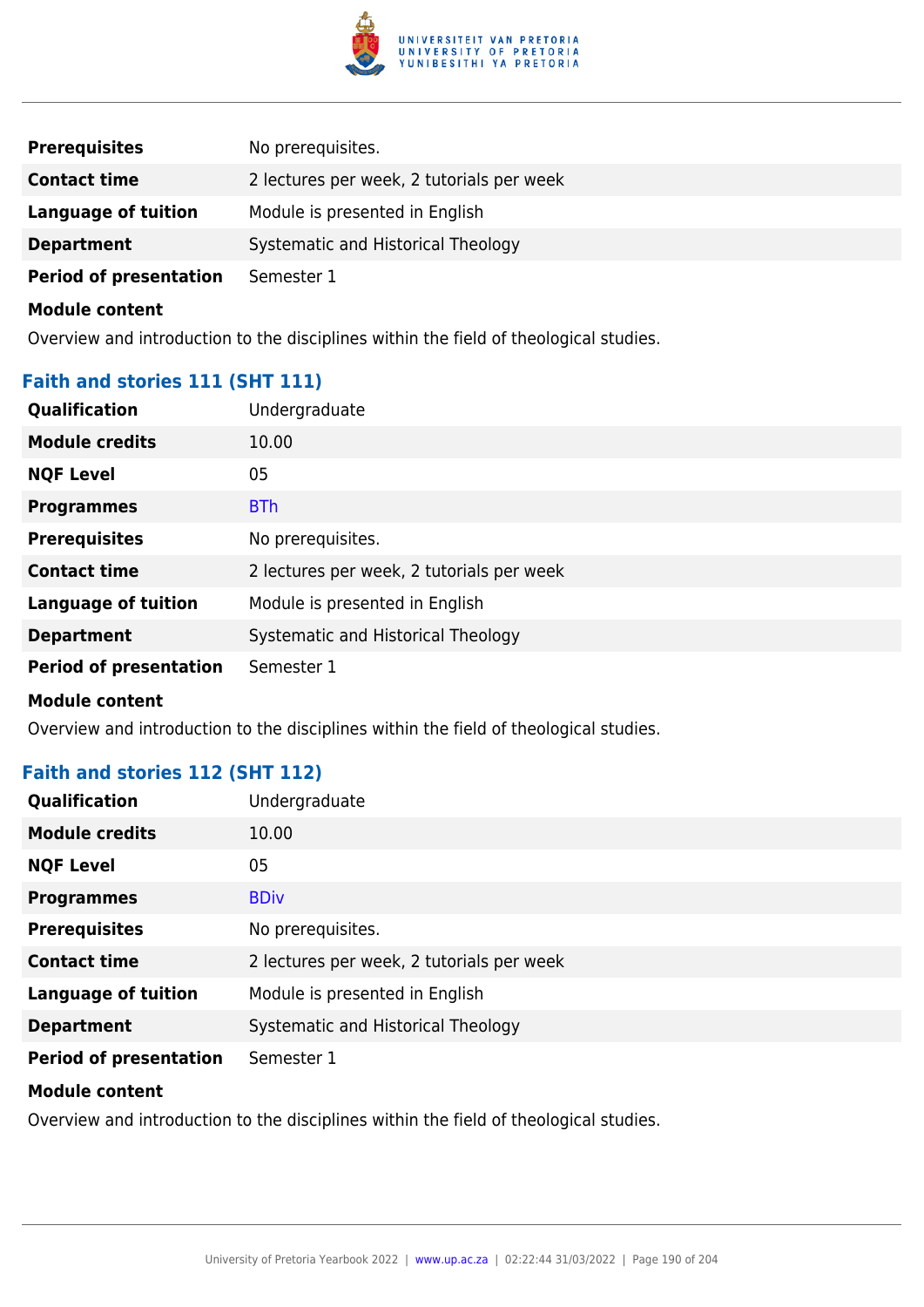

# **History of Christianity in Southern Africa 120 (SHT 120)**

| Qualification                 | Undergraduate                             |
|-------------------------------|-------------------------------------------|
| <b>Module credits</b>         | 10.00                                     |
| <b>NQF Level</b>              | 05                                        |
| <b>Programmes</b>             | Diploma in Theology                       |
| <b>Prerequisites</b>          | No prerequisites.                         |
| <b>Contact time</b>           | 2 lectures per week, 2 tutorials per week |
| <b>Language of tuition</b>    | Module is presented in English            |
| <b>Department</b>             | Systematic and Historical Theology        |
| <b>Period of presentation</b> | Semester 2                                |

#### **Module content**

Introduction to the history of Christianity in Southern Africa with specific reference to colonialism and postcolonialism.

# **History of Christianity in Southern Africa 121 (SHT 121)**

| Qualification                 | Undergraduate                             |
|-------------------------------|-------------------------------------------|
| <b>Module credits</b>         | 10.00                                     |
| <b>NQF Level</b>              | 05                                        |
| <b>Programmes</b>             | <b>BTh</b>                                |
| <b>Prerequisites</b>          | No prerequisites.                         |
| <b>Contact time</b>           | 2 lectures per week, 2 tutorials per week |
| <b>Language of tuition</b>    | Module is presented in English            |
| <b>Department</b>             | Systematic and Historical Theology        |
| <b>Period of presentation</b> | Semester 2                                |

#### **Module content**

Introduction to the history of Christianity in Southern Africa with specific reference to colonialism and postcolonialism.

## **History of Christianity in Southern Africa 122 (SHT 122)**

| Undergraduate                             |
|-------------------------------------------|
| 10.00                                     |
| 05                                        |
| <b>BDiv</b>                               |
| No prerequisites.                         |
| 2 lectures per week, 2 tutorials per week |
|                                           |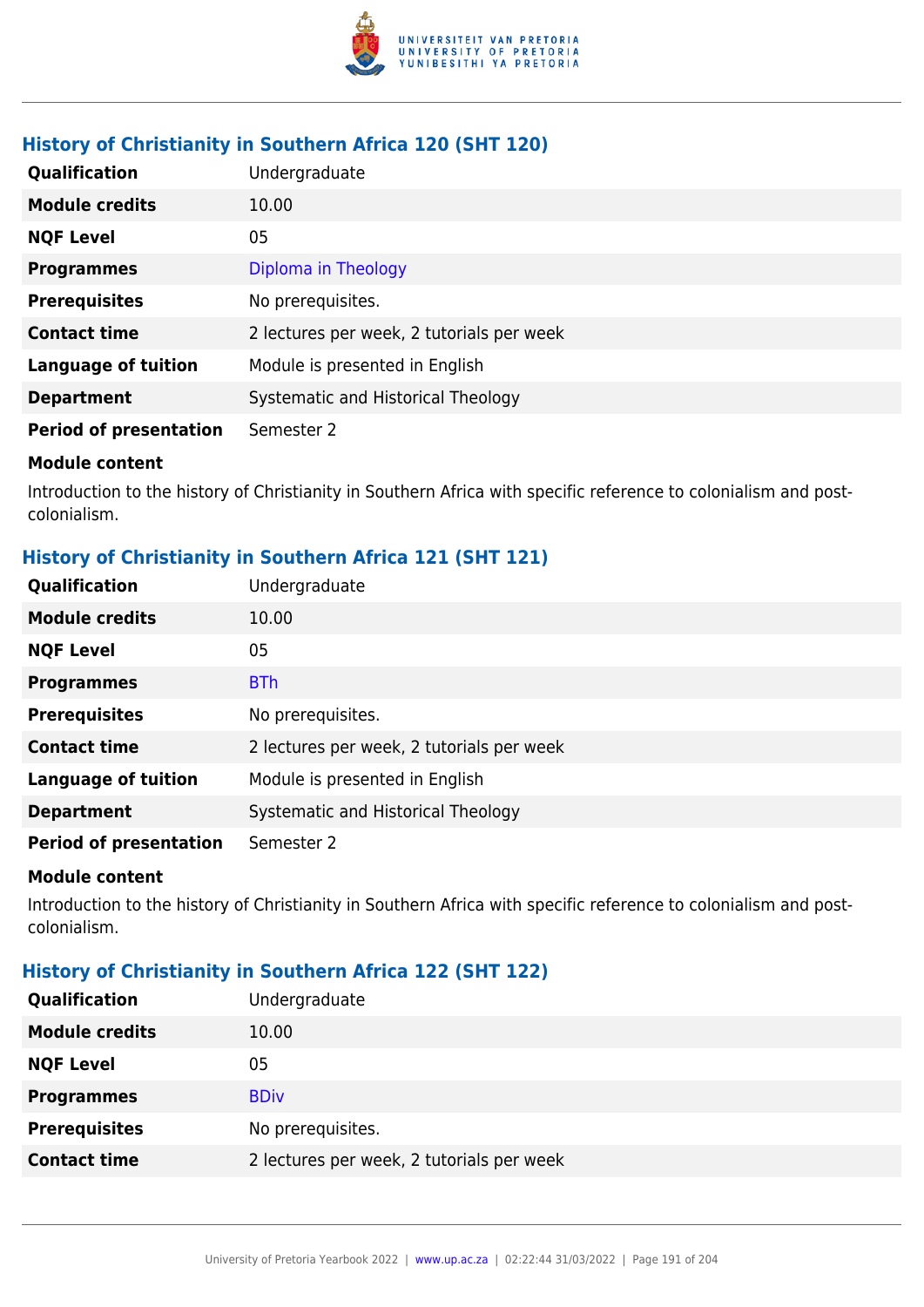

| Language of tuition           | Module is presented in English     |
|-------------------------------|------------------------------------|
| <b>Department</b>             | Systematic and Historical Theology |
| <b>Period of presentation</b> | Semester 2                         |

Introduction to the history of Christianity in Southern Africa with specific reference to colonialism and postcolonialism.

# **Faith and beliefs 210 (SHT 210)**

| <b>Qualification</b>          | Undergraduate                      |
|-------------------------------|------------------------------------|
| <b>Module credits</b>         | 10.00                              |
| <b>NQF Level</b>              | 06                                 |
| <b>Programmes</b>             | Diploma in Theology                |
| <b>Prerequisites</b>          | No prerequisites.                  |
| <b>Contact time</b>           | 2 lectures per week                |
| <b>Language of tuition</b>    | Module is presented in English     |
| <b>Department</b>             | Systematic and Historical Theology |
| <b>Period of presentation</b> | Semester 1                         |
| <b>Module content</b>         |                                    |

Pluriversal perspectives on faith, God, Trinity, Jesus Christ and Holy Spirit.

## **Faith and beliefs 211 (SHT 211)**

| <b>Qualification</b>          | Undergraduate                      |
|-------------------------------|------------------------------------|
| <b>Module credits</b>         | 10.00                              |
| <b>NQF Level</b>              | 06                                 |
| <b>Programmes</b>             | <b>BTh</b>                         |
| <b>Prerequisites</b>          | No prerequisites.                  |
| <b>Contact time</b>           | 2 lectures per week                |
| <b>Language of tuition</b>    | Module is presented in English     |
| <b>Department</b>             | Systematic and Historical Theology |
| <b>Period of presentation</b> | Semester 1                         |

### **Module content**

Pluriversal perspectives on faith, God, Trinity, Jesus Christ and Holy Spirit.

## **Faith and beliefs 212 (SHT 212)**

**Qualification** Undergraduate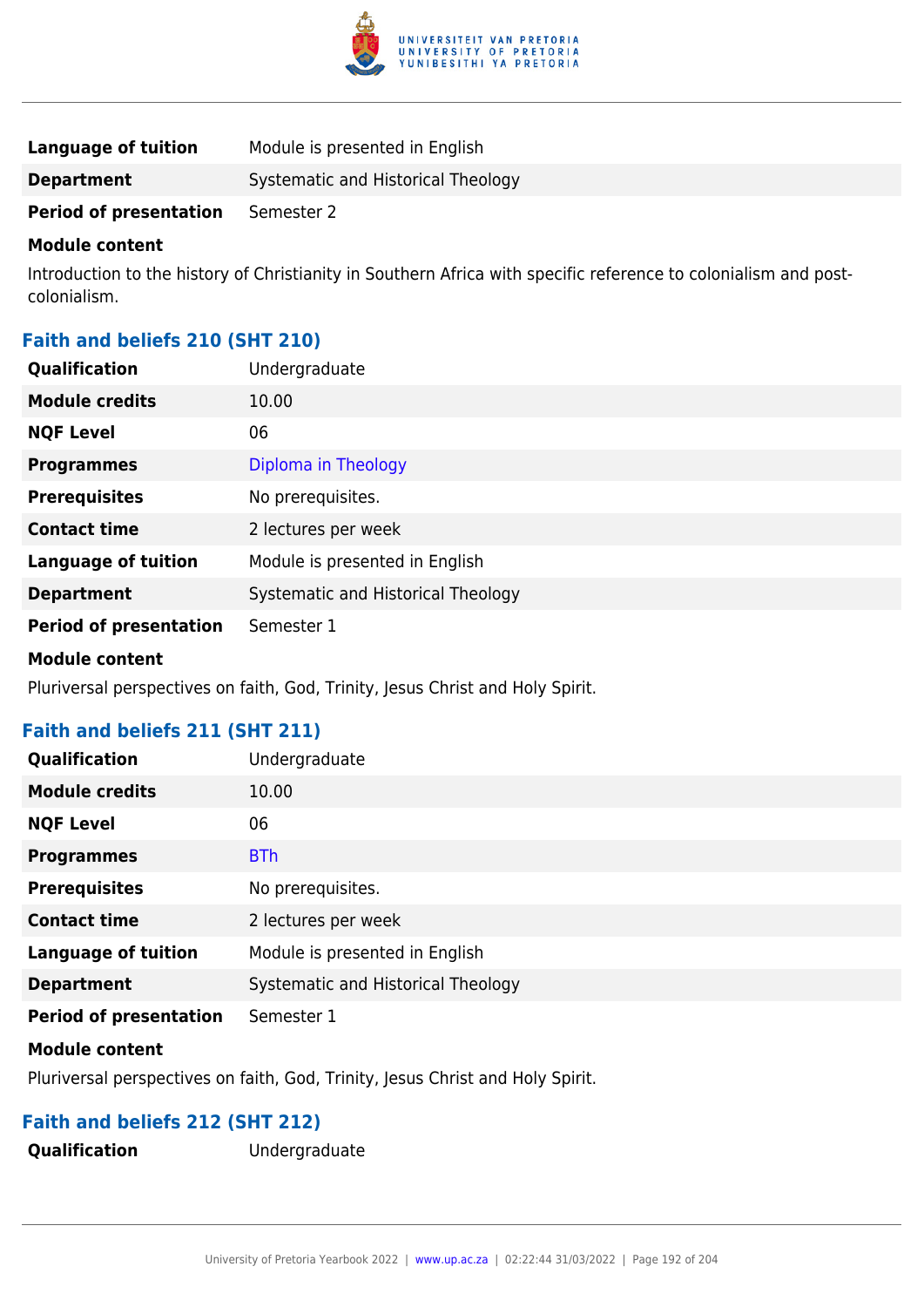

| <b>Module credits</b>                                                          | 10.00                                      |
|--------------------------------------------------------------------------------|--------------------------------------------|
| <b>NQF Level</b>                                                               | 06                                         |
| <b>Programmes</b>                                                              | <b>BDiv</b>                                |
| <b>Prerequisites</b>                                                           | No prerequisites.                          |
| <b>Contact time</b>                                                            | 2 lectures per week                        |
| <b>Language of tuition</b>                                                     | Separate classes for Afrikaans and English |
| <b>Department</b>                                                              | Systematic and Historical Theology         |
| <b>Period of presentation</b>                                                  | Semester 1                                 |
| <b>Module content</b>                                                          |                                            |
| Pluriversal perspectives on faith, God, Trinity, Jesus Christ and Holy Spirit. |                                            |

**Being human 220 (SHT 220)**

| Qualification                 | Undergraduate                      |
|-------------------------------|------------------------------------|
| <b>Module credits</b>         | 10.00                              |
| <b>NQF Level</b>              | 06                                 |
| <b>Programmes</b>             | Diploma in Theology                |
| <b>Prerequisites</b>          | No prerequisites.                  |
| <b>Contact time</b>           | 2 lectures per week                |
| <b>Language of tuition</b>    | Module is presented in English     |
| <b>Department</b>             | Systematic and Historical Theology |
| <b>Period of presentation</b> | Semester 2                         |
| <b>Module content</b>         |                                    |

Pluriversal perspectives on being human, on beliefs and on spirituality.

# **Being human 221 (SHT 221)**

| <b>Qualification</b>          | Undergraduate                      |
|-------------------------------|------------------------------------|
| <b>Module credits</b>         | 10.00                              |
| <b>NQF Level</b>              | 06                                 |
| <b>Programmes</b>             | <b>BTh</b>                         |
| <b>Prerequisites</b>          | No prerequisites.                  |
| <b>Contact time</b>           | 2 lectures per week                |
| <b>Language of tuition</b>    | Module is presented in English     |
| <b>Department</b>             | Systematic and Historical Theology |
| <b>Period of presentation</b> | Semester 2                         |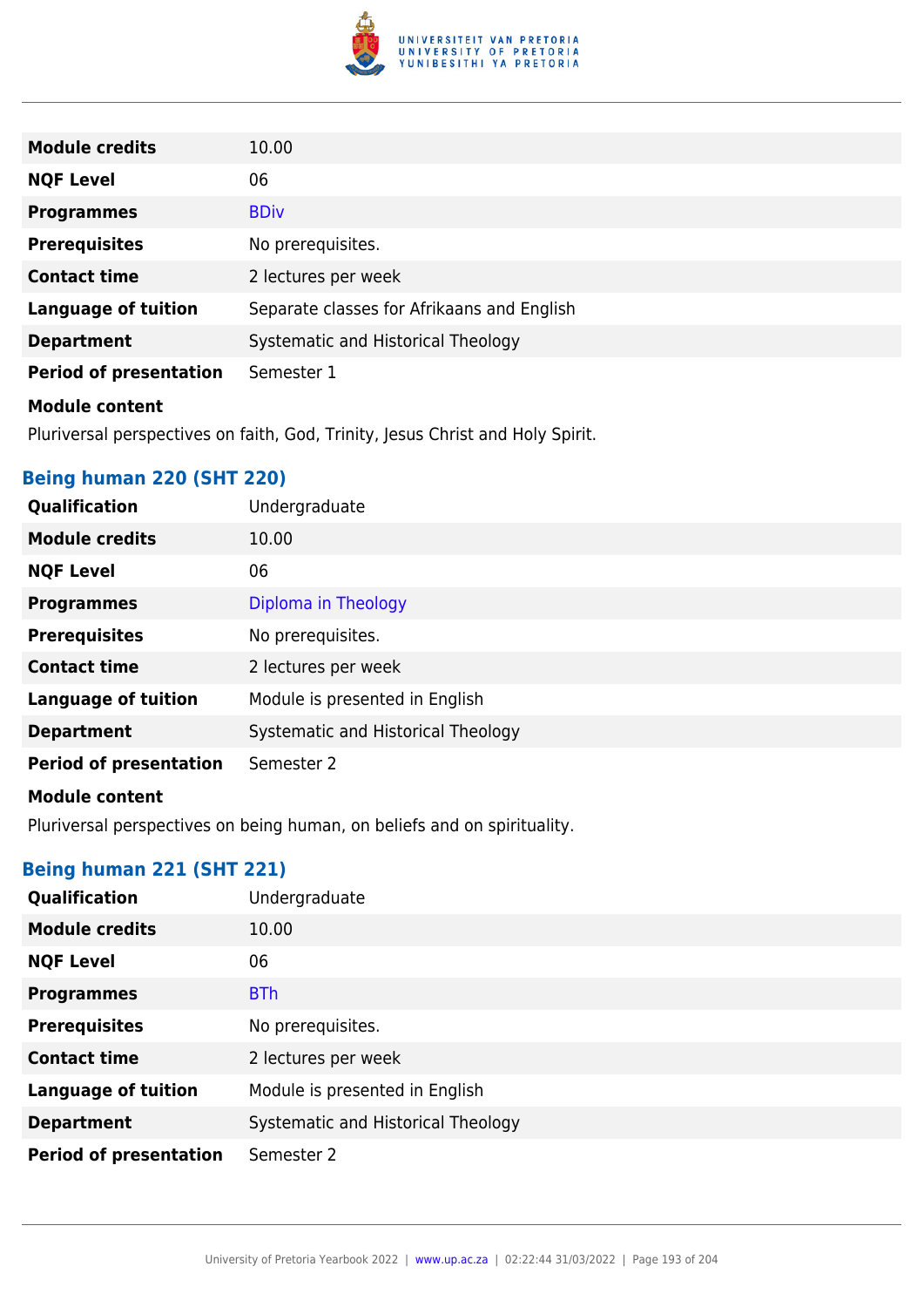

Pluriversal perspectives on being human, on beliefs and on spirituality.

### **Being human 222 (SHT 222)**

| Qualification                 | Undergraduate                              |
|-------------------------------|--------------------------------------------|
| <b>Module credits</b>         | 10.00                                      |
| <b>NQF Level</b>              | 06                                         |
| <b>Programmes</b>             | <b>BDiv</b>                                |
| <b>Prerequisites</b>          | No prerequisites.                          |
| <b>Contact time</b>           | 2 lectures per week                        |
| <b>Language of tuition</b>    | Separate classes for Afrikaans and English |
| <b>Department</b>             | Systematic and Historical Theology         |
| <b>Period of presentation</b> | Semester 2                                 |
| <b>Module content</b>         |                                            |

Pluriversal perspectives on being human, on beliefs and on spirituality.

# **Theology in history 223 (SHT 223)**

| Diploma in Theology                |
|------------------------------------|
| No prerequisites.                  |
| 2 lectures per week                |
| Module is presented in English     |
| Systematic and Historical Theology |
|                                    |
| Undergraduate                      |

#### **Module content**

Historical analysis of selected theological traditions and themes from the early church up to the 20th century.

# **Theology in history 224 (SHT 224)**

| Qualification         | Undergraduate     |
|-----------------------|-------------------|
| <b>Module credits</b> | 10.00             |
| <b>NQF Level</b>      | 06                |
| <b>Programmes</b>     | <b>BTh</b>        |
| <b>Prerequisites</b>  | No prerequisites. |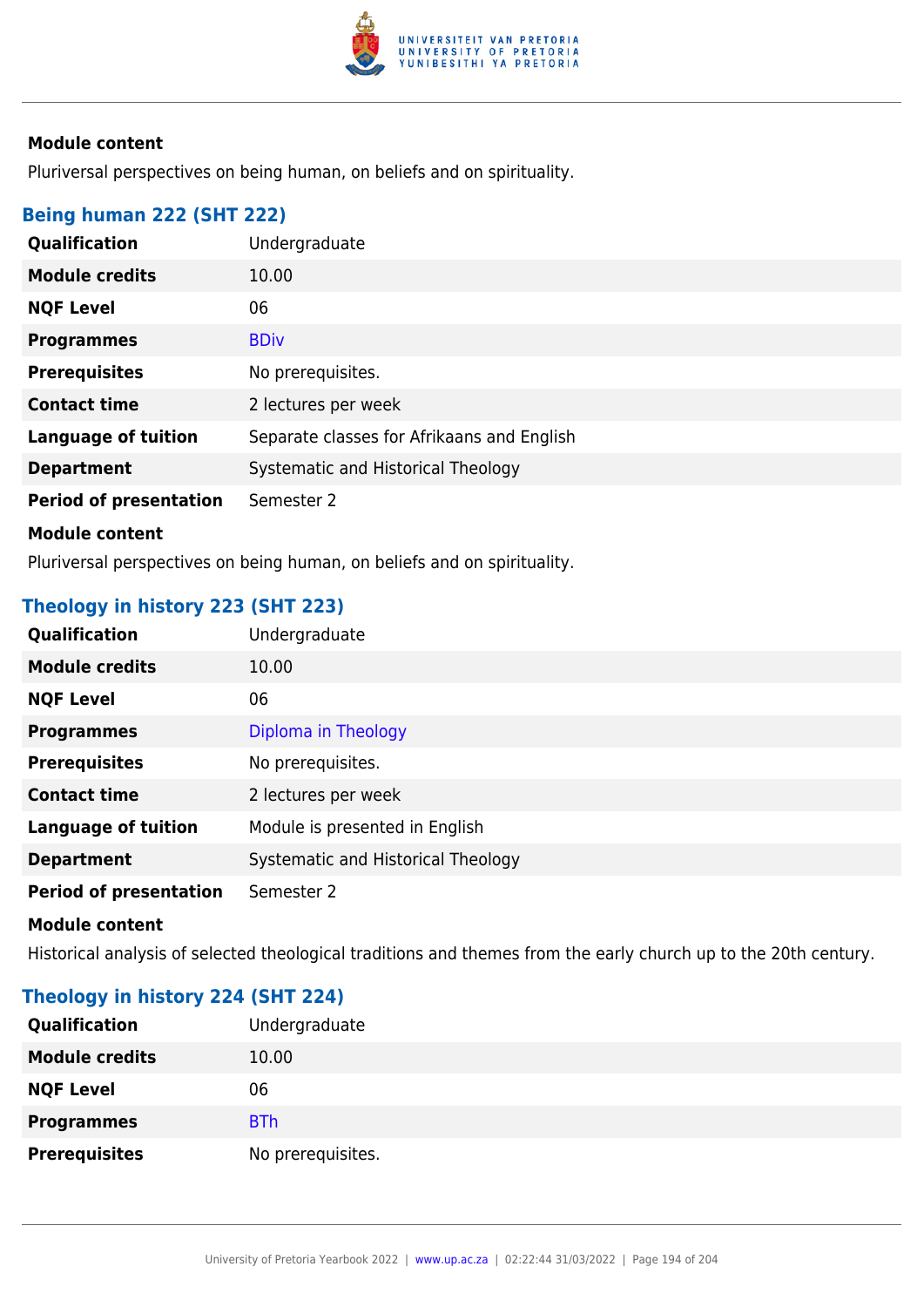

| <b>Contact time</b>           | 2 lectures per week                |
|-------------------------------|------------------------------------|
| Language of tuition           | Module is presented in English     |
| <b>Department</b>             | Systematic and Historical Theology |
| <b>Period of presentation</b> | Semester 2                         |

Historical analysis of selected theological traditions and themes from the early church up to the 20th century.

### **Theology in history 225 (SHT 225)**

| Qualification                 | Undergraduate                              |
|-------------------------------|--------------------------------------------|
| <b>Module credits</b>         | 10.00                                      |
| <b>NQF Level</b>              | 06                                         |
| <b>Programmes</b>             | <b>BDiv</b>                                |
| <b>Prerequisites</b>          | No prerequisites.                          |
| <b>Contact time</b>           | 2 lectures per week                        |
| <b>Language of tuition</b>    | Separate classes for Afrikaans and English |
| <b>Department</b>             | Systematic and Historical Theology         |
| <b>Period of presentation</b> | Semester 2                                 |
|                               |                                            |

#### **Module content**

Historical analysis of selected theological traditions and themes from the early church up to the 20th century.

# **Church and community 310 (SHT 310)**

| Qualification                 | Undergraduate                      |
|-------------------------------|------------------------------------|
| <b>Module credits</b>         | 10.00                              |
| <b>NQF Level</b>              | 06                                 |
| <b>Programmes</b>             | Diploma in Theology                |
| <b>Prerequisites</b>          | No prerequisites.                  |
| <b>Contact time</b>           | 2 lectures per week                |
| <b>Language of tuition</b>    | Module is presented in English     |
| <b>Department</b>             | Systematic and Historical Theology |
| <b>Period of presentation</b> | Semester 1                         |

#### **Module content**

Reflections on what it means to be church in the current context.

## **Church and community 311 (SHT 311)**

**Qualification** Undergraduate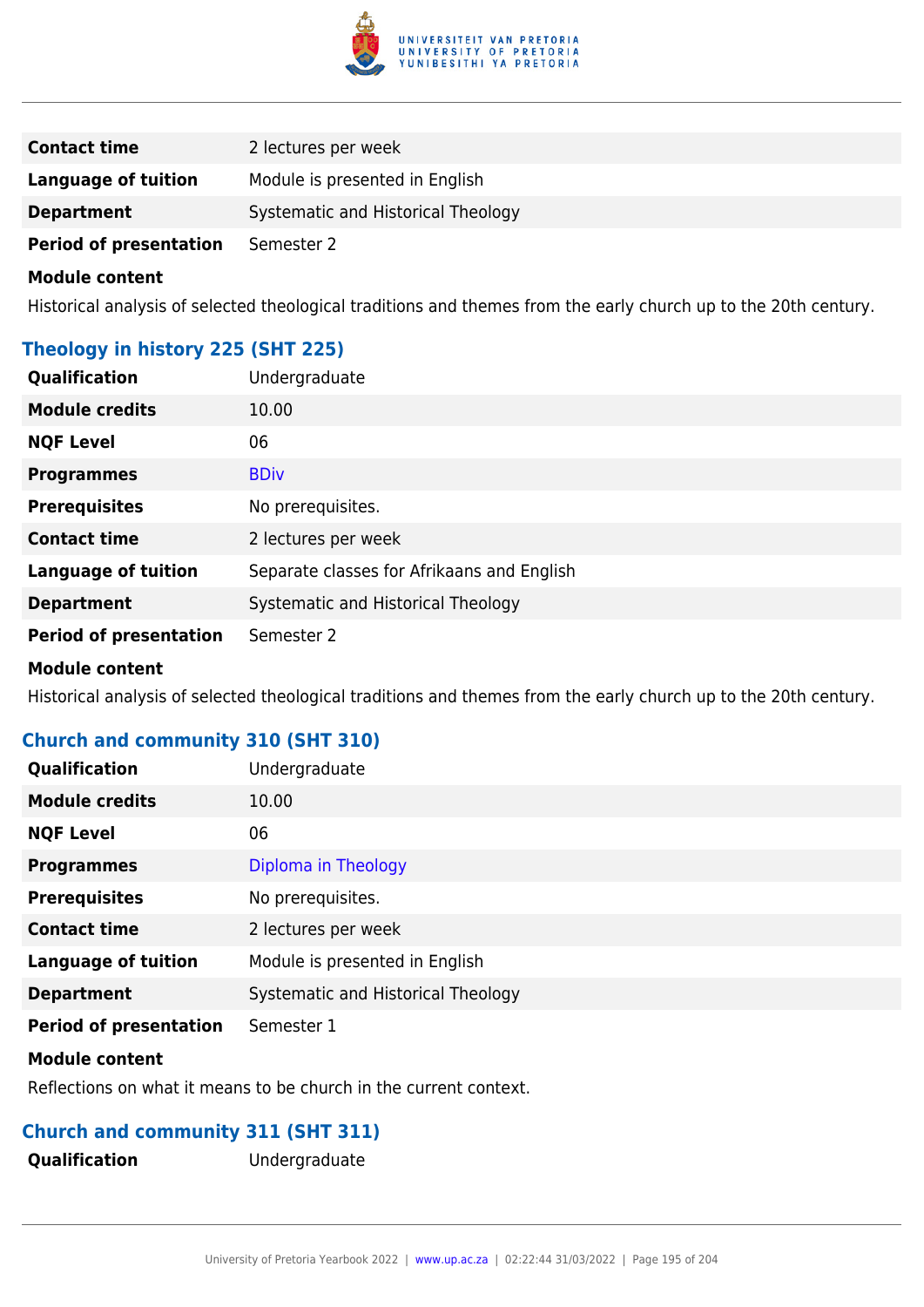

| <b>Module credits</b>         | 10.00                              |
|-------------------------------|------------------------------------|
| <b>NQF Level</b>              | 07                                 |
| <b>Programmes</b>             | <b>BTh</b>                         |
| <b>Prerequisites</b>          | No prerequisites.                  |
| <b>Contact time</b>           | 2 lectures per week                |
| <b>Language of tuition</b>    | Module is presented in English     |
| <b>Department</b>             | Systematic and Historical Theology |
| <b>Period of presentation</b> | Semester 1                         |
| <b>Module content</b>         |                                    |

Reflections on what it means to be church in the current context.

# **Church and community 312 (SHT 312)**

| Qualification                 | Undergraduate                              |
|-------------------------------|--------------------------------------------|
| <b>Module credits</b>         | 10.00                                      |
| <b>NQF Level</b>              | 07                                         |
| <b>Programmes</b>             | <b>BDiv</b>                                |
| <b>Prerequisites</b>          | No prerequisites.                          |
| <b>Contact time</b>           | 2 lectures per week                        |
| <b>Language of tuition</b>    | Separate classes for Afrikaans and English |
| <b>Department</b>             | Systematic and Historical Theology         |
| <b>Period of presentation</b> | Semester 1                                 |
| <b>Module content</b>         |                                            |

Reflections on what it means to be church in the current context.

# **Living as Christians 313 (SHT 313)**

| Qualification                 | Undergraduate                      |
|-------------------------------|------------------------------------|
| <b>Module credits</b>         | 10.00                              |
| <b>NQF Level</b>              | 06                                 |
| <b>Programmes</b>             | Diploma in Theology                |
| <b>Prerequisites</b>          | No prerequisites.                  |
| <b>Contact time</b>           | 2 lectures per week                |
| <b>Language of tuition</b>    | Module is presented in English     |
| <b>Department</b>             | Systematic and Historical Theology |
| <b>Period of presentation</b> | Semester 1                         |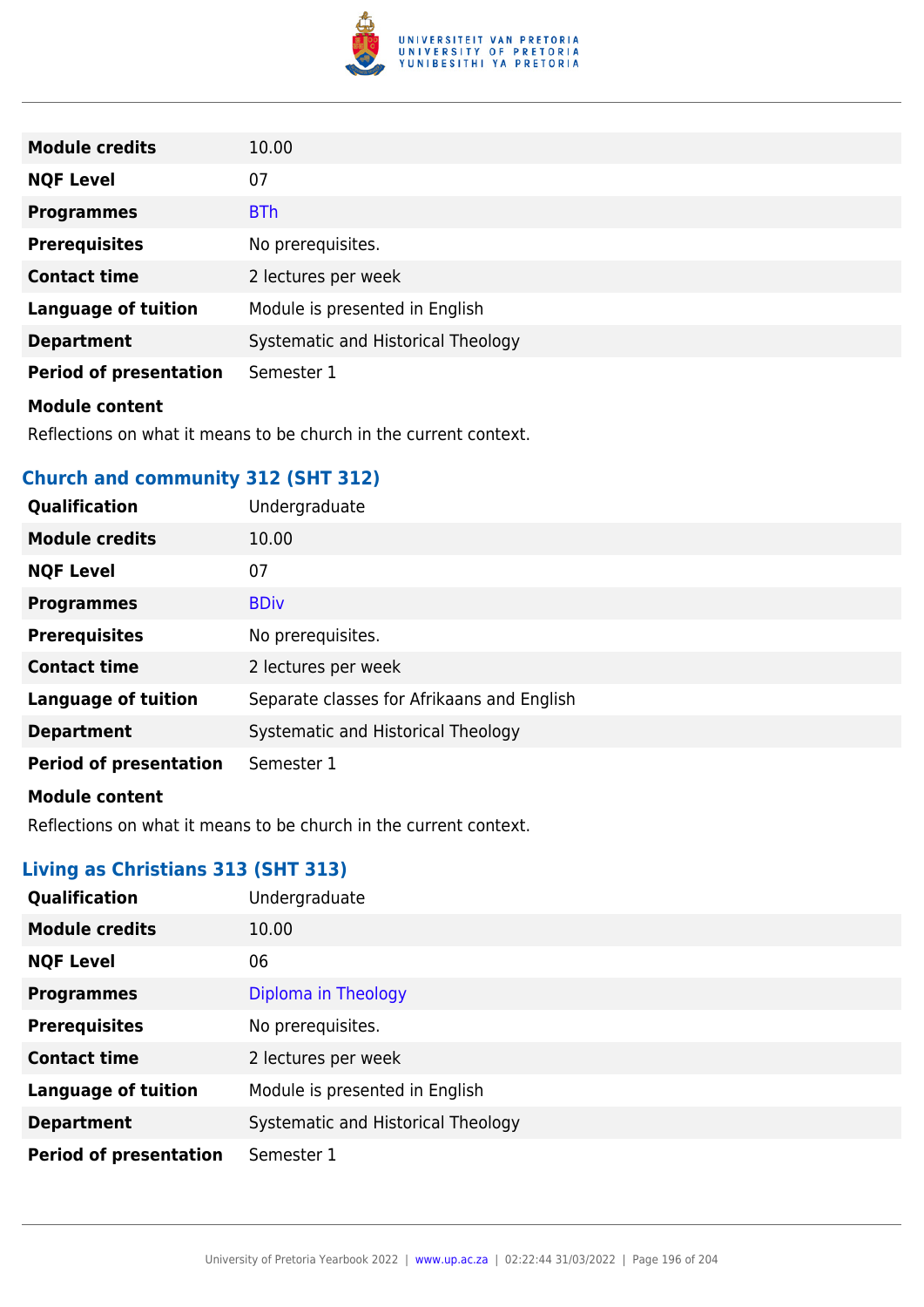

Pluriversal perspectives on ethical behaviour, societal issues and ethical challenges.

# **Living as Christians 314 (SHT 314)**

| Qualification                 | Undergraduate                      |
|-------------------------------|------------------------------------|
| <b>Module credits</b>         | 10.00                              |
| <b>NQF Level</b>              | 07                                 |
| <b>Programmes</b>             | <b>BTh</b>                         |
| <b>Prerequisites</b>          | No prerequisites.                  |
| <b>Contact time</b>           | 2 lectures per week                |
| <b>Language of tuition</b>    | Module is presented in English     |
| <b>Department</b>             | Systematic and Historical Theology |
| <b>Period of presentation</b> | Semester 1                         |
| <b>Module content</b>         |                                    |

Pluriversal perspectives on ethical behaviour, societal issues and ethical challenges.

# **Living as Christians 315 (SHT 315)**

| <b>Qualification</b>          | Undergraduate                              |
|-------------------------------|--------------------------------------------|
| <b>Module credits</b>         | 10.00                                      |
| <b>NQF Level</b>              | 07                                         |
| <b>Programmes</b>             | <b>BDiv</b>                                |
| <b>Prerequisites</b>          | No prerequisites.                          |
| <b>Contact time</b>           | 2 lectures per week                        |
| <b>Language of tuition</b>    | Separate classes for Afrikaans and English |
| <b>Department</b>             | Systematic and Historical Theology         |
| <b>Period of presentation</b> | Semester 1                                 |

#### **Module content**

Pluriversal perspectives on ethical behaviour, societal issues and ethical challenges.

## **Contemporary theological discourses I 320 (SHT 320)**

| <b>Qualification</b>  | Undergraduate       |
|-----------------------|---------------------|
| <b>Module credits</b> | 10.00               |
| <b>NQF Level</b>      | 06                  |
| <b>Programmes</b>     | Diploma in Theology |
| <b>Prerequisites</b>  | No prerequisites.   |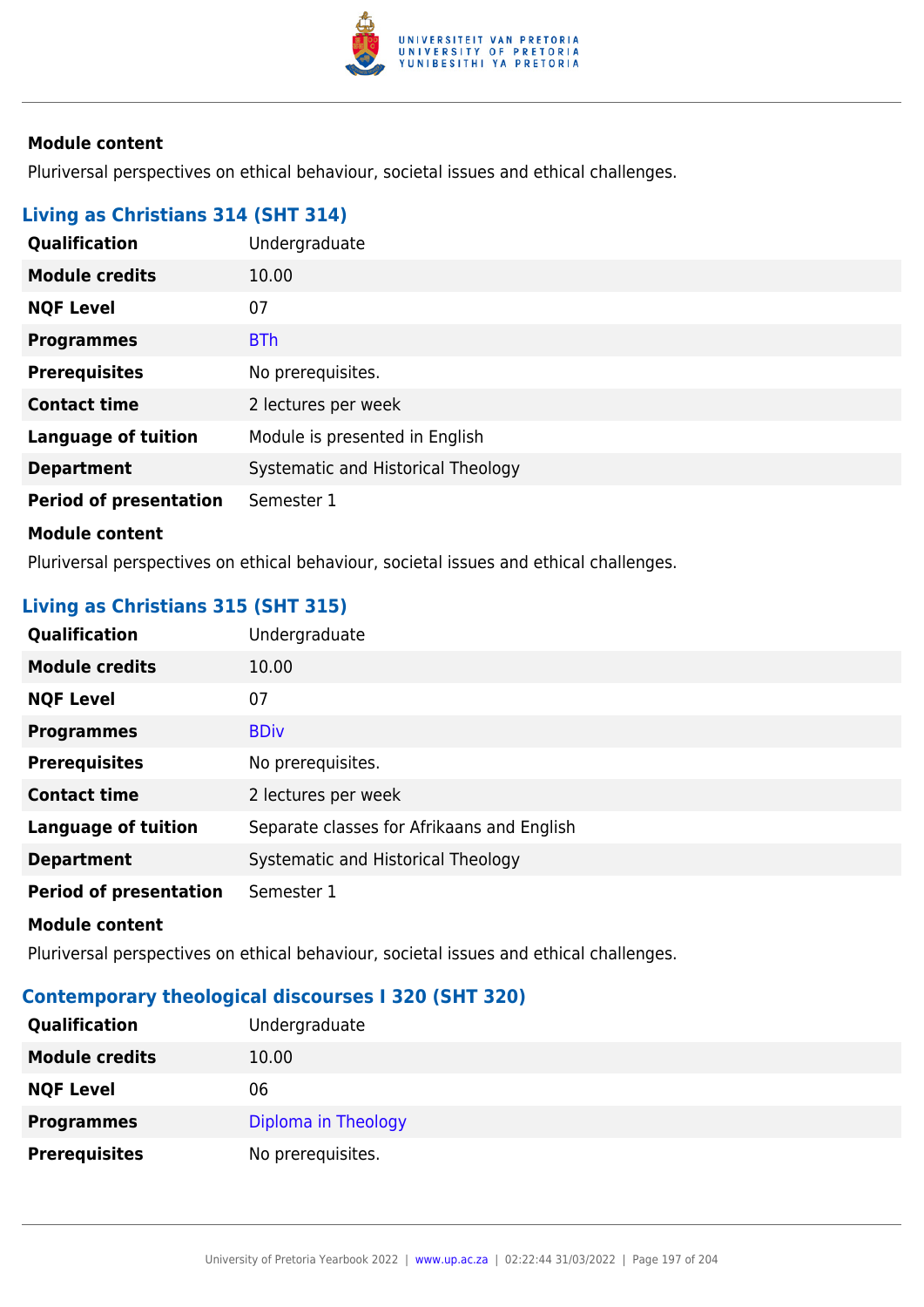

| <b>Contact time</b>           | 2 lectures per week                |
|-------------------------------|------------------------------------|
| Language of tuition           | Module is presented in English     |
| <b>Department</b>             | Systematic and Historical Theology |
| <b>Period of presentation</b> | Semester 2                         |

Critical discussion of theological and ecclesial issues as reflected in recent history.

### **Contemporary theological discourses I 321 (SHT 321)**

| Qualification                 | Undergraduate                      |
|-------------------------------|------------------------------------|
| <b>Module credits</b>         | 10.00                              |
| <b>NQF Level</b>              | 07                                 |
| <b>Programmes</b>             | <b>BTh</b>                         |
| <b>Prerequisites</b>          | No prerequisites.                  |
| <b>Contact time</b>           | 2 lectures per week                |
| <b>Language of tuition</b>    | Module is presented in English     |
| <b>Department</b>             | Systematic and Historical Theology |
| <b>Period of presentation</b> | Semester 2                         |
| .                             |                                    |

# **Module content**

Critical discussion of theological and ecclesial issues as reflected in recent history.

### **Contemporary theological discourses I 322 (SHT 322)**

| Qualification                 | Undergraduate                              |
|-------------------------------|--------------------------------------------|
| <b>Module credits</b>         | 10.00                                      |
| <b>NQF Level</b>              | 07                                         |
| <b>Programmes</b>             | <b>BDiv</b>                                |
| <b>Prerequisites</b>          | No prerequisites.                          |
| <b>Contact time</b>           | 2 lectures per week                        |
| <b>Language of tuition</b>    | Separate classes for Afrikaans and English |
| <b>Department</b>             | Systematic and Historical Theology         |
| <b>Period of presentation</b> | Semester 2                                 |

#### **Module content**

Critical discussion of theological and ecclesial issues as reflected in recent history.

### **Contemporary theological discourses II 412 (SHT 412)**

**Qualification** Undergraduate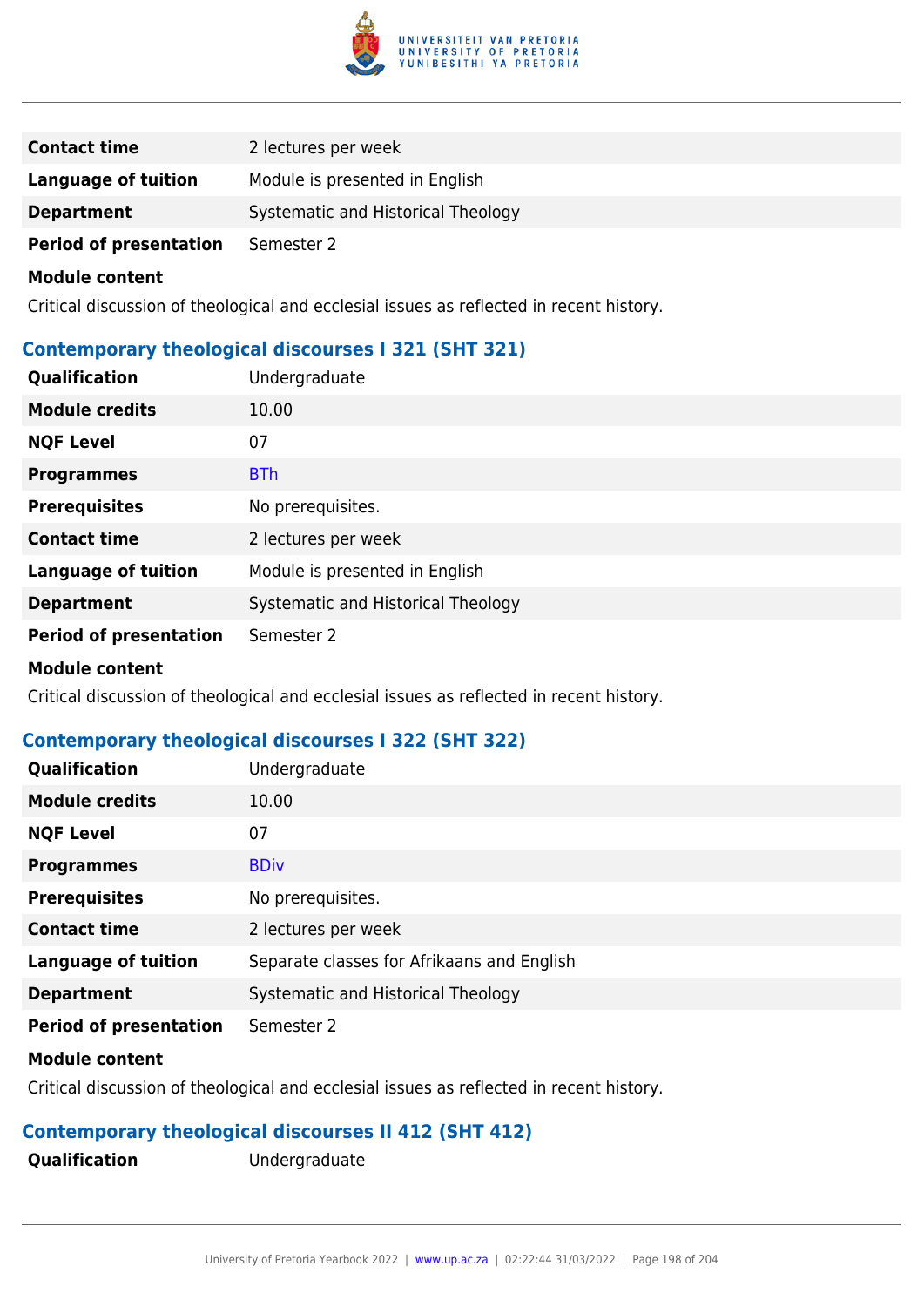

| <b>Module credits</b>         | 10.00                                      |
|-------------------------------|--------------------------------------------|
| <b>NQF Level</b>              | 08                                         |
| <b>Programmes</b>             | <b>BDiv</b>                                |
| <b>Prerequisites</b>          | No prerequisites.                          |
| <b>Contact time</b>           | 2 lectures per week                        |
| <b>Language of tuition</b>    | Separate classes for Afrikaans and English |
| <b>Department</b>             | Systematic and Historical Theology         |
| <b>Period of presentation</b> | Semester 1                                 |
|                               |                                            |

Critical discussion of theological and ecclesial issues as reflected in recent history.

### **Introduction to Spirituality 110 (SRY 110)**

| <b>Qualification</b>          | Undergraduate                             |
|-------------------------------|-------------------------------------------|
| <b>Module credits</b>         | 10.00                                     |
| <b>NQF Level</b>              | 05                                        |
| <b>Programmes</b>             | <b>BDiv</b><br><b>BTh</b>                 |
| <b>Prerequisites</b>          | No prerequisites.                         |
| <b>Contact time</b>           | 2 lectures per week, 2 tutorials per week |
| <b>Language of tuition</b>    | Module is presented in English            |
| <b>Department</b>             | Systematic and Historical Theology        |
| <b>Period of presentation</b> | Semester 1                                |

### **Module content**

A general introduction to the forms of spirituality and the methods for studying and teaching spirituality.

# **Religion, scripture and spirituality 120 (SRY 120)**

| Qualification              | Undergraduate                             |
|----------------------------|-------------------------------------------|
| <b>Module credits</b>      | 10.00                                     |
| <b>NQF Level</b>           | 05                                        |
| <b>Programmes</b>          | <b>BDiv</b><br><b>BTh</b>                 |
| <b>Prerequisites</b>       | No prerequisites.                         |
| <b>Contact time</b>        | 2 lectures per week, 2 tutorials per week |
| <b>Language of tuition</b> | Module is presented in English            |
| <b>Department</b>          | Systematic and Historical Theology        |
|                            |                                           |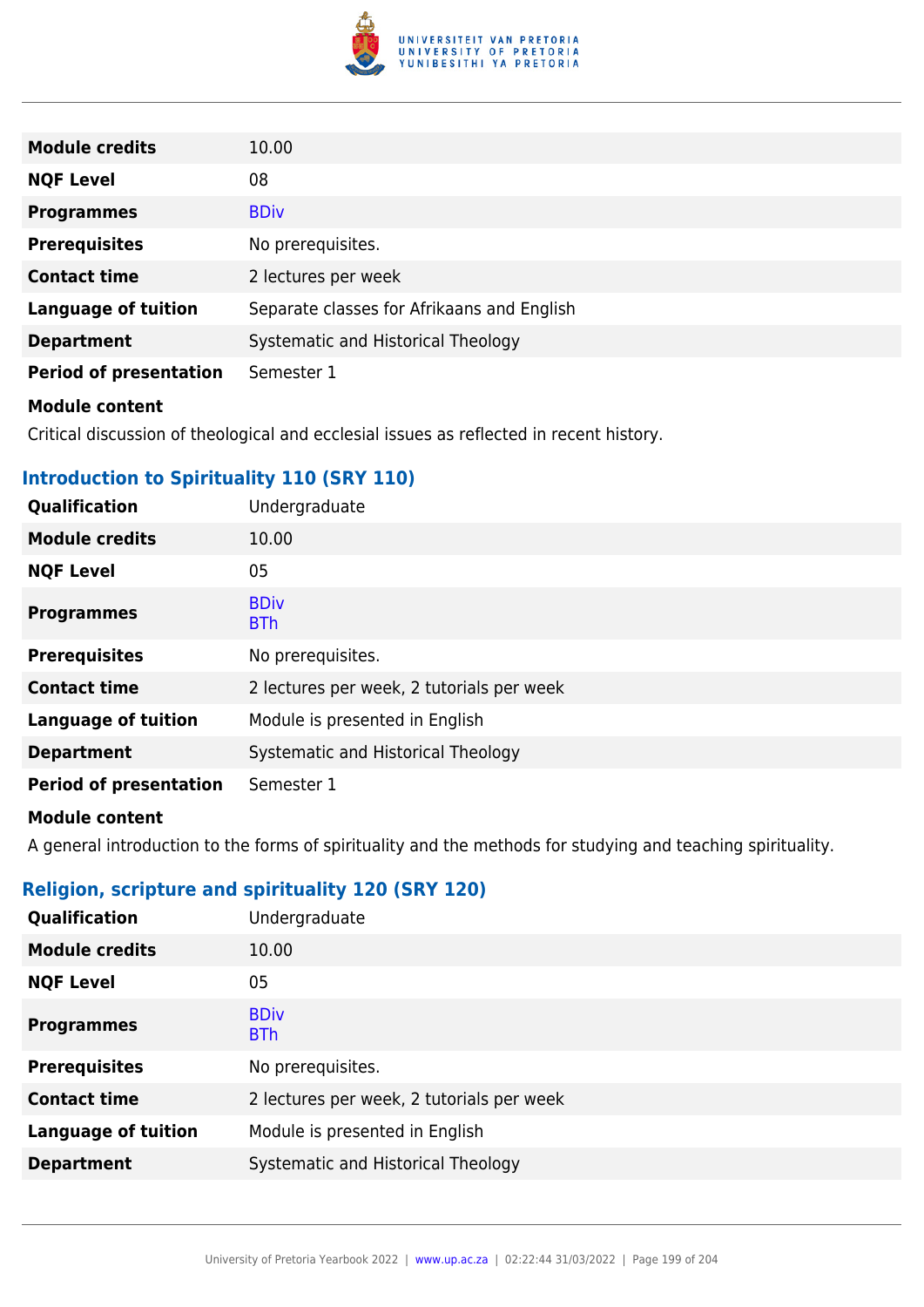

#### **Module content**

An exploration of the possible relationships between religion and spirituality and then also the relationship between Scripture and Spirituality.

# **Christian spirituality: Origins and dynamics 210 (SRY 210)**

| Qualification                 | Undergraduate                      |
|-------------------------------|------------------------------------|
| <b>Module credits</b>         | 10.00                              |
| <b>NQF Level</b>              | 06                                 |
| <b>Programmes</b>             | <b>BDiv</b><br><b>BTh</b>          |
| <b>Prerequisites</b>          | No prerequisites.                  |
| <b>Contact time</b>           | 2 lectures per week                |
| <b>Language of tuition</b>    | Module is presented in English     |
| <b>Department</b>             | Systematic and Historical Theology |
| <b>Period of presentation</b> | Semester 1                         |

#### **Module content**

An investigation into Christian spirituality, its origins, its core aspects and its variety and experiences of the Holy Spirit.

### **Christian spirituality: Christian spiritual practices 220 (SRY 220)**

| Qualification                 | Undergraduate                      |
|-------------------------------|------------------------------------|
| <b>Module credits</b>         | 10.00                              |
| <b>NQF Level</b>              | 06                                 |
| <b>Programmes</b>             | <b>BDiv</b><br><b>BTh</b>          |
| <b>Prerequisites</b>          | No prerequisites.                  |
| <b>Contact time</b>           | 2 lectures per week                |
| <b>Language of tuition</b>    | Module is presented in English     |
| <b>Department</b>             | Systematic and Historical Theology |
| <b>Period of presentation</b> | Semester 2                         |

#### **Module content**

An introduction to spiritual practices like meditation, prayer and an exploration of spiritual formation.

## **Christian spirituality and theology 310 (SRY 310)**

**Qualification** Undergraduate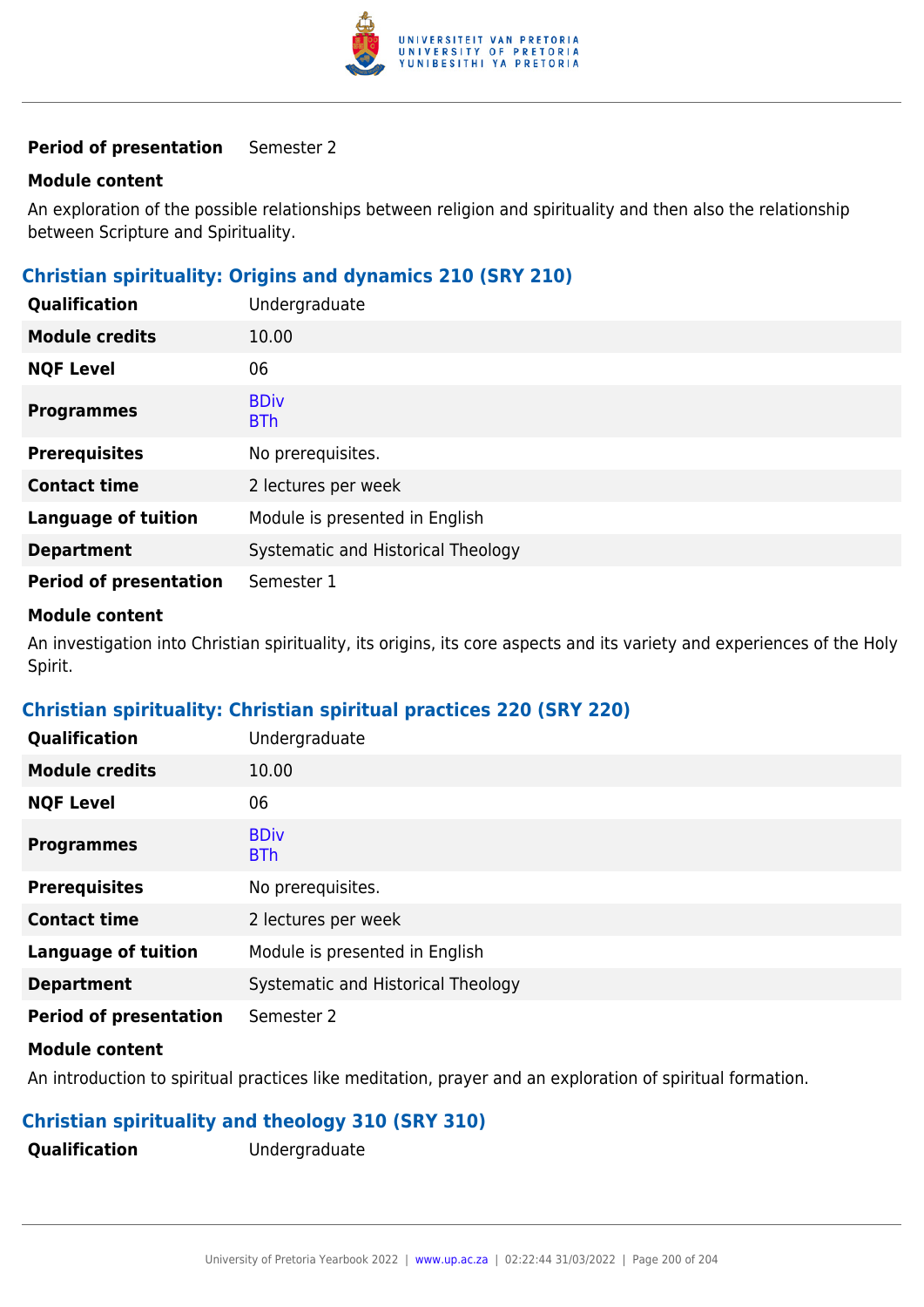

| <b>Module credits</b>         | 10.00                              |
|-------------------------------|------------------------------------|
| <b>NQF Level</b>              | 07                                 |
| <b>Programmes</b>             | <b>BDiv</b><br><b>BTh</b>          |
| <b>Prerequisites</b>          | SRY 210 or SRY 220                 |
| <b>Contact time</b>           | 2 lectures per week                |
| <b>Language of tuition</b>    | Module is presented in English     |
| <b>Department</b>             | Systematic and Historical Theology |
| <b>Period of presentation</b> | Semester 1                         |

An exploration of key theological issues and their relation to spirituality: trinitarian spirituality; spirituality and Christian ethics; Spirituality and the church; spirituality and sacramentality.

### **Contextual and contemporary spirituality 320 (SRY 320)**

| Qualification                 | Undergraduate                      |
|-------------------------------|------------------------------------|
| <b>Module credits</b>         | 10.00                              |
| <b>NQF Level</b>              | 07                                 |
| <b>Programmes</b>             | <b>BDiv</b><br><b>BTh</b>          |
| <b>Prerequisites</b>          | SRY 210 or 220                     |
| <b>Contact time</b>           | 2 lectures per week                |
| <b>Language of tuition</b>    | Module is presented in English     |
| <b>Department</b>             | Systematic and Historical Theology |
| <b>Period of presentation</b> | Semester 2                         |

### **Module content**

The module investigates contextual and contemporary spiritualties: Women's spirituality; African spirituality, Liberation spirituality, Interfaith spirituality and Christian mystical spirituality.

### **Biblical studies 710 (TEO 710)**

| <b>Qualification</b>       | Postgraduate                            |
|----------------------------|-----------------------------------------|
| <b>Module credits</b>      | 30.00                                   |
| <b>NQF Level</b>           | 08                                      |
| <b>Programmes</b>          | <b>BThHons (Theological Studies)</b>    |
| <b>Prerequisites</b>       | No prerequisites.                       |
| <b>Contact time</b>        | 1 lecture per week, 2 seminars per week |
| <b>Language of tuition</b> | Module is presented in English          |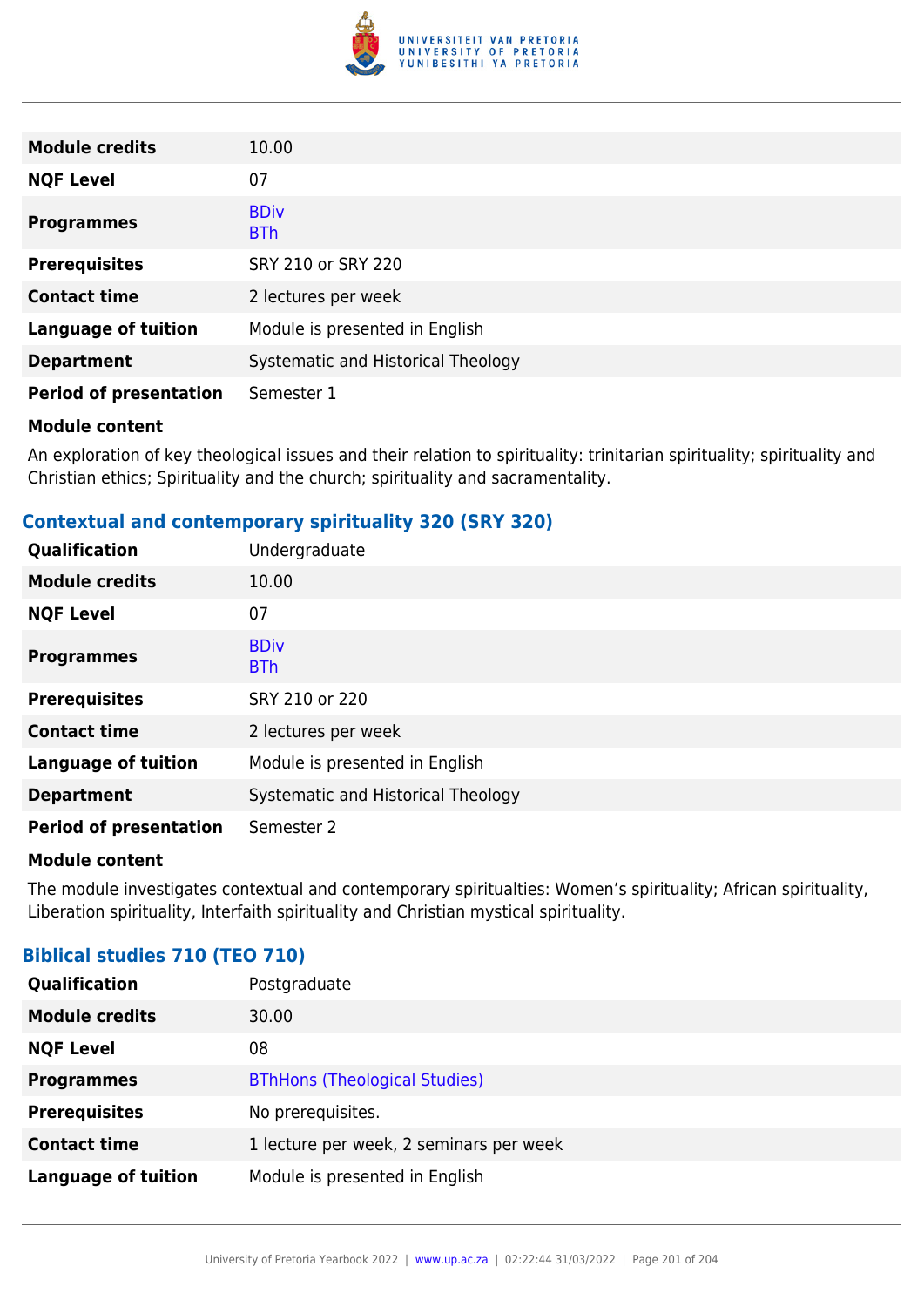

**Department** Theology and Religion Dean's Office

**Period of presentation** Year

#### **Module content**

Fundamental orientation and survey of the six theological disciplines.

# **History-systematics 720 (TEO 720)**

| Qualification                 | Postgraduate                            |
|-------------------------------|-----------------------------------------|
| <b>Module credits</b>         | 30.00                                   |
| <b>NQF Level</b>              | 08                                      |
| <b>Programmes</b>             | <b>BThHons (Theological Studies)</b>    |
| <b>Prerequisites</b>          | No prerequisites.                       |
| <b>Contact time</b>           | 1 lecture per week, 2 seminars per week |
| <b>Language of tuition</b>    | Module is presented in English          |
| <b>Department</b>             | Theology and Religion Dean's Office     |
| <b>Period of presentation</b> | Year                                    |

### **Module content**

Specialised study of a selection of theological themes.

# **Applied theology 730 (TEO 730)**

| Qualification                 | Postgraduate                            |
|-------------------------------|-----------------------------------------|
| <b>Module credits</b>         | 30.00                                   |
| <b>NQF Level</b>              | 08                                      |
| <b>Programmes</b>             | <b>BThHons (Theological Studies)</b>    |
| <b>Prerequisites</b>          | No prerequisites.                       |
| <b>Contact time</b>           | 1 lecture per week, 2 seminars per week |
| <b>Language of tuition</b>    | Module is presented in English          |
| <b>Department</b>             | Theology and Religion Dean's Office     |
| <b>Period of presentation</b> | Year                                    |
| <b>Module content</b>         |                                         |

Specialised study of a selection of theological themes.

### **Research report: Theological studies 740 (TEO 740)**

| <b>Qualification</b>  | Postgraduate |
|-----------------------|--------------|
| <b>Module credits</b> | 30.00        |
| <b>NQF Level</b>      | 08           |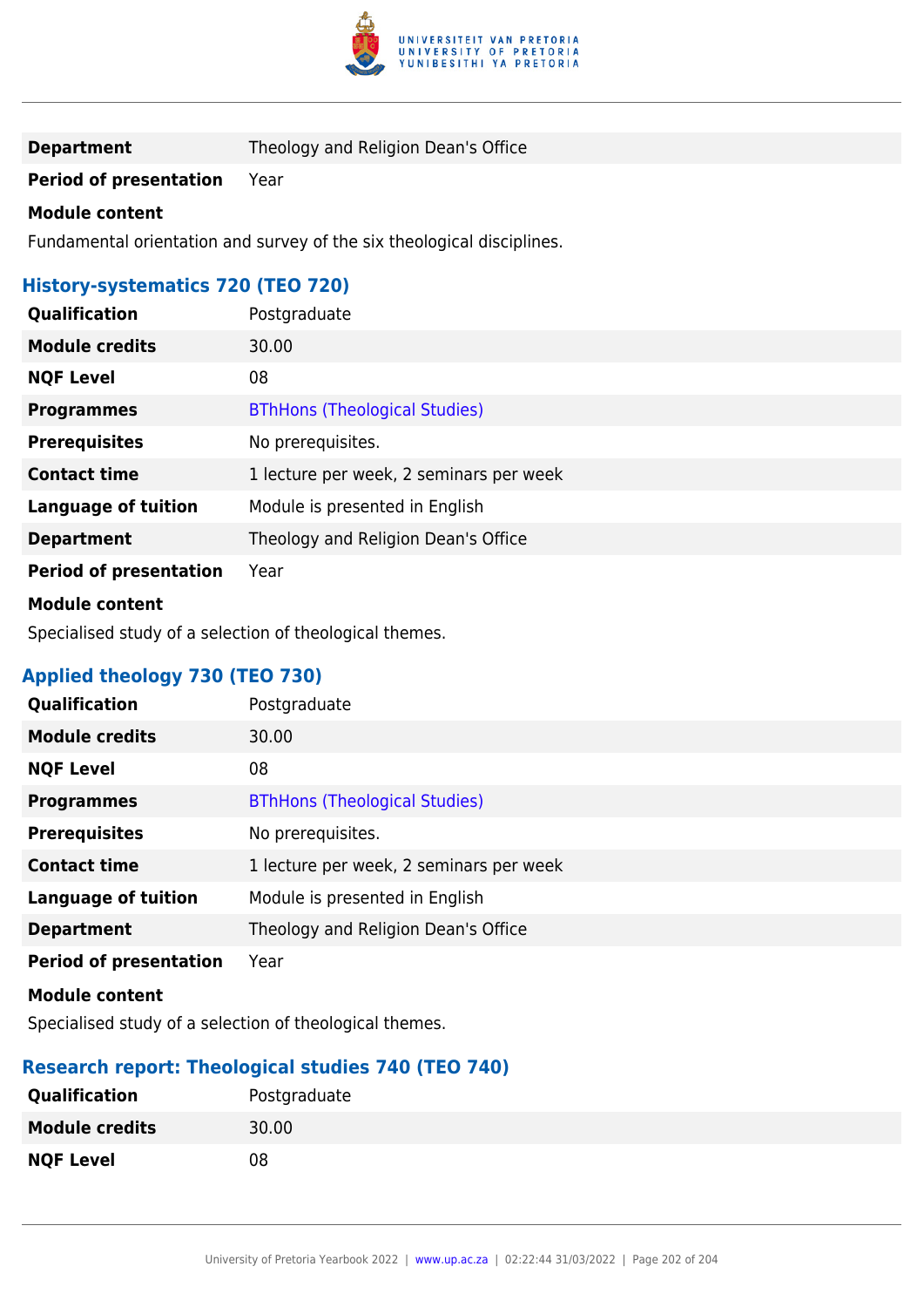

| <b>Programmes</b>             | <b>BThHons (Theological Studies)</b>    |
|-------------------------------|-----------------------------------------|
| <b>Prerequisites</b>          | No prerequisites.                       |
| <b>Contact time</b>           | 1 lecture per week, 2 seminars per week |
| <b>Language of tuition</b>    | Module is presented in English          |
| <b>Department</b>             | Theology and Religion Dean's Office     |
| <b>Period of presentation</b> | Year                                    |
| <b>Module content</b>         |                                         |

Research module. Research methodology and essay.

# **Research essay: Theology 767 (TEO 767)**

| Qualification                 | Postgraduate                        |
|-------------------------------|-------------------------------------|
| <b>Module credits</b>         | 30.00                               |
| <b>NQF Level</b>              | 08                                  |
| <b>Programmes</b>             | PGDip (Theology)                    |
| <b>Language of tuition</b>    | Module is presented in English      |
| <b>Department</b>             | Theology and Religion Dean's Office |
| <b>Period of presentation</b> | Year                                |
| <b>Module content</b>         |                                     |

Independent study and essay on a theological topic.

## **Thesis: Theological studies 980 (TEO 980)**

| Qualification                 | Postgraduate                        |
|-------------------------------|-------------------------------------|
| <b>Module credits</b>         | 360.00                              |
| <b>NQF Level</b>              | 10                                  |
| <b>Programmes</b>             | <b>PhD (Theological Studies)</b>    |
| <b>Prerequisites</b>          | No prerequisites.                   |
| <b>Language of tuition</b>    | Module is presented in English      |
| <b>Department</b>             | Theology and Religion Dean's Office |
| <b>Period of presentation</b> | Year                                |
|                               |                                     |

#### **Module content**

A dissertation by independent research on an approved topic in the field of Theological studies.

# **Academic orientation 105 (UPO 105)**

| <b>Qualification</b>  | Undergraduate |
|-----------------------|---------------|
| <b>Module credits</b> | 0.00          |